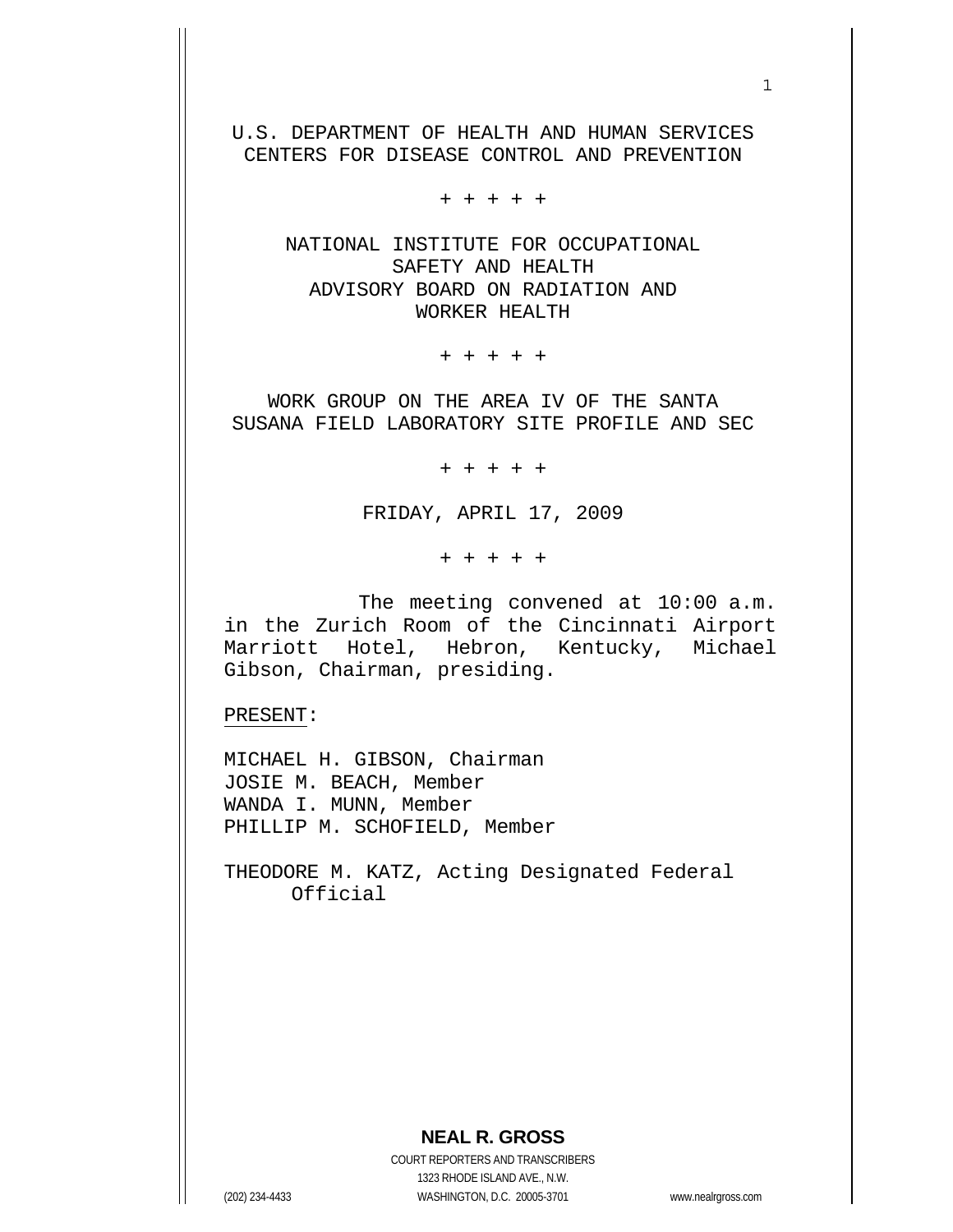IDENTIFIED PARTICIPANTS:

NANCY ADAMS, NIOSH Contractor\* TERRIE BARRIE, ANWAG\* HANS BEHLING, SC&A\* GREG BERONJA, SC&A LIZ BRACKETT, ORAU\* RAY CLARK, ORAU\* JACK FIX, ORAU\* ELIZABETH HOMOKI-TITUS, HHS\* EMILY HOWELL, HHS LARA HUGHES, NIOSH BONNIE KLEA, Petitioner\* ROY LLOYD, HHS\* JOHN MAURO, SC&A ROBERT MORRIS, ORAU\* JIM NETON, NIOSH GENE POTTER, ORAU\* ADAM SALKIN, Public\* JOHN STIVER, SC&A ELYSE THOMAS, ORAU

\*Participating via telephone

## **NEAL R. GROSS**

COURT REPORTERS AND TRANSCRIBERS 1323 RHODE ISLAND AVE., N.W. (202) 234-4433 WASHINGTON, D.C. 20005-3701 www.nealrgross.com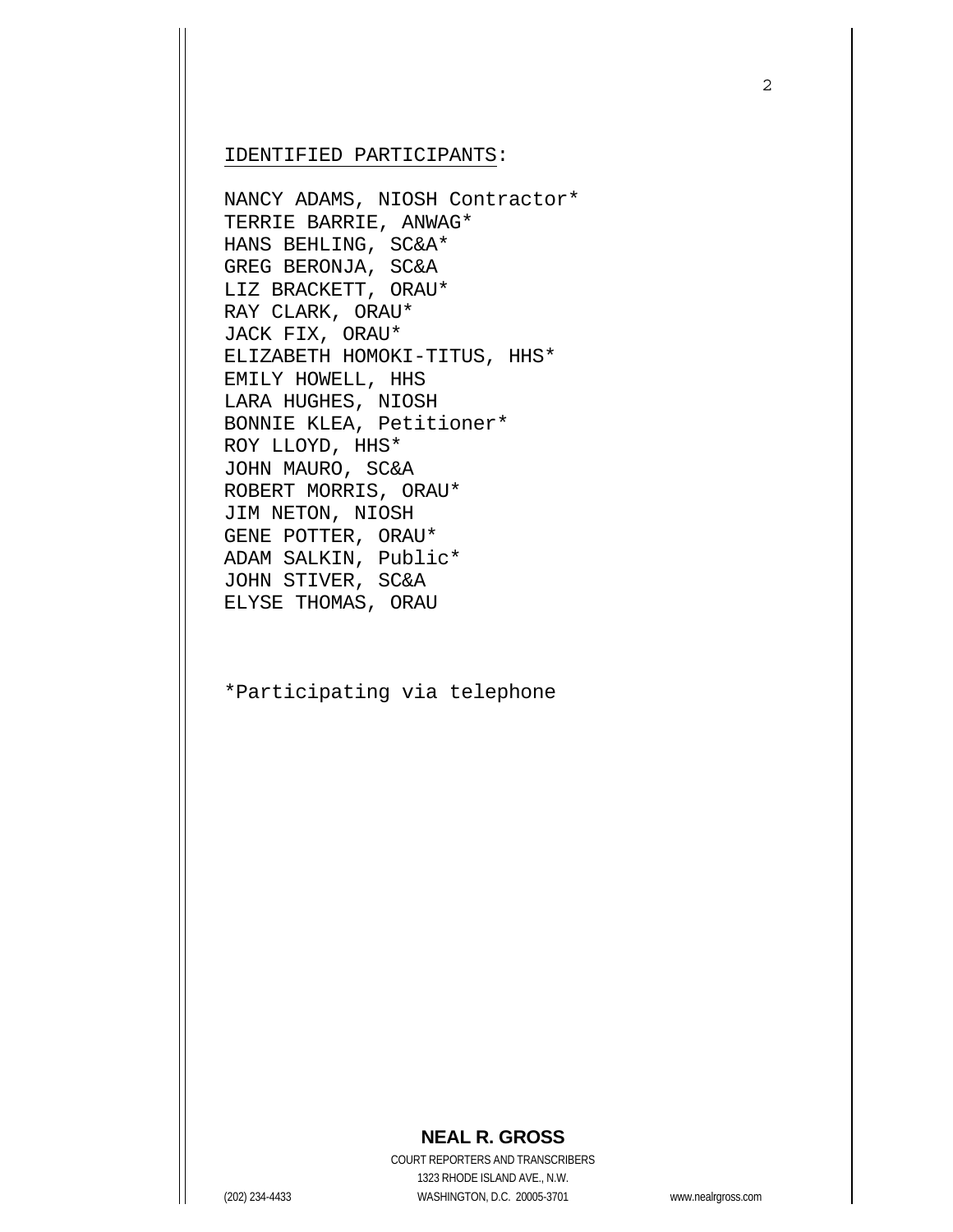## TABLE OF CONTENTS

| PAGE.                                                                      |
|----------------------------------------------------------------------------|
| Introductions 4                                                            |
| Review of Site Profile Issues Matrix 11                                    |
| SC&A Action Items 12<br>NIOSH Action Items 50                              |
| Review of SC&A SEC Petition and Evaluation<br>Report and Issues Matrix 112 |
| Action Items and Path Forward 169                                          |

## **NEAL R. GROSS**

COURT REPORTERS AND TRANSCRIBERS 1323 RHODE ISLAND AVE., N.W. (202) 234-4433 WASHINGTON, D.C. 20005-3701 www.nealrgross.com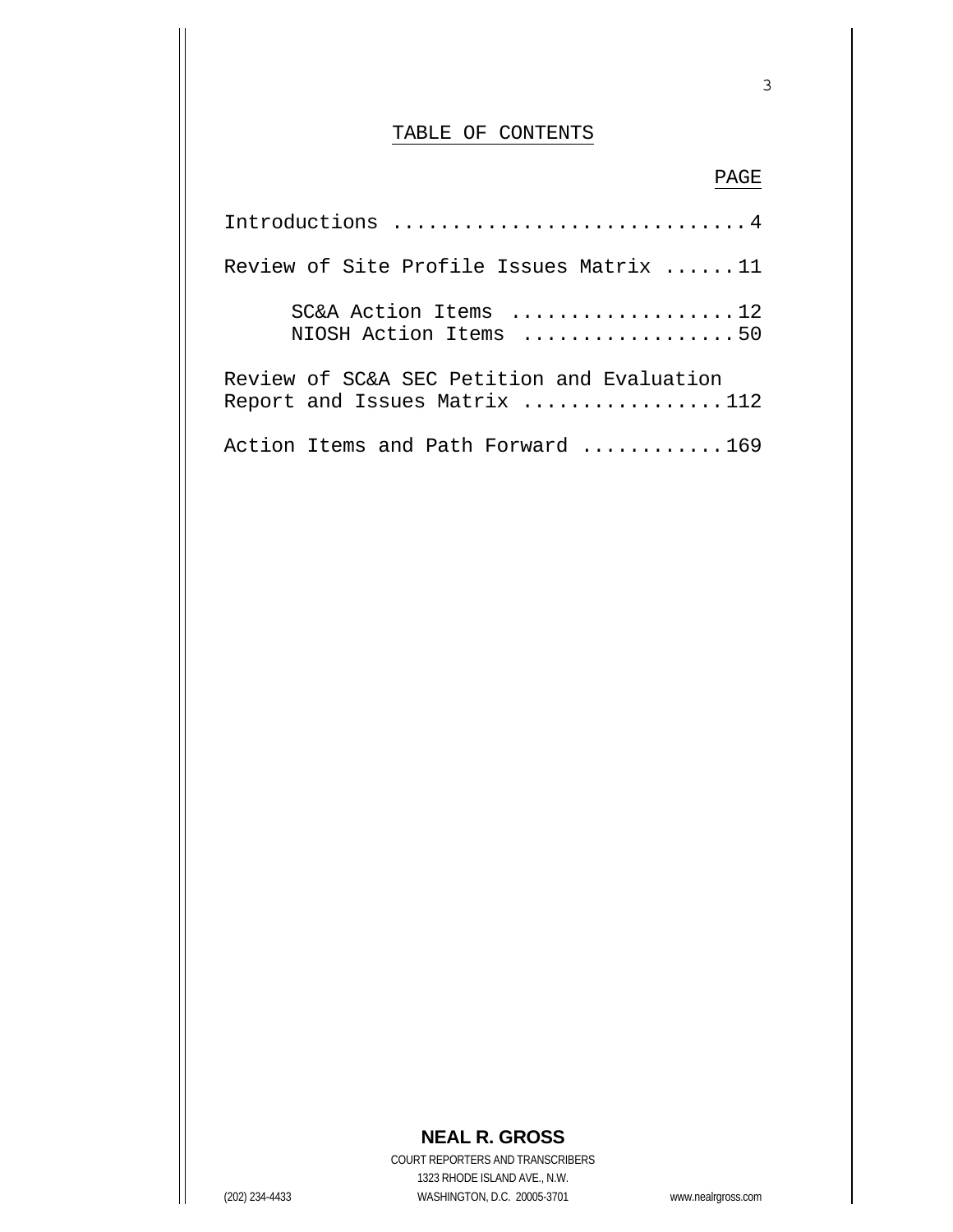**NEAL R. GROSS** COURT REPORTERS AND TRANSCRIBERS 1323 RHODE ISLAND AVE., N.W. (202) 234-4433 WASHINGTON, D.C. 20005-3701 www.nealrgross.com 4 1 P R O C E E D I N G S 2 3 4 5 6 7 8 9 10 11 12 13 14 15 16 17 18 19 20 21 22 (9:57 a.m.) MR. KATZ: Good morning. This is Ted Katz, the Advisory Board on Radiation and Worker Health, and this is the Santa Susana Working Group, and we're just coming on line now. Let me just check the phone lines and see. Do we have any Board members on the phone? (No verbal response.) MR. KATZ: Okay. So Mark was possibly going to call in. No Mark, and then we have the rest of our Board members here. So we're going to start right away beginning with roll call, and for everybody in roll call, government and contractors and so on, please also state your conflict of interest situation. So beginning in the room with Board members. Mike. CHAIRMAN GIBSON: Mike Gibson,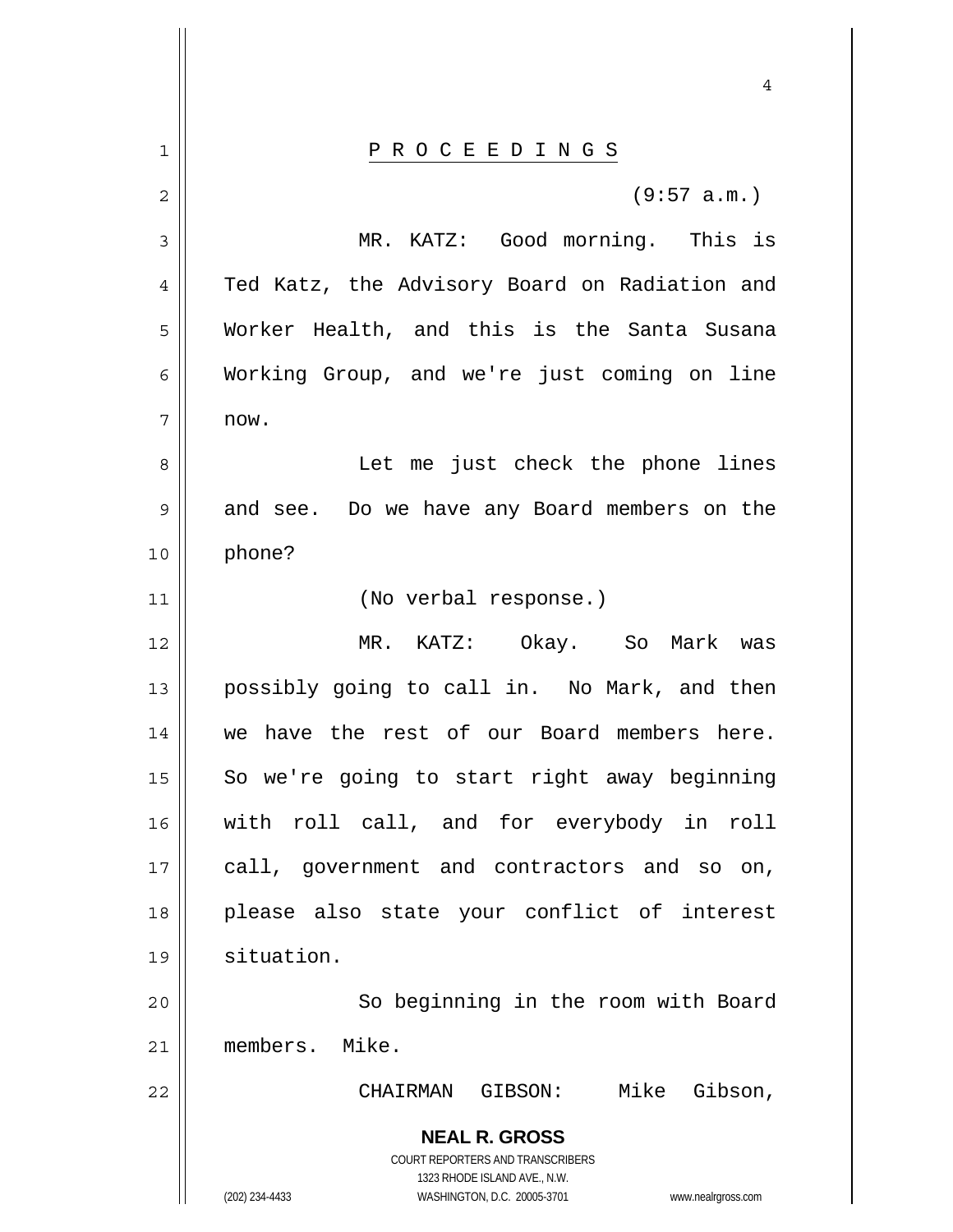**NEAL R. GROSS** COURT REPORTERS AND TRANSCRIBERS 1323 RHODE ISLAND AVE., N.W. (202) 234-4433 WASHINGTON, D.C. 20005-3701 www.nealrgross.com  $\sim$  5  $\sim$  5  $\sim$  5  $\sim$  5  $\sim$  5  $\sim$  5  $\sim$  5  $\sim$  5  $\sim$  5  $\sim$  5  $\sim$  5  $\sim$  5  $\sim$  5  $\sim$  5  $\sim$  5  $\sim$  5  $\sim$  5  $\sim$  5  $\sim$  5  $\sim$  5  $\sim$  5  $\sim$  5  $\sim$  5  $\sim$  5  $\sim$  5  $\sim$  5  $\sim$  5  $\sim$  5  $\sim$  5  $\sim$  5  $\sim$  5  $\sim$ 1 2 3 4 5 6 7 8 9 10 11 12 13 14 15 16 17 18 19 20 21 22 Chair of the work group. No conflict. MEMBER SCHOFIELD: Philip Schofield, Board member. No conflict. MEMBER BEACH: Josie Beach, Board member. No conflict. MR. KATZ: Wanda. MEMBER MUNN: Wanda Munn, Board member. No conflict. MR. KATZ: All right, and I think on the line we don't have Mark right now who is the alternate for this, and there are no other Board members on the phone; is that correct? (No verbal response.) MR. KATZ: Okay. But in the room, the NIOSH ORAU team, please. MR. NETON: Jim Neton, OCAS. No conflict. DR. HUGHES: Lara Hughes, OCAS. No conflict. MR. KATZ: And are there any NIOSH ORAU team on the line?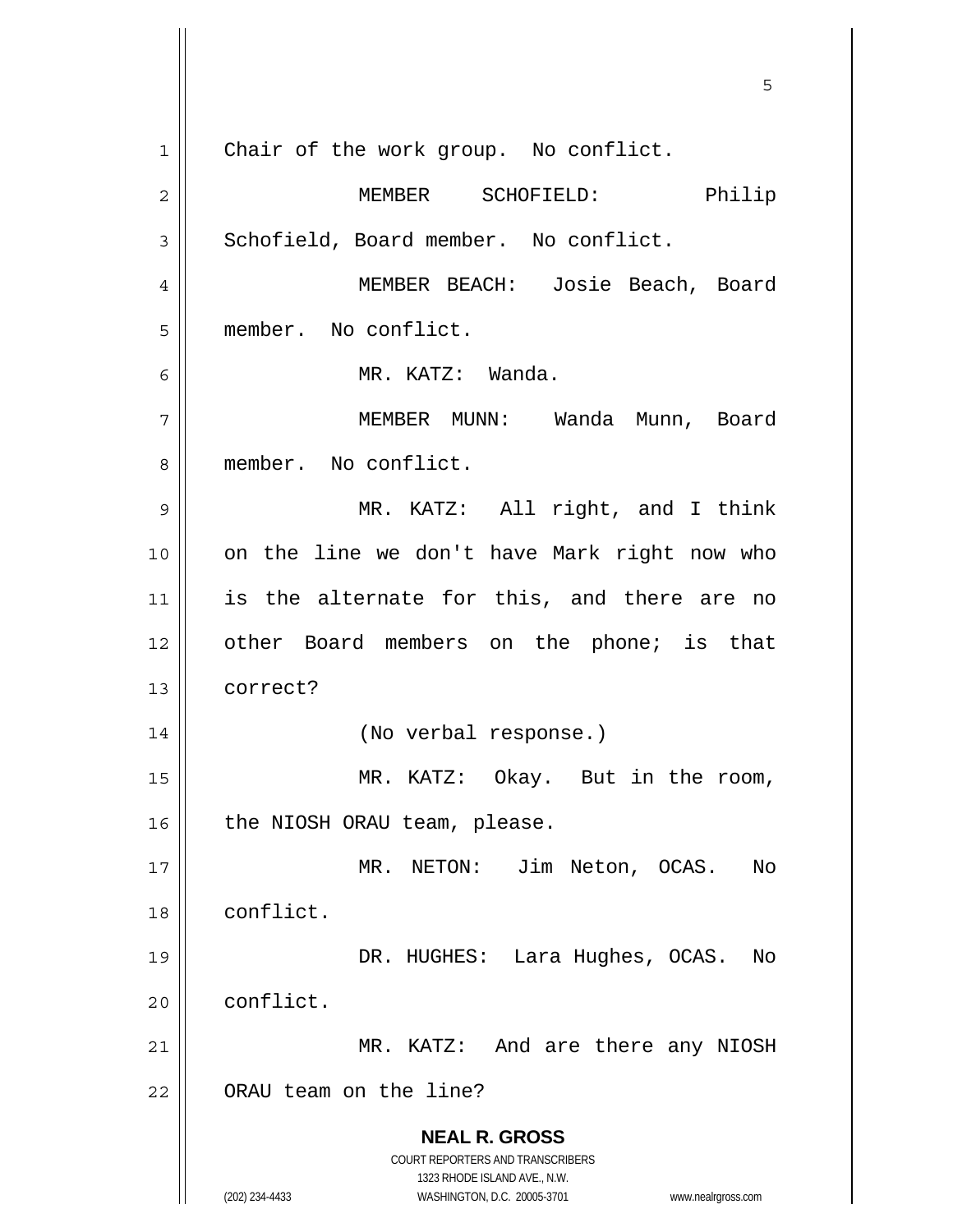**NEAL R. GROSS** COURT REPORTERS AND TRANSCRIBERS 1323 RHODE ISLAND AVE., N.W. (202) 234-4433 WASHINGTON, D.C. 20005-3701 www.nealrgross.com  $\sim$  6 1 2 3 4 5 6 7 8 9 10 11 12 13 14 15 16 17 18 19 20 21 22 MR. MORRIS: Robert Morris, ORAU team. No conflict. MR. KATZ: That's Robert Morris. MS. BRACKETT: Liz Brackett, ORAU team. No conflict. MR. KATZ: Welcome, Liz. MR. POTTER: Gene Potter, ORAU team. No conflicts. MR. KATZ: Okay. Then how about SC&A in the room? DR. MAURO: John Mauro, SC&A. No conflict. MR. BERONJA: Greg Beronja, SC&A. No conflict. MR. STIVER: John Stiver, SC&A. No conflict. MR. KATZ: Are there any other SC&A on the line? (No verbal response.) DR. MAURO: Not yet. MR. KATZ: Okay. You're expecting some then. Great. Okay.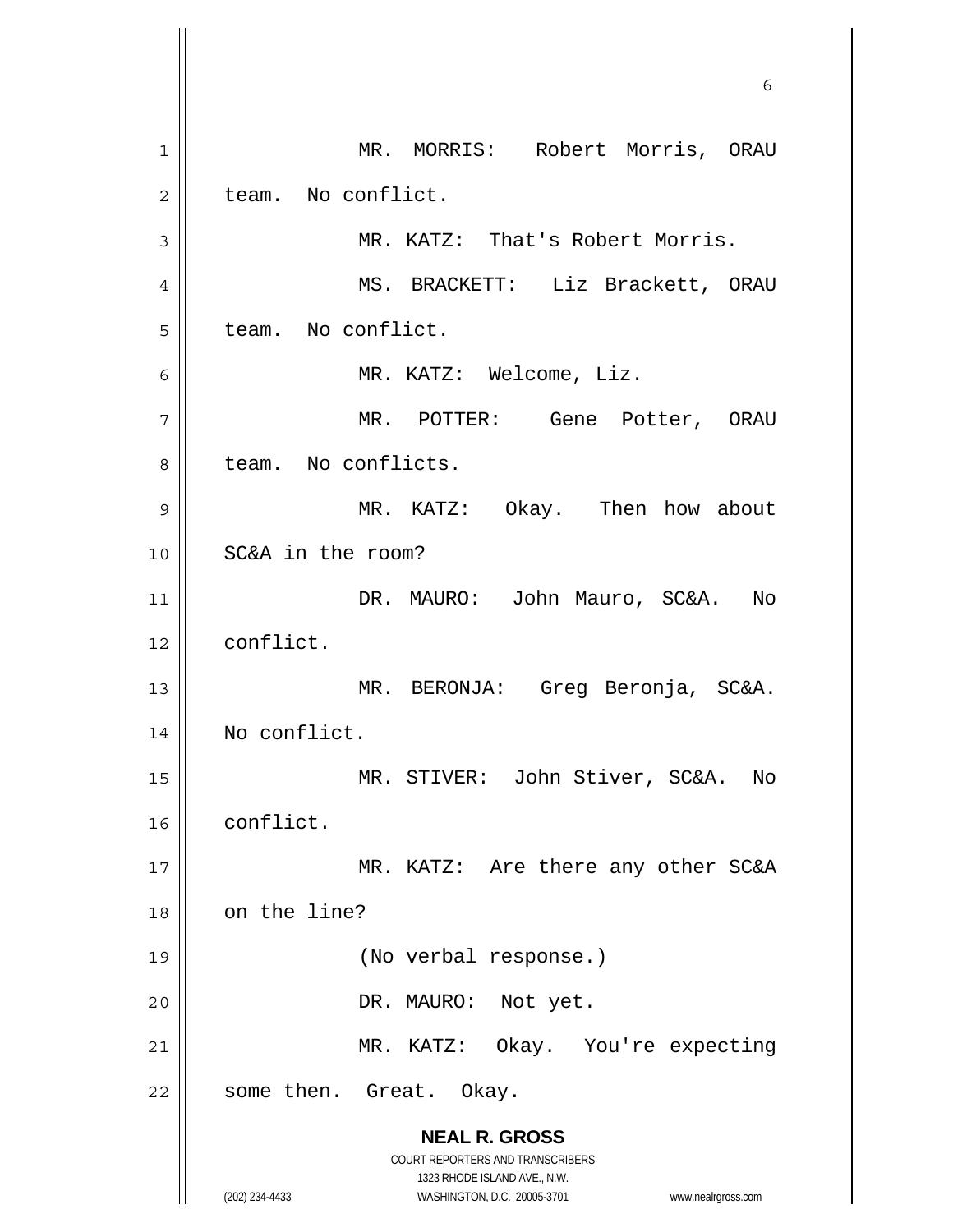**NEAL R. GROSS** COURT REPORTERS AND TRANSCRIBERS 1323 RHODE ISLAND AVE., N.W. (202) 234-4433 WASHINGTON, D.C. 20005-3701 www.nealrgross.com 7 1 2 3 4 5 6 7 8 9 10 11 12 13 14 15 16 17 18 19 20 21 22 And then we have? MS. THOMAS: I'm Elyse Thomas, and I'm with the ORAU team. MR. KATZ: Did I just skip you somehow? MS. THOMAS: Yes, kind of went right on to the next group, but that's fine. MR. KATZ: Oh, I'm sorry. MS. THOMAS: And I have no conflict. MR. KATZ: You've got to get your word in quickly. Sorry, Elyse. MS. THOMAS: No problem. MR. KATZ: Okay, and then we will have in the room, but we don't right now one HHS employee, but we can get her to identify when she comes in. On the line do we have anybody from HHS or other federal employees? MR. LLOYD: Roy Lloyd. No conflict. MR. KATZ: Welcome, Roy.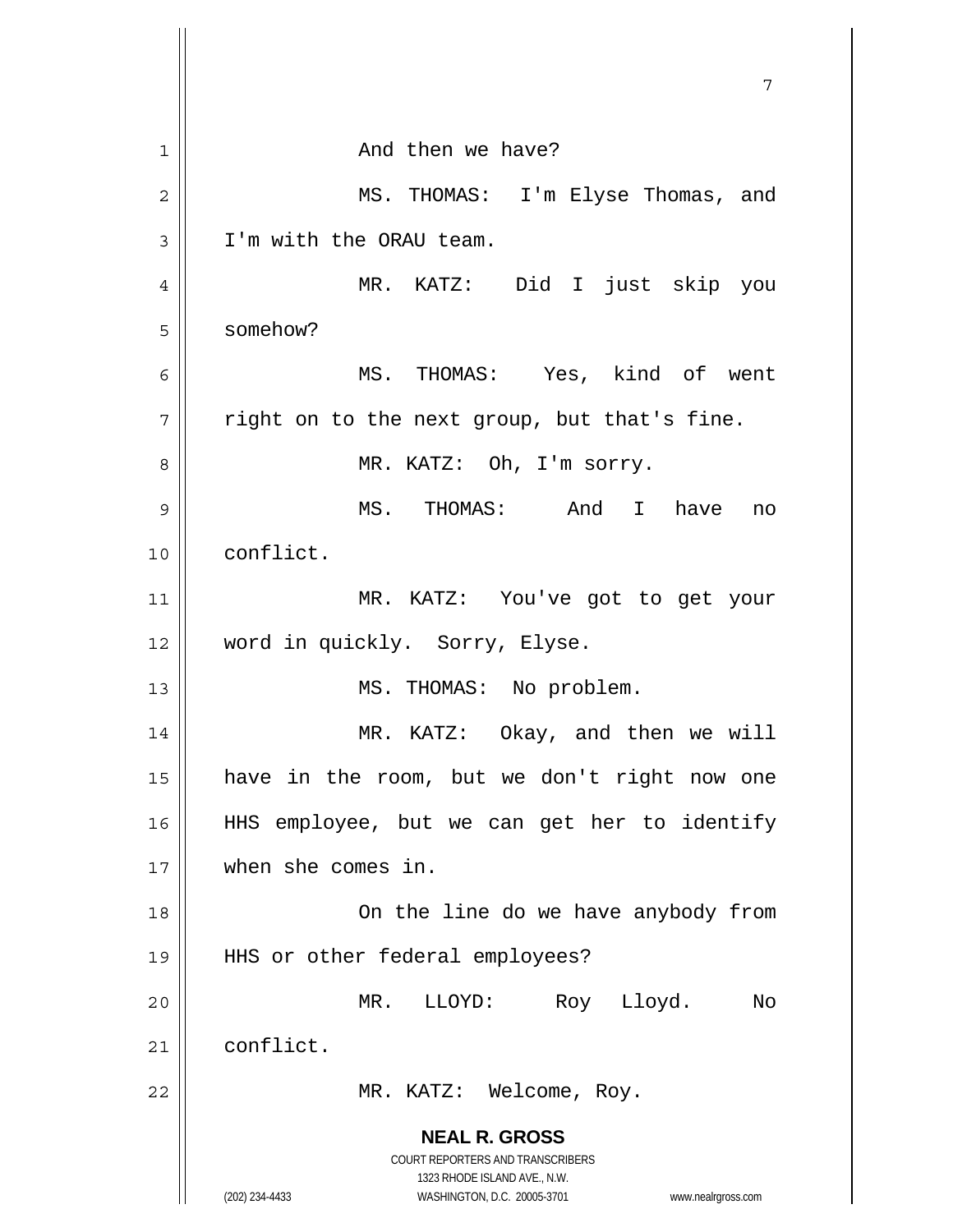**NEAL R. GROSS** COURT REPORTERS AND TRANSCRIBERS 1323 RHODE ISLAND AVE., N.W. (202) 234-4433 WASHINGTON, D.C. 20005-3701 www.nealrgross.com <u>83 - Santa Carlos de Santa Carlos de Santa Carlos de Santa Carlos de Santa Carlos de Santa Carlos de Santa Ca</u> 1 2 3 4 5 6 7 8 9 10 11 12 13 14 15 16 17 18 19 20 21 22 Okay. Then how about petitioners? Do we have any petitioners on the line? MS. KLEA: Bonnie Klea, petitioner. MR. KATZ: Welcome, Bonnie. MS. KLEA: Thank you. MR. KATZ: And any other members of the public or staff from congressional offices? MR. SALKIN: I'm from the public. Adam Salkin. MR. KATZ: Adam Salkin? MR. SALKIN: Yes. MR. KATZ: Okay. Thank you. Welcome. MS. BARRIE: This is Terrie Barrie with ANWAG. MR. KATZ: Oh, welcome, Terrie. MS. BARRIE: Good morning. MR. KATZ: Okay. Anyone else from the public? (No verbal response.) MR. KATZ: Okay. Then that covers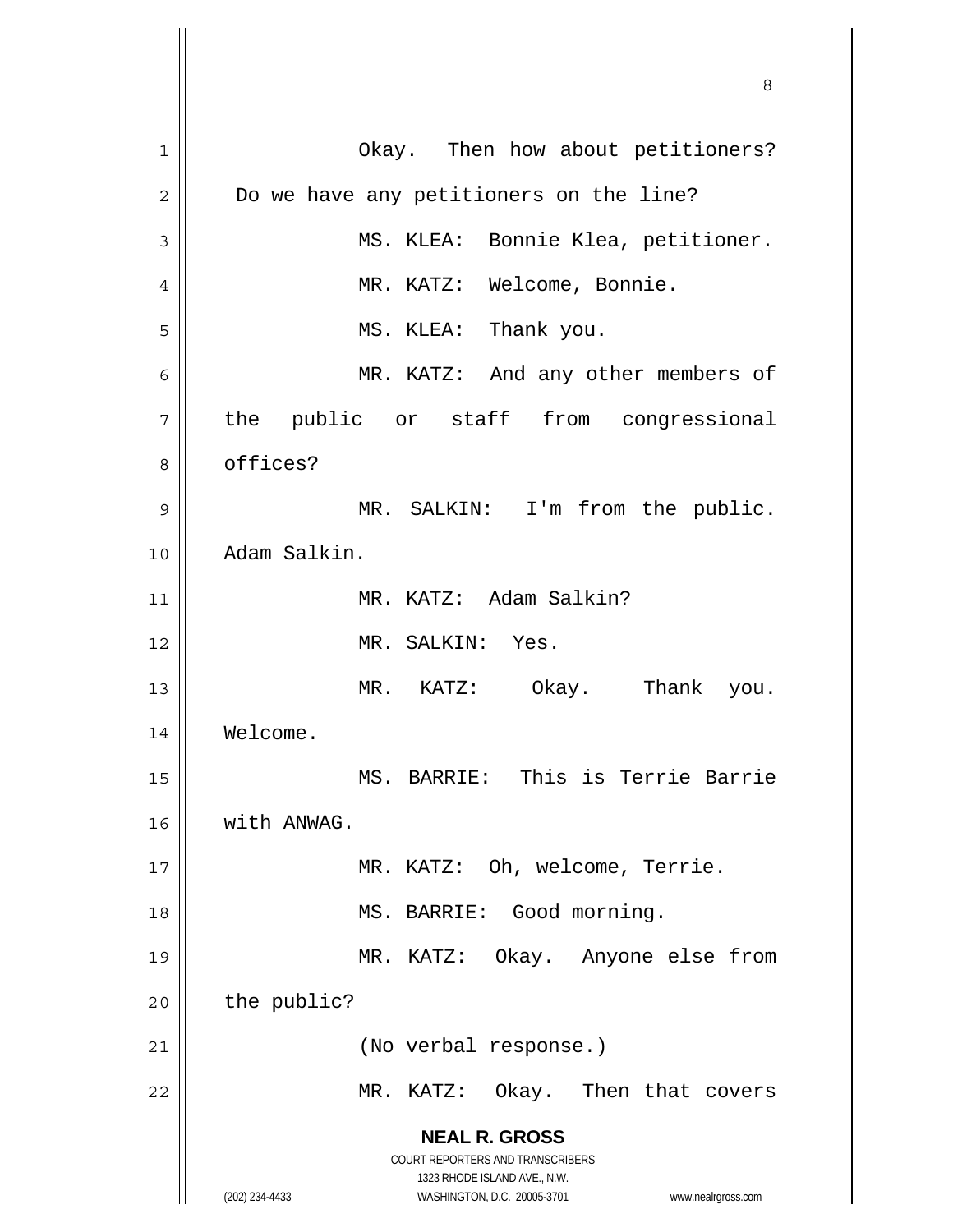**NEAL R. GROSS** COURT REPORTERS AND TRANSCRIBERS 9 1 2 3 4 5 6 7 8 9 10 11 12 13 14 15 16 17 18 19 20 21 22 roll call. MS. ADAMS: Ted, it's Nancy. MR. KATZ: Oh, Nancy. Sorry. I should have said contractors, too, I guess. Welcome, Nancy. Nancy Adams, contractor to NIOSH. MS. ADAMS: NIOSH. MR. CLARK: Ray Clark with ORAU is here. MR. KATZ: Oh, okay, another. Ray Clark. Thank you. MR. FIX: Jack Fix, ORD. MR. KATZ: Jack Fix. We have quite a cast. Any others? (No verbal response.) MR. KATZ: Okay. Then for everyone on the phone, just to remind you, please, please, mute your phones except when you're speaking. Star-six if you don't actually have a mute button, and please do not put the call on hold. If you need to go somewhere, just

1323 RHODE ISLAND AVE., N.W.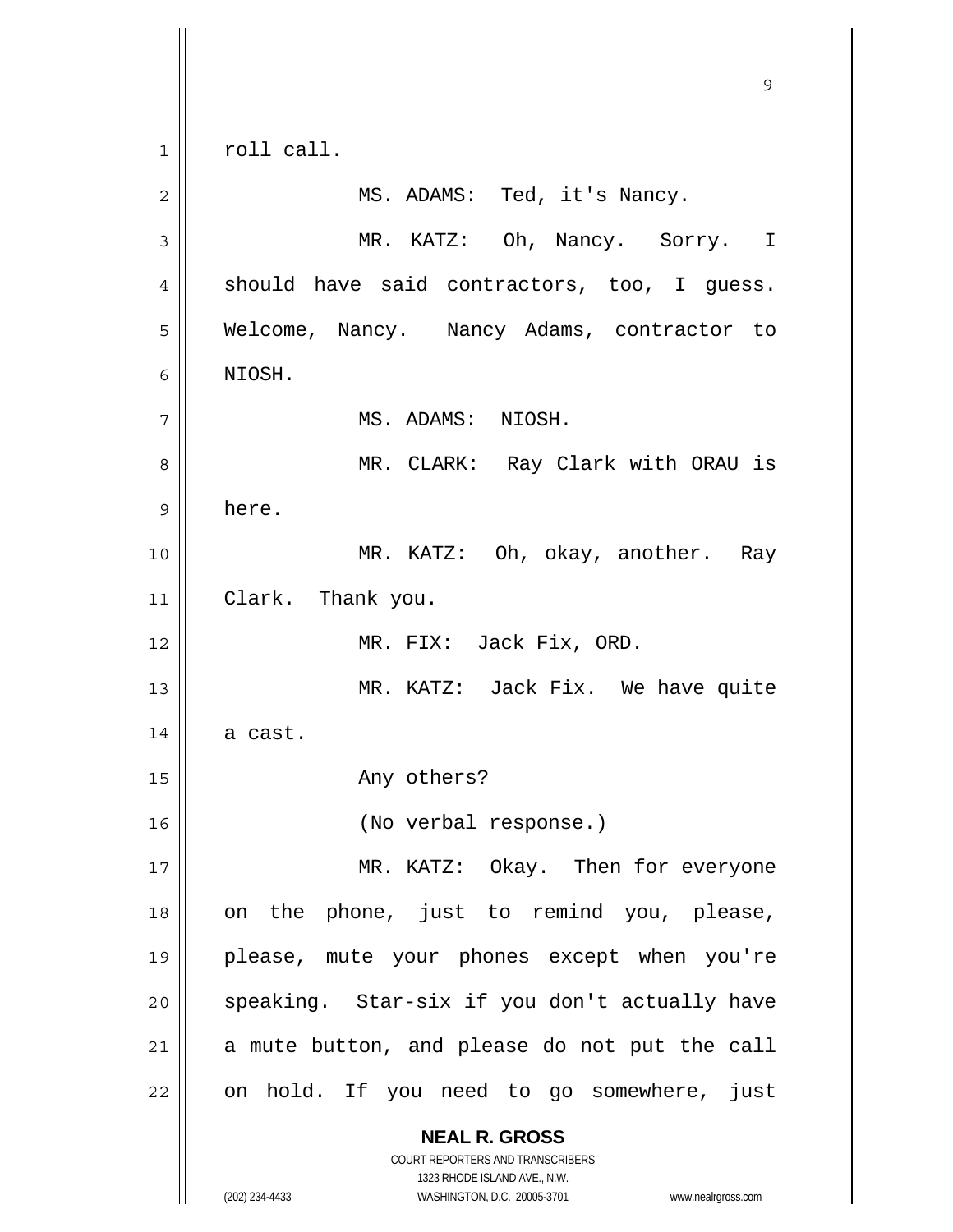| $\mathbf{1}$ | disconnect and call back in because the hold   |
|--------------|------------------------------------------------|
| 2            | will mess up the line for everybody.           |
| 3            | Thank you.                                     |
| 4            | I'm sorry. The mute is star, the               |
| 5            | star sign on your phone and then six. It will  |
| 6            | mute your phone.                               |
| 7            | Mike.                                          |
| 8            | CHAIRMAN GIBSON: Okay. The agenda              |
| 9            | we've got set up for today is to review the    |
| 10           | site profile issues matrix. That's kind of     |
| 11           | like a little bit of history of where we've    |
| 12           | been since the last time we met.               |
| 13           | The Board assigned SC&A to do an               |
| 14           | SEC petition evaluation. So that will be the   |
| 15           | second item on the agenda.                     |
| 16           | And then once we cover that                    |
| 17           | information and probably after lunch some time |
| 18           | early this afternoon, then if there's any      |
| 19           | claimants or advocates on the line that feel   |
| 20           | we may have missed some things that they feel  |
| 21           | are important, they can raise the issues at    |
| 22           | that time and then we'll take them under       |
|              | <b>NEAL R. GROSS</b>                           |

10

COURT REPORTERS AND TRANSCRIBERS 1323 RHODE ISLAND AVE., N.W.

 $\mathsf{I}$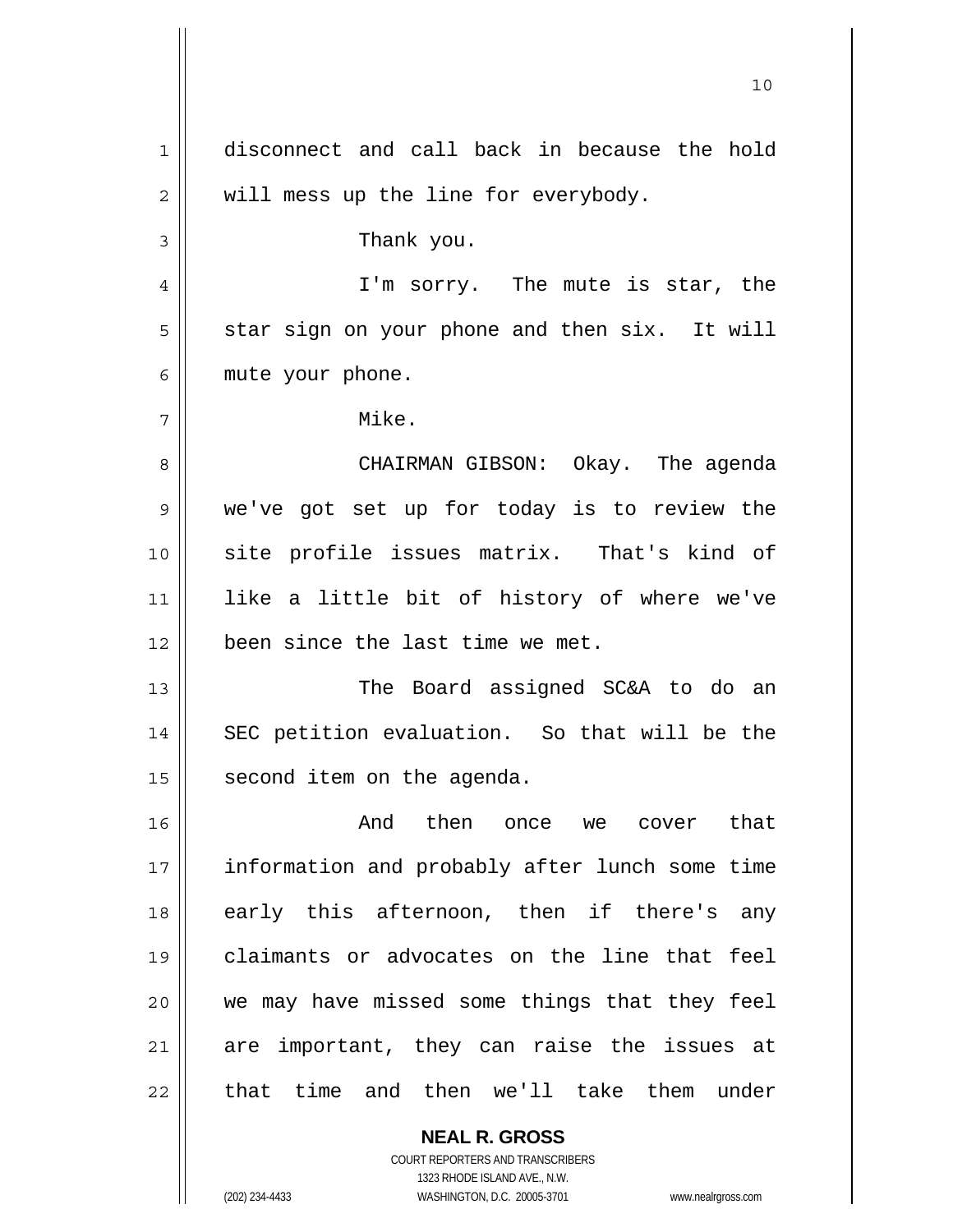1 consideration.

| $\overline{2}$ | And then finally the action items                               |
|----------------|-----------------------------------------------------------------|
| 3              | and path forward to close out the day.                          |
| 4              | So with that, I'll turn it over to                              |
| 5              | SC&A for the site profile issues matrix.                        |
| 6              | MR. KATZ: And let me just note                                  |
| 7              | Emily Howell from HHS has joined us.                            |
| 8              | MR. BERONJA: Good morning. This                                 |
| 9              | is Greg Beronja. Again, I'm with SC&A, and as                   |
| 10             | Mike said, the first thing I'm going to do is                   |
| 11             | go through the site profile review. We have                     |
| 12             | an issues matrix for that, and what I'm going                   |
| 13             | to do is there's a number of these issues                       |
| 14             | which are more editorial in nature and we'll                    |
| 15             | pretty much kind of skip over those. There's                    |
| 16             | a couple issues where I think it will be                        |
| 17             | better to discuss during the SEC discussion,                    |
| 18             | and then there's a few where there are NIOSH                    |
| 19             | action items, and then we can talk about those                  |
| 20             | maybe in this context.                                          |
| 21             | So I'm going to go through.<br>$\mathbb{I}$                     |
| 22             | guess folks on the phone, I apologize if you                    |
|                | <b>NEAL R. GROSS</b><br><b>COURT REPORTERS AND TRANSCRIBERS</b> |

1323 RHODE ISLAND AVE., N.W.

 $\mathop{\text{||}}$ 

(202) 234-4433 WASHINGTON, D.C. 20005-3701 www.nealrgross.com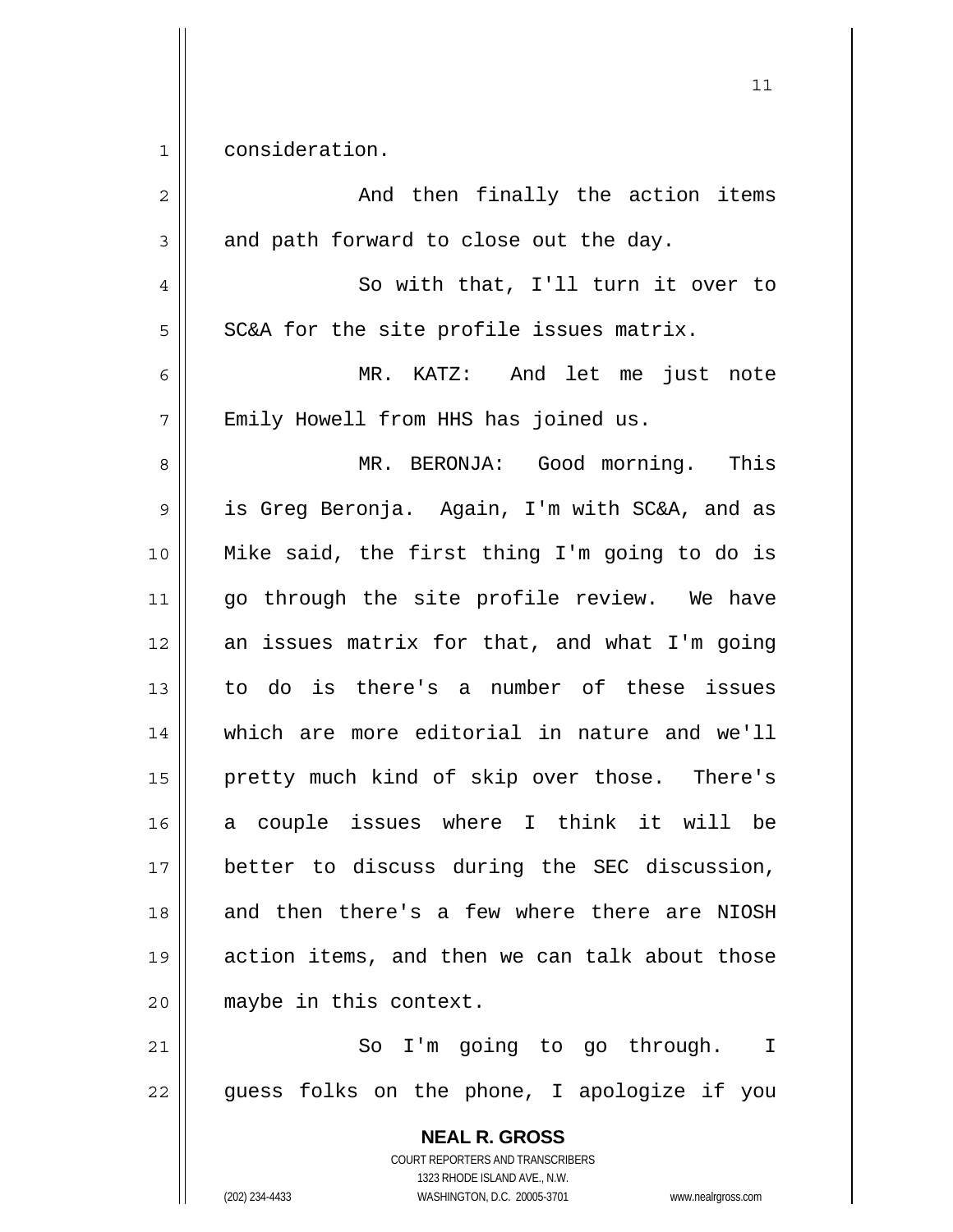| 1  | don't have this. I'll try and make sure that      |
|----|---------------------------------------------------|
| 2  | you understand the issue and ask questions if     |
| 3  | you have trouble following from the phone.        |
| 4  | Yes, go ahead.                                    |
| 5  | DR. NETON: I've got a question                    |
| 6  | about process here. We're going to do the         |
| 7  | site profile and go over the issues and then      |
| 8  | decide which ones are SEC issues?                 |
| 9  | I mean, to me right now we have an                |
| 10 | SEC evaluation form on the table that has a       |
| 11 | class that's already proposed to be added, and    |
| 12 | I don't know that we want to go back and          |
| 13 | tackle profile issues right now sort of           |
| 14 | secondary to that.                                |
| 15 | Well, certainly it's Mike's, the                  |
| 16 | Chair's, prerogative, but I'm just sort of        |
| 17 | wondering.                                        |
| 18 | MR. BERONJA: I think the intent                   |
| 19 | really was to not really go over any, quote/      |
|    |                                                   |
| 20 | unquote, site profile issues.                     |
| 21 | DR. NETON: Okay.                                  |
| 22 | MR. BERONJA: I think there were                   |
|    | <b>NEAL R. GROSS</b>                              |
|    | COURT REPORTERS AND TRANSCRIBERS                  |
|    | 1323 RHODE ISLAND AVE., N.W.<br>(202) 234-4433    |
|    | WASHINGTON, D.C. 20005-3701<br>www.nealrgross.com |

 $\mathsf{I}$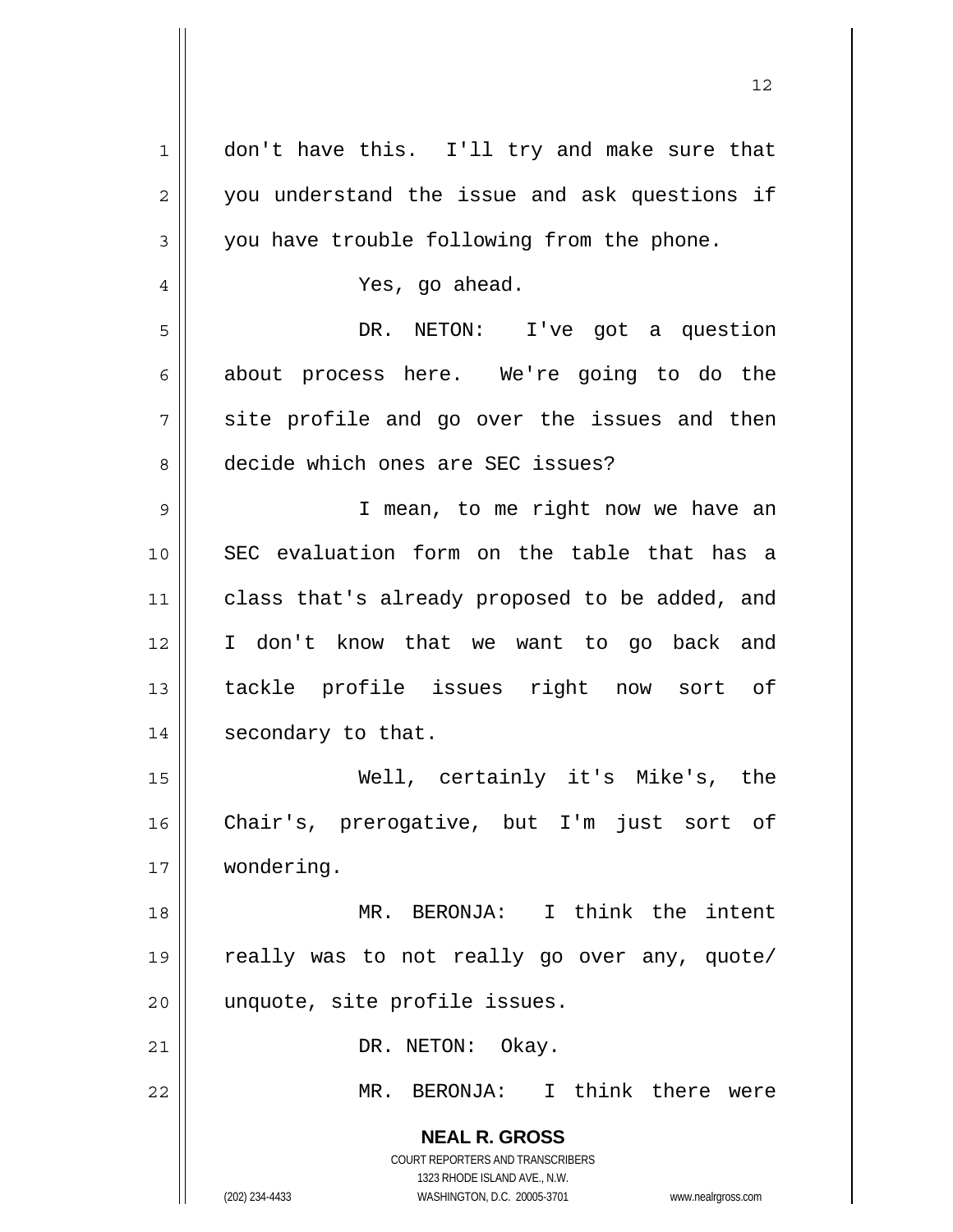**NEAL R. GROSS** COURT REPORTERS AND TRANSCRIBERS 1323 RHODE ISLAND AVE., N.W. (202) 234-4433 WASHINGTON, D.C. 20005-3701 www.nealrgross.com 1 2 3 4 5 6 7 8 9 10 11 12 13 14 15 16 17 18 19 20 21 22 some issues here that naturally go into the SEC where there were maybe action items on NIOSH's part that will play a part in the SEC. DR. NETON: Okay. MR. BERONJA: So if there's anything where you think I'm going into too much detail -- DR. NETON: No, that's fine. I just didn't want to get engaged in some detailed discussions of some secondary set profile issues that would take up most of the day  $--$  MR. BERONJA: No. DR. NETON: -- and then we'd not really get into the SEC issues. CHAIRMAN GIBSON: That's mainly just historical -- DR. NETON: Okay. CHAIRMAN GIBSON: -- just to get us all back up. DR. NETON: That's fine. MR. BERONJA: And my hope, although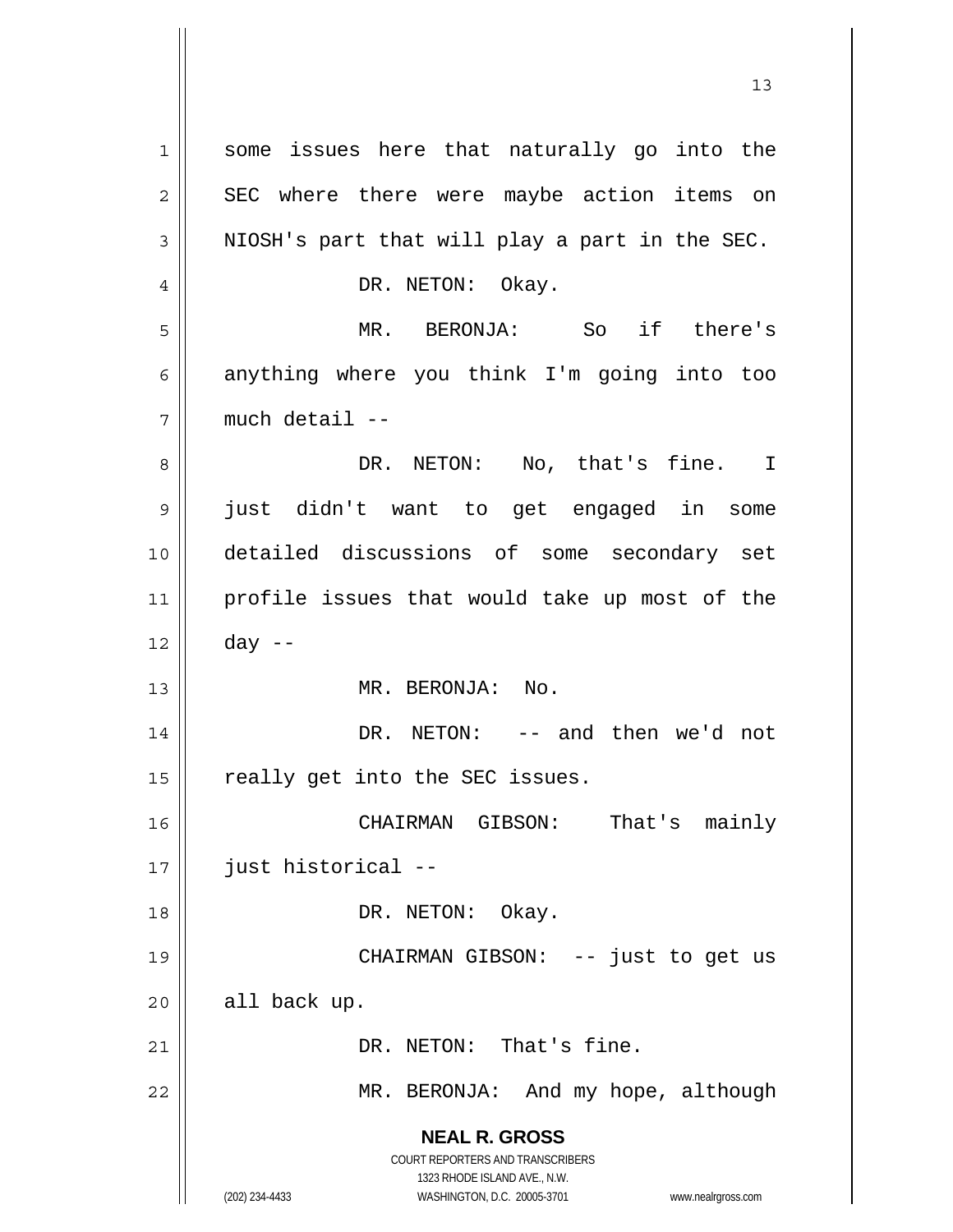**NEAL R. GROSS** COURT REPORTERS AND TRANSCRIBERS 1323 RHODE ISLAND AVE., N.W. (202) 234-4433 WASHINGTON, D.C. 20005-3701 www.nealrgross.com 1 2 3 4 5 6 7 8 9 10 11 12 13 14 15 16 17 18 19 20 21 22 I haven't done many of these, is that we can get through this in less than an hour at the most, maybe even a little bit quicker, and I'm going to go through these just by the issue number and hopefully everybody in the room has these. Issue 4.1-1 was just the discussion about the inconsistency of the presentation of dates in the operation, and this is somewhat of an editorial issue and somewhat of an SEC issue that we will discuss in the SEC discussion. The same thing is true on 4.1-2, which are names used to reference the site in the document are not consistent. Again, it's an editorial issue that I think when NIOSH has time they're going to go back and address. I'm going to move through these pretty quickly. So if anybody has any questions. 4.2-1, there's a discussion about the sodium reactor experiment. Again, I think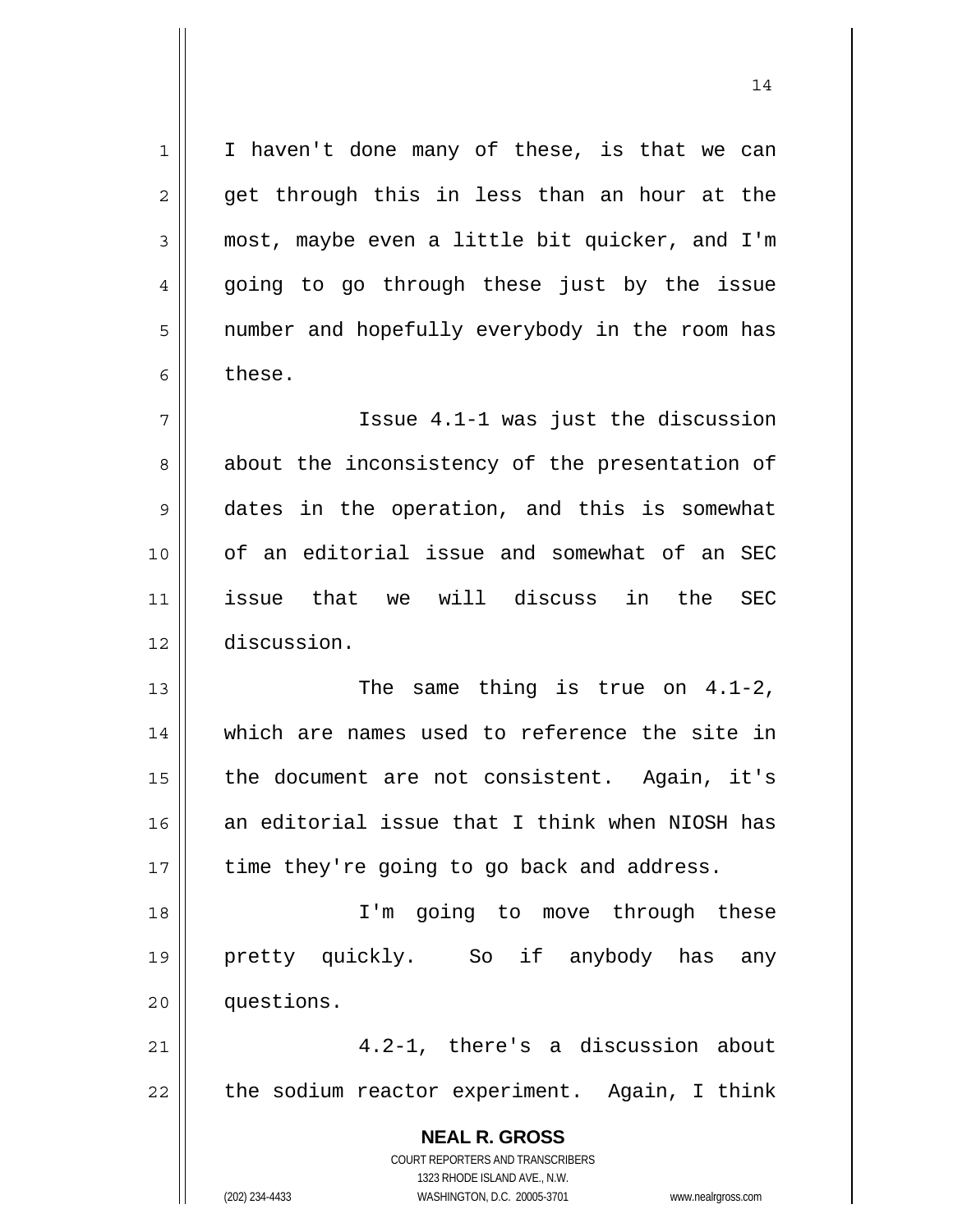1 2 3 4 I'm going to skip this right now because this is covered also in the site profile where there's a NIOSH action item. 4.2-2 is a discussion about just

15

the composition of the work force, which I think is being adequately handled. So I don't want to really go into this, whether it's the co-worker models that are being worked on or other things.

10 11 12 13 14 4.2-3 is a lack of sufficient detail to assess potential exposures to workers. This is covered in more detail. It's more specific responses in the SEC or later on.

15 16 17 18 19 20 21 4.2-4 references an incomplete listing of radionuclides, and I think there this again is going to be covered in some of the SEC issues, and I think NIOSH has said that they're going to revise some of the sections and tables of the SEC profile related to this.

22

5

6

7

8

9

4.2-5 is a discrepancies in dates

**NEAL R. GROSS** COURT REPORTERS AND TRANSCRIBERS 1323 RHODE ISLAND AVE., N.W. (202) 234-4433 WASHINGTON, D.C. 20005-3701 www.nealrgross.com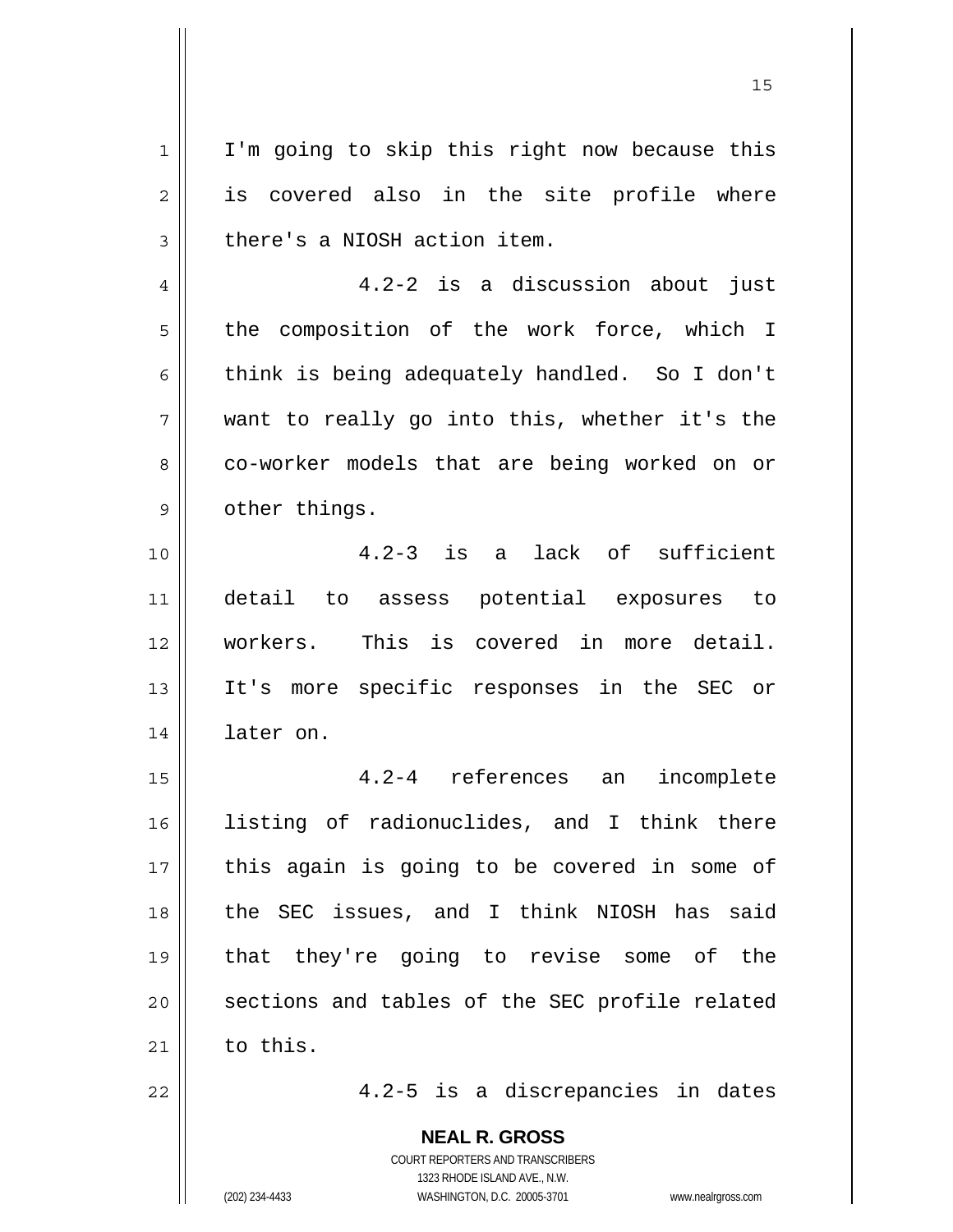1 2 3 4 5 6 7 8 9 10 11 12 13 14 15 16 17 18 19 20 21 22 presented, and again, it's editorial that I think will be fixed when NIOSH does some revisions to the documents. Again, 4.2-6 is a presentation of the owners and operators, which was a little bit confusing in the document, again, editorial, and it will be addressed later. Then we move to 4.3-1, is insufficient guidance in TBD-3 to perform dose reconstructions, and in going through these things, I don't think that there's anything that we need to discuss here. I think actions as far as resolving some of these things or how these things will factor and the SEC will be discussed at that time. 4.3-2 talks about Table 3-2 in the site profile that needs to be revised, and again, this is an editorial thing that I think NIOSH is going to address when they have a chance. It was more of a clarification related to the presentation of medical exposures, but was discussed in 4.3-2.

> **NEAL R. GROSS** COURT REPORTERS AND TRANSCRIBERS

> > 1323 RHODE ISLAND AVE., N.W.

(202) 234-4433 WASHINGTON, D.C. 20005-3701 www.nealrgross.com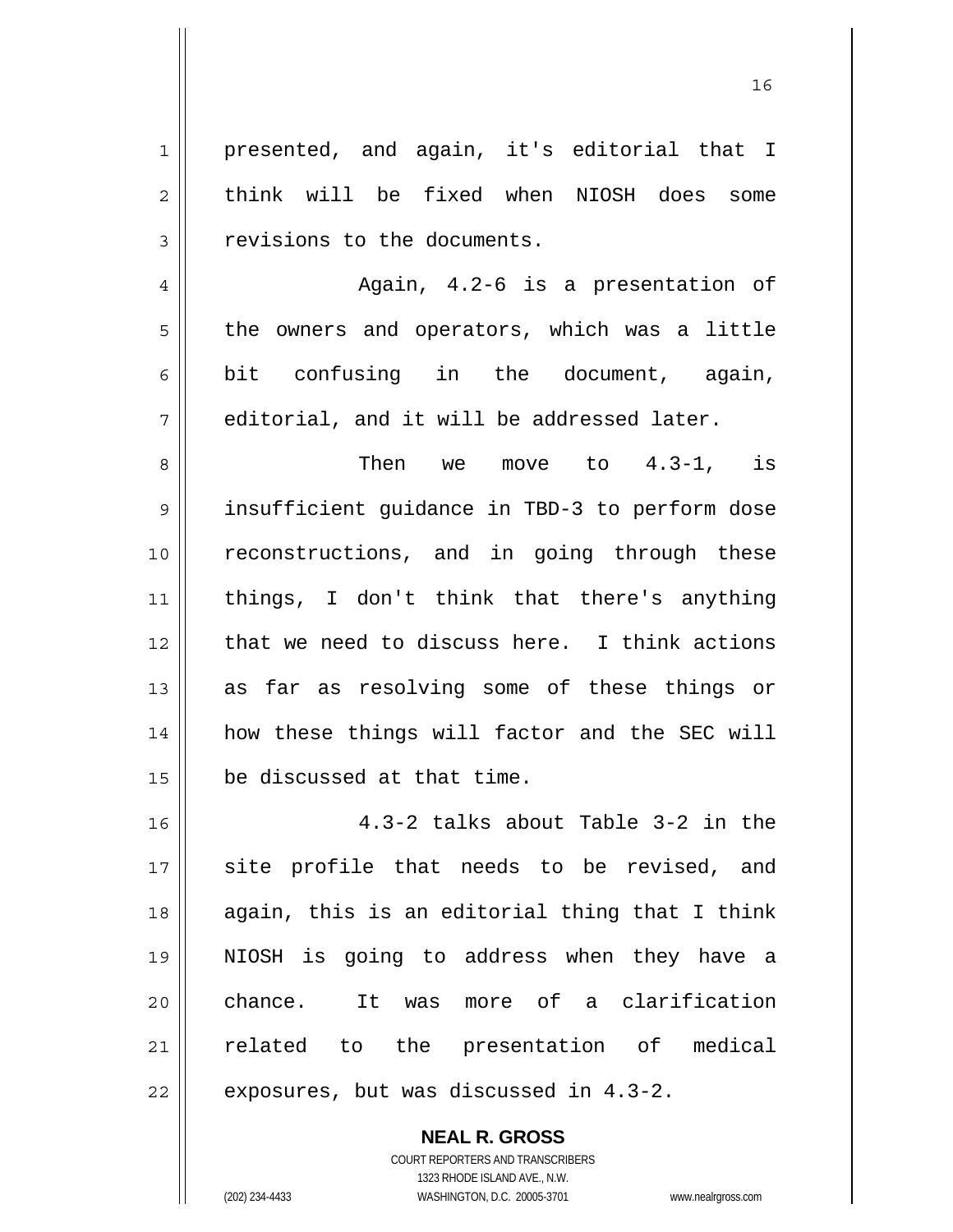| 1  | 4.4-1 and 4.4-2 is improper use of             |
|----|------------------------------------------------|
| 2  | surrogate data for environmental exposure.     |
| 3  | Again, the environmental exposure issue is     |
| 4  | talked about in the SEC and we'll cover that   |
| 5  | there.                                         |
| 6  | 4.4-3 development of breathing zone            |
| 7  | air concentrations, I think NIOSH is going to  |
| 8  | describe the basis for the factors used in     |
| 9  | doing this in the next revision of TBD-4, and  |
| 10 | this, again, will be covered maybe to some     |
| 11 | small extent during the SEC discussion.        |
| 12 | 4.4-4 is justification for                     |
| 13 | assignment of external dose estimates is not   |
| 14 | provided, and the NIOSH response to this was   |
| 15 | it's being reviewed and will be described in   |
| 16 | the next revisions of TBD-4.                   |
| 17 | Again, we have an SEC issue that               |
| 18 | deals with some of the internal dosimetry that |
| 19 | we'll discuss during the SEC as well as there  |
| 20 | are issues related to the external doses, and  |
| 21 | I'd rather cover those there, but otherwise    |
| 22 | some of these things will be<br>revised        |
|    |                                                |

17

**NEAL R. GROSS** COURT REPORTERS AND TRANSCRIBERS 1323 RHODE ISLAND AVE., N.W.

 $\mathbf{I}$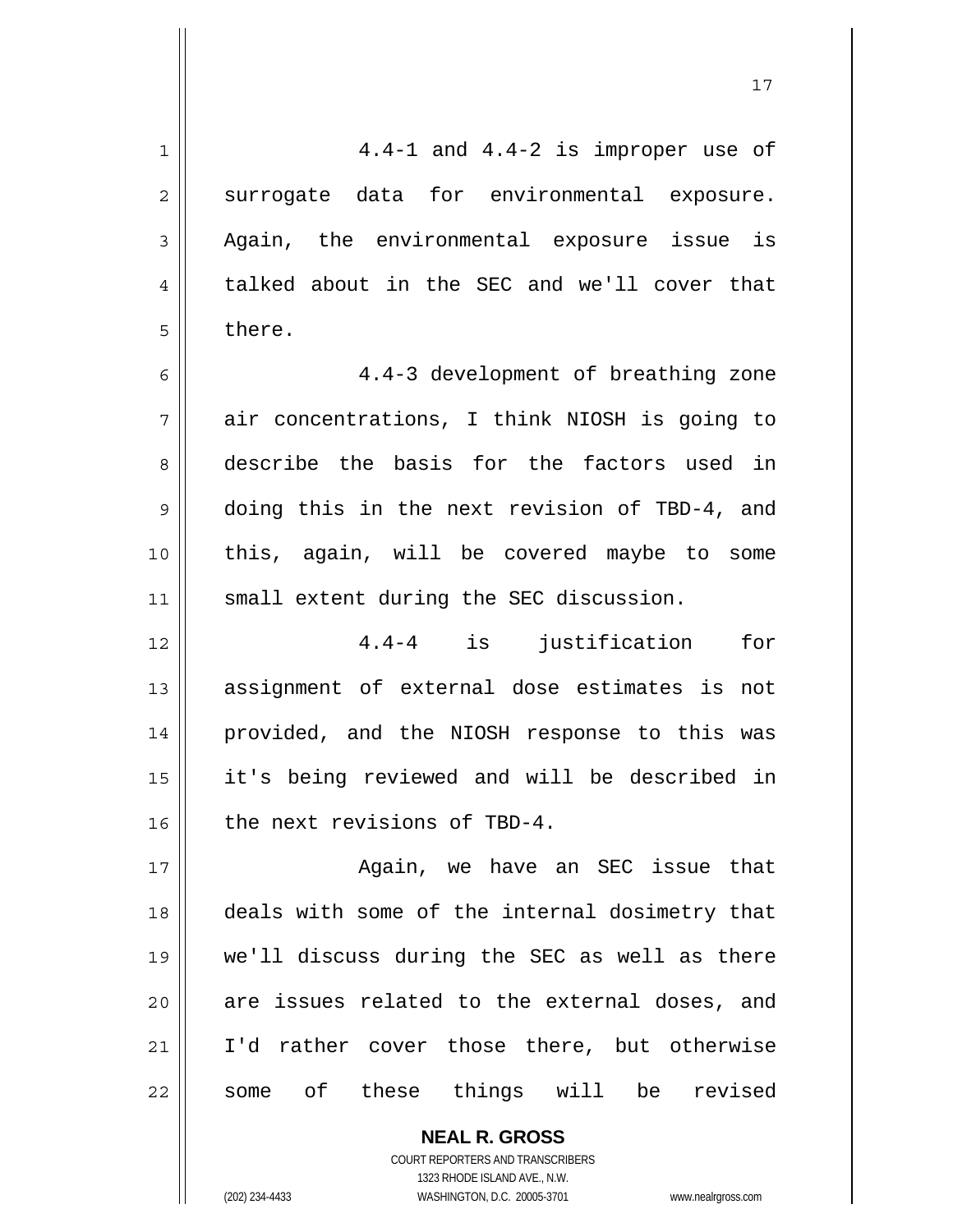**NEAL R. GROSS** COURT REPORTERS AND TRANSCRIBERS 1323 RHODE ISLAND AVE., N.W. 1 2 3 4 5 6 7 8 9 10 11 12 13 14 15 16 17 18 19 20 21 22 editorially in the next revision of the TBD. 4.4-5 talks about consumption of potable water. Again, we'll cover this in the SEC. There is some information that SC&A had noticed in some later documents that we think should be factored in in looking at this, but I think this is probably more of a dose reconstruction issue than an SEC issue, but it will be discussed later on. 4.4-6 talks about the sodium burn pit and some other areas as radiation sources, and again, this and the sodium reactor experiment and a few other incidents will be discussed during our discussion of the SEC. 4.5-1 internal monitoring was not complete or well documented. Again, we've got a discussion on internal monitoring in the SEC review. 4.5-2 is the same thing, related to internal dosimetry, and in fact, I think quite a few of the next issues -- 4.5-3, missing radionuclides is also addressed later. Four,

(202) 234-4433 WASHINGTON, D.C. 20005-3701 www.nealrgross.com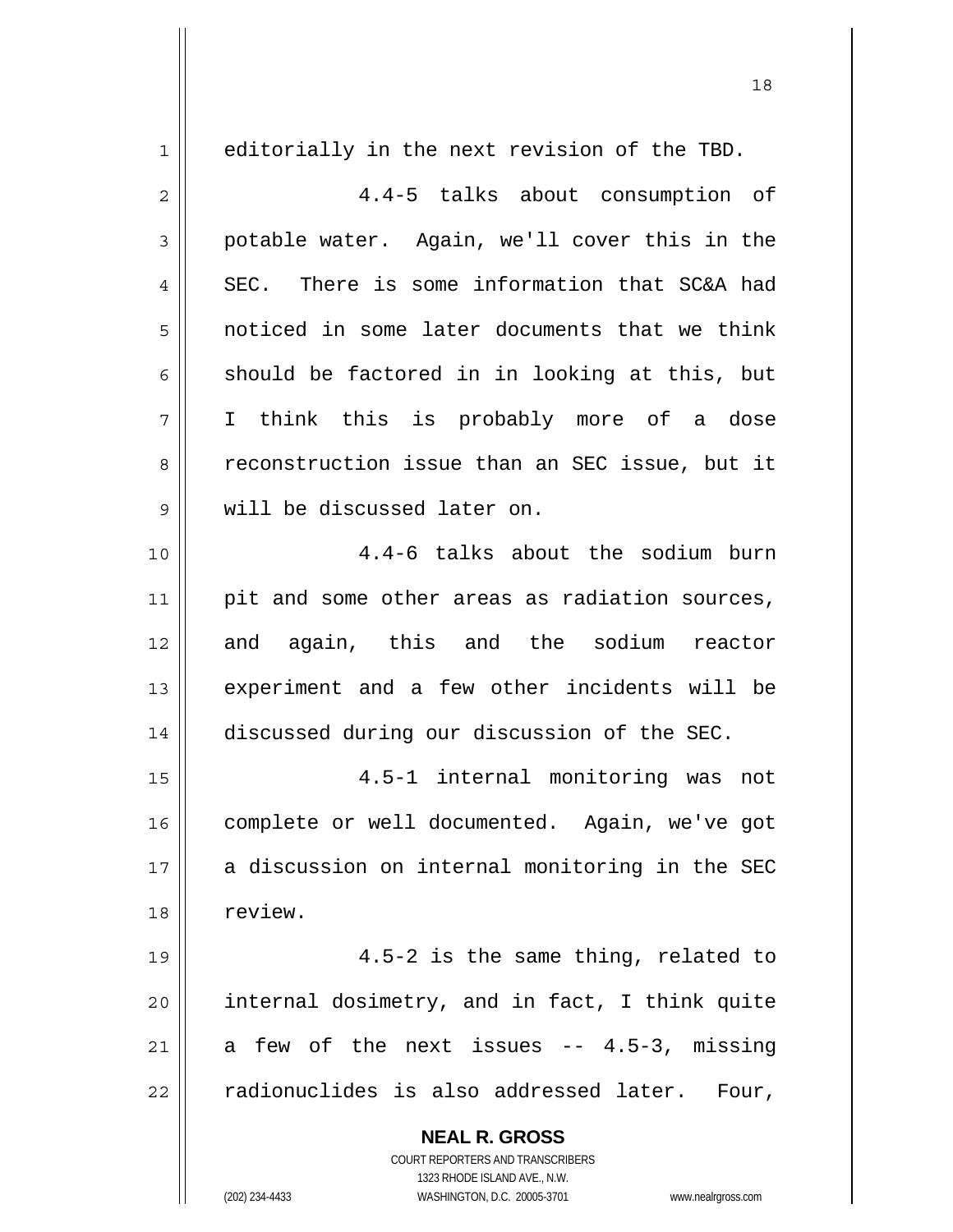| $\mathbf 1$    | point, five, dash, two talks about co-worker                                                        |
|----------------|-----------------------------------------------------------------------------------------------------|
| $\overline{2}$ | model, and I think maybe we can just hold off                                                       |
| 3              | and talk about that as we get to the SEC, too.                                                      |
| 4              | 4.5-5 is a very specific. It's the                                                                  |
| 5              | real chronic intake should be used in                                                               |
| 6              | evaluating bioassay results, and I think NIOSH                                                      |
| 7              | is taking -- I think they've drafted OTIB-0068                                                      |
| 8              | to address some of the correction factors that                                                      |
| 9              | were noted in the site profile.                                                                     |
| 10             | I guess that's -- is that final or                                                                  |
| 11             | not?                                                                                                |
| 12             | DR. NETON: I'm not 100 percent                                                                      |
| 13             | certain.                                                                                            |
| 14             | MR. BERONJA: Okay.                                                                                  |
| 15             | DR. NETON: I can look.                                                                              |
| 16             | 4.5-6 talks about inconsistencies                                                                   |
| 17             | between MVA values described in the text and                                                        |
| 18             | the ones reported in a table. Again, I think                                                        |
| 19             | this is more of an editorial issue that will                                                        |
| 20             | be cleaned up when the TBD is revised.                                                              |
| 21             | 4.5-7 talks about clarification of                                                                  |
| 22             | the MVA related to testing methodology.<br>I                                                        |
|                | <b>NEAL R. GROSS</b>                                                                                |
|                | <b>COURT REPORTERS AND TRANSCRIBERS</b>                                                             |
|                | 1323 RHODE ISLAND AVE., N.W.<br>(202) 234-4433<br>WASHINGTON, D.C. 20005-3701<br>www.nealrgross.com |
|                |                                                                                                     |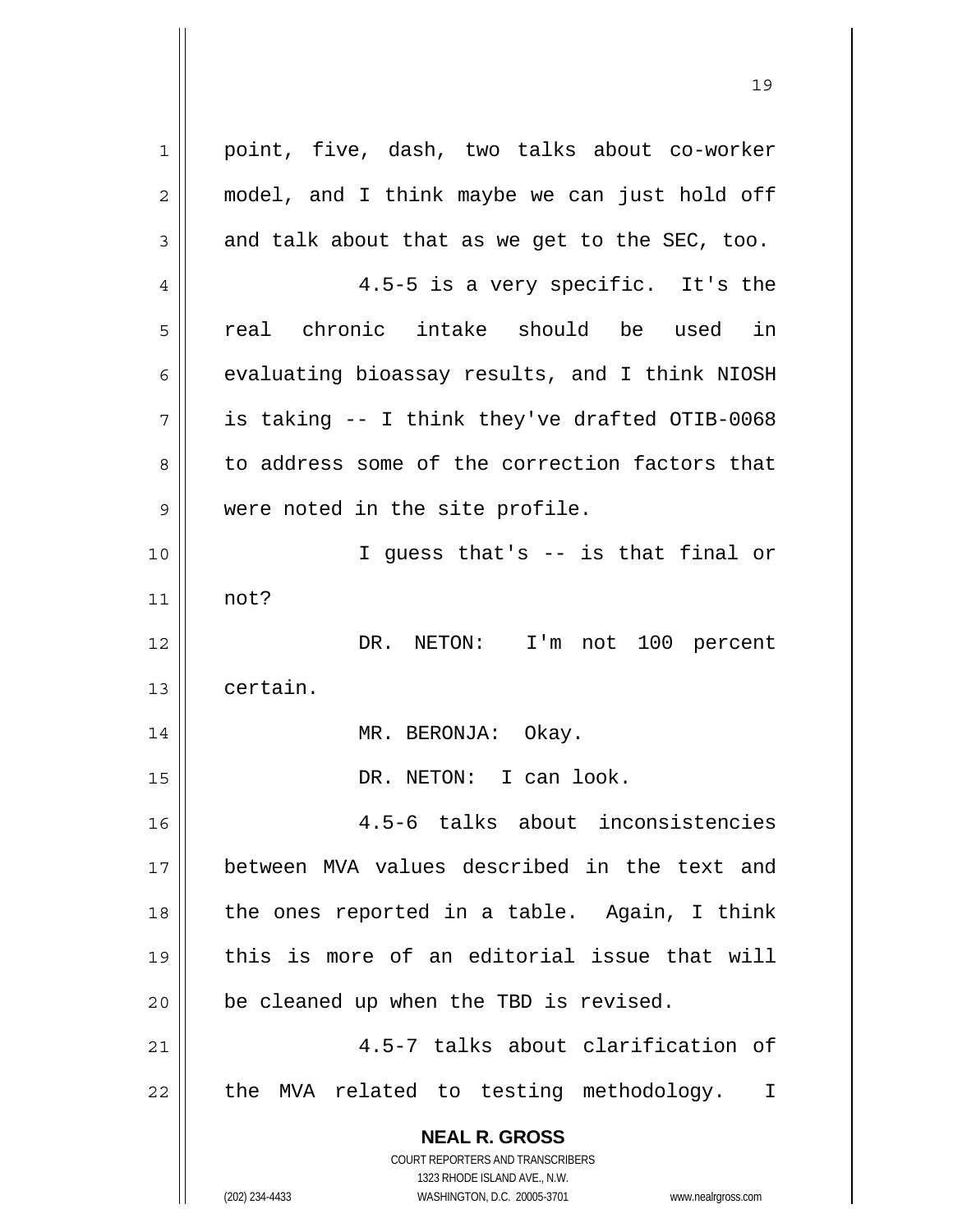**NEAL R. GROSS** COURT REPORTERS AND TRANSCRIBERS 1323 RHODE ISLAND AVE., N.W. (202) 234-4433 WASHINGTON, D.C. 20005-3701 www.nealrgross.com 1 2 3 4 5 6 7 8 9 10 11 12 13 14 15 16 17 18 19 20 21 22 think the response here talked about some of the analytical methods used for uranium, as well as some of the other analytical methods used from '75 to '88 are going to be investigated by NIOSH to determine whether the fluorometric and radiometric methods were used for uranium samples as well as potentials for exposure. So I think that we can talk about that more in relation to the SEC. 4.5-8 is, again, just a presentation of dates that's going to be fixed. Again, a somewhat minor issue. 4.5-9 talks about neptunium and depleted uranium not included in the table, which again will be revised the next time around. I'm just looking at some of the specific responses here. I think this one is okay. We'll talk about that related to the SEC, too. And then there's the specific issue of 4.5-10 on the inappropriate solubility type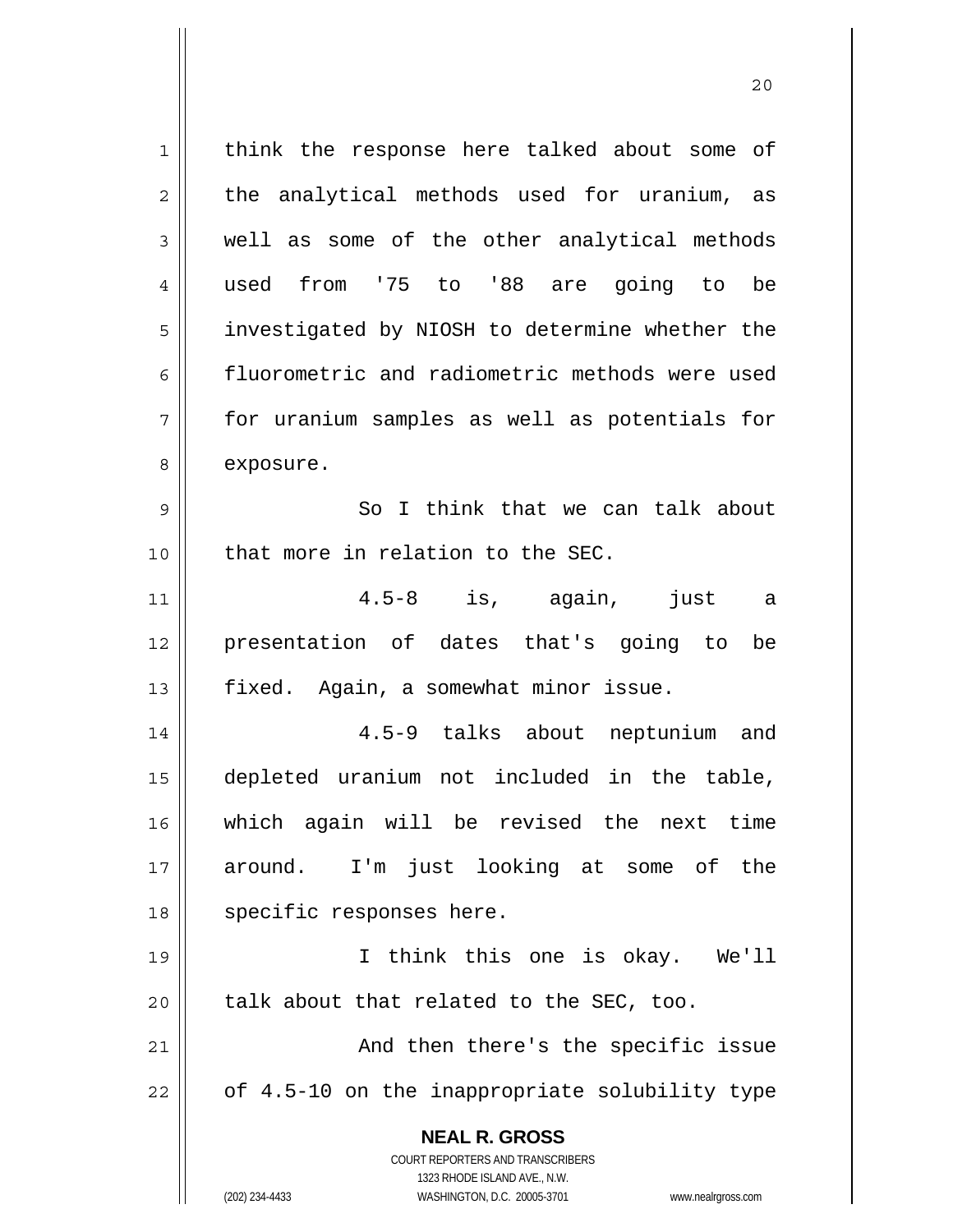**NEAL R. GROSS** COURT REPORTERS AND TRANSCRIBERS 1323 RHODE ISLAND AVE., N.W. 1 2 3 4 5 6 7 8 9 10 11 12 13 14 15 16 17 18 19 20 21 22 for lung cancer. I think here OTIB-71 was developed to cover uranium aluminide, and so I think we do have coverage there as far as the specific approach to doing that. I don't know, John. Is there anything else related to that? DR. MAURO: From a perspective, you'll notice that at the bottom of each of these briefings on the status of these issues related to site profile there is a characterization as to whether we consider it to be an SEC or non-SEC, and I think it's important that everyone start here, and everyone is looking at the SEC when we get to that point. We realize that it's really not our call of what is and what is not an SEC issue, but we do give our opinion where it starts to lean toward. So I think it's helpful to start with the site profile of all, all the issues, and then quickly triage down to the places

21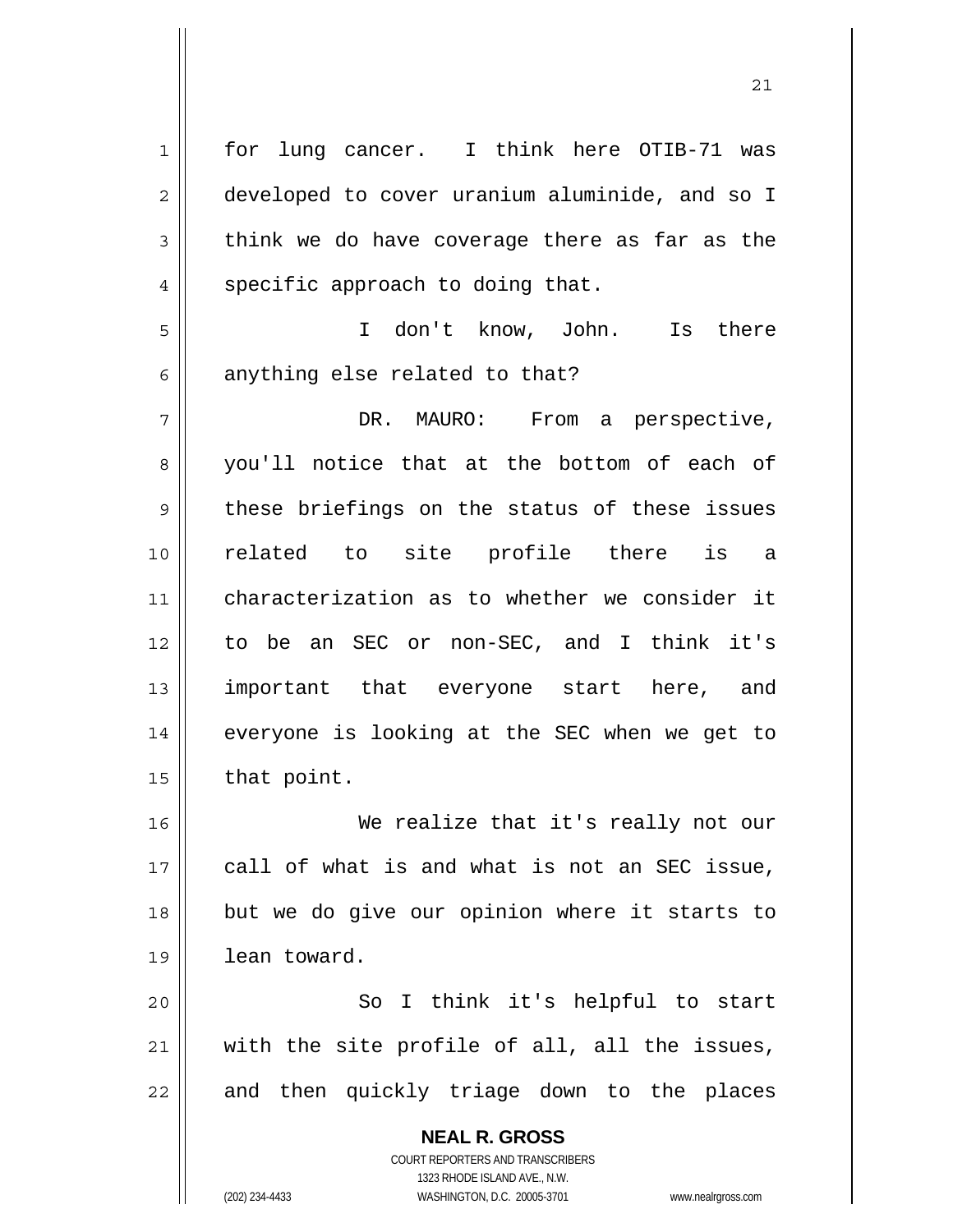1 2 3 4 5 6 7 8 9 10 11 12 13 14 15 16 17 18 19 20 21 22 where, you know, at least we felt represent SEC issues, and then we'll go into those later, but I would not want to preclude the work group from looking at this and saying, "Well, wait a minute. I think maybe this should be an SEC issue." It's important that that be done. Okay? MR. BERONJA: Thanks, John. I'm going to move on to 4.5-11. Again, this talks about elements presented in TBD-2, which provided a background of the site, are not addressed in TBD-5. Again, this is more of an editorial issue, although it does plug into the internal dosimetry and were the proper radionuclides being monitored. So it will factor into that discussion later on. 4.5-12 talks about value reported by the contract laboratory. Again, I think we determined last time around that this was not a significant issue. So we'll move on from there. 4.5-13, the evaluation of uranium

22

**NEAL R. GROSS** COURT REPORTERS AND TRANSCRIBERS 1323 RHODE ISLAND AVE., N.W. (202) 234-4433 WASHINGTON, D.C. 20005-3701 www.nealrgross.com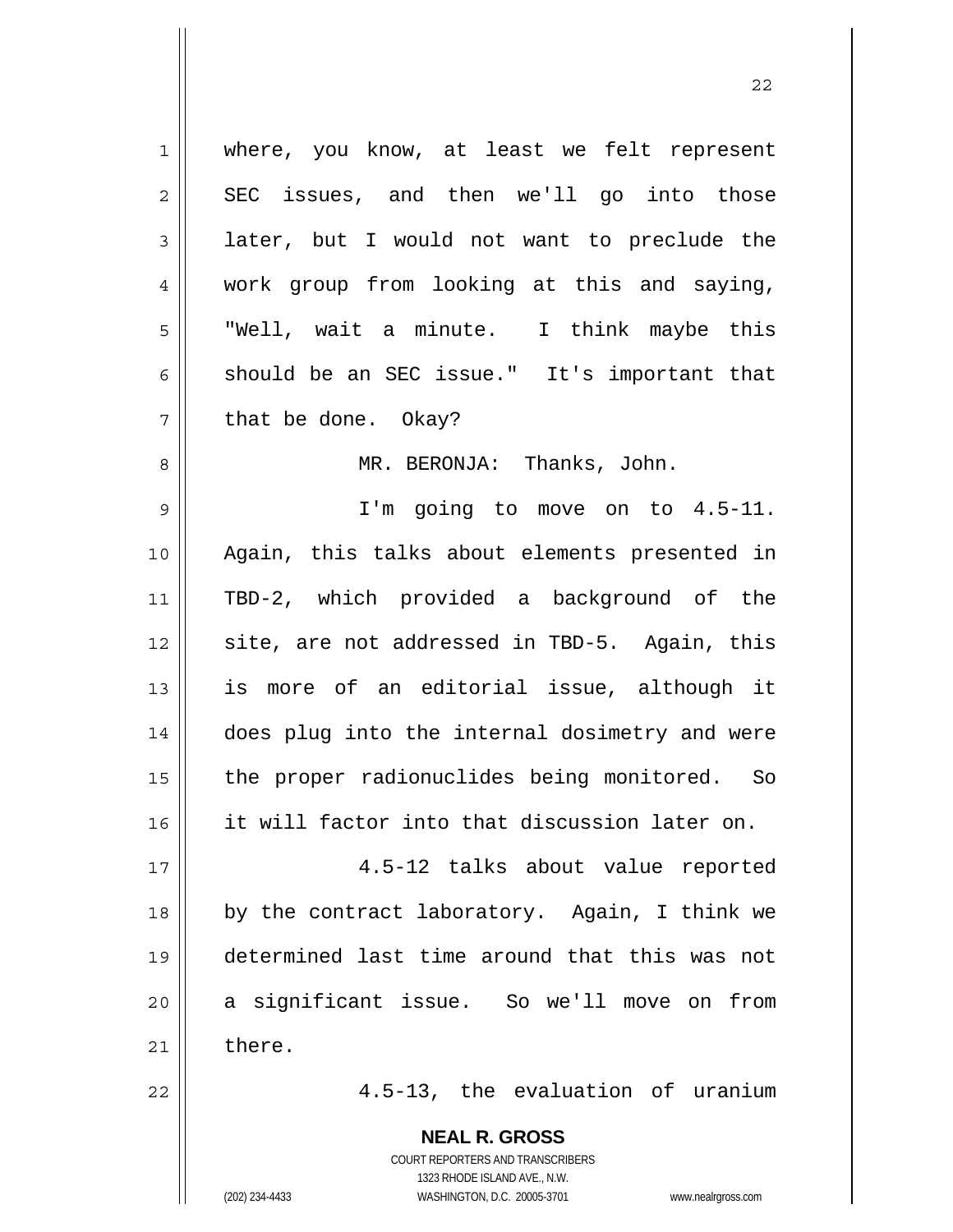1 2 3 4 5 6 7 8 9 10 11 12 13 14 15 16 17 18 19 20 21 22 bioassay data, again, we've kind of already talked about this, and I apologize. I think this was noted in the last time around. There are a few issues here. We were following the TBDs, you know, kind of one through six. So we had issues associated with them, and some of them were kind of repeats or overlapping. So I apologize for that. 4.5-14, personnel exposure records do not appear to be complete or of good quality, and, you know, I think in going through the SEC review we've tried to go through and look at a lot of the information and pull out if we thought there was sufficient information to be able to do dose reconstructions or, in general, is there sufficient information that you could determine if there's enough information there to do anything. So I think we've done that analysis, and that will come through in our discussion of the SEC review.

23

**NEAL R. GROSS** COURT REPORTERS AND TRANSCRIBERS 1323 RHODE ISLAND AVE., N.W.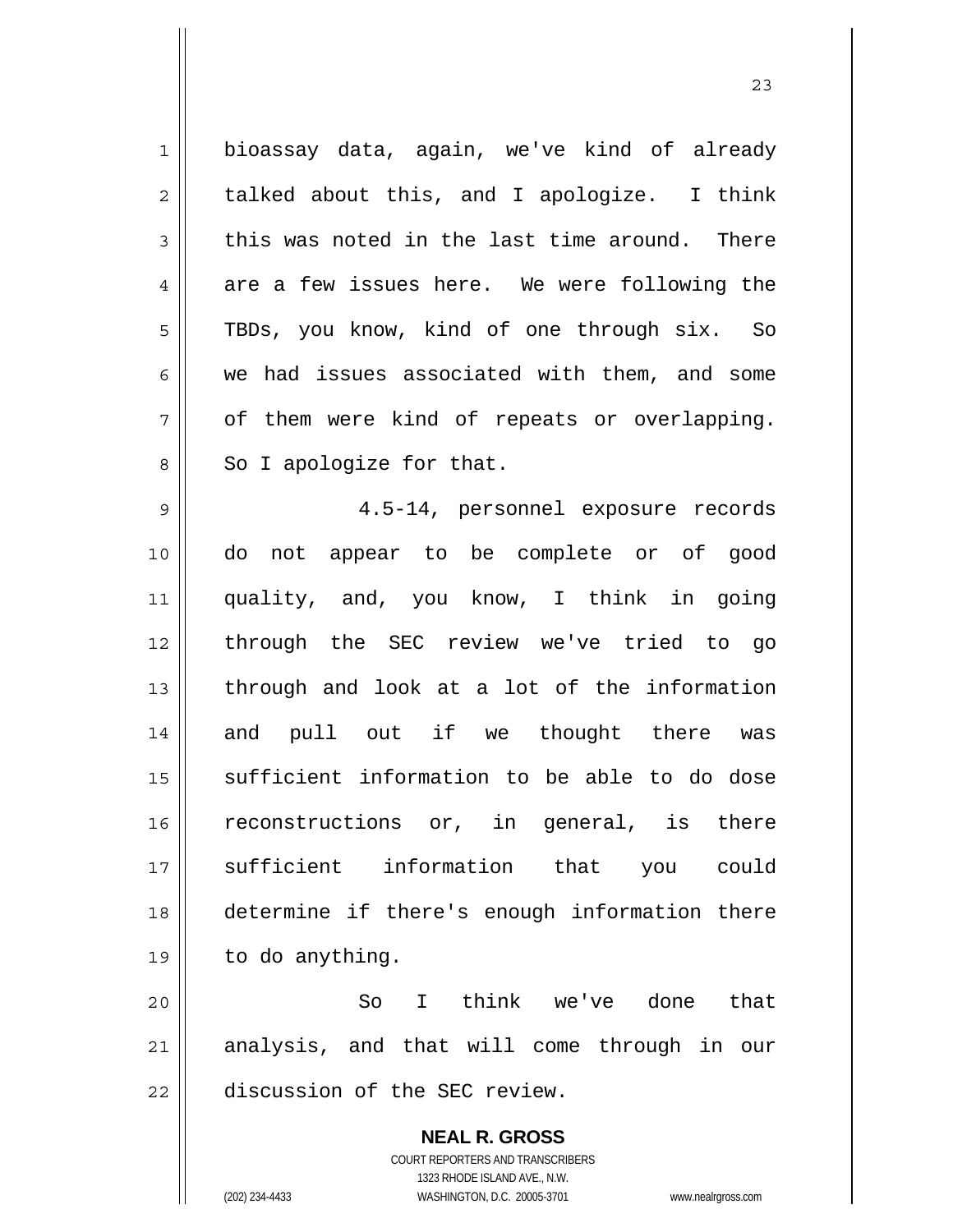**NEAL R. GROSS** 1 2 3 4 5 6 7 8 9 10 11 12 13 14 15 16 17 18 19 20 21 22 4.5-15 talks about site survey data source term cannot be regarded as useful surrogate data for bioassay data and the dose reconstruction. I think this is going to link into NIOSH's progress related to some co-worker models and internal dose co-worker models. So maybe we can hold off. I think early on in our SEC discussion maybe you guys can talk about the status of those couple of efforts which will address a number of questions. I think that same thing holds for 4.5-16. Potential unmonitored internal exposures associated with radiation incidents are not addressed. 4.5-1 is no co-worker model on the external side, and we'll get to that. 4.6-2 is workers were unlikely to have been monitored for thermal neutrons, and I think we need to have a discussion about you guys were going to look at the whole neutron issue related to Santa Susana.

24

COURT REPORTERS AND TRANSCRIBERS 1323 RHODE ISLAND AVE., N.W.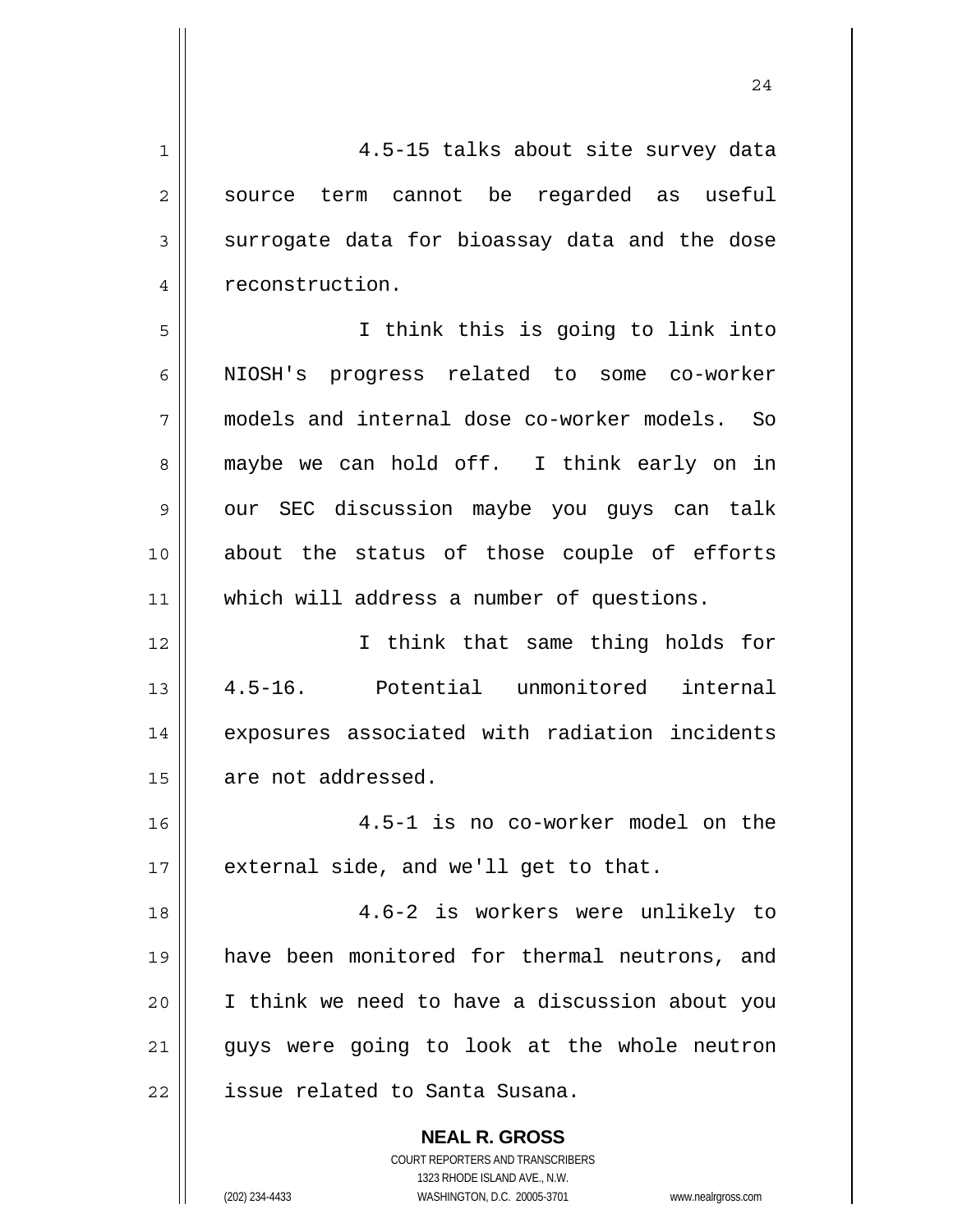| $\mathbf 1$    | That neutron issue is also 4.6-3               |
|----------------|------------------------------------------------|
| $\overline{c}$ | and 4.6-4, and then really on 4.6-5 the        |
| 3              | dosimeter response for low energy photons.     |
| 4              | Let's see. I guess, this one,                  |
| 5              | John, you have that issue. So maybe if you     |
| 6              | could.                                         |
| 7              | DR. MAURO: Yes. We've identified               |
| 8              | this as not an SEC issue because usually there |
| 9              | are ways of doing correction factors for       |
| 10             | dealing with responsiveness to low energy      |
| 11             | photons. So I see this as a side profile       |
| 12             | issue. Whether or not the working group sees   |
| 13             | it the same way, certainly, but like I said    |
| 14             | before, I just want to alert you. This is      |
| 15             | sort of the rock we started with and the full  |
| 16             | breadth of issues that were raised. Many of    |
| 17             | them are in the process of being resolved      |
| 18             | because there has been a round of discussion   |
| 19             | related to the site profile issues, and some   |
| 20             | of them are really clearly SEC issues.         |
| 21             | So I think the reason we're going              |
| 22             | through this is we needed a jumping off point  |
|                |                                                |

<u>25</u>

**NEAL R. GROSS** COURT REPORTERS AND TRANSCRIBERS 1323 RHODE ISLAND AVE., N.W.

 $\mathbf{I}$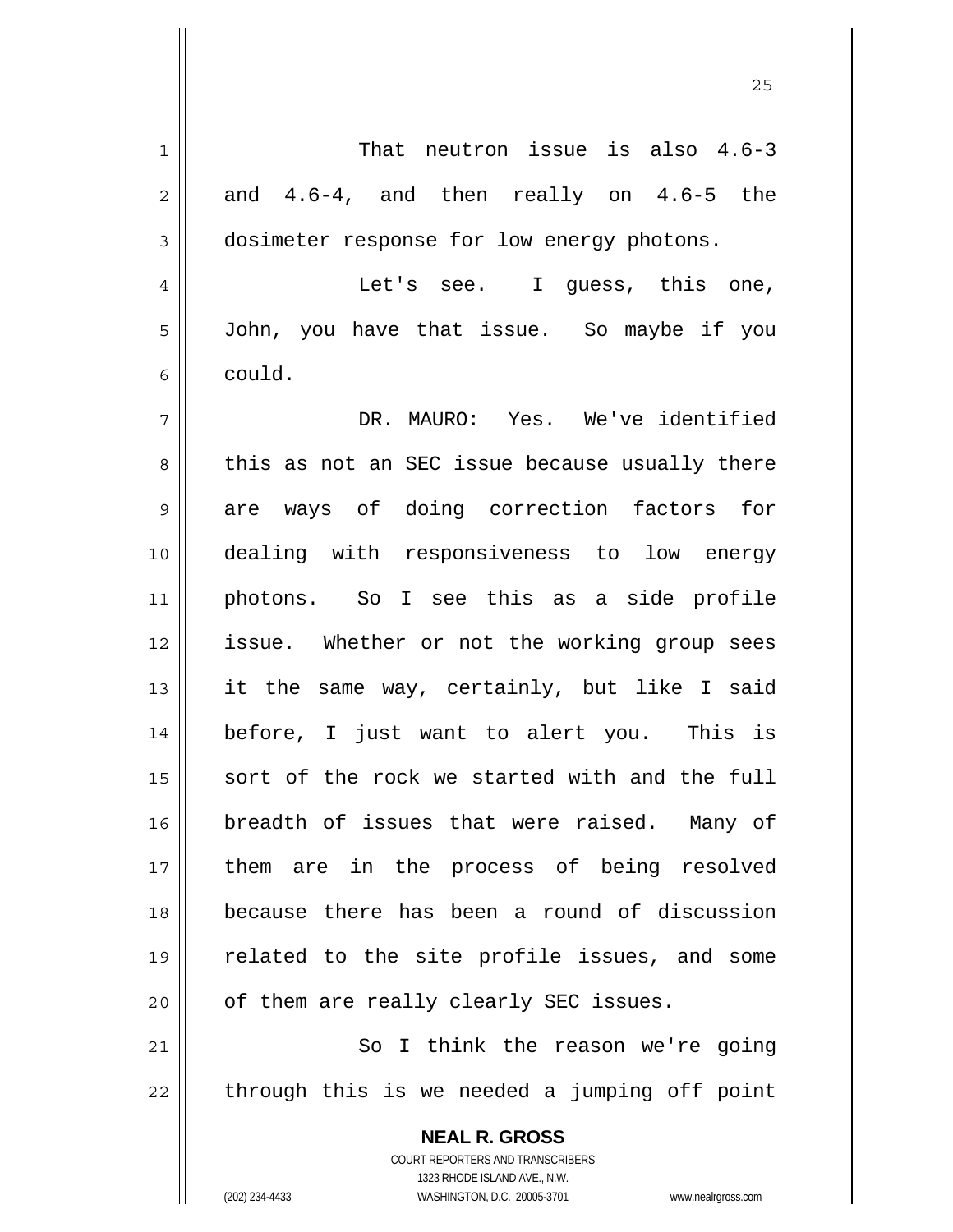**NEAL R. GROSS** COURT REPORTERS AND TRANSCRIBERS 1323 RHODE ISLAND AVE., N.W. (202) 234-4433 WASHINGTON, D.C. 20005-3701 www.nealrgross.com <u>26</u> 1 2 3 4 5 6 7 8 9 10 11 12 13 14 15 16 17 18 19 20 21 22 so that we're all on the same page, knowing where we began, and it has been quite some time. MR. BERONJA: It has been since August. DR. MAURO: So please bear with us. We thought it would be good to get a baseline and then we move from there, and then we'll quickly move into the SEC issues. MR. BERONJA: Right. MEMBER MUNN: Well, we did touch on this in August, did we not? MR. BERONJA: Yes. MEMBER MUNN: I think we discussed this. MR. BERONJA: We did, and Lara and I went back and forth a little bit on making sure that we properly got NIOSH's responses in here. The other reason to go through this, and I'm combining things a little bit, is there are some action items that were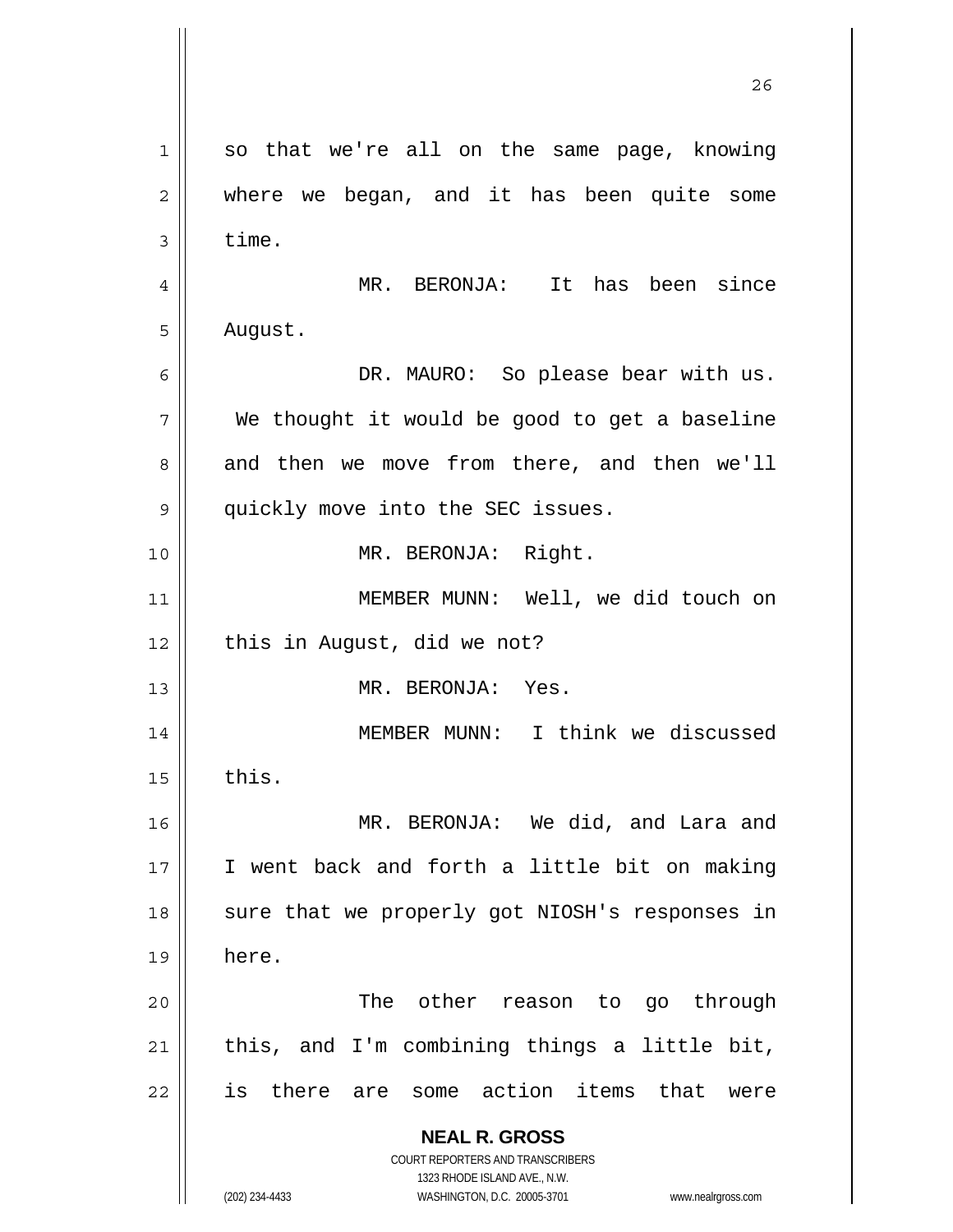**NEAL R. GROSS** COURT REPORTERS AND TRANSCRIBERS 1323 RHODE ISLAND AVE., N.W. (202) 234-4433 WASHINGTON, D.C. 20005-3701 www.nealrgross.com 1 2 3 4 5 6 7 8 9 10 11 12 13 14 15 16 17 18 19 20 21 22 identified in here that we wanted to follow upon. I think we're going to hear about those during the discussion of the SEC just to keep this concise, and then depending on the status of that, we can go back to this site profile and decide if there's anything else that we need to address here, given the action items that they had out of this. MEMBER MUNN: My comment was based solely on this particular item. MR. BERONJA: Right, okay. MEMBER MUNN: I think this particular item was discussed earlier. MR. BERONJA: Oh, right. MEMBER MUNN: And it was agreed. DR. MAURO: And it was agreed, yes, and it might be closed. MR. BERONJA: Right. MEMBER MUNN: Yes. MR. BERONJA: 4.6-6, again, talks about the surrogate time periods. Let me just look at them specifically.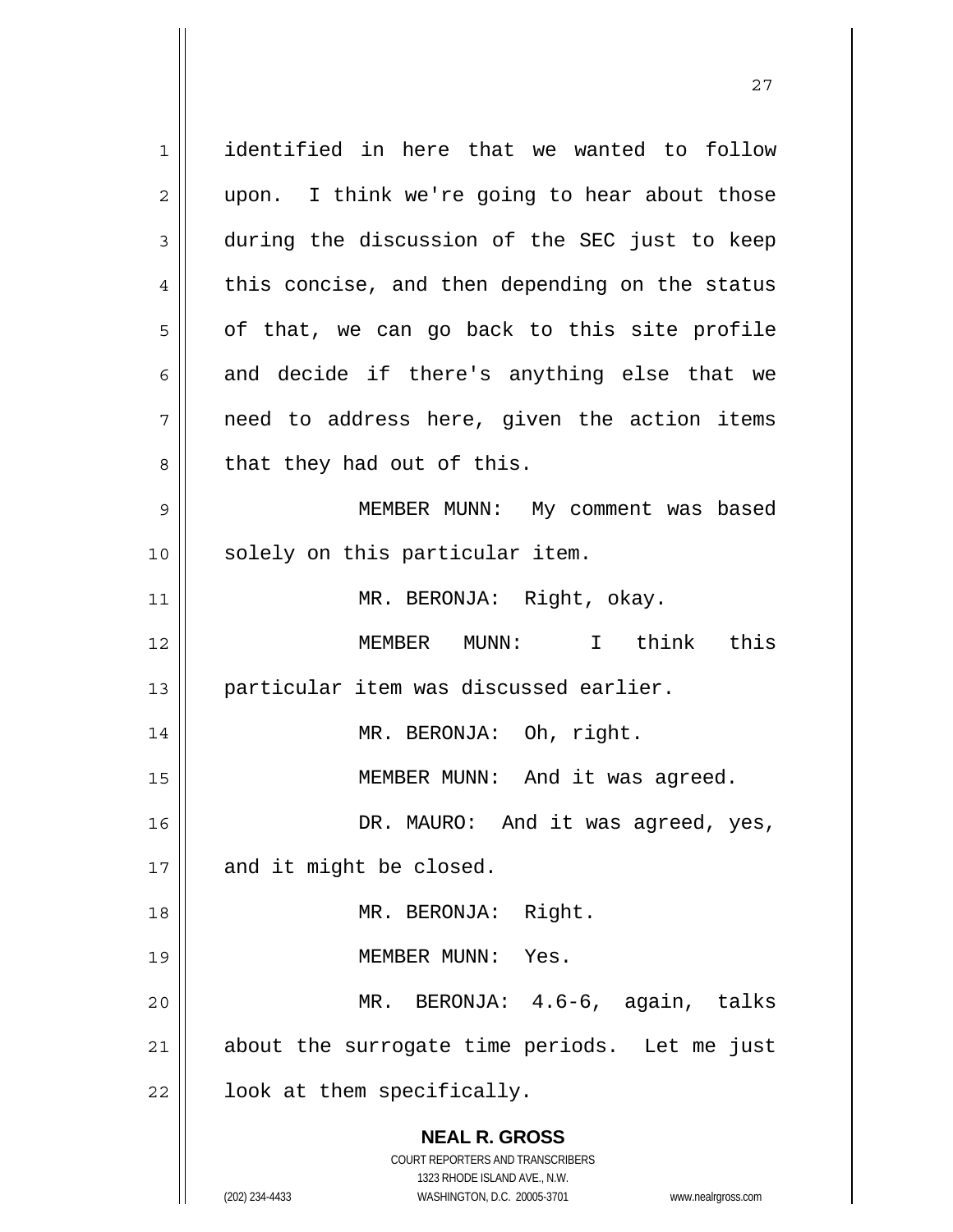| 1  | Okay. This one was repeated from                                                                    |
|----|-----------------------------------------------------------------------------------------------------|
| 2  | an earlier one. So we don't need to talk                                                            |
| 3  | about that.                                                                                         |
| 4  | And then 4.6-7 talked about Area 1,                                                                 |
| 5  | which is not -- I think it is stated it's not                                                       |
| 6  | part of the covered areas.                                                                          |
| 7  | So anyway, that's that. In fact,                                                                    |
| 8  | we did it a lot faster than I thought we                                                            |
| 9  | would.                                                                                              |
| 10 | I guess in going through that, like                                                                 |
| 11 | I said, there are a number of action items.                                                         |
| 12 | In fact, as we go through the SEC discussion                                                        |
| 13 | if there's something from the site profile                                                          |
| 14 | that we don't hit on, I'll come back and make                                                       |
| 15 | sure that we address that just to finish off                                                        |
| 16 | the site profile, but I think we should be                                                          |
| 17 | able to get enough information during the                                                           |
| 18 | discussion of the SEC review to be able to, to                                                      |
| 19 | the extent that we need to, kind of close out                                                       |
| 20 | this issues matrix here.                                                                            |
| 21 | So any questions on that before we                                                                  |
|    | jump into the heart of the discussion here?                                                         |
|    |                                                                                                     |
|    | COURT REPORTERS AND TRANSCRIBERS                                                                    |
|    | 1323 RHODE ISLAND AVE., N.W.<br>(202) 234-4433<br>WASHINGTON, D.C. 20005-3701<br>www.nealrgross.com |
| 22 | <b>NEAL R. GROSS</b>                                                                                |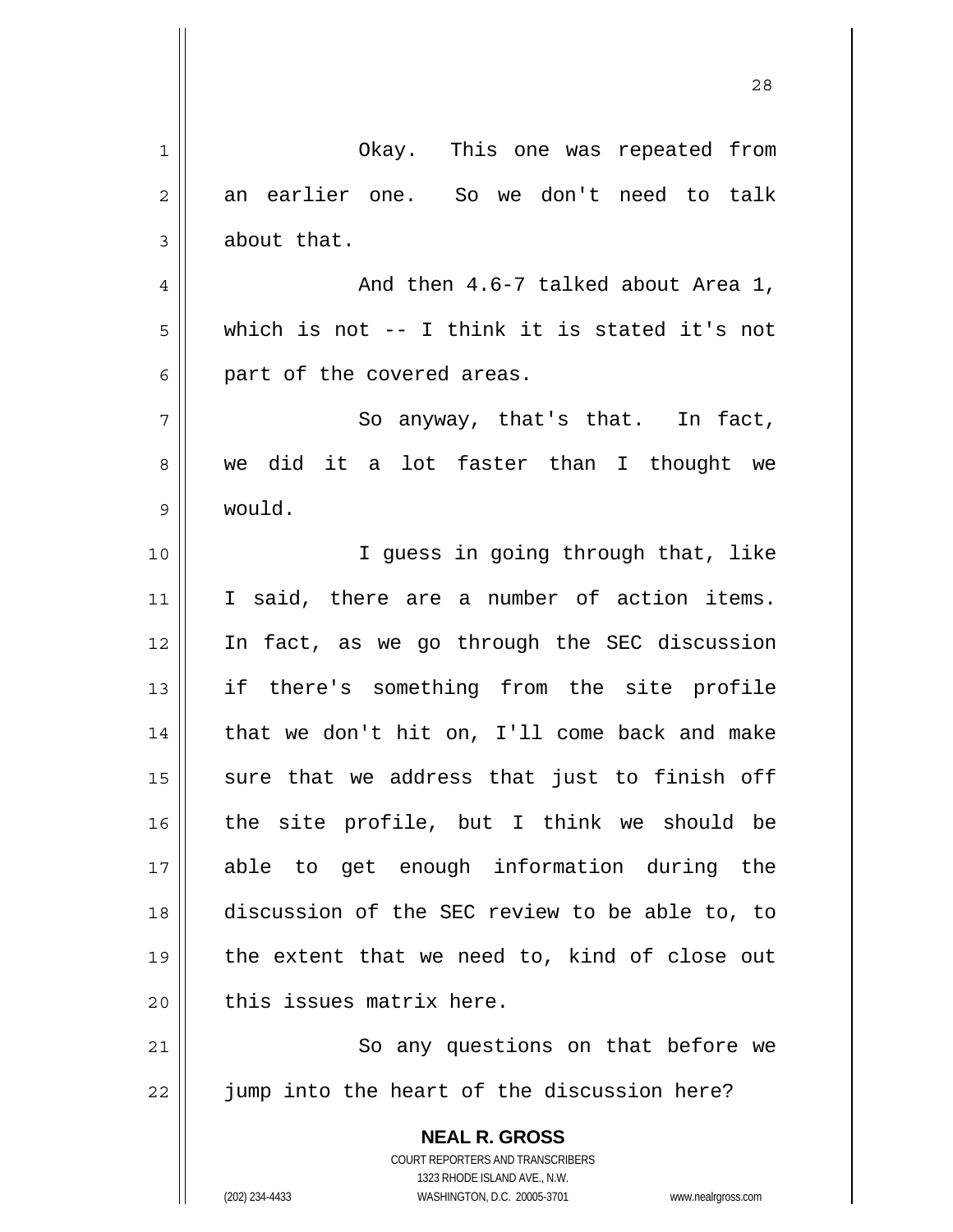| 1  | MEMBER MUNN: I don't have any                                       |
|----|---------------------------------------------------------------------|
| 2  | questions. I have a request. The working                            |
| 3  | draft was a document that was sent to all of                        |
| 4  | us at one juncture, and I have suffered a                           |
| 5  | catastrophic failure of database with my                            |
| 6  | system. If we have an electronic copy                               |
| 7  | available on anybody's computer currently who                       |
| 8  | could send me another copy of that.                                 |
| 9  | MEMBER BEACH: I have it on<br>my                                    |
| 10 | flash drive. You can pull it off if you want.                       |
| 11 | MEMBER MUNN: Good.<br>I'll pull it                                  |
| 12 | off.                                                                |
| 13 | MEMBER BEACH: Do you want to do it                                  |
| 14 | now?                                                                |
| 15 | I'll do<br>it later.<br>MEMBER MUNN:                                |
| 16 | it<br>going to<br>be<br>discussing<br>We're<br>not                  |
| 17 | specifically.                                                       |
| 18 | Thanks.                                                             |
| 19 | MR. BERONJA: All right. I guess                                     |
| 20 | of background,<br>just<br>little bit<br>in<br>a                     |
| 21 | particular, for the folks on the phone as well                      |
| 22 | as people here.                                                     |
|    |                                                                     |
|    | <b>NEAL R. GROSS</b><br>COURT REPORTERS AND TRANSCRIBERS            |
|    | 1323 RHODE ISLAND AVE., N.W.                                        |
|    | (202) 234-4433<br>WASHINGTON, D.C. 20005-3701<br>www.nealrgross.com |

<u>29</u>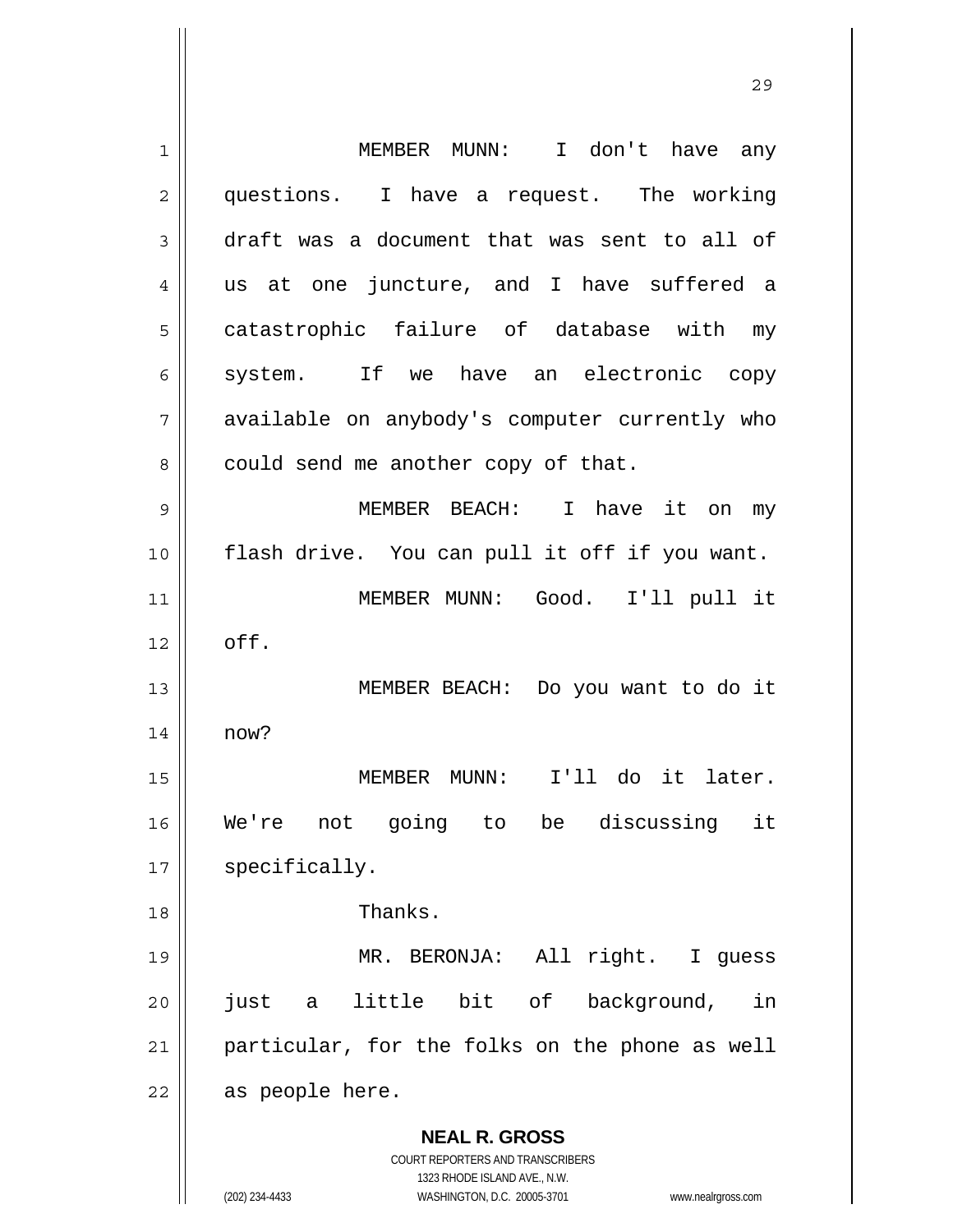**NEAL R. GROSS** COURT REPORTERS AND TRANSCRIBERS 1323 RHODE ISLAND AVE., N.W. 1 2 3 4 5 6 7 8 9 10 11 12 13 14 15 16 17 18 19 20 21 22 And let me just go back and describe a little bit to kind of set the stage for where we are right now. I think as most of you know, SC&A was told to go ahead and do the SEC review in September of 2008 at the Redondo Beach meeting. At that time, SC&A's contract, I think, maybe only had just two or three months maybe. I know there were some extensions, but the life of the contract was uncertain. So what was decided at that time was to do what we call the paper study review of the SEC. So we went ahead and did that. That was actually published in January of 2009 and is posted on the Website. So if any of you don't have it or want to have access to it, it is on the Website under the Advisory Board under Area 4. You should be able to find it. Since then, in the December work group meeting, we were approved contingent on us getting the contract and finishing off the

30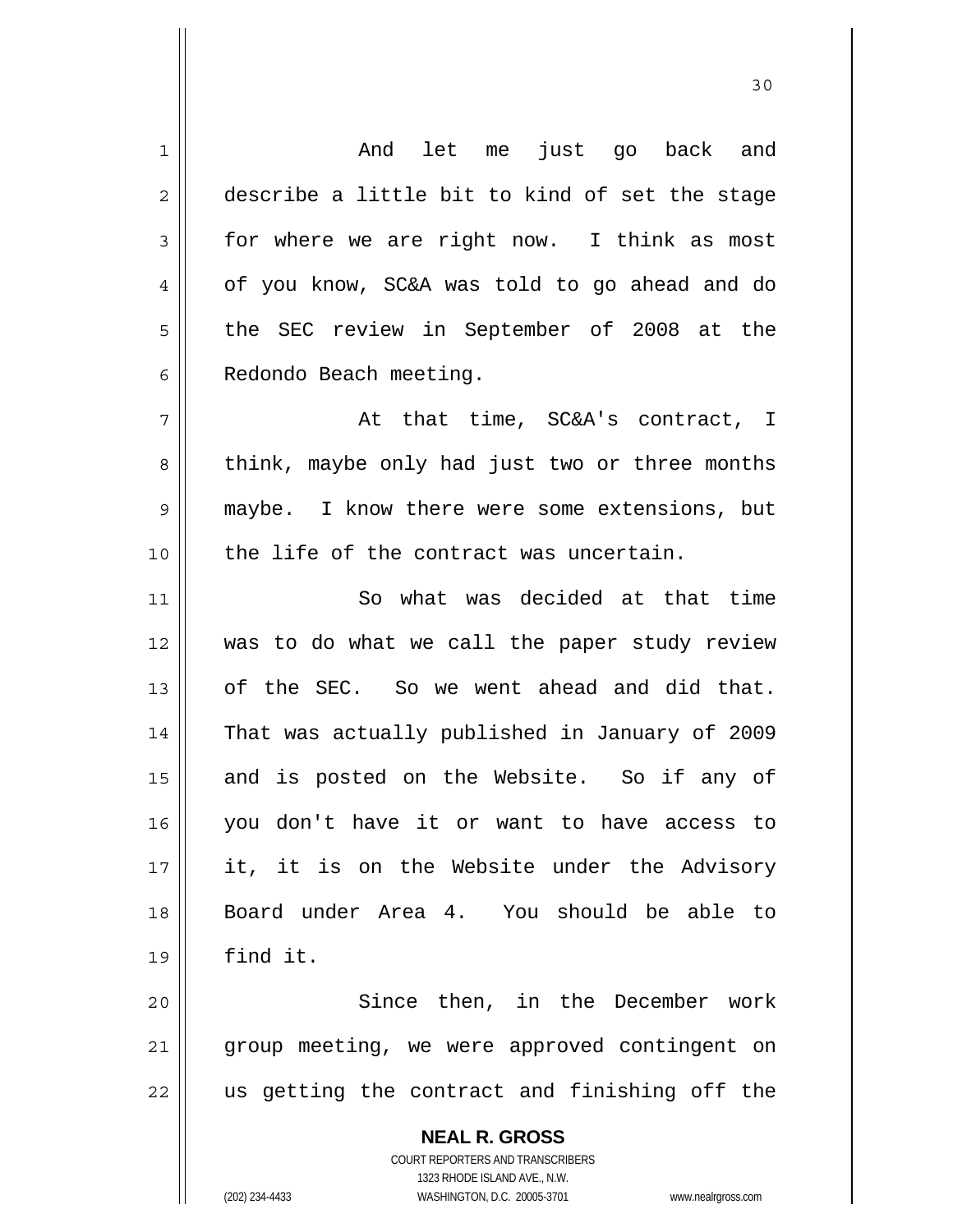1 2 3 SEC review, and we were successful in getting the new contract. And then we went ahead and finalized our SEC review.

4 5 6 7 8 9 10 11 Quite honestly, I think we were able to do about 90 or 95 percent of our work in that paper study. We were able to gather the information that we needed to come to some conclusion, and so, again, so what is included in what is publicly available in that January 2009 report really has the essence of our conclusions.

12 13 14 15 16 17 18 Since then we have finalized the report, as well as an issues matrix, and they both went to DOE for review on Wednesday of this past week. They were both passed through DOE review. They have not been Privacy Act cleared at this point. So they are not publicly available.

19 20 21 22 But I think folks in the work group have actually received copies of both of those things. So for those folks on the phone, unfortunately, you know, unless you are part

> **NEAL R. GROSS** COURT REPORTERS AND TRANSCRIBERS 1323 RHODE ISLAND AVE., N.W. (202) 234-4433 WASHINGTON, D.C. 20005-3701 www.nealrgross.com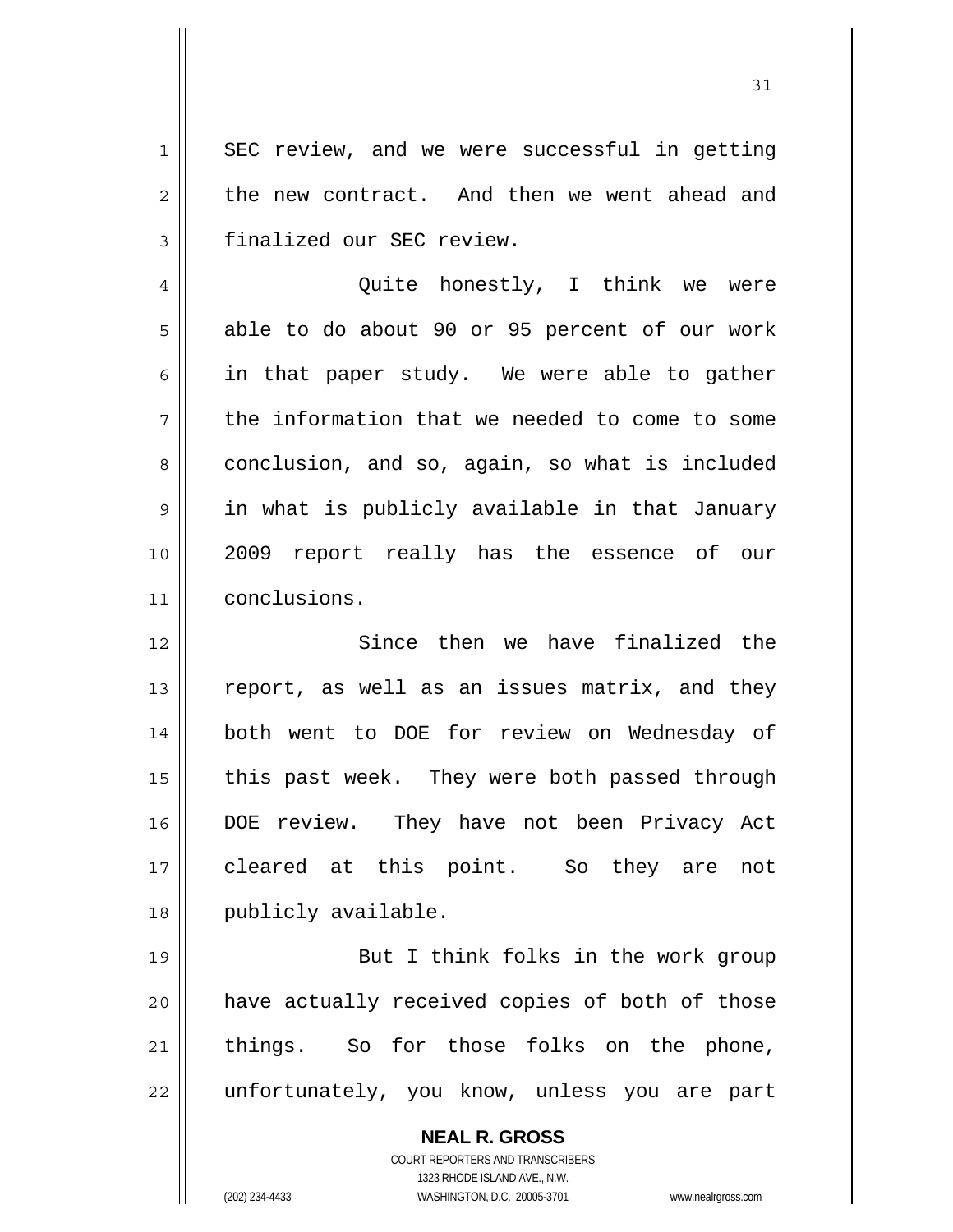of the group that's able to receive that, you don't have these documents. You know, you can reference the paper study that we have where most of these things are presented, and I'll try and, to the extent that there's any confusion, go through those.

7 8 9 10 11 So what I'm going to do is I'm going to go through the issues matrix that has been cleared by DOE, has not been Privacy Act reviewed, and I'll be careful about any specific information I reference.

12 13 14 15 16 17 18 19 20 21 22 I guess maybe just in preface, and I don't know if this is the right thing to do or not, but as a preface, there's going to be about five or so major points that we're going to cover in this discussion. Some of them I think we're going to present. We've pulled some information to get in. Quite honestly I think we're going to shift the issues over to NIOSH and to DOE to deal with, and then if there's anything that we can do to follow up, we can.

> **NEAL R. GROSS** COURT REPORTERS AND TRANSCRIBERS 1323 RHODE ISLAND AVE., N.W. (202) 234-4433 WASHINGTON, D.C. 20005-3701 www.nealrgross.com

1

2

3

4

5

6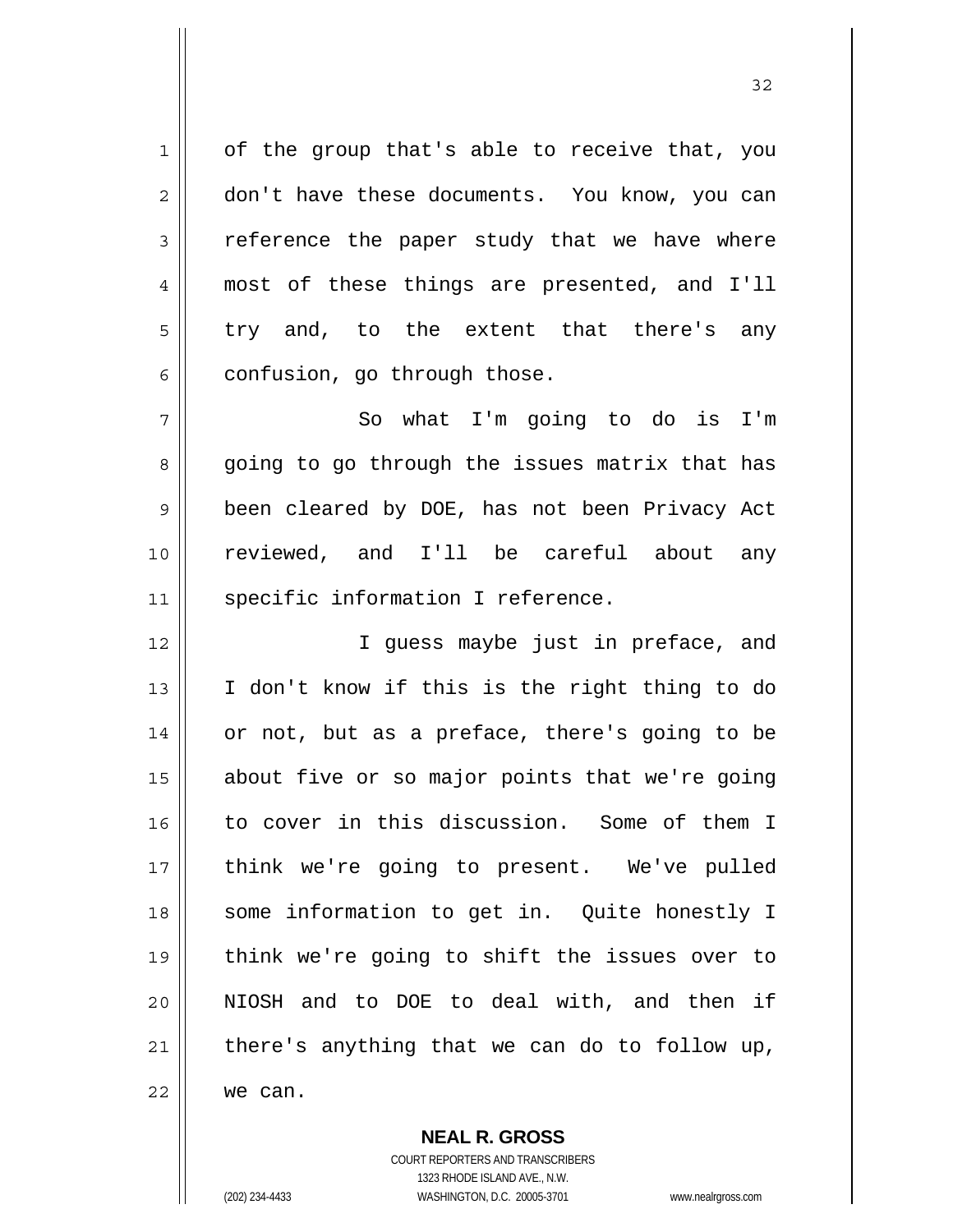| $\mathbf 1$    | And those issues are related to                |
|----------------|------------------------------------------------|
| $\overline{2}$ | what specific areas are covered by the SEC     |
| $\mathfrak{Z}$ | petition, and the way the petition is          |
| 4              | currently set up is it applies to Area 4 of    |
| 5              | the Santa Susana Field Laboratory. However,    |
| 6              | there is some conflicting information out      |
| 7              | there both, I think, in the data base that     |
| 8              | talks about the covered areas and so<br>some   |
| 9              | other documentation that we've got documented  |
| 10             | both in the paper study, as well as the final  |
| 11             | review and the issues matrix.                  |
| 12             | And I think that that issue needs              |
|                |                                                |
| 13             | to be put to bed, and kind of linked into that |
| 14             | issue of what areas, you know, should be       |
| 15             | covered are the data of operation. There was   |
| 16             | some uncertainty there. I think the way        |
| 17             | things -- and I think 1955, for instance, was  |
| 18             | the date for Area 4. I think that's to some    |
| 19             | extent in stone right now. However, there is   |
| 20             | some conflicting information about when        |
| 21             | operations started. Some information dates     |

33

**NEAL R. GROSS** COURT REPORTERS AND TRANSCRIBERS 1323 RHODE ISLAND AVE., N.W. (202) 234-4433 WASHINGTON, D.C. 20005-3701 www.nealrgross.com

 $\mathsf{I}$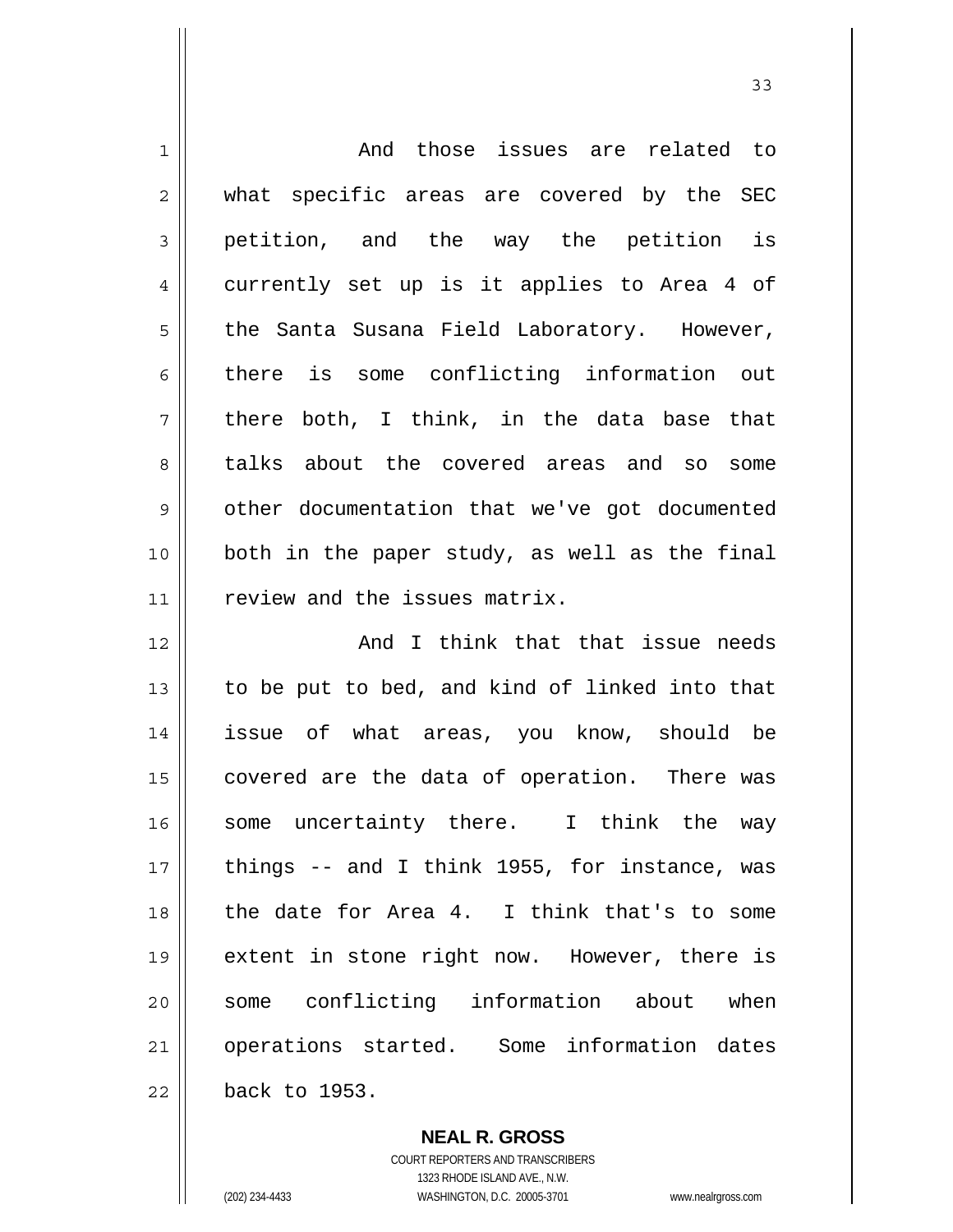**NEAL R. GROSS** COURT REPORTERS AND TRANSCRIBERS 1323 RHODE ISLAND AVE., N.W. (202) 234-4433 WASHINGTON, D.C. 20005-3701 www.nealrgross.com 1 2 3 4 5 6 7 8 9 10 11 12 13 14 15 16 17 18 19 20 21 22 In our issues matrix, this issue is talked about in our issue number one, as well as there's some discussion up front about this. So I think looking at whether to be a little bit more specific, whether some of the outlying facilities need to be covered, you know, they were addressed to a large extent in the site profile. We need to do that. So I don't know if the folks from NIOSH or our DOE representative have any thoughts. This might be a good time just to talk about that, and then we can talk about any more specifics if folks want. So that's really the first issue that I threw out. DR. HUGHES: Just to clarify, this is number nine on the issues matrix, right? Just to make sure. MR. BERONJA: It is. I think it's our nine -- Yes. DR. HUGHES: Sorry. MR. BERONJA: It's number nine and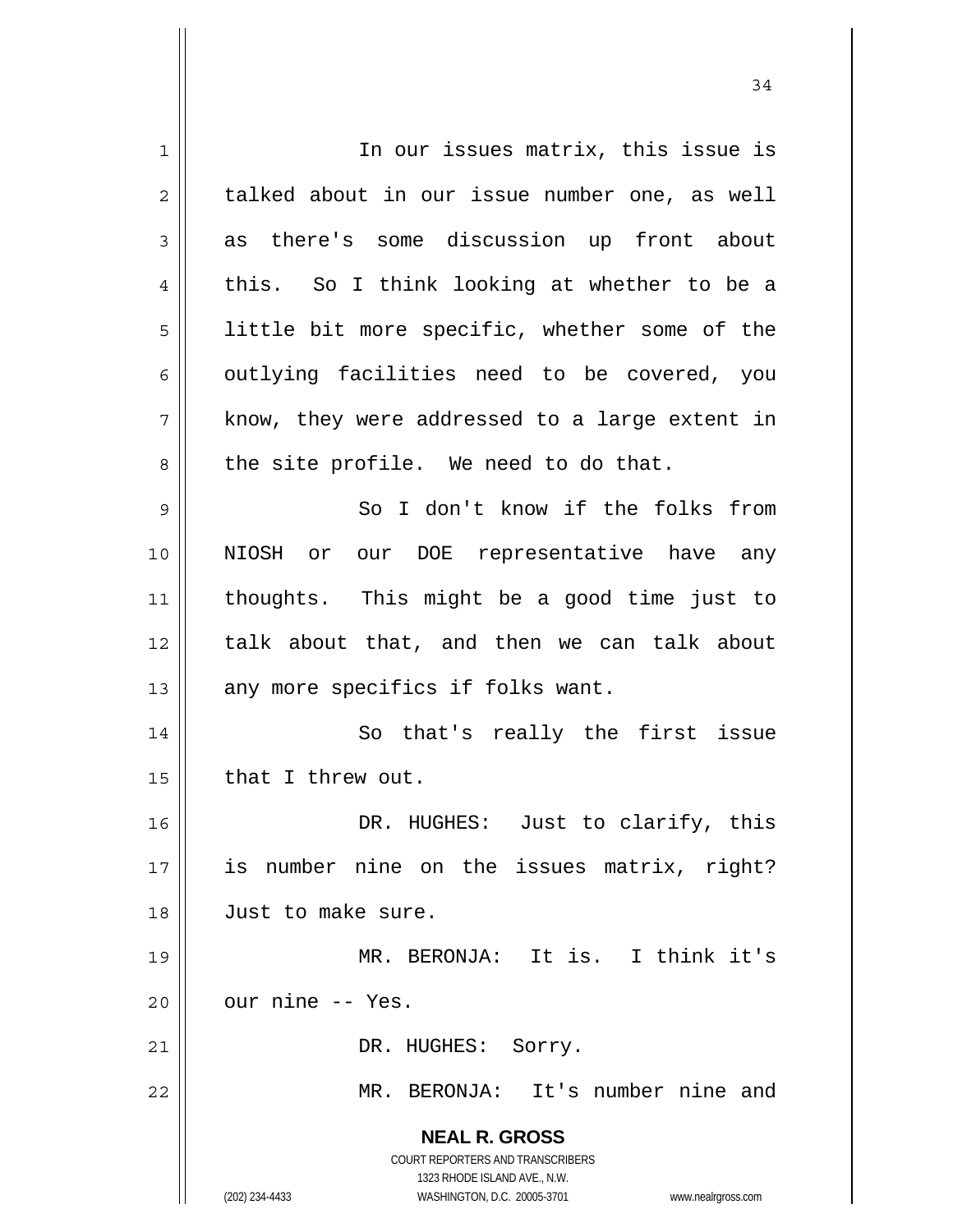| $\mathbf 1$    | it's our first, SC&A's first issue.                                                                 |
|----------------|-----------------------------------------------------------------------------------------------------|
| $\overline{c}$ | DR. HUGHES: Okay. I see.                                                                            |
| 3              | MR. BERONJA: So, yes, it talks                                                                      |
| $\overline{4}$ | about specifically as we look at it, you know.                                                      |
| 5              | Canoga Park and De Soto and Downey and                                                              |
| 6              | whether there's any other areas within the                                                          |
| 7              | Santa Susana Field Laboratory.                                                                      |
| 8              | DR. HUGHES: But DOE got treated as                                                                  |
| $\mathsf 9$    | four separate sites. So would the SEC                                                               |
| 10             | petition -- the petitioner submits a petition                                                       |
| 11             | for a site, and this is clarified in the                                                            |
| 12             | consult call, for which site the petitioner                                                         |
| 13             | wants to petition, and that's the site that                                                         |
| 14             | the SEC report is issued for.                                                                       |
| 15             | Now, the technical basis documents                                                                  |
|                |                                                                                                     |
| 16             | can be combined for several sites if the sites                                                      |
| 17             | are related, as for example these four sites                                                        |
| 18             | are somewhat related in that they were                                                              |
| 19             | supervised by the same health physics                                                               |
| 20             | department, which was located at Santa Susana,                                                      |
| 21             | which was the largest site of those four.                                                           |
| 22             | to the coverage states,<br><b>DOE</b><br>As                                                         |
|                | <b>NEAL R. GROSS</b>                                                                                |
|                | COURT REPORTERS AND TRANSCRIBERS                                                                    |
|                | 1323 RHODE ISLAND AVE., N.W.<br>(202) 234-4433<br>WASHINGTON, D.C. 20005-3701<br>www.nealrgross.com |

<u>35</u>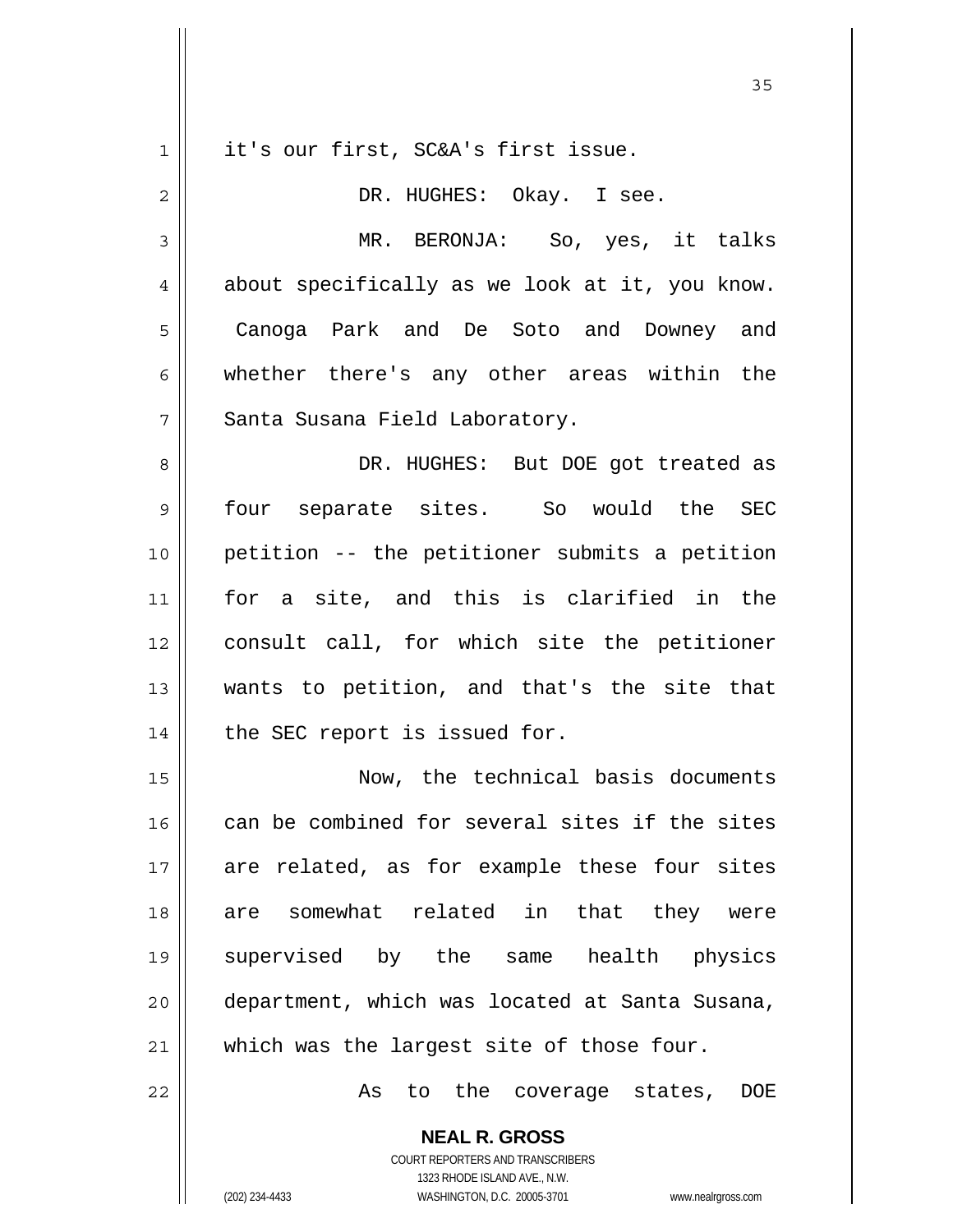| $\mathbf 1$    | typically does some research<br>into<br>not    |
|----------------|------------------------------------------------|
| $\mathbf 2$    | necessarily when the sites start operations,   |
| $\mathfrak{Z}$ | but when nuclear operations start at a given   |
| $\overline{4}$ | site. So I looked at some reports that sort    |
| 5              | of outline what buildings were operating, and  |
| 6              | I haven't really been able to pinpoint         |
| 7              | anything that was in operating shape before    |
| 8              | 1955.                                          |
| $\mathsf 9$    | I mean, if you see any<br>So,                  |
| 10             | information regarding that, if you could pass  |
| 11             | it along, but as I said, we don't really look  |
| 12             | at that. That's typically done by DOE who      |
| 13             | determines which periods should be covered.    |
| 14             | MR. BERONJA: Now, just a couple                |
| 15             | references, and what I might do especially for |
| 16             | folks on the phone, and I apologize, you know, |
| 17             | for the documents, but if you look at one of   |
| 18             | the things just on this particular issue, on   |
| 19             | the coverage dates, in 4.2.2 and the paper     |
| 20             | studies at page 25, there's a couple           |
| 21             | references. I would just cite that as just     |
| 22             | the information. You know, here it talks       |

<u>36 and 36</u>

COURT REPORTERS AND TRANSCRIBERS 1323 RHODE ISLAND AVE., N.W. (202) 234-4433 WASHINGTON, D.C. 20005-3701 www.nealrgross.com

**NEAL R. GROSS**

 $\mathsf{II}$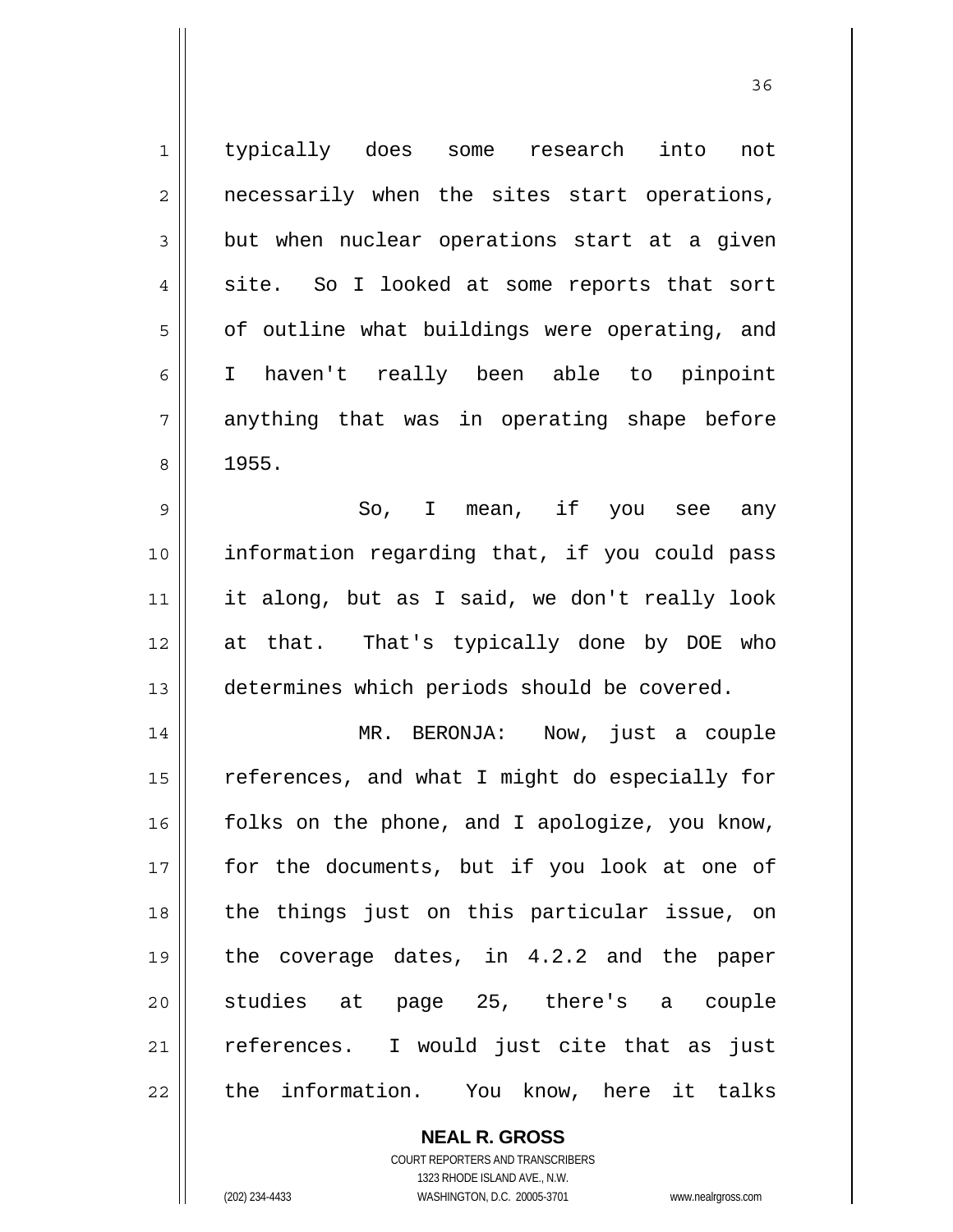about nuclear R&D activities in Area 4 increased rapidly from 1953 into the late 1960, and then there's a number of statements like this, you know. Either the site profile needs to be cleaned up to not talk about nuclear activities increasing from '53 to --

7 8 9 10 11 12 13 14 DR. HUGHES: What they were doing, they were building the reactor facilities and they were building facilities because there was nothing there, as I understand, before. So, I mean, the company was operating, but they weren't actually running the reactors or producing the fuel. So I think that's what typically classifies the starting date.

15 16 17 18 19 20 21 22 MR. BERONJA: I guess as long as that can be clarified maybe some of the wording there, you know, it says nuclear R&D activities increased rapidly. I mean, activities, you don't know what kind of activities they really were and whether what you're saying is true, whether it was just construction going on in '53 and '54 and the

> **NEAL R. GROSS** COURT REPORTERS AND TRANSCRIBERS 1323 RHODE ISLAND AVE., N.W. (202) 234-4433 WASHINGTON, D.C. 20005-3701 www.nealrgross.com

1

2

3

4

5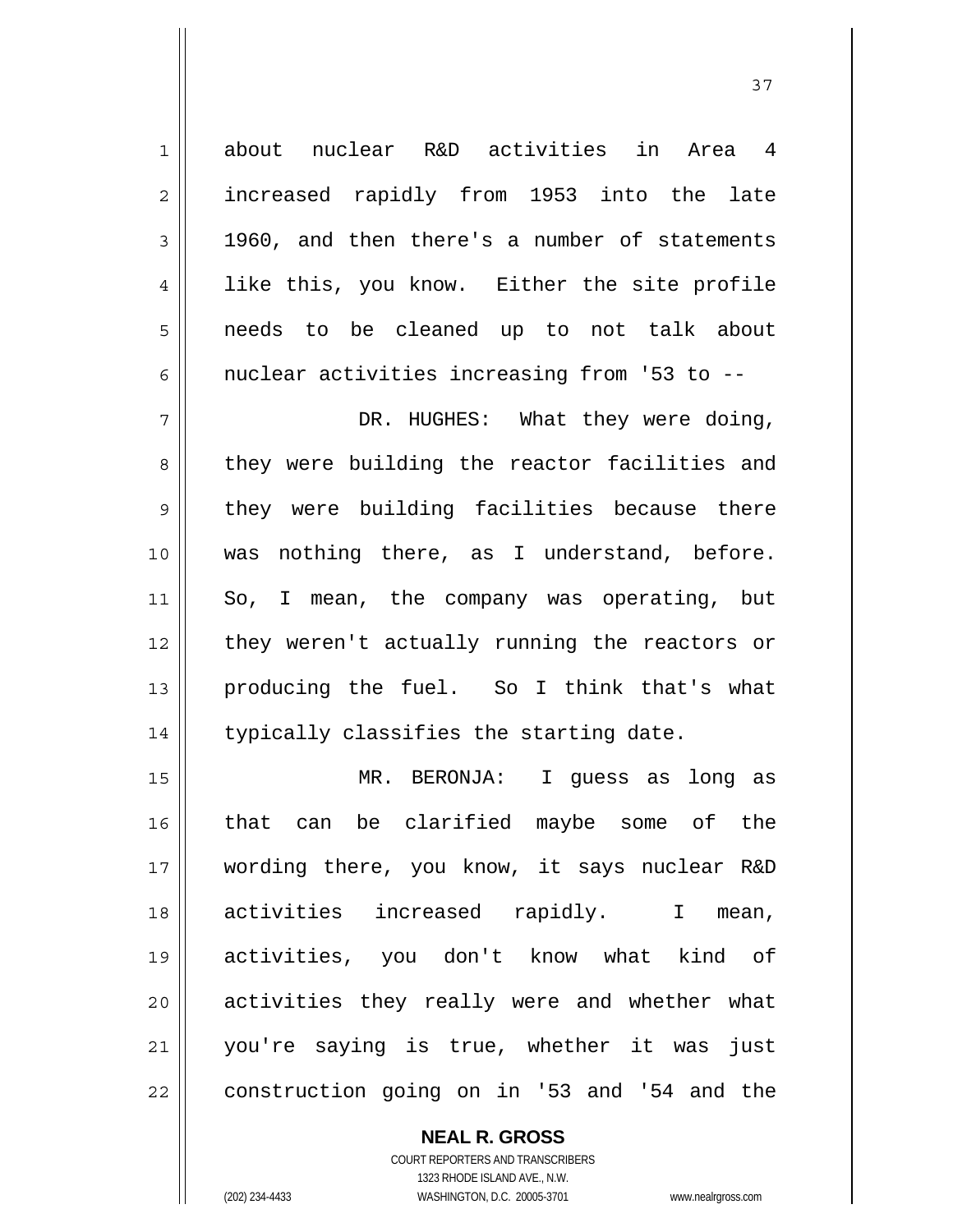1 2 3 4 5 6 7 8 9 10 11 12 13 verbiage just wasn't very good. You know, as long as we have that, but there really was no fuel sources or whatever therein that time frame or other potential exposures. I think that would help. I guess the other comment that I wanted to make is that -- and I don't know how this happened, and I guess maybe just for the petitioner's sake -- I think when the original petition was done, the original petition included De Soto, and then when there was an update to the petition, De Soto was taken out. I think they also in the original

14 15 16 petition referenced the burn pit, and I think that was ultimately all narrowed down to Area 4.

17 18 MS. KLEA: This is Bonnie. Can I comment on that?

19 20 21 22 MR. KATZ: Yes, go ahead, Bonnie. MS. KLEA: Okay. That reference to De Soto was an accident. The first form I filled out I thought they wanted my work

> **NEAL R. GROSS** COURT REPORTERS AND TRANSCRIBERS 1323 RHODE ISLAND AVE., N.W.

(202) 234-4433 WASHINGTON, D.C. 20005-3701 www.nealrgross.com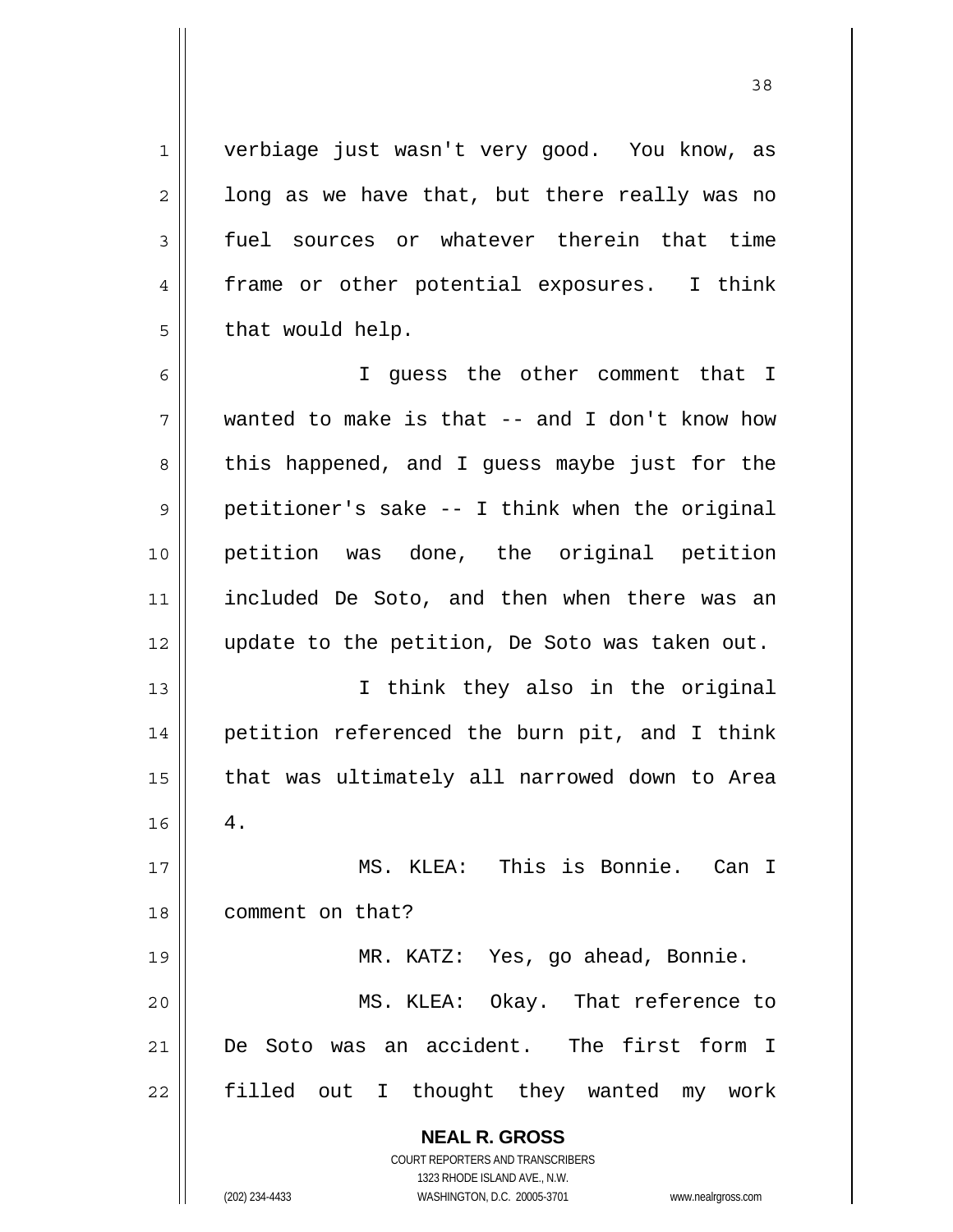| $\mathbf{1}$ | history. So I put Area 4 and De Soto, and you                       |
|--------------|---------------------------------------------------------------------|
| 2            | have mistakenly interpreted that as including                       |
| 3            | De Soto on my petition, which I did correct.                        |
| 4            | MR. KATZ: Okay.                                                     |
| 5            | MS. KLEA:<br>I've never ever                                        |
| 6            | petitioned for De Soto. I petitioned for Area                       |
| 7            | 4 because I knew you could only do one area at                      |
| 8            | a time, and it was my mistake in just filling                       |
| 9            | out those forms.                                                    |
| 10           | MR. KATZ: Okay, okay.                                               |
| 11           | MS. KLEA: So if I could just                                        |
| 12           | correct that.                                                       |
| 13           | Thank you, Bonnie.<br>$MR.$ $KATZ:$                                 |
| 14           | That's helpful.                                                     |
| 15           | MR.<br>So<br>there<br>BERONJA:<br>was<br>no                         |
| 16           | intent, Bonnie, or desire on your part at the                       |
| 17           | time to do anything beyond Area 4.                                  |
| 18           | MS. KLEA: That's exactly right                                      |
| 19           | because that was the rule, and I was told that                      |
| 20           | it would be disqualified if I included                              |
| 21           | anything other than Area 4.                                         |
| 22           | MR. BERONJA: Okay.                                                  |
|              |                                                                     |
|              | <b>NEAL R. GROSS</b><br>COURT REPORTERS AND TRANSCRIBERS            |
|              | 1323 RHODE ISLAND AVE., N.W.                                        |
|              | (202) 234-4433<br>WASHINGTON, D.C. 20005-3701<br>www.nealrgross.com |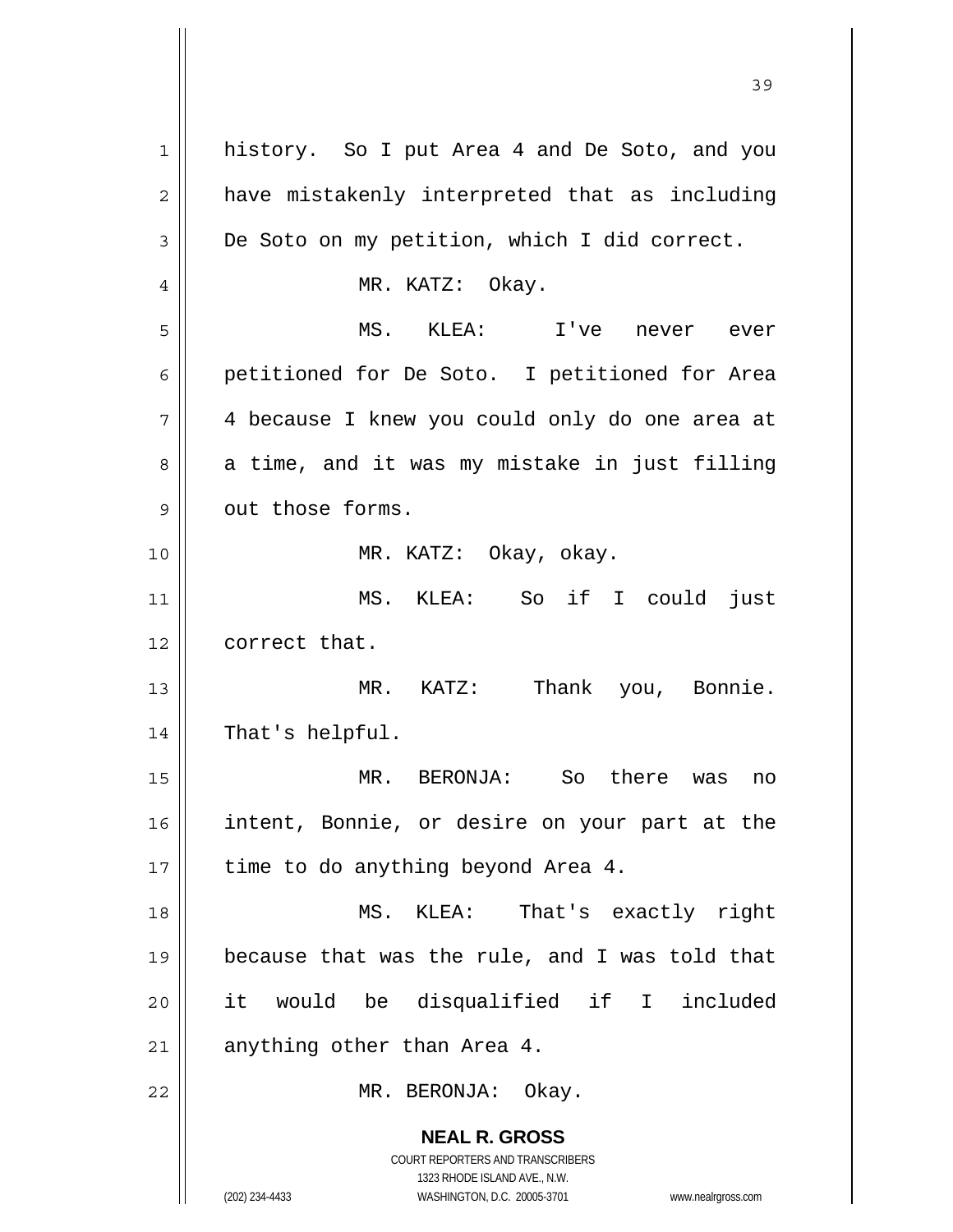**NEAL R. GROSS** COURT REPORTERS AND TRANSCRIBERS 1323 RHODE ISLAND AVE., N.W. (202) 234-4433 WASHINGTON, D.C. 20005-3701 www.nealrgross.com 40 1 2 3 4 5 6 7 8 9 10 11 12 13 14 15 16 17 18 19 20 21 22 MR. KATZ: The ground rules are you  $can't --$  MS. KLEA: That was a mistake on filling out the form. MR. KATZ: Bonnie, just to be clear about what the rules are is a single petition can only cover a single facility. You could, of course, submit a separate petition for another location, another facility. MS. KLEA: Exactly, and who's speaking? MR. KATZ: I'm sorry. This is Ted Katz. MS. KLEA: Hi. Okay. No, I knew the rules very well. It's just that the forms were very confusing on submitting my petition, and I thought that the form wanted my personal work history, and that's what I put. MR. KATZ: Thank you. MS. KLEA: Okay. MR. BERONJA: All right. Thanks. In fact, I was just looking back at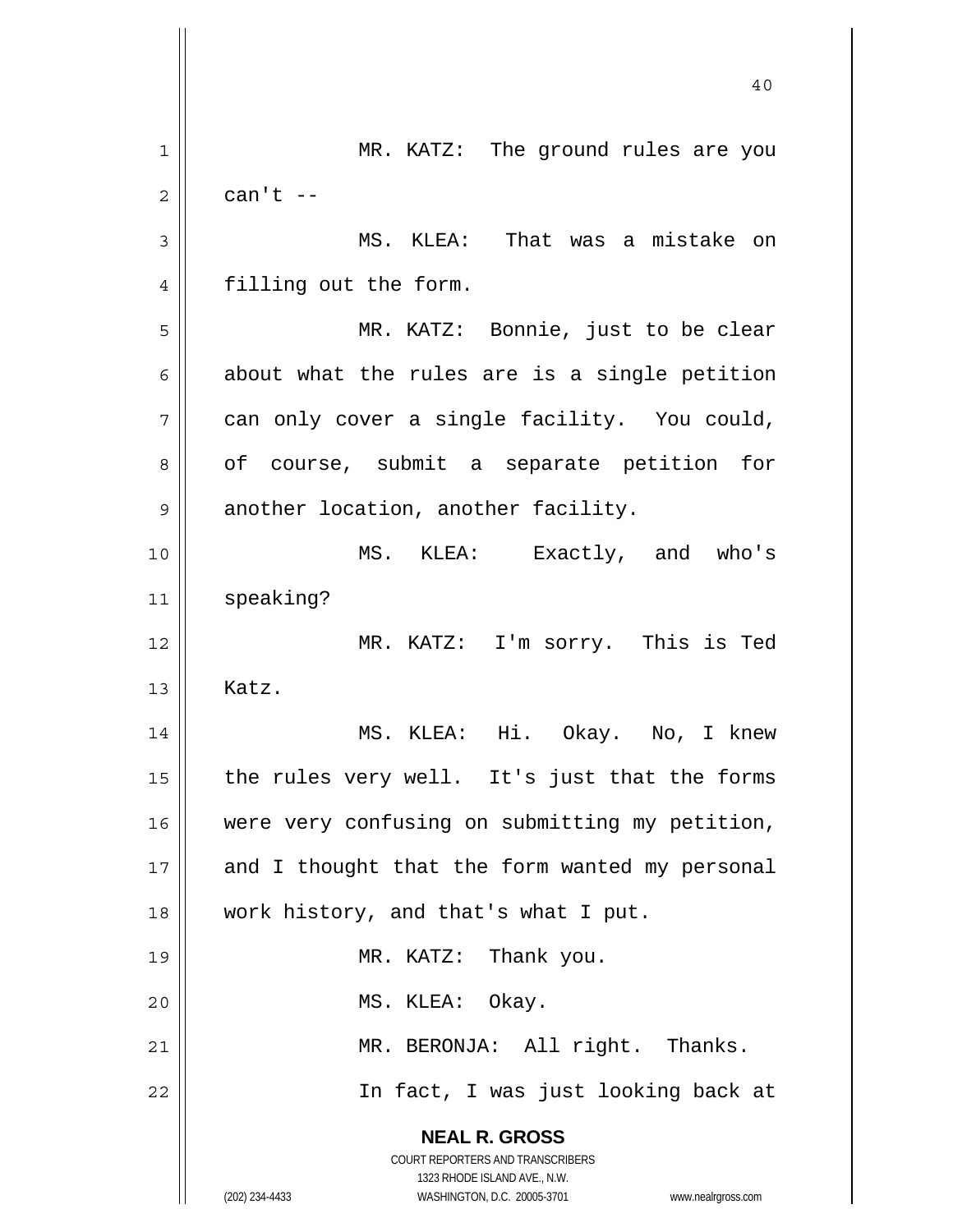1 2 3 4 5 6 7 8 9 10 11 12 13 14 15 16 17 18 19 20 21 it and maybe, I guess, just given what Bonnie has said as far as that clarification, that helps a lot. The only other thing I'd say, and I'm wondering if I have the specifics here. I'm actually looking at 4.2.1 in the paper study. It would be the same section, should be in the same section in the final. DOE in actually identifying the covered sites has a database, and then also things are listed in the Federal Register. The last Federal Register notice that I had showing the covered areas was August 23rd, 2004. I don't know if that's the most recent one or not, but if you compared the database in that Federal Register notice, they were not consistent, and so maybe just for the future so that there's no confusion, I think that needs to be addressed, but maybe other than that, I think this issue, other than maybe, you know, on that date issue this thing can be put to bed.

41

DR. NETON: I just want to be

**NEAL R. GROSS** COURT REPORTERS AND TRANSCRIBERS 1323 RHODE ISLAND AVE., N.W. (202) 234-4433 WASHINGTON, D.C. 20005-3701 www.nealrgross.com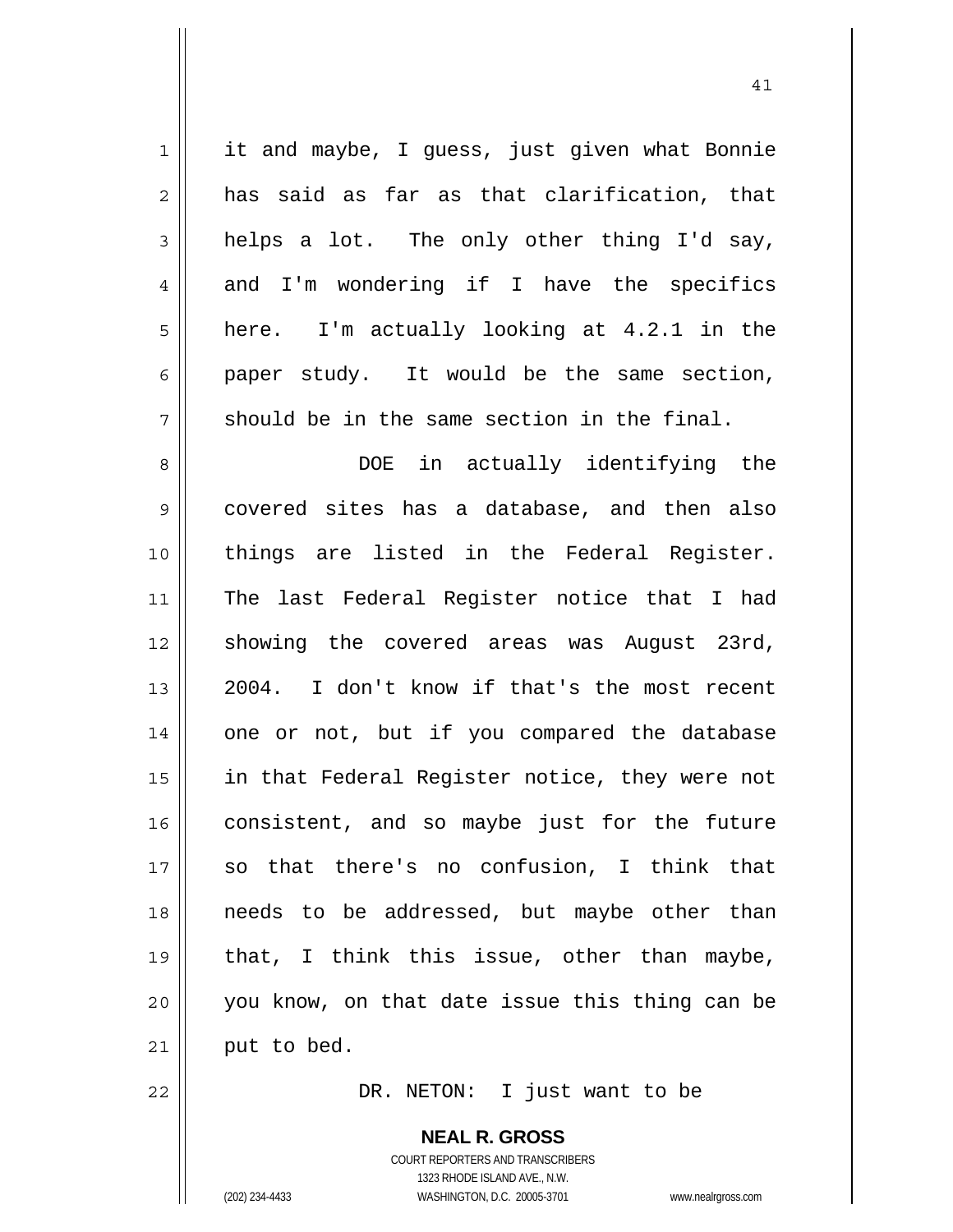**NEAL R. GROSS** COURT REPORTERS AND TRANSCRIBERS 1 2 3 4 5 6 7 8 9 10 11 12 13 14 15 16 17 18 19 20 21 22 clear. You're saying that the Federal Register notice was earlier than the -- MR. BERONJA: No, this is a location issue. DR. NETON: Oh, location. MR. BERONJA: Yes, the covered areas. The covered areas addressed in the Federal Register notice was not consistent with how it was presented in the DOE database. DR. NETON: Okay. MS. HOWELL: That's a DOL concern, right? MR. BERONJA: What's that? MS. HOWELL: The Federal Register notice, I mean, that would be a DOL-DOE concern. DR. NETON: Yes, yes, absolutely. But our technical evaluation needs to be consistent with what the most current definition of facilities is. I mean, I understand that. We certainly need to go back and make sure that we're addressing the most

42

1323 RHODE ISLAND AVE., N.W. (202) 234-4433 WASHINGTON, D.C. 20005-3701 www.nealrgross.com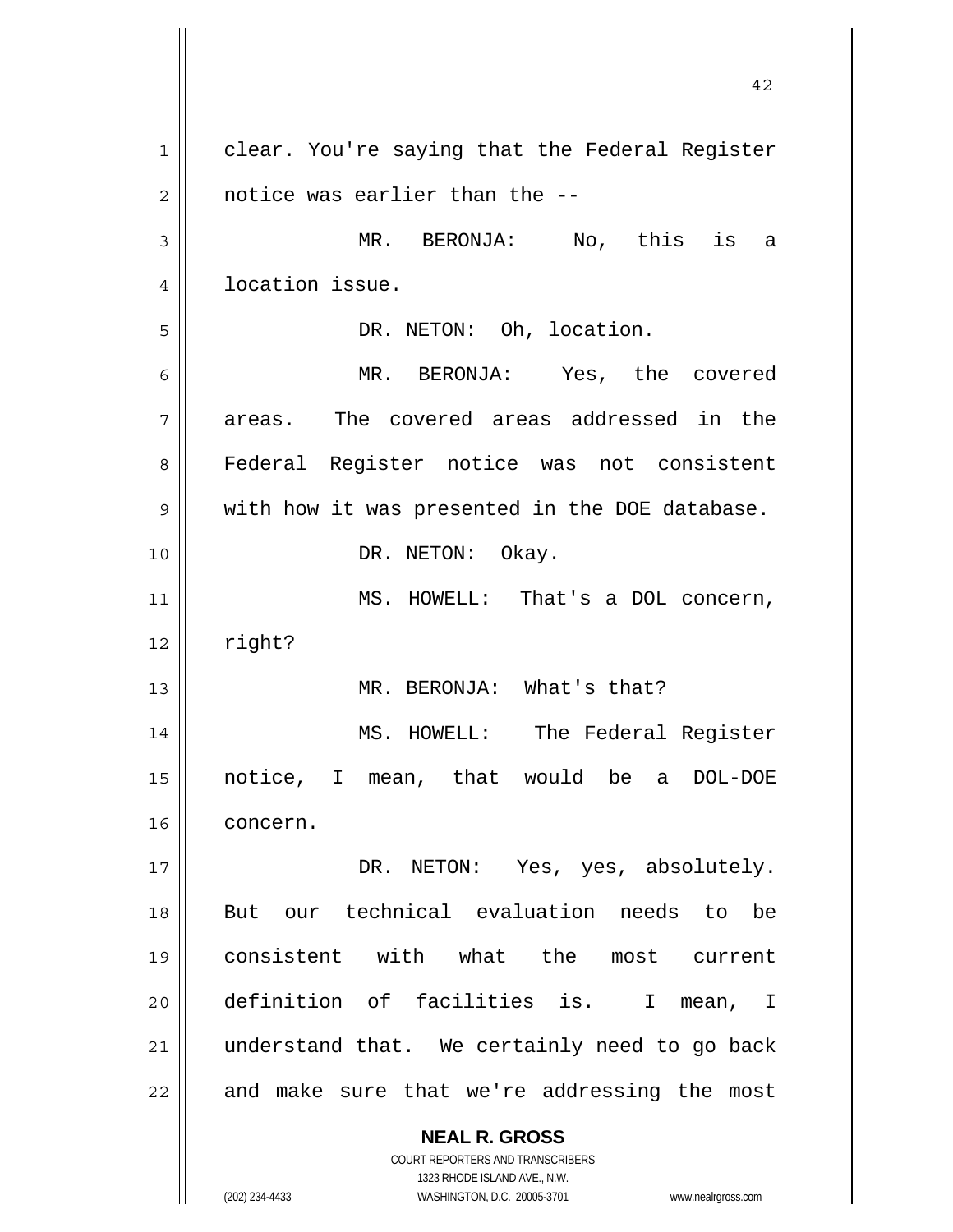1 current definition of facility.

| $\overline{2}$ | There was a lot of issues early on             |
|----------------|------------------------------------------------|
| $\mathfrak{Z}$ | with what parts of those facilities were DOE   |
| 4              | versus commercial, and I remember, you know,   |
| 5              | four or five years ago there was a lot of      |
| 6              | debate as to who was really covered at that    |
| 7              | facility, and I think they finally             |
| 8              | straightened it out, and that was the genesis  |
| 9              | of those Federal Register notices.             |
| 10             | We'll certainly go back and make               |
| 11             | sure that we look at the most recent Federal   |
| 12             | Register notice.                               |
| 13             | MR. BERONJA: Right, yes. I guess               |
| 14             | maybe to close out these one or two issues,    |
| 15             | however we want to describe these, is that --  |
| 16             | and maybe, Lara, you can tell me if this is    |
| 17             | okay -- if you guys can maybe just provide the |
| 18             | Board and use with information to document     |
| 19             | that there were no source materials or other   |
| 20             | things going on with '53 and '54 time frame,   |
| 21             | then we can kind of say, okay, '55 really was  |
| 22             | the first time that there was potential        |

**NEAL R. GROSS** COURT REPORTERS AND TRANSCRIBERS

1323 RHODE ISLAND AVE., N.W.

(202) 234-4433 WASHINGTON, D.C. 20005-3701 www.nealrgross.com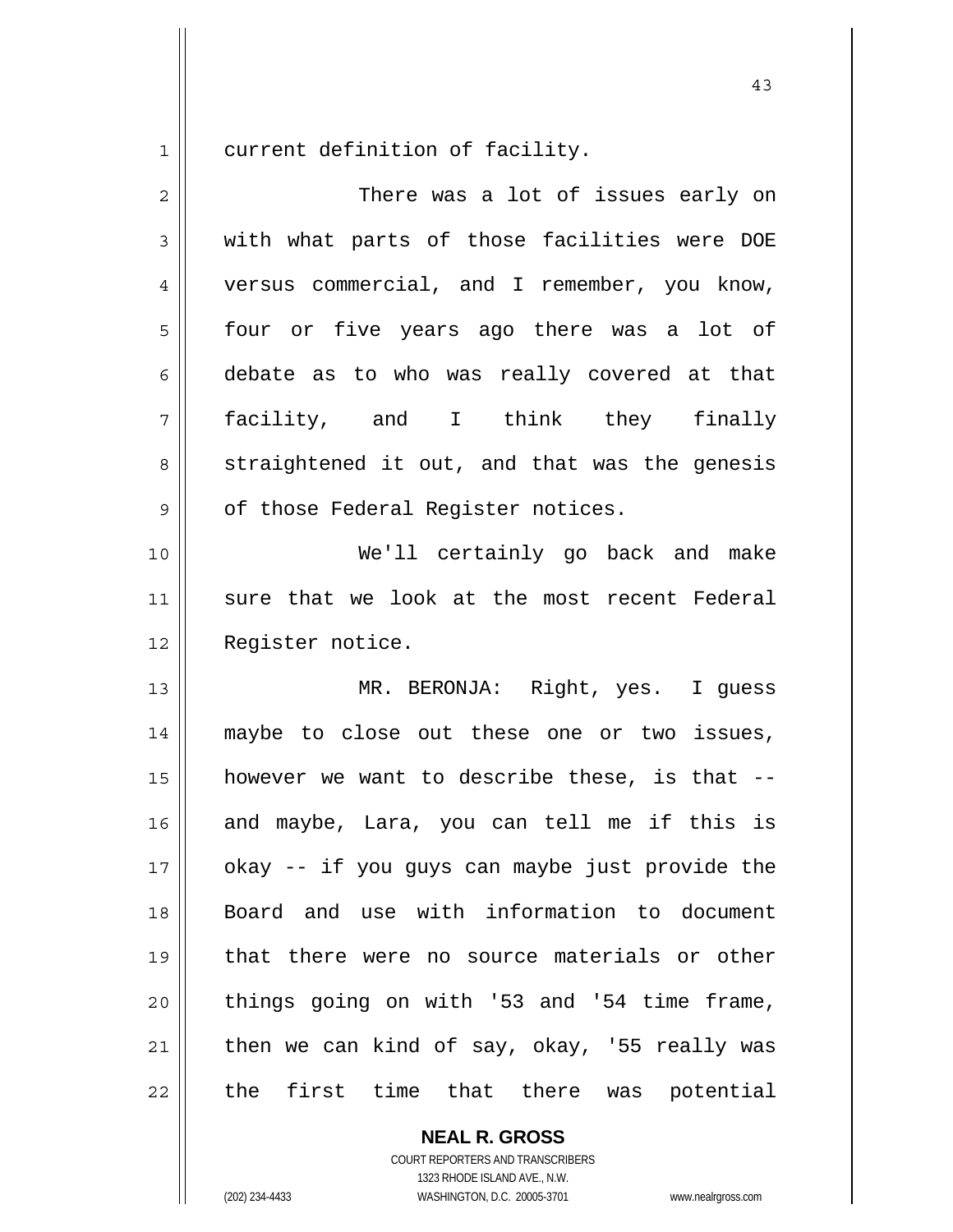1 exposure.

| $\overline{2}$ | I think as long as we have that as                                                       |
|----------------|------------------------------------------------------------------------------------------|
| 3              | an action item coming out of that, that should                                           |
| 4              | close this out.                                                                          |
| 5              | DR. NETON: Well, I think we would                                                        |
| 6              | have to go back and petition or submit that                                              |
| 7              | information if there were materials to the                                               |
| 8              | Department of Energy, and they would make the                                            |
| 9              | determination that it was covered. We can't                                              |
| 10             | ad hoc start covering exposure to --                                                     |
| 11             | MR. BERONJA: Oh, no. I don't mean                                                        |
| 12             | covering. I mean looking into maybe in more                                              |
| 13             | detail whether there are activities going on,                                            |
| 14             | and if there were activities, if there was                                               |
| 15             | potential exposure in '53 or '54, then I would                                           |
| 16             | think that we would go to DOE or DOL and --                                              |
| 17             | DR. NETON: Yes, we would always do                                                       |
| 18             | that.                                                                                    |
| 19             | MR. BERONJA: Okay.                                                                       |
| 20             | Absolutely. That's our<br>DR. NETON:                                                     |
| 21             | normal mode of operation.                                                                |
| 22             | BERONJA: So is that something<br>MR.                                                     |
|                | <b>NEAL R. GROSS</b><br>COURT REPORTERS AND TRANSCRIBERS<br>1323 RHODE ISLAND AVE., N.W. |
|                | WASHINGTON, D.C. 20005-3701<br>(202) 234-4433<br>www.nealrgross.com                      |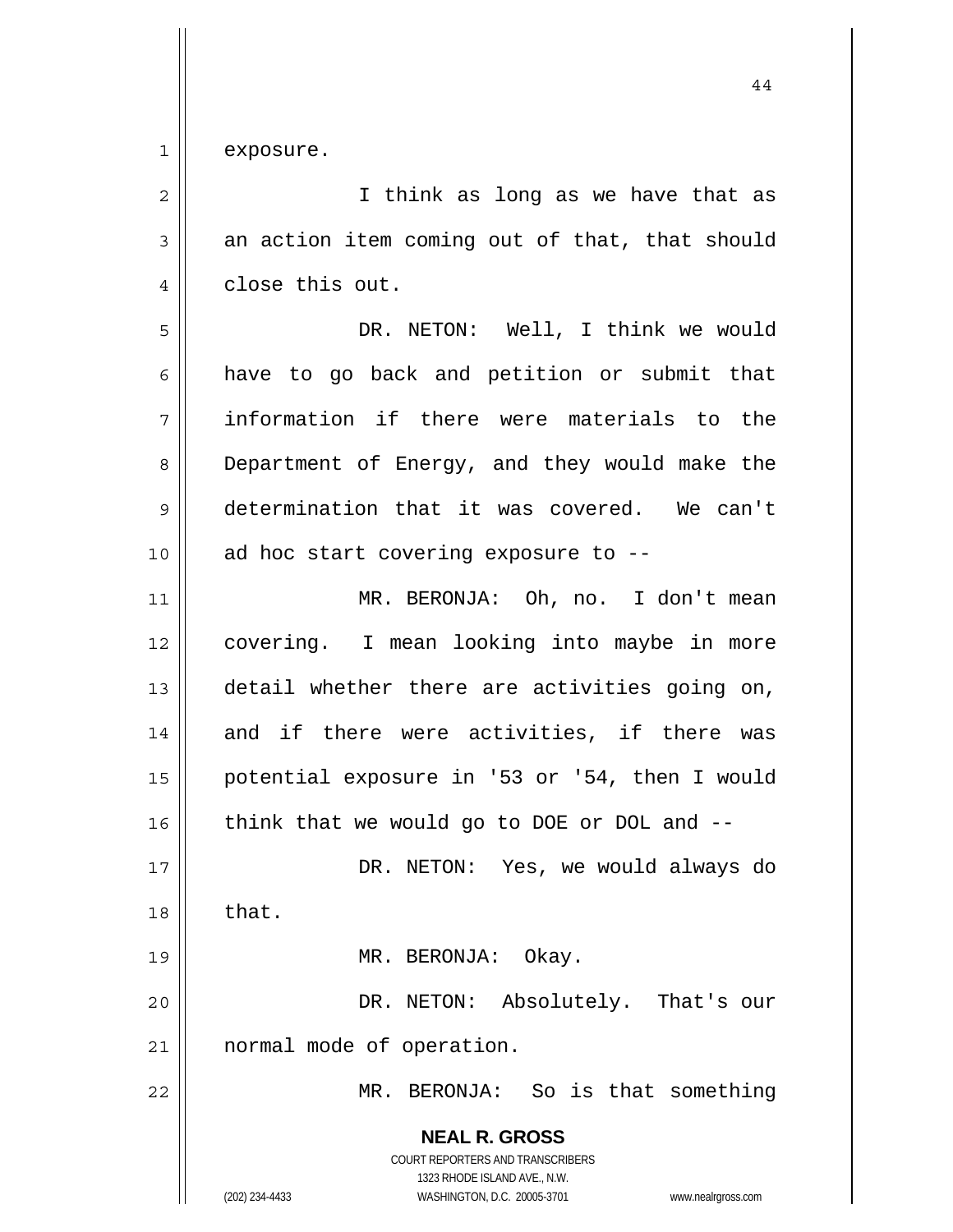1 you guys can do or do we --

| $\overline{2}$ | DR. NETON: Yes, we'll certain take                                                                                                                                     |
|----------------|------------------------------------------------------------------------------------------------------------------------------------------------------------------------|
| 3              | that up. I guess I would suggest that this                                                                                                                             |
| 4              | shouldn't hold up the process here because                                                                                                                             |
| 5              | sometimes even if you identify additional                                                                                                                              |
| 6              | exposure, it takes the DOE or DOL quite some                                                                                                                           |
| 7              | time to come to resolution with those issues,                                                                                                                          |
| 8              | and so we could move forward with<br>the                                                                                                                               |
| 9              | recognition that there may be some change in                                                                                                                           |
| 10             | the early period.                                                                                                                                                      |
| 11             | You know, we've already established                                                                                                                                    |
| 12             | we're recommending to add a class<br>that                                                                                                                              |
| 13             | starting in '55 already.                                                                                                                                               |
| 14             | MR. BERONJA: Right.                                                                                                                                                    |
| 15             | DR. NETON: So it would merely just                                                                                                                                     |
| 16             | be more than likely probably just retroactive,                                                                                                                         |
| $17$           | go back and move it back to '53 if that indeed                                                                                                                         |
| 18             | were the case.                                                                                                                                                         |
| 19             | MR. BERONJA: Okay.                                                                                                                                                     |
| 20             | MR. MORRIS: This is Bob Morris.                                                                                                                                        |
| 21             | MR. KATZ: Yes, Bob.                                                                                                                                                    |
| 22             | MR. MORRIS: Did I hear the action                                                                                                                                      |
|                | <b>NEAL R. GROSS</b><br><b>COURT REPORTERS AND TRANSCRIBERS</b><br>1323 RHODE ISLAND AVE., N.W.<br>(202) 234-4433<br>WASHINGTON, D.C. 20005-3701<br>www.nealrgross.com |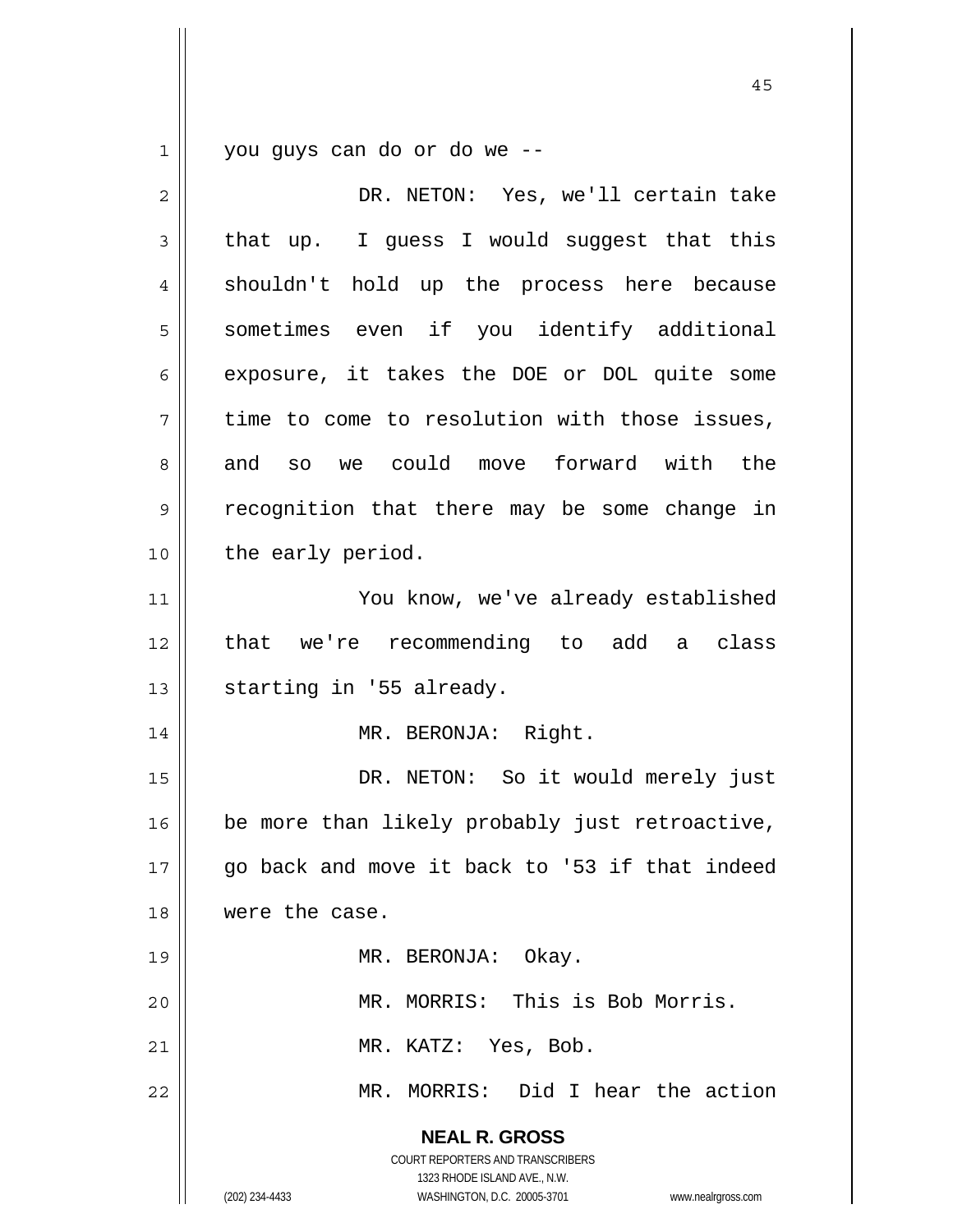|                | 46                                                                                                  |
|----------------|-----------------------------------------------------------------------------------------------------|
| 1              | that's being -- will provide documentation                                                          |
| $\overline{2}$ | proving that there was no nuclear activity in                                                       |
| 3              | '53 and '54?                                                                                        |
| 4              | I don't know how we're going to                                                                     |
| 5              | find documentation about something that didn't                                                      |
| 6              | happen.                                                                                             |
| 7              | DR. NETON: Well, yes. We need to                                                                    |
| 8              | look at that, Bob, and see what actually did                                                        |
| 9              | occur, and in fact, if it's not covered by                                                          |
| 10             | Department of Energy prior to '55, yes, then                                                        |
| 11             | there's nothing more we can do.                                                                     |
| 12             | MR. BERONJA: Oh, I agree.                                                                           |
| 13             | DR. NETON: We're not required to                                                                    |
| 14             | prove that nothing happened.                                                                        |
| 15             | MR. BERONJA: No, no, no. It's                                                                       |
| 16             | just due diligence to see if there's any                                                            |
| 17             | further information that something might have                                                       |
| 18             | happened.                                                                                           |
| 19             | DR. MAURO: Well, a lot of those                                                                     |
| 20             | dates, the only reason why it came up is you                                                        |
| 21             | ran into some minor language --                                                                     |
| 22             | MR. BERONJA:<br>That<br>language                                                                    |
|                | <b>NEAL R. GROSS</b><br>COURT REPORTERS AND TRANSCRIBERS                                            |
|                | 1323 RHODE ISLAND AVE., N.W.<br>(202) 234-4433<br>WASHINGTON, D.C. 20005-3701<br>www.nealrgross.com |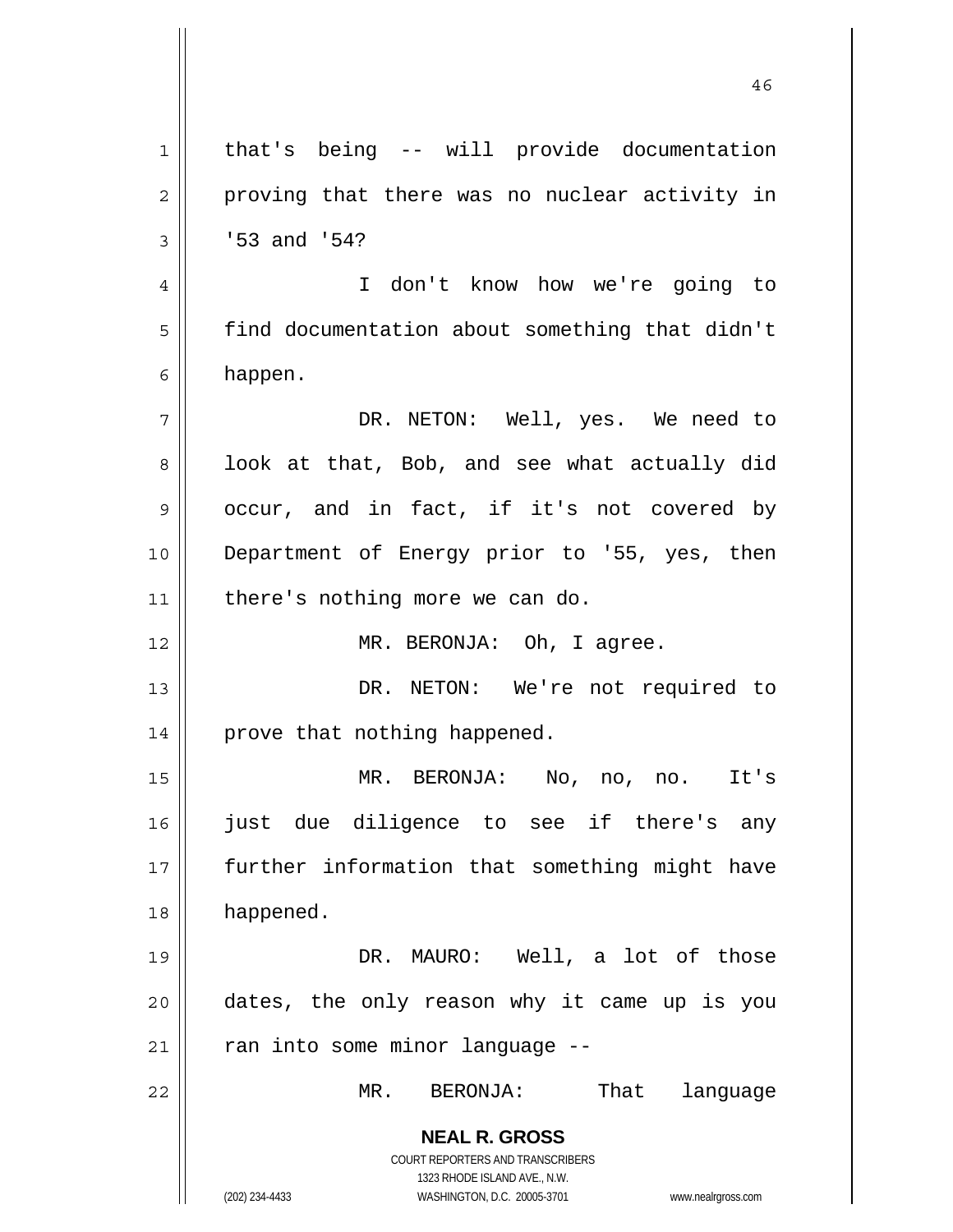|    | 47                                             |
|----|------------------------------------------------|
| 1  | would $--$                                     |
| 2  | DR. MAURO: -- that would pose that             |
| 3  | question.                                      |
| 4  | MR. BERONJA: Right.                            |
| 5  | DR. MAURO: By way of ground rules,             |
| 6  | when we look at these documents, for example,  |
| 7  | you're going to hear in a moment the           |
| 8  | definition of the class itself. It should      |
| 9  | have been monitored versus all workers and how |
| 10 | we have an issue related to date. When we see  |
| 11 | something that catches our attention, it may   |
| 12 | very well catch our attention, but it may not  |
| 13 | be. It may be beyond the mandate of what       |
| 14 | we're trying to do. We're certainly receptive  |
| 15 | to let us know.                                |
| 16 | For example when we pick up                    |
| 17 | something that doesn't seem to ring true, we   |
| 18 | think we have an obligation to pass it on      |
| 19 | through that group and then, of course, the    |
| 20 | work group at that point in time could         |
| 21 | consider what they're going to do about it.    |
| 22 | So you're going to hear another one            |

**NEAL R. GROSS** COURT REPORTERS AND TRANSCRIBERS 1323 RHODE ISLAND AVE., N.W.

 $\mathsf{II}$ 

 $\mathbf{\mathcal{L}}$ 

(202) 234-4433 WASHINGTON, D.C. 20005-3701 www.nealrgross.com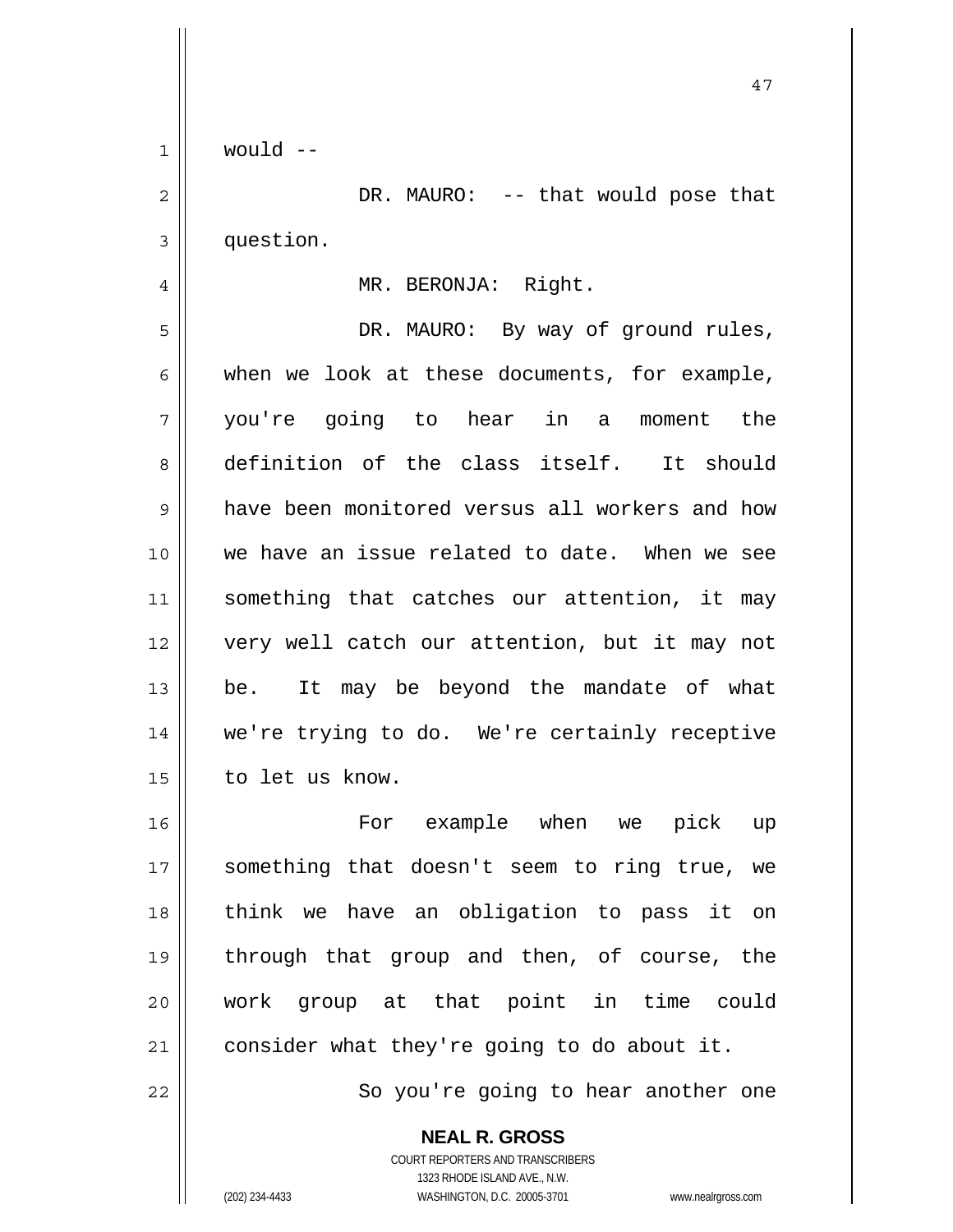1 2 in a minute related to the definition of the class, I believe.

48

3 4 MR. BERONJA: Yes, maybe we can talk about that right now.

5 6 DR. NETON: Another type of this kind of issue. Why don't you go ahead?

7 8 9 10 11 12 13 MR. BERONJA: Yes. No, I think it was our -- I think the language that was included in the evaluation report talked about all workers who were monitored. I think it's our understanding that when the Board right now is issuing a class, it's being applied to all workers. There's no discussion about --

14 15 16 17 18 19 20 DR. NETON: It's sort of backwards. I mean, NIOSH made a recommendation as to what that class is, and typically the Board would go along with an all worker definition, and that's mostly in the context of the Department of Labor being able to administer the class.

21 22 In other words, you know, can we provide them a class that they can actually

> **NEAL R. GROSS** COURT REPORTERS AND TRANSCRIBERS 1323 RHODE ISLAND AVE., N.W. (202) 234-4433 WASHINGTON, D.C. 20005-3701 www.nealrgross.com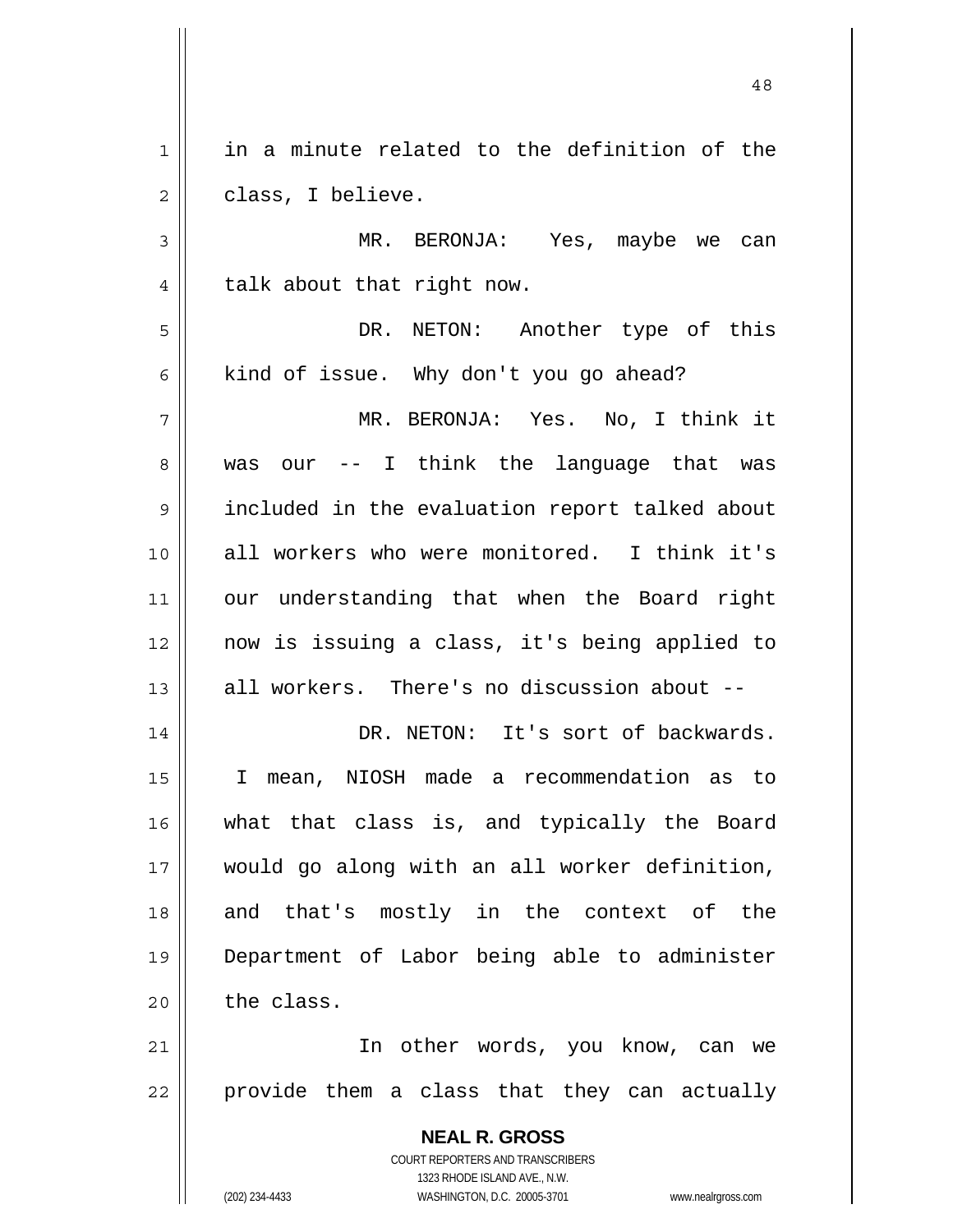**NEAL R. GROSS** COURT REPORTERS AND TRANSCRIBERS 1 2 3 4 5 6 7 8 9 10 11 12 13 14 15 16 17 18 19 20 21 22 address administratively? You can't start getting down to specific occupational codes because those, frankly, don't exist. DR. MAURO: It's a little more general. One of the things we both realize is that when we saw the language, the class was defined as all workers that were monitored or should have been monitored, and it immediately struck me that I think in general when the language is put together, that parsing is not made. DR. NETON: I mean, if you look at the Lawrence Livermore, I think, -- DR. MAURO: We did look at that one. DR. NETON: -- that definition, I think the workers were monitored. DR. MAURO: Okay. DR. NETON: In a sense, if we have very concrete evidence that anyone who entered an area where radiological sources were present, had a batch, I mean, they were

49

1323 RHODE ISLAND AVE., N.W. (202) 234-4433 WASHINGTON, D.C. 20005-3701 www.nealrgross.com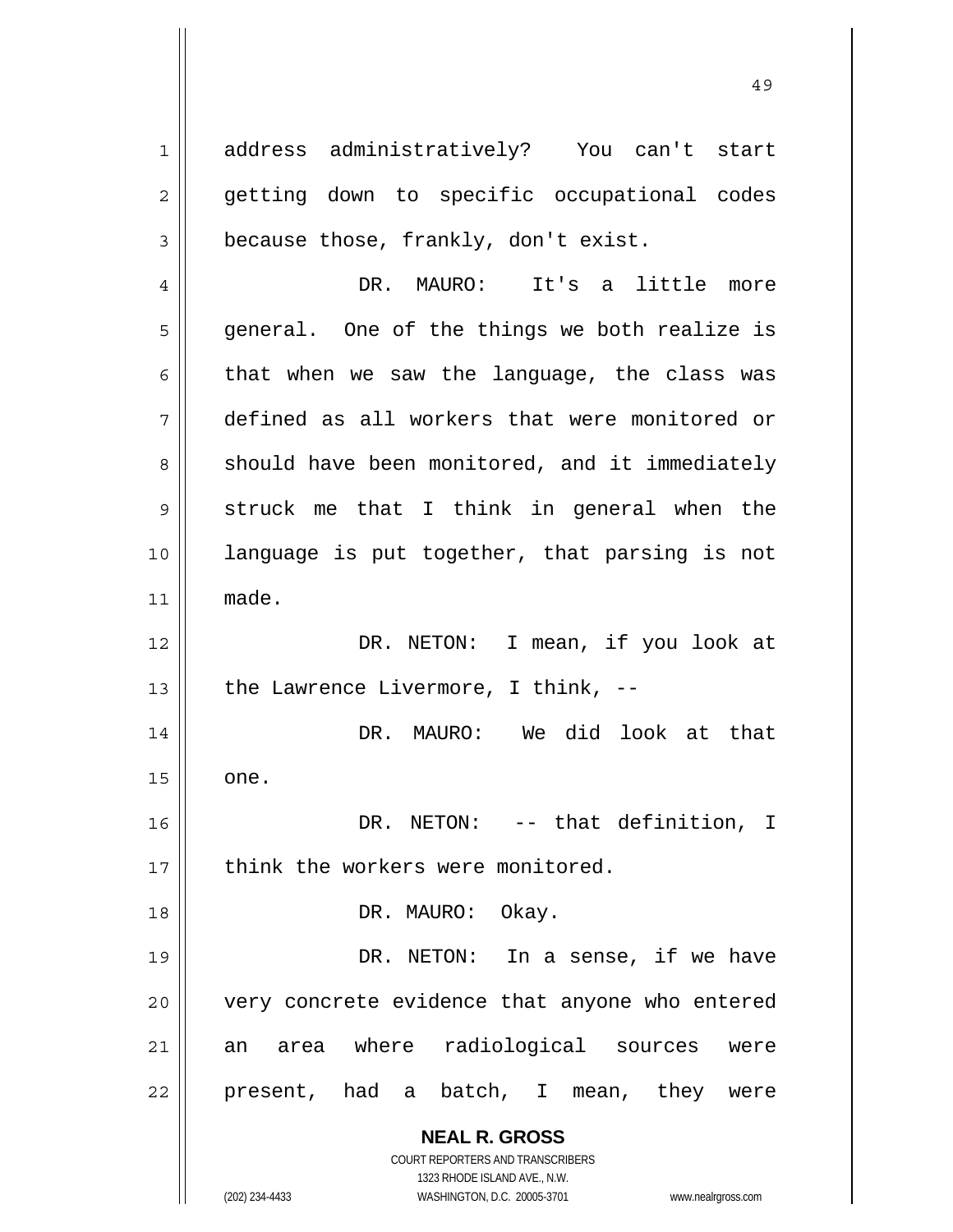1 2 3 4 monitored. Then that is essentially a surrogate for workers who were exposed. We could use that. We thought that this was the case

50

5 6 7 8 9 at Santa Susana. In looking at this in some more detail, we're starting to think that that might not necessarily have been the case. And given that, we're reconsidering that definition.

10 11 12 13 14 15 DR. MAURO: Okay, but is this a place for us? I mean, in other words, the very fact that we brought something like this up in our report, is this something that I would say, well, really that's not within the purview of SC&A?

16 17 18 19 20 21 22 This is the first time it came up. DR. NETON: -- report on that, but I think certainly you can bring up anything. DR. MAURO: Sure. MR. BERONJA: But what I'm hearing you say, Jim, is that that's something that you're reconsidering.

> **NEAL R. GROSS** COURT REPORTERS AND TRANSCRIBERS 1323 RHODE ISLAND AVE., N.W. (202) 234-4433 WASHINGTON, D.C. 20005-3701 www.nealrgross.com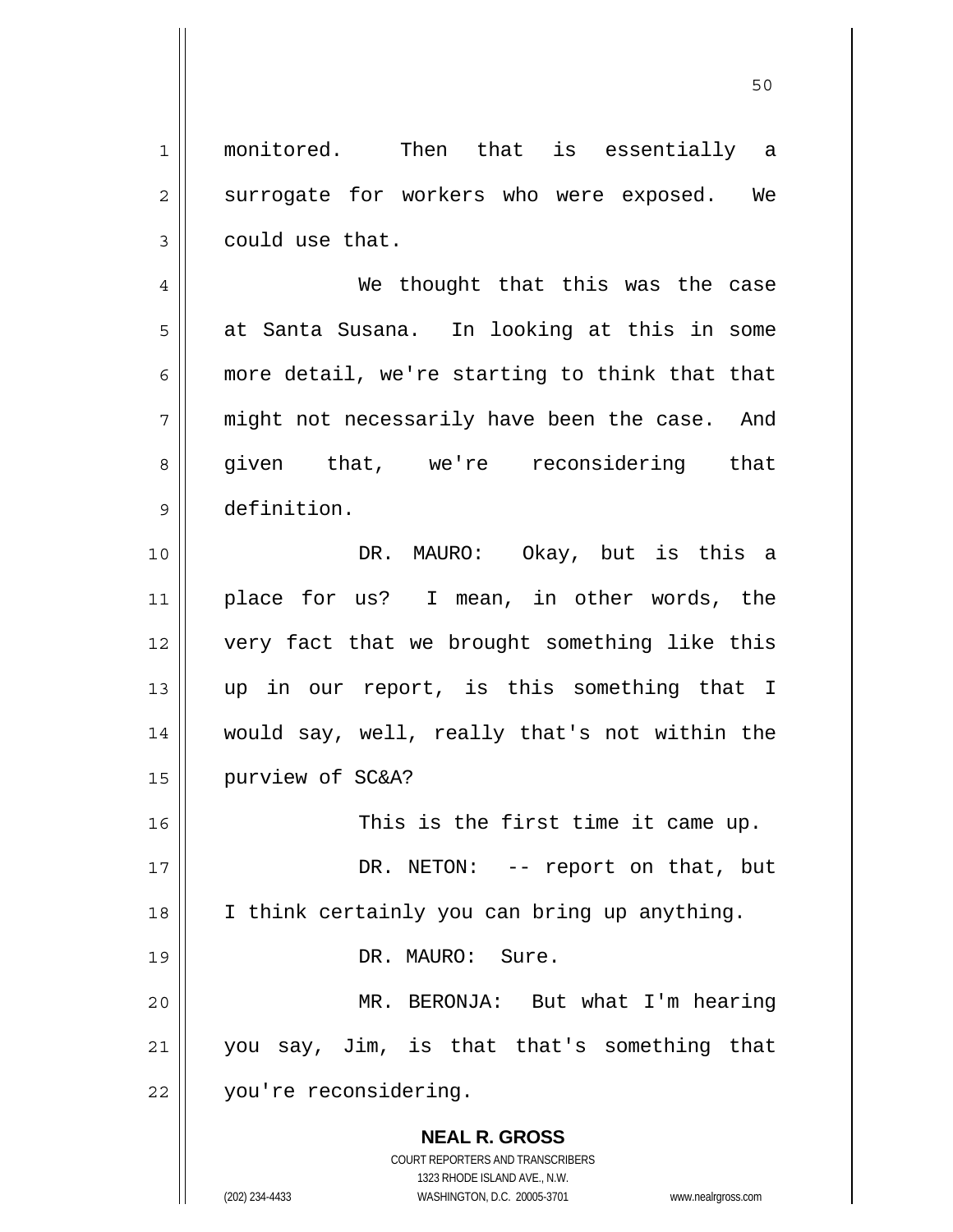| 1              | DR. NETON: Yes. We thought we had                                                                   |
|----------------|-----------------------------------------------------------------------------------------------------|
| $\overline{c}$ | very solid evidence that anyone who entered                                                         |
| $\mathfrak{Z}$ | essentially the administrative area was going                                                       |
| 4              | to be wearing a badge and, therefore, we could                                                      |
| 5              | use that as an essentially surrogate for                                                            |
| 6              | people who are exposed, and those would be the                                                      |
| 7              | ones who would potentially receive more than                                                        |
| 8              | 100 millirem, which is what that definition                                                         |
| 9              | was, or should have been monitored, but that                                                        |
| 10             | might not be the case; in fact, probably not.                                                       |
| 11             | DR. MAURO: Well, when we see                                                                        |
| 12             | something that for better or worse we say,                                                          |
| 13             | "This doesn't seem to ring true," we'll bring                                                       |
| 14             | it to the attention of the Board, and then, of                                                      |
| 15             | course, we dispose of it.                                                                           |
| 16             | DR. NETON: Right.                                                                                   |
| 17             | DR. MAURO: In fact, we won't put                                                                    |
| 18             | any self-constraints.                                                                               |
| 19             | DR. NETON: We've seen a shift in                                                                    |
| 20             | some more recent SEC's where we don't even say                                                      |
| 21             | been monitored.<br>should have<br>We<br>just<br>say                                                 |
| 22             | $all --$                                                                                            |
|                | <b>NEAL R. GROSS</b>                                                                                |
|                | <b>COURT REPORTERS AND TRANSCRIBERS</b>                                                             |
|                | 1323 RHODE ISLAND AVE., N.W.<br>(202) 234-4433<br>WASHINGTON, D.C. 20005-3701<br>www.nealrgross.com |
|                |                                                                                                     |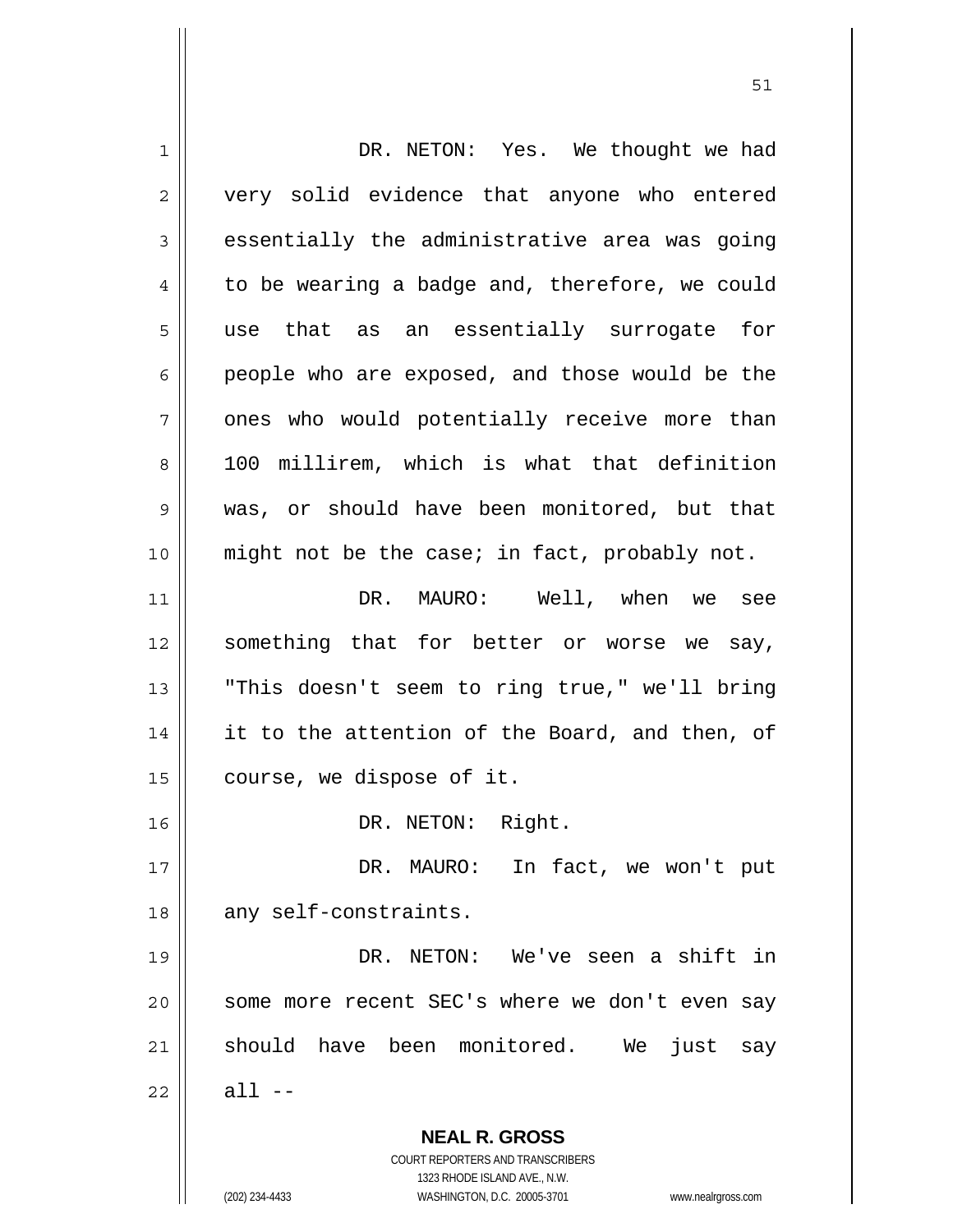**NEAL R. GROSS** COURT REPORTERS AND TRANSCRIBERS 1323 RHODE ISLAND AVE., N.W. (202) 234-4433 WASHINGTON, D.C. 20005-3701 www.nealrgross.com 1 2 3 4 5 6 7 8 9 10 11 12 13 14 15 16 17 18 19 20 21 22 DR. MAURO: That's what I'm talking about. That was me. You know, Red brought it to my attention, and I said, "Hum, I seem to recall the language we're using now," you know. DR. NETON: Well, there's really no hard and fast rule there. It's just a matter of we use the data we have, and if there are situations where we can conclusively guarantee that everybody had a badge that entered RELAP, we'd reserve the right to use that, but more often than not that's not going to happen. MEMBER BEACH: So we should see that definition changing in the near future? DR. NETON: I don't want to be so concrete on that. I think we're considering it, and it's more than likely to change, but I'd like the folks, you know, the SEC team -- MS. KLEA: This is Bonnie. Can I ask who's considering changing that wording? DR. NETON: That's NIOSH.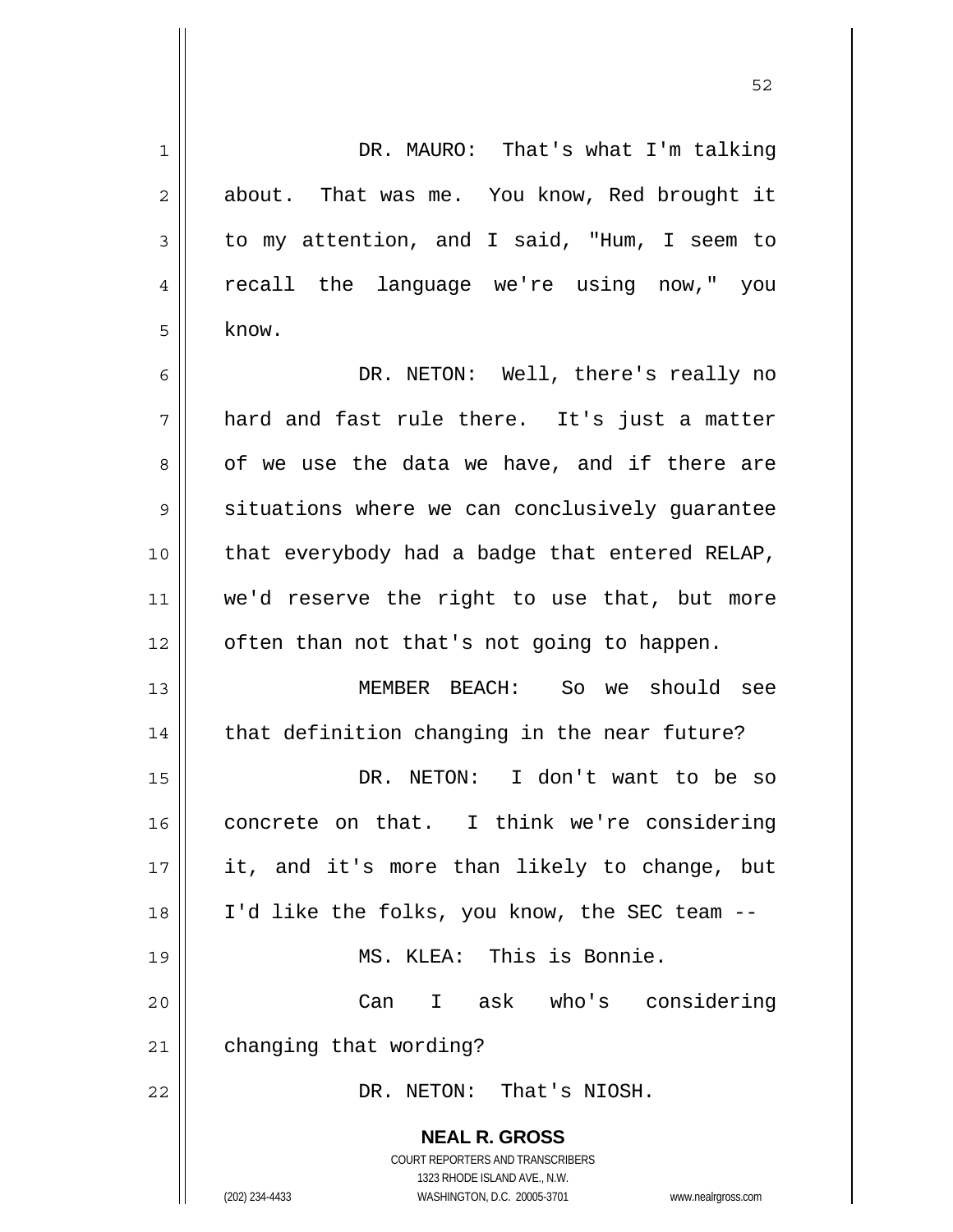|             | 53                                                                                                  |
|-------------|-----------------------------------------------------------------------------------------------------|
|             |                                                                                                     |
| $\mathbf 1$ | This is Jim Neton speaking.                                                                         |
| 2           | MS. KLEA: Okay, and who entered                                                                     |
| 3           | that term? Because I do don't believe I had                                                         |
| 4           | that on my petition. I had all workers.<br>I                                                        |
| 5           | didn't specifically say --                                                                          |
| 6           | DR. NETON: That's correct.                                                                          |
| 7           | MS. KLEA: -- only the monitored                                                                     |
| 8           | workers.                                                                                            |
| 9           | DR. NETON: Right, and you're                                                                        |
| 10          | right. And we modified that definition based                                                        |
| 11          | on some information we had at the time we did                                                       |
| 12          | the evaluation because we believed it to be                                                         |
| 13          | appropriate. In looking at it more closely,                                                         |
| 14          | it may not be the right way to go, and I'm not                                                      |
| 15          | saying --                                                                                           |
| 16          | MS. KLEA: Remember, Jim, you                                                                        |
| 17          | specified that Boeing told you that                                                                 |
| 18          | information.                                                                                        |
| 19          | DR. NETON: Right, right.                                                                            |
| 20          | MS. KLEA: I remember that from                                                                      |
| 21          | Redondo.                                                                                            |
| 22          | DR. NETON:<br>Exactly, and you know,                                                                |
|             | <b>NEAL R. GROSS</b>                                                                                |
|             | COURT REPORTERS AND TRANSCRIBERS                                                                    |
|             | 1323 RHODE ISLAND AVE., N.W.<br>(202) 234-4433<br>WASHINGTON, D.C. 20005-3701<br>www.nealrgross.com |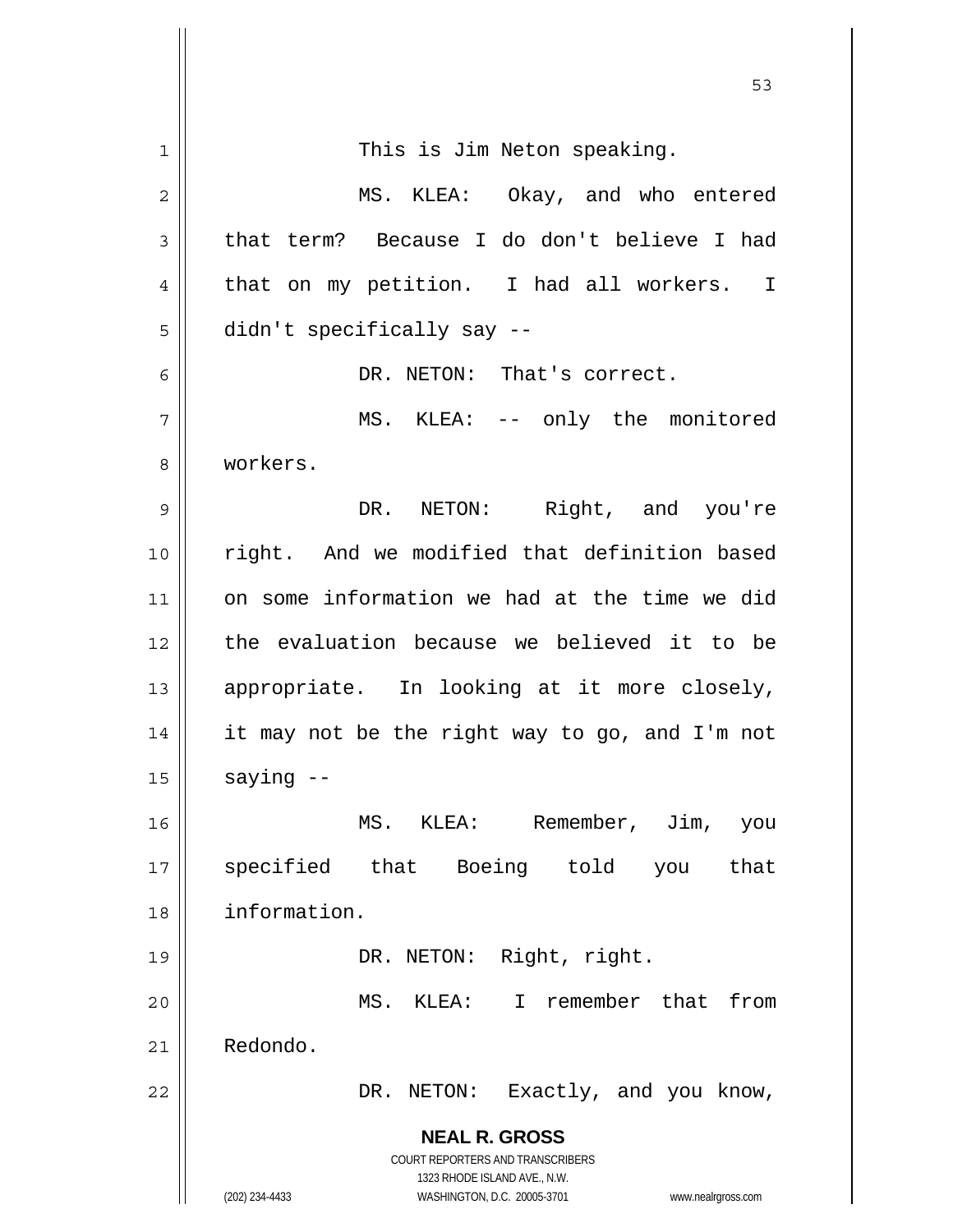1 2 3 4 5 6 7 8 9 10 11 12 13 14 15 16 17 18 19 20 21 22 we certainly reserve the right to change our mind when new information comes forward, and that seems to be where we're at right now. MS. KLEA: Well, I'm certainly a witnessed. I was not monitored, and I had free access to every building. DR. NETON: Right. MR. BERONJA: Jim, I'm curious how you guys have done your evaluation part. Administratively how does that happen and if you guys change your mind? Is that something that as you go to the full Board meeting --? DR. NETON: We would issue an amendment to the evaluation report and say this is our current. This happens I won't call it routinely, but it's not uncommon in these deliberations and discussions for us to change some of our positions and, in fact, add more time or a different class of workers, and we would enter, you know, a severely amended evaluation to present to the Board for their consideration.

54

**NEAL R. GROSS**

COURT REPORTERS AND TRANSCRIBERS 1323 RHODE ISLAND AVE., N.W. (202) 234-4433 WASHINGTON, D.C. 20005-3701 www.nealrgross.com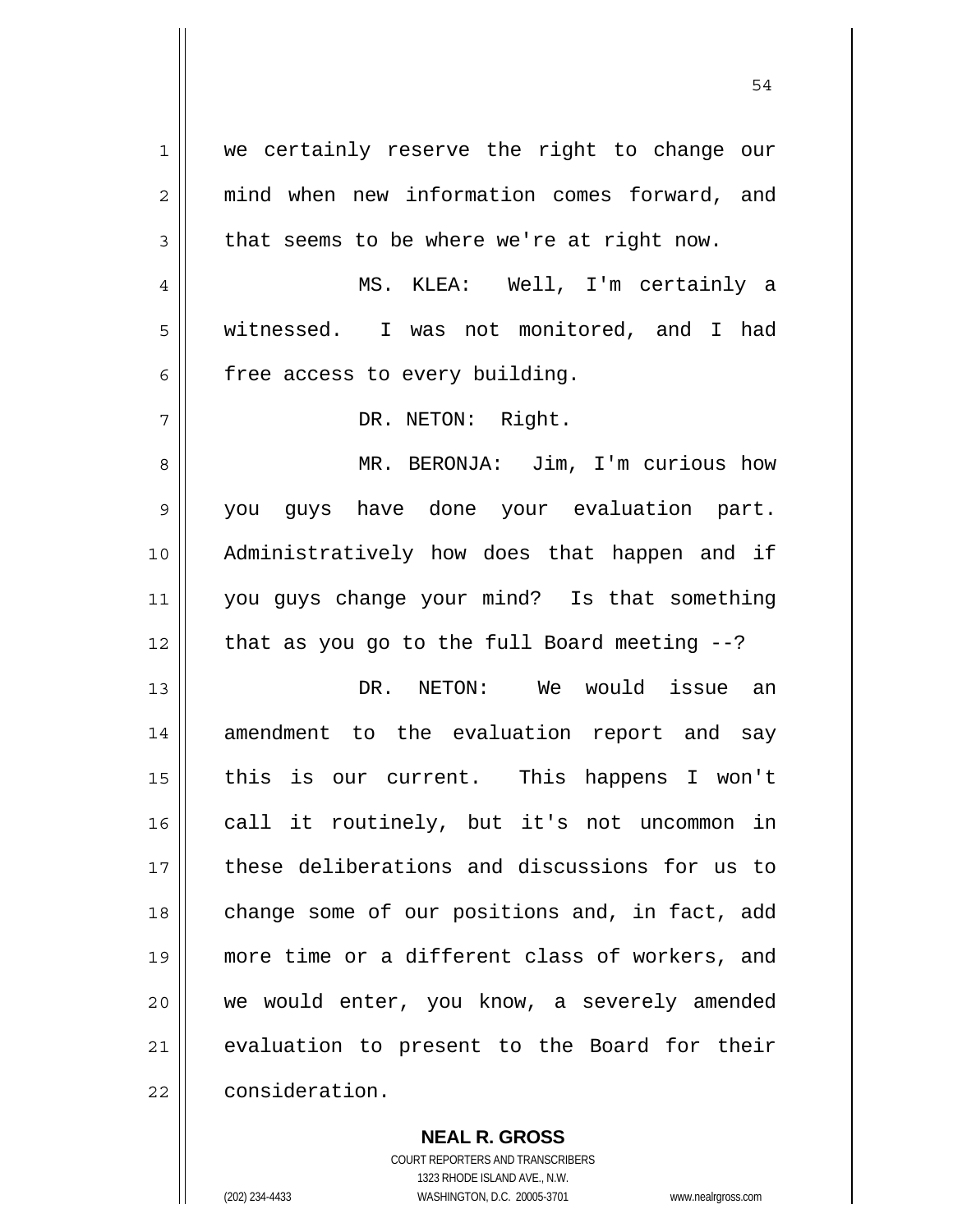| 1  | Usually we wait until the full                 |
|----|------------------------------------------------|
| 2  | deliberations are over, although I'm a little  |
| 3  | concerned on this one because we are holding   |
| 4  | up the addition of a class for five years or   |
| 5  | so, '52 to '58. So, you know, this is a        |
| 6  | little different than the other ones where     |
| 7  | NIOSH said, "Well, we can do all year," and    |
| 8  | then, okay, we can go and deliver it. Right    |
| 9  | now nothing is going to happen for this class  |
| 10 | between '52 and '58 until we can do something. |
| 11 | DR. MAURO: The fact that right now             |
| 12 | -- you bring up a very important point there.  |
| 13 | DR. NETON: That's just a concern I             |
| 14 | have.                                          |
| 15 | DR. MAURO: And I think everyone                |
| 16 | is. You'll see as we go through this we        |
| 17 | concur with your finding regarding up to '58.  |
| 18 | You'll see that we had some issues, and this   |
| 19 | is going to really become the heart of this    |
| 20 | discussion shortly, post '58, is are we in a   |
| 21 | situation where until we resolve the post '58, |
| 22 | the out to $158$ is $-$                        |

**NEAL R. GROSS** COURT REPORTERS AND TRANSCRIBERS

1323 RHODE ISLAND AVE., N.W.

(202) 234-4433 WASHINGTON, D.C. 20005-3701 www.nealrgross.com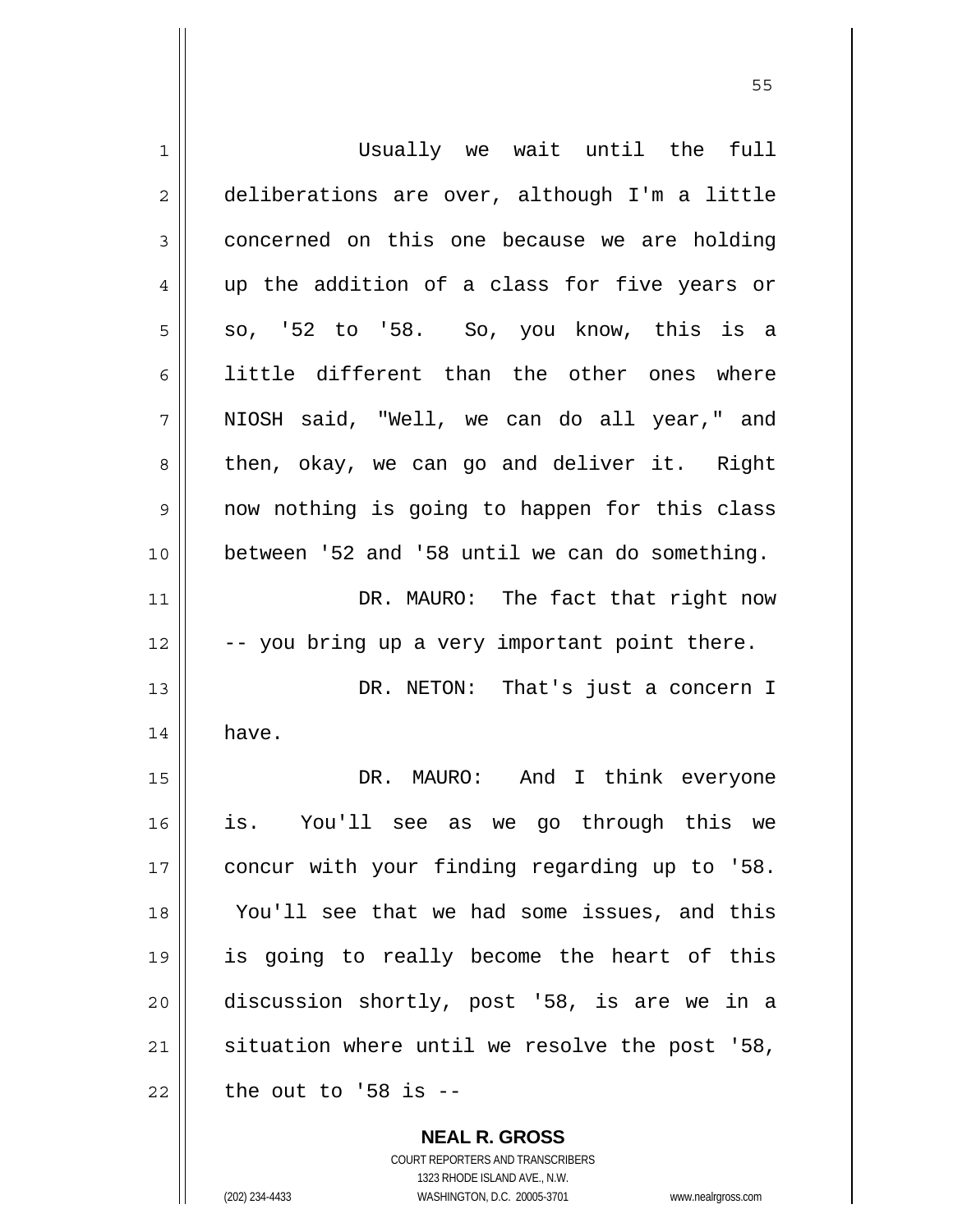|              | 56                                                                  |
|--------------|---------------------------------------------------------------------|
| $\mathbf 1$  | DR. NETON: No.                                                      |
| $\mathbf{2}$ | DR. MAURO: Good. That's important                                   |
| 3            | to know because, you know --                                        |
| 4            | DR. NETON: I think it's up to                                       |
| 5            | Mike, the Chair, or the working group to bring                      |
| 6            | back to the Board an opinion that if it was                         |
| 7            | his opinion that we are more comfortable to                         |
| 8            | move forward, they might be changing the                            |
| 9            | definition of the covered worker. So we move                        |
| 10           | that issue.                                                         |
| 11           | DR. MAURO: Yes.                                                     |
| 12           | DR. NETON: And then we could re-                                    |
| 13           | add an amendment, addendum and deal with the                        |
| 14           | first piece, get that voted on, and then have                       |
| 15           | this piece move on. But, again, that's a                            |
| 16           | process issue that the working group and Chair                      |
| 17           | can deal with.                                                      |
| 18           | DR. MAURO: Sure.                                                    |
| 19           | MR. BERONJA: Maybe just to                                          |
| 20           | summarize kind of where we are, we talked                           |
| 21           | really about, I guess, three issues: the                            |
| 22           | areas covered, the dates, and now kind of the                       |
|              | <b>NEAL R. GROSS</b>                                                |
|              | COURT REPORTERS AND TRANSCRIBERS<br>1323 RHODE ISLAND AVE., N.W.    |
|              | (202) 234-4433<br>WASHINGTON, D.C. 20005-3701<br>www.nealrgross.com |

 $\mathbf{I}$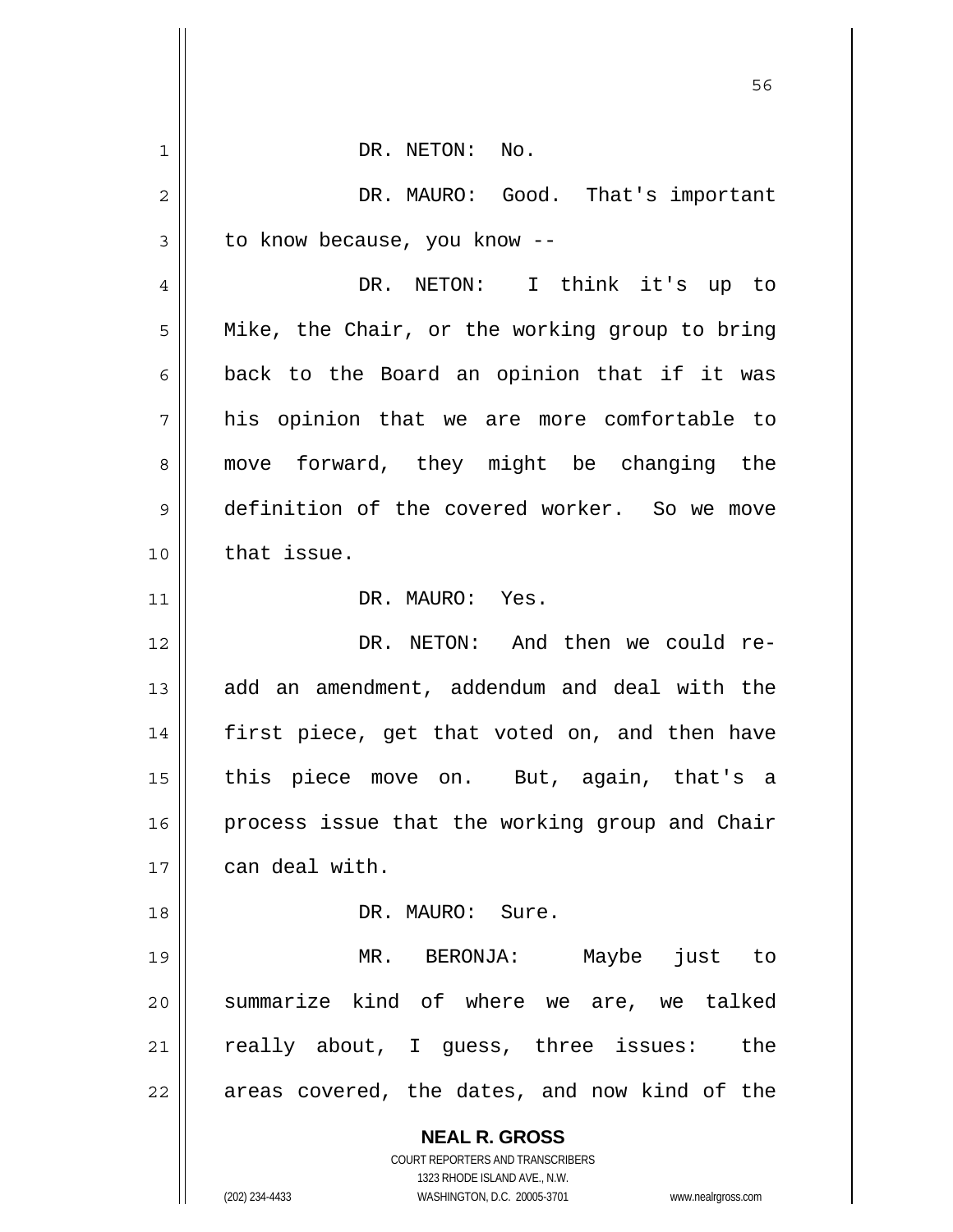1 definition of the class.

| $\overline{2}$ | So I think it sounds like at least             |
|----------------|------------------------------------------------|
| 3              | the areas right now is going to be Area 4.     |
| 4              | The dates NIOSH is going to look at any other  |
| 5              | and make sure there's nothing else that would  |
| 6              | say that there were activities, nuclear        |
| 7              | activities or potential exposure in the '53 or |
| 8              | '54 time frame, and then as far as class       |
| $\mathsf 9$    | that's in NIOSH's court as far as potentially  |
| 10             | looking at the re-definitions.                 |
| 11             | So I guess with that I'm going to              |
| 12             | now formally go through each of these issues   |
| 13             | and the issues matrix, and for those folks,    |
| 14             | you know, on the phone that don't have this,   |
| 15             | what we're going to do is there were issues    |
| 16             | that were raised by the petitioner that NIOSH  |
| 17             | then responded to, and there were eight issues |
| 18             | in total there. We'll go through those         |
| 19             | issues, and there were some issues that SC&A   |
| 20             | raised, actually five issues, and we'll go     |
| 21             | through each of those. Some of them actually   |
| 22             | are overlapping.                               |

**NEAL R. GROSS** COURT REPORTERS AND TRANSCRIBERS

1323 RHODE ISLAND AVE., N.W.

(202) 234-4433 WASHINGTON, D.C. 20005-3701 www.nealrgross.com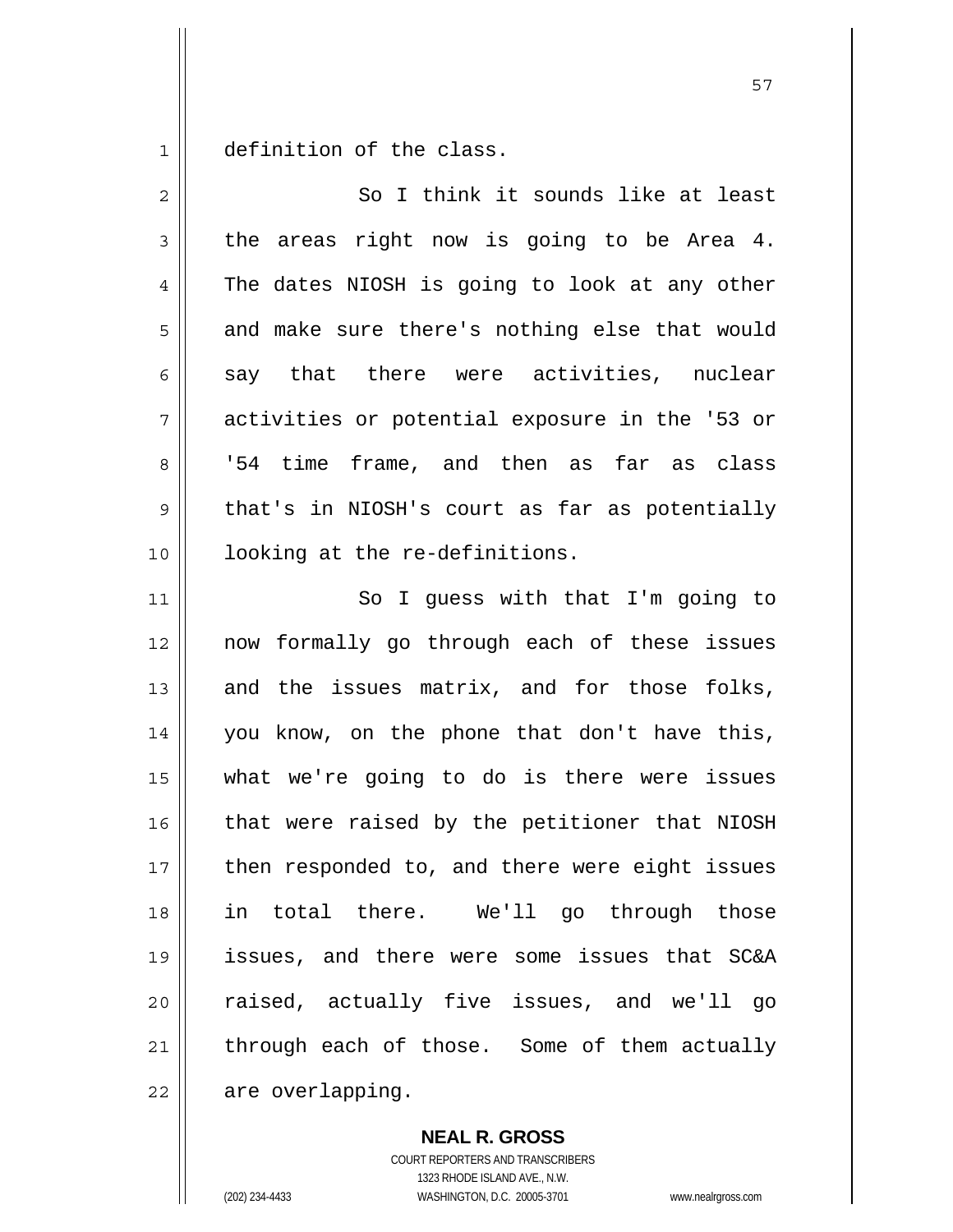| 1              | The first issue that was raised in             |
|----------------|------------------------------------------------|
| $\overline{2}$ | petition and addressed through the<br>the      |
| 3              | evaluation report was the sodium reactor       |
| 4              | experiment incident. You<br>know, NIOSH        |
| 5              | presented in the site profile that they felt   |
| 6              | they had sufficient information and that they  |
| 7              | felt everybody that maybe would have been in   |
| 8              | that area would have been properly monitored.  |
| 9              | I guess when SC&A looked at that               |
| 10             | information, we came across a couple of        |
| 11             | reports that weren't referenced in the site    |
| 12             | profile that we thought had some valid         |
| 13             | information that should be considered and      |
| 14             | which showed some of the potential at least    |
| 15             | source terms and areas.                        |
| 16             | And I guess maybe with that I'd                |
| 17             | just put it back to you guys. I don't know if  |
| 18             | you were looking at the idea of developing a   |
| 19             | model or some other further way to analyze the |
| 20             | potential exposures that occurred as a result  |
| 21             | of that incident.                              |
| 22             | This incident is actually pretty               |
|                | <b>NEAL R. GROSS</b>                           |

COURT REPORTERS AND TRANSCRIBERS 1323 RHODE ISLAND AVE., N.W.

(202) 234-4433 WASHINGTON, D.C. 20005-3701 www.nealrgross.com

 $\prod$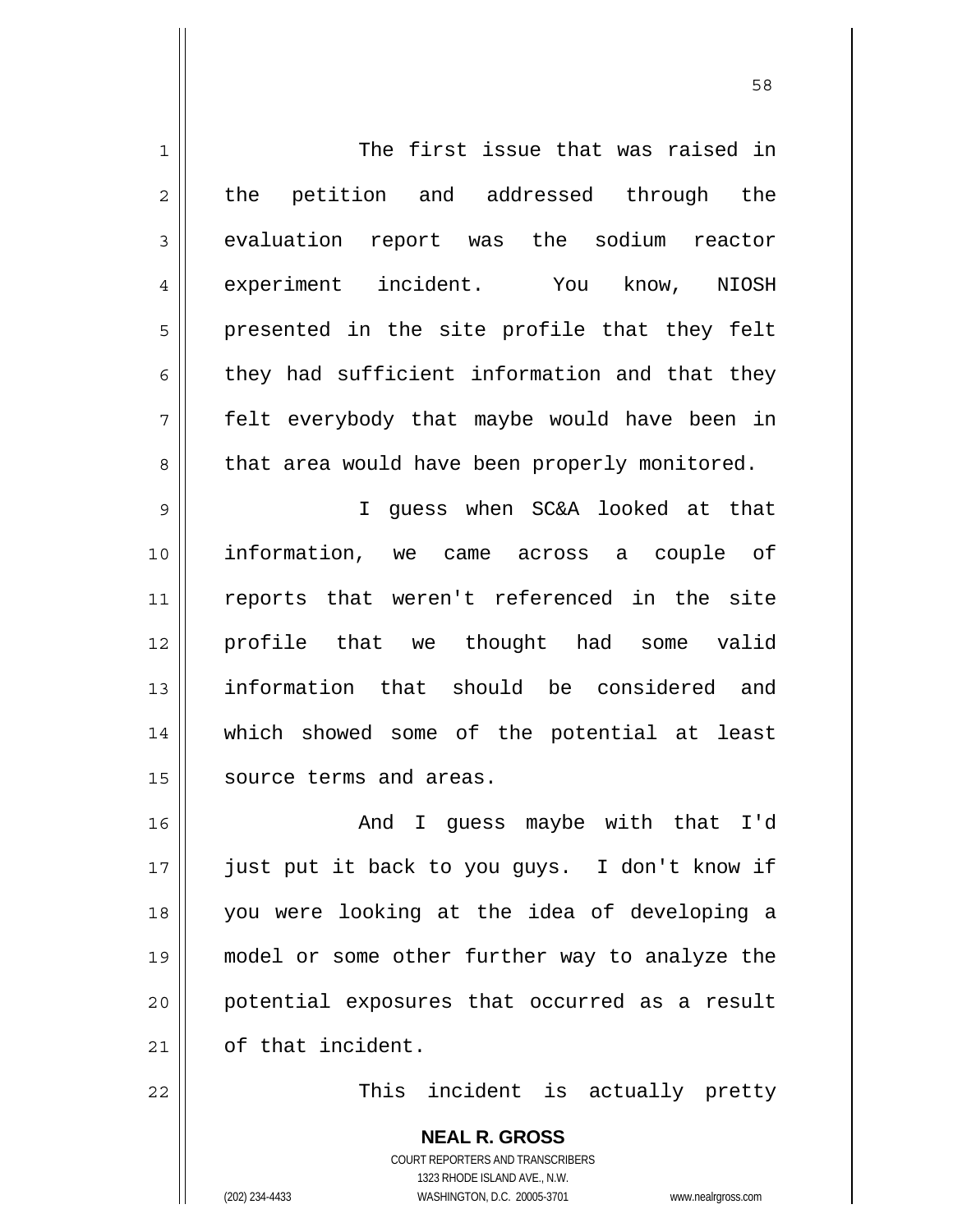1 4 important in the context of the SEC things that occurred in 1959. So it occurred post '58 SEC, you know, approved time frame from NIOSH right now.

5 6 7 8 9 10 11 12 13 14 DR. HUGHES: Okay. To address your first concern with these reports, we actually have -- what NIOSH does is called due diligence and data capture. So we look at all of our available data source, and these reports that you referenced were actually reviewed, including a bunch, a large number of other reports and memos. Pretty much anything that was out there in the literature was looked at.

15 16 17 18 19 20 21 It wasn't cited in the evaluation report. It probably should have been cited, but this particular section talked about the releases that were to all these reports. They talk about the different estimates of the releases from the incident, and that's the reports that were cited.

22

2

3

So this can certainly be corrected.

**NEAL R. GROSS** COURT REPORTERS AND TRANSCRIBERS 1323 RHODE ISLAND AVE., N.W. (202) 234-4433 WASHINGTON, D.C. 20005-3701 www.nealrgross.com

<u>59 September 2005 September 2005 September 2005 September 2005 September 2005 September 2005 September 2005 S</u>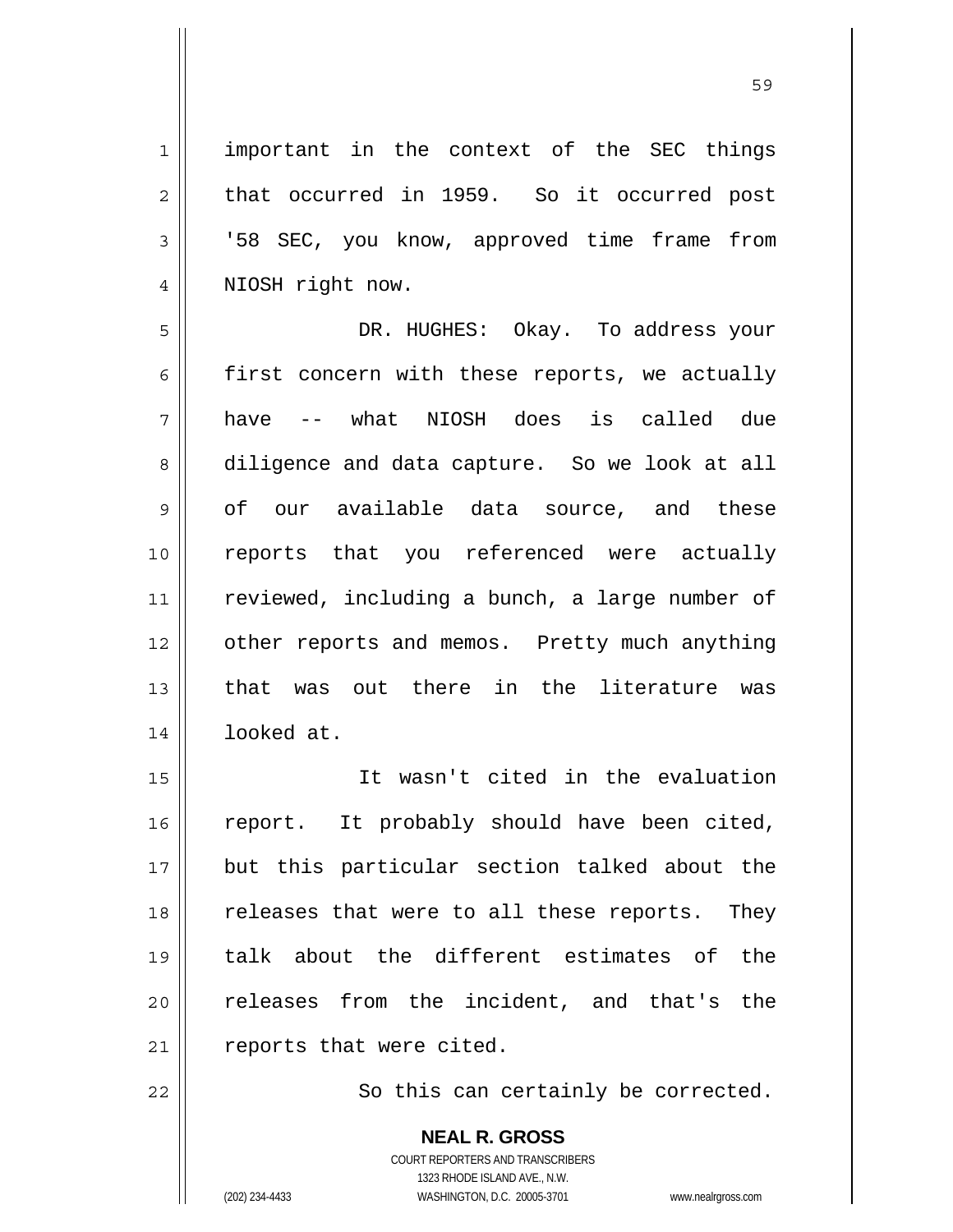1 2 3 4 5 6 7 8 9 10 11 12 13 14 15 16 Now, to your actually much more important issue is you're concerned about the monitoring situation in 1955. So we're looking into that. Fifty-nine. I'm sorry. And we're currently looking at some -- since there is no consensus of the releases, we're looking into having an independent expert looking into the estimates and come up with the most scientifically defensible estimate an exposure model as a result of that that could be used for workers that -- the non-radiological workers that might have been on site if there was an exposure potential. Another issue goes back to the internal monitoring. So I don't know if you

17 18 19 want to discuss it here or if you want to discuss it when you go with internal monitoring.

20 21 MR. BERONJA: Maybe let's wait. Let's wait.

DR. MAURO: For my benefit, you

**NEAL R. GROSS** COURT REPORTERS AND TRANSCRIBERS 1323 RHODE ISLAND AVE., N.W.

22

(202) 234-4433 WASHINGTON, D.C. 20005-3701 www.nealrgross.com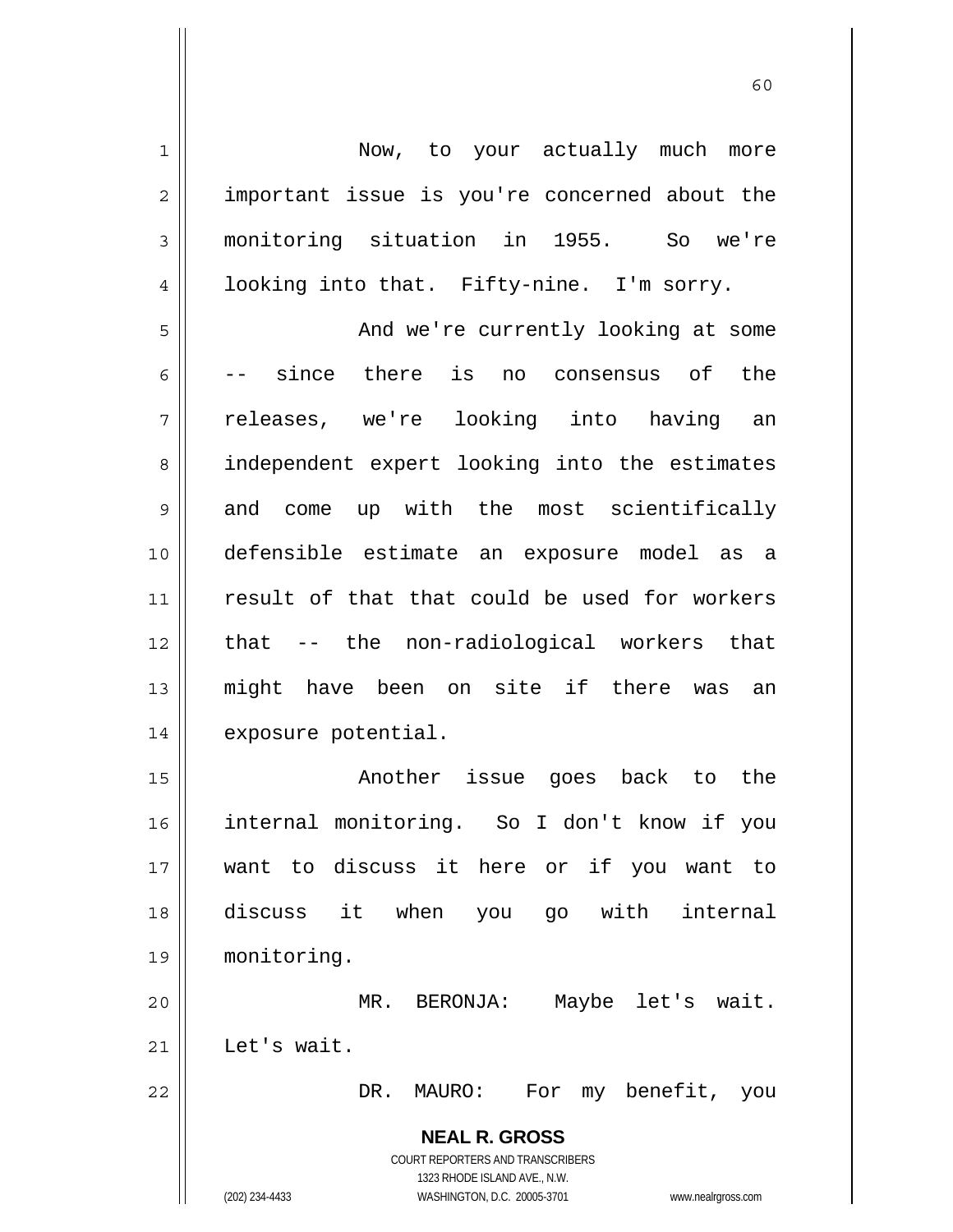know, I've been tracking this. So the sodium reactor experiment was an incident that occurred post -- we'll define it as the covered period for the purposes of this discussion. So it becomes important.

6 7 8 9 10 11 Could you give us a little bit conceptually what was the nature of the incident and up until the review of this new material, what did you have in mind as to how you were going to deal with that and now how is that possibly changing?

12 13 14 15 16 17 18 19 20 21 22 DR. HUGHES: Okay. The incident, this was a fairly -- it's a 20 megawatt experimental reactor that was sodium cooled. The reactor cooled was underground and covered with liquid sodium, and what happened, the coolant got contaminated with an organic material that caused the sodium flow to interrupt in the fuel channels, and it caused overheating, and actually the fuel cladding, which I believe was -- do you know? Was it aluminum? -- melted, and the fuel was solid

> **NEAL R. GROSS** COURT REPORTERS AND TRANSCRIBERS 1323 RHODE ISLAND AVE., N.W. (202) 234-4433 WASHINGTON, D.C. 20005-3701 www.nealrgross.com

1

2

3

4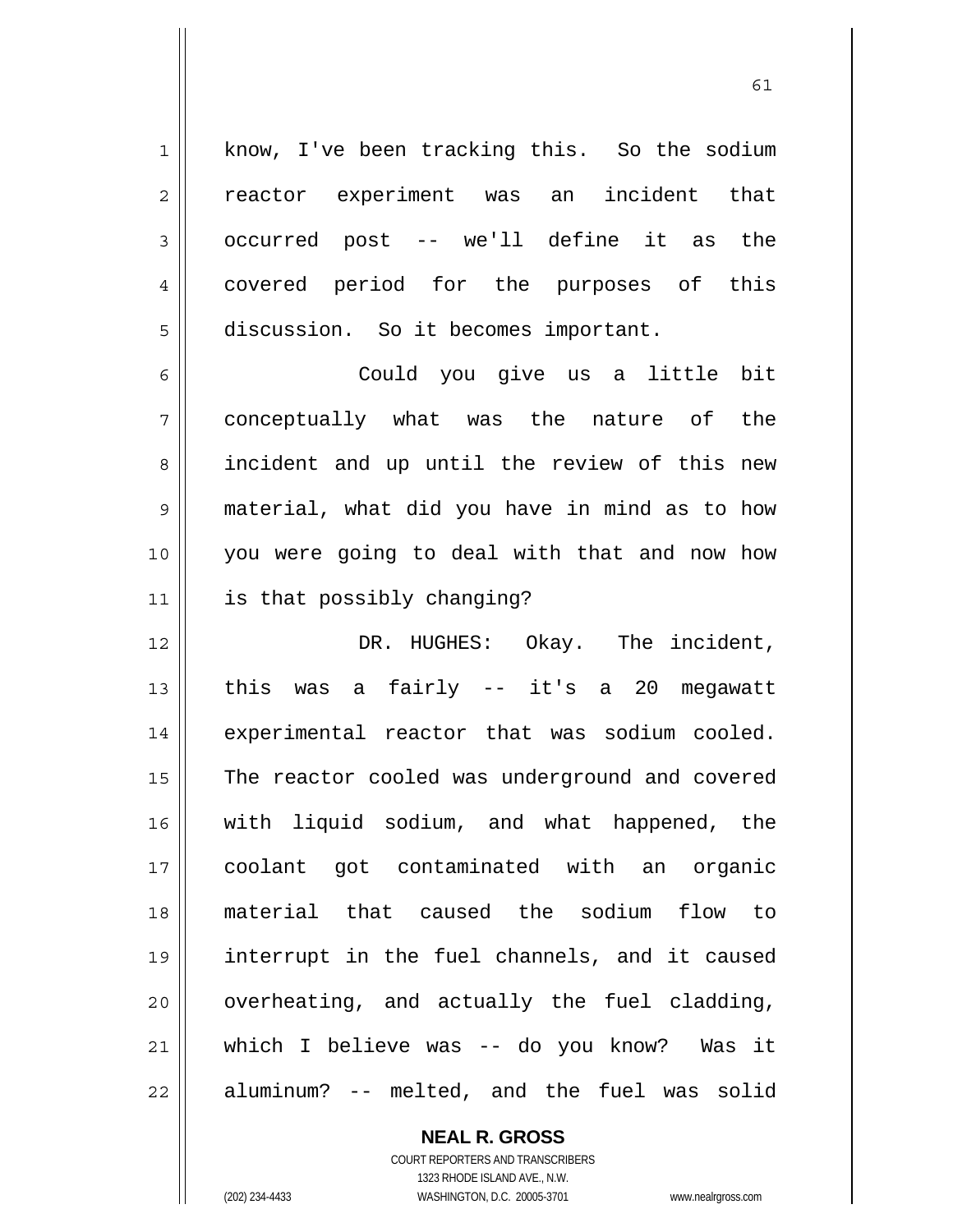**NEAL R. GROSS** COURT REPORTERS AND TRANSCRIBERS 1323 RHODE ISLAND AVE., N.W. (202) 234-4433 WASHINGTON, D.C. 20005-3701 www.nealrgross.com  $\sim$  62 1 2 3 4 5 6 7 8 9 10 11 12 13 14 15 16 17 18 19 20 21 22 uranium metal. So -- MS. KLEA: I'm having a hard time hearing. Is that Lara Hughes? DR. HUGHES: Yes. I'm sorry. MS. KLEA: You're cutting out. I can only hear half of what you're saying. DR. HUGHES: Okay. MS. KLEA: If you need to get closer to the mic. MR. KATZ: Yes, she's doing that. DR. HUGHES: How is this? Is this better? MS. KLEA: Okay and I'm hearing you say the cladding was cracked. Well, you know, we have -- we had full-out meltdown of 13 fuel rods, and I have three new witnesses that were there. DR. HUGHES: Yes. Well, the fuel consisted of the uranium metal, which was covered by cladding. So what happened, the uranium formed -- it overheated and the fuel rod essentially opened up, which you can refer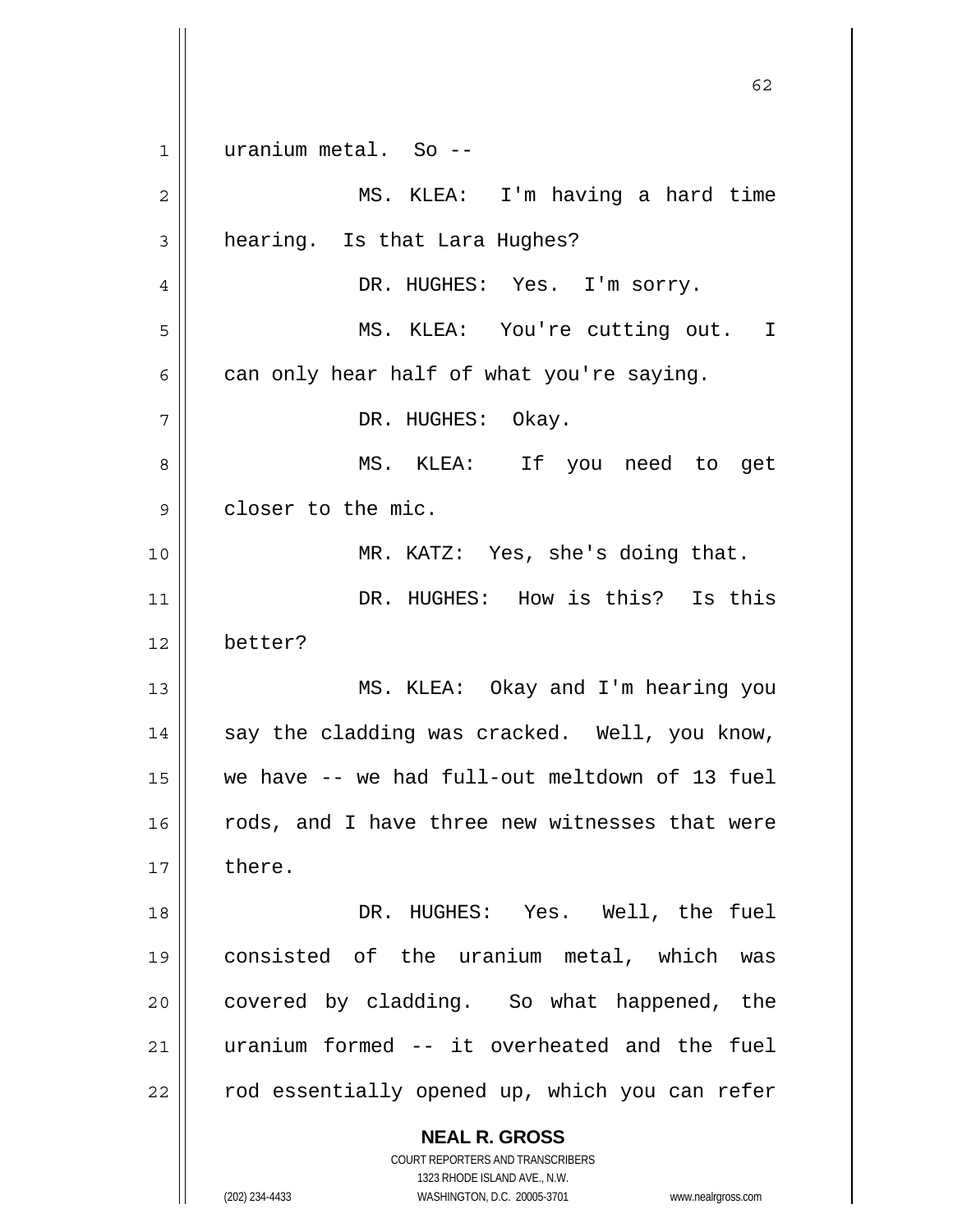1 2 to as the meltdown, and 13 of the fuel rods were damaged.

3 4 5 6 7 8 9 MS. KLEA: Yes. DR. HUGHES: So the issue is when fission occurs in a nuclear reactor, you produce what's called fission products, which among others consist of iodine and cesium, and the issue here is whether these fission products were contained in the sodium

10 11 12 13 14 15 16 17 You have to see that the entire reactor was covered with liquid sodium. It's a very dense liquid, or whether these fission products actually went out into the gas phase, brought the reactor -- the reactor was covered with a noble gas, gas blanket, and whether the fission products were then released from the cover gas system.

18 19 20 21 22 The entire reactor was also covered with a pressurized gas system. So whether or not these fission products escaped not just the fuel and the coolant and the cover gas, but from the cover gas into the atmosphere and

> **NEAL R. GROSS** COURT REPORTERS AND TRANSCRIBERS 1323 RHODE ISLAND AVE., N.W. (202) 234-4433 WASHINGTON, D.C. 20005-3701 www.nealrgross.com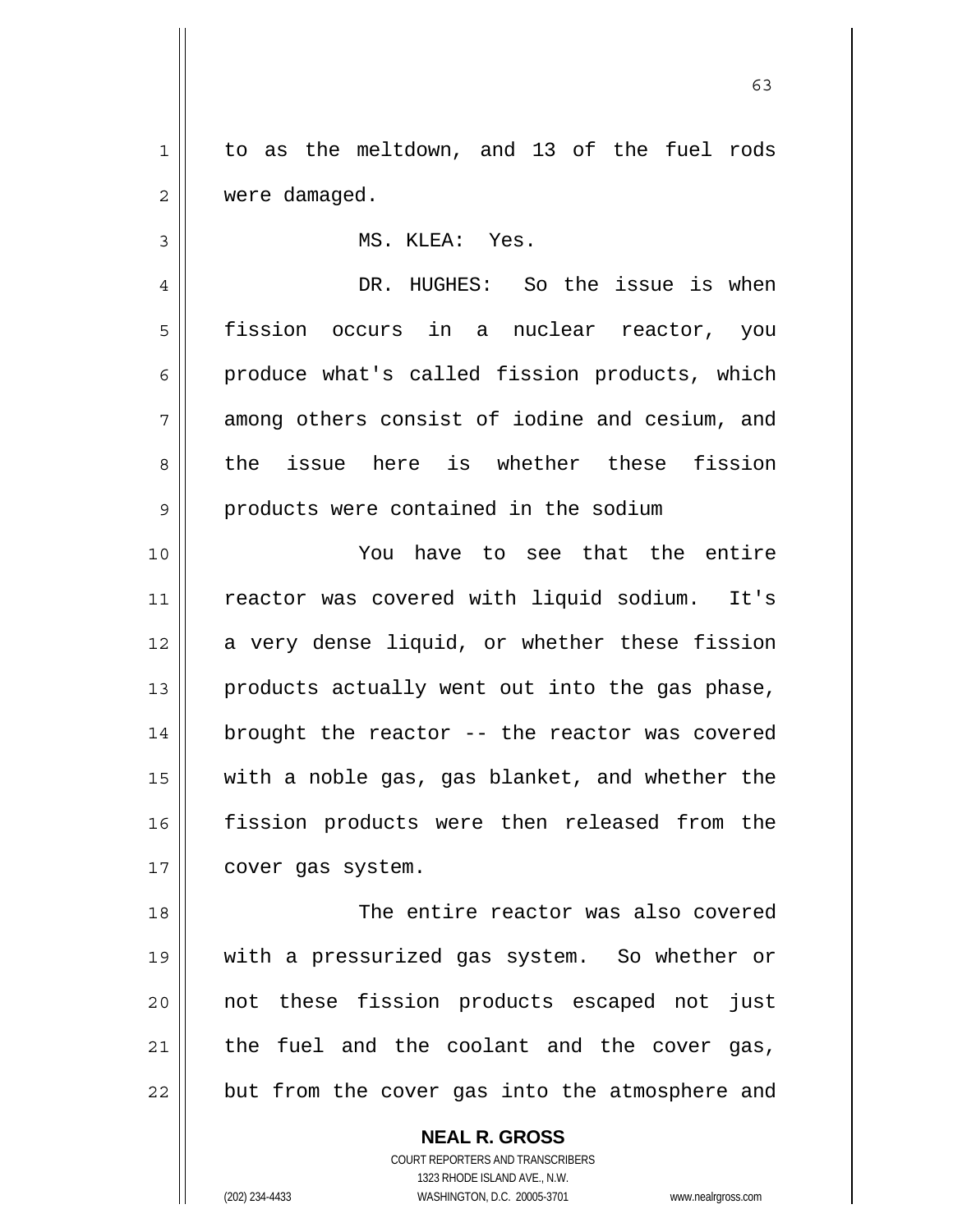**NEAL R. GROSS** 1 2 3 4 5 6 7 8 9 10 11 12 13 14 15 16 17 18 19 20 21 22 might have exposed workers that were on the site that might not have been radiological workers. If there was a large release, it's absolutely conceivable that anybody that was on site could have been exposed. Now -- MS. KLEA: We have a new eyewitness who was there at the time as a reactor trainee, and he's testified on film that they had to bleed the reactor several times until - - this is one of our biggest conflicts with the program and with your point of view, that we have expert testimony of a real meltdown and releases. DR. HUGHES: Yes, it's known that some of these gases were released. The issue is whether what these gases contained. It is known that there were radioactive gases, noble gases in the cover blanket. What happens with this reactor system, these gases are pressurized into a tank where they're held until some of these

> COURT REPORTERS AND TRANSCRIBERS 1323 RHODE ISLAND AVE., N.W.

(202) 234-4433 WASHINGTON, D.C. 20005-3701 www.nealrgross.com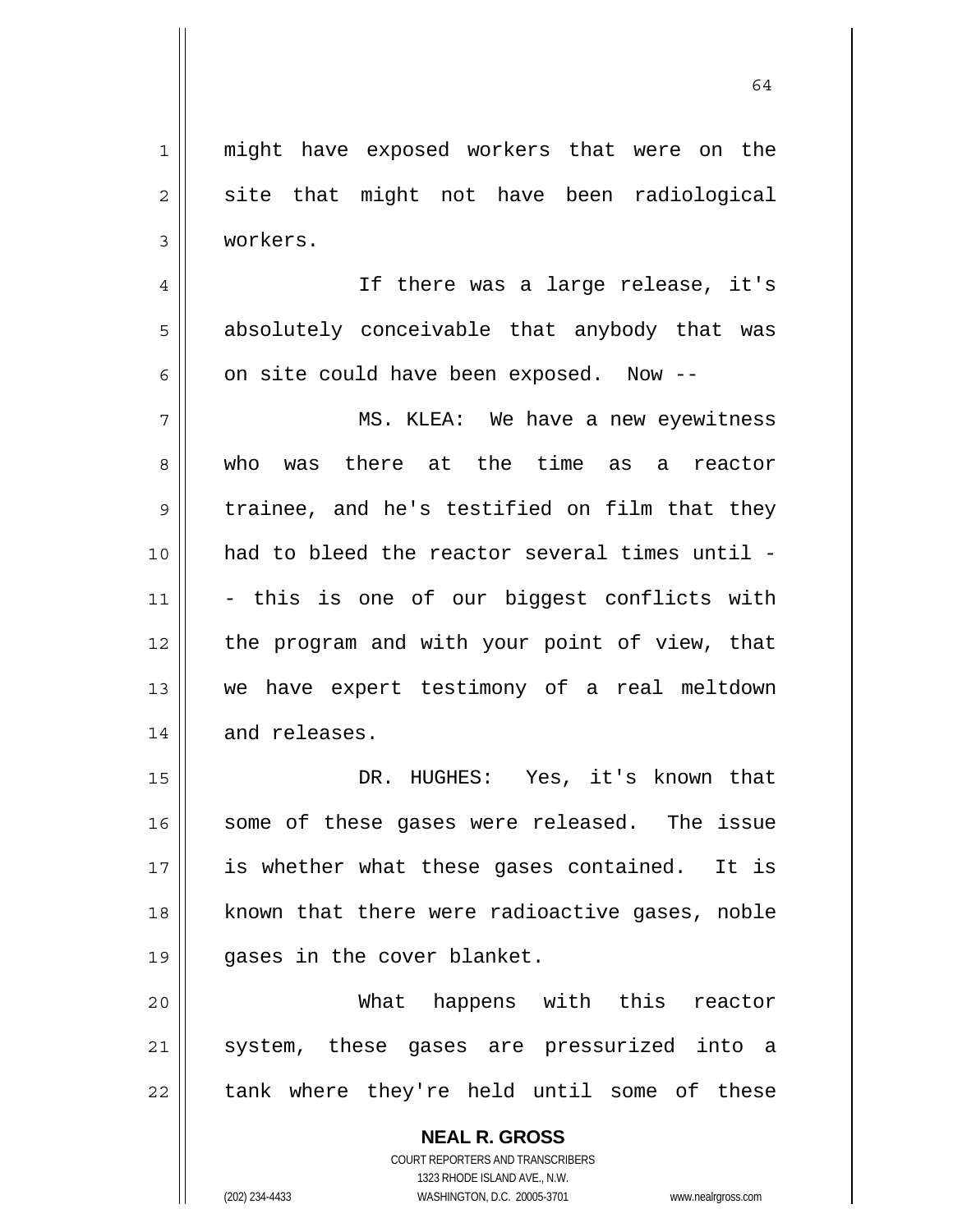fission products are gone. They are radioactively decayed, and after which it's what you referred to as bleeding, I believe, that these gases are released to the

6 7 8 9 10 11 But that is not all that unusual. So the issue, what we're looking into is these technical reports to see what could have happened. Is it chemically and physically possible for large amounts of iodine to be released from the sodium into this gas?

12 13 14 15 I think the contention is not so much that some of these gases were released. That's actually fairly well documented. So we're looking into that.

16 17 18 19 And if it turns out to be that large amounts of iodine, for example, were released, then we would come up with a release model that would --

20 21 22 DR. MAURO: So I have to look at these and conceptually. So conceptually what we have is we have a containment system.

> **NEAL R. GROSS** COURT REPORTERS AND TRANSCRIBERS 1323 RHODE ISLAND AVE., N.W. (202) 234-4433 WASHINGTON, D.C. 20005-3701 www.nealrgross.com

1

2

3

4

5

atmosphere.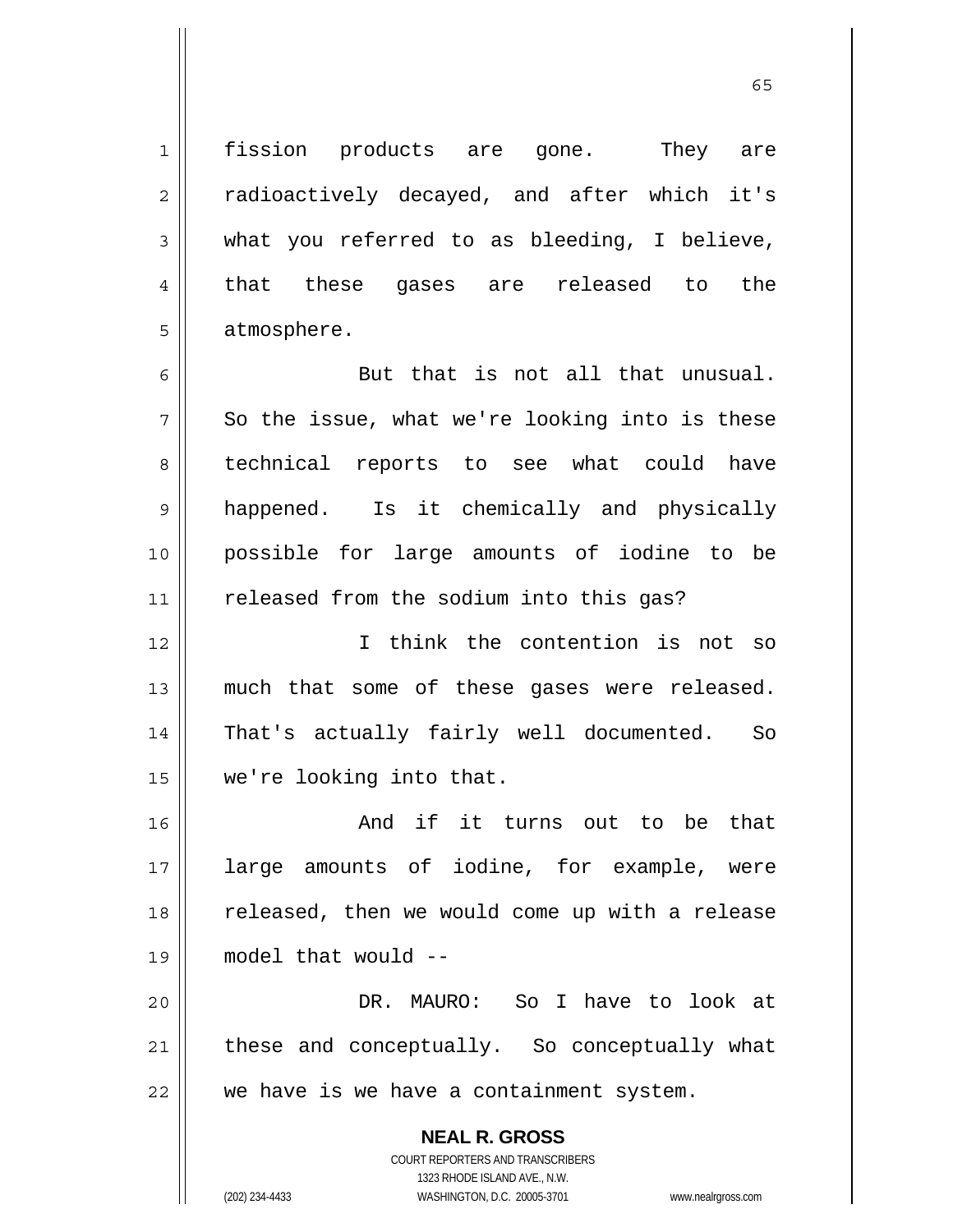| 1  | DR. HUGHES: Yes.                                                                                    |
|----|-----------------------------------------------------------------------------------------------------|
| 2  | DR. MAURO: There are several                                                                        |
| 3  | barriers, plus the system that is containing                                                        |
| 4  | to the noble gases even if there were some                                                          |
| 5  | releases and up until, I guess, relatively                                                          |
| 6  | recently, the sensibility was a containment                                                         |
| 7  | system and it was unlikely that there was --                                                        |
| 8  | and you did actually bleed, which is part of                                                        |
| 9  | the process. All matters were controlled and                                                        |
| 10 | monitored so we have a degree of control and                                                        |
| 11 | we will know what's going on.                                                                       |
| 12 | DR. HUGHES: Well, the incident was                                                                  |
| 13 | not a controlled incident.                                                                          |
| 14 | DR. MAURO: Yes, I understand that,                                                                  |
| 15 | but as in any reactor transient, there are                                                          |
| 16 | design safety features which clearly come out,                                                      |
| 17 | and eventually there's a protocol by which                                                          |
| 18 | maybe you would burp. We burped the noble                                                           |
| 19 | gases from Three Mile Island under controlled                                                       |
| 20 | conditions.                                                                                         |
| 21 | DR. HUGHES: Right.                                                                                  |
| 22 | DR. MAURO: But you're saying that                                                                   |
|    | <b>NEAL R. GROSS</b>                                                                                |
|    | COURT REPORTERS AND TRANSCRIBERS                                                                    |
|    | 1323 RHODE ISLAND AVE., N.W.<br>(202) 234-4433<br>WASHINGTON, D.C. 20005-3701<br>www.nealrgross.com |
|    |                                                                                                     |

 $\sim$  66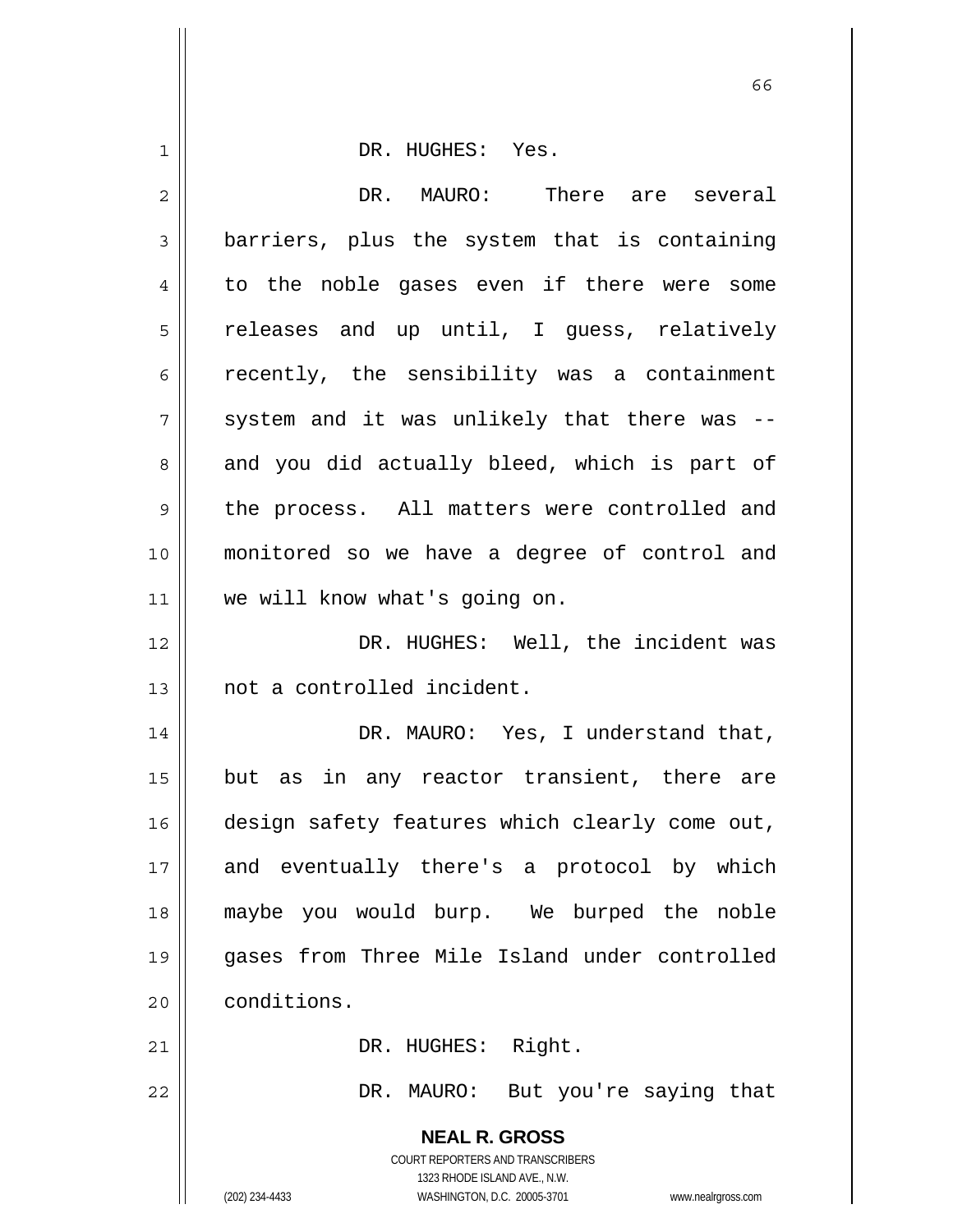**NEAL R. GROSS** COURT REPORTERS AND TRANSCRIBERS 1323 RHODE ISLAND AVE., N.W. (202) 234-4433 WASHINGTON, D.C. 20005-3701 www.nealrgross.com 1 2 3 4 5 6 7 8 9 10 11 12 13 14 15 16 17 18 19 20 21 22 there's some new information or maybe not new information. You're still looking into this confirm that there was some -- that you understand what the releases might have been. DR. HUGHES: Right. DR. MAURO: And whether or not they might have been significant, and that's where we are right now. DR. HUGHES: That is correct, yes. DR. MAURO: Okay, good. That helps me. DR. HUGHES: Did you want to add anything? DR. NETON: Well, it seems to me I recall looking at this. There are sort of two camps. There is one analysis put out by the company, and then there was some additional analysis that was part of a court proceeding; is that right? DR. HUGHES: That is correct, and there were some like the Advisory Board, I think, the Santa Susana Advisory Board, what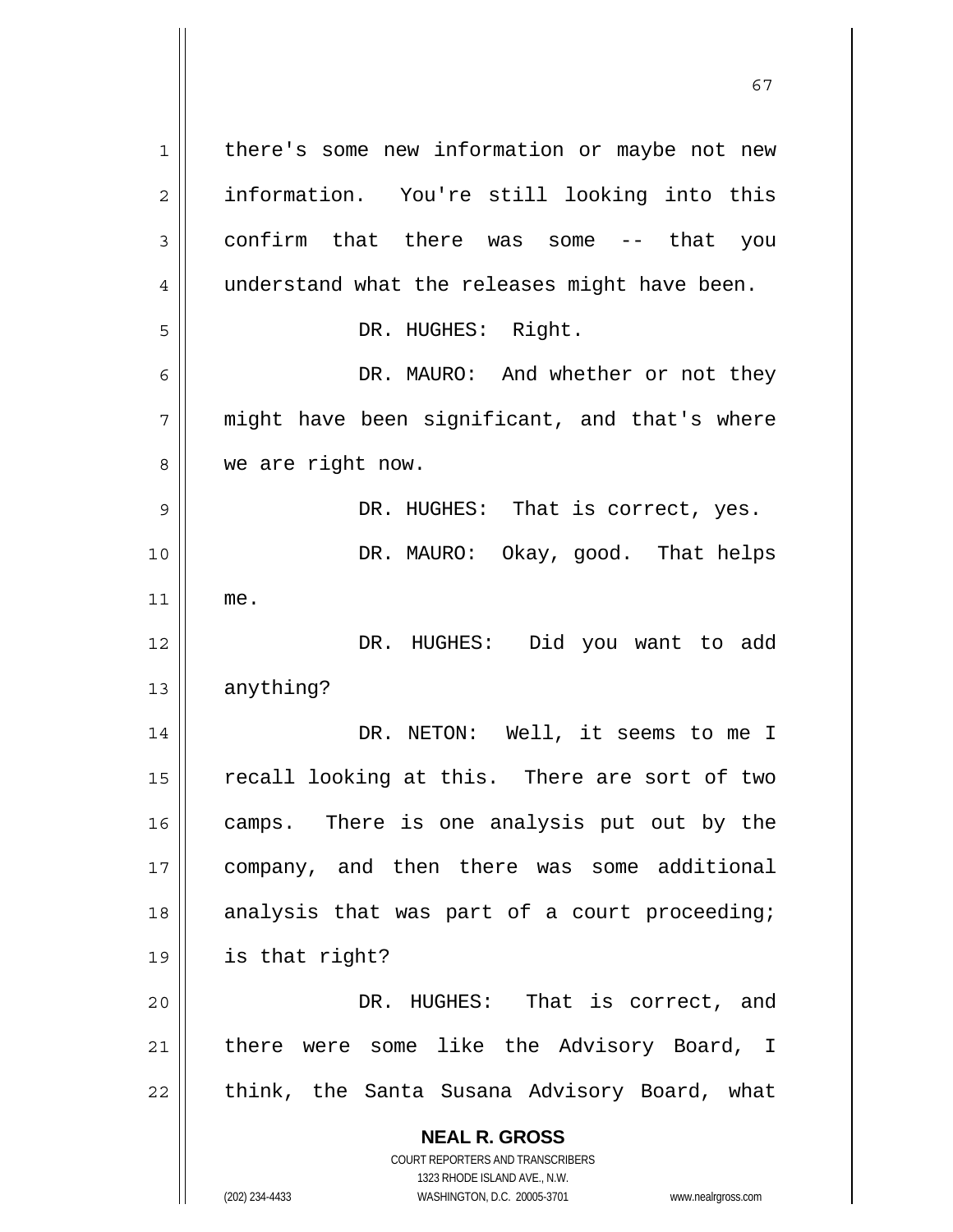1 they're called.

| $\overline{2}$ | DR. NETON: So we have two reports              |
|----------------|------------------------------------------------|
| 3              | out there, section reports sort of on opposite |
| 4              | ends of the spectrum, very minimal release and |
| 5              | then large meltdown release and exposure of    |
| 6              | workers. So we've decided to go commission an  |
| 7              | independent review of both of those reports.   |
| 8              | DR. MAURO: Excellent.                          |
| 9              | DR. NETON: And said which one                  |
| 10             | appears -- you know, let's let science prevail |
| 11             | here and say which one makes the most sense    |
| 12             | scientifically, and of course, where there are |
| 13             | doubts we would probably err on the side of    |
| 14             | the claimant.                                  |
| 15             | That coupled with the fact that we             |
| 16             | believe there are bioassay monitoring data     |
| 17             | available to some extent that can cover and    |
| 18             | bound these exposures, and that's part of      |
| 19             | another discussion that I think we're going to |
| 20             | refer to later, refer to or talk about later,  |
| 21             | that has to do with the internal co-worker     |
| 22             | model yet to be developed for various reasons, |

**NEAL R. GROSS**

COURT REPORTERS AND TRANSCRIBERS 1323 RHODE ISLAND AVE., N.W. (202) 234-4433 WASHINGTON, D.C. 20005-3701 www.nealrgross.com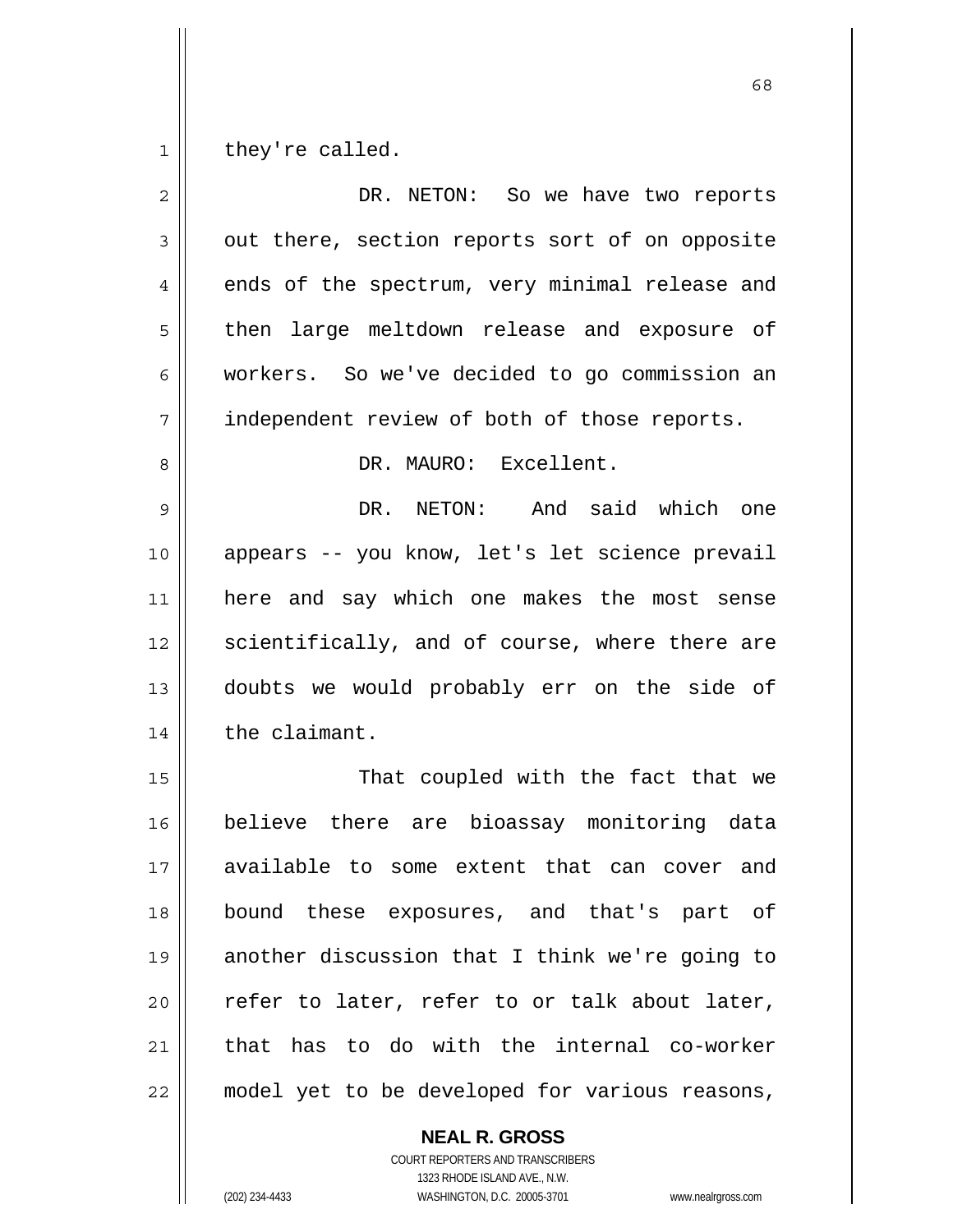**NEAL R. GROSS** COURT REPORTERS AND TRANSCRIBERS 1323 RHODE ISLAND AVE., N.W.  $\sim$  69 1 2 3 4 5 6 7 8 9 10 11 12 13 14 15 16 17 18 19 20 21 22 and we can get into that. DR. MAURO: That's very helpful. Thank you. MR. BERONJA: So, Jim, have you picked somebody to do this study or is that something you're -- where is the process right now as far as this independent review? DR. NETON: That's a good question. DR. HUGHES: Yes. There's currently like contract negotiations, you know, with this expert. MR. BERONJA: Oh, okay. So somebody has been selected and it's just -- DR. HUGHES: Yes. MR. BERONJA: -- negotiated with them. DR. HUGHES: Yes, true. DR. NETON: A contract employee. MR. BERONJA: And any idea how long the study is going to take or when people could expect to see the report? Do you know? DR. NETON: No, I can't comment on

(202) 234-4433 WASHINGTON, D.C. 20005-3701 www.nealrgross.com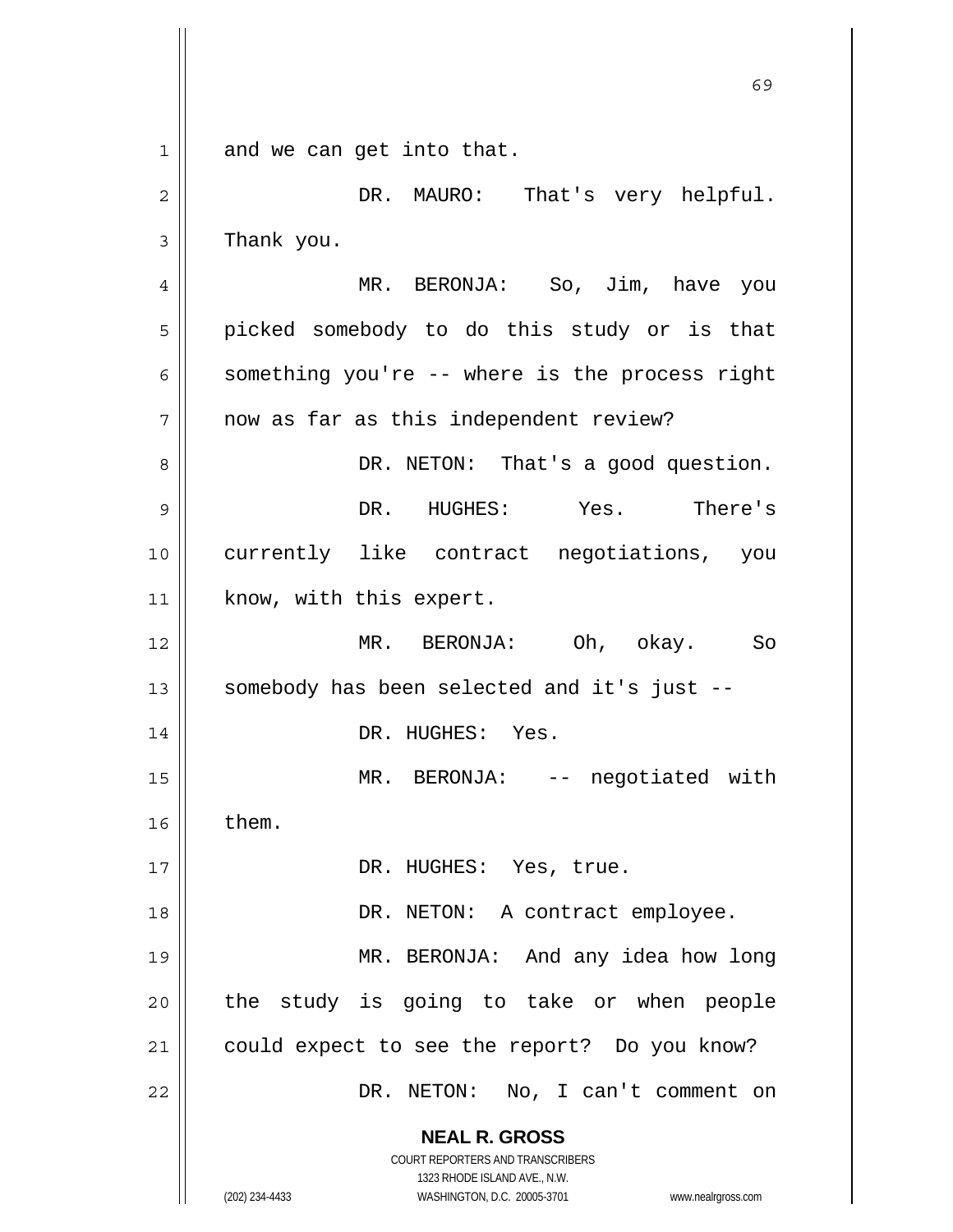|    | 70                                                                                                  |
|----|-----------------------------------------------------------------------------------------------------|
| 1  | that right now. We'll certainly update you.                                                         |
| 2  | MS. KLEA: Did you say you have a                                                                    |
| 3  | contractor?                                                                                         |
| 4  | DR. NETON: We have a person lined                                                                   |
| 5  | up and there are contract negotiations going                                                        |
| 6  | on right now.                                                                                       |
| 7  | MS. KLEA: When will we know who                                                                     |
| 8  | that person is or what company he represents?                                                       |
| 9  | DR. NETON: Well, as soon as we get                                                                  |
| 10 | the contract in place. I'm sorry, but I'm                                                           |
| 11 | not, you know, in that loop right now, but I                                                        |
| 12 | can assure you as soon as we know we'll make                                                        |
| 13 | it available to the working group.                                                                  |
| 14 | MS. KLEA: Okay. Who's speaking?                                                                     |
| 15 | DR. NETON: This is Jim Neton.                                                                       |
| 16 | Okay. I'm<br>MS. KLEA:<br>very                                                                      |
| 17 | concerned about a conflict of interest on the                                                       |
| 18 | person you hire to study it.                                                                        |
| 19 | DR. NETON: Understood.                                                                              |
| 20 | MR. BERONJA: Anything else on the                                                                   |
| 21 | sodium reactor experiment? Otherwise we'll                                                          |
| 22 | move on.                                                                                            |
|    | <b>NEAL R. GROSS</b>                                                                                |
|    | COURT REPORTERS AND TRANSCRIBERS                                                                    |
|    | 1323 RHODE ISLAND AVE., N.W.<br>(202) 234-4433<br>WASHINGTON, D.C. 20005-3701<br>www.nealrgross.com |

 $\mathsf{l}$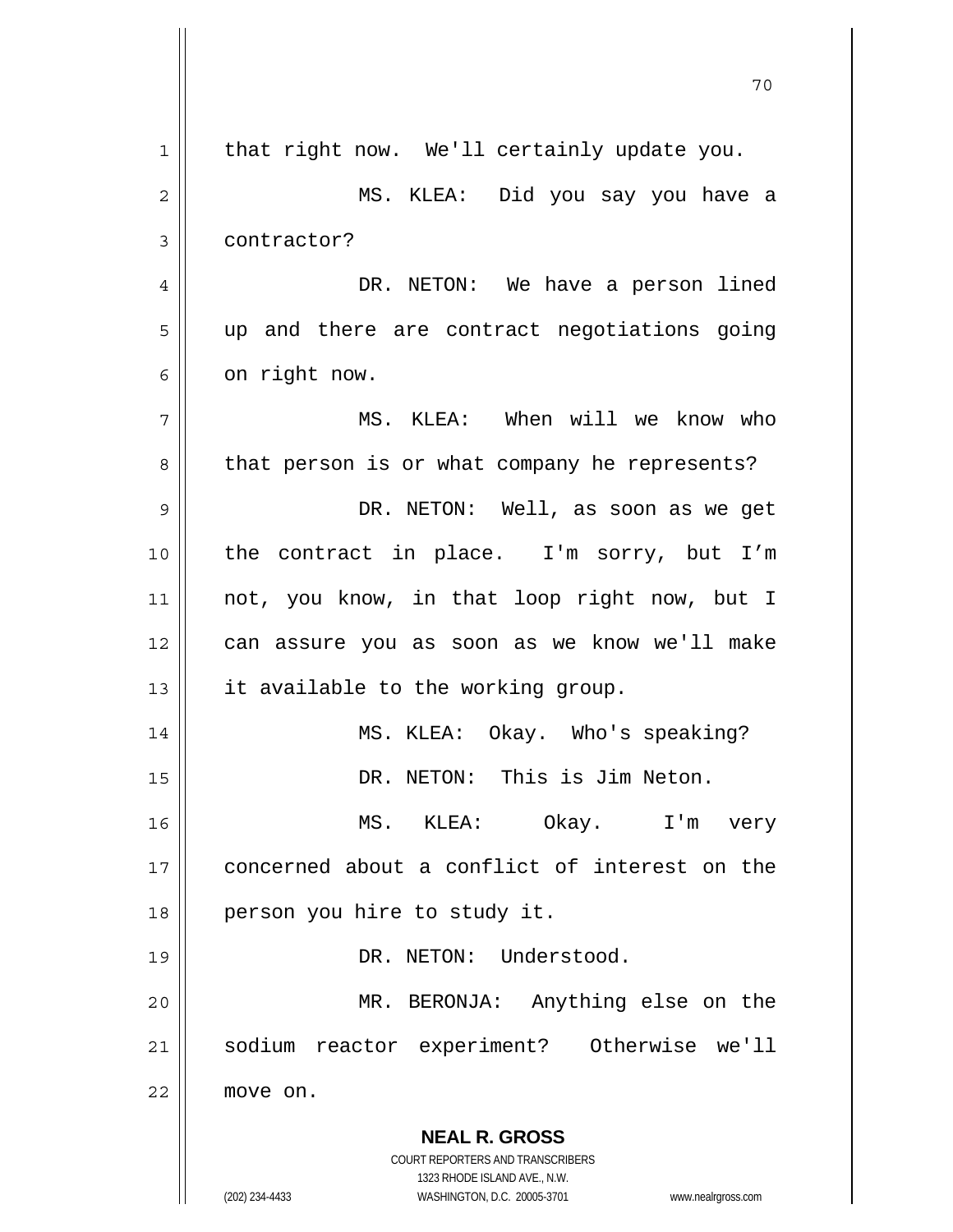| $\mathbf 1$ | The second issue or I shouldn't say            |
|-------------|------------------------------------------------|
| 2           | "second." Another issue that was raised by     |
| 3           | the petitioner related to radiation badges,    |
| 4           | and it was based on a Tiger team report        |
| 5           | indicating inadequate radiation badges.        |
| 6           | I think NIOSH addressed this just              |
| 7           | in the context of the state of the art at the  |
| 8           | time and what was done, and I think in looking |
| 9           | at this we concurred with the information and  |
| 10          | felt it was fine. So I don't think there's     |
| 11          | any further discussion that's needed there.    |
| 12          | DR. HUGHES: Okay.                              |
| 13          | MR. BERONJA: The third issue that              |
| 14          | up from the petitioner was related to<br>came  |
| 15          | tritium plumes, and this gets back to folks,   |
| 16          | you know, looking at the potential of exposure |
| 17          | pathway, of folks drinking water from the      |
| 18          | aquifer at the site.                           |
| 19          | One of the things that we noticed              |
| 20          | that at least for one of the dose<br>was       |
| 21          | reconstructions and maybe somewhere else that  |
| 22          | NIOSH did look at this pathway. A very         |
|             | <b>NEAL R. GROSS</b>                           |

COURT REPORTERS AND TRANSCRIBERS 1323 RHODE ISLAND AVE., N.W.

 $\mathsf{II}$ 

(202) 234-4433 WASHINGTON, D.C. 20005-3701 www.nealrgross.com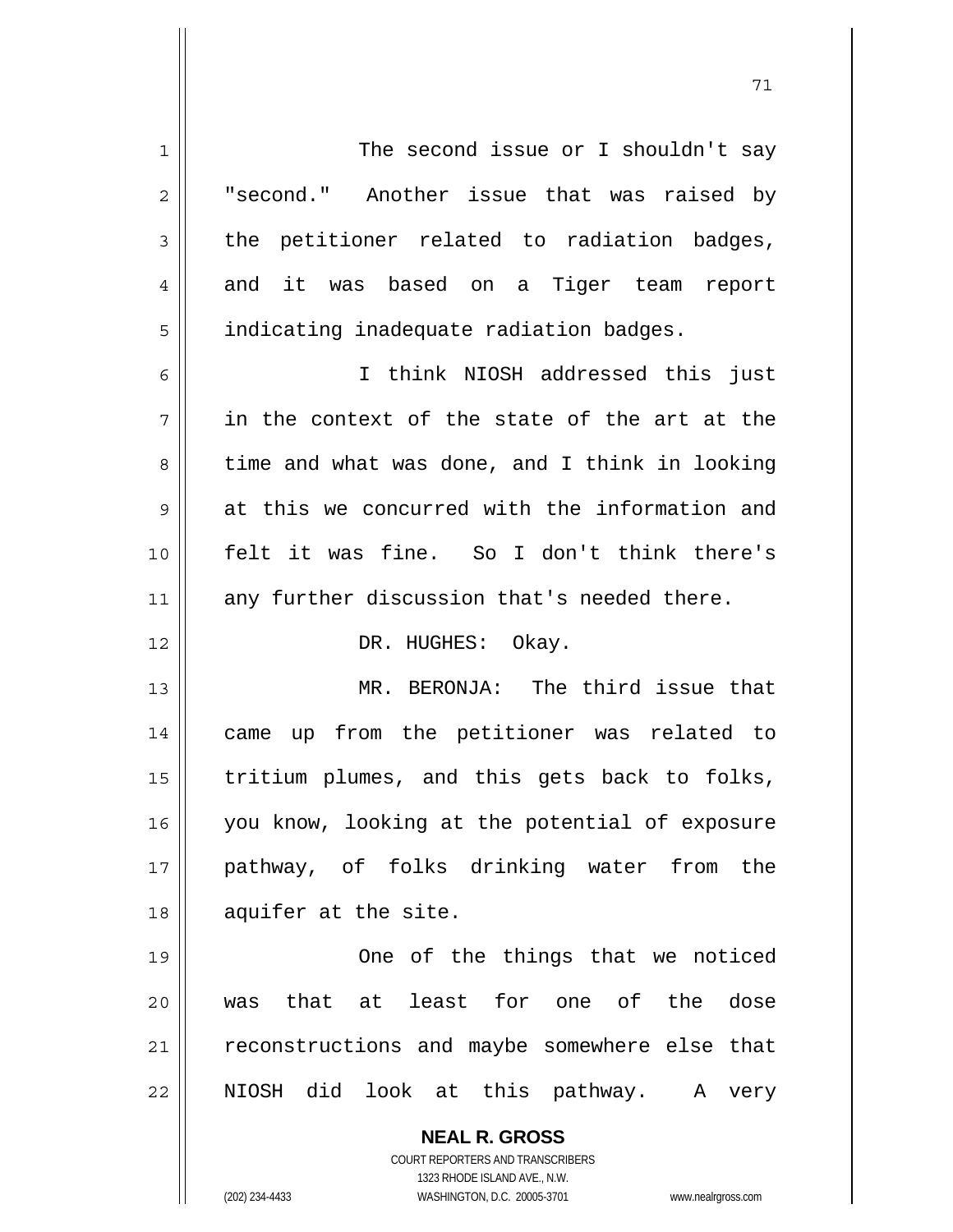| $\mathbf 1$    | conservative model was developed. In fact, it                                                                                                                   |
|----------------|-----------------------------------------------------------------------------------------------------------------------------------------------------------------|
| $\sqrt{2}$     | was based on water from a monitoring well, not                                                                                                                  |
| 3              | from a drinking water well, and there were                                                                                                                      |
| $\overline{4}$ | other conservative assumptions used.                                                                                                                            |
| 5              | The only issue that we had was that                                                                                                                             |
| 6              | the highest concentration use<br>from the                                                                                                                       |
| 7              | monitoring well may have been from an earlier                                                                                                                   |
| 8              | time with some later information with a much                                                                                                                    |
| 9              | higher concentration, again, in the                                                                                                                             |
| 10             | monitoring well, not in the drinking water                                                                                                                      |
| 11             | well.                                                                                                                                                           |
| 12             | And, again, I don't necessarily see                                                                                                                             |
| 13             | this as an SEC issue, but as something that                                                                                                                     |
| 14             | needs to be fixed related to any dose                                                                                                                           |
| 15             | reconstruction. You're looking at<br>that                                                                                                                       |
| 16             | particular tab. So I don't know if you guys                                                                                                                     |
| 17             | want to.                                                                                                                                                        |
| 18             | DR. HUGHES: Okay. We actually                                                                                                                                   |
| 19             | have a small report prepared on that. Do you                                                                                                                    |
| 20             | want to talk about it now or when it comes up                                                                                                                   |
| 21             | later?                                                                                                                                                          |
| 22             | MR. BERONJA: Oh, why don't we talk                                                                                                                              |
|                | <b>NEAL R. GROSS</b><br>COURT REPORTERS AND TRANSCRIBERS<br>1323 RHODE ISLAND AVE., N.W.<br>(202) 234-4433<br>WASHINGTON, D.C. 20005-3701<br>www.nealrgross.com |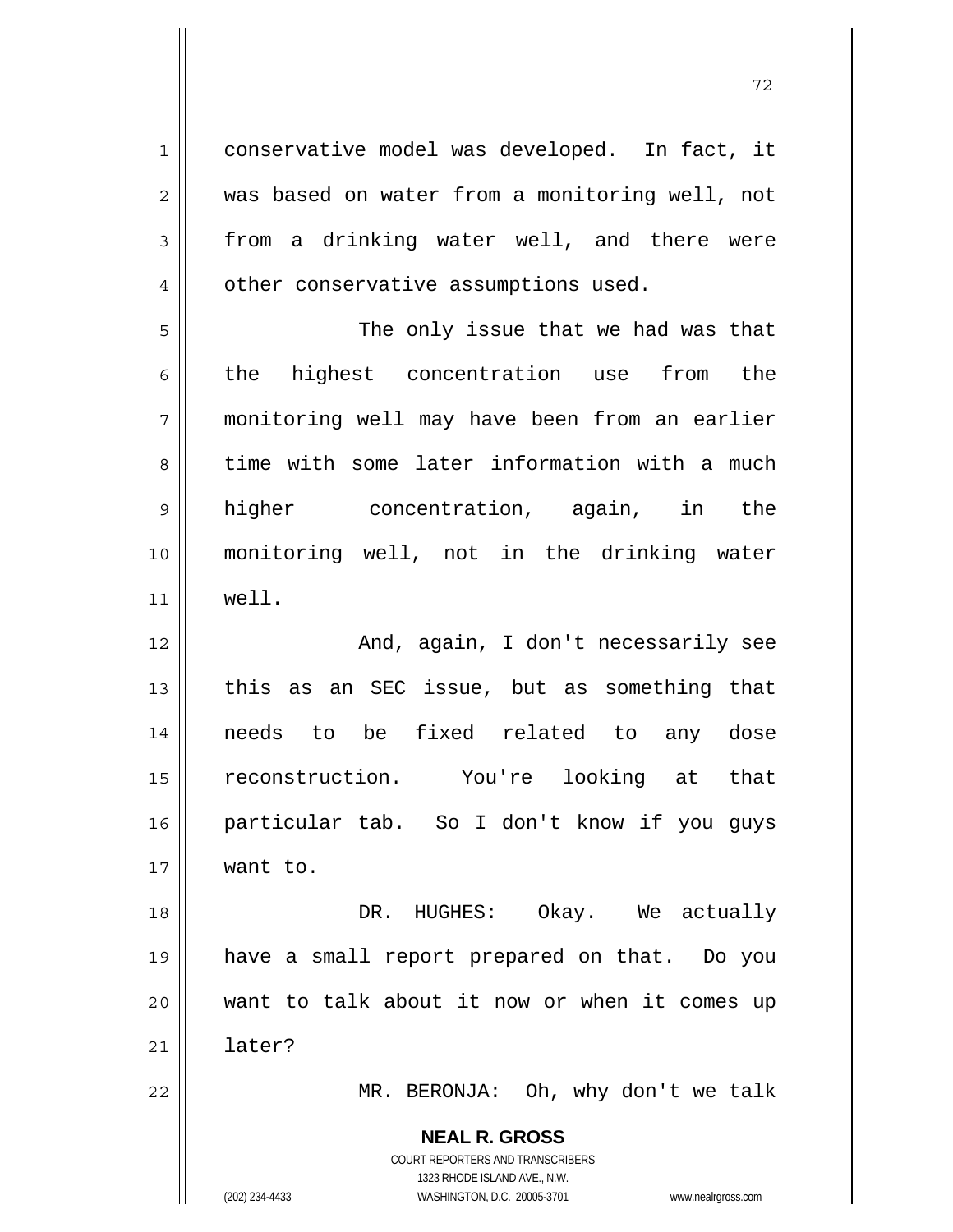**NEAL R. GROSS** COURT REPORTERS AND TRANSCRIBERS 1323 RHODE ISLAND AVE., N.W. (202) 234-4433 WASHINGTON, D.C. 20005-3701 www.nealrgross.com 1 2 3 4 5 6 7 8 9 10 11 12 13 14 15 16 17 18 19 20 21 22 about it now? DR. HUGHES: Okay. I think Gene was prepared to present this one. Is he on the line? MR. POTTER: Yes, I am. DR. HUGHES: Okay. Would you like to present it or do you want me to go over? MR. POTTER: I can do it if everyone can hear me okay. MR. KATZ: Yes, we can hear you well. Thanks, Gene. MR. POTTER: Okay. I think you've fairly well covered the background on what we said in ER and so forth. So I'll skip that part. But in SC&A's summary, they mention that NIOSH has proposed a boundless exposure by assuming that workers consumed water from a shallow monitoring well that had the highest tritium concentration. That statement is not correct. We never said we were using it, going to use any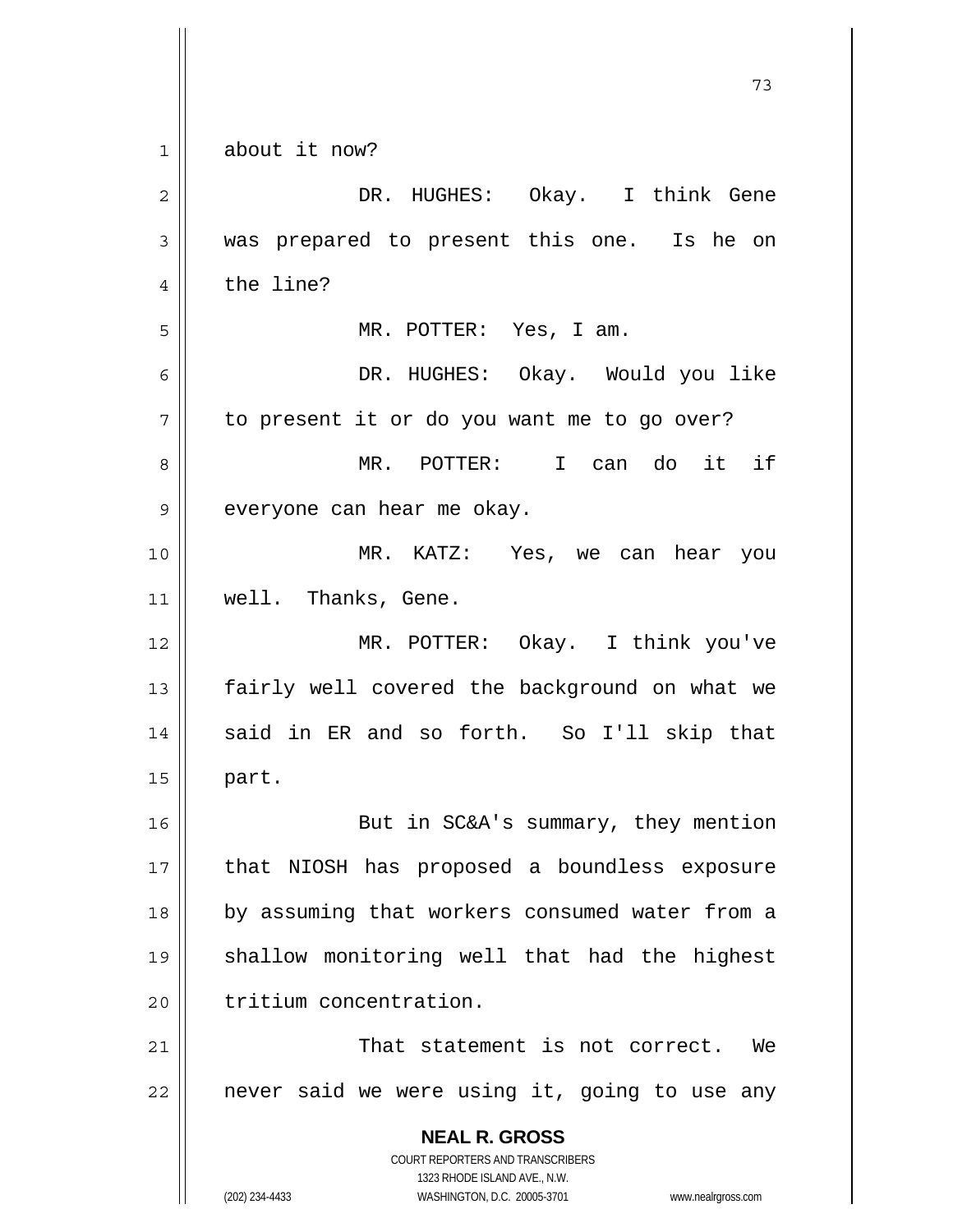values from the highest concentration, but merely Well, 34A, in which tritium has been consistently detected since 1991.

4 5 6 7 8 9 10 11 12 13 14 15 16 17 And then the comments where you mentioned the value of 117,000 pico Curies per liter. In fact, we had reviewed those reports that you cited in your comments, the environmental reports from 2003 to 2006, in fact, based the mean value for Well 34A from those reports, and 117,000 pico Curies per liter was cited in actually the 2005 report. That was for a well, which is a newer well drilled much closer to the source, which is assumed to be primarily Building 4010, where a small reactor is operated in an activated the shielding materials and earth around the building.

18 19 20 21 22 So that was the basis for our choice, not the highest values, and Well 34A is down gradient, but somewhat north of Building 4010, and I prepared some diagrams out of the environmental reports, but I don't

> **NEAL R. GROSS** COURT REPORTERS AND TRANSCRIBERS 1323 RHODE ISLAND AVE., N.W.

1

2

3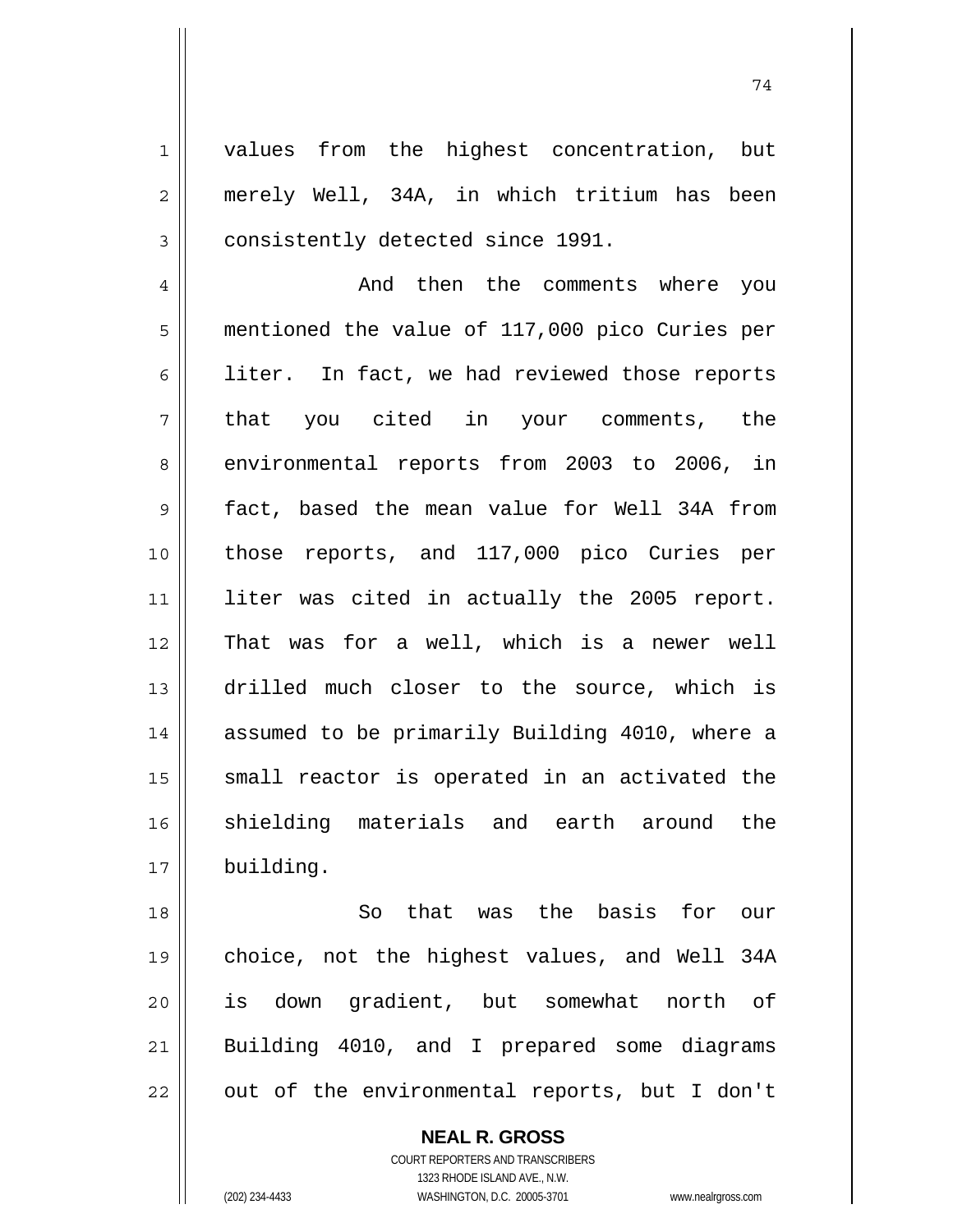1 2 3 4 5 6 7 8 9 10 11 12 13 14 15 16 17 18 19 20 21 22 believe you have those unless I'm mistaken because it was determined they had to be sent for classification review. MS. KLEA: Who is speaking? MR. POTTER: Gene Potter. MS. KLEA: Okay. Thank you. MR. POTTER: And anyway, so the first point is we did consider those reports that were cited and picked Well, 34A based on its history. Since SC&A's comments were made, the 2007 environmental report has been issued, and so we looked at that for this review in the last month or so, and there are several wells that are in the general direction of the supply well that was in Area 4, RD17, 27, 30, 63, 85, and 86, and other than Well, 34A, which we used, there was only one other well with a positive result, and that was RD63 on February 16th, 2006, at 350 pico Curies per liter, which is a value far smaller than what we were using.

> **NEAL R. GROSS** COURT REPORTERS AND TRANSCRIBERS

> > 1323 RHODE ISLAND AVE., N.W.

(202) 234-4433 WASHINGTON, D.C. 20005-3701 www.nealrgross.com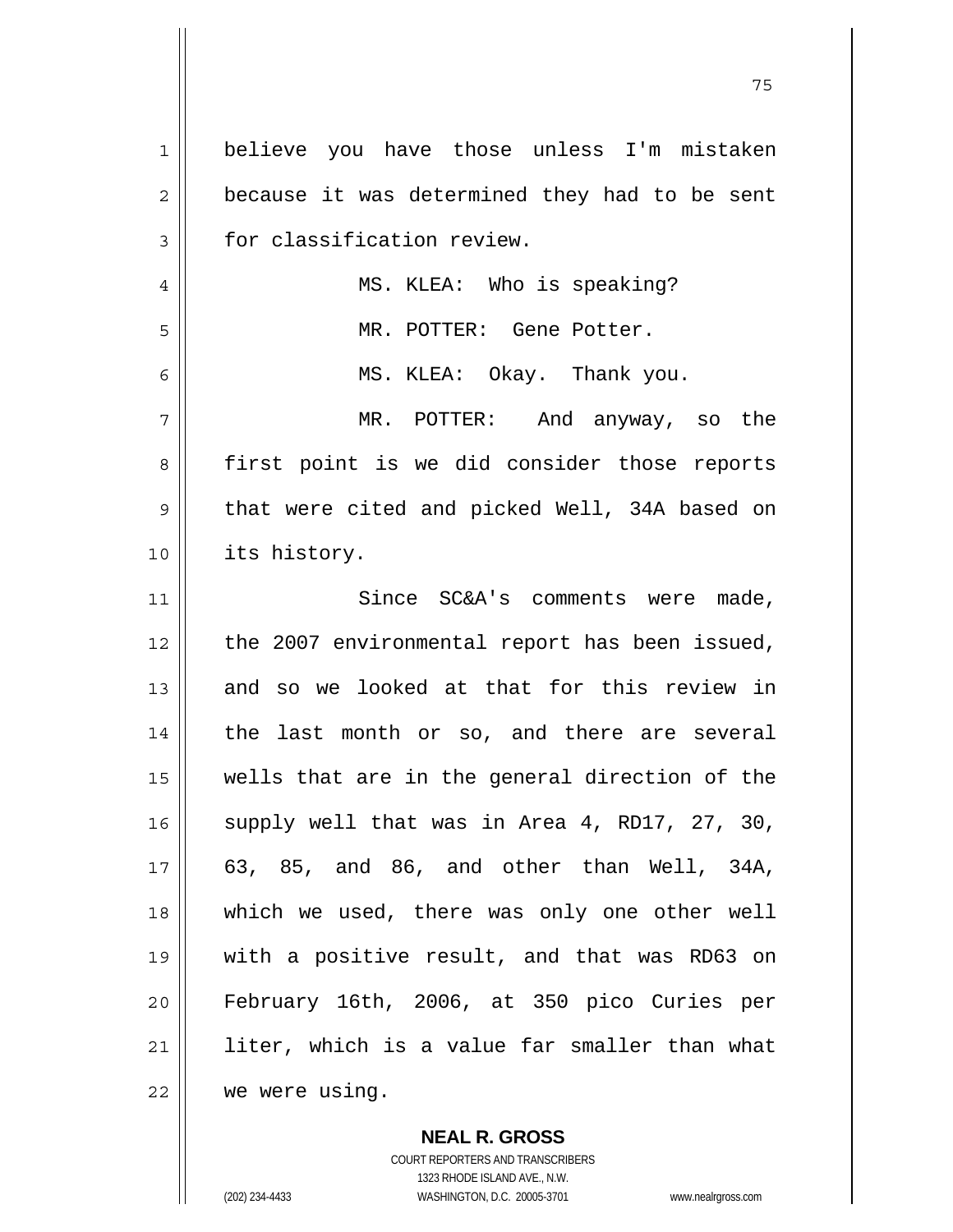**NEAL R. GROSS** COURT REPORTERS AND TRANSCRIBERS 1323 RHODE ISLAND AVE., N.W. (202) 234-4433 WASHINGTON, D.C. 20005-3701 www.nealrgross.com 1 2 3 4 5 6 7 8 9 10 11 12 13 14 15 16 17 18 19 20 21 22 And then it was followed at that well with two samples in 2007 which were below the detection level. So in conclusion, I feel we've addressed SC&A's comments to look at this newer information, and we stick by our earlier decision as the choice of a mean value for Well, 34A adjusted for 40 years of radioactive decay as being a conservative, yet somewhat reasonable approach for bounding that dose. That's all I have. MEMBER MUNN: It's difficult to see how one can tie with any degree of accuracy measurements from this century with the time element that's involved with this particular SEC unless no activities occurred anywhere in the area that would feed that aquifer, that had anything to do with nuclear processes following the period of the SEC. MS. KLEA: Wanda, you're cutting out. Can you get closer to the mic? MEMBER MUNN: That's because I'm

и процесс в политическиот представление в 176 године. В 176 године в 176 године. В 176 године в 176 године в 1<br>В 176 године в 176 године в 176 године в 176 године в 176 године в 176 године в 176 године в 176 године в 176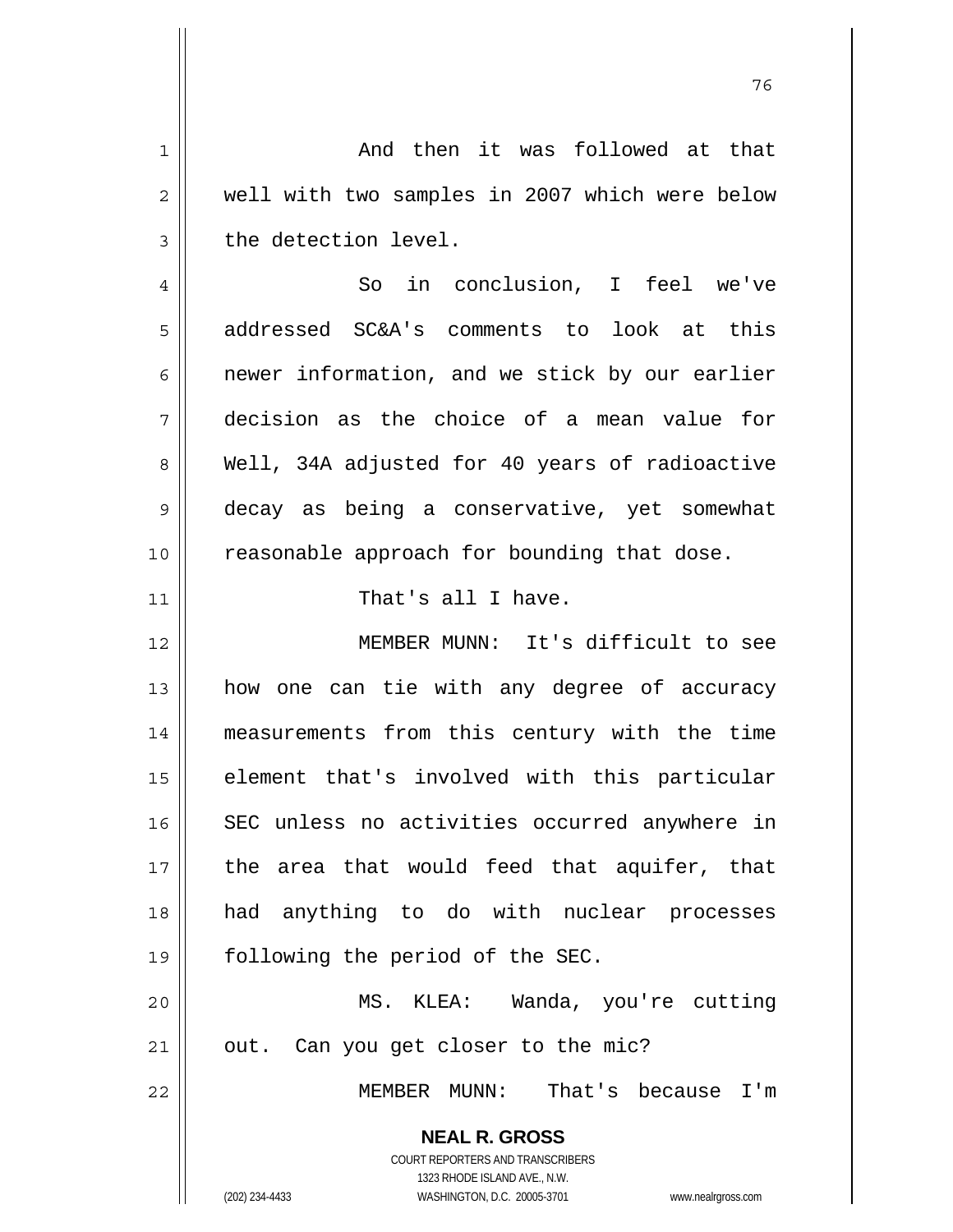1 nowhere near a mic. Hold on.

| $\overline{2}$ | MS. KLEA: Oh, okay.                            |
|----------------|------------------------------------------------|
| 3              | MEMBER MUNN: It isn't reasonable               |
| 4              | assume that there were no activities<br>to     |
| 5              | following the given SEC period, and if there   |
| 6              | were activities following the SEC period, then |
| 7              | measurements that are made 50, 40, 30 years    |
| 8              | later may have little direct bearing on events |
| 9              | that occurred during the five or six year      |
| 10             | period that's being considered in the 1950s.   |
| 11             | It may speak to general activities             |
| 12             | on the site in whole, but it would seem those  |
| 13             | higher values that were seen in the 2004,      |
| 14             | five, six, whenever those measurements were    |
| 15             | made would be very difficult to associate      |
| 16             | solely with the SEC period. Is that not        |
| 17             | correct?                                       |
| 18             | MS. KLEA: I'm not understanding                |
| 19             | what you're saying. No one really knows when   |
| 20             | that tritium plume was released into the       |
| 21             | ground. We're assuming it was from reactor     |
| 22             | SNAP-8ER, which failed in 1964.                |

**NEAL R. GROSS** COURT REPORTERS AND TRANSCRIBERS 1323 RHODE ISLAND AVE., N.W. (202) 234-4433 WASHINGTON, D.C. 20005-3701 www.nealrgross.com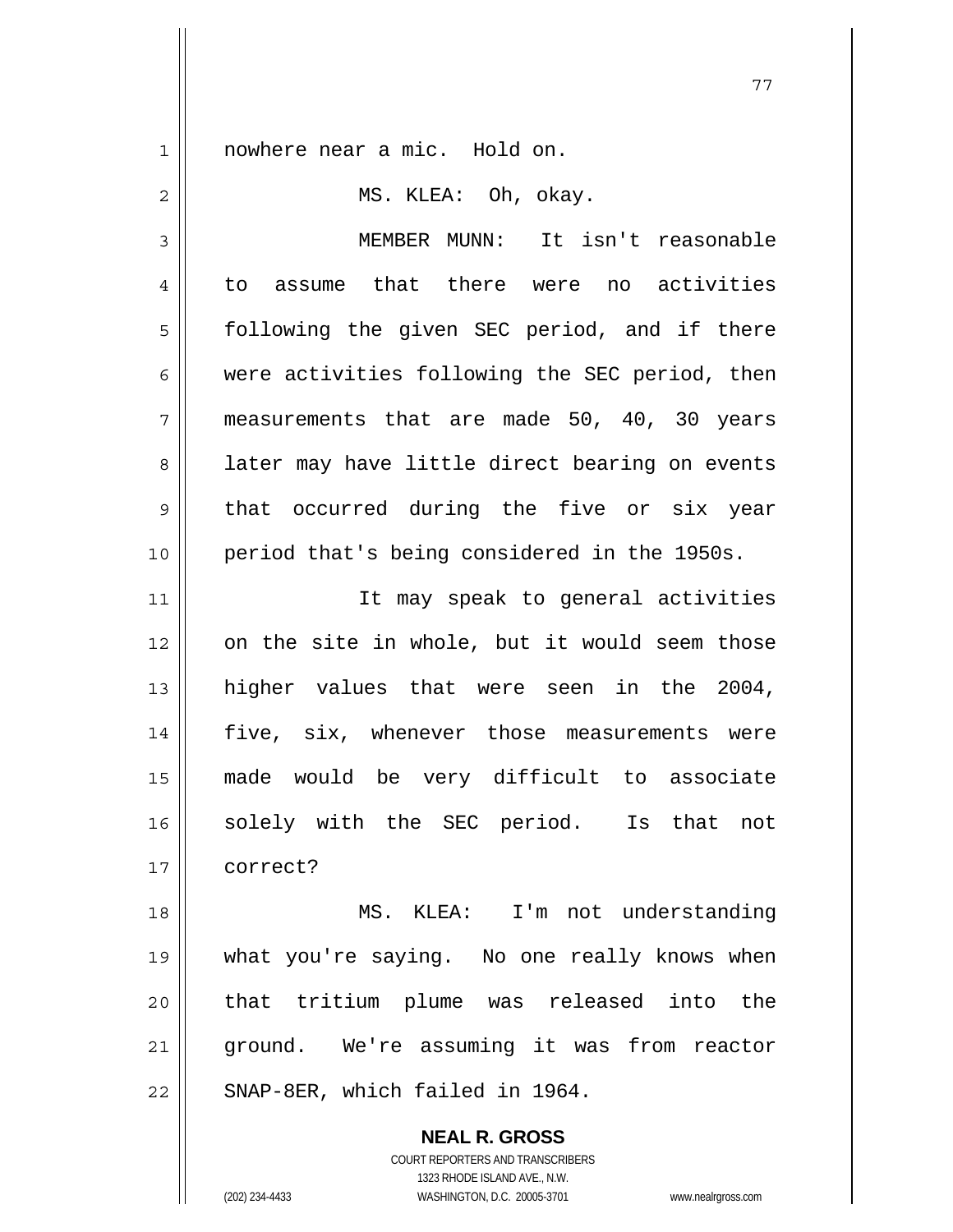**NEAL R. GROSS** COURT REPORTERS AND TRANSCRIBERS 1323 RHODE ISLAND AVE., N.W. (202) 234-4433 WASHINGTON, D.C. 20005-3701 www.nealrgross.com 1 2 3 4 5 6 7 8 9 10 11 12 13 14 15 16 17 18 19 20 21 22 MEMBER MUNN: Which is much later than this period that we're speaking of here today. MS. KLEA: Right. MEMBER MUNN: That's essentially what I'm saying, Bonnie. MS. KLEA: Right. Okay. MR. POTTER: Let me just clarify. I don't believe I agree with Bonnie's statement that the source of this tritium had anything to do with the failure of a reactor. Its activation of the shielding materials, concrete and so forth and the earth surround from rather high neutron levels. MS. KLEA: Wouldn't that come from a reactor operation at that building? MR. POTTER: Right, but you mentioned a failure of some kind. MS. KLEA: Well, it did. It was shut down in 1964, and they lost 80 percent of the cladding on the fuel rods. MR. POTTER: But tritium is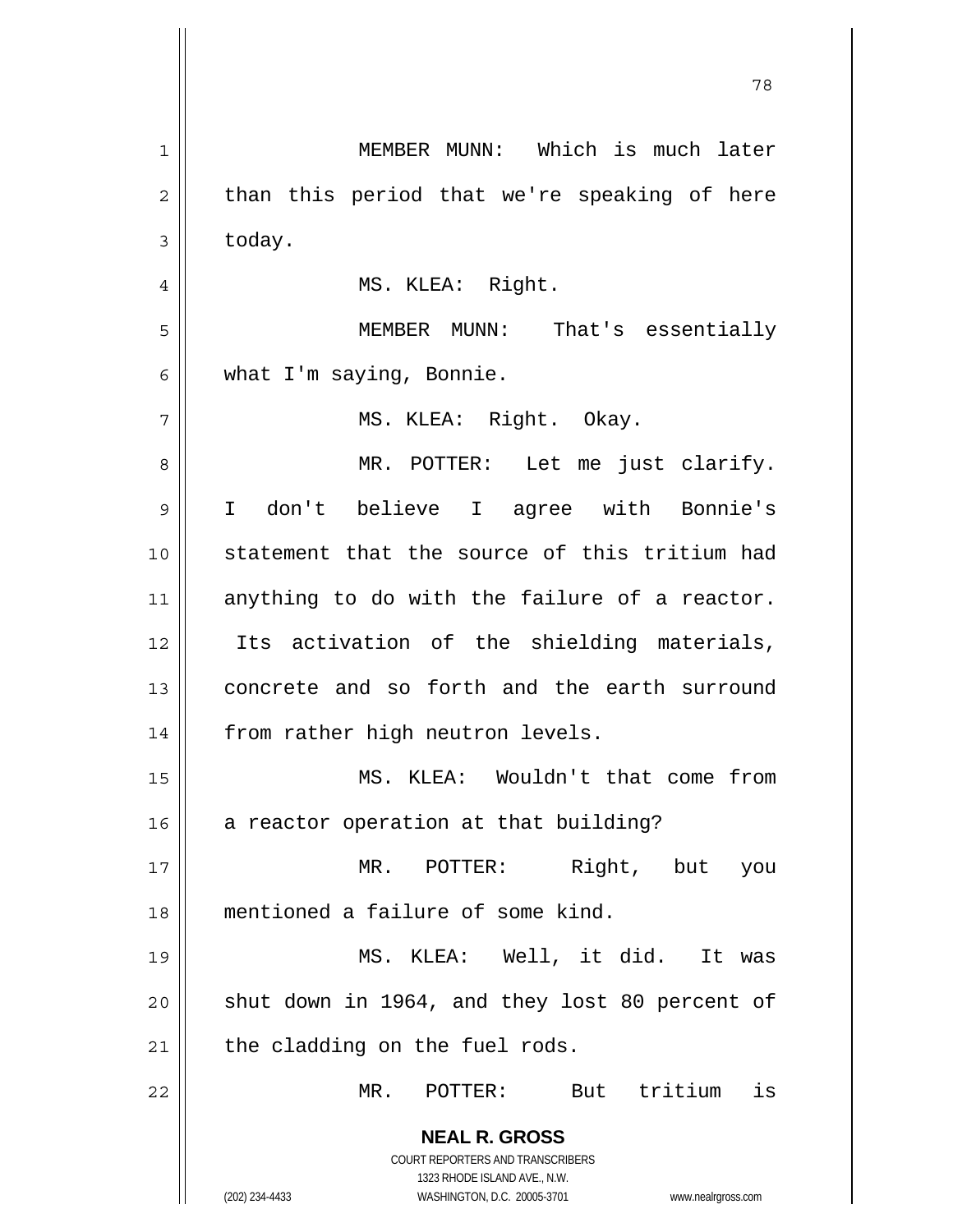1 2 produced by a neutron activation of the surrounding soil.

79

3 4 5 MEMBER MUNN: Yes, yes. Loss of cladding doesn't necessarily translate to what we're discussing here.

6 7 8 9 10 MS. KLEA: Well, actually no one really knows exactly where that plume came from because it was close to all of the reactor buildings. They were all in one area, and so the source point has not been found.

11 12 MEMBER MUNN: My comment was simply on the timing more than anything else.

MS. KLEA: Okay.

14 15 16 17 18 19 20 21 22 DR. MAURO: Could I try something out? So we do agree that some measurements of groundwater were taken at some point in time where we saw 117,000 pico Curies per liter. Now, that might have been in some locations which was isolated from sources of drinking water. I'm not sure of the date when that was collected, but the way I, again, visualize what I'm hearing is that, yes, there are

> **NEAL R. GROSS** COURT REPORTERS AND TRANSCRIBERS 1323 RHODE ISLAND AVE., N.W.

13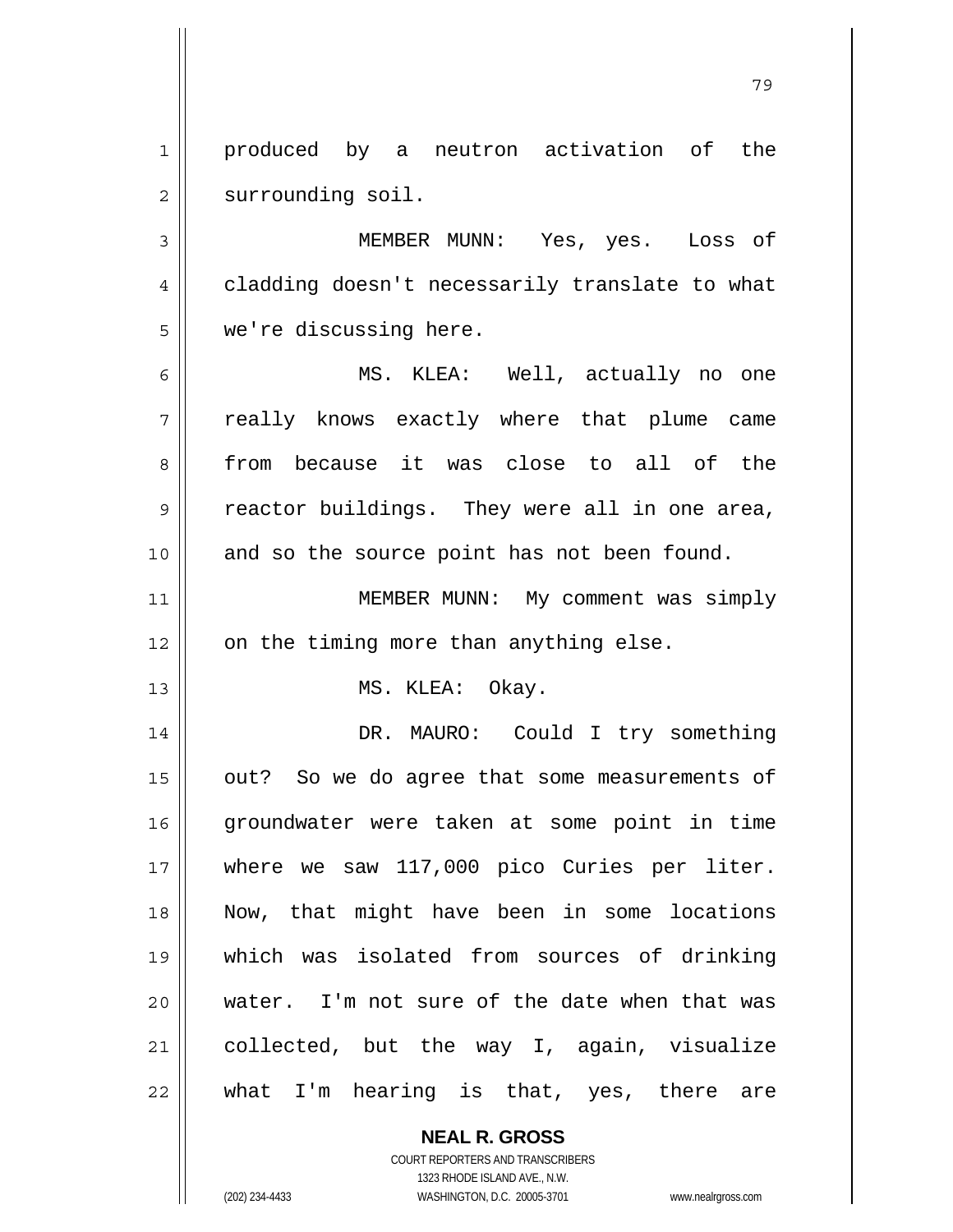| $\mathbf 1$    | mechanisms whereby groundwater could have      |
|----------------|------------------------------------------------|
| $\overline{2}$ | become contaminated and may have been a        |
| 3              | superficial aquifer in the immediate vicinity  |
| $\overline{4}$ | of the aquifer that could have become          |
| 5              | contaminated through a variety of mechanisms,  |
| 6              | and in fact, obviously was because you don't   |
| 7              | see that kind of level. I mean, I think you    |
| 8              | just don't see that kind of level unless       |
| $\mathsf 9$    | there's a contaminating event.                 |
| 10             | And I think that the discussion                |
| 11             | we're having now is that, okay, what do we do  |
| 12             | about people who are drinking water from an    |
| 13             | aquifer in the vicinity of this facility.      |
| 14             | Perhaps it was not the aquifer that was        |
| 15             | contaminated. Maybe it was an aquifer that's   |
| 16             | clearly an unambiguously isolate or an aquifer |
| 17             | from that source of water.                     |
| 18             | And there is good reason to believe            |
| 19             | that there's no way the tritium from this      |
| 20             | source could have ever gotten to the real      |
| 21             | drinking water source. I haven't heard that.   |
| 22             | I guess that's what I was looking for.         |

**NEAL R. GROSS** COURT REPORTERS AND TRANSCRIBERS 1323 RHODE ISLAND AVE., N.W. (202) 234-4433 WASHINGTON, D.C. 20005-3701 www.nealrgross.com

 $\mathsf{I}$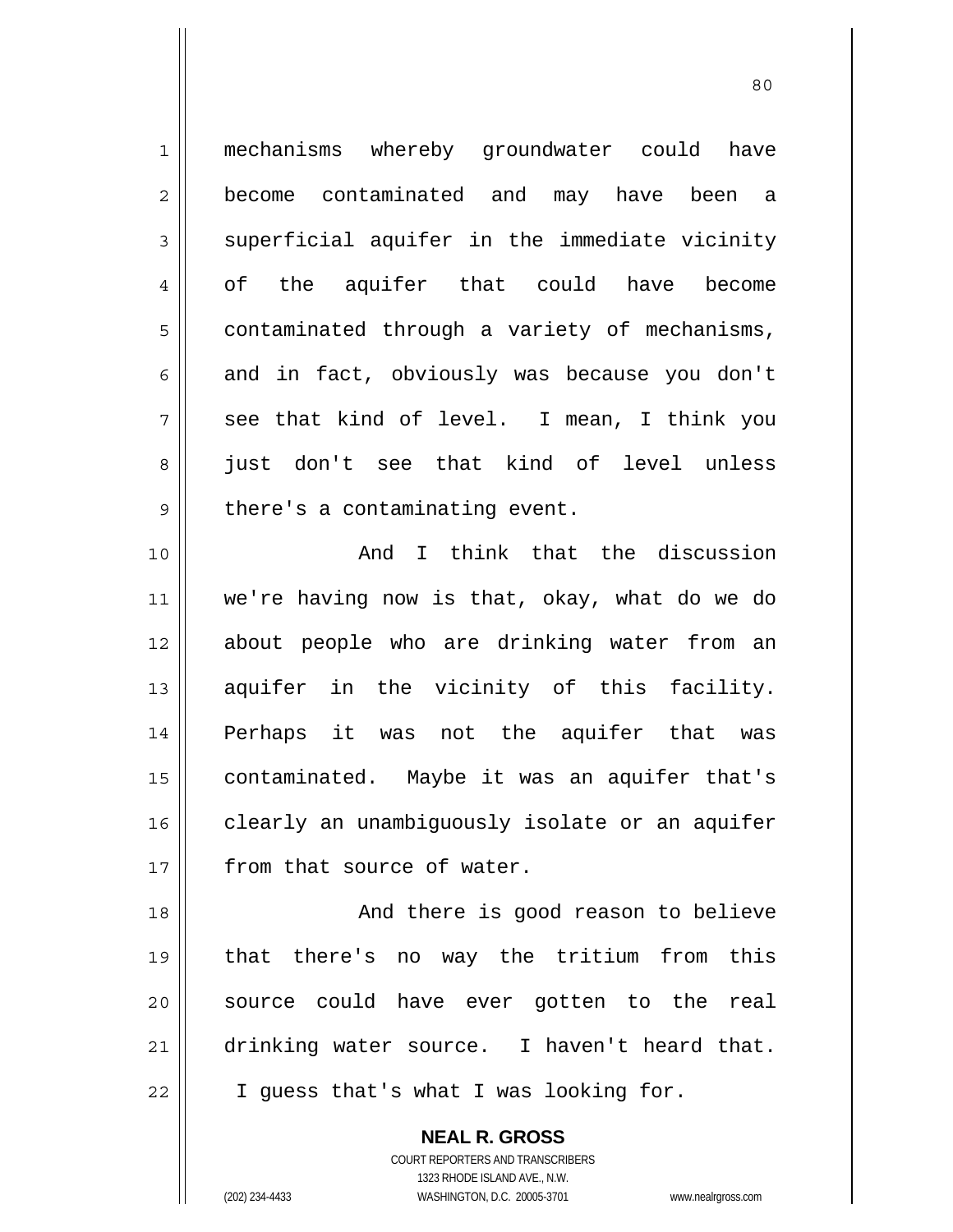| $\mathbf 1$    | MR. POTTER: Well, that is, in                  |
|----------------|------------------------------------------------|
| $\overline{2}$ | fact, the conclusion that one would come to if |
| 3              | you look at the monitoring wells which are all |
| $\overline{4}$ | fairly modern data, that, in fact, the tritium |
| 5              | from the vicinity of Building 4010 -- and      |
| 6              | there may have been other buildings, as Bonnie |
| 7              | said, involved in this as well. The SNAP       |
| 8              | reactor buildings are kind of in a cluster     |
| $\mathsf 9$    | there -- but the data would tell you that, in  |
| 10             | fact, the tritium in the shallow monitoring    |
| 11             | wells has only migrated a matter of a few      |
| 12             | hundred feet in 40 years, and the one supply   |
| 13             | well in Area 4, WS17, was somewhat up gradient |
| 14             | from the location of these buildings, and it   |
| 15             | was a minor source of drinking water.          |
| 16             | And since it has been sampled,                 |
| 17             | which is all fairly modern sampling, there's   |
| 18             | no evidence of tritium contamination in that   |
| 19             | supply well, and it is no longer used as a     |
| 20             | well and hasn't been for years as a supply     |
| 21             | well. I believe that ended in the early '60s   |

<u>81</u>

22

**NEAL R. GROSS**

or mid-'60s, that it was even a source of any

COURT REPORTERS AND TRANSCRIBERS 1323 RHODE ISLAND AVE., N.W. (202) 234-4433 WASHINGTON, D.C. 20005-3701 www.nealrgross.com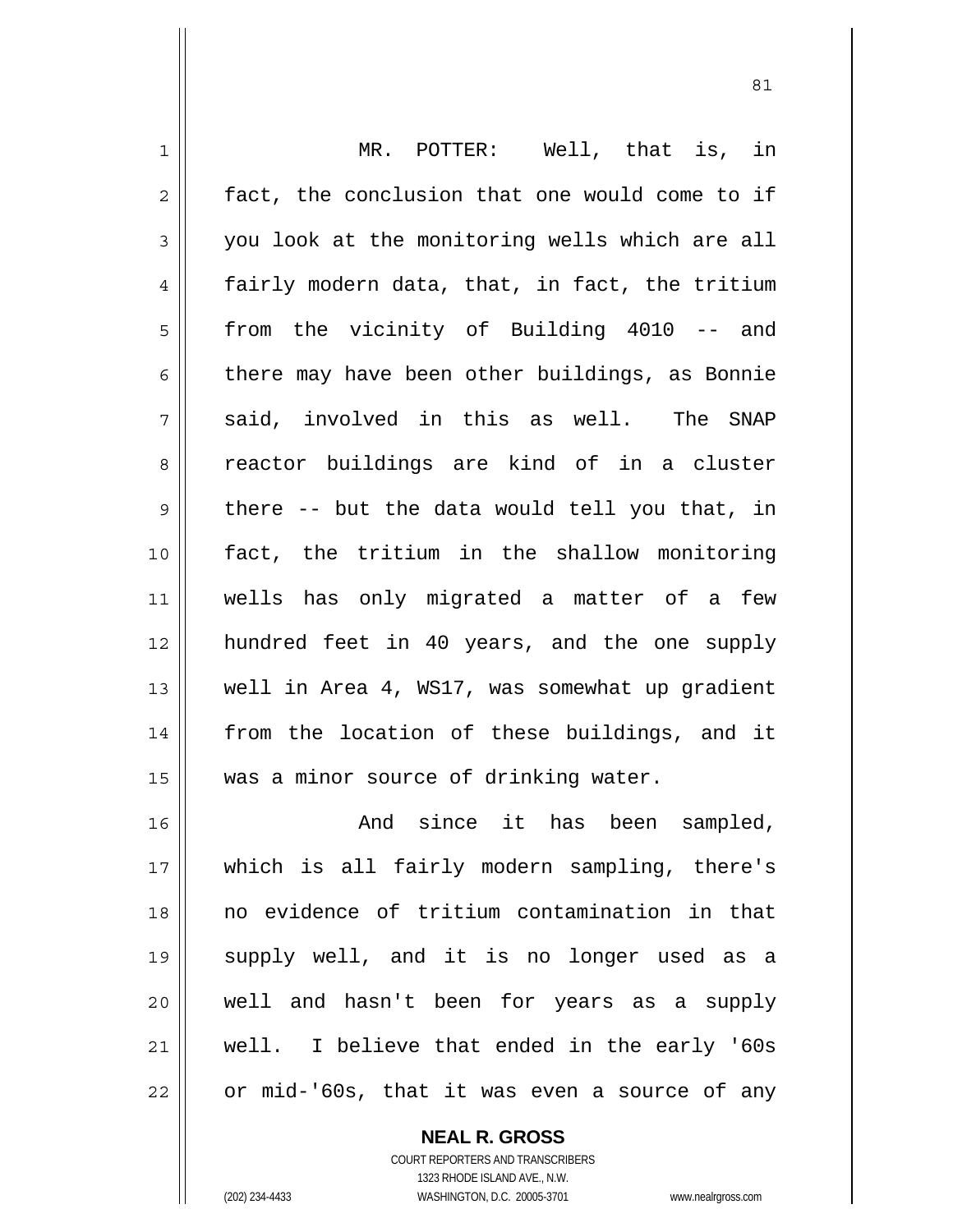1

kind of drinking water for the site.

2 3 4 5 6 7 8 9 So one reasonable conclusion would be that, you know, there was never any contamination. However, since we don't have sampling from 40 years ago, 50 years ago, this is the approach that was selected. MR. BERONJA: And have you developed a paper or an issues paper or developed diagrams on this then?

10 11 12 13 14 15 16 MR. POTTER: Yes. That was, as I mentioned, it was determined. I thought this was going to be able to go to the working group, but it was determined that we should send this for classification review even though the source of this information is all from publicly available documents.

17 18 19 20 21 22 MR. BERONJA: And I guess as part of that report or maybe building on what John said, maybe there's at least a demonstration of the aquifers that are being monitored, as well as the aquifers that are used for drinking water, as well as any hydrogeologic

> **NEAL R. GROSS** COURT REPORTERS AND TRANSCRIBERS 1323 RHODE ISLAND AVE., N.W. (202) 234-4433 WASHINGTON, D.C. 20005-3701 www.nealrgross.com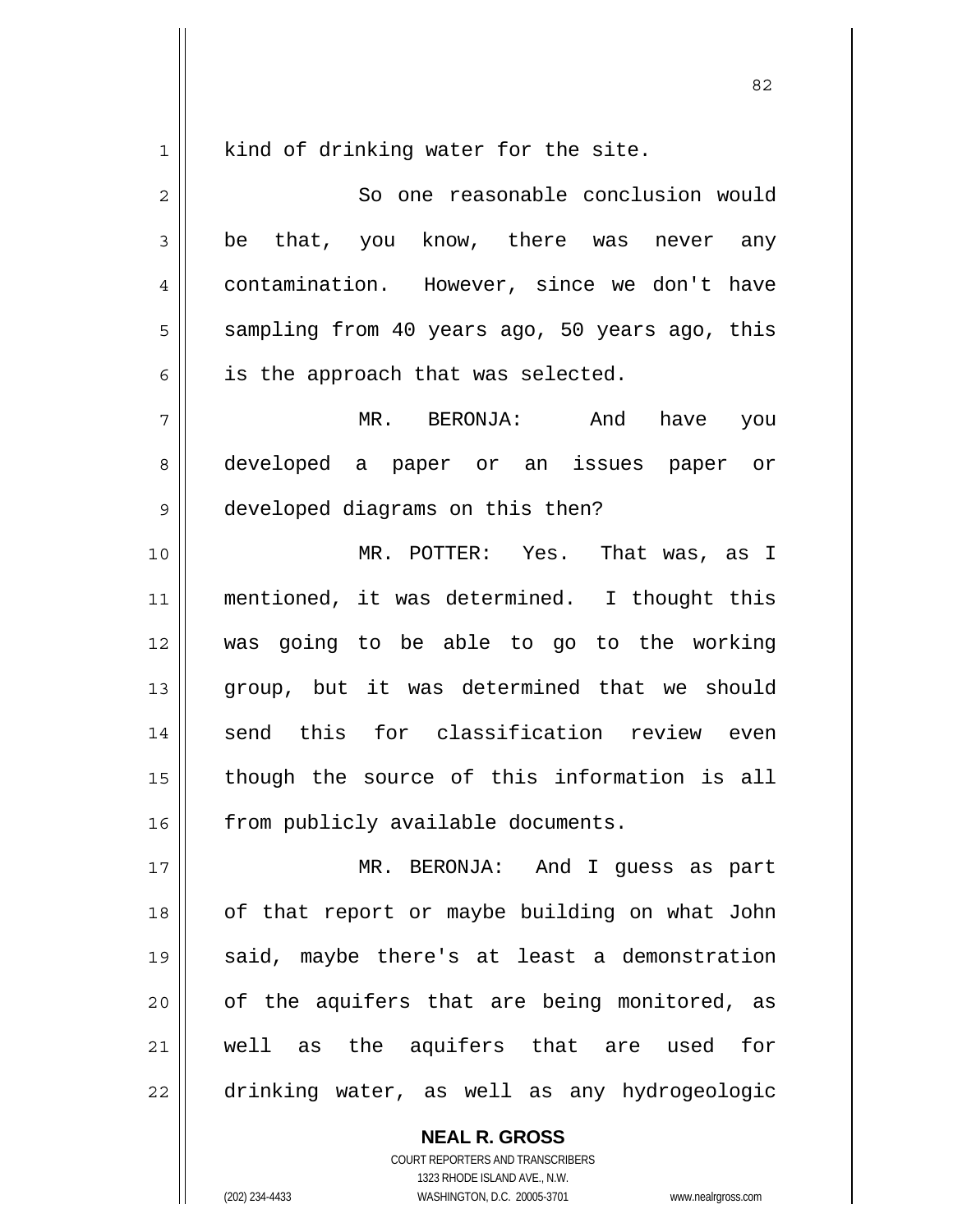| $\mathbf 1$    | aspects of this environment as<br>far as                                |
|----------------|-------------------------------------------------------------------------|
| $\mathbf 2$    | groundwater flow direction potentially                                  |
| $\mathfrak{Z}$ | changing because of new populations or                                  |
| 4              | anything else, just to kind of put this thing                           |
| 5              | to bed to say based on all of that -- I mean,                           |
| 6              | part of the problem might be that the model                             |
| 7              | was way more conservative than it needed to                             |
| 8              | be, but yet we saw some information, you know,                          |
| $\mathsf 9$    | just maybe because we didn't look closely                               |
| 10             | enough that said, well, if you're going to do                           |
| 11             | this, then you should use this value.                                   |
| 12             | But anyway, think that if what your                                     |
| 13             | report shows is that, you know, the                                     |
| 14             | groundwater flow direction has unlikely                                 |
| 15             | changed, that there is a separation between                             |
| 16             | the monitoring of this aquifer and the other                            |
| 17             | aquifer, then you know maybe that hopefully                             |
| 18             | should put everything to rest here as far as                            |
| 19             | this being an issue.                                                    |
| 20             | MS. KLEA: Well, could I add                                             |
| 21             | something? This is Bonnie.                                              |
| 22             | We used wells in the other areas                                        |
|                | <b>NEAL R. GROSS</b>                                                    |
|                | <b>COURT REPORTERS AND TRANSCRIBERS</b><br>1323 RHODE ISLAND AVE., N.W. |
|                | (202) 234-4433<br>WASHINGTON, D.C. 20005-3701<br>www.nealrgross.com     |

<u>83</u>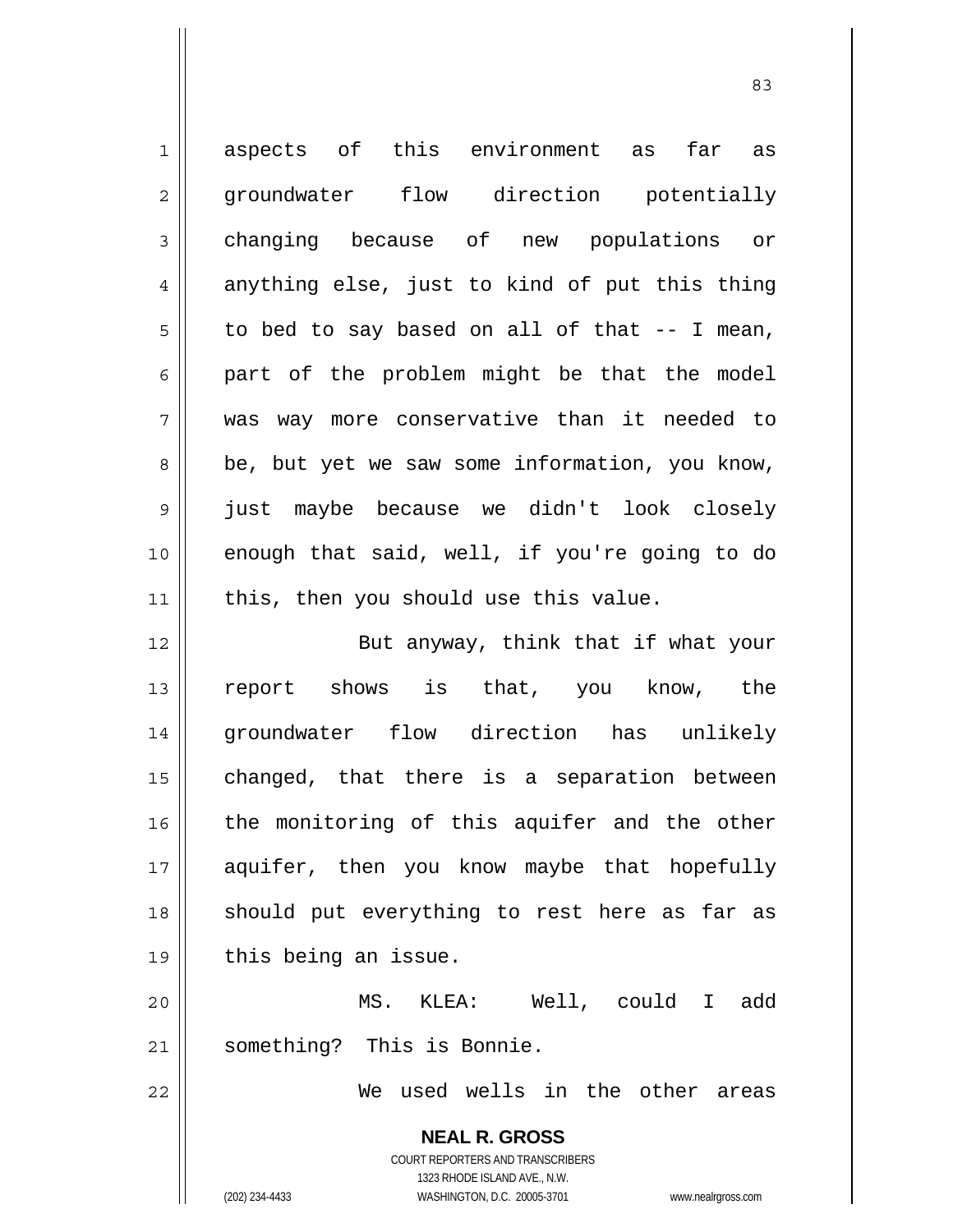1 for supply wells, and they were known by OSHA and Rocketdyne to be contaminated with chemicals, and I have those records from the Department of Health.

5 6 7 8 9 10 11 12 13 And also I found out that all of the water runoff and waste water from Area 4 was piped into the other areas, and it went into their water system. So all of the water from Area 4 was used to spray the rocket engine test when they fired. So anything in that water would have been then re-suspended in the air and would have gone into the aquifer in other areas.

14 15 16 MR. BERONJA: I guess the one thing is unfortunately we can't look at the chemicals in this particular work, Bonnie.

17 18 19 20 21 22 MS. KLEA: Well, I understand that, but the chemicals is an indication that the contaminants have gotten into the wells, and the fact is that the company never tested for radionuclides in the drinking water ever until EPA told them to, and that was in the late

> COURT REPORTERS AND TRANSCRIBERS 1323 RHODE ISLAND AVE., N.W. (202) 234-4433 WASHINGTON, D.C. 20005-3701 www.nealrgross.com

**NEAL R. GROSS**

2

3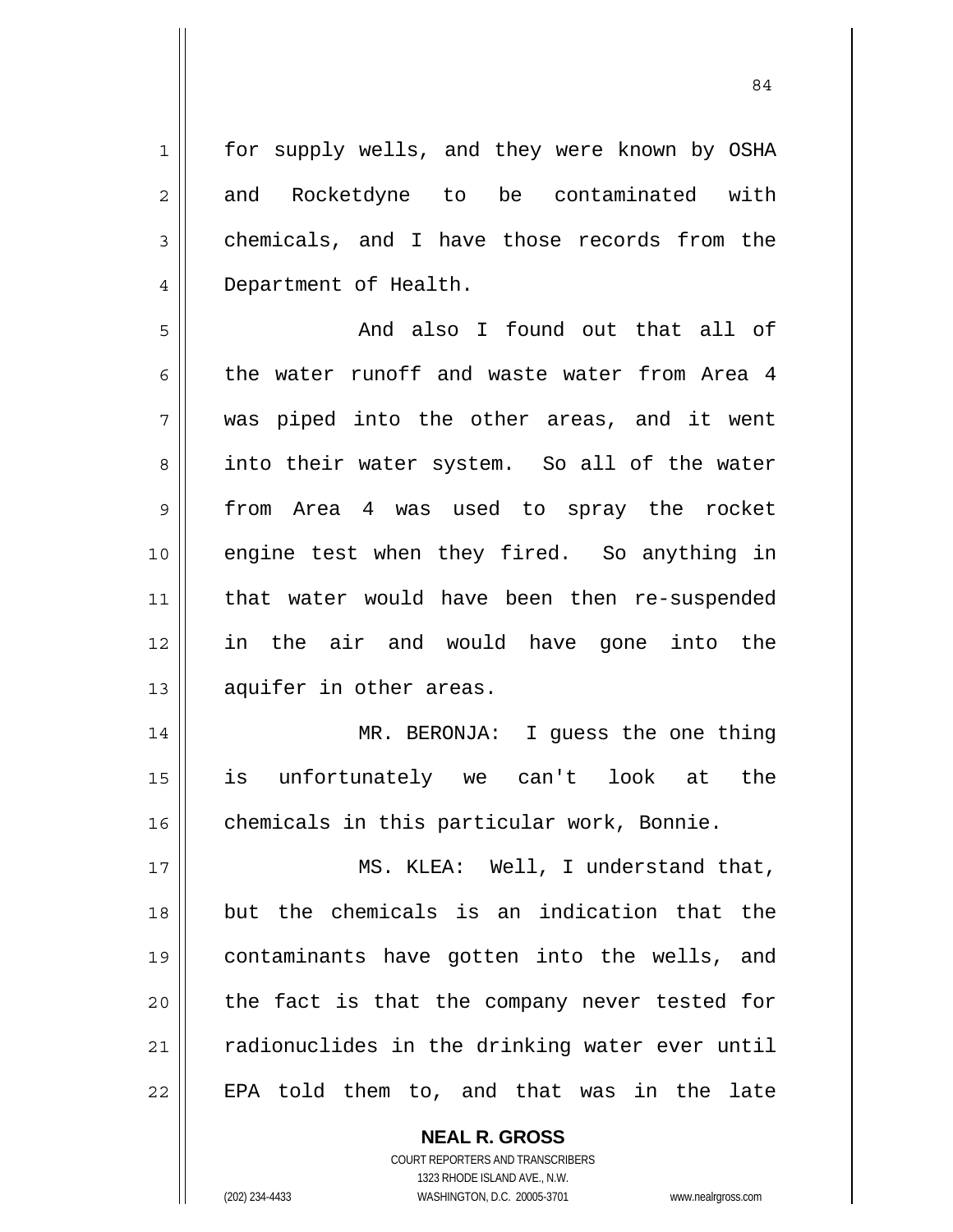**NEAL R. GROSS** 1 2 3 4 5 6 7 8 9 10 11 12 13 14 15 16 17 18 19 20 21 22 '90s when the tritium was discovered. So they just didn't monitor. That doesn't means it wasn't there. MR. BERONJA: Yes, and probably the best we can do right now is look at the modeling that they're doing right now to say whether it's likely given the monitoring results that we have and the groundwater flow direction and everything else to see whether it's, you know, at all possible. DR. HUGHES: Yes, if you look at the maps of the site where the plume is located, I mean, where the sampling was, to narrow down the location of the plume is fairly well out of line. I know the TCE concern was because the other areas use TCE as a degreasing agent of the chemical contaminant that Bonnie refers to. So it would have been a much larger exposure source, I think, for that, but as you said, there are reports out there that outline the sampling that took place and where the

<u>85 and 2001 and 2001 and 2001 and 2001 and 2001 and 2001 and 2001 and 2001 and 2001 and 2001 and 2001 and 200</u>

COURT REPORTERS AND TRANSCRIBERS 1323 RHODE ISLAND AVE., N.W.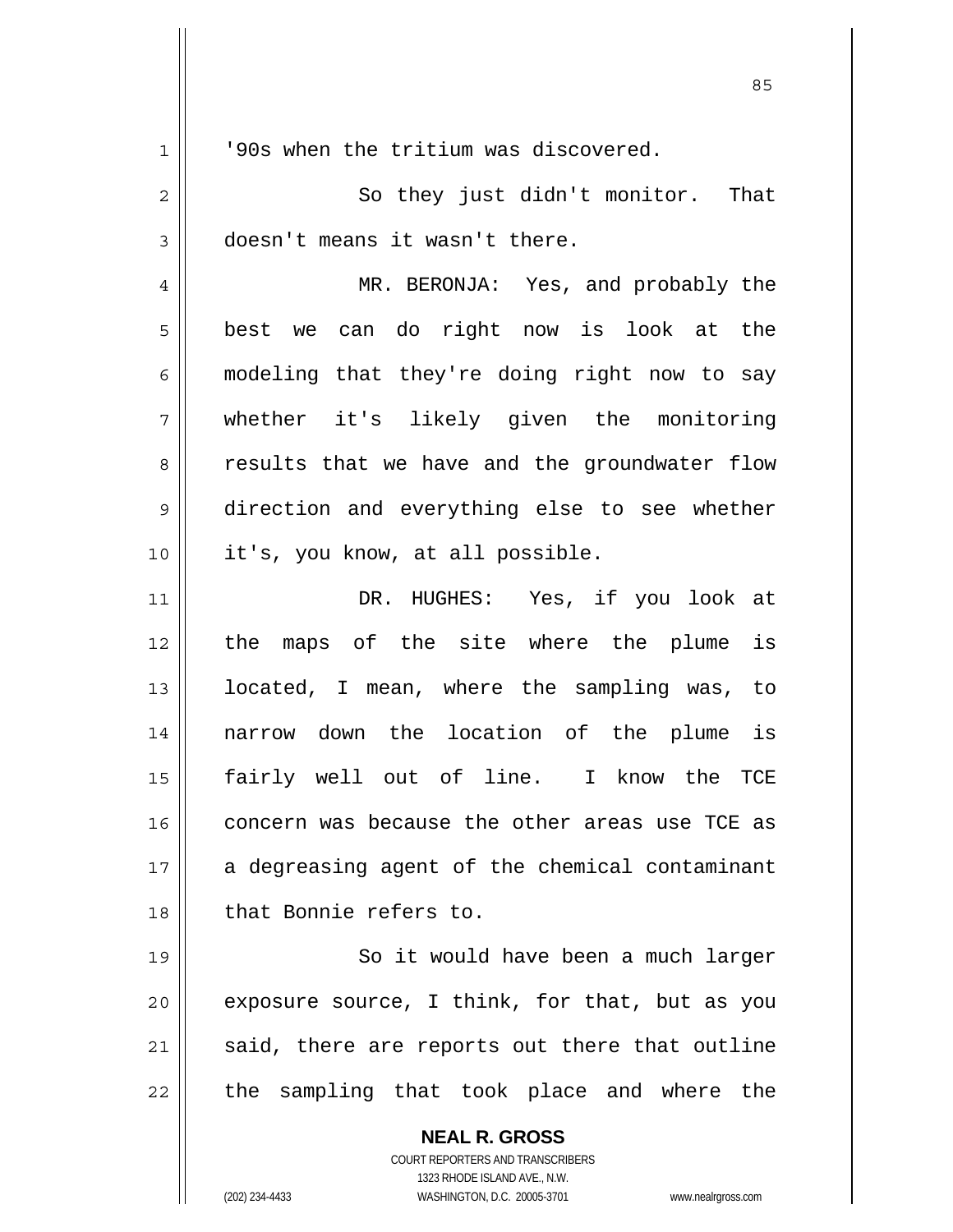**NEAL R. GROSS** COURT REPORTERS AND TRANSCRIBERS 1323 RHODE ISLAND AVE., N.W. 1 2 3 4 5 6 7 8 9 10 11 12 13 14 15 16 17 18 19 20 21 22 plume is actually located and what the levels are. We haven't gone into any hydrogeological discussion. MS. KLEA: And Area 4 had its own plumes. CHAIRMAN GIBSON: I think what Bonnie might be saying is you could use the chemical as a tracer for the water being taken somewhere else and then getting back into the system. MS. KLEA: Exactly. DR. HUGHES: That's chemically very -- DR. NETON: That's pretty dicey. It's an analogy that I'm not sure holds very well for a radionuclide versus an organic. MEMBER SCHOFIELD: I've got a question. MEMBER MUNN: The reverse is true. MEMBER SCHOFIELD: If during the time frame when these reactors are going, were

<u>86 and 2001 and 2002 and 2003 and 2003 and 2003 and 2003 and 2003 and 2003 and 2003 and 2003 and 2003 and 200</u>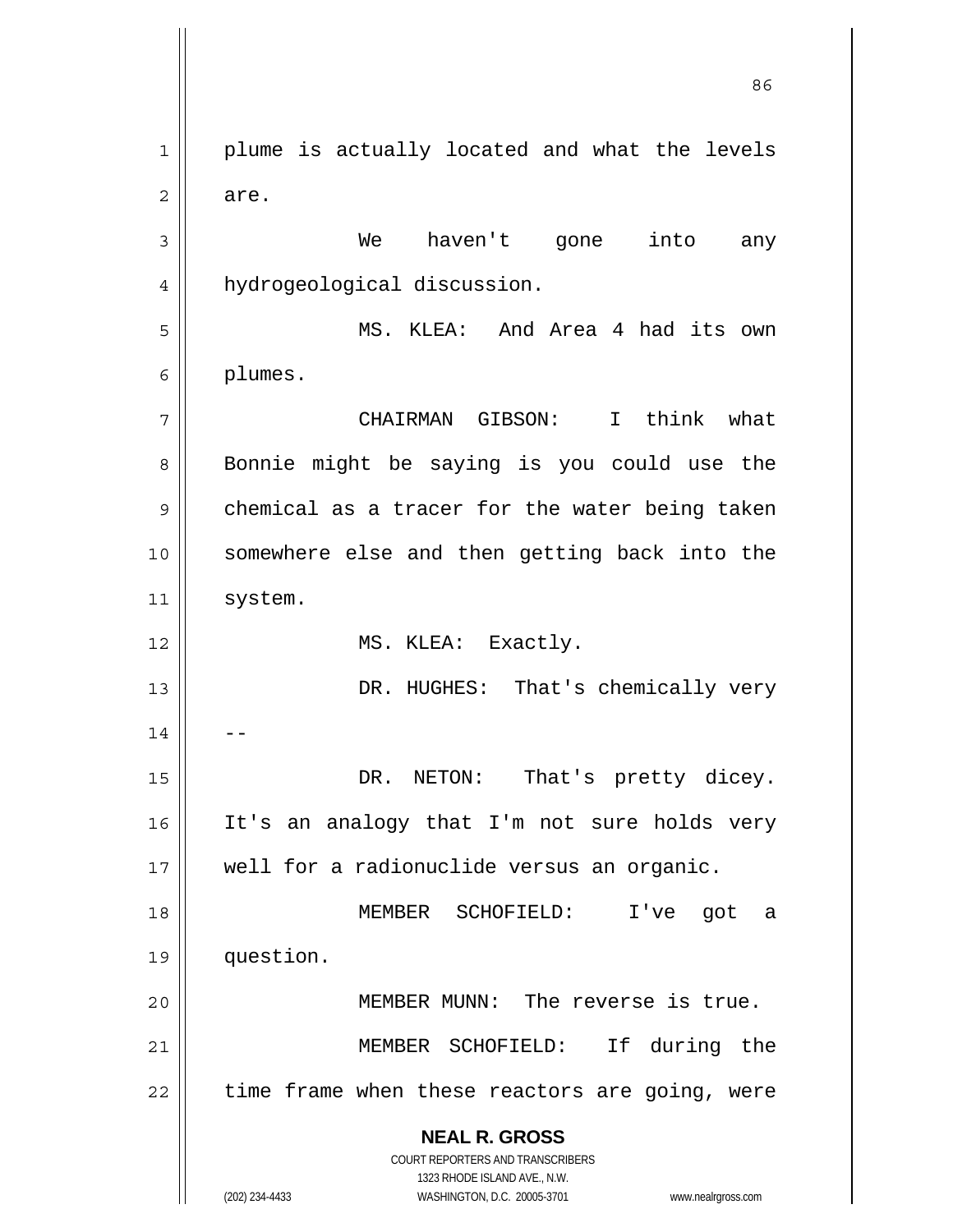**NEAL R. GROSS** COURT REPORTERS AND TRANSCRIBERS 1323 RHODE ISLAND AVE., N.W. 1 2 3 4 5 6 7 8 9 10 11 12 13 14 15 16 17 18 19 20 21 22 there samples done on supply well for activated sodium? I realize this has got a very short half-life, but my concern is, is this supply well when they're run a source or not, or was there any testing done for that at all? DR. HUGHES: They did not test the water supply for radionuclides as far as I know. They did not. MR. BERONJA: Well, maybe the next step on this, you know, if the Board would want, if NIOSH can prepare a report on this, if the Board wanted we could take a look at this report. DR. MAURO: I think the modus operandi always is white paper issued by you folks. If the Board wants us to look at it, if the work group wants to look at it, we'll look at it. Certainly I think that the issues raised here is that there may have been more than one way in which tritium could find its

<u>87 and 2014 and 2014 and 2014 and 2014 and 2014 and 2014 and 2014 and 2014 and 2014 and 2014 and 2014 and 201</u>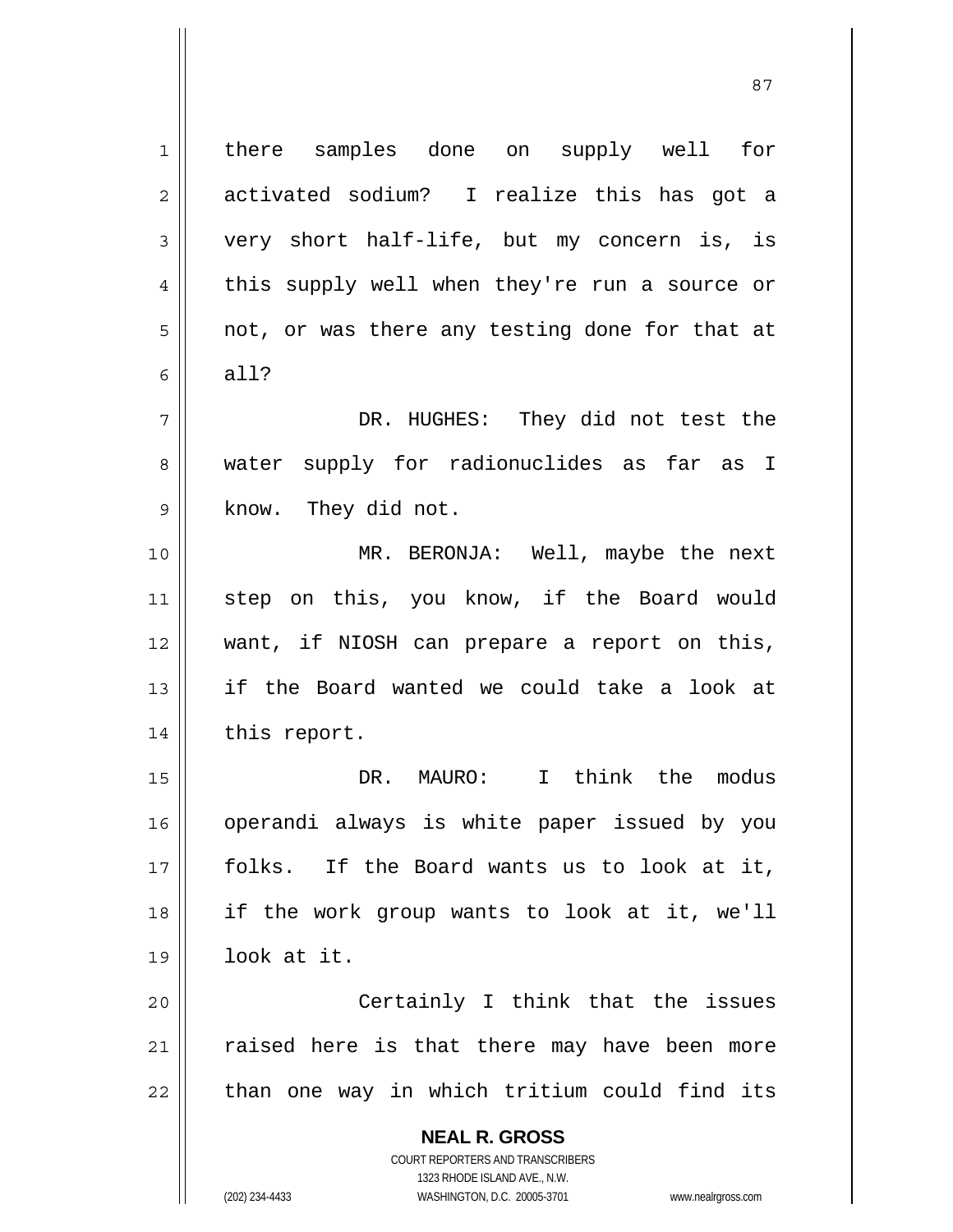1 way to drinking water supplies, is what I'm just hearing. One way, the little model I had in my head was somehow there might be a connection between the superficial aquifer, perhaps a deeper aquifer where the drinking water is obtained from.

7 8 9 10 11 12 But it sounds like that you've got arguments, strong arguments that that just didn't happen, but now we're hearing that, well, maybe there was some other way. The drinking water aquifer might have been contaminated.

13 14 15 16 17 18 19 20 I don't know, but in any event what you have to do is sort of convince yourself. Listen. You just can't conceive of a way in which tritium could have gotten into the drinking water supplies back in the late '50s, early '60s, and that's a story that needs to be told and we'd be happy to look at it. MEMBER MUNN: And we do need to, I

21 22 think, limit ourselves pretty much to tritium with respect to the specific radionuclide that

**NEAL R. GROSS**

COURT REPORTERS AND TRANSCRIBERS 1323 RHODE ISLAND AVE., N.W. (202) 234-4433 WASHINGTON, D.C. 20005-3701 www.nealrgross.com

2

3

4

5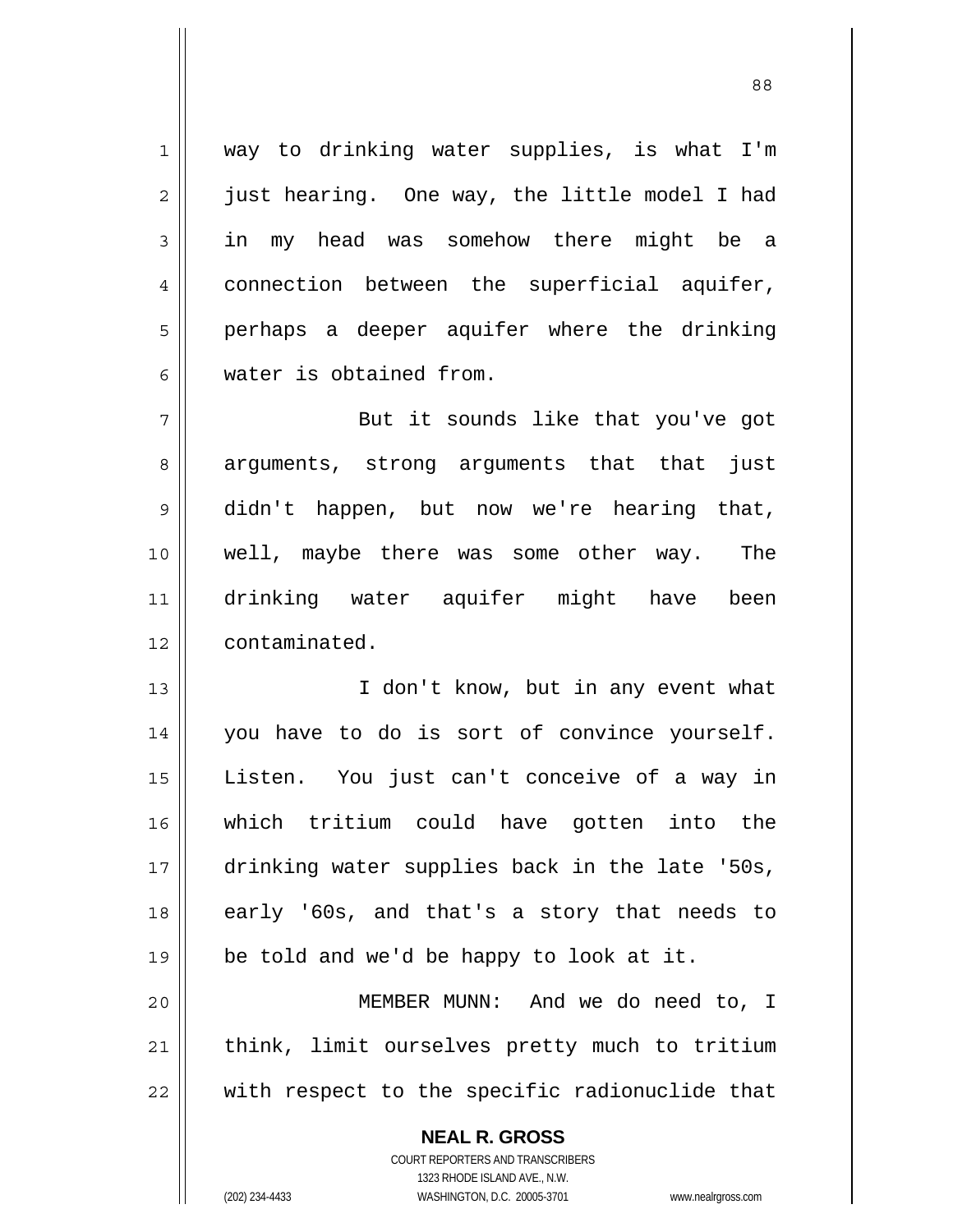**NEAL R. GROSS** COURT REPORTERS AND TRANSCRIBERS 1323 RHODE ISLAND AVE., N.W. 1 2 3 4 5 6 7 8 9 10 11 12 13 14 15 16 17 18 19 20 21 22 Phil brought up earlier. You need to remember that that particular radionuclide, whether you're talking about activated sodium or nonactivated sodium, you're talking about one of the most reactive chemical compounds that exists, and sodium is not going to go anywhere. It's going to react with water, with air, with anything you can possibly imagine. It's not going to become an aerosol and be transferred into the water supply. As soon as it touches water it turns into something other than an activated compound. It's going to stop. MEMBER SCHOFIELD: Well, we do know from Hanford though that some of the workers, the water they were drinking did have activated sodium in it. That's a proven fact there at Hanford. That's why I'm asking is it possible the supply well during the operation of the reactors, would this be a problem? I realize it's going to only be a problem during

(202) 234-4433 WASHINGTON, D.C. 20005-3701 www.nealrgross.com

<u>89 and 2001 and 2002 and 2003 and 2003 and 2003 and 2003 and 2003 and 2003 and 2003 and 2003 and 2003 and 200</u>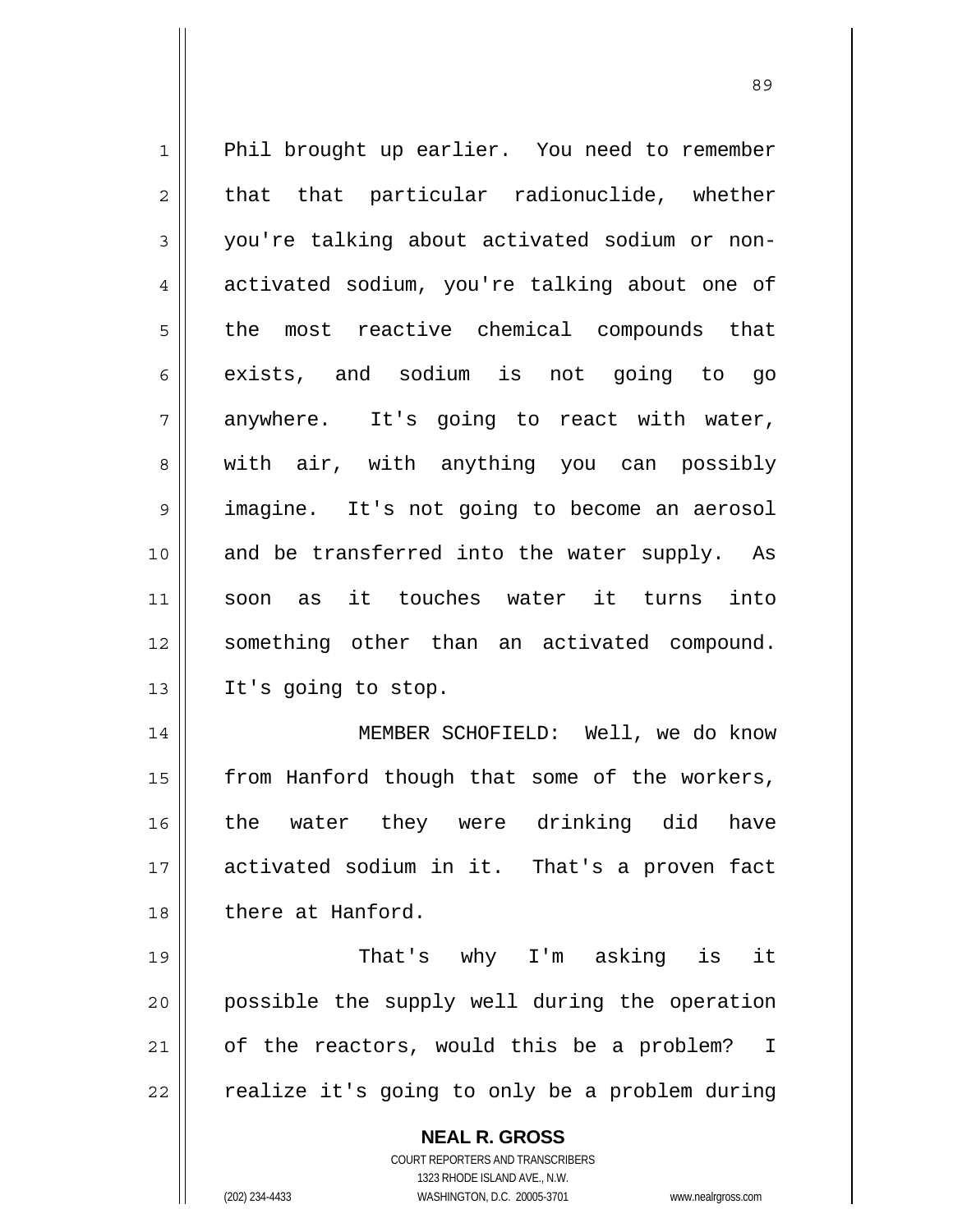**NEAL R. GROSS** COURT REPORTERS AND TRANSCRIBERS 1 2 3 4 5 6 7 8 9 10 11 12 13 14 15 16 17 18 19 20 21 22 the time the reactors are operating, but you know, you have to look at this from an internal exposure standpoint. DR. HUGHES: It takes a while for a chemical to get all the way down to the groundwater, but you know. DR. NETON: It can migrate through. I don't know. We can look at this. I think sodium was an issue raised somewhere else in this review. DR. HUGHES: It was raised as an internal -- DR. NETON: An internal exposure issue. One thing I'd like to point out to sort of bound this a little bit though is that I don't think we're talking about a major dose exposure pathway. DR. MAURO: Well, the MCLs of tritium are -- I'm trying to think of the drinking water standards. You know, they're pretty high, but I mean this number certainly

90

1323 RHODE ISLAND AVE., N.W.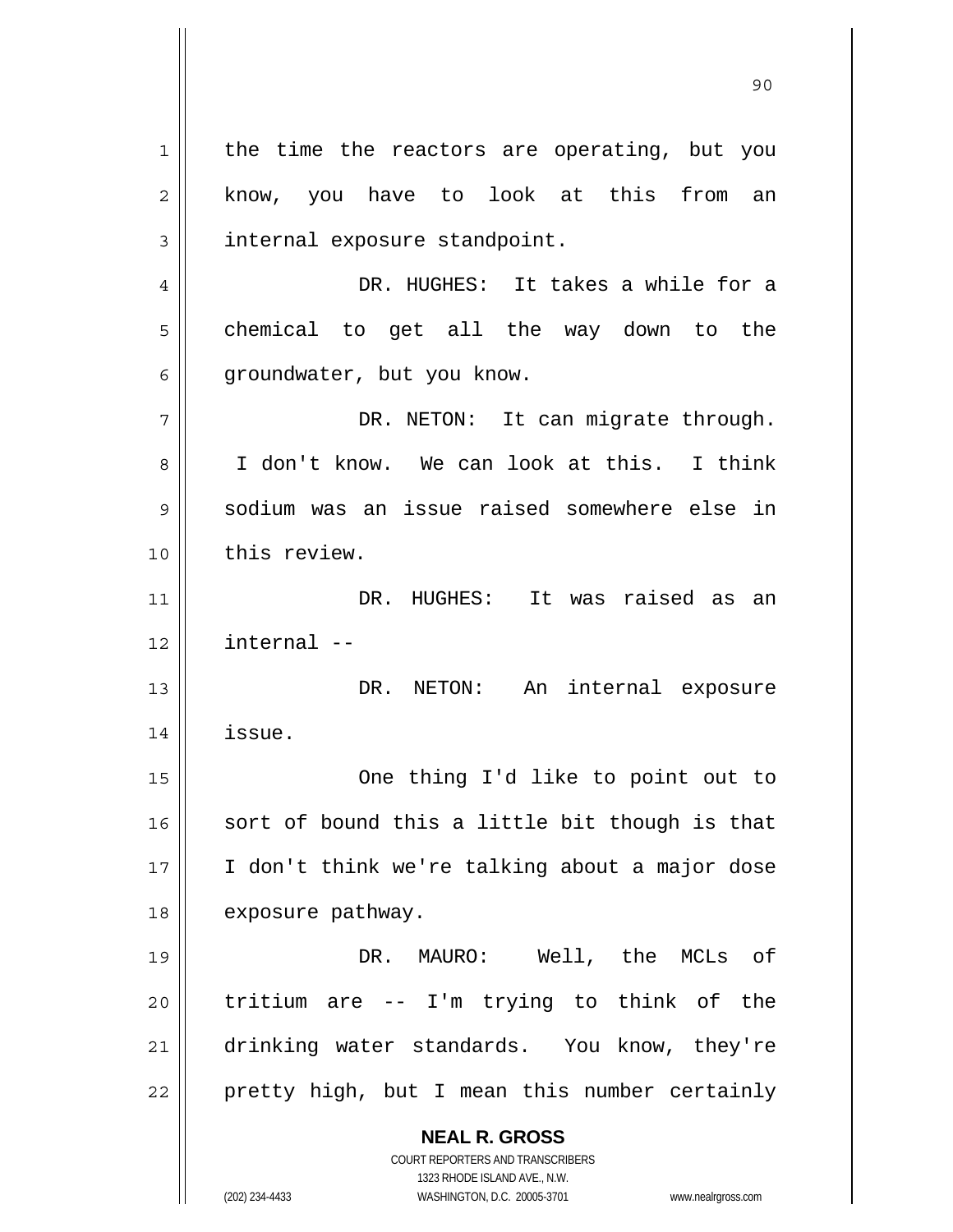**NEAL R. GROSS** COURT REPORTERS AND TRANSCRIBERS 1323 RHODE ISLAND AVE., N.W. (202) 234-4433 WASHINGTON, D.C. 20005-3701 www.nealrgross.com 1 2 3 4 5 6 7 8 9 10 11 12 13 14 15 16 17 18 19 20 21 22 is, you know, well above that. But I'm just saying that -- DR. NETON: But the dose metrically  $is$   $-$  DR. MAURO: Well, if it's 900, it's four millirem per year. I'm drawing on my memory of the drinking water standards, for EPA, which didn't come out until 1976, but somehow the number that sticks in my head is four millirem per year associated with about 800 pico Curies per year. DR. NETON: For continuous use. DR. MAURO: Continuous, two liters a day. DR. NETON: This is work environment, probably a little lower. So anyway -- DR. MAURO: I was just trying to set -- DR. NETON: Yes, and there's certainly a dose that would need to be considered in a dose reconstruction, but as

<u>91</u>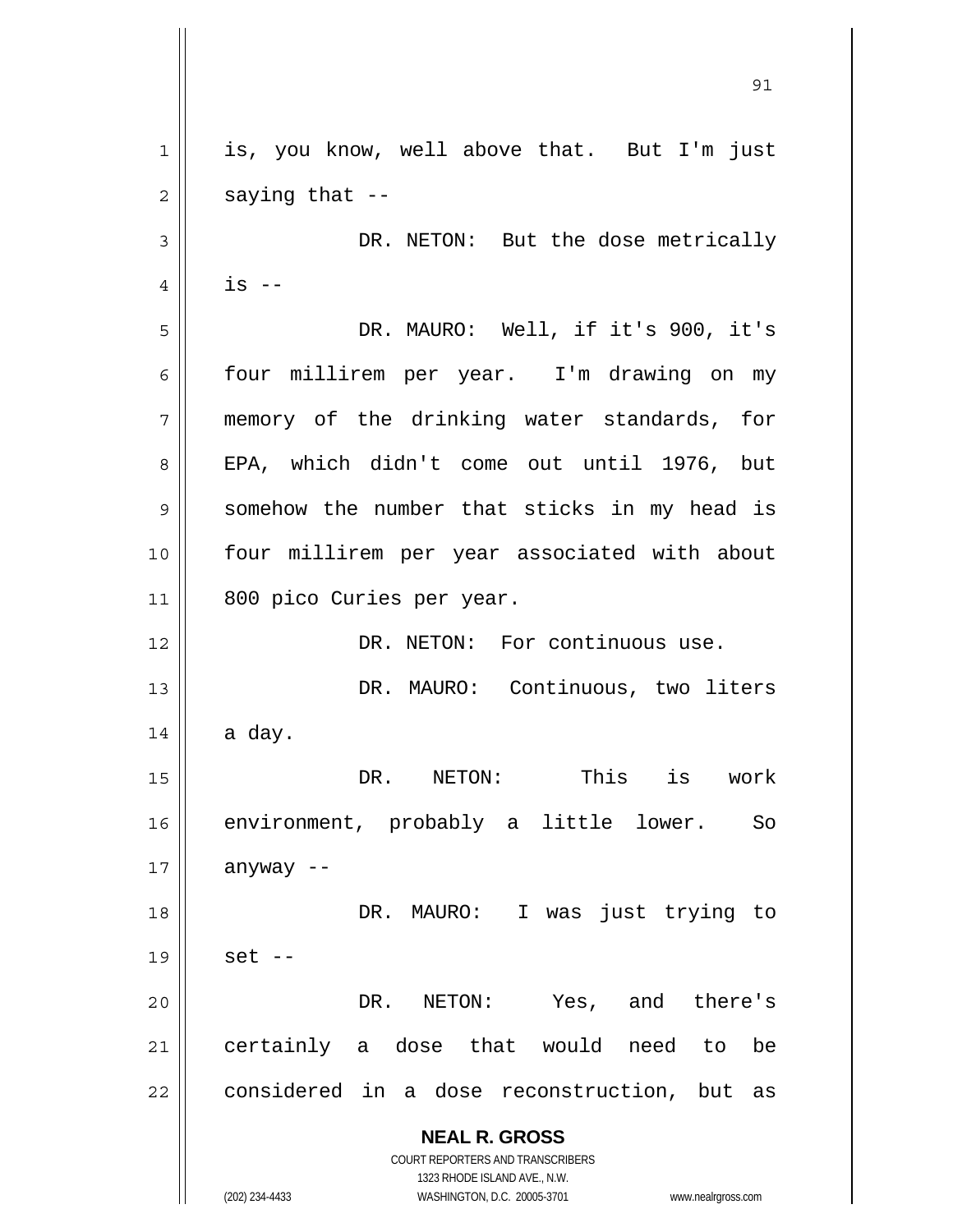1 2 far as assignment of dose, it's going to be one of the more minor components.

<u>92 and 2014 and 2014 and 2014 and 2014 and 2014 and 2014 and 2014 and 2014 and 2014 and 2014 and 2014 and 201</u>

3 4 5 6 7 8 9 DR. HUGHES: I think part of the drinking water source was bottled water, but part of it was also just groundwater. So I think the workers were provided drinking water that was shipped in from outside, but there were also taps and coffee makers and things like that.

10 11 MS. KLEA: I'd like to add a comment here. This is Bonnie.

12 13 14 15 16 17 18 19 20 21 Lara said that it would take a long time for anything to percolate down to the aquifer. Well, that's not true because we had two major fault lines that ran through that property down into our local reservoir, and that whole site was riddled with fractures and fault lines, and we have early memos from 1954 that the company was planning to build a big pit and dump all of the radioactive waste into that pit.

22

I'm working with DTFC, and we're

**NEAL R. GROSS** COURT REPORTERS AND TRANSCRIBERS 1323 RHODE ISLAND AVE., N.W. (202) 234-4433 WASHINGTON, D.C. 20005-3701 www.nealrgross.com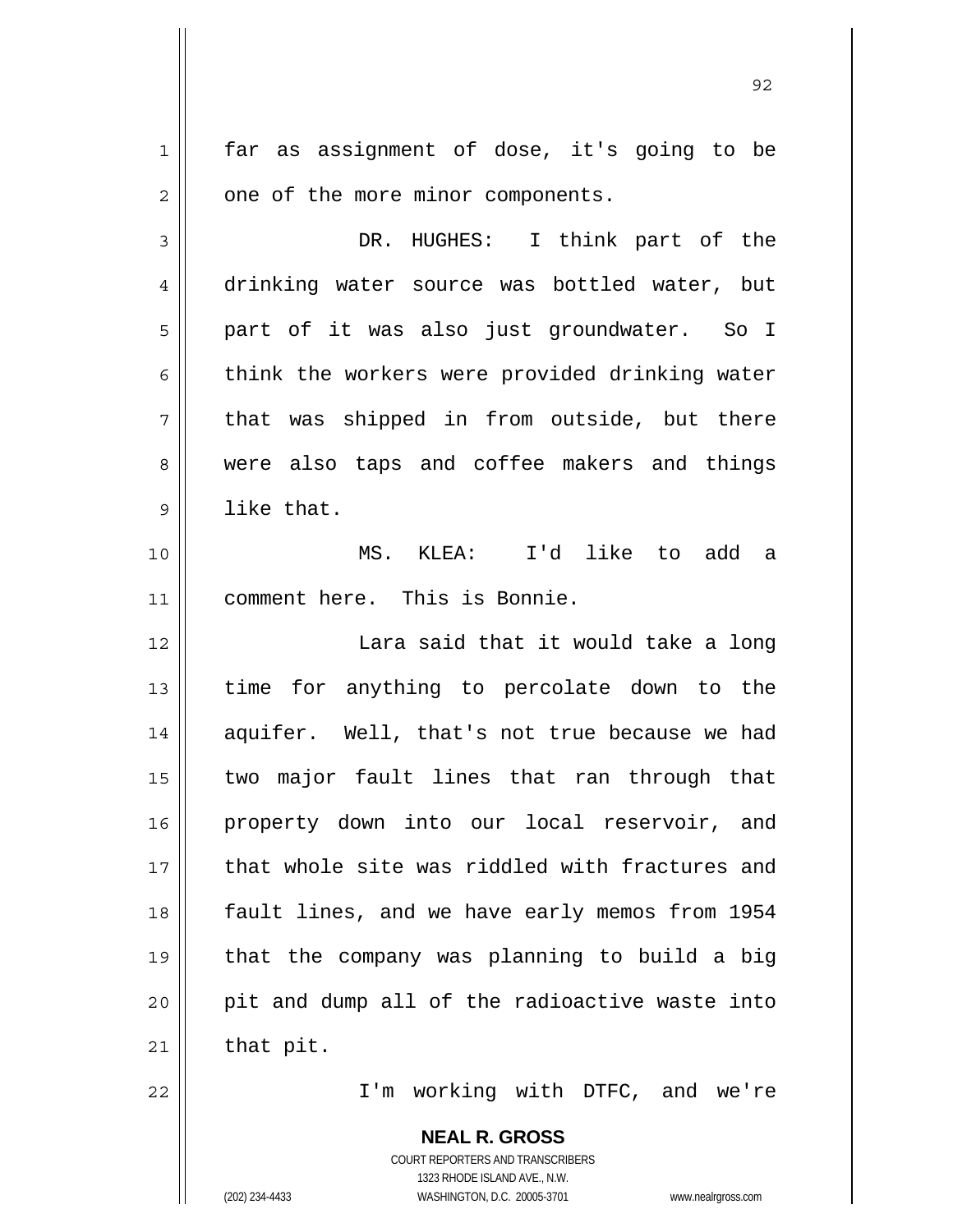| $\mathbf 1$    | doing a follow-up to see if they actually did                       |
|----------------|---------------------------------------------------------------------|
| $\overline{c}$ | that, and I know it was common in that time                         |
| 3              | period to dump everything into the ground.                          |
| 4              | DR. NETON: Right. Bonnie, this is                                   |
| 5              | Jim Neton.                                                          |
| 6              | We were talking about Sodium-24, I                                  |
| $\overline{7}$ | think, in that context, and it has a fairly                         |
| 8              | short half-life. I forget how many.                                 |
| 9              | DR. HUGHES: Fifteen hours.                                          |
| 10             | DR. NETON: Fifteen hours? So, you                                   |
| 11             | know, in sort of groundwater migration time,                        |
| 12             | the 15 hour half-life is pretty short compared                      |
| 13             | to how far things migrate in the groundwater,                       |
| 14             | unless it's still suggesting that some kind of                      |
| 15             | equilibrium could be built up or it's just                          |
| 16             | continuously being infused, but even so, I                          |
| 17             | think $--$                                                          |
| 18             | MEMBER SCHOFIELD: But that would                                    |
| 19             | only be a problem during the time that they                         |
| 20             | are running the reactors. Effectively there                         |
| 21             | is no problem when they're shut down.                               |
| 22             | MR. BERONJA: All right. So I                                        |
|                |                                                                     |
|                | <b>NEAL R. GROSS</b><br><b>COURT REPORTERS AND TRANSCRIBERS</b>     |
|                | 1323 RHODE ISLAND AVE., N.W.                                        |
|                | (202) 234-4433<br>WASHINGTON, D.C. 20005-3701<br>www.nealrgross.com |

<u>93 and 200 and 200 and 200 and 200 and 200 and 200 and 200 and 200 and 200 and 200 and 200 and 200 and 200 an</u>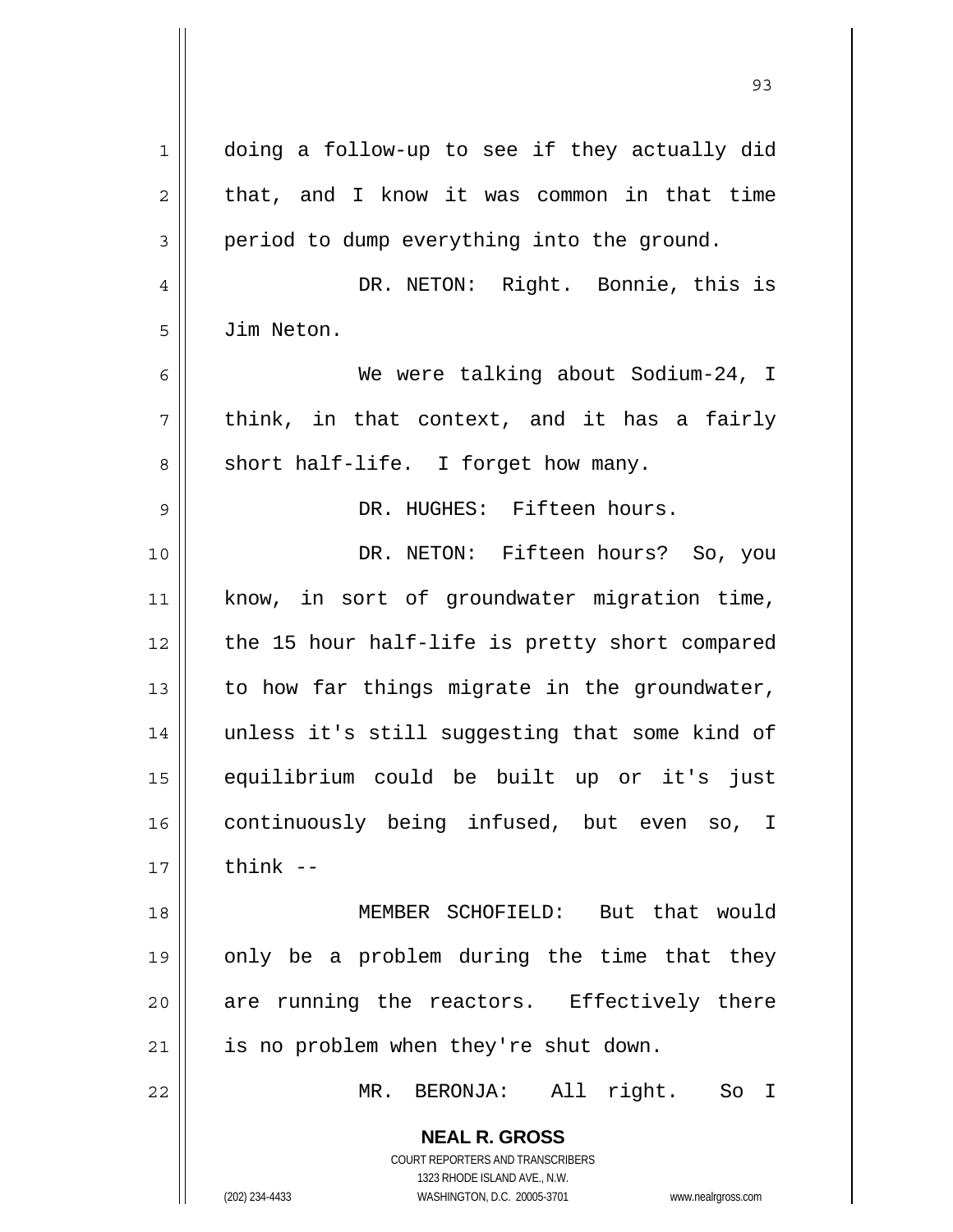**NEAL R. GROSS** COURT REPORTERS AND TRANSCRIBERS 1323 RHODE ISLAND AVE., N.W. (202) 234-4433 WASHINGTON, D.C. 20005-3701 www.nealrgross.com 1 2 3 4 5 6 7 8 9 10 11 12 13 14 15 16 17 18 19 20 21 22 guess the report is going to be generated, and John said if we need to review it or whoever would like us to review it, we can take a look at it, but I think as Jim said, too, I think this is a fairly minor issue. It's not an SEC issue. It's more dose related to doing dose reconstruction -- I'm sorry. Site profile. Thank you. MR. MORRIS: This is Bob Morris. MR. KATZ: Yes, Bob. MR. MORRIS: My recollection of the EPA drinking water standard is that four millirem per year for continuous -- as the only source of drinking water comes from drinking 20,000 pico Curies per liter. DR. MAURO: It's 20,000. Okay. Thank you for correcting me. MR. MORRIS: Twenty thousand. DR. MAURO: It's that high. Okay. I stand corrected. I know where the 900 came from. I stand corrected. MR. MORRIS: And so I think the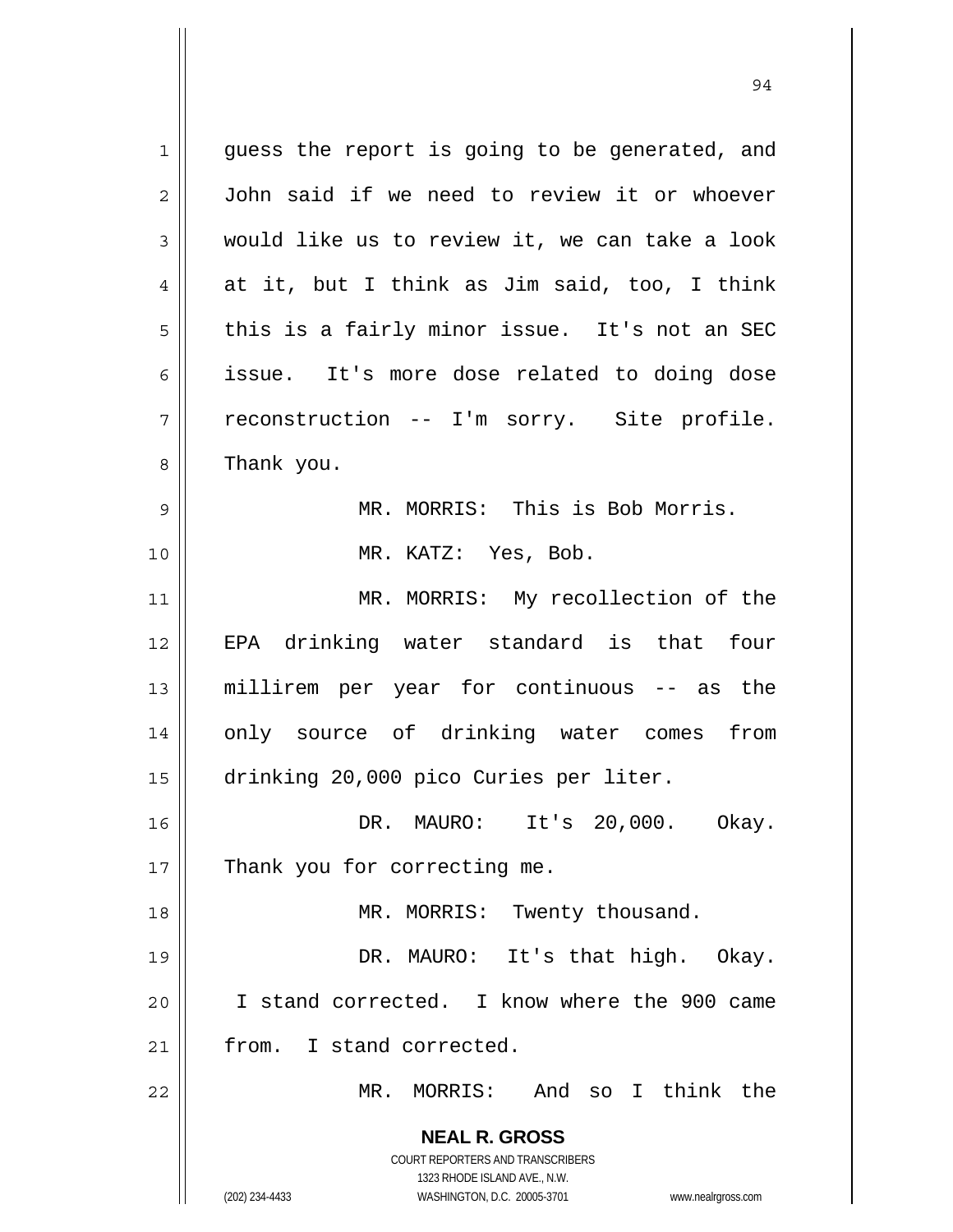| 1              | conclusion you can come to just at face value            |
|----------------|----------------------------------------------------------|
| $\overline{2}$ | is that dosimetricly the number will be small.           |
| 3              | DR. NETON: Whether it's 30,000 or                        |
| 4              | 100,000, you're in the ballpark of around ten,           |
| 5              | 12 millirem per year maximum. So these are               |
| 6              | small doses to consider, although necessary to           |
| 7              | be included.                                             |
| 8              | MR. BERONJA: Okay, all right.                            |
| $\mathsf 9$    | Moving on, the next issue related to uranium             |
| 10             | fires where the petitioner referred to                   |
| 11             | numerous uranium fires and cites a couple of             |
| 12             | incidents of sodium explosion and concern                |
| 13             | about the monitoring, NIOSH concluded that               |
| 14             | there was data available for the various                 |
| 15             | uranium fires that would allow dose estimates            |
| 16             | to be bounded. We actually reviewed quite a              |
| 17             | few different studies related to this and                |
| 18             | really came to the same conclusion that NIOSH            |
| 19             | did on this. So I don't think there's really             |
| 20             | any further discussion that's needed on that.            |
| 21             | Issue number five talks about air                        |
| 22             | monitoring. Again, this was a petitioner                 |
|                | <b>NEAL R. GROSS</b><br>COURT REPORTERS AND TRANSCRIBERS |

<u>95 and 2001 and 2001 and 2001 and 2001 and 2001 and 2001 and 2001 and 2001 and 2001 and 2001 and 2001 and 200</u>

1323 RHODE ISLAND AVE., N.W.

 $\prod$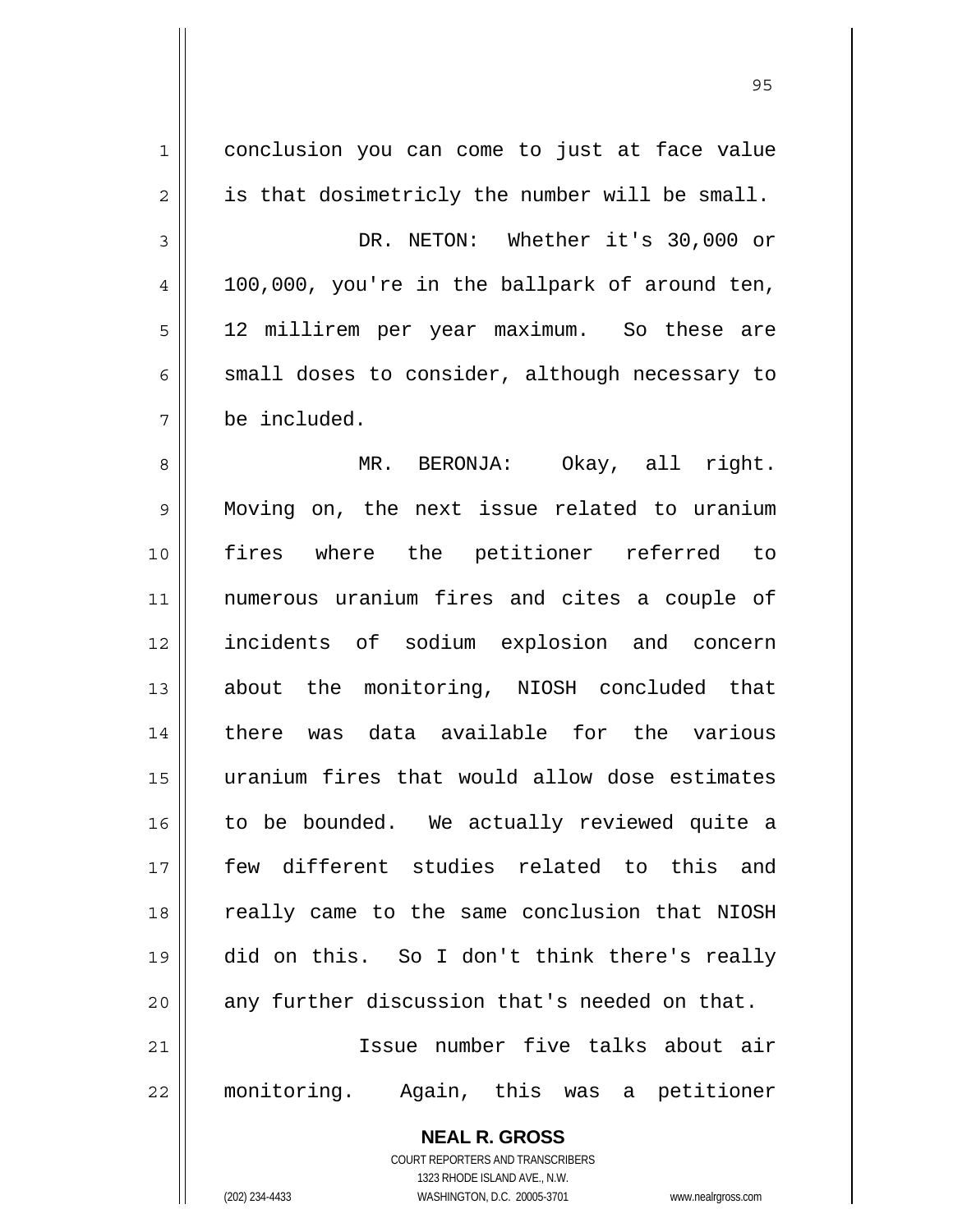issue that, you know, sufficient air monitoring or air monitoring was insufficient related to, you know, determining exposures.

4 5 6 7 8 9 10 11 12 I think NIOSH concluded that there was a concern prior to 1958 about this. You know, I think we concurred with NIOSH's conclusion about that prior to 1958. You know, we did have some questions about post 1958, and I think that's going to probably all get wrapped up in some of the other discussions that we have with the other issues. So we can talk about those there.

13 14 15 16 17 18 19 20 21 22 The next issue is the sodium disposal facility or sodium burn pit. The facility was not adequately monitored and/or records are missing. NIOSH had a number of statements that they made where they said that they didn't really feel this was a significant issue just given some of the safety issues associated with going out to the facility, given some of the levels of radionuclides' present at the site.

> **NEAL R. GROSS** COURT REPORTERS AND TRANSCRIBERS 1323 RHODE ISLAND AVE., N.W. (202) 234-4433 WASHINGTON, D.C. 20005-3701 www.nealrgross.com

1

2

3

<u>96 and 200 million and 200 million and 200 million and 200 million and 200 million and 200 million and 200 million and 200 million and 200 million and 200 million and 200 million and 200 million and 200 million and 200 mi</u>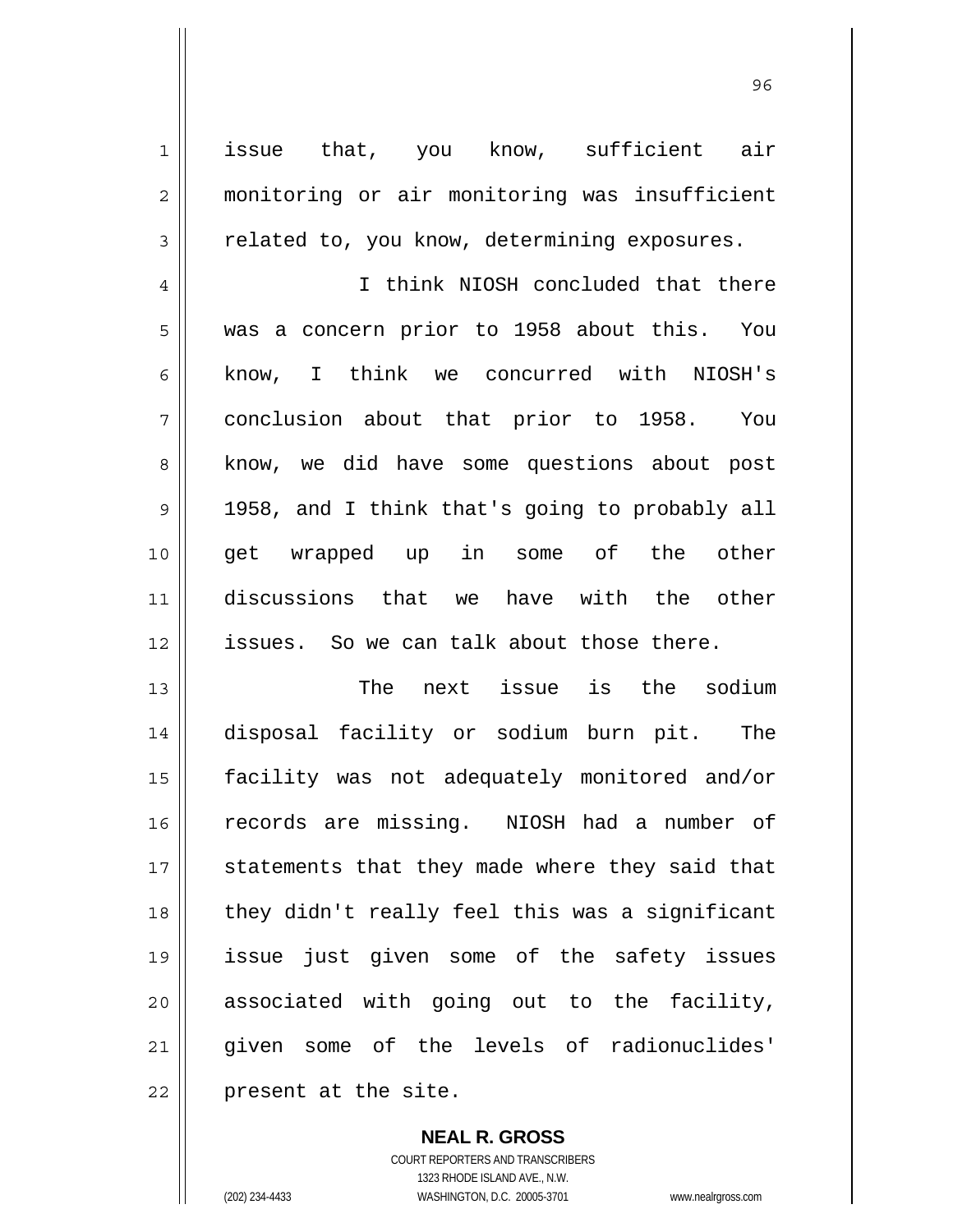| $\mathbf 1$    | And you know, I think in general we            |
|----------------|------------------------------------------------|
| $\overline{2}$ | still had some concern just about, you know, I |
| 3              | don't think there's still very good            |
| $\overline{4}$ | information on when some of this contamination |
| 5              | took place or some of the incidental exposure. |
| 6              | You know, I think probably still in general    |
| 7              | are feeling as probably the exposures that     |
| 8              | folks would have gotten would have been        |
| 9              | relatively minor, associated with walking by   |
| 10             | this facility.                                 |
| 11             | I guess the only things I don't                |
| 12             | know if you guys have looked at any other      |
| 13             | information related to the sodium burn pit or  |
| 14             | any kind of modeling or anything else, Lara.   |
| 15             | DR. HUGHES: What we looked into is             |
| 16             | more we have actually been in the context of   |
| 17             | some of the other issues into looking and      |
| 18             | producing co-worker models. So anybody who     |
| 19             | might have gone out there that may have not    |
| 20             | been monitored, you know, those could          |
| 21             | conceivably be bounded with the co-worker      |
| 22             | model, considering this was an intermittent    |

97

**NEAL R. GROSS** COURT REPORTERS AND TRANSCRIBERS 1323 RHODE ISLAND AVE., N.W.

 $\mathsf{II}$ 

 $\mathsf{I}$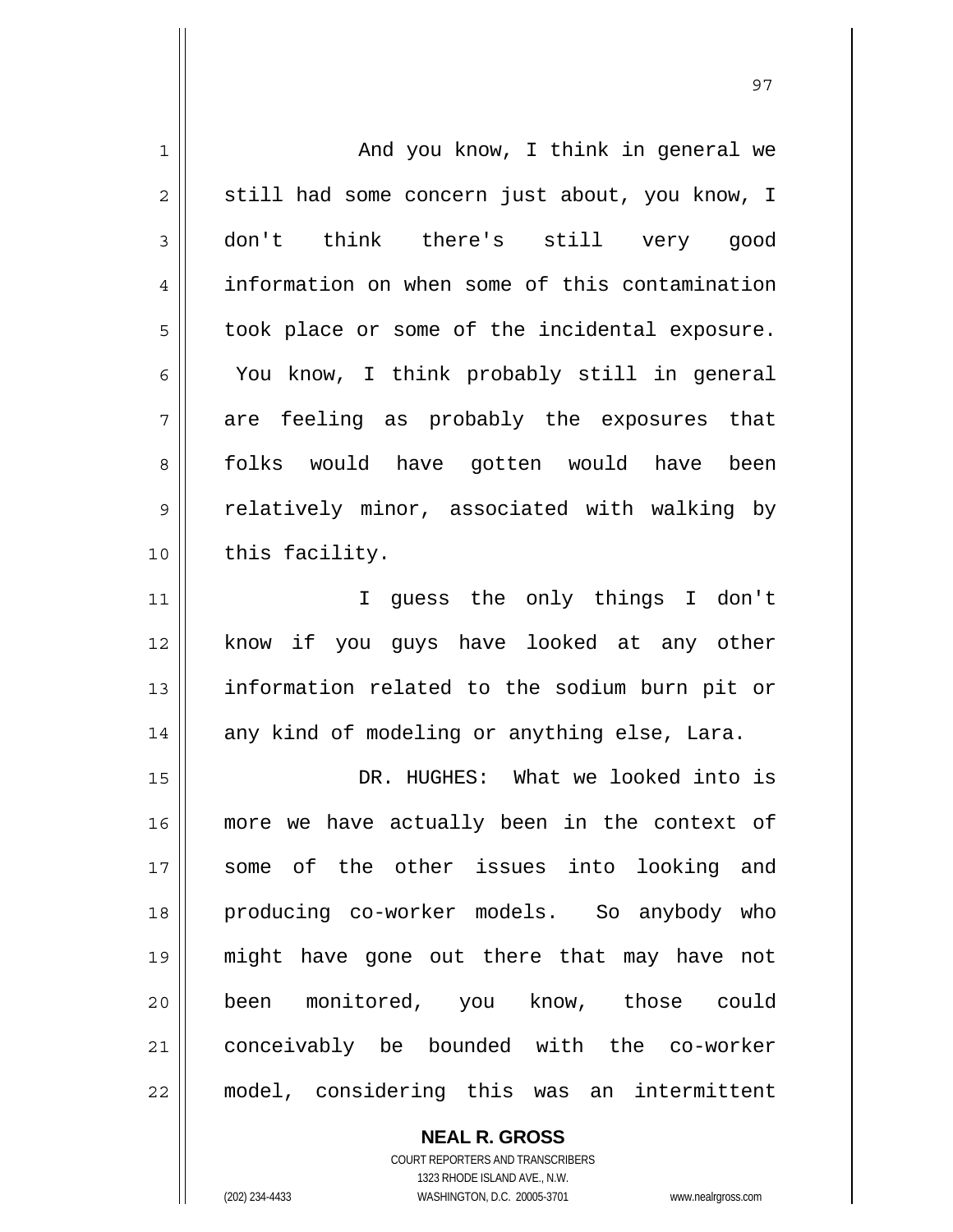1 operation.

| $\overline{2}$ | So you would not have a worker at                                                                                                                               |
|----------------|-----------------------------------------------------------------------------------------------------------------------------------------------------------------|
| 3              | the burn pit eight hours a day seven days a                                                                                                                     |
| 4              | week. Yes, so actually looking into the co-                                                                                                                     |
| 5              | worker model covering this exposure.                                                                                                                            |
| 6              | MS. KLEA: I have eyewitnesses on                                                                                                                                |
| 7              | that situation, and I certainly don't agree                                                                                                                     |
| 8              | that only the workers at the burn pit would                                                                                                                     |
| 9              | have been contaminated. They would have                                                                                                                         |
| 10             | released airborne radionuclides, would have                                                                                                                     |
| 11             | covered the whole site.                                                                                                                                         |
| 12             | MEMBER BEACH: And this is Josie                                                                                                                                 |
| 13             | Beach. I have a question.                                                                                                                                       |
| 14             | It says contamination was                                                                                                                                       |
| 15             | discovered in '78. Do you guys have any                                                                                                                         |
| 16             | records of when it was monitored prior to '78,                                                                                                                  |
| 17             | when the last $-$                                                                                                                                               |
| 18             | DR. HUGHES: It was not monitored                                                                                                                                |
| 19             | prior to '78 because it was not intended to be                                                                                                                  |
| 20             | a radionuclide disposal facility.                                                                                                                               |
| 21             | Right.<br>MEMBER BEACH:                                                                                                                                         |
| 22             | a sodium<br>DR.<br>HUGHES:<br>It<br>was                                                                                                                         |
|                | <b>NEAL R. GROSS</b><br>COURT REPORTERS AND TRANSCRIBERS<br>1323 RHODE ISLAND AVE., N.W.<br>(202) 234-4433<br>WASHINGTON, D.C. 20005-3701<br>www.nealrgross.com |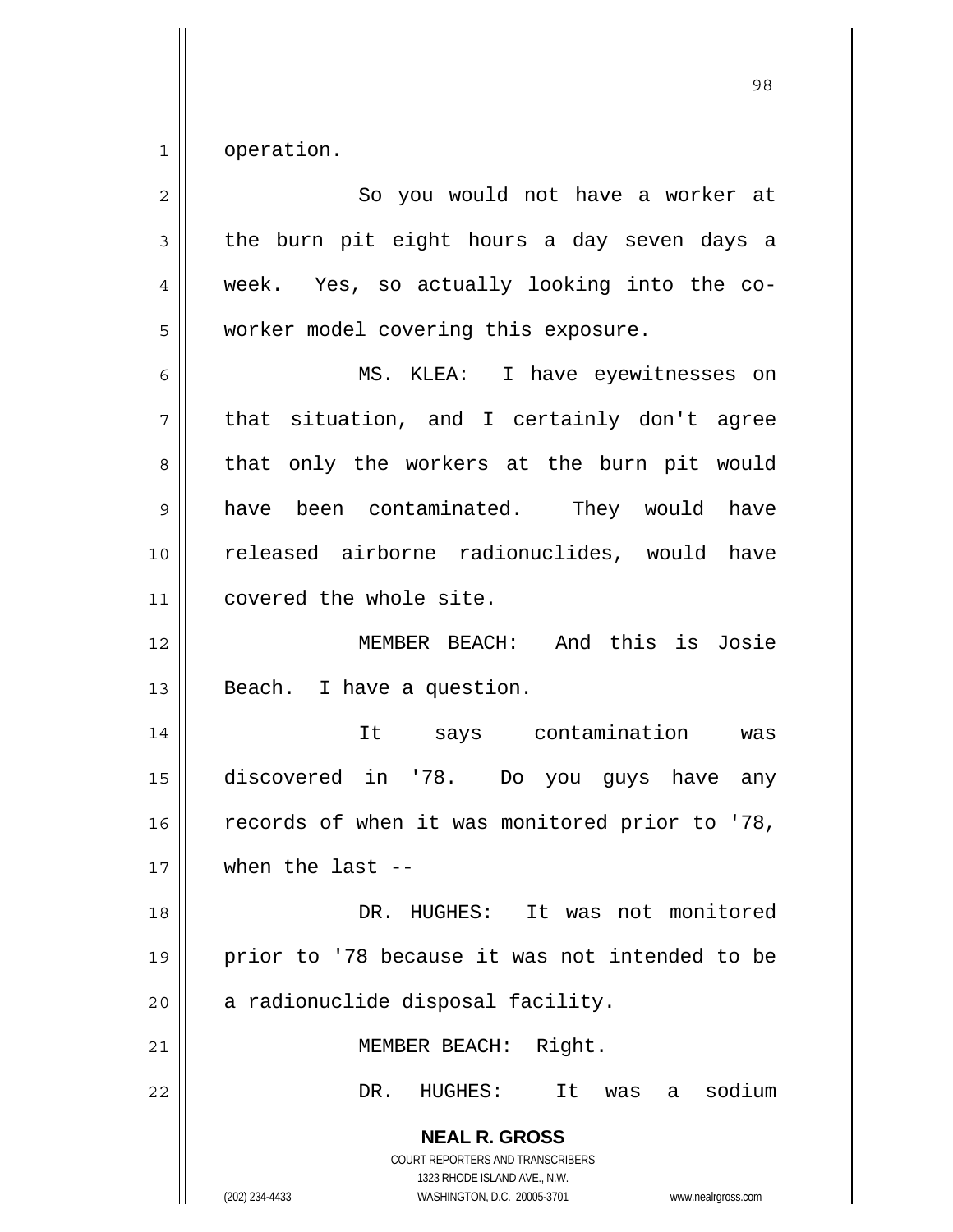| 1  | disposal facility. So I think when they         |
|----|-------------------------------------------------|
| 2  | started -- I'm not exactly sure what triggered  |
| 3  | the monitoring. I think it was the thought of   |
| 4  | clean-up or $-$ -                               |
| 5  | MEMBER BEACH: It said they had                  |
| 6  | intermittent modeling done or not modeling,     |
| 7  | but intermittent --                             |
| 8  | DR. HUGHES: Disposal, like they                 |
| 9  | were disposing sodium, like a pump that had     |
| 10 | sodium in it, and they would douse it with      |
| 11 | water, submerge it in water to react to sodium  |
| 12 | to make it -- essentially remove the sodium     |
| 13 | hazard that Wanda had pointed out because       |
| 14 | sodium is so reactive.                          |
| 15 | So<br>MEMBER<br>there's<br>BEACH:<br>no         |
| 16 | previous monitoring data available until '78?   |
| 17 | DR. HUGHES: No, because they did                |
| 18 | not intend for it to become contaminated.<br>It |
| 19 | did become contaminated, but again, if you      |
| 20 | look at the reports, this environment, those    |
| 21 | levels are fairly low; they are in the pico     |
| 22 | Curie range of cesium. So it's not -- there's   |
|    |                                                 |

99 - Paul Barbara, poeta e a contra de 1999 - Paul Barbara, español de 1999 - Paul Barbara, español de 1999 -<br>1990 - Paul Barbara, poeta español de 1990 - Paul Barbara, español de 1990 - Paul Barbara, español de 1990 -

COURT REPORTERS AND TRANSCRIBERS 1323 RHODE ISLAND AVE., N.W. (202) 234-4433 WASHINGTON, D.C. 20005-3701 www.nealrgross.com

**NEAL R. GROSS**

 $\mathbf{I}$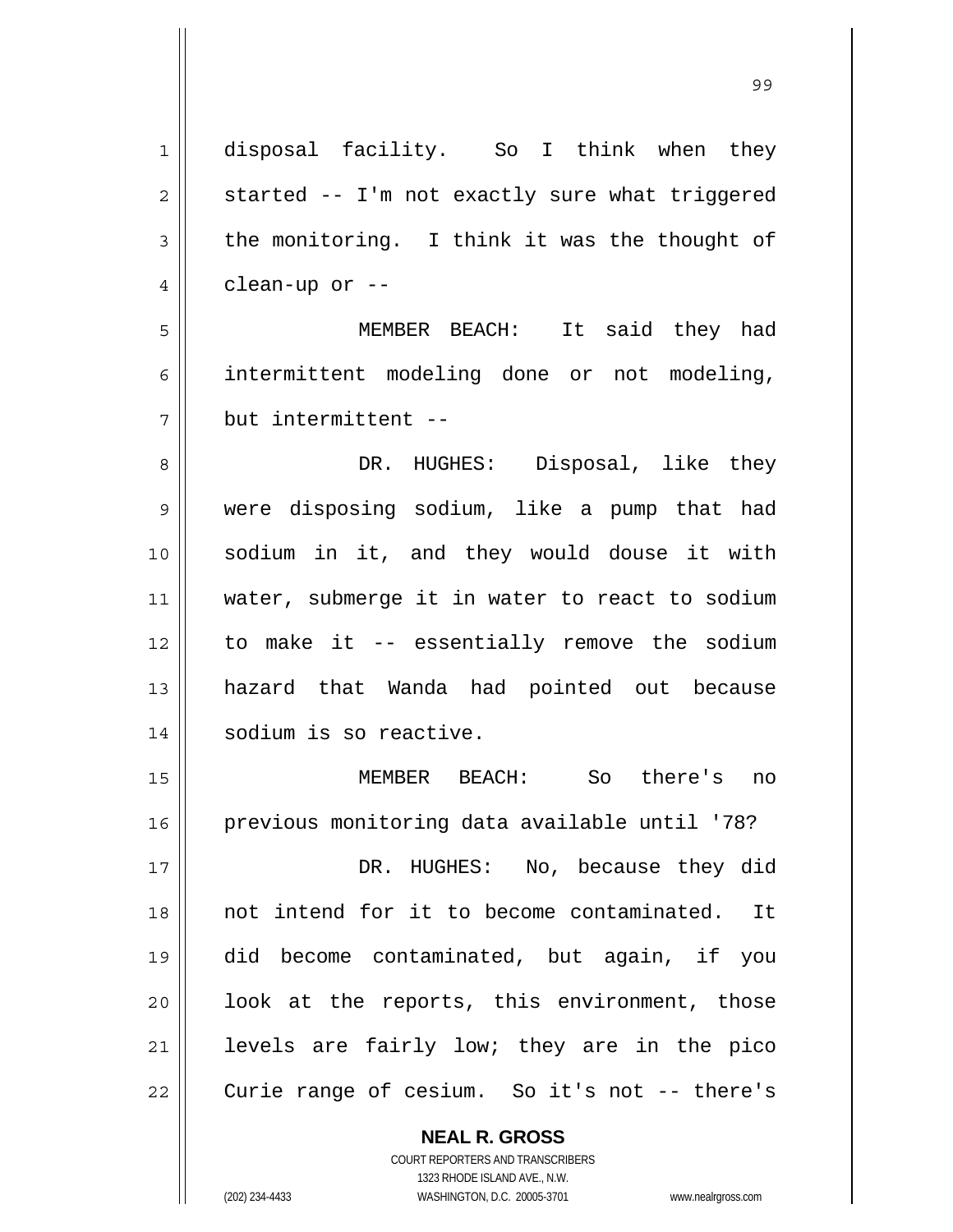1 2 no indication that this was a major disposal operation of radioactive --

3 4 5 6 7 8 MS. KLEA: No, actually it was, and I have a witness who before he died went on record and on videotape that he was ordered to do releases over the side of the hill, and you may or may not know it did go down the hill and got into Brandeis-Bardin Institute.

9 10 11 12 13 14 So the story the company is telling isn't true at all. This was a major, major clean-up pit, and the workers were ordered without any protective clothing to pump it. They had to pump it out over the side of the hill.

MEMBER MUNN: Pump what out?

MS. KLEA: The liquid.

MEMBER MUNN: What liquid?

18 19 MS. KLEA: These were pits. These were earthen pits.

20 21 MEMBER MUNN: Yes, but we were talking about the burn pits, weren't we?

MS. KLEA: Yes, the burn pits.

**NEAL R. GROSS**

COURT REPORTERS AND TRANSCRIBERS 1323 RHODE ISLAND AVE., N.W. (202) 234-4433 WASHINGTON, D.C. 20005-3701 www.nealrgross.com

15

16

17

22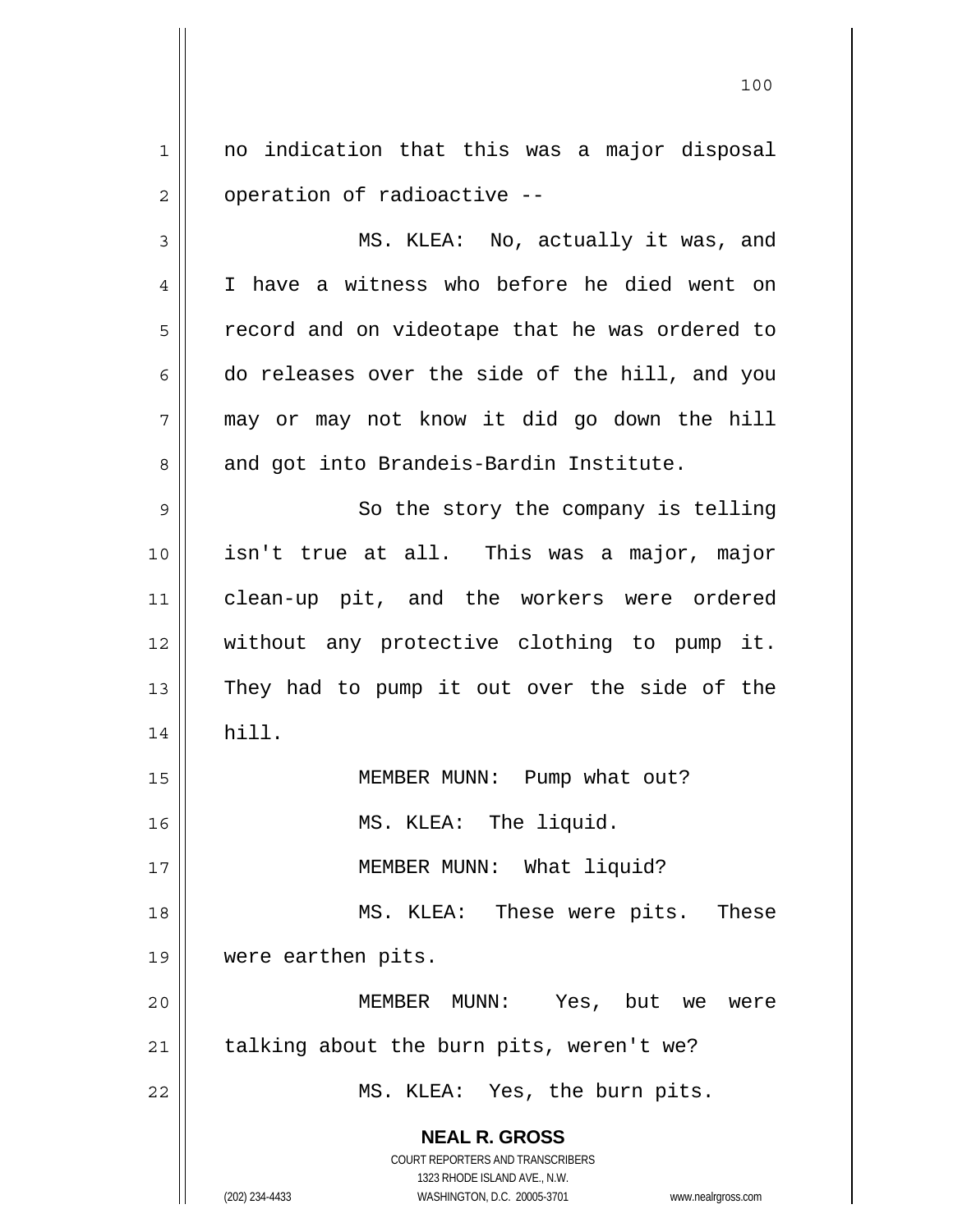|    | 101                                                                                                 |
|----|-----------------------------------------------------------------------------------------------------|
| 1  | MEMBER MUNN: And so --                                                                              |
| 2  | MS. KLEA: They would wash the                                                                       |
| 3  | contaminated parts to get the sodium off, and                                                       |
| 4  | it was great fun for the workers to see the                                                         |
| 5  | explosions.                                                                                         |
| 6  | MEMBER MUNN: Yes, it's a<br>very                                                                    |
| 7  | spectacular reaction.                                                                               |
| 8  | MS. KLEA: Yes.                                                                                      |
| 9  | MEMBER MUNN: And when it's over,                                                                    |
| 10 | it's over, but --                                                                                   |
| 11 | MS. KLEA: Anyway, the area was                                                                      |
| 12 | contaminated with cesium, strontium, and                                                            |
| 13 | plutonium, and the workers had to pump the                                                          |
| 14 | liquid out that were in these pits over the                                                         |
| 15 | side of the hill, contaminating all of the                                                          |
| 16 | property below in Simi Valley.                                                                      |
| 17 | DR. MAURO: So I'm visualizing two                                                                   |
| 18 | concerns here. One is it's a burn pit and                                                           |
| 19 | things are burning.                                                                                 |
| 20 | HUGHES: It's the sodium<br>DR.                                                                      |
| 21 | reaction with water.                                                                                |
| 22 | DR. MAURO: Sodium is reacting.<br>So                                                                |
|    | <b>NEAL R. GROSS</b>                                                                                |
|    | <b>COURT REPORTERS AND TRANSCRIBERS</b>                                                             |
|    | 1323 RHODE ISLAND AVE., N.W.<br>(202) 234-4433<br>WASHINGTON, D.C. 20005-3701<br>www.nealrgross.com |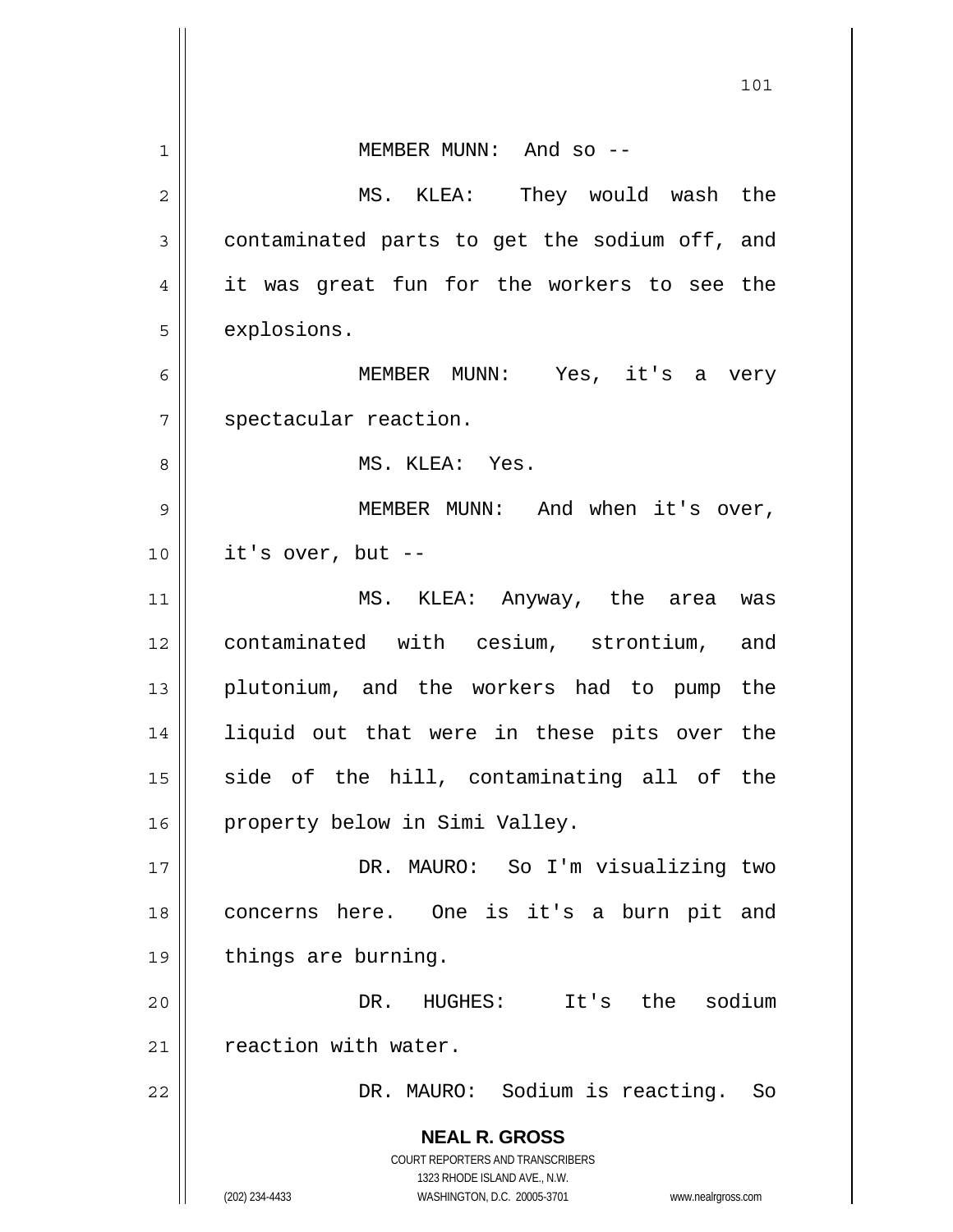1 2 you have a very exothermic process, steam coming off there.

DR. HUGHES: Just hydrogen.

4 5 6 7 8 9 10 11 12 DR. MAURO: Sodium is being oxidized. Water is steaming off, and you've got some kind of convective movement of air up and out with water vapor, and in the pit there is some cesium, perhaps some strontium, whatever, now so that the key issues then become, okay, what type of concentrations of what radionuclides might have been in the pit when.

DR. HUGHES: Exactly.

14 15 16 17 18 19 20 21 22 DR. MAURO: And second, when you do this kind of thing, there are many models out there that are run. It's like burning oil and what comes up. You could sort of say -- okay. I'm not saying you should do this, but if I was trying to convince myself, okay, how do I convince myself that the amount of airborne radionuclides because of the burning process is relatively small, and what contribution

> **NEAL R. GROSS** COURT REPORTERS AND TRANSCRIBERS 1323 RHODE ISLAND AVE., N.W. (202) 234-4433 WASHINGTON, D.C. 20005-3701 www.nealrgross.com

3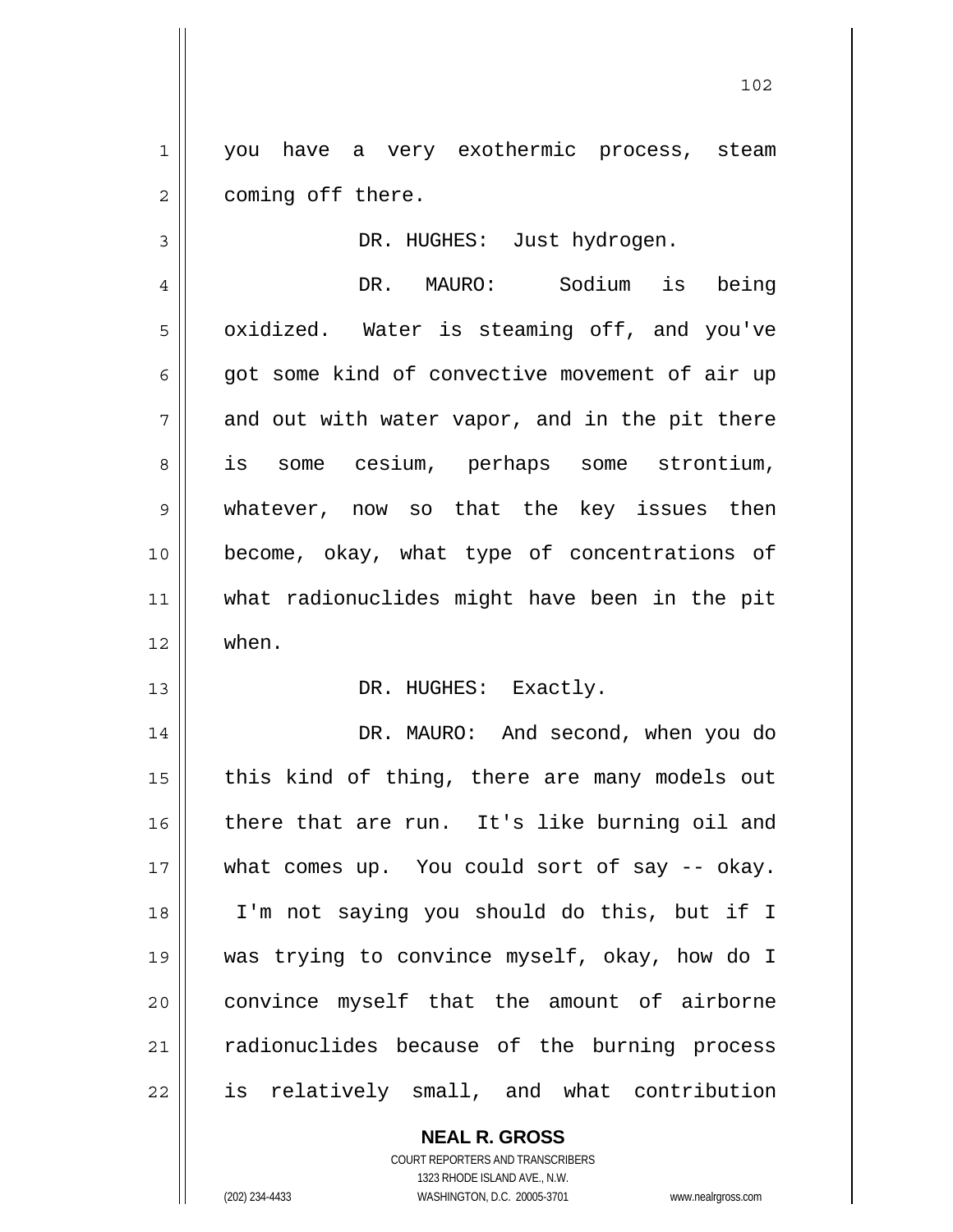1 2 3 could have to the dose is relatively small. There are probably ways of doing it, a bounding analysis.

4 5 6 7 8 Is that something that you folks have done or are looking at or basically you're basically using more heuristic arguments why this is not an important contributor?

9 10 11 12 13 14 15 DR. HUGHES: Well, we're looking at in general workers handling radiological materials and workers handling sodium reactor components we presumed were monitored or at least I would assume that a larger part of the workers that would have gone out there were monitored.

DR. MAURO: Okay.

17 18 19 20 DR. HUGHES: So we're looking into the whole internal and external monitoring data from the site in the form of a co-worker model to bound doses to workers.

21 22 DR. MAURO: So the argument being that the bioassay data that you have for

> **NEAL R. GROSS** COURT REPORTERS AND TRANSCRIBERS 1323 RHODE ISLAND AVE., N.W. (202) 234-4433 WASHINGTON, D.C. 20005-3701 www.nealrgross.com

16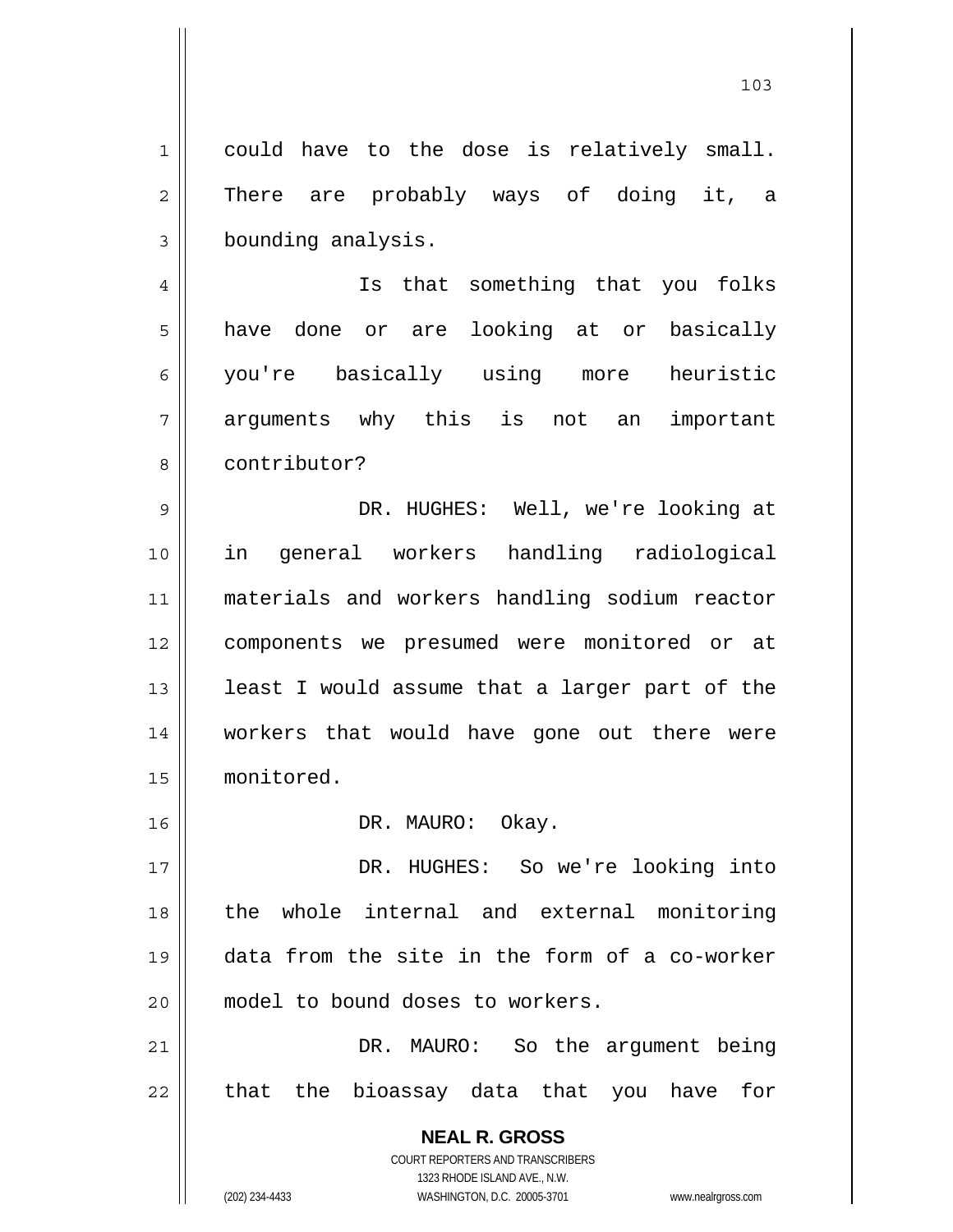**NEAL R. GROSS** COURT REPORTERS AND TRANSCRIBERS 1323 RHODE ISLAND AVE., N.W. 1 2 3 4 5 6 7 8 9 10 11 12 13 14 15 16 17 18 19 20 21 22 workers would have captured that. Whatever contribution to intake, what might have occurred while they were working with or in the vicinity of the burn pit, the bioassay data would capture those intakes and you could, you know, along with other intakes that you might have experienced from handling material. I just want to understand what the line of argument is. DR. HUGHES: Yes. DR. NETON: The primary emphasis is on the bioassay. DR. MAURO: I have to say that these kinds of transfer models are your last resort. DR. NETON: But keep in mind that the concentrations are fairly low in these materials, the pico Curie per gram. DR. MAURO: Yes, and that's important, and that's well established. DR. NETON: And so they're

104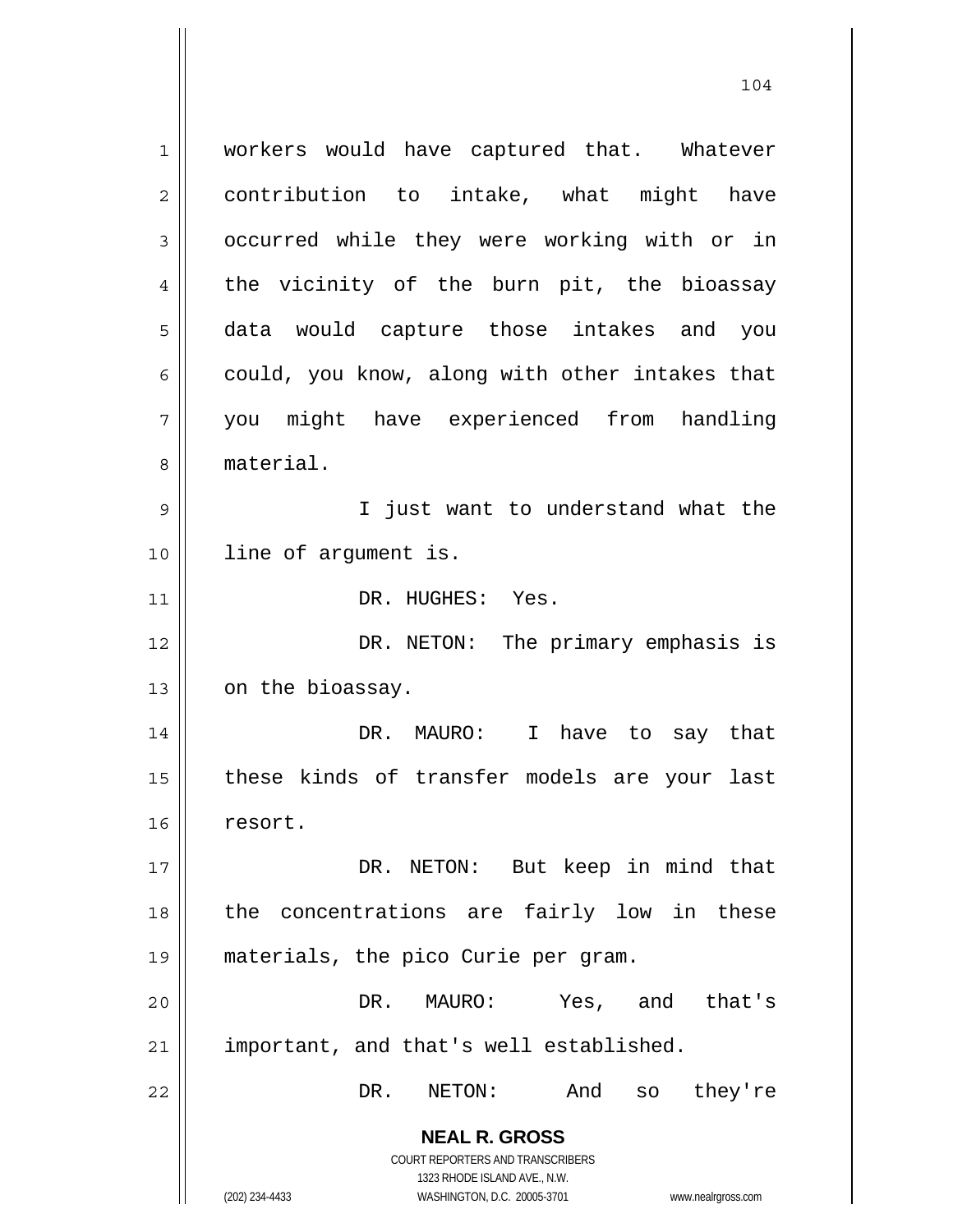1 measurements.

| $\overline{2}$ | DR. MAURO: Somebody measured it                                                                                                                                        |
|----------------|------------------------------------------------------------------------------------------------------------------------------------------------------------------------|
| 3              | and so you know it's in there.                                                                                                                                         |
| 4              | DR. NETON: So when you have pico                                                                                                                                       |
| 5              | Curies per gram, the cancer per exposure is                                                                                                                            |
| 6              | pretty low. You just can't entail enough                                                                                                                               |
| 7              | material to get a significant dose, but                                                                                                                                |
| 8              | nonetheless, we would propose to capture with                                                                                                                          |
| 9              | a co-worker model.                                                                                                                                                     |
| 10             | DR. MAURO: Okay. Is that all part                                                                                                                                      |
| 11             | of the evaluation design profile or just                                                                                                                               |
| 12             | something that is coming out in the white                                                                                                                              |
| 13             | paper?                                                                                                                                                                 |
| 14             | DR. HUGHES: Yes, it's the white                                                                                                                                        |
| 15             | paper.                                                                                                                                                                 |
| 16             | The co-worker model is<br>DR. NETON:                                                                                                                                   |
| 17             | yet to be developed.                                                                                                                                                   |
| 18             | DR. MAURO: Okay.                                                                                                                                                       |
| 19             | MS. KLEA: I'd like to add.<br>This                                                                                                                                     |
| 20             | is Bonnie.                                                                                                                                                             |
| 21             | I'd like to add that we had similar                                                                                                                                    |
| 22             | pits behind the SRE in the early days of                                                                                                                               |
|                | <b>NEAL R. GROSS</b><br><b>COURT REPORTERS AND TRANSCRIBERS</b><br>1323 RHODE ISLAND AVE., N.W.<br>(202) 234-4433<br>WASHINGTON, D.C. 20005-3701<br>www.nealrgross.com |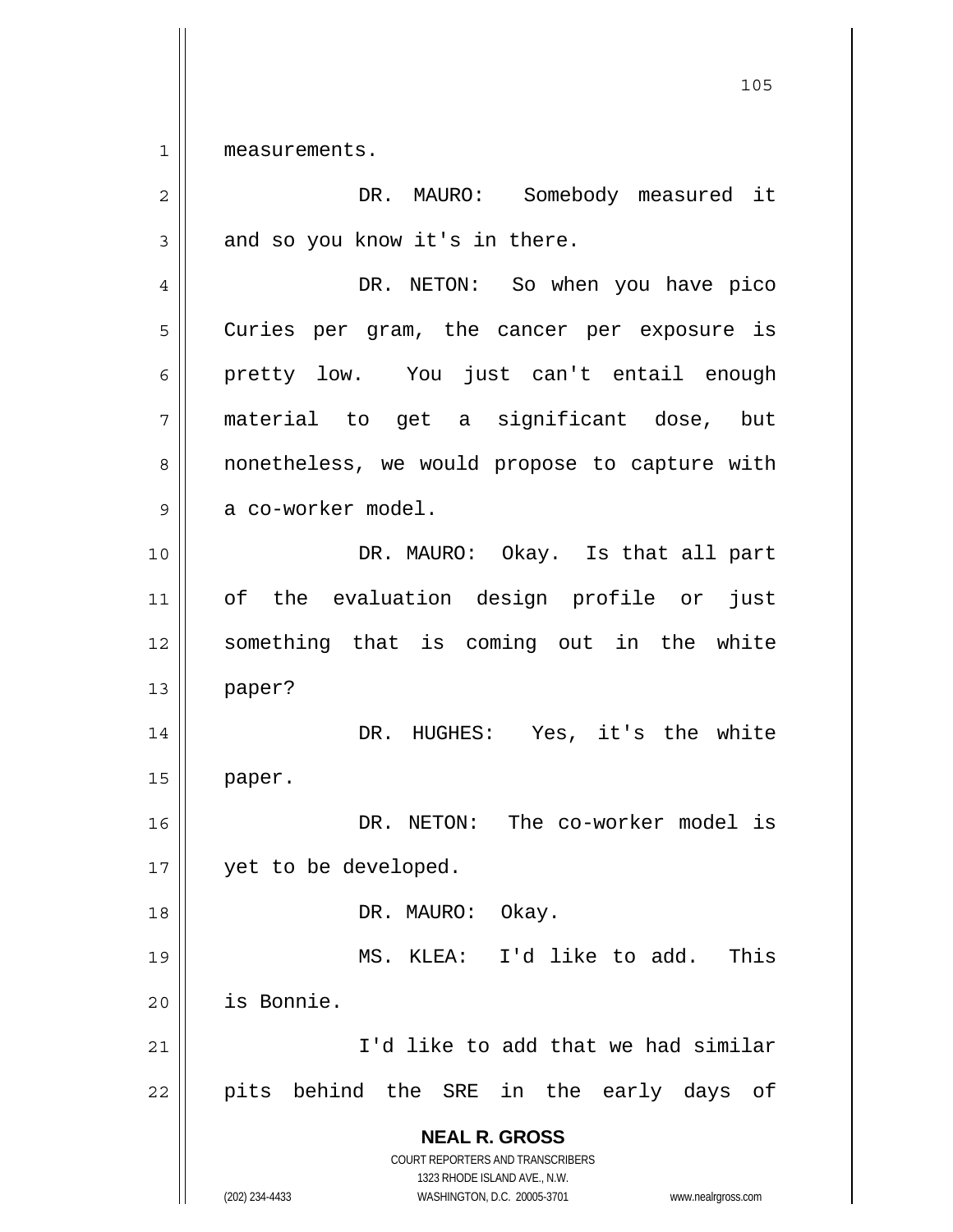**NEAL R. GROSS** COURT REPORTERS AND TRANSCRIBERS 1323 RHODE ISLAND AVE., N.W. (202) 234-4433 WASHINGTON, D.C. 20005-3701 www.nealrgross.com 1 2 3 4 5 6 7 8 9 10 11 12 13 14 15 16 17 18 19 20 21 22 operation, and I have a new witness that can confirm this, and it's also written in reports. They had ponds that they filled, open ponds behind the SRE, and they used those to wash the contaminated parts that had sodium on them behind the SRE, and then those opened dams broke, and all that liquid was released down the hill, and then they put in piping along the road to take the waste water from the SRE over the Silvernale Pond, which was in Area, I believe, Area 3. So I don't remember if you have information on the SRE pits. DR. HUGHES: Bonnie, this is Lara. I do believe we do, but if you want to make sure, if you could forward any reports that you have to us, if you want to make sure, that would be fine. MS. KLEA: I don't know that I have anything that I haven't forwarded to you. DR. HUGHES: Okay. MS. KLEA: I think it's from that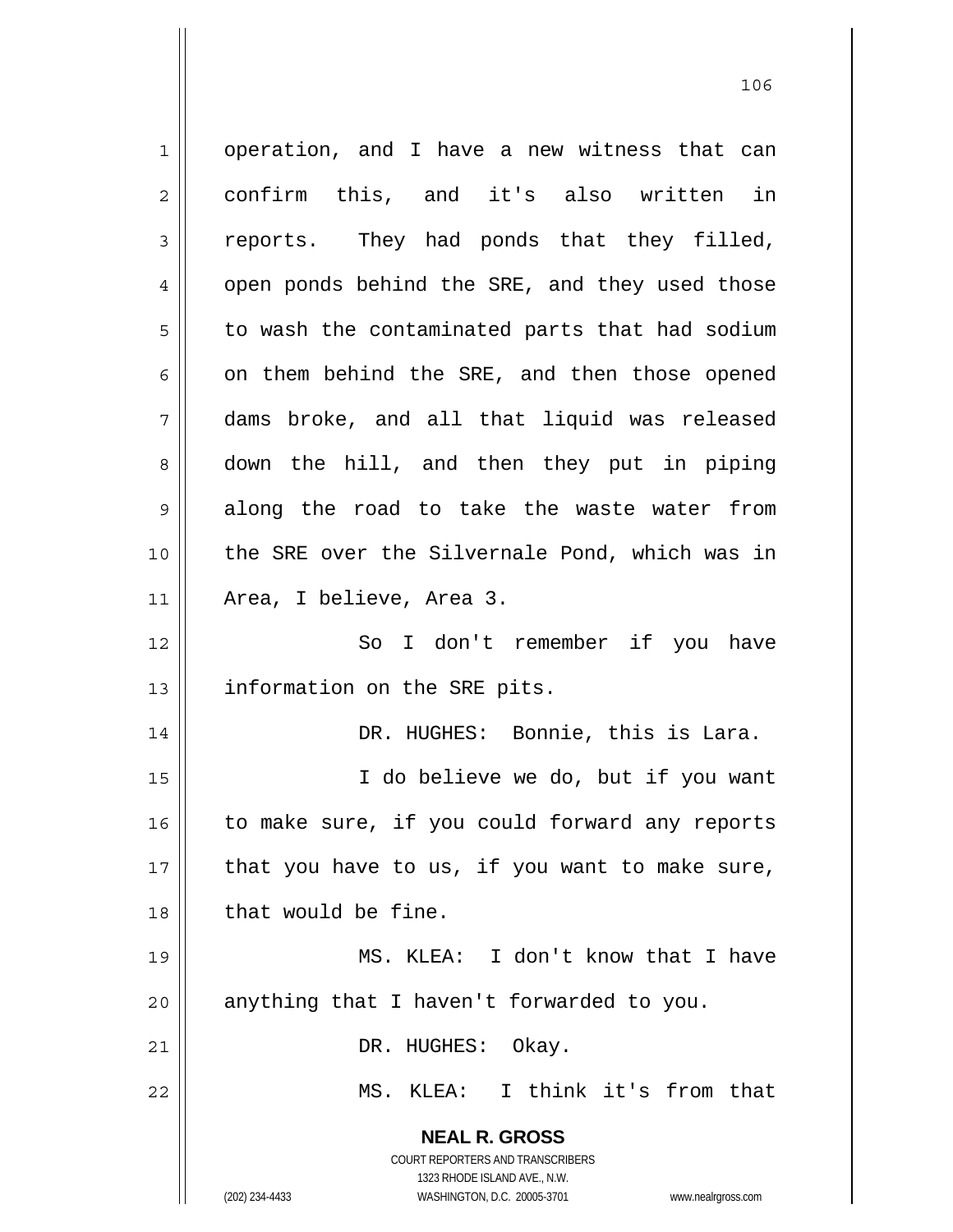107 1 2 3 4 5 6 7 8 9 10 11 12 13 14 15 16 17 18 19 20 21 22 historic -- DR. HUGHES: I do remember. MS. KLEA: -- data. DR. HUGHES: Yes, I do remember reading about this. MS. KLEA: Right, and I have, like I said, a new witness that was there at the time, and he can testify as to what they did in those pits, and then it's on record that those earthen pits broke and everything ran off the side of the hill. MR. BERONJA: Well, again, I guess on this one with the issues paper or the white paper, co-worker model, we can take a look at that if the Board wants, but otherwise I think we can move on unless there's anything else. Let's see. The seventh issue, again, came through the petitioner. It was identification of workers with blank radiation exposure record sheets in their file, and I guess that NIOSH had discovered through an interview with current folks at Santa Susana

> COURT REPORTERS AND TRANSCRIBERS 1323 RHODE ISLAND AVE., N.W. (202) 234-4433 WASHINGTON, D.C. 20005-3701 www.nealrgross.com

**NEAL R. GROSS**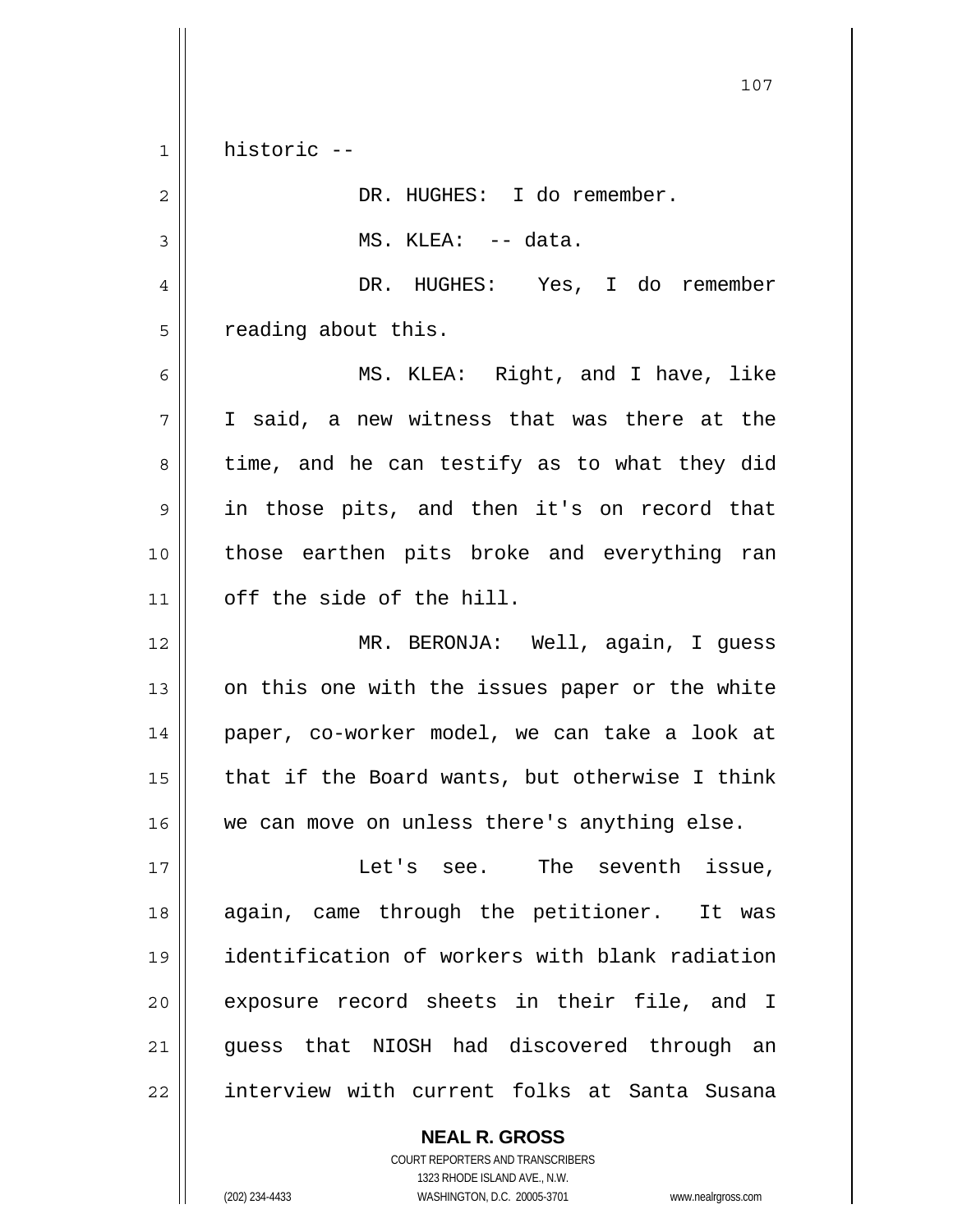1 2 3 4 5 6 7 8 9 10 11 12 13 14 15 16 17 18 19 20 21 that all individuals were issued a blank record sheet in their file called a blue card, and if an individual entered into a controlled area, they were required to have a film badge, and any exposure was entered into their file, and that this practice was corroborated by NIOSH through random personnel record reviews and other reviews. SC&A was able to pretty much acknowledge this practice of these particular cards, these blue cards, and of course, I don't think we had the same level of information probably that NIOSH did in corroborating as far as just people entering controlled areas, that they all had film badges and everything, but I think hopefully, you know, the co-worker models and other things that are being looked at would address this also. MS. KLEA: Well, I know that that was not required until 1968. We had free

access to everything when I was there.

**NEAL R. GROSS** COURT REPORTERS AND TRANSCRIBERS 1323 RHODE ISLAND AVE., N.W.

22

(202) 234-4433 WASHINGTON, D.C. 20005-3701 www.nealrgross.com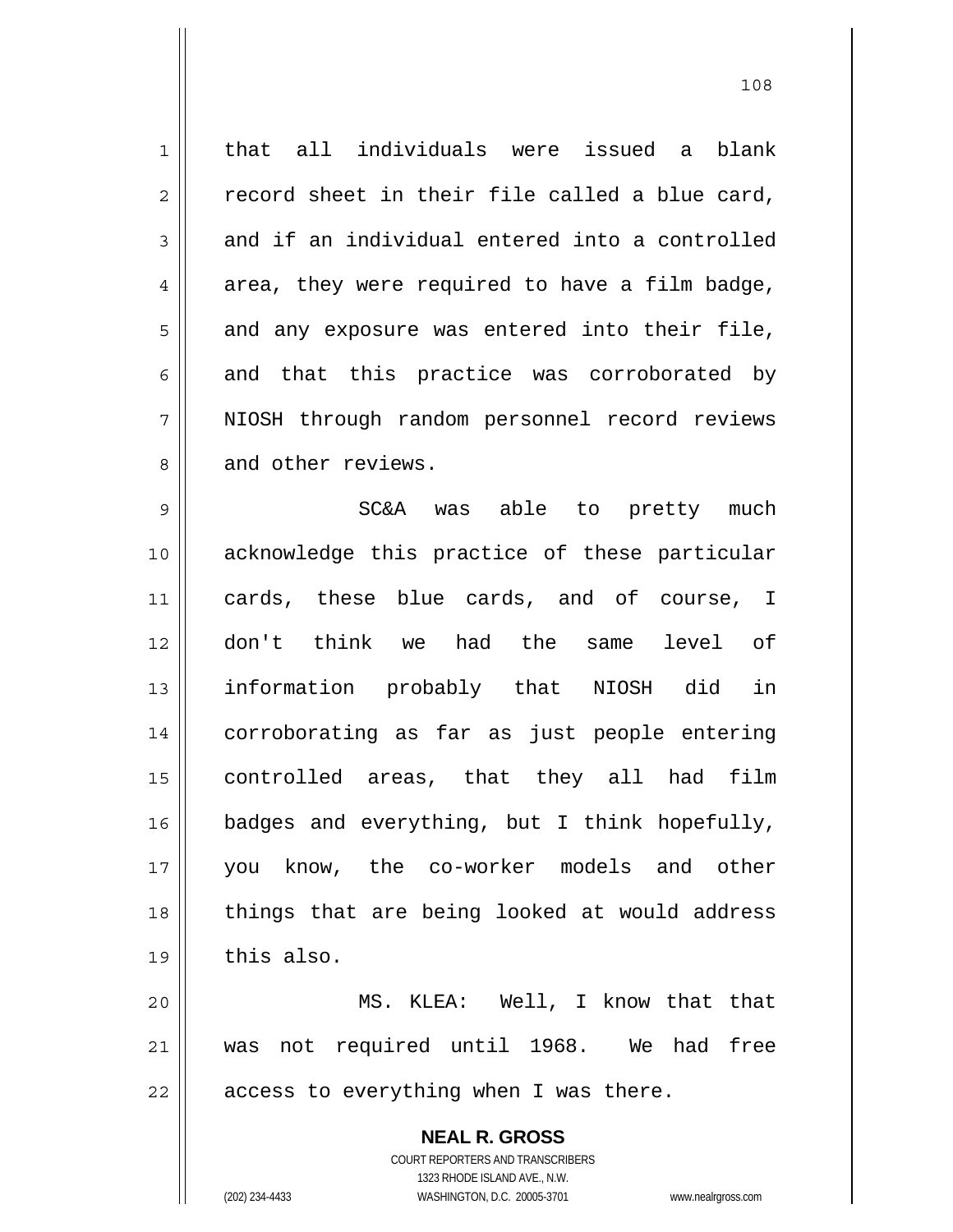| 1  | DR. HUGHES: I think the                                             |
|----|---------------------------------------------------------------------|
| 2  | terminology is more people that routinely                           |
| 3  | worked in this area. It is possible somebody                        |
| 4  | had access to facilities. So we're looking                          |
| 5  | into that with the co-worker model.                                 |
| 6  | MS. KLEA: Right, and like I say, I                                  |
| 7  | read that those requirements were not enforced                      |
| 8  | until 1968.                                                         |
| 9  | DR. HUGHES: Okay.                                                   |
| 10 | MR. BERONJA: Okay. The next issue                                   |
| 11 | is monitoring of firemen from other sites who                       |
| 12 | were involved with fires or other events at                         |
| 13 | Santa Susana, and NIOSH mentions that firemen                       |
| 14 | wore film badges when working in areas with                         |
| 15 | the potential for radiologic exposures, and                         |
| 16 | one person interviewed mentioned that the                           |
| 17 | firemen consistently wore badges. However,                          |
| 18 | one fireman did not have monitoring records in                      |
| 19 | their file. You know, I think there is still                        |
| 20 | some question there.                                                |
| 21 | Again, hopefully issues like this                                   |
| 22 | would be addressed, you know, through the co-                       |
|    |                                                                     |
|    | <b>NEAL R. GROSS</b><br>COURT REPORTERS AND TRANSCRIBERS            |
|    | 1323 RHODE ISLAND AVE., N.W.                                        |
|    | (202) 234-4433<br>WASHINGTON, D.C. 20005-3701<br>www.nealrgross.com |

109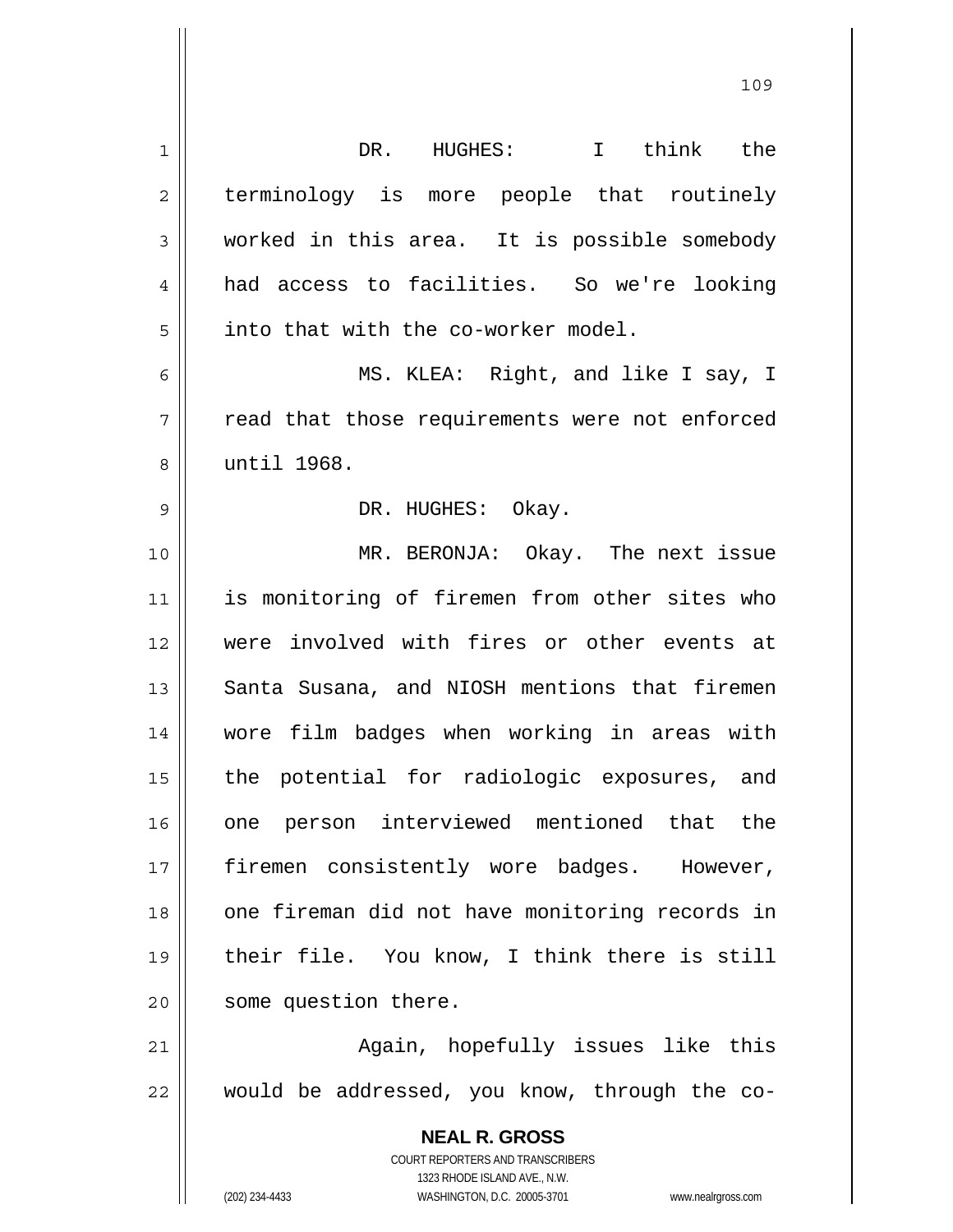**NEAL R. GROSS** 1 2 3 4 5 6 7 8 9 10 11 12 13 14 15 16 17 18 19 20 21 22 worker models, I assume. I don't know if there's anything else that you want to add on? I mean, I think we had discovered the same things as far as there being some inconsistency as far as the firm and having badges or not having badges. If there's nothing, let's see. That's it as far as the petitioner issues. What we'll do, unless folks want to take a break, we could keep going and move into the issues that SC&A had. Some of these actually will have been covered already. The first issue -- I'm sorry? MR. KATZ: Bob? MR. MORRIS: Yes. MR. KATZ: Yes? MR. MORRIS: The last conversation on the blue cards, I think I heard SC&A say that they agreed with the NIOSH position, but then the topic changed sort of midstream. Could you confirm that that's exactly what you said?

> COURT REPORTERS AND TRANSCRIBERS 1323 RHODE ISLAND AVE., N.W.

(202) 234-4433 WASHINGTON, D.C. 20005-3701 www.nealrgross.com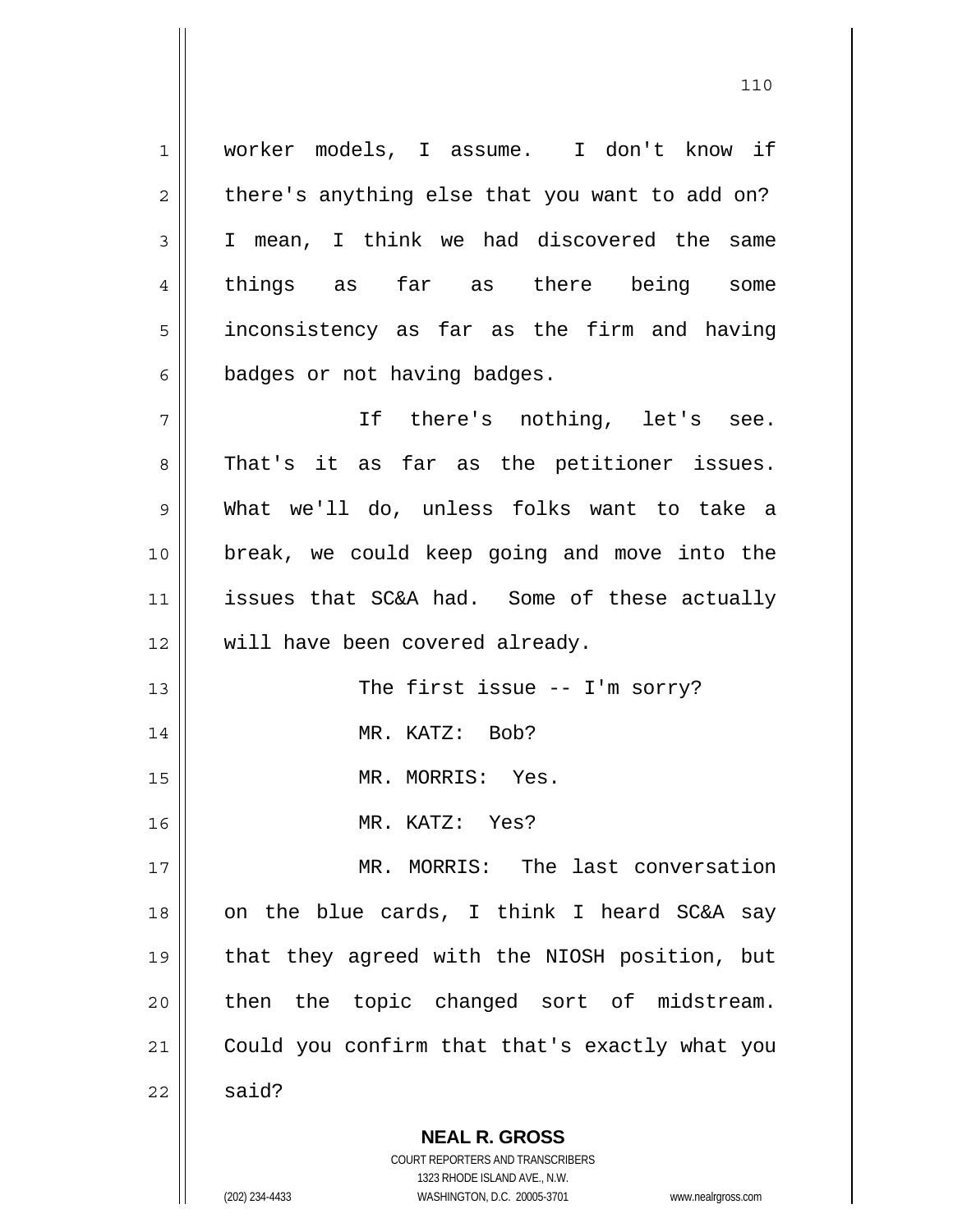**NEAL R. GROSS** COURT REPORTERS AND TRANSCRIBERS 1323 RHODE ISLAND AVE., N.W. (202) 234-4433 WASHINGTON, D.C. 20005-3701 www.nealrgross.com 1 2 3 4 5 6 7 8 9 10 11 12 13 14 15 16 17 18 19 20 21 22 MR. BERONJA: I think we concurred with what NIOSH had found. I think the conclusion was, what Bonnie was saying, is that this practice actually started in 1968, and what NIOSH was talking about as far as workers being badged was workers routinely working in specific areas. Otherwise people maybe who were not routinely working may not have been badged, and that the co-worker model would hopefully address these particular incidents is I think what was stated. MR. MORRIS: But I'm not quite following. I think this is exactly my problem, is that the issue was unfilled blue cards; is that right? MR. BERONJA: I'm sorry. Could you say that again? MR. MORRIS: The issue was blue cards with no data on them; is that right? MR. BERONJA: Right. MR. MORRIS: And you confirmed that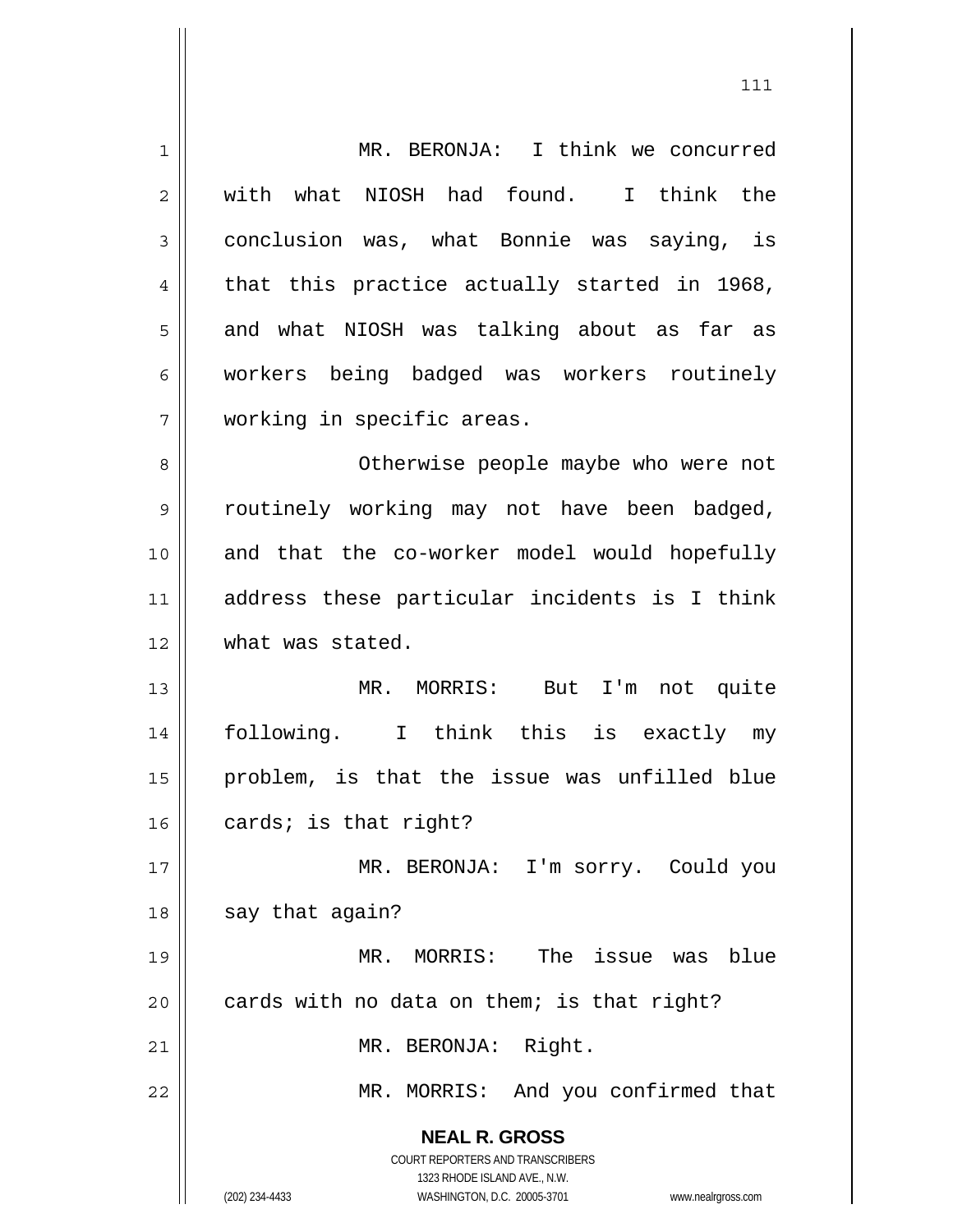**NEAL R. GROSS** COURT REPORTERS AND TRANSCRIBERS 1323 RHODE ISLAND AVE., N.W. (202) 234-4433 WASHINGTON, D.C. 20005-3701 www.nealrgross.com 1 2 3 4 5 6 7 8 9 10 11 12 13 14 15 16 17 18 19 20 21 22 that was an appropriate expectation considering the common practice of business through those years. MR. BERONJA: Right. MR. MORRIS: Okay, and then the conversation shifted and it was some other topic came in, and I'm not sure that I got that. Is it a new issue that has been brought up or not? MR. BERONJA: No, I think it was what Bonnie stated, that this practice began in 1968. MR. MORRIS: But I think we know that that practice of blue card being in the files was before '68, wasn't it? MR. BERONJA: I don't remember offhand. DR. HUGHES: Yes, that's correct. I think Bonnie was referring to it being enforced, that workers that were not monitored were not able to access radiological areas,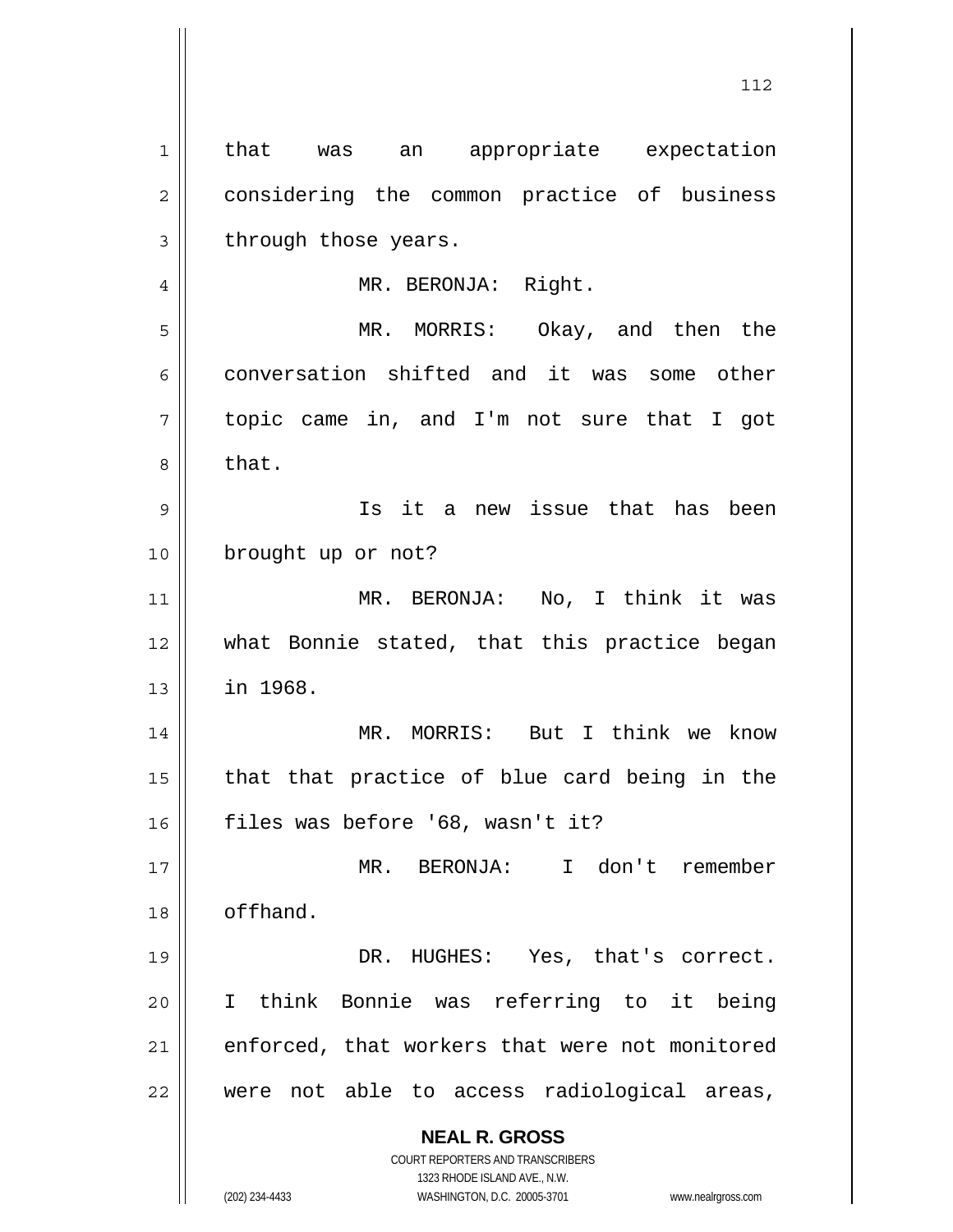**NEAL R. GROSS** COURT REPORTERS AND TRANSCRIBERS 1323 RHODE ISLAND AVE., N.W. (202) 234-4433 WASHINGTON, D.C. 20005-3701 www.nealrgross.com 1 2 3 4 5 6 7 8 9 10 11 12 13 14 15 16 17 18 19 20 21 22 whereas before that it was possible for them to access these areas if they wanted to. DR. MAURO: So we have workers in earlier years that may have gotten access, received some exposure. DR. HUGHES: They might have had access in -- MR. STIVER: Or would have a blank blue card. DR. HUGHES: They would have a blank blue card. They were not monitored. DR. MAURO: And in theory, if you have enough data, with good data from the blue cards, somehow that could be used to build a co-worker model for those workers who did not have records. DR. HUGHES: That is correct. MR. BERONJA: And may have been exposed. MS. KLEA: This is Bonnie. I have plenty of workers and worker families who say there has been some more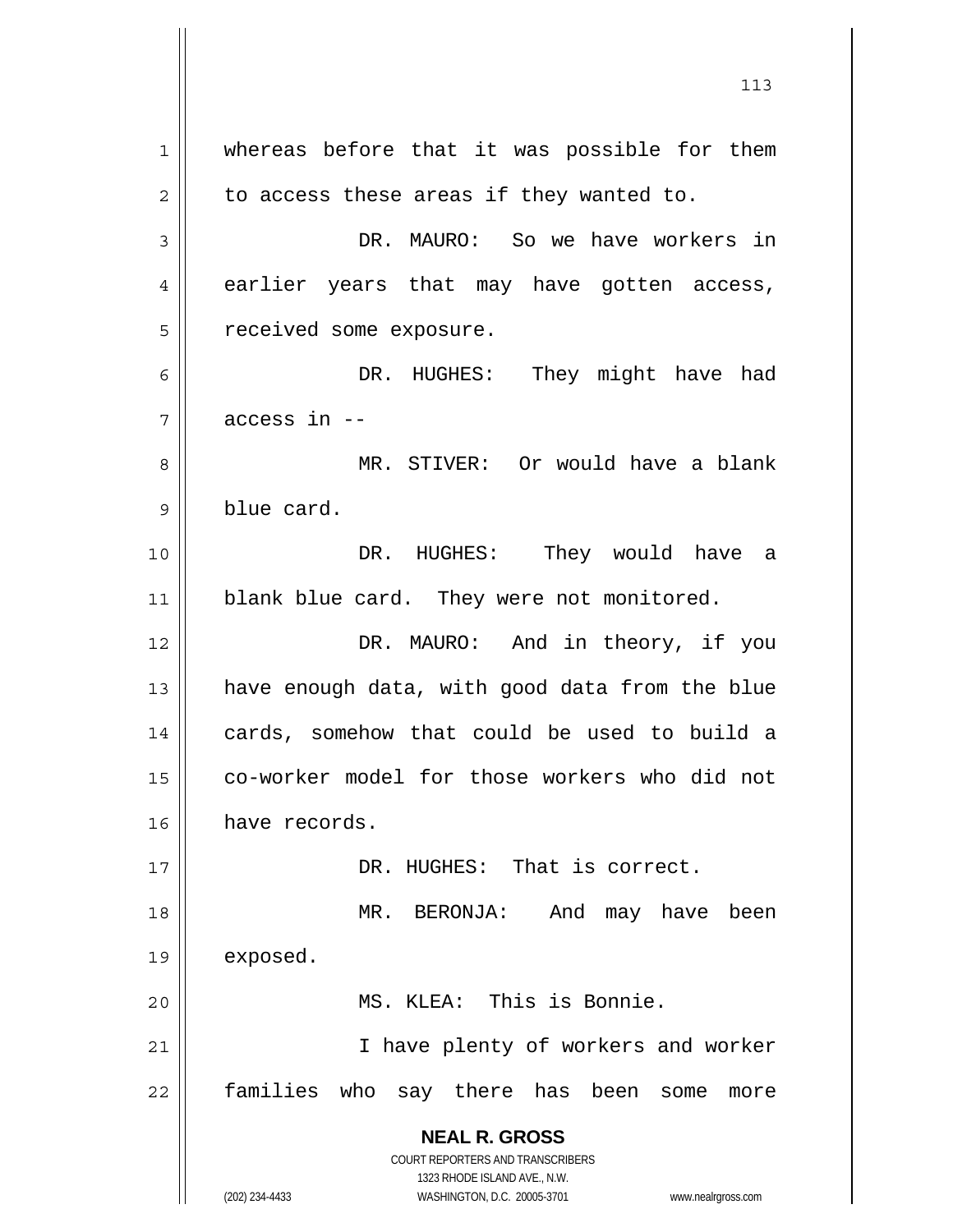1 2 3 4 5 6 7 8 9 10 11 12 13 14 15 16 17 18 19 20 21 22 monitored, and there are no records found or there are big, huge data gaps in the records. DR. MAURO: For the benefit of the work group, this issue is regarding limitations in the data set for worker exposures, whether it's external or internal, more so I am assuming external. This would be helpful, is when there are missing data, incomplete data, but there is a body of real data. What the question becomes is: is the body of data representative enough in time and location and job category that when you collect that data -- let's say you start to try to build a co-worker model with it where you assign some distribution and try to, say, pick off an upper 95th percentile that some workers might have gotten -- the question always is: are there subpopulations of people because of their job categories or in time, which usually turns up to be even more important? For example, if your data is

> **NEAL R. GROSS** COURT REPORTERS AND TRANSCRIBERS 1323 RHODE ISLAND AVE., N.W.

(202) 234-4433 WASHINGTON, D.C. 20005-3701 www.nealrgross.com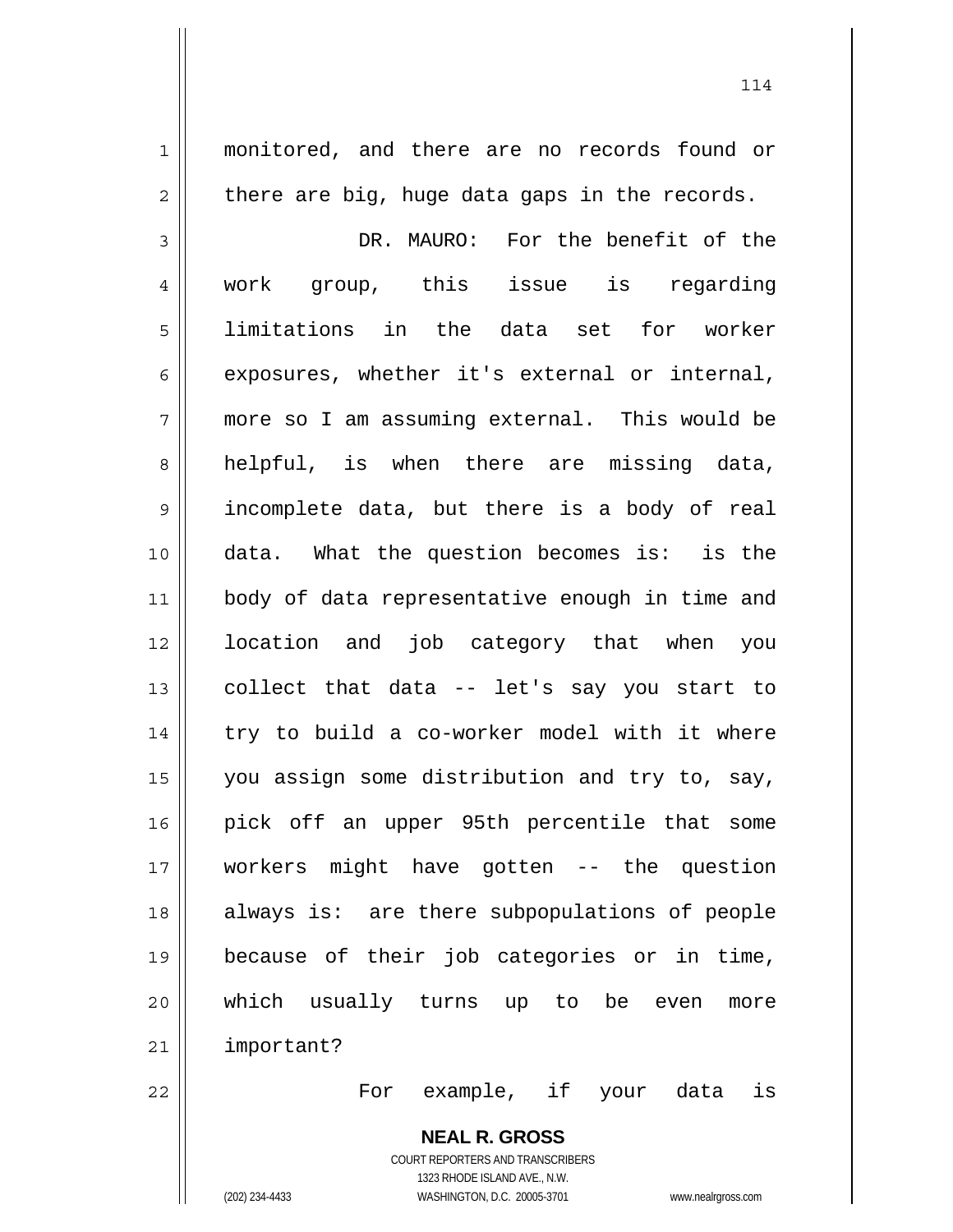**NEAL R. GROSS** COURT REPORTERS AND TRANSCRIBERS 1323 RHODE ISLAND AVE., N.W. 1 2 3 4 5 6 7 8 9 10 11 12 13 14 15 16 17 18 19 20 21 22 limited to post some year but you're worried about people in an earlier year, building a bridge over time is a challenge. I know in the past we've seen this where an effort is made to show why the data collected post -- I'm going to use 1965 -- should be applied to workers earlier and almost in a way really there's a burden of proof here. You have to feel pretty confident that because of the nature of the operations, your understanding of process knowledge, what took place, that you could make that extrapolation. That's not always easy to do. DR. NETON: I'd like to know we've done that. DR. MAURO: In time? Okay. Do we have one here? DR. NETON: We've tried to go back in time, but we've never been successful in convincing the -- DR. MAURO: It sounds like you might have that here.

(202) 234-4433 WASHINGTON, D.C. 20005-3701 www.nealrgross.com

<u>115</u>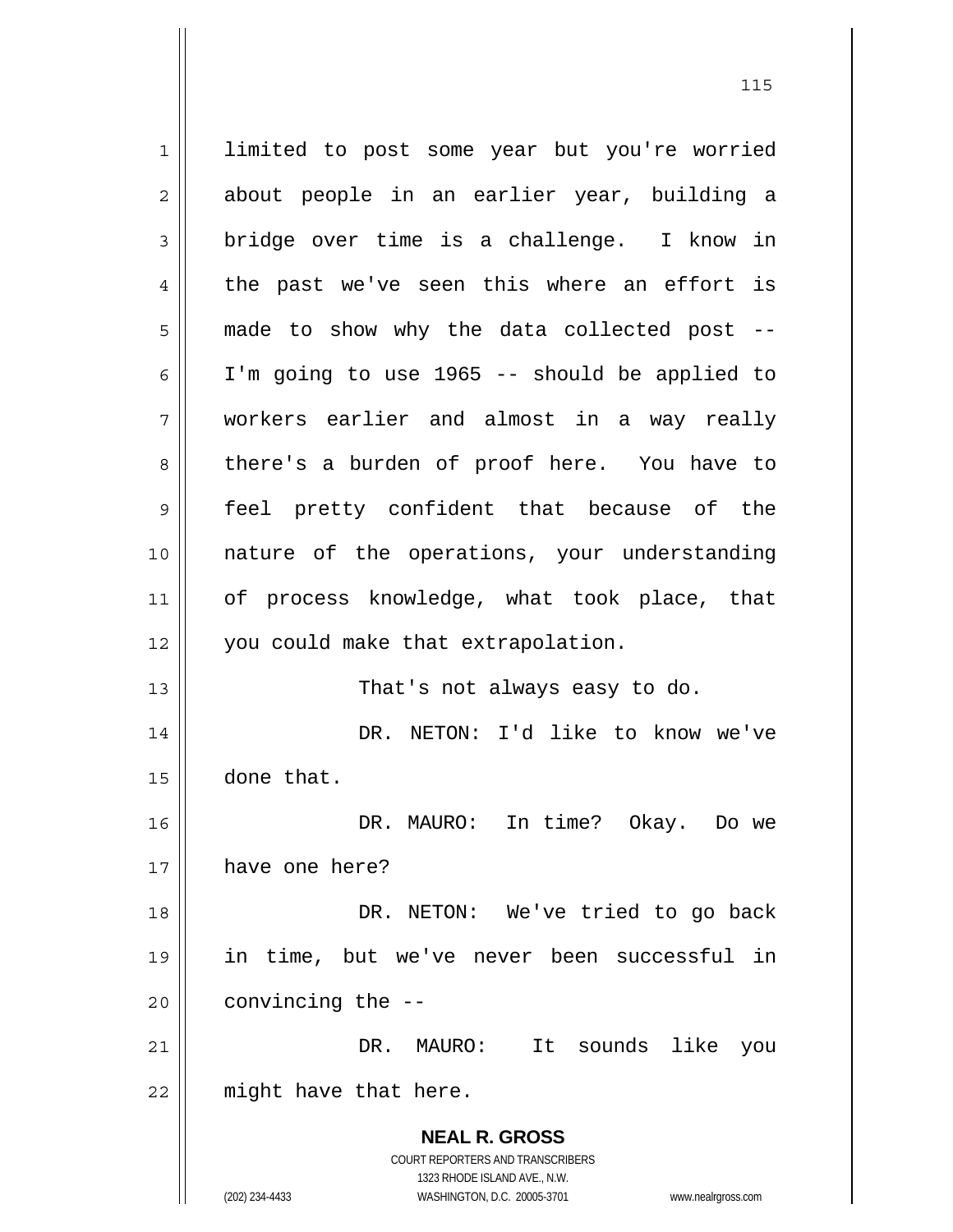| 1  | DR. HUGHES: No.                                |
|----|------------------------------------------------|
| 2  | DR. MAURO: You don't?                          |
| 3  | DR. HUGHES: No.                                |
| 4  | DR. MAURO: I misunderstood then.               |
| 5  | DR. HUGHES: Okay. I'm sorry.                   |
| 6  | DR. MAURO: So basically you're                 |
| 7  | saying in time there are just some workers for |
| 8  | some reason that just didn't get picked up.    |
| 9  | DR. HUGHES: No. This whole issue               |
| 10 | was something that I actually brought up when  |
| 11 | I looked through the record because for each   |
| 12 | claimant we get records from the site, and     |
| 13 | sometimes this record would include an empty   |
| 14 | health physics record or what they refer to as |
| 15 | a blue card, and they would say, "Oh, this     |
| 16 | worker was, for example, a janitor and was not |
| 17 | monitored." That was just an example.          |
| 18 | Now, some other records came back              |
| 19 | and say we don't have any health physics       |
| 20 | record for this worker. Therefore, he was not  |
| 21 | a radiological worker, and there was a         |
| 22 | discrepancy, and that's why we looked into     |
|    | <b>NEAL R. GROSS</b>                           |

<u>116</u>

COURT REPORTERS AND TRANSCRIBERS 1323 RHODE ISLAND AVE., N.W.

 $\prod$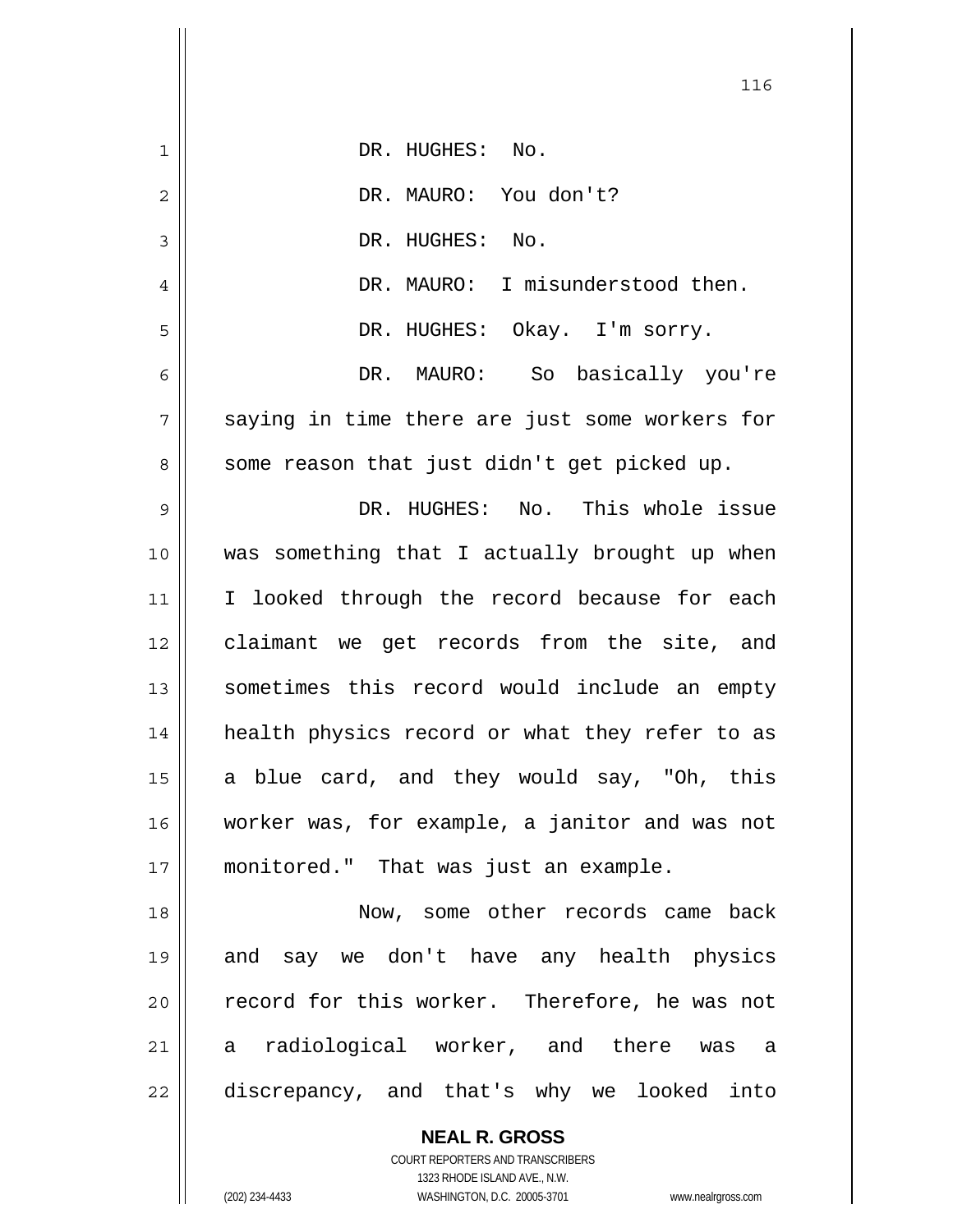this, and it turns out that the site, Area 4, had different operators. That's this whole confusion about the different operators.

4 5 6 7 8 9 10 11 12 13 14 15 You had Rocketdyne workers, and you had Atomics International, and forgive me if I get this wrong again. So the workers that worked for Atomics International, anybody would be issued this health physics card because they were under health physics supervision, and other workers who worked for Rocketdyne were not working with the nuclear operations, but they were working on Area 4. So they are covered under this program. They can file claims and we do a dose reconstruction.

16 17 18 19 20 21 22 So that's the source of these two different sets of records. Because I was confused when I looked at it. It was like, well, do we have missing data here or do we not, and I was concerned. So that's why we looked into this, and that's actually this whole issue.

> **NEAL R. GROSS** COURT REPORTERS AND TRANSCRIBERS 1323 RHODE ISLAND AVE., N.W. (202) 234-4433 WASHINGTON, D.C. 20005-3701 www.nealrgross.com

1

2

3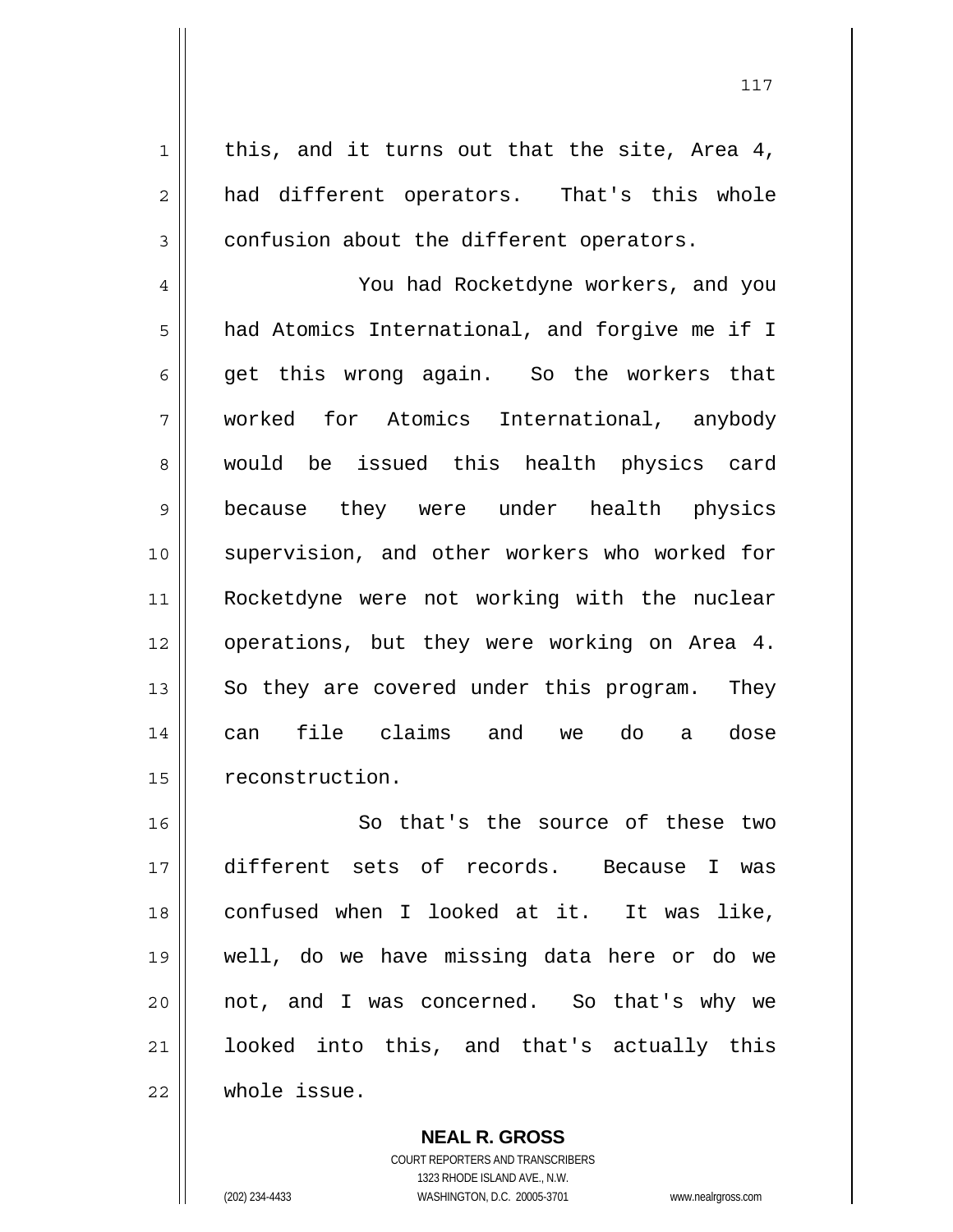|    | 118                                                                     |
|----|-------------------------------------------------------------------------|
| 1  | DR. MAURO: Thank you.                                                   |
| 2  | MR. BERONJA: Anything else on                                           |
| 3  | this?                                                                   |
| 4  | Otherwise we're going to move into                                      |
| 5  | the issues that SC&A have, and the first one                            |
| 6  | that we had was on the --                                               |
| 7  | DR. NETON: Could we possibly take                                       |
| 8  | a ten-minute break?                                                     |
| 9  | MR. BERONJA: Sure.                                                      |
| 10 | MR. KATZ: Okay.                                                         |
| 11 | DR. NETON: Before we move into the                                      |
| 12 | SC&A issues.                                                            |
| 13 | MR. BERONJA: Yes.                                                       |
| 14 | MR. KATZ: So we're going to take a                                      |
| 15 | ten-minute break. I'm just going to put the                             |
| 16 | phone on mute, but it will not cut the line.                            |
| 17 | (Whereupon, the above-entitled matter went off                          |
| 18 | the record at 11:43 a.m.<br>and                                         |
| 19 | resumed at $11:54$ a.m.)                                                |
| 20 | MR. KATZ: Okay. This is the Santa                                       |
| 21 | Susana Work Group, and we just were on a break                          |
| 22 | for about five minutes or so, and we're going                           |
|    | <b>NEAL R. GROSS</b>                                                    |
|    | <b>COURT REPORTERS AND TRANSCRIBERS</b><br>1323 RHODE ISLAND AVE., N.W. |
|    | (202) 234-4433<br>WASHINGTON, D.C. 20005-3701<br>www.nealrgross.com     |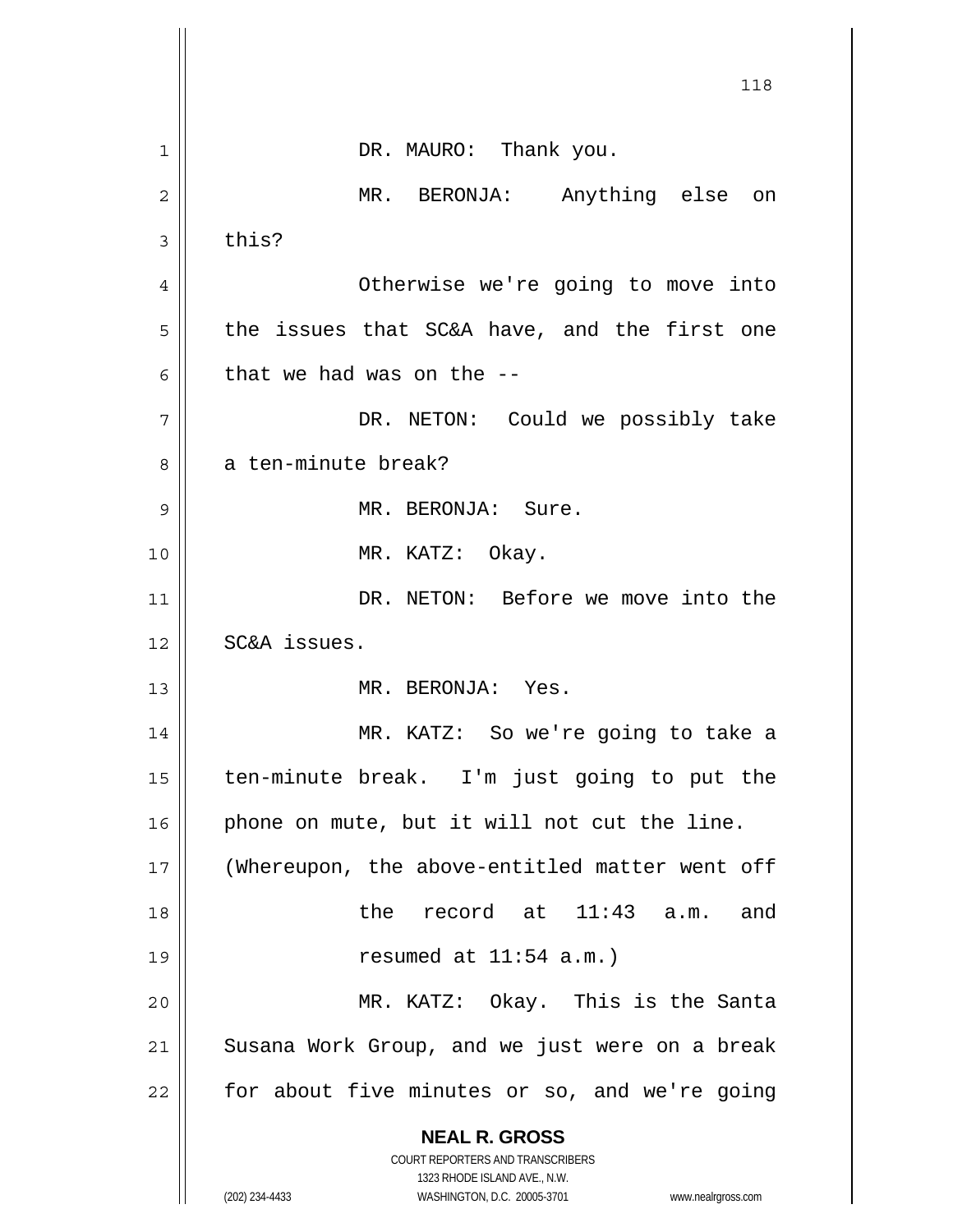1 2 3 4 5 6 7 8 9 to start up a little again, and then we'll have a lunch break. CHAIRMAN GIBSON: Before we go back to you, Greg, just as far as planning, do we want to go another hour or so and have lunch or what do we want to do? I know some people have flights out of here at four, 4:30. MEMBER BEACH: Mine is at six now. They just changed it.

119

10 11 MR. KATZ: Josie has more time here. What time do you have to leave?

12 13 14 15 16 17 DR. MAURO: I'm 4:30. I guess if it keeps going I can sneak out. Do you think we might be able to finish up? How much more? MR. BERONJA: I don't see us - even if we have lunch, I can't imagine us going past three o'clock.

18 19 20 MR. KATZ: Even if we have lunch? (Laughter.) MEMBER MUNN: Skipping lunch is not

an option. No.

21

22

MR. BERONJA: Even if we have a

**NEAL R. GROSS** COURT REPORTERS AND TRANSCRIBERS 1323 RHODE ISLAND AVE., N.W.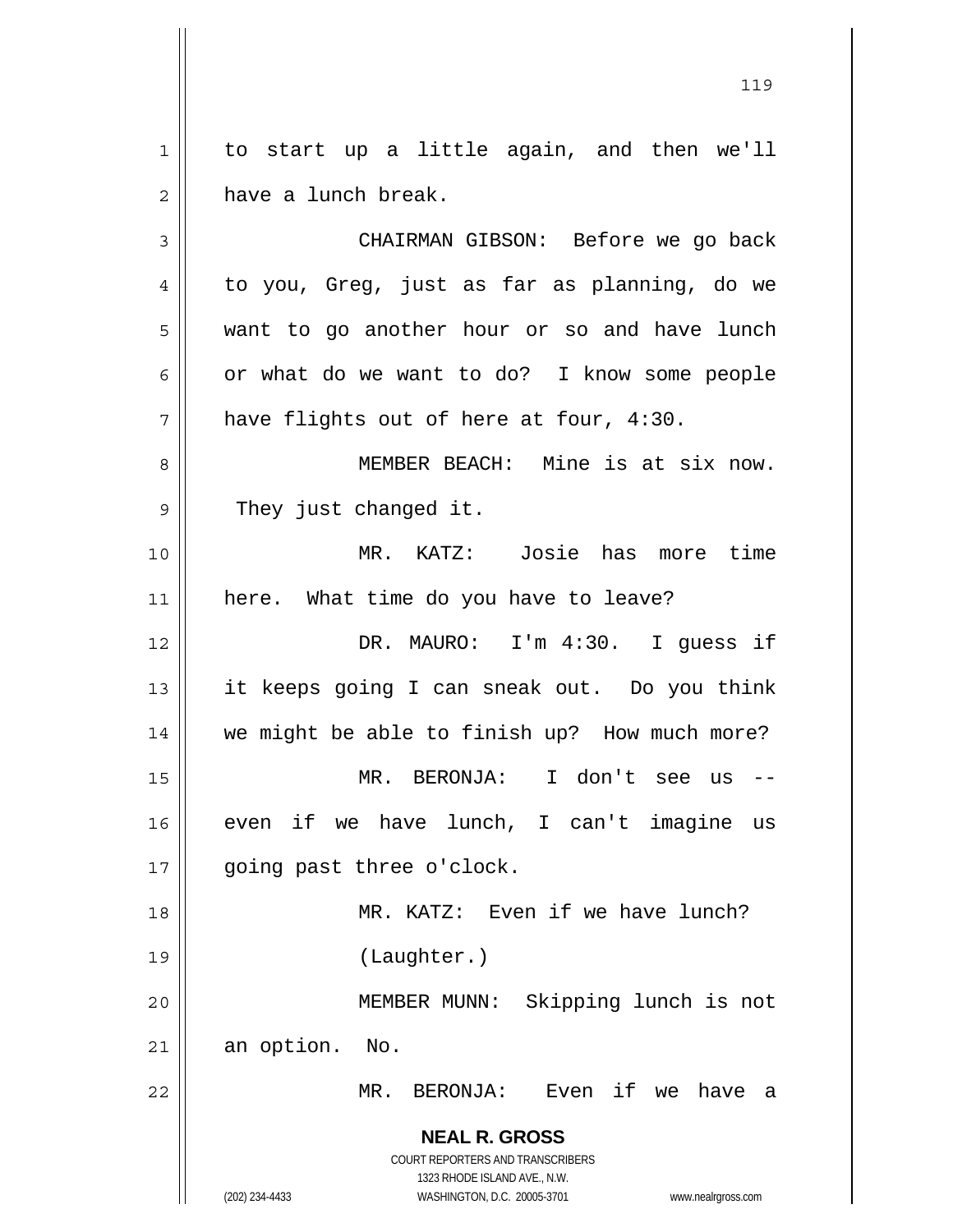|              | 120                                                                 |
|--------------|---------------------------------------------------------------------|
| 1            | regular lunch, it should.                                           |
| $\mathbf{2}$ | MEMBER BEACH: So you're asking                                      |
| 3            | another half hour, another hour? Is that what                       |
|              | you asked, Mike?                                                    |
| 4            |                                                                     |
| 5            | CHAIRMAN GIBSON: Yes. Maybe go                                      |
| 6            | until 12:30 and then break for lunch?                               |
| 7            | MEMBER MUNN: Why don't we break at                                  |
| 8            | 12:30?                                                              |
| 9            | MEMBER BEACH: That's fine.                                          |
| 10           | MR. KATZ: And we can try to do a                                    |
| 11           | quicker lunch and get back.                                         |
| 12           | CHAIRMAN GIBSON: Okay.                                              |
| 13           | MR. BERONJA: Back into it, we're                                    |
| 14           | going to start in now with the issues that                          |
| 15           | SC&A had related to the SEC, and the first one                      |
| 16           | actually we've already addressed. This is the                       |
| 17           | issue of which areas should be considered. So                       |
| 18           | I think it looks like all parties have agreed                       |
| 19           | and are comfortable with the fact that this is                      |
| 20           | focused on Area 4. So we don't need to                              |
| 21           | discuss that anymore.                                               |
| 22           | I think as part of that, the dates                                  |
|              | <b>NEAL R. GROSS</b>                                                |
|              | COURT REPORTERS AND TRANSCRIBERS<br>1323 RHODE ISLAND AVE., N.W.    |
|              | WASHINGTON, D.C. 20005-3701<br>(202) 234-4433<br>www.nealrgross.com |

 $\overline{\phantom{a}}$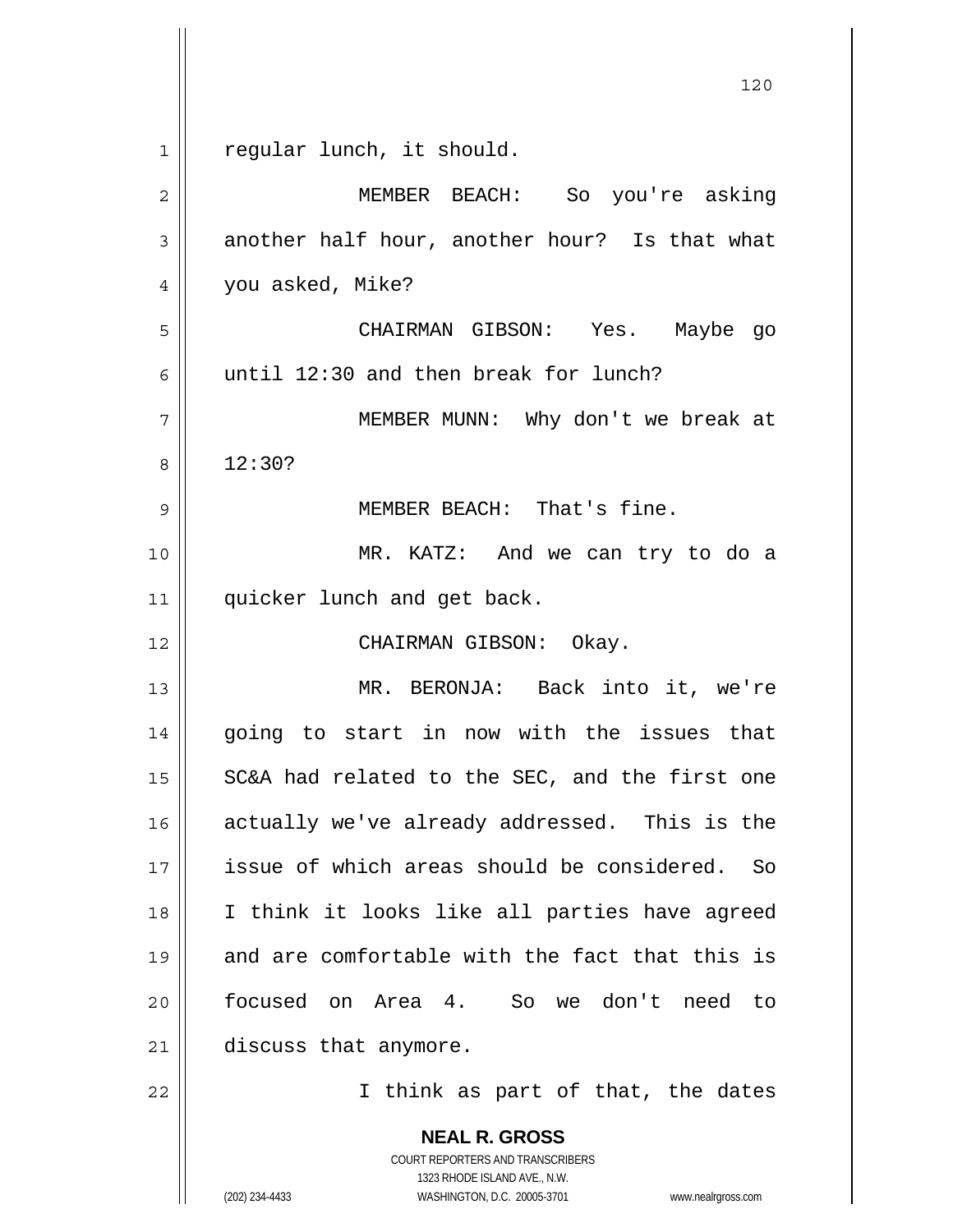were included, and NIOSH is going to be just going back and looking at '53 and '54 to make sure there's no other information that would indicate or information that would indicate that there were actually nuclear activities going on at that time.

7 8 9 10 11 12 13 14 The second issue that we have is on the adequacy of the internal monitoring program pre and post January 1st, 1959, and this thing is actually -- well, it's not quite as long as I thought it was. Maybe we have some longer ones. I think the crux of this particular one is that -- and maybe just a little bit of background.

15 16 17 18 19 First of all, we concur with NIOSH that the pre-1959 information is really not sufficient, and I think that we concur that the SEC should be considered for that particular time period.

20 21 22 Post 1958, what we did is we actually went through and looked at the claims that were filed related to Santa Susana, and

> **NEAL R. GROSS** COURT REPORTERS AND TRANSCRIBERS 1323 RHODE ISLAND AVE., N.W. (202) 234-4433 WASHINGTON, D.C. 20005-3701 www.nealrgross.com

1

2

3

4

5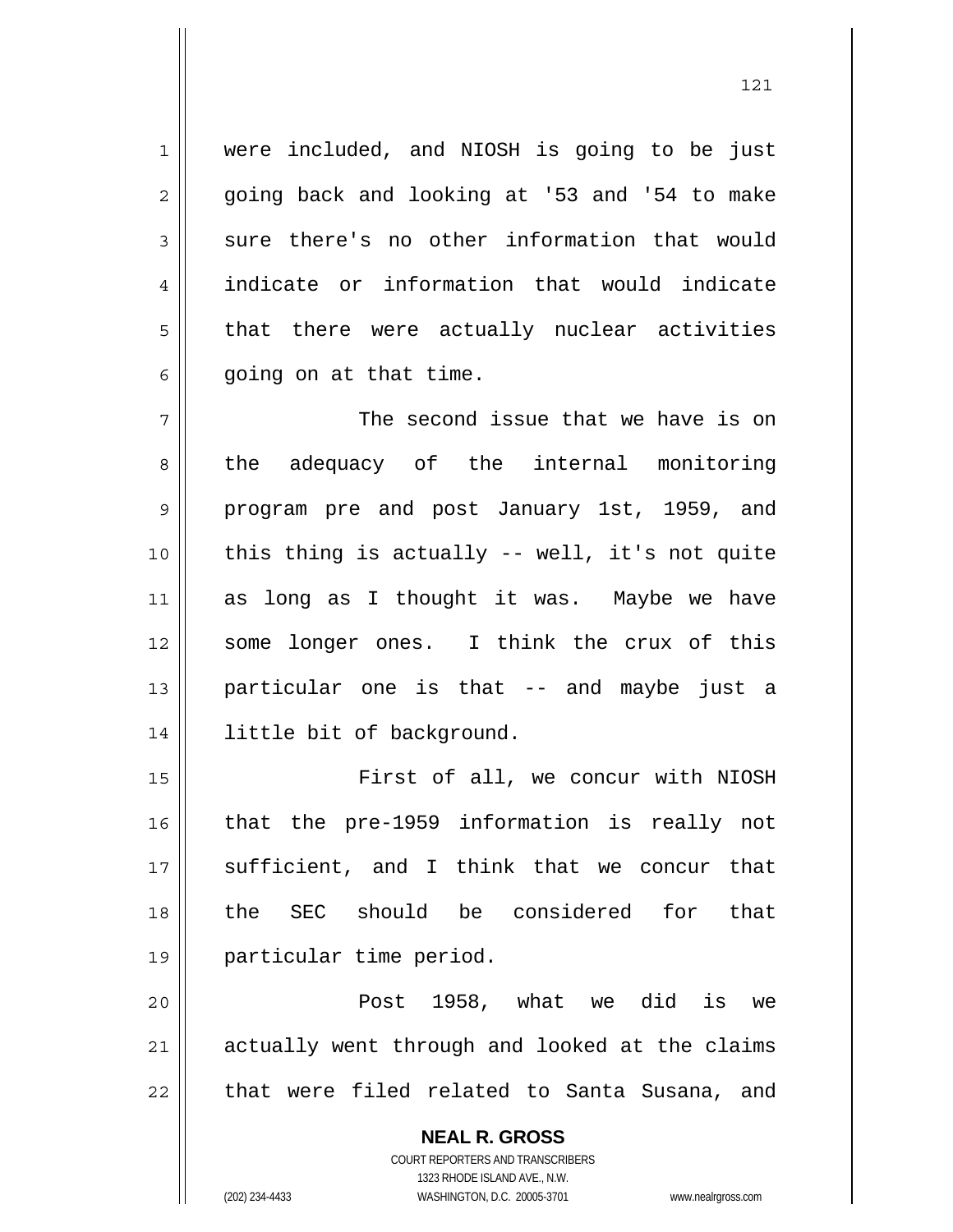| $\mathbf 1$ | if I remember right, I think that this was       |
|-------------|--------------------------------------------------|
| $\mathbf 2$ | 100-plus claims that we looked at. Yes, maybe    |
| 3           | at the time that we did it I think it was        |
| 4           | close to 200. I don't know if that had --        |
| 5           | DR. HUGHES: We have had well over                |
| 6           | 200 claims for over a year.                      |
| 7           | MR. BERONJA: So it was right                     |
| 8           | around 200, I guess, that we looked at. What     |
| 9           | we did in looking at those was we looked at      |
| 10          | those claims and, in particular, the periods     |
| 11          | that the workers worked at the site, and then    |
| 12          | we looked at what percentage of the workers      |
| 13          | actually had internal dosimetry work, and then   |
| 14          | we plotted that.                                 |
| 15          | Actually in Section 4.3.1.1 of both              |
| 16          | reports, and I think maybe just for a little     |
| 17          | bit of background here, we originally had        |
| 18          | multiple graphs presented in this section.<br>We |
| 19          | had a graph that showed from the early period    |
| 20          | all the way through '65 the percentage of        |
| 21          | workers that were internally monitored, and      |
| 22          | then we had the number of workers that were      |

COURT REPORTERS AND TRANSCRIBERS 1323 RHODE ISLAND AVE., N.W. (202) 234-4433 WASHINGTON, D.C. 20005-3701 www.nealrgross.com

**NEAL R. GROSS**

 $\mathsf{II}$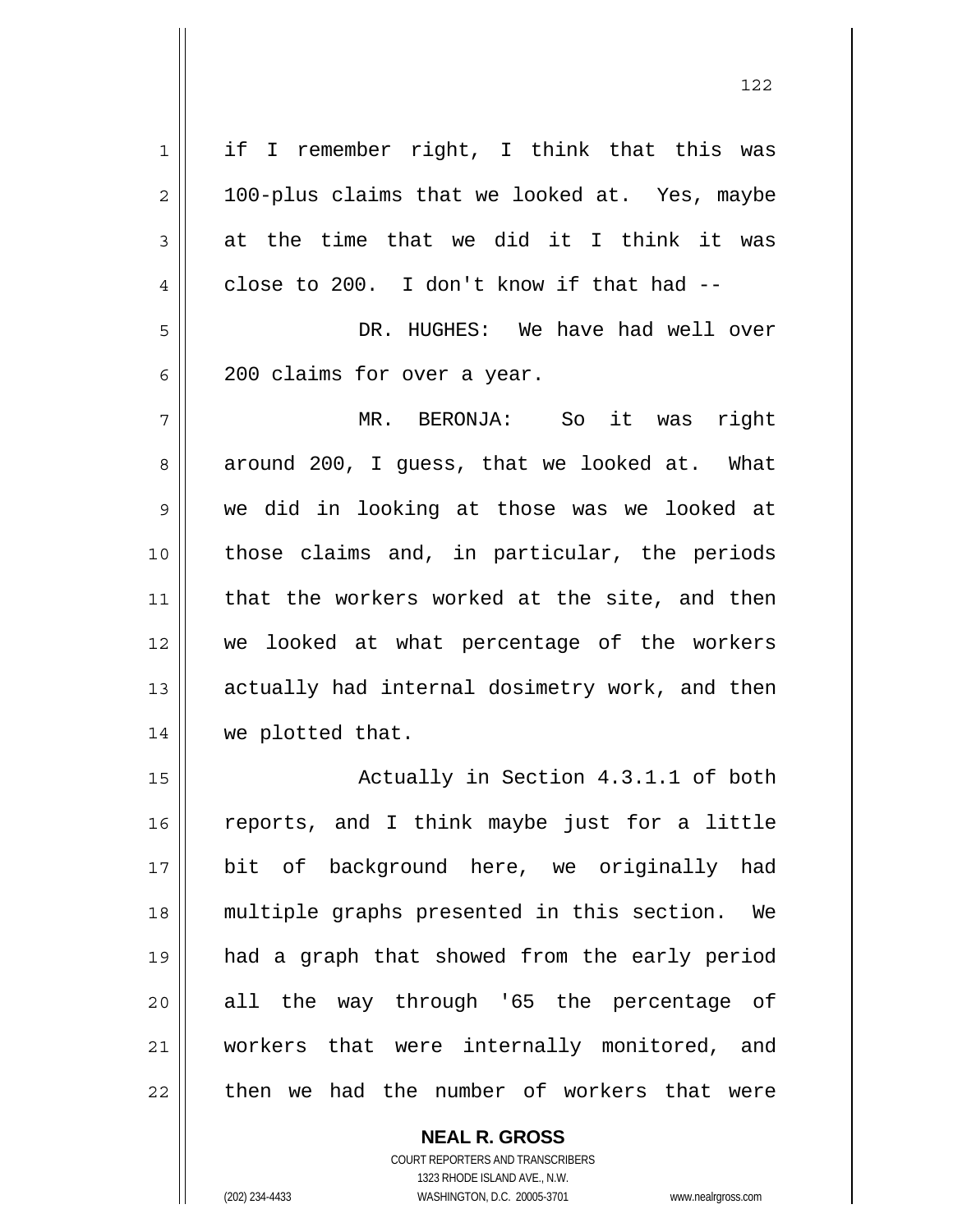monitored over this period, and then we had the same two graphs, the percent and the number that were monitored from early on to a much later time frame, and actually the reason we did that was we wanted to focus on this through the '65 time frame.

1

2

3

4

5

6

7 8 9 10 11 12 13 14 15 When this document went through DOE review, they were a little bit concerned about us putting the number of workers that were monitored. So we actually pulled that out of that particular report, and while I thought I had lost a little bit of kind of the flavor for the number of people, I don't think it lost kind of the point that we're trying to make.

16 17 18 19 20 21 22 If you look at the graphs, what it shows is as far as the percentage of workers that was internally monitored, there's really nothing really that much that happened before '58, and then it picks up and there's a pretty increasing slope as you get into the '61, '62 time frame, and then there's a pretty strong

> **NEAL R. GROSS** COURT REPORTERS AND TRANSCRIBERS 1323 RHODE ISLAND AVE., N.W. (202) 234-4433 WASHINGTON, D.C. 20005-3701 www.nealrgross.com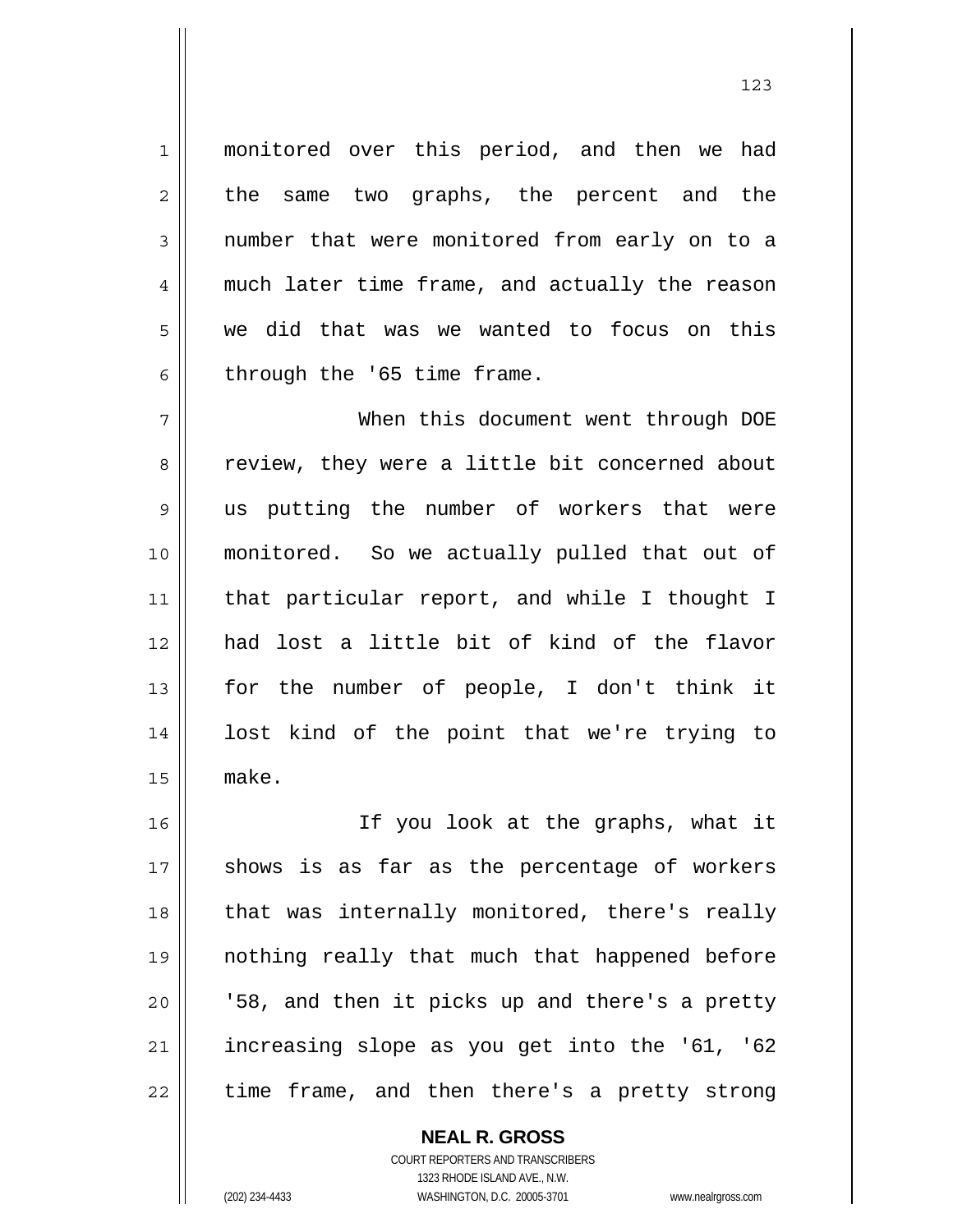1 2 3 4 5 6 7 8 9 10 11 12 13 14 15 16 17 18 19 20 21 22 baseline when you hit that '62-'63 time frame. It then kind of comes down after that. And really this particular information, the sodium reactor experiments - some uncertainty there -- there has been some reports that have shown that there were places that folks didn't think that there were materials, that there were materials. There's one particular memo in '62 related to this. All of this kind of gives us concern that this program was really not fully robust, potential of really going until probably at least about the '62 time frame. We have that concern in the '59, '60, the early '60s time frame. While there are still some issues that we had post '62, '63, '65, I think as far as the program being a stable program and being able to have sufficient information out there to develop a co-worker model or something else, I think, you know, in general we thought it was fine.

124

**NEAL R. GROSS** COURT REPORTERS AND TRANSCRIBERS 1323 RHODE ISLAND AVE., N.W. (202) 234-4433 WASHINGTON, D.C. 20005-3701 www.nealrgross.com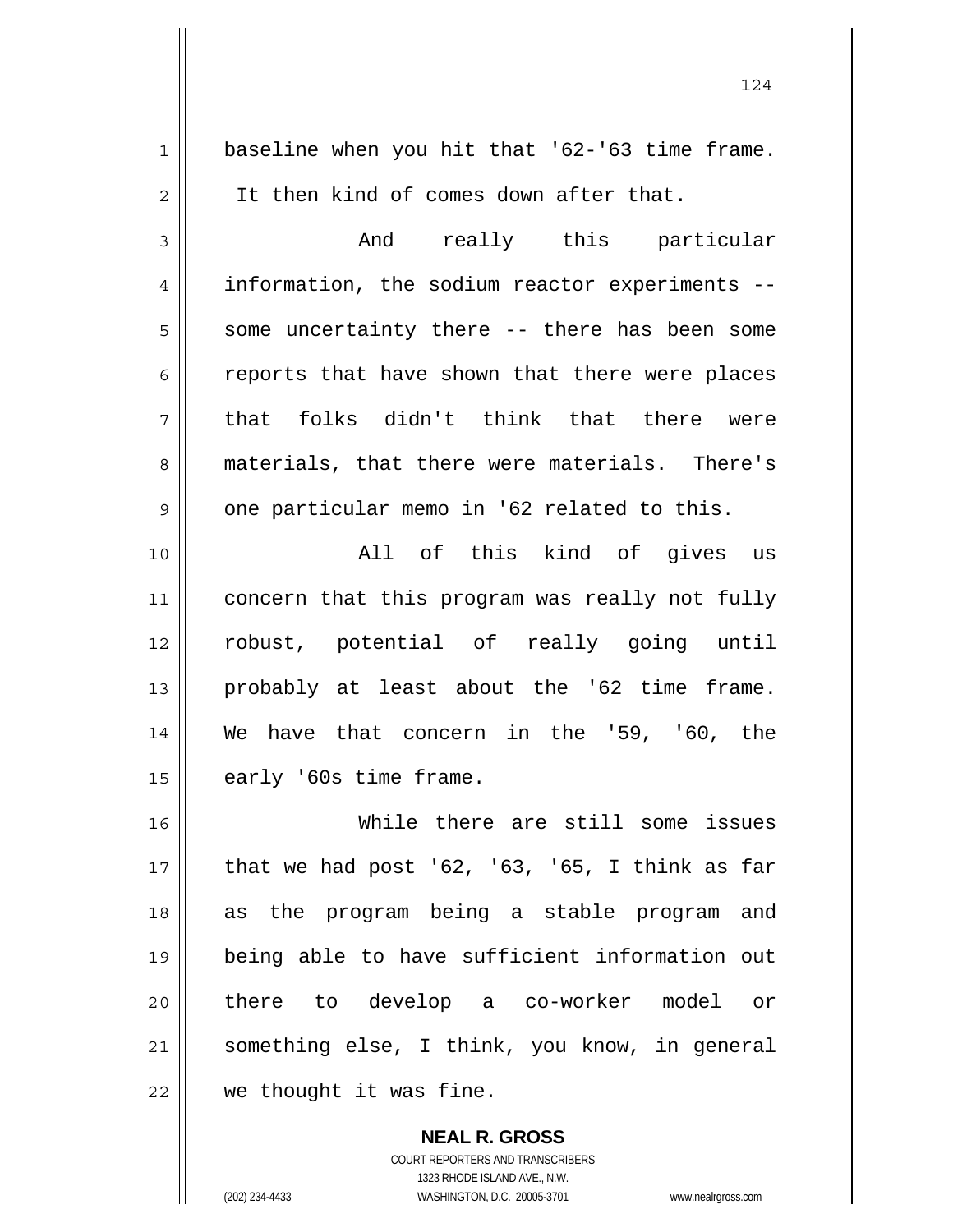| 1              | But it was this period as, you                                                                  |
|----------------|-------------------------------------------------------------------------------------------------|
| $\overline{2}$ | know, the program was established and getting                                                   |
| 3              | going that we had some concerns. So that's                                                      |
| 4              | really kind of the crux of what came out of                                                     |
| 5              | some of this particular analysis. Again,                                                        |
| 6              | there's some specifics as far as how the                                                        |
| 7              | program was developed and some deficiencies,                                                    |
| 8              | but I guess I'd be curious just about, again,                                                   |
| 9              | the data set that we looked at was the claims                                                   |
| 10             | that were filed. We did not look at a bigger                                                    |
| 11             | data set or anything else that might have                                                       |
| 12             | said, "No, you guys didn't look at enough or                                                    |
| 13             | this class of workers."                                                                         |
| 14             | So I'd be curious if NIOSH had any                                                              |
| 15             | different experience or what they thought                                                       |
| 16             | about these particular graphs, in particular.                                                   |
| 17             | DR. HUGHES: I don't particularly                                                                |
| 18             | understand what your total is. You said a                                                       |
| 19             | percentage. What is the total again?                                                            |
| 20             | MR. BERONJA: It's the percentage                                                                |
| 21             | of workers that were working at that period of                                                  |
| 22             | time. So those workers that were working, for                                                   |
|                | <b>NEAL R. GROSS</b><br><b>COURT REPORTERS AND TRANSCRIBERS</b><br>1323 RHODE ISLAND AVE., N.W. |

1323 RHODE ISLAND AVE., N.W.

<u>125</u>

 $\prod_{i=1}^{n}$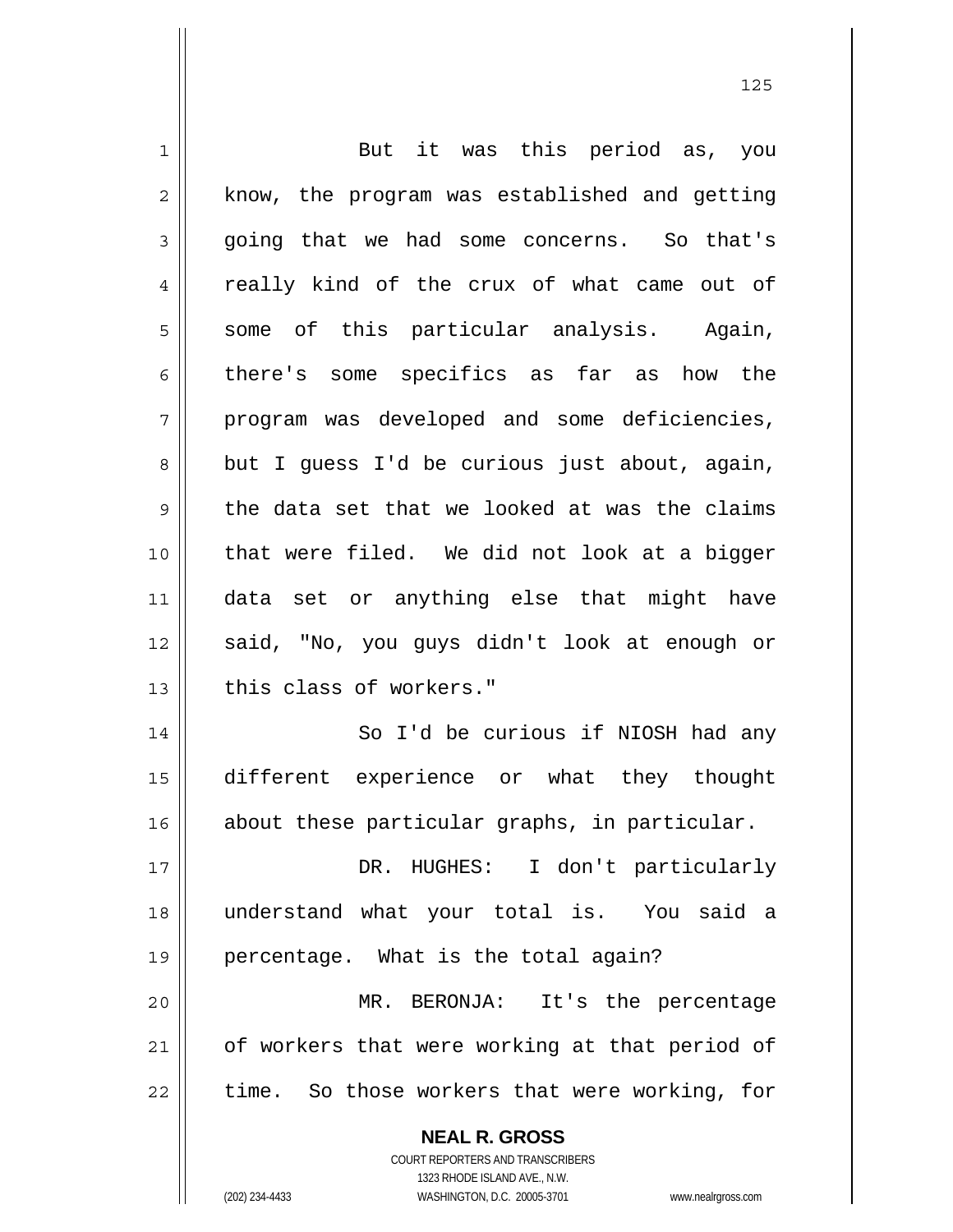**NEAL R. GROSS** COURT REPORTERS AND TRANSCRIBERS 1323 RHODE ISLAND AVE., N.W. (202) 234-4433 WASHINGTON, D.C. 20005-3701 www.nealrgross.com 1 2 3 4 5 6 7 8 9 10 11 12 13 14 15 16 17 18 19 20 21 22 instance in 1959, what percent of those workers were internally monitored. DR. HUGHES: But this is solely based on our claim information? MR. BERONJA: The claim information, strictly on a claim information. MEMBER BEACH: So that would be ten percent. DR. HUGHES: Yes, but we have - okay. How did you limit those claims to 130? I mean we have 240. Which ones did you eliminate and what was the basis of that? MR. BERONJA: You know what? I'll go back and look. There were no claims eliminated at all -- DR. HUGHES: Okay. MR. BERONJA: -- in what we looked at. I don't know. In some cases there may have been claims where maybe it was outside a certain period. DR. HUGHES: Okay. MR. BERONJA: You know, that we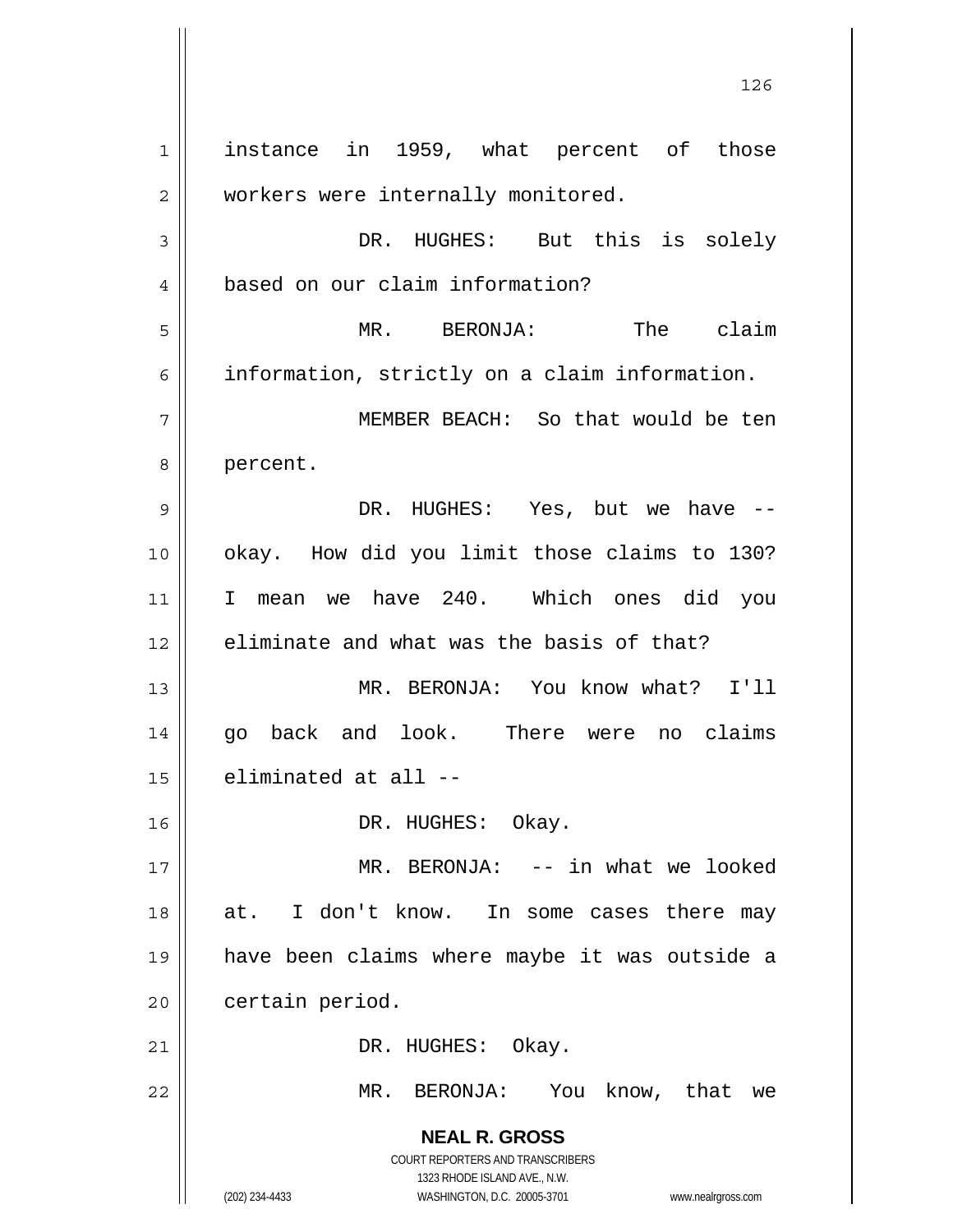1 were looking at.

| $\overline{2}$ | DR. HUGHES: That makes sense, yes.            |
|----------------|-----------------------------------------------|
| 3              | DR. NETON: This may be a moot                 |
| 4              | issue anyway, though, because we're not going |
| 5              | to base our co-worker models at all on the    |
| 6              | claimant's data. There are a large number of  |
| 7              | internal monitoring data available that we    |
| 8              | have access to. Unfortunately right now its   |
| $\mathsf 9$    | in de-identified form, and that's the data    |
| 10             | that were used by Boice and others to do an   |
| 11             | epi study recently that was released at       |
| 12             | Rocketdyne.                                   |
| 13             | And I'm not totally familiar with             |
| 14             | the numbers, but there is $-$ -               |
| 15             | DR. HUGHES: I have some numbers to            |
| 16             | throw at you. The entire work force was       |
| 17             | 46,970 people off the site, and I'm<br>not    |
| 18             | entirely sure this was only Area 4. It might  |
| 19             | have consisted of other areas, but<br>the     |
| 20             | entirety of internally monitored personnel at |
| 21             | the site over the entire course of operation  |
| 22             | was 2,200. Excuse me.                         |

**NEAL R. GROSS** COURT REPORTERS AND TRANSCRIBERS 1323 RHODE ISLAND AVE., N.W. (202) 234-4433 WASHINGTON, D.C. 20005-3701 www.nealrgross.com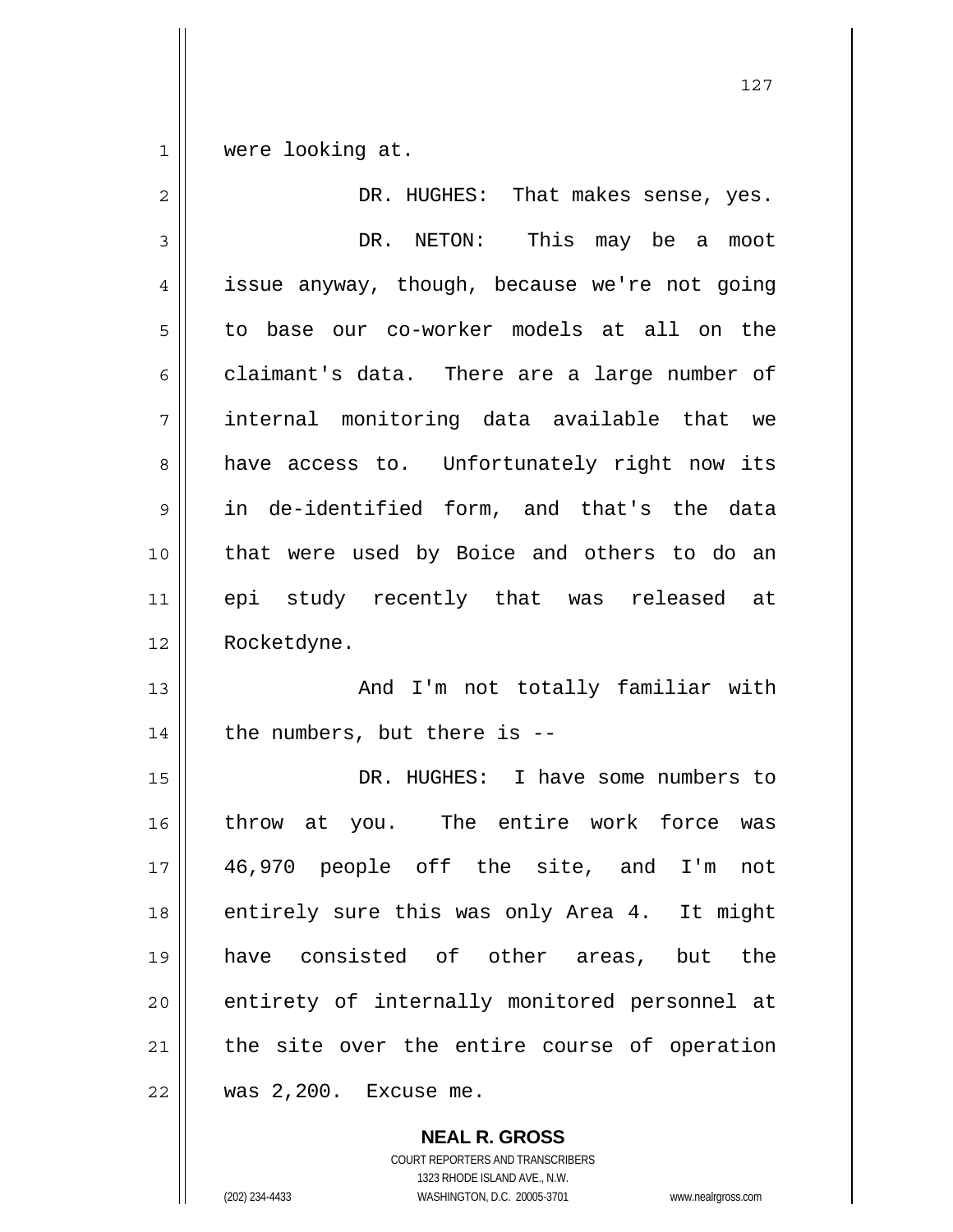1 2 3 4 5 6 7 So I do not have the total number of data points. I did not count them, but we do actually have all of this data, all of the internal monitoring data that was scanned and abstracted during this study. It's available in database format. There is currently an issue with

8 9 10 11 12 13 14 15 some information that the site needs to provide in order to use the entirety of the data, which is in the form of clarification of notation that was used mostly, and currently the site cannot respond to any request because they have funding issues. So this was actually where this was being held up at the moment.

16 17 18 19 20 21 22 MS. KLEA: Say that again, Lara. DR. HUGHES: The sites, Boeing site currently has no funding to cooperate with NIOSH making data available, and this is the current hold-up of the development of the internal co-worker model, and the resolution of questions that we still have on the data.

> COURT REPORTERS AND TRANSCRIBERS 1323 RHODE ISLAND AVE., N.W. (202) 234-4433 WASHINGTON, D.C. 20005-3701 www.nealrgross.com

**NEAL R. GROSS**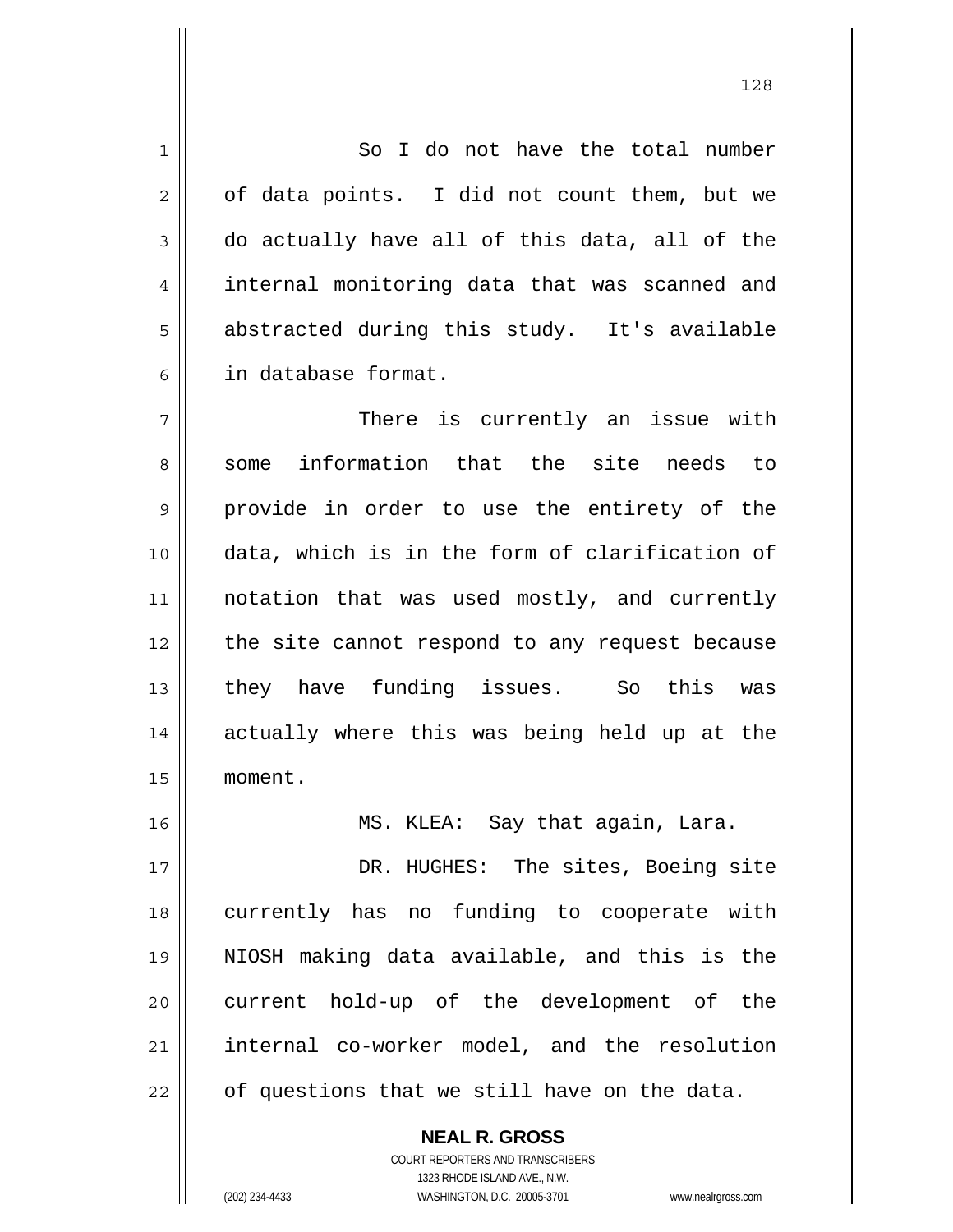|                | 129                                                                 |
|----------------|---------------------------------------------------------------------|
| 1              | MS. KLEA: I thought they got                                        |
| $\overline{2}$ | funded from NIOSH.                                                  |
| 3              | DR. NETON: No, I don't think NIOSH                                  |
| 4              | funded them. I was wondering if the DOE.                            |
| 5              | DR. HUGHES: It's DOE funding.                                       |
| 6              | DR. NETON: DOE funding, and there                                   |
| 7              | was some issues with the continuing resolution                      |
| 8              | and budgets and that sort of thing, and I                           |
| 9              | think DOE is working through that, and I                            |
| 10             | suspect that that should be alleviated fairly                       |
| 11             | soon.                                                               |
| 12             | But there was also an issue about                                   |
| 13             | us using -- certain sites have the concept of                       |
| 14             | we should only have access to claimant data,                        |
| 15             | and that's not true. We have access to the                          |
| 16             | full range, and we're working that through.                         |
| 17             | We just need to get the right people talking                        |
| 18             | to each other for them to drop that issue off                       |
| 19             | the table.                                                          |
| 20             | But literally I think there's                                       |
| 21             | hundreds of thousands of bioassay records that                      |
| 22             | have been collected that we'll have access to                       |
|                | <b>NEAL R. GROSS</b><br>COURT REPORTERS AND TRANSCRIBERS            |
|                | 1323 RHODE ISLAND AVE., N.W.                                        |
|                | (202) 234-4433<br>WASHINGTON, D.C. 20005-3701<br>www.nealrgross.com |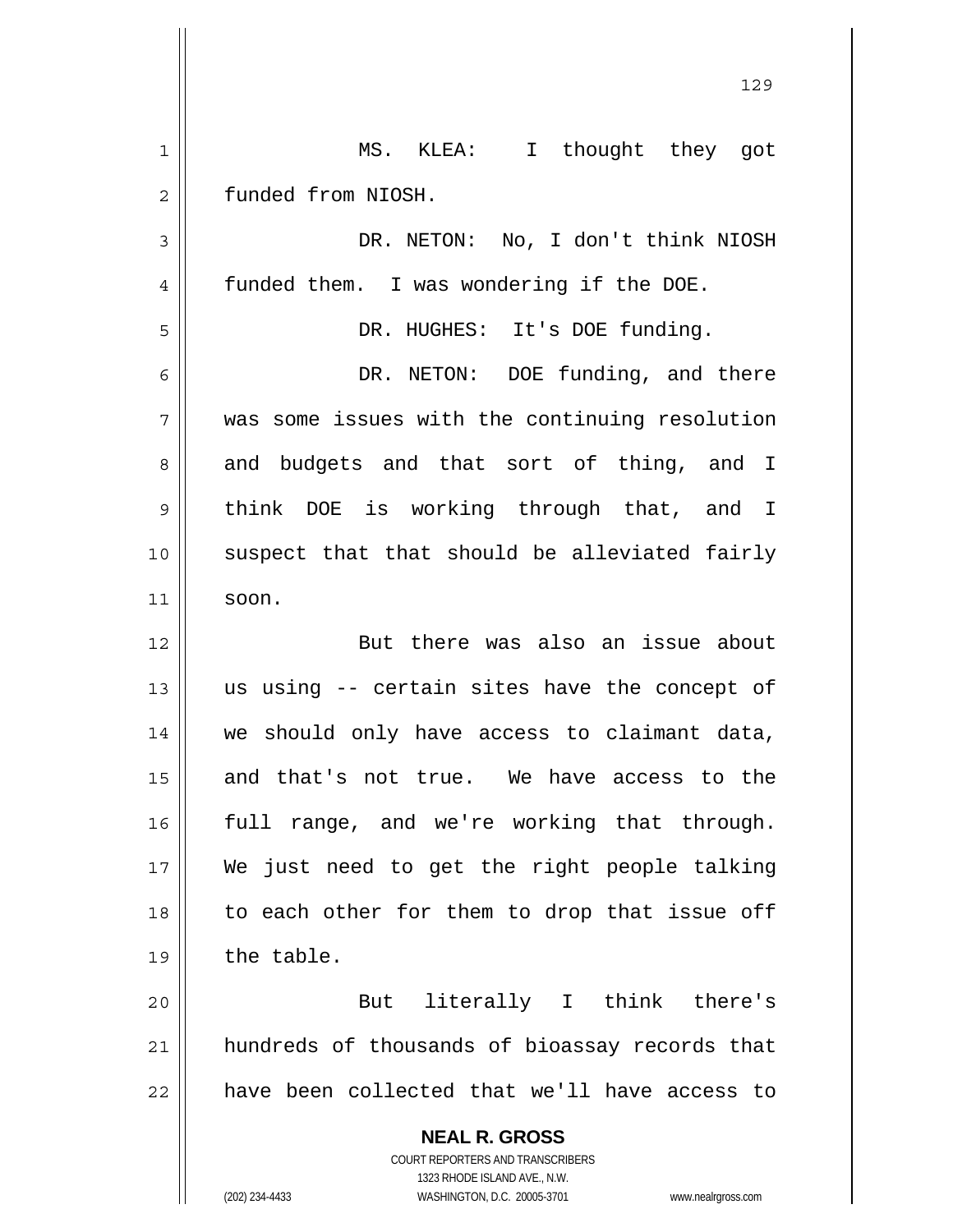$1$ develop these co-worker models.

| 2  | Now, the question still remains                                                                                                                                 |
|----|-----------------------------------------------------------------------------------------------------------------------------------------------------------------|
| 3  | whether it's a robust data set and were the                                                                                                                     |
| 4  | right people monitored and that sort of thing.                                                                                                                  |
| 5  | DR. MAURO: To put it in $-$ the way                                                                                                                             |
| 6  | I see it is that when you look at the claimant                                                                                                                  |
| 7  | records that we looked at, for whatever reason                                                                                                                  |
| 8  | we had 138 or something.                                                                                                                                        |
| 9  | MR. BERONJA: Well, no, actually I                                                                                                                               |
| 10 | think -- I'll have to double check the                                                                                                                          |
| 11 | numbers. I think there were close to 200 that                                                                                                                   |
| 12 | we looked at.                                                                                                                                                   |
| 13 | DR. MAURO: Let's use that.                                                                                                                                      |
| 14 | MR. BERONJA: Okay.                                                                                                                                              |
| 15 | DR. MAURO: We have 200 and we say,                                                                                                                              |
| 16 | "Okay. You know, what percent of them were                                                                                                                      |
| 17 | those 200 claimants?"                                                                                                                                           |
| 18 | And we see that there is an elbow                                                                                                                               |
| 19 | in the graph, and we plot it as a function of                                                                                                                   |
| 20 | time. You know, it stays pretty low, and then                                                                                                                   |
| 21 | we would hit under ten percent. You know,                                                                                                                       |
| 22 | it's nothing before 1957. Then it starts to                                                                                                                     |
|    | <b>NEAL R. GROSS</b><br>COURT REPORTERS AND TRANSCRIBERS<br>1323 RHODE ISLAND AVE., N.W.<br>(202) 234-4433<br>WASHINGTON, D.C. 20005-3701<br>www.nealrgross.com |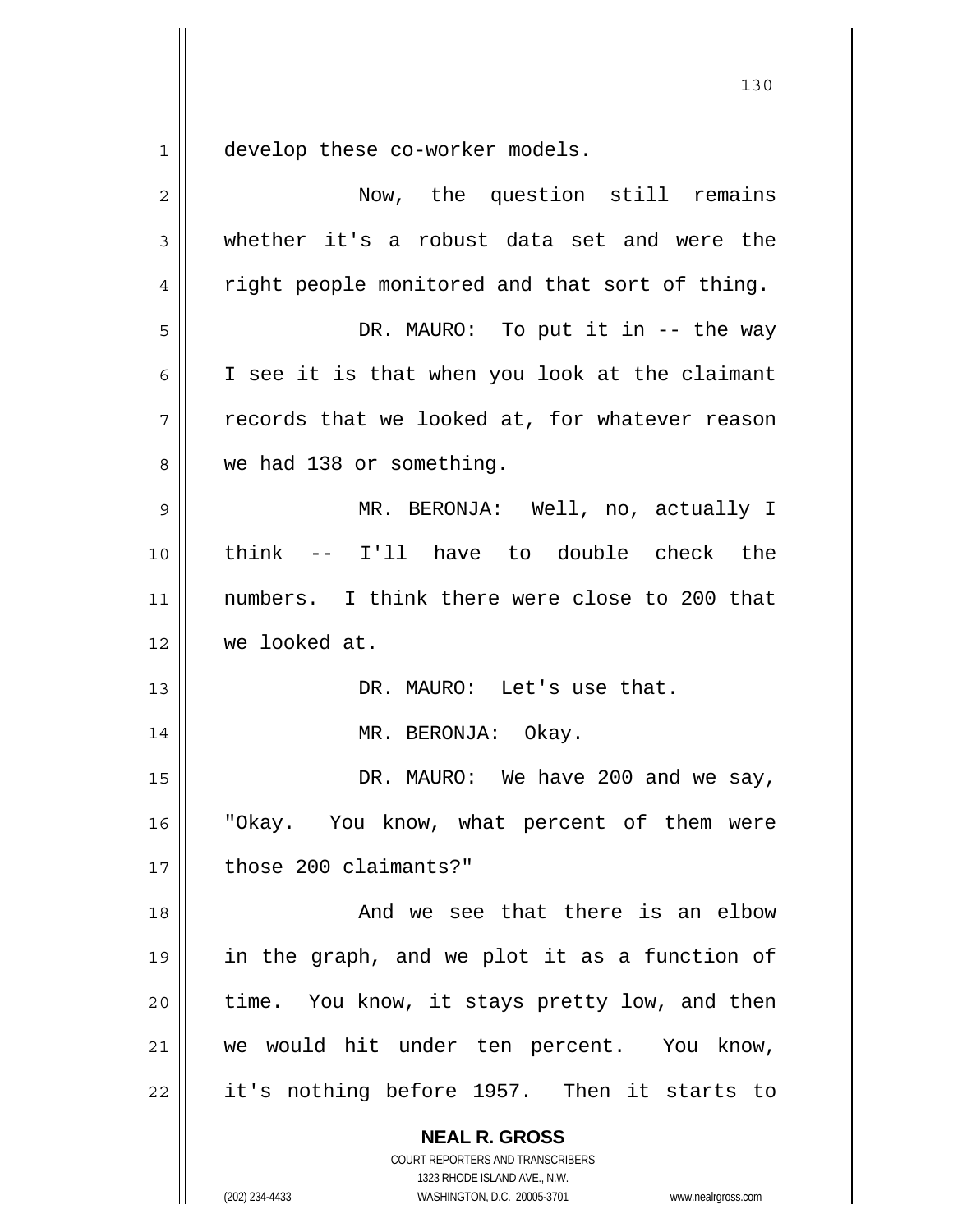**NEAL R. GROSS** COURT REPORTERS AND TRANSCRIBERS 1323 RHODE ISLAND AVE., N.W. 1 2 3 4 5 6 7 8 9 10 11 12 13 14 15 16 17 18 19 20 21 22 creep around a little bit, but then you see it takes off, and by 1963, you're up to 35 percent. So I mean, it's very simple. We just look at it and say, "hmm." It looks like you might have a deficiency of data based on just looking at those 200 claimants, you know, prior to the '62-'63 time frame. MS. KLEA: Do you think that the DOE is not allowing you to publish the number of the workers doing internal monitoring? DR. NETON: No. MR. BERONJA: Actually I did say that. The DOE in their review had some problem from a -- I'm sorry. Maybe not DOE - on the Privacy Act concern, the Privacy Act review. They had concerns. I couldn't quite figure it out, of presenting the number of workers -- DR. NETON: Oh, in work products. MR. BERONJA: Yes. DR. NETON: But the Board has our

131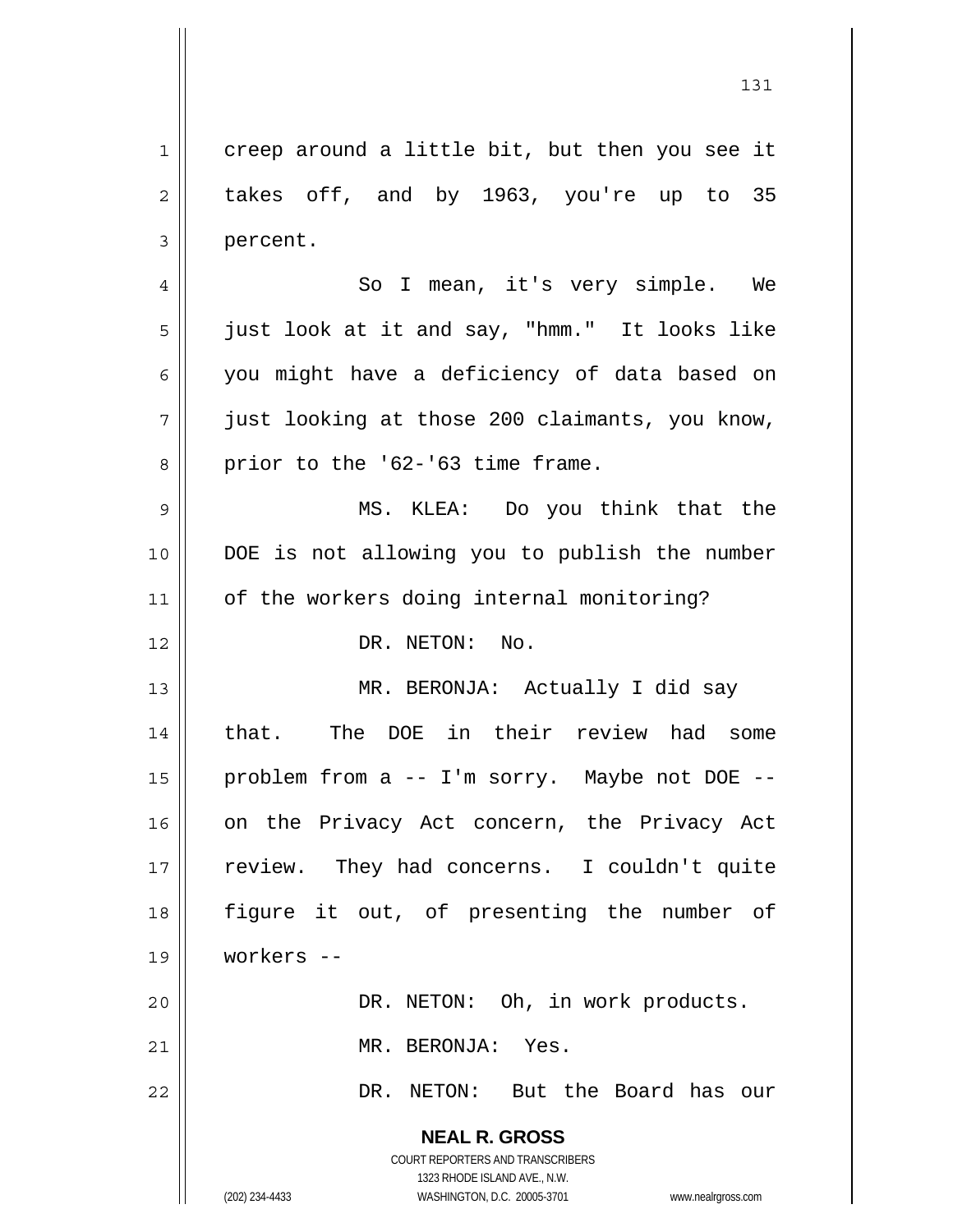**NEAL R. GROSS** COURT REPORTERS AND TRANSCRIBERS 1323 RHODE ISLAND AVE., N.W. (202) 234-4433 WASHINGTON, D.C. 20005-3701 www.nealrgross.com 1 2 3 4 5 6 7 8 9 10 11 12 13 14 15 16 17 18 19 20 21 22 work products. You're talking about the Privacy Act cleared -- MR. BERONJA: That's right. That's right. MS. KLEA: So that's the workers who had internal monitoring records. MR. BERONJA: That were internally monitored, right, yes. MS. HOMOKI-TITUS: Liz Homoki-Titus. Let me just clarify that for you. The Privacy Act Director for CDC gives us directions on how to get a Privacy Act clearance, and if it's a group of nine or less, and you can determine who that person is, then those numbers need to come out, and that's why they're taken out of the third version that goes to the public, but it is not taken out for the Advisory Board. The Advisory Board has all of the information. MS. KLEA: You're indicating that the internal records are nine or less?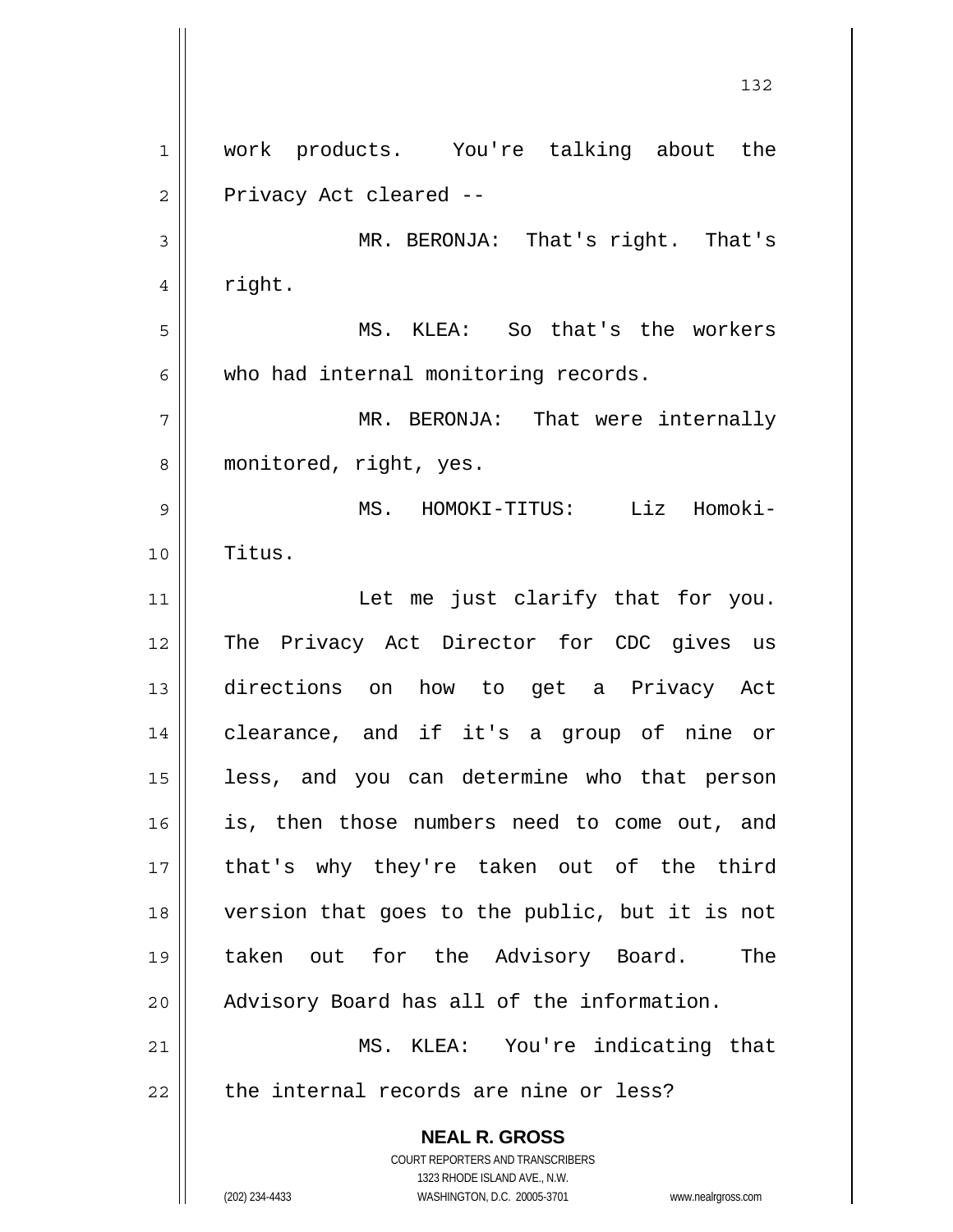|                | 133                                                                                                 |
|----------------|-----------------------------------------------------------------------------------------------------|
| 1              | MR. BERONJA: No.                                                                                    |
| $\overline{2}$ | MS. KLEA: Are the workers                                                                           |
| 3              | monitored?                                                                                          |
| 4              | MS. HOMOKI-TITUS: no, I'm<br>not                                                                    |
| 5              | indicating that. I'm saying that they may                                                           |
| 6              | have said these three people --                                                                     |
| 7              | MS. KLEA: Oh.                                                                                       |
| 8              | MS. HOMOKI-TITUS: -- and then if                                                                    |
| 9              | they were talking about a group of nine or                                                          |
| 10             | less, then that number would have to come out                                                       |
| 11             | so that those people cannot be personally                                                           |
| 12             | identified.                                                                                         |
| 13             | I'm not saying anything about how                                                                   |
| 14             | many people may have actually had some type of                                                      |
| 15             | internal monitoring.                                                                                |
| 16             | MS. KLEA: Okay. Who is speaking?                                                                    |
| 17             | MS. HOMOKI-TITUS: This is Liz                                                                       |
| 18             | Homoki-Titus. I'm an attorney with HHS>                                                             |
| 19             | MS. KLEA: Okay.                                                                                     |
| 20             | MR. BERONJA: Yes, in this                                                                           |
| 21             | particular case, Liz, and I'm not sure if I'm                                                       |
| 22             | completely understanding you, I mean, this is                                                       |
|                | <b>NEAL R. GROSS</b>                                                                                |
|                | COURT REPORTERS AND TRANSCRIBERS                                                                    |
|                | 1323 RHODE ISLAND AVE., N.W.<br>(202) 234-4433<br>WASHINGTON, D.C. 20005-3701<br>www.nealrgross.com |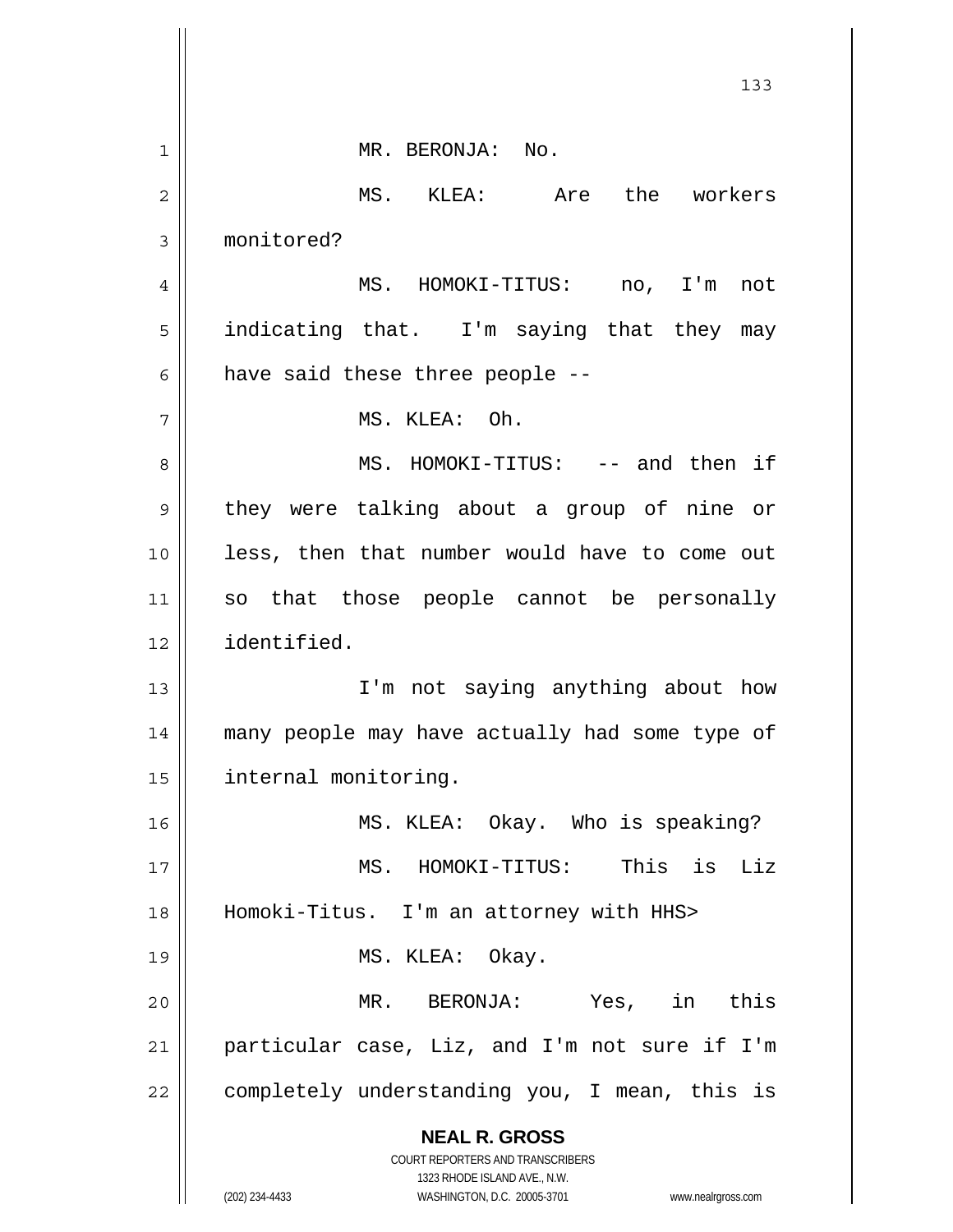a plot just of the number of workers or percentage of workers. There was no way to figure out who these workers -- I mean I don't think there's a way to -- MS. HOWELL: We don't need to have this discussion in the middle of this meeting. DR. MAURO: Well, I mean, the point I was simply trying to make is that there's a time period where it looks like there's a paucity of data based on the 200 claims that we looked at. Now, what I'm hearing is for those very same time periods you may have not only the claimant data, but all worker data whereby you have a much more complete data set of bioassay, not only, you know, number of workers or percent of workers, but also the number of samples per worker, what they consisted of, the range of workers. And what I'm getting at is when you start to talk about adequacy, the data

21 22 adequacy to build the co-worker model or to rebuild your construction, we walked away from

> COURT REPORTERS AND TRANSCRIBERS 1323 RHODE ISLAND AVE., N.W. (202) 234-4433 WASHINGTON, D.C. 20005-3701 www.nealrgross.com

**NEAL R. GROSS**

1

2

3

4

5

6

7

8

9

10

11

12

13

14

15

16

17

18

19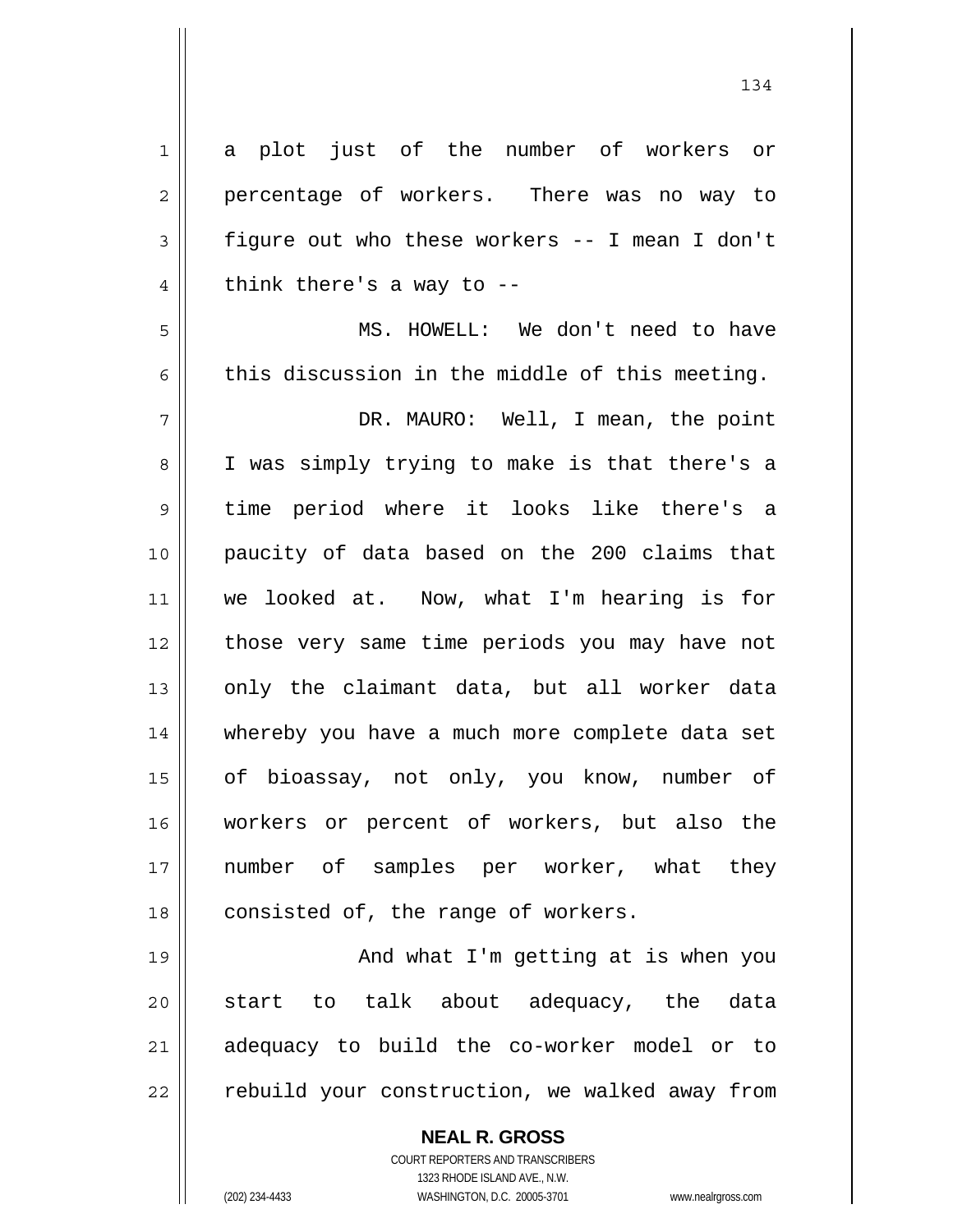**NEAL R. GROSS** COURT REPORTERS AND TRANSCRIBERS 1323 RHODE ISLAND AVE., N.W. (202) 234-4433 WASHINGTON, D.C. 20005-3701 www.nealrgross.com <u>135</u> 1 2 3 4 5 6 7 8 9 10 11 12 13 14 15 16 17 18 19 20 21 22 the work that we did, and you got a problem in the early '60s. DR. NETON: Based on the claimant data. DR. MAURO: Based on the claimant data set. DR. NETON: I can understand that conclusion based on that, but like I say, we're in the process of developing -- DR. MAURO: This is important. DR. NETON: -- a full data set, and -- DR. MAURO: To me this is a big issue. DR. NETON: I would point out that just because there's a paucity in the early years one, of course, has to look at what type of work activities were going on, the type of work, the amount of work, that sort of stuff. That has got to be looked at in context. MR. BERONJA: Yes, I mean, and Larry, you probably know this, I mean the '60s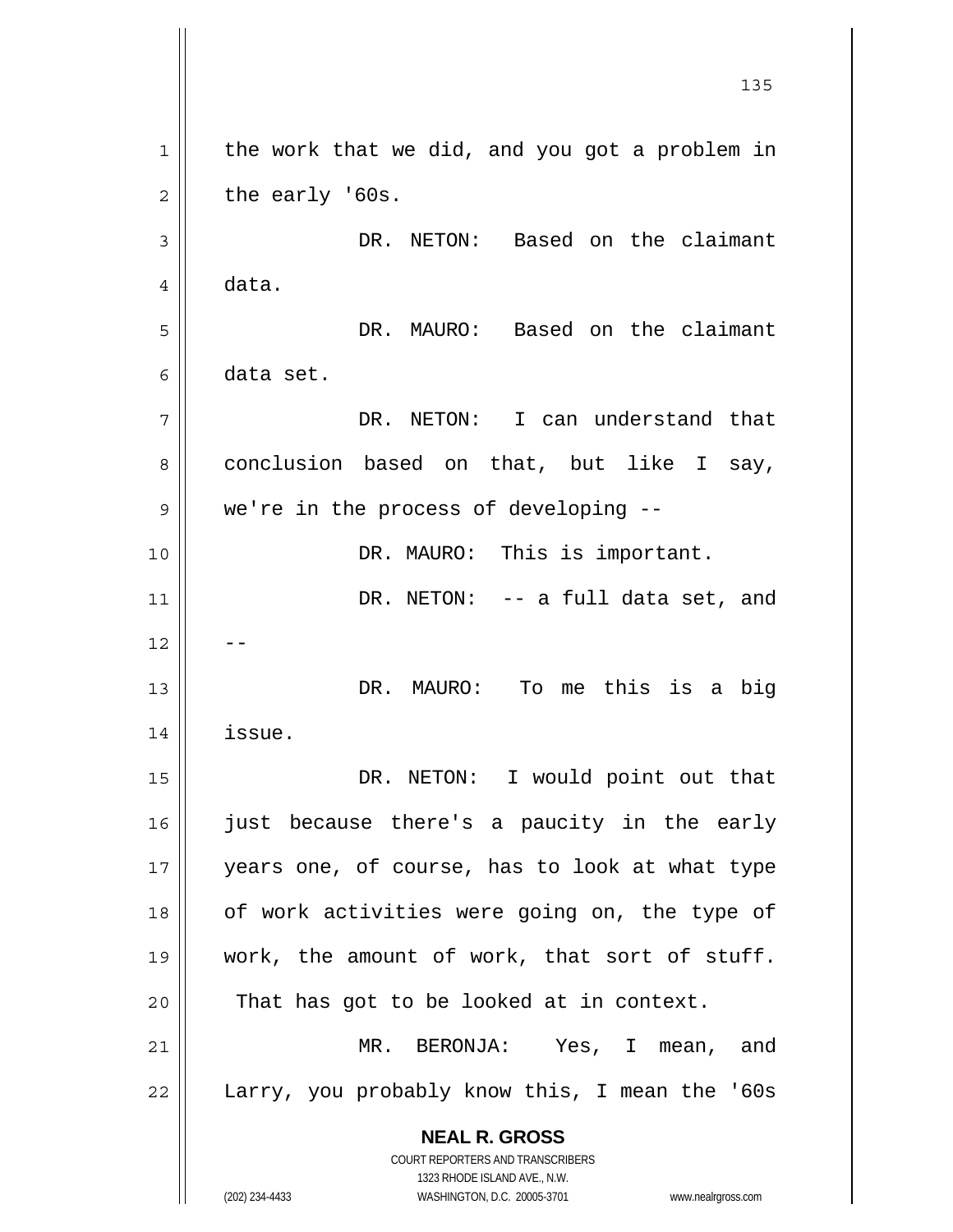1

was a pretty active time for this site.

2 3 4 5 6 7 8 9 DR. HUGHES: I think somewhat what you see in here is very likely consistent with the operations of the site that they ramped up. You know, they started small in '53, constructed, and then they wound up to mid- '60s, maybe late '60s, when they stopped operating a lot of these facilities, and finally went into decommissioning.

10 11 12 13 14 15 16 DR. NETON: So anyway, at least with this, like John said, you know, we had access to the claims data. We looked at it. You know, we started looking at it, and we saw this and we said, "Well, we'd better look at more of the claims just to get a better represented sample."

17 18 19 20 21 We did that and we still saw the same thing. So I think, you know, we still have a concern, but if you guys have better information to be able to develop a co-worker model, whatever.

DR. NETON: I mean, I wouldn't be

COURT REPORTERS AND TRANSCRIBERS 1323 RHODE ISLAND AVE., N.W. (202) 234-4433 WASHINGTON, D.C. 20005-3701 www.nealrgross.com

**NEAL R. GROSS**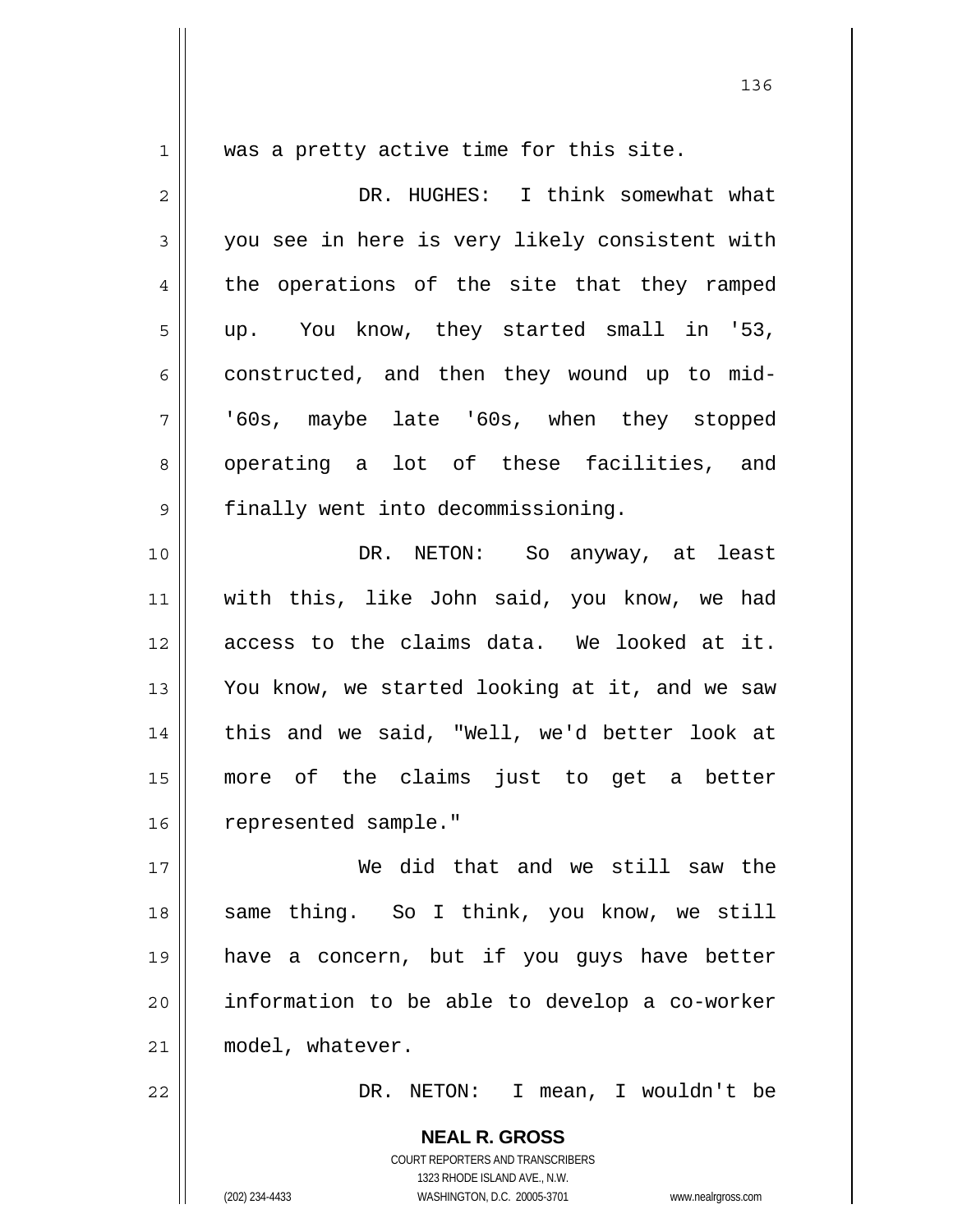surprised if we see a similar pattern of rampup because, in fact, you know, we have a technique where we could use claimant data to develop co-worker models, and it's a valid approach, but again --

6 7 8 9 10 11 12 DR. MAURO: It's mostly heuristic unfortunately. At some point everyone has a judgment. Well, when do I have enough data or enough time periods, enough different types of workers where I'm starting to feel comfortable that I could use that data to build it around. We've been there before.

13 14 15 16 17 18 19 DR. NETON: And of course, a lot of it, the more sparse the data that you have the more claimant favorable you end up tending to be. For instance, we've had very few data points at some sites and said, "Well, we really don't know the distribution, but we're going to take the highest value."

20 21 I mean, we've done that at several sites, or we'll take the 95th or --

DR. MAURO: We're in the middle of

**NEAL R. GROSS** COURT REPORTERS AND TRANSCRIBERS 1323 RHODE ISLAND AVE., N.W.

22

1

2

3

4

5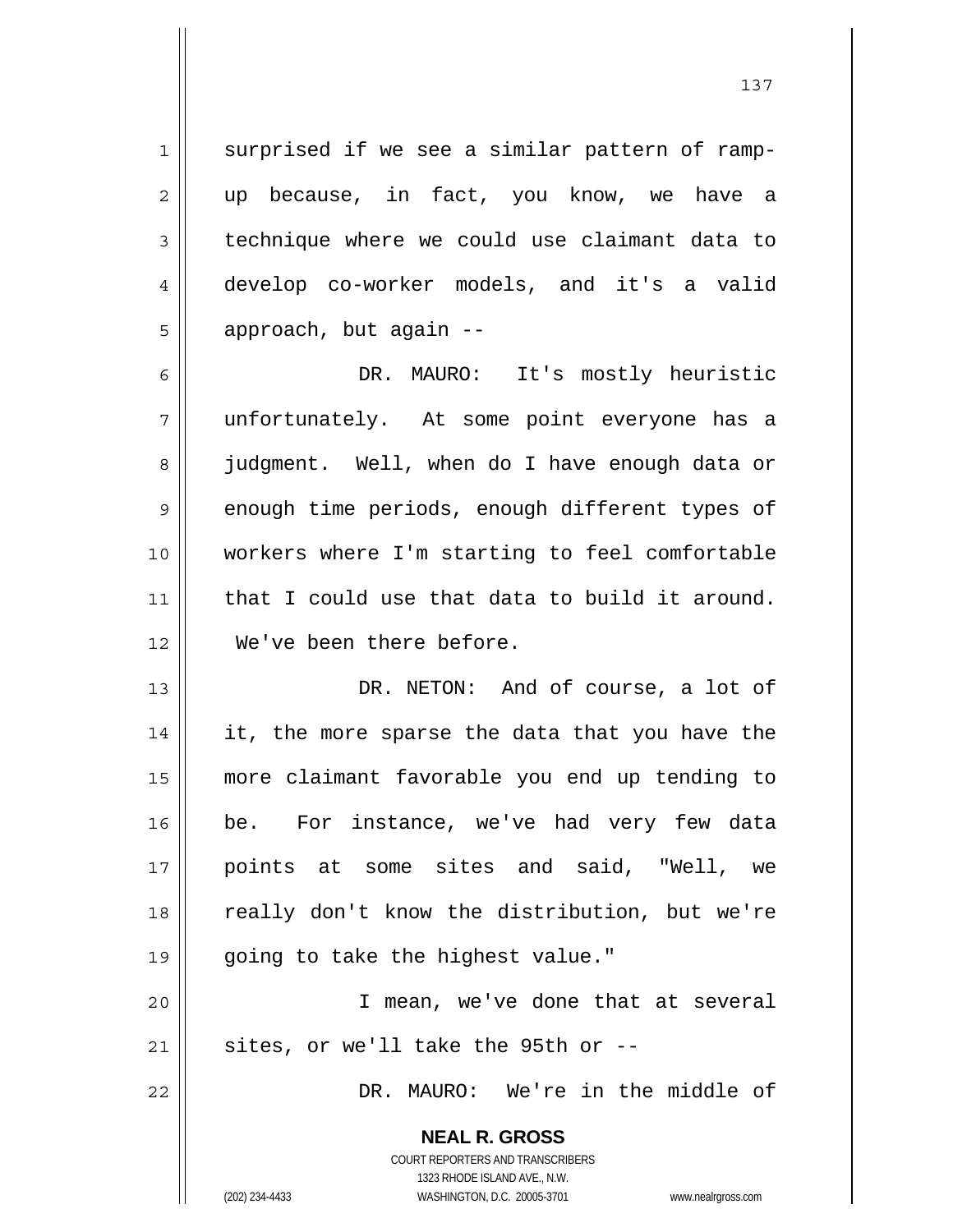that in a couple of places, and we've had some disagreements on if, in fact, the intent was to monitor the people that had the highest potential for exposure, then that argument starts to hold nicely.

6 7 8 9 10 11 12 13 14 15 16 17 But then, again, the burden of proof is to make that case. Yes, these are the people, you know, and we've been through that before. So, in effect, if it turns out that even if you only have -- let's say it turns out you only had ten percent of your workers that have bioassay data. Right now my sense is that's not -- you know, you're missing -- you know, is that good enough to build a co-worker model where you could place a plausible amount down on all workers, which may be so you only have ten percent.

18 19 20 21 22 But if somehow you could make a case, and we're going to get into this when we talk about the OTIB bond on Y12. If you could make a case that says, no, we could demonstrate that those workers were, in fact,

> **NEAL R. GROSS** COURT REPORTERS AND TRANSCRIBERS 1323 RHODE ISLAND AVE., N.W.

1

2

3

4

5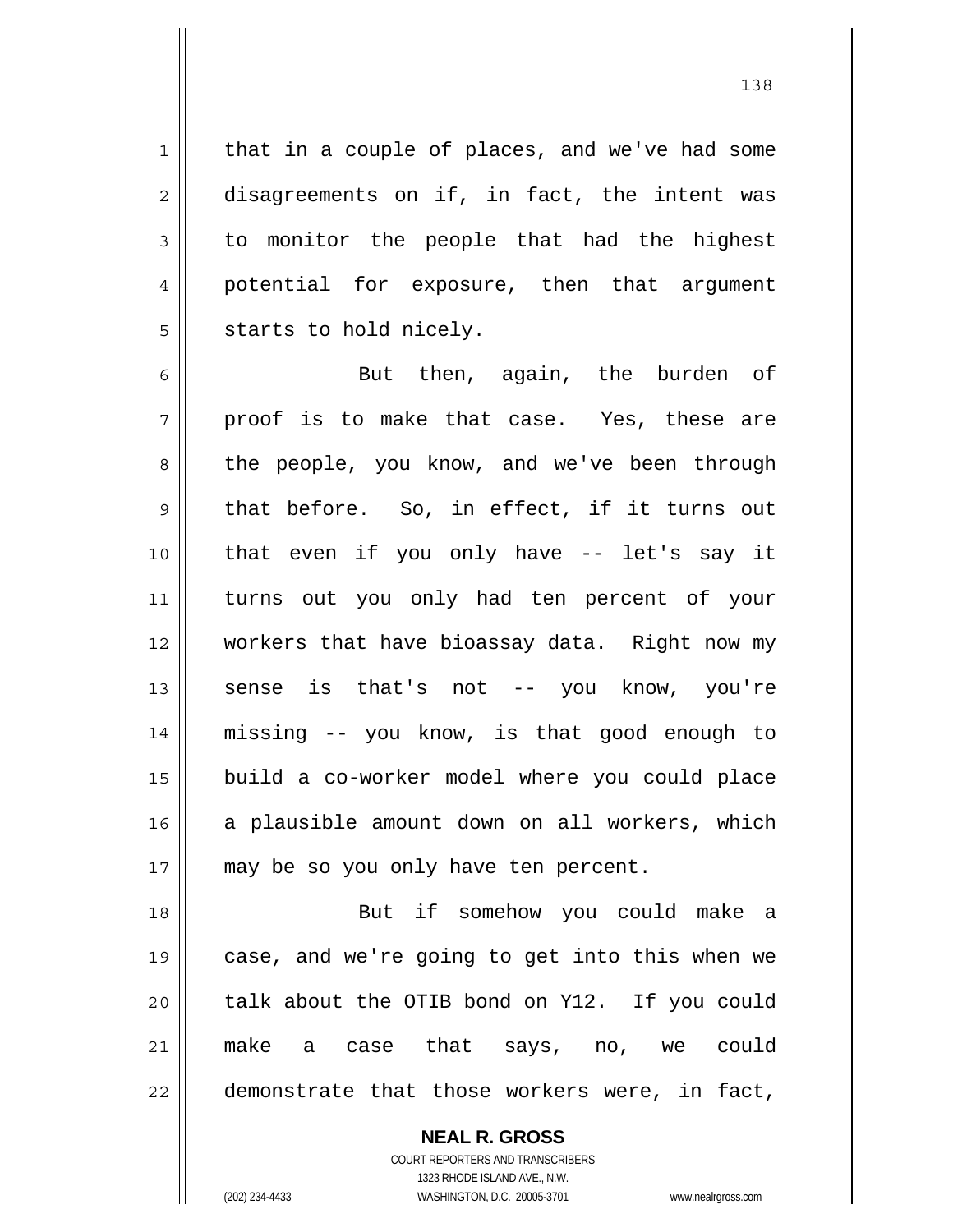1 2 3 4 5 6 7 8 9 10 11 12 13 14 15 16 17 18 19 20 21 22 the workers that are the highest potential, and if we pick the upper 90 percent, even though it's only a small percentage, if we picked up 90 percent of those and we assumed that everyone gets that consistently, I as a health physicist would say that sounds pretty good, but right now we don't have that. DR. NETON: I always like to use the analogy, you know, the percentage of workers monitored is a very poor indicator of how robust the monitoring program was, and I always like to point out that's like saying only two percent of people who work in a hospital are monitored and, therefore, it's a poorly monitored program. In fact, the only people that work in the Radiology Department are the ones that need to be monitored. I mean, so you've really got to look at what's going on. DR. MAURO: But that case has to be made. DR. NETON: Exactly.

> **NEAL R. GROSS** COURT REPORTERS AND TRANSCRIBERS 1323 RHODE ISLAND AVE., N.W.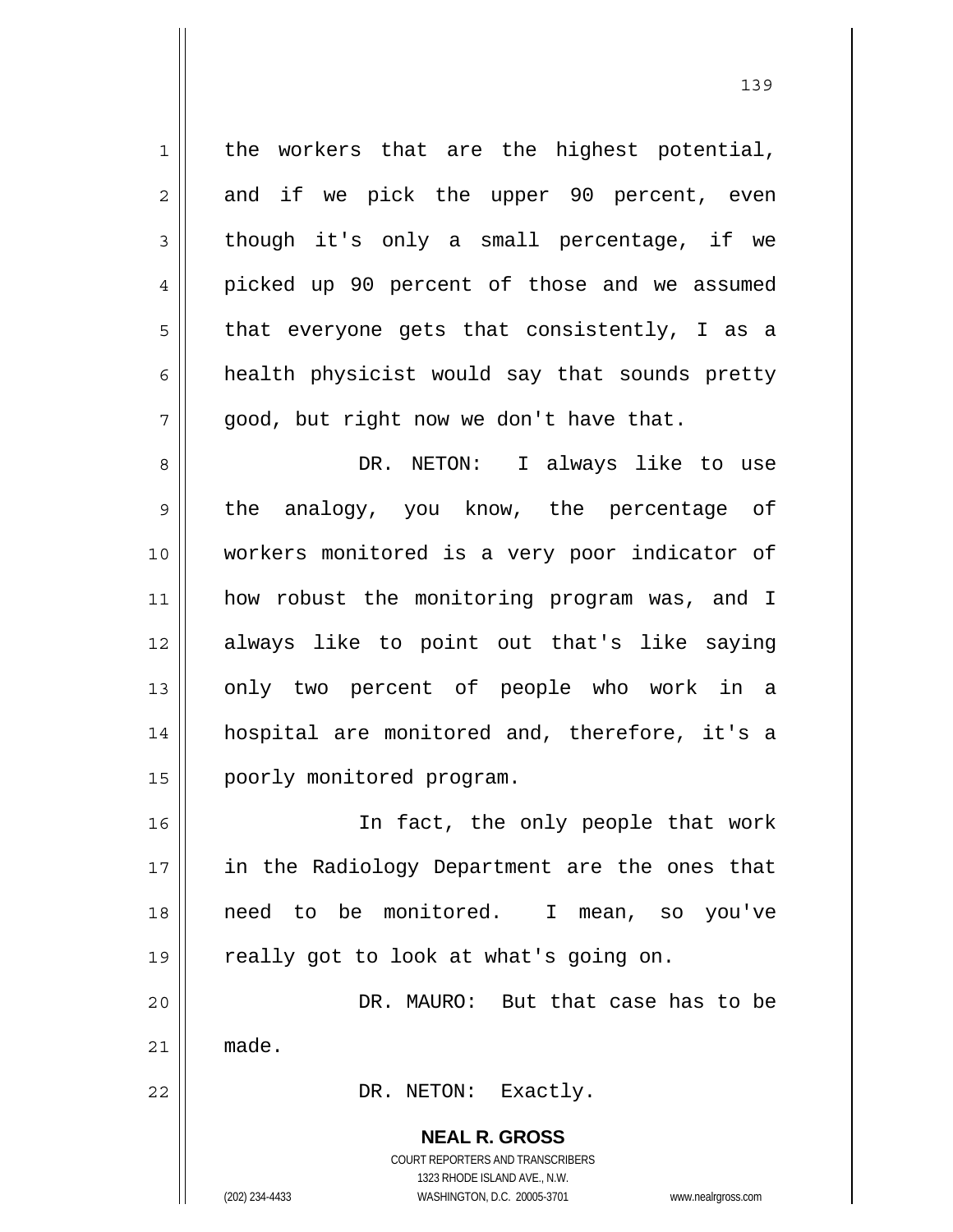**NEAL R. GROSS** COURT REPORTERS AND TRANSCRIBERS 1323 RHODE ISLAND AVE., N.W. (202) 234-4433 WASHINGTON, D.C. 20005-3701 www.nealrgross.com 140 1 2 3 4 5 6 7 8 9 10 11 12 13 14 15 16 17 18 19 20 21 22 DR. MAURO: Really the burden of proof is on you guys. MEMBER BEACH: So this is Josie. What can we expect NIOSH to develop, a white paper or -- DR. NETON: A co-worker model using -- MEMBER BEACH: For this issue. DR. NETON: -- using the full set of data we have available from this facility. MEMBER BEACH: When it's available. DR. NETON: And we're working very diligently to secure those data. MEMBER BEACH: Right. MR. BERONJA: I guess from a procedural perspective, I mean, and it sounds like you guys have a roadblock right now from doing that, right? DR. NETON: Yes, it's my understanding we actually have the data set, but it's to be identified. So that limited use to do what John has been asking, to just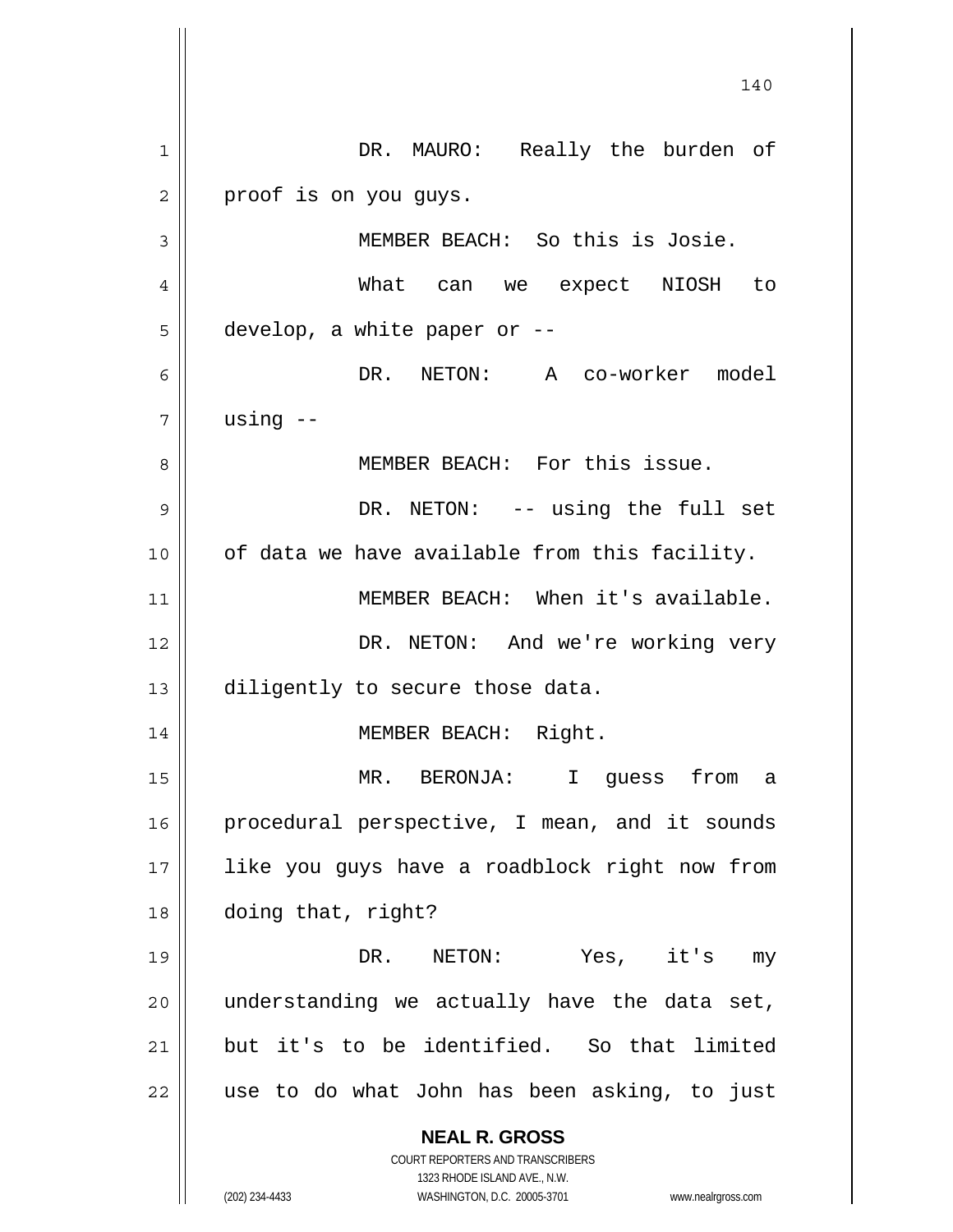1 2 sort of see where the right people, kind of monitor, that sort of thing.

3 4 5 6 7 We have the full data set of records for a bioassay that I used. It's better to have identified data to look at if you can match people with what categories, that sort of thing.

8 9 10 11 DR. MAURO: This is, by the way -you know, I've been involved in many SECs, like next week is a big week. This is the recurring theme over and over again.

12 13 14 15 16 17 18 19 DR. NETON: Now, and this is a big ticket item here, and we talked about a lot of issues with fission products and tritium. This is where the doses are really going to be assigned from particularly the uranium values and how many radionuclides, the big dose items. They're going to drive the compensation CDs in most cases.

20 21 22 MR. BERONJA: Yes, I guess as far as post '58 we'll hold off until the work that you guys do. I guess the question you have to

> **NEAL R. GROSS** COURT REPORTERS AND TRANSCRIBERS 1323 RHODE ISLAND AVE., N.W. (202) 234-4433 WASHINGTON, D.C. 20005-3701 www.nealrgross.com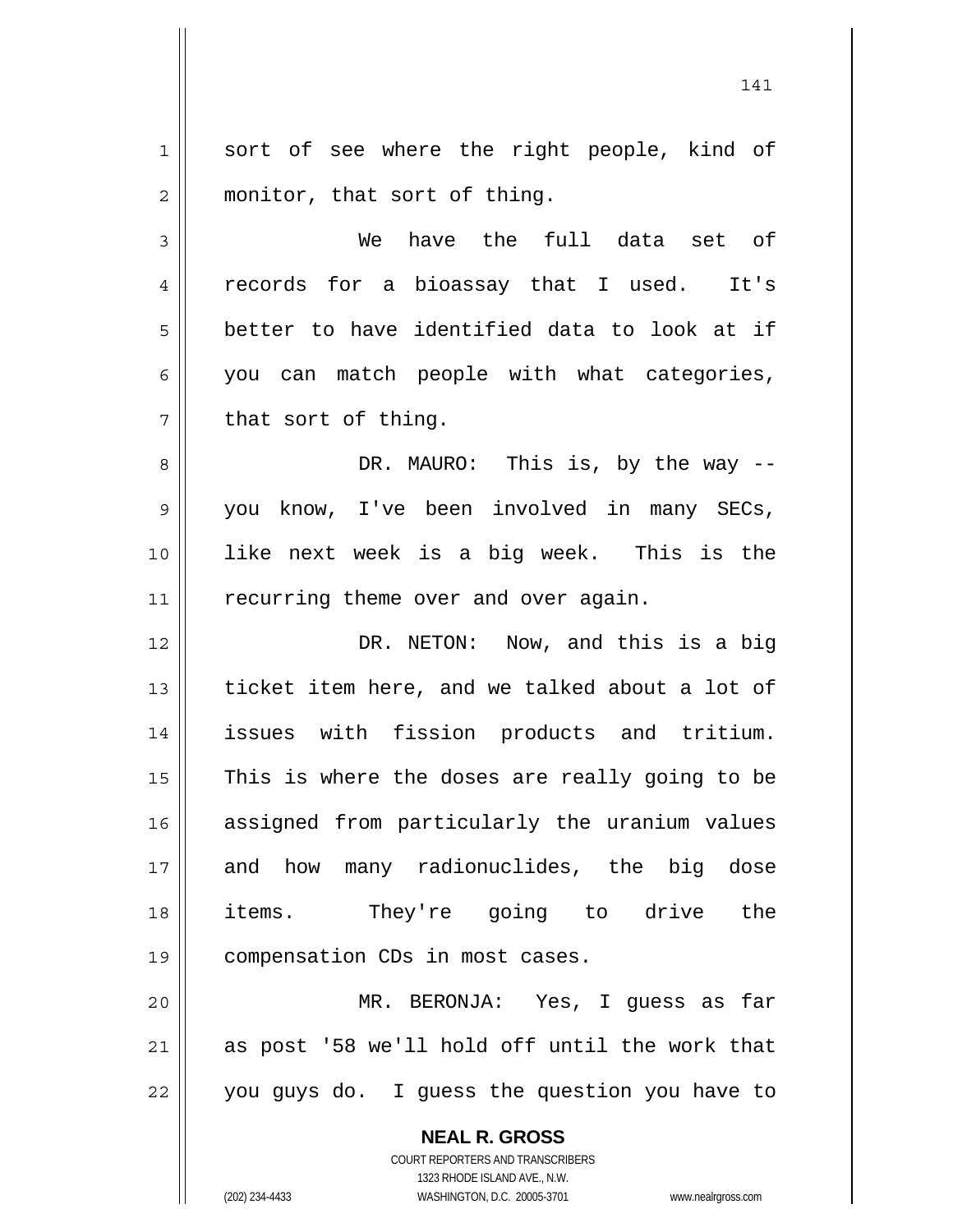1 2 3 4 5 6 7 8 9 10 11 12 ask is, you know, right now if all of us are saying, yes, through the end of '58 we all agree, then is there a significant change as far as information available in '59 and '60 and '61, or what's the difference between those things or is it still, you know, a fairly small level? DR. MAURO: That was part of our original mission, if you recall. If you take a real close look, they draw the line, you know, at the right place, and that's where we zeroed in, in addition to everything else.

13 14 15 16 17 MR. BERONJA: The next -- I don't think there's anything else there. There's a lot of specifics here, but I think we'll just hold off and wait and see what you guys find in that particular study.

18 19 20 21 22 The next issue we had, and we've discussed this already, this was an SC&A issue that also was a petitioner issue, and that is related to lack of information, related to the potential exposures with some facility

> **NEAL R. GROSS** COURT REPORTERS AND TRANSCRIBERS 1323 RHODE ISLAND AVE., N.W. (202) 234-4433 WASHINGTON, D.C. 20005-3701 www.nealrgross.com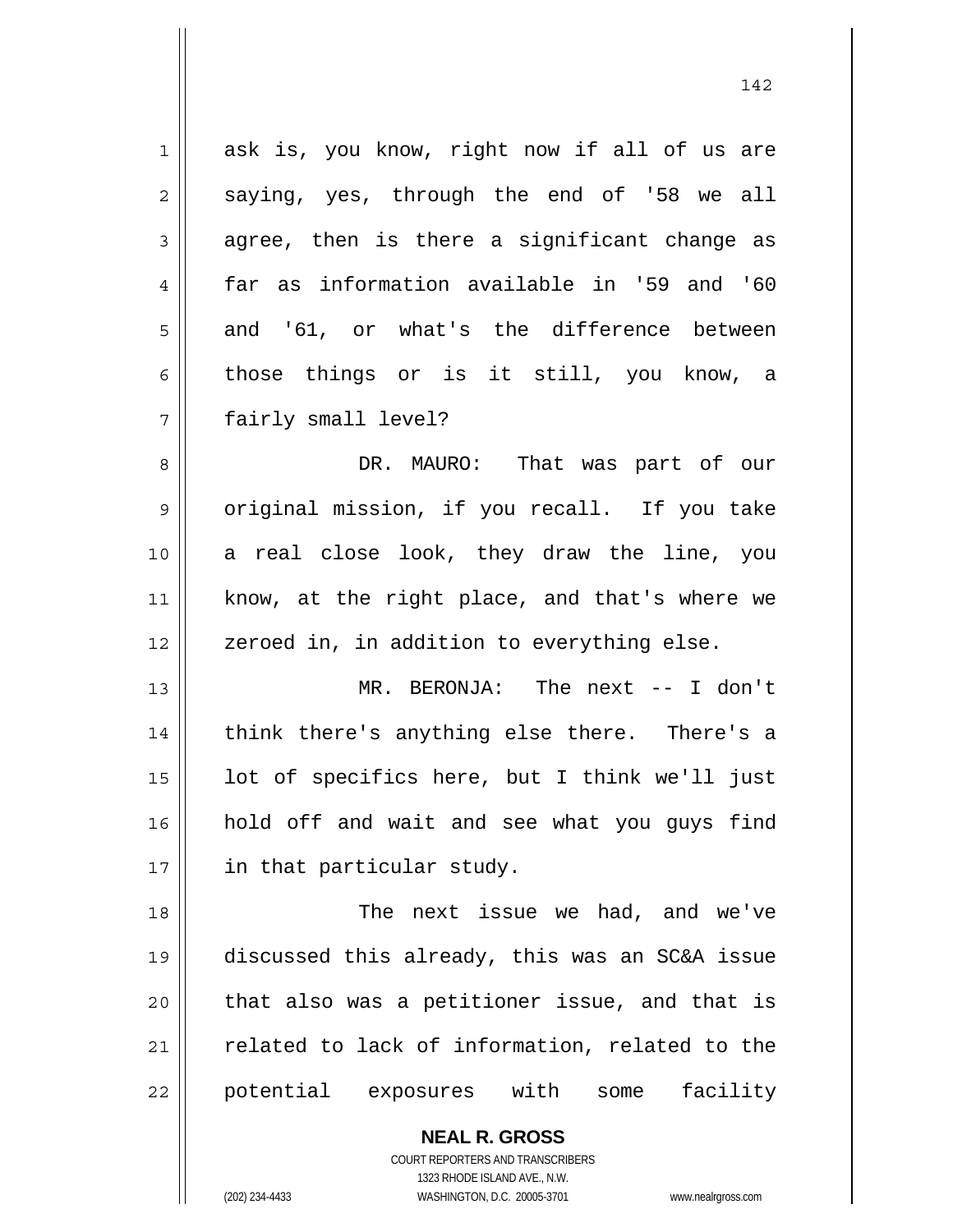**NEAL R. GROSS** COURT REPORTERS AND TRANSCRIBERS 1323 RHODE ISLAND AVE., N.W. 1 2 3 4 5 6 7 8 9 10 11 12 13 14 15 16 17 18 19 20 21 22 incidents like the SRE and sodium burn pit, and I think in both cases we've got an independent study that you guys are going to do on the sodium reactor experiment, and I think the model that you're developing on the sodium burn pit or at least another co-worker -- part of the co-worker -- DR. HUGHES: Wrapped up in the coworker analysis. MR. BERONJA: So there's actions being taken related to this. DR. NETON: We're going to sound like a broken record. MR. BERONJA: Yes. DR. NETON: We need to move forward here, but the co-worker models, we've had many discussions about how we handle incidents, and we believe that the co-worker models tend to incorporate many of the incident exposures that would have occurred. The next issue, and we could be finished here before lunch, given the co-

(202) 234-4433 WASHINGTON, D.C. 20005-3701 www.nealrgross.com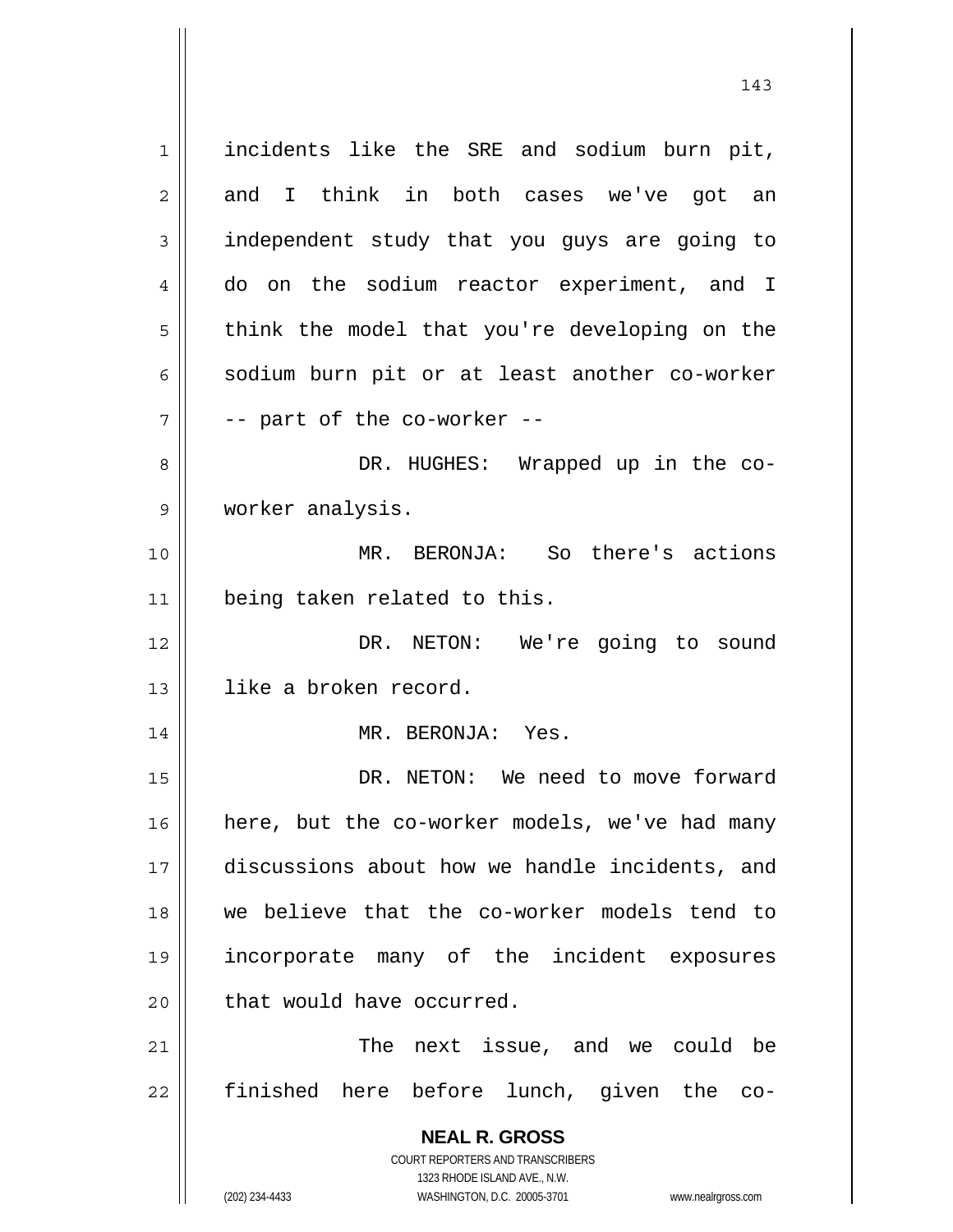worker model part of this and everything else, but we really just had two more issues, and they are not as important as the internal issue we just talked about.

5 6 7 8 9 10 11 12 13 14 15 16 17 18 But issue number four is the lack of information on environmental exposures. We've already talked about the drinking water aspect of this. The other, you know, concern that we've had all, although I don't know; probably from an exposure standpoint, and it's not a big one, is just the use of the staff data as far as an environmental exposure. I think what was done there, and this might be contrary to what you were saying, Jim, but you don't typically do is I think they took some information from '71 through '99 and then apply that and actually use some of that through the earlier years.

19 20 21 22 I mean, probably we don't have too much of a concern even -- I know we were talking this morning about the .01 factor that was used and whether that's conservative or

> **NEAL R. GROSS** COURT REPORTERS AND TRANSCRIBERS 1323 RHODE ISLAND AVE., N.W. (202) 234-4433 WASHINGTON, D.C. 20005-3701 www.nealrgross.com

1

2

3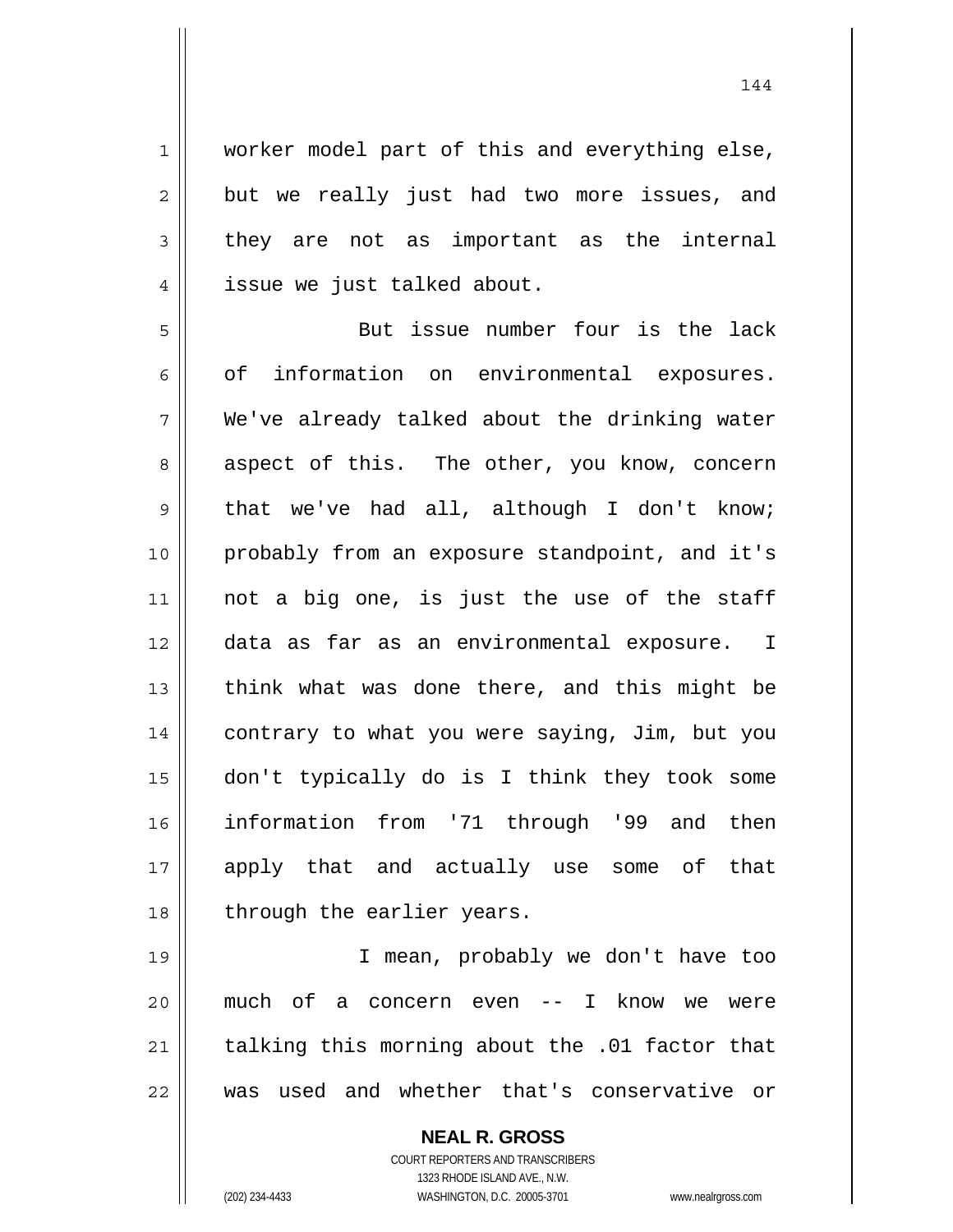1 2 3 4 5 6 7 8 9 10 11 12 13 14 15 16 17 18 19 20 21 22 not, but the issue that some of our folks had here was that it was used '71 to '99 when a lot of the heavy activity was going on. Maybe there's more activity going on in the '60s, and is that really a representative time frame or is it really possible to take that time frame and then apply it back to the earlier years? So that's probably the big issue on this. Otherwise we've dealt with the drinking water side. DR. BEHLING: Greg, can I interrupt for a second? This is Hans Behling, SC&A. MR. BERONJA: Sure. Thanks, Hans. DR. BEHLING: This is one that you should rate, and it's really a question of going back to essentially Exhibit 1 in my write-up, but of course, you probably don't have it, but it's a replication of Figure 2-3 in the TBD, and if you look at Figure 2-3 and you look at the activities as a function of time from the early operations to the later

145

**NEAL R. GROSS** COURT REPORTERS AND TRANSCRIBERS

1323 RHODE ISLAND AVE., N.W. (202) 234-4433 WASHINGTON, D.C. 20005-3701 www.nealrgross.com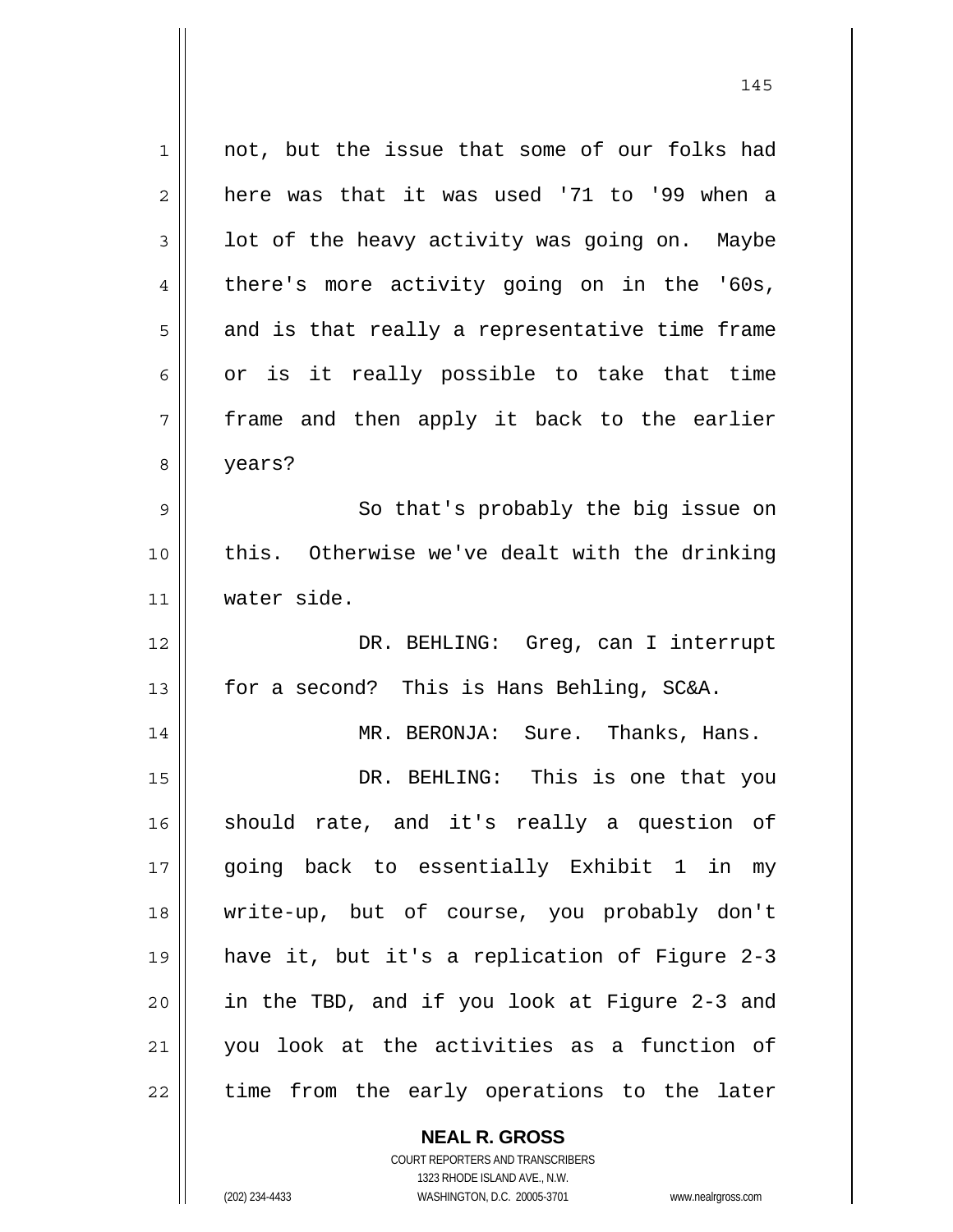ones where we do have environmental monitoring, and you realize that there is a real disconnect here. So much work, and different type of work, was done in the period during which there was absolutely no monitoring.

1

2

3

4

5

6

16

7 8 9 10 11 12 13 14 15 So the real question is can you realistically extrapolate backwards in time from the time period during which environmental monitoring was done and then translate that kind of data into the time period where there was none done and realize that the activities associated with the site were so much different in terms of both quality and quantity.

MS. KLEA: Thank you, Hans.

17 18 19 20 21 22 MR. BERONJA: Yes, you know, I guess before I forget and end up looking at the specifics in some of these writings, with you on the phone, Hans, I know one other issue we had or there were several issues, Hans, that we had and I think we had kind of

> COURT REPORTERS AND TRANSCRIBERS 1323 RHODE ISLAND AVE., N.W. (202) 234-4433 WASHINGTON, D.C. 20005-3701 www.nealrgross.com

**NEAL R. GROSS**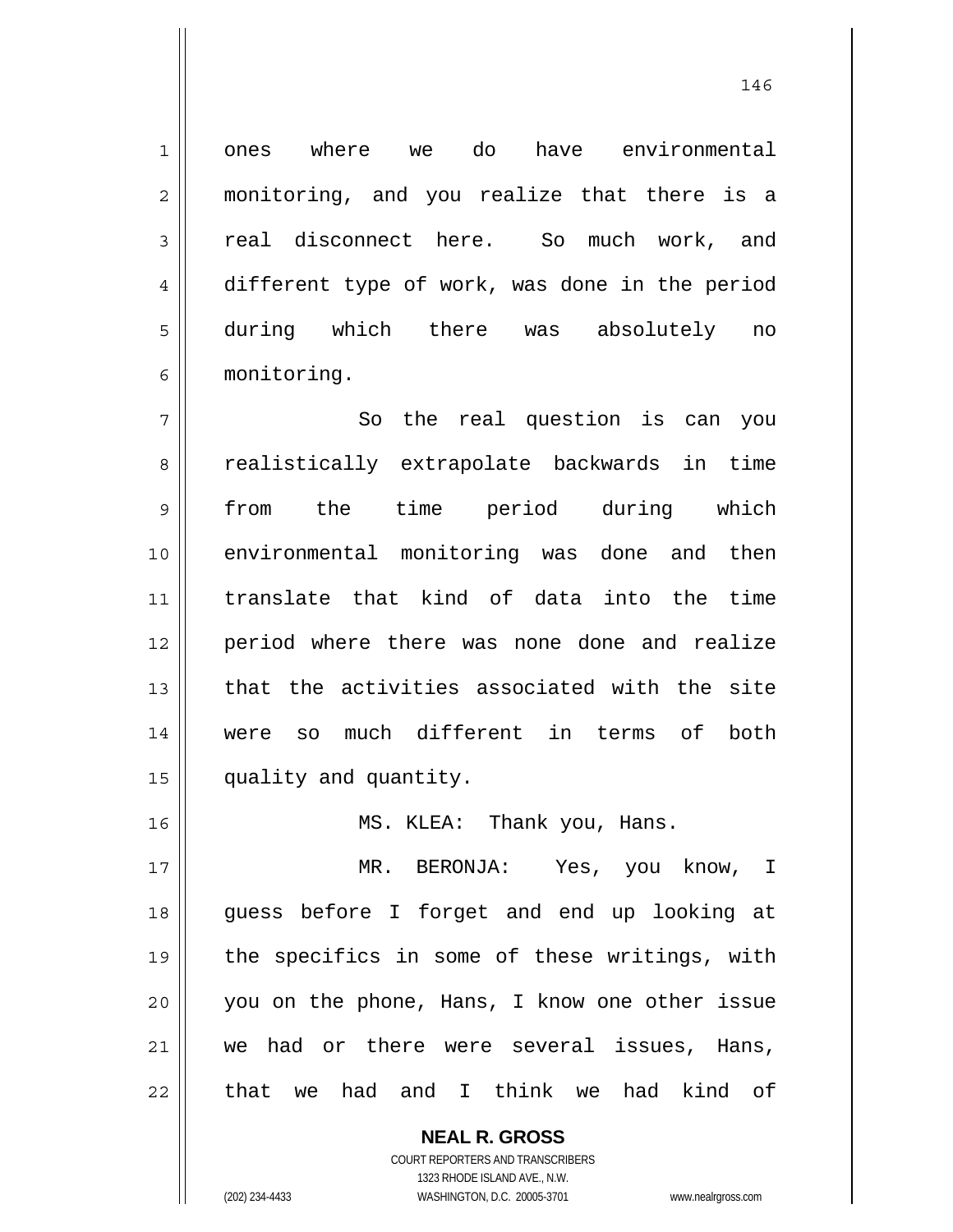| $\mathbf 1$    | postponed this discussion on the neutron dose.                                                      |
|----------------|-----------------------------------------------------------------------------------------------------|
| $\overline{c}$ | I don't know, Lara, if you guys want to talk                                                        |
| 3              | about what you're doing with that.                                                                  |
| 4              | DR. NETON: Let's finish up what                                                                     |
| 5              | we're doing with this environmental thing                                                           |
| 6              | first maybe.                                                                                        |
| 7              | I just had a couple of things. One                                                                  |
| 8              | is I wanted clarification. When I was talking                                                       |
| $\mathsf 9$    | about back extrapolation, I was specifically                                                        |
| 10             | referring to external, occupational external.                                                       |
| 11             | I think we have in a couple of instances                                                            |
| 12             | maybe done some back extrapolation using                                                            |
| 13             | environmental.                                                                                      |
| 14             | And so this would only apply to                                                                     |
| 15             | people who would not fit in the co-worker                                                           |
| 16             | model, correct? I mean, so these are workers                                                        |
| 17             | would not be considered radiological<br>who                                                         |
| 18             | workers at all, essentially be judged to have                                                       |
| 19             | no potential for exposure.                                                                          |
| 20             | So one can sort of envision that                                                                    |
| 21             | their doses would be by nature fairly low and,                                                      |
| 22             | in fact, some small fraction of what we were                                                        |
|                | <b>NEAL R. GROSS</b>                                                                                |
|                | COURT REPORTERS AND TRANSCRIBERS                                                                    |
|                | 1323 RHODE ISLAND AVE., N.W.<br>WASHINGTON, D.C. 20005-3701<br>(202) 234-4433<br>www.nealrgross.com |
|                |                                                                                                     |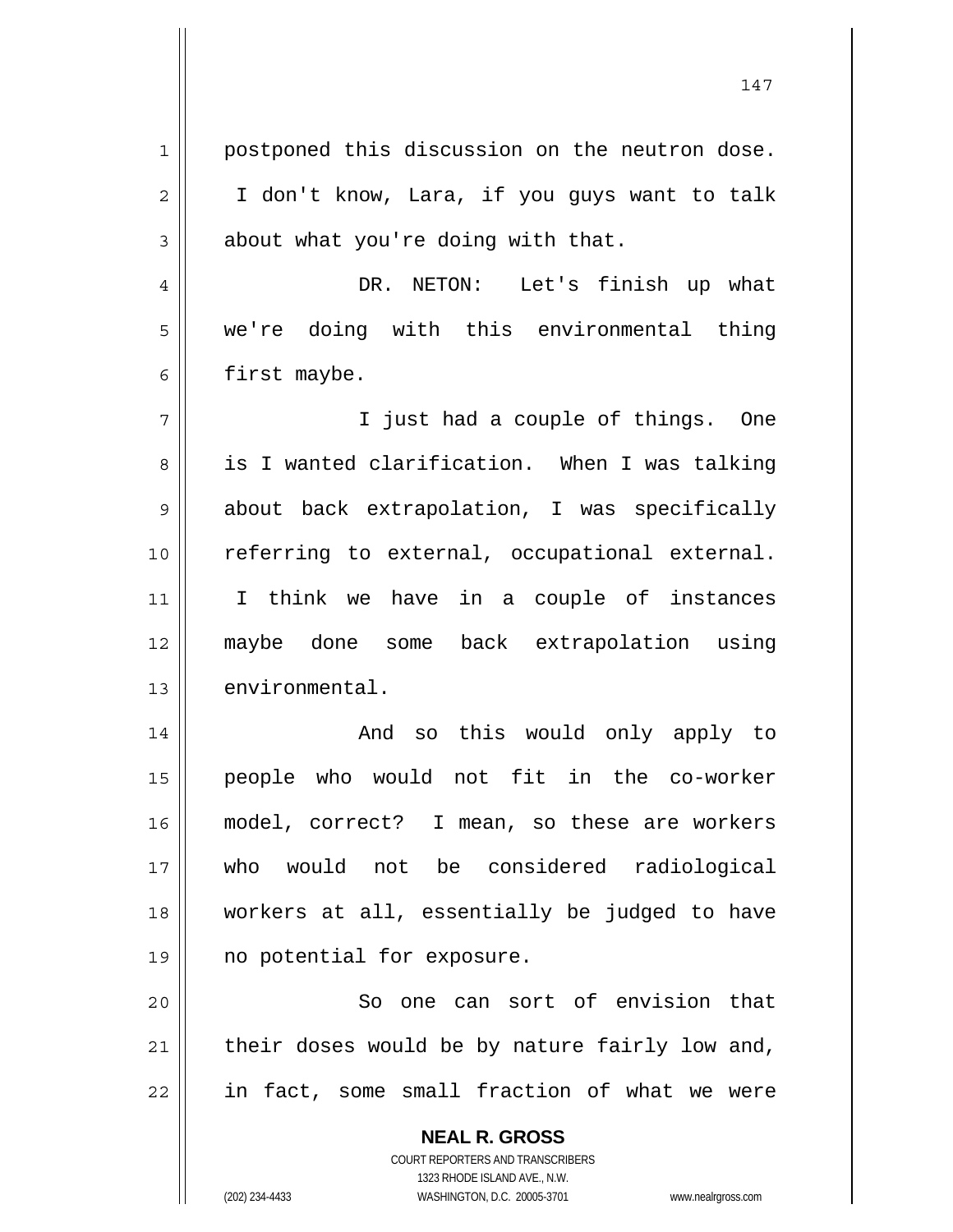1 assigned to the workers.

| $\overline{2}$ | So I'm wrestling a little bit with                                                                                                                              |
|----------------|-----------------------------------------------------------------------------------------------------------------------------------------------------------------|
| $\mathfrak{Z}$ | this back extrapolation. I think we're going                                                                                                                    |
| $\overline{4}$ | to have to go back and look at it, I guess.                                                                                                                     |
| 5              | DR. MAURO: So what I'm hearing is                                                                                                                               |
| 6              | that given that there's a problem of back                                                                                                                       |
| 7              | extrapolation, as Hans pointed out, there                                                                                                                       |
| 8              | might be other ways to come at the problem                                                                                                                      |
| 9              | DR. NETON: Yes, there are                                                                                                                                       |
| 10             | certainly ways to bound. I'd certainly bound                                                                                                                    |
| 11             | a non-radiological worker though. I don't                                                                                                                       |
| 12             | think it's an SEC issue, but we would have to                                                                                                                   |
| 13             | come forward with some more appropriate                                                                                                                         |
| 14             | approach, I guess.                                                                                                                                              |
| 15             | This would be maybe appropriate. I                                                                                                                              |
| 16             | know I haven't looked at this hard enough.                                                                                                                      |
| 17             | And<br>DR. MAURO:<br>again,<br>SO                                                                                                                               |
| 18             | everything is linked. Ultimately the linchpin                                                                                                                   |
| 19             | here is those bioassay data, especially in the                                                                                                                  |
| 20             | $156, 157 -$                                                                                                                                                    |
| 21             | DR. NETON: Well, I'm not sure. I                                                                                                                                |
| 22             | mean, the bioassay data are definitely linked                                                                                                                   |
|                | <b>NEAL R. GROSS</b><br>COURT REPORTERS AND TRANSCRIBERS<br>1323 RHODE ISLAND AVE., N.W.<br>(202) 234-4433<br>WASHINGTON, D.C. 20005-3701<br>www.nealrgross.com |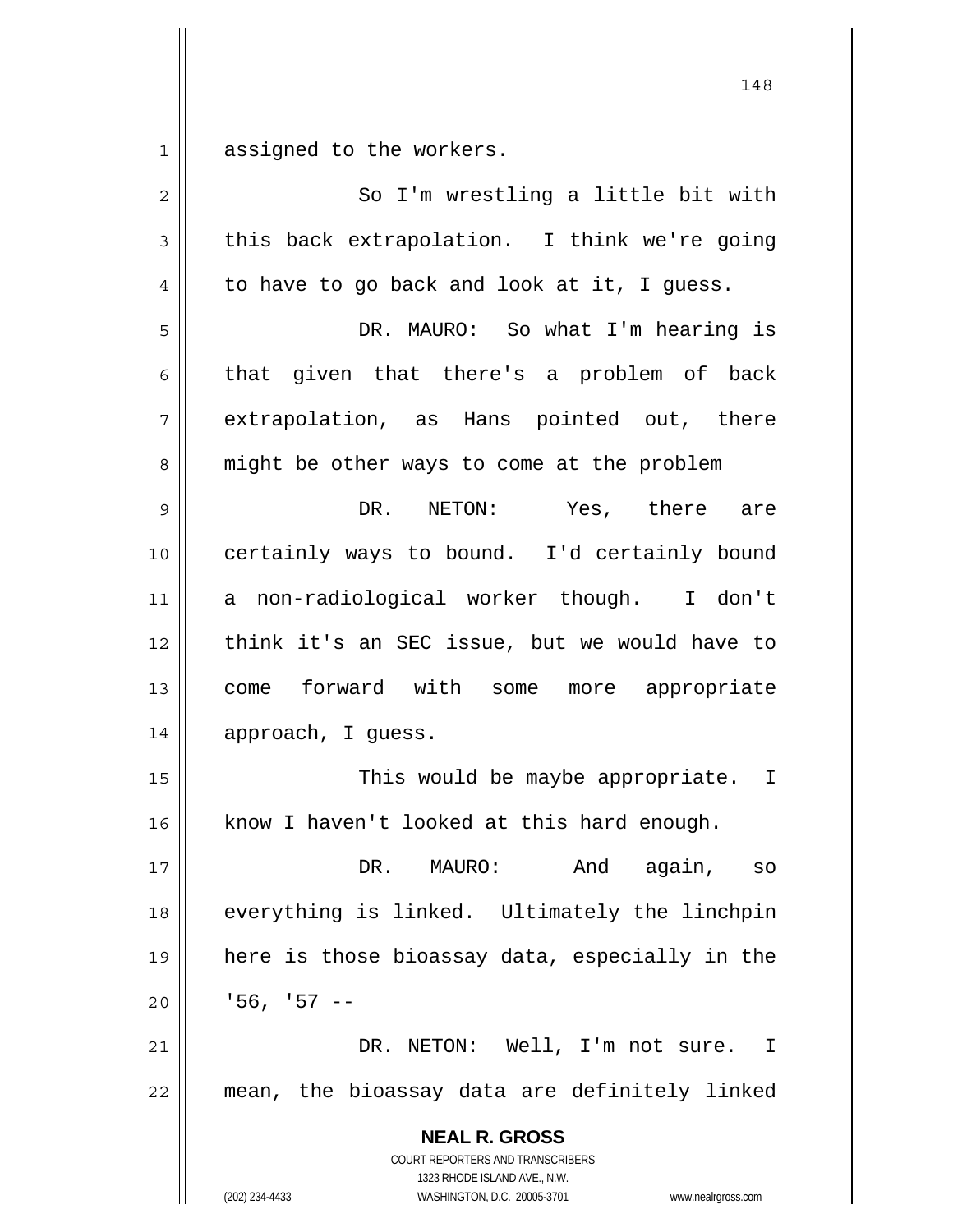to what we would consider a radiological worker, but there are instances where we would say this person is deemed not to have done radiological work and just by virtue of being present at the site could have breathed some stack emissions and gotten some small amount of gamma dose.

8 9 10 11 12 13 14 15 16 17 18 19 20 21 You know, I used to think that while certainly giving that person the full occupational dose would be bounding, but you know, you kind of wonder is that really a plausible bounding dose. So then what fraction -- we had to decide what fraction, what's the appropriate fraction of the occupational dose we would assign to essentially non-radiological workers. It looks to me like we need to do a little better job here explaining if what we did is valid or, if not, coming up with a better approach. I'm confident we can do something here. I don't think we've ever had an

22 environmental exposure be the basis for an

> **NEAL R. GROSS** COURT REPORTERS AND TRANSCRIBERS

1

2

3

4

5

6

7

1323 RHODE ISLAND AVE., N.W. (202) 234-4433 WASHINGTON, D.C. 20005-3701 www.nealrgross.com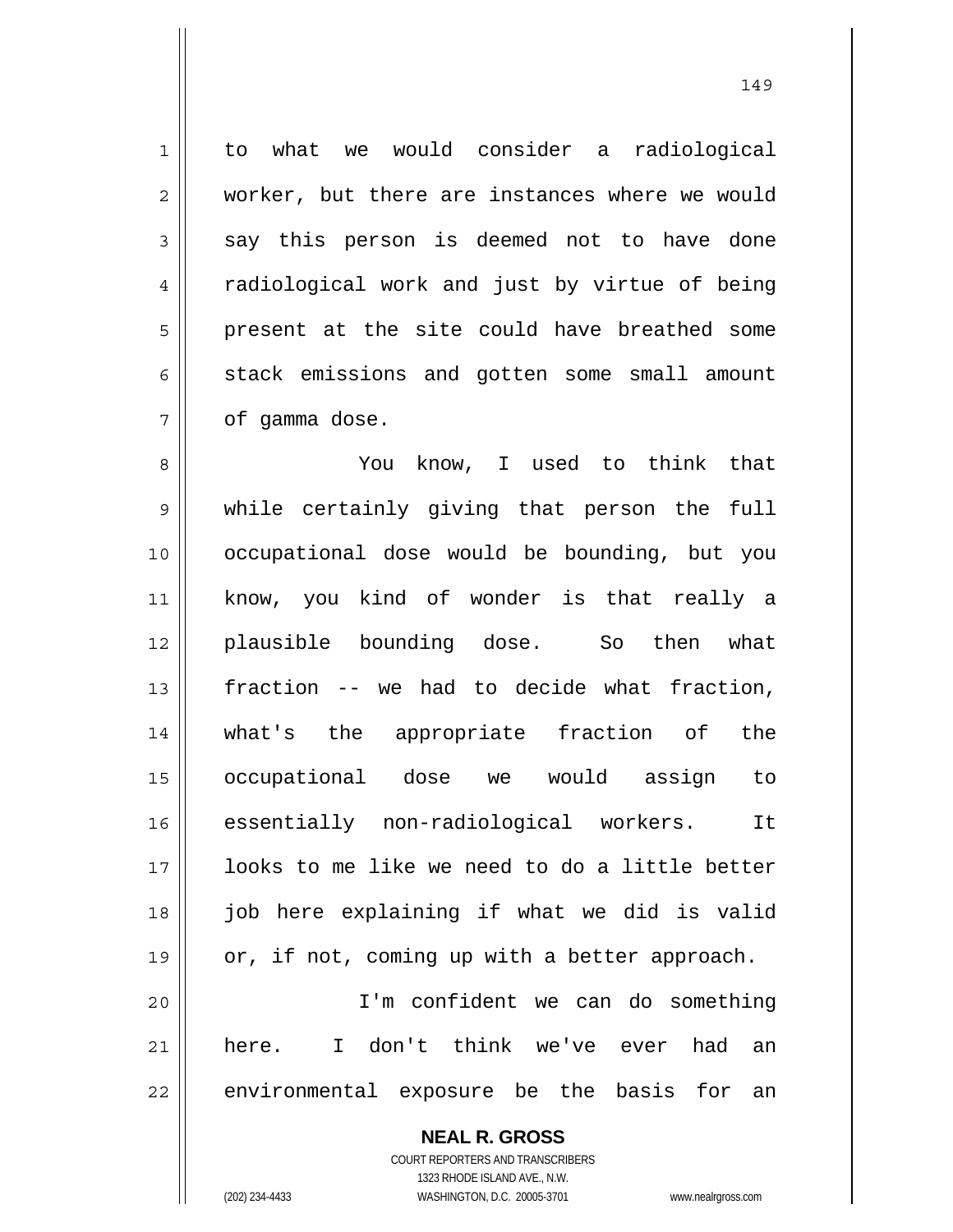1 2 3 4 5 6 7 8 9 10 11 12 13 14 15 16 17 18 19 20 21 22 SEC. There's always a first, I suppose, but I'm sure there's something we can do. MR. BERONJA: Anything else on environmental? DR. BEHLING: Yes, Greg. This is Hans again. MR. KATZ: Yes. DR. BEHLING: I guess I do have a question regarding you had mentioned previously that you felt comfortable with the reduction factor or the issue of the reduction factor as identified in the TBD of 0.01 was one that you feel has been resolved, and I guess I wasn't aware what was stated in that behalf, but it seems like a single value for the entire site seems to be something of an over generalization, given the size of the site and the potential source terms throughout the site where a person might have been exposed so that one size fits all seems a little bit over generalized. DR. MAURO: Yes, I'm the guilty

> COURT REPORTERS AND TRANSCRIBERS 1323 RHODE ISLAND AVE., N.W. (202) 234-4433 WASHINGTON, D.C. 20005-3701 www.nealrgross.com

**NEAL R. GROSS**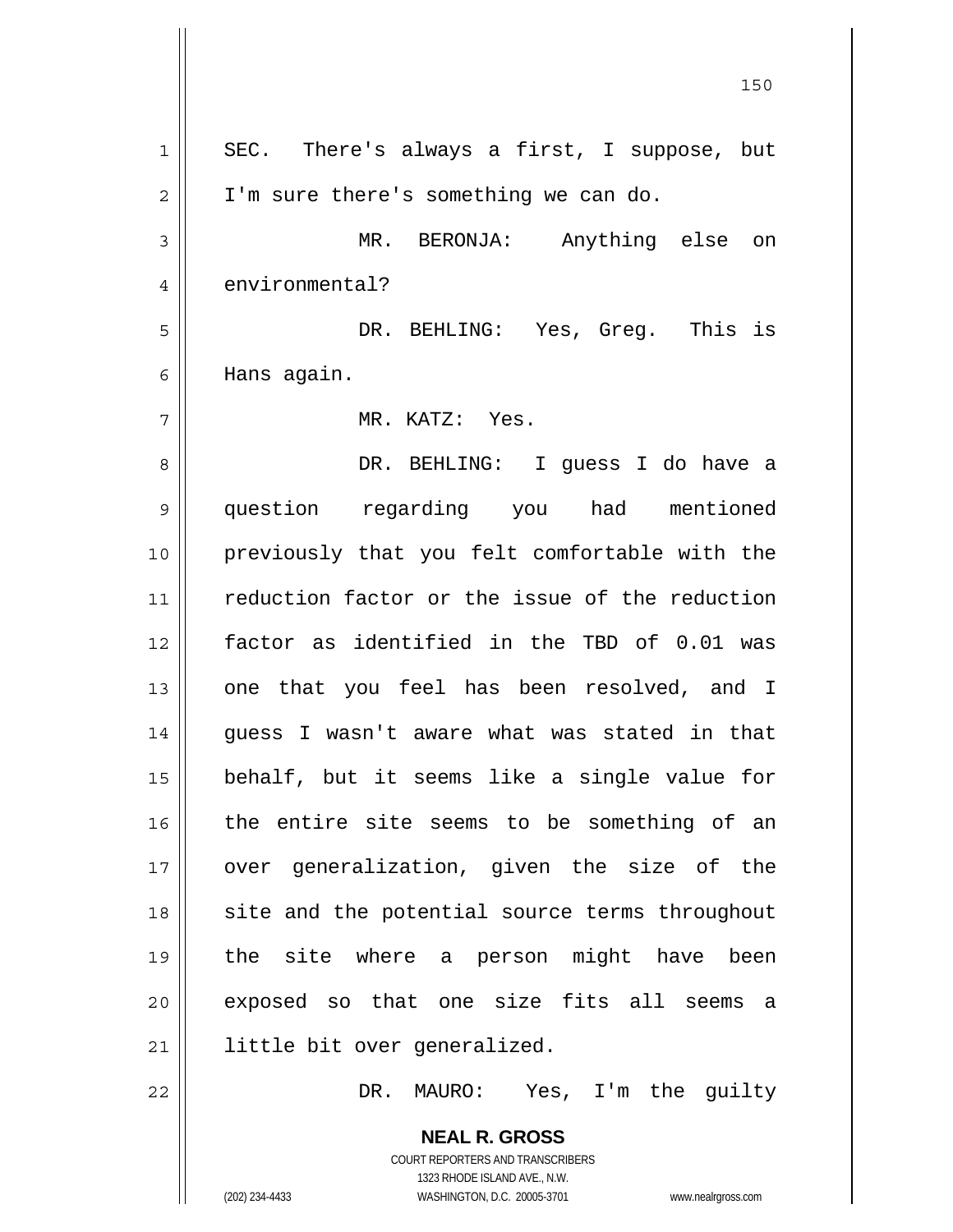1 2 3 4 5 6 7 8 9 10 11 12 13 14 15 16 17 18 19 20 21 22 party, Hans. What I looked at is typically when I look at environmental exposures from airborne emissions, whether elevated or ground level, is you get the source term in pico Curies per second averaged over the course of a year. You multiply by atmospheric dispersion factor, chi over Q, and that's location specific, and you come up with a concentration at some location off site, average annual concentration at some off site location. In this case they didn't do that. In this case they started with the point that, well, let's say we have a source term. Of course, that's what we're discussing was -- DR. BEHLING: Stack emissions. DR. MAURO: Stack emissions. You have stack emissions, and there's certainly a concern there, but .01, and what they're saying in their site profile is if I know the concentrations, the average concentrations going out my stack over the course of a year,

151

COURT REPORTERS AND TRANSCRIBERS 1323 RHODE ISLAND AVE., N.W. (202) 234-4433 WASHINGTON, D.C. 20005-3701 www.nealrgross.com

**NEAL R. GROSS**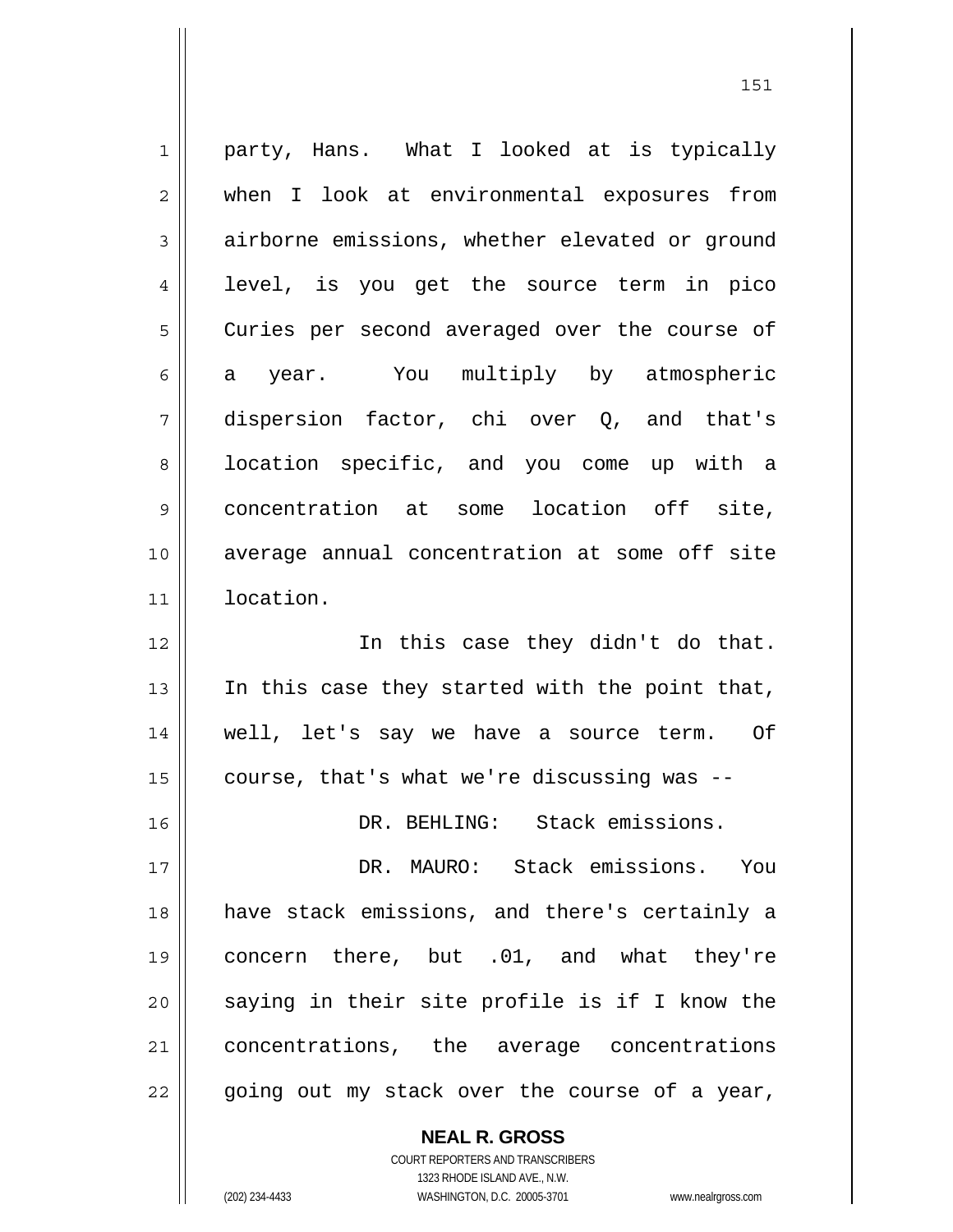1 2 3 4 5 6 7 8 9 10 11 12 13 14 15 16 I'm going to assume that the highest exposure anyone could experience walking around the site would be .01 concentration. That is a very conservative assumption because I know what the chi over Q is going to give you. DR. NETON: Worst case it is-- DR. MAURO: It is as bad as you can get. Now, I don't especially like that approach because you've never done it before. Looking at all of these cases, you've always used the chi over Q, but you know, if that's what you've elected to do here to place an upper bound, you know, I can't argue that that's not an upper bound. That would be an upper bound. DR. BEHLING: Admittedly, that's

17 18 19 20 21 22 the conservative value, and I'm just comparing it to what was done at the Hanford site where we have basically a very real breakdown by location, and I'm not sure whether or not such data is available here, but the second issue that I raised in my write-up was that this

> COURT REPORTERS AND TRANSCRIBERS 1323 RHODE ISLAND AVE., N.W. (202) 234-4433 WASHINGTON, D.C. 20005-3701 www.nealrgross.com

**NEAL R. GROSS**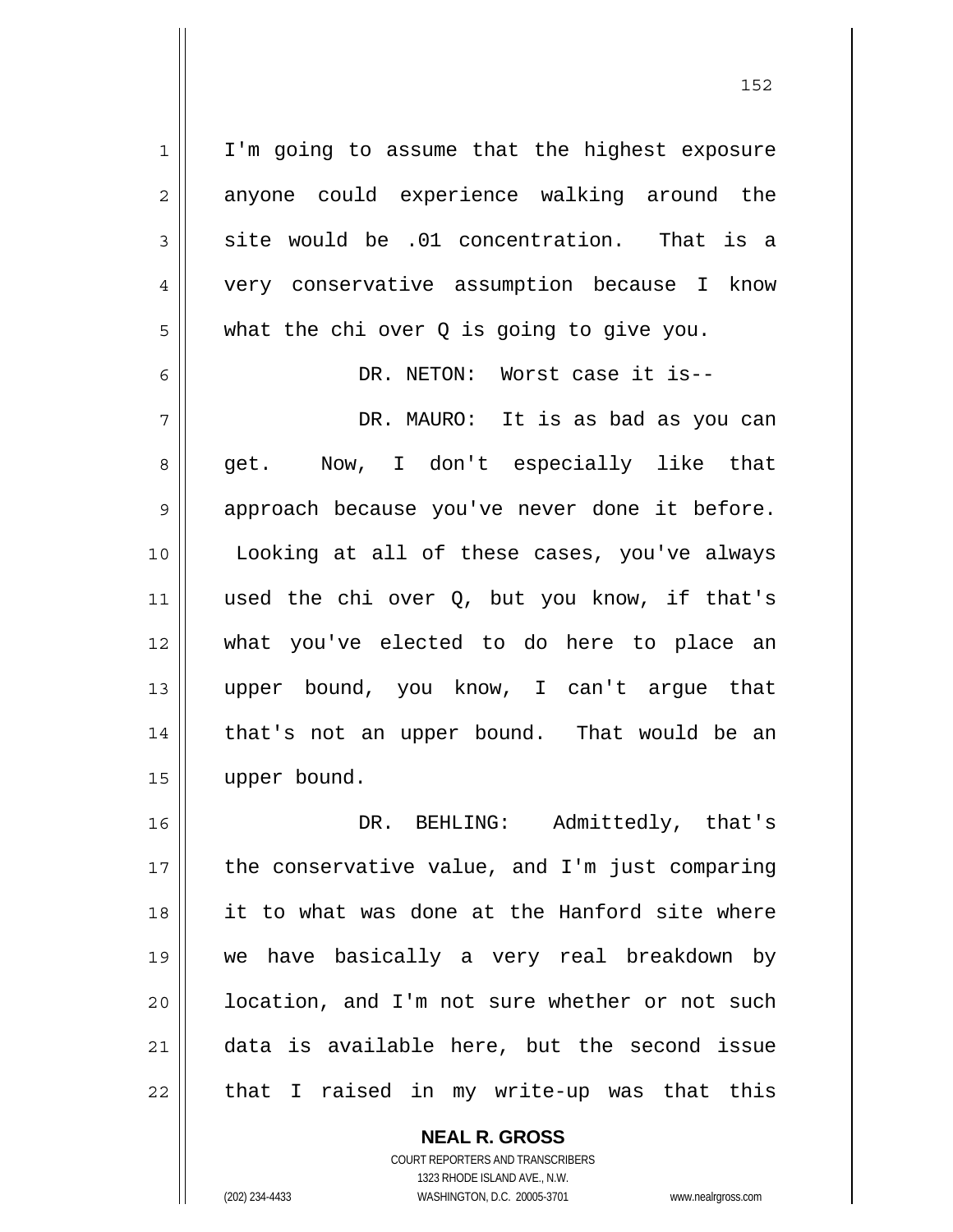particular value of 0.01 does not incorporate resuspension from contaminated ground service. This is strictly a value that is assigned to point releases, and it does not address potential long-term deposition and resuspension of radioactive materials.

7 8 9 10 11 12 13 DR. MAURO: That's true. You're absolutely right. Quite frankly, I didn't even give that a thought. I was just thinking in terms of the atmospheric dispersion. It would probably be a worthwhile exercise to see if that contribution could change anything. I have not done that.

14 15 16 17 DR. NETON: I'm not an expert environmental modeler, but it would seem to me that would be a very small contribution to the overall dose.

18 19 20 21 DR. MAURO: That would be my intuition, but I hate to leap to those things. I tend to do that too quickly, yes, but it's certainly something I did not consider.

DR. NETON: Okay.

**NEAL R. GROSS** COURT REPORTERS AND TRANSCRIBERS 1323 RHODE ISLAND AVE., N.W.

22

1

2

3

4

5

6

(202) 234-4433 WASHINGTON, D.C. 20005-3701 www.nealrgross.com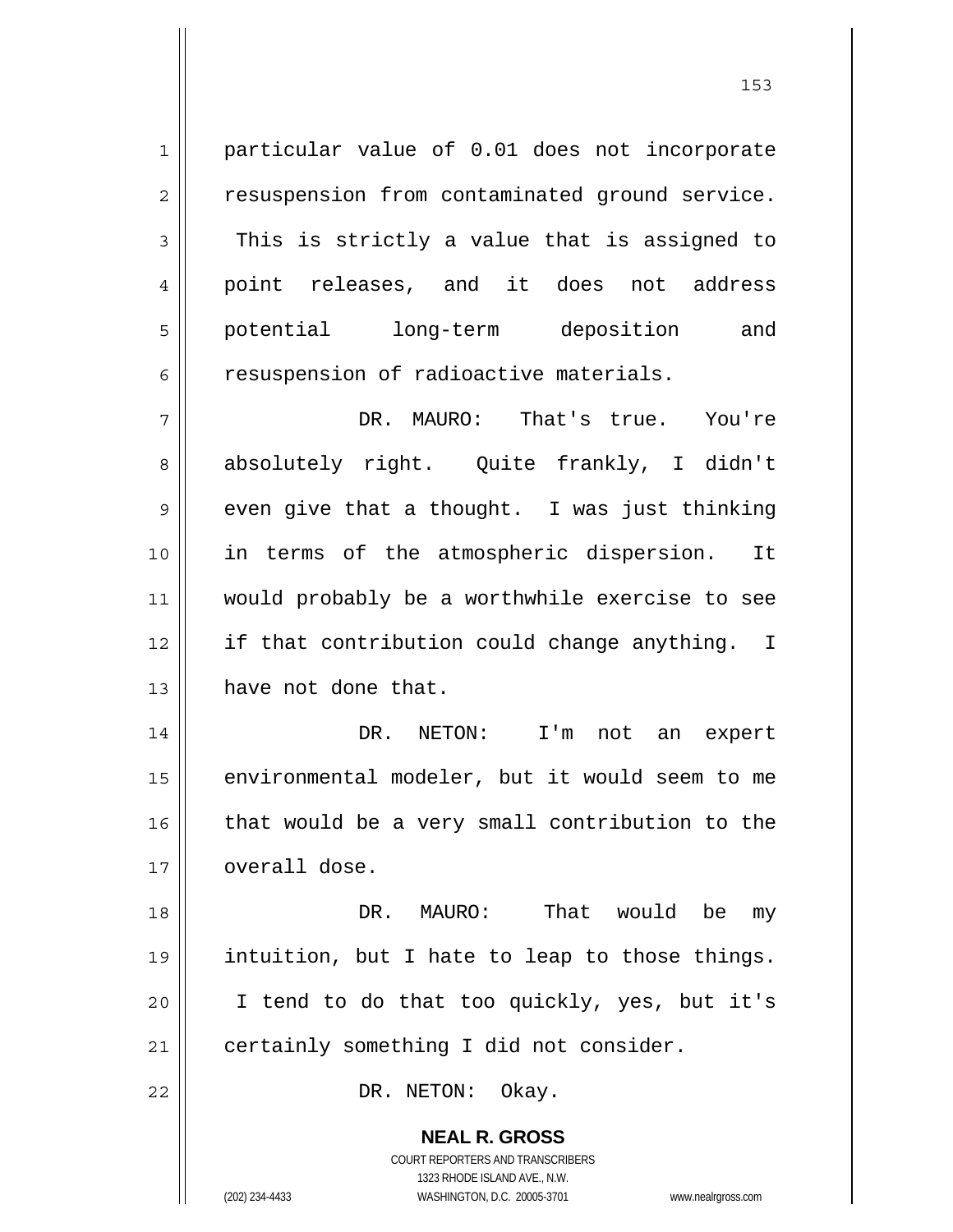| $\mathbf 1$    | MS. KLEA: This is Bonnie. Does                                      |
|----------------|---------------------------------------------------------------------|
| $\overline{2}$ | anyone look at the types of cancers that were                       |
| 3              | predominant at the different facilities?                            |
| $\overline{4}$ | DR. NETON: Bonnie, This is Jim                                      |
| 5              | Neton.                                                              |
| 6              | We are looking at that sort of as a                                 |
| 7              | side project that really is not related to how                      |
| 8              | we go about doing does reconstruction.                              |
| $\mathcal{G}$  | MS. KLEA: Okay. Well, I've seen,                                    |
| 10             | well, the majority, and I've gotten the county                      |
| 11             | from the department. The majority of cancer                         |
|                |                                                                     |
| 12             | is lung. The second highest cancer is                               |
| 13             | bladder. So let's assume we all got internal                        |
| 14             | doses, even those of us who were not                                |
| 15             | monitored, and that mirrors the studies done                        |
| 16             | by the BEIR Group, the BEIR 7 report.                               |
| 17             | DR. NETON: I'm not sure what you                                    |
| 18             | mean by that.                                                       |
| 19             | MS. KLEA: Well, the BEIR 7 report                                   |
| 20             | found that the two cancers that<br>were                             |
| 21             | statistically higher than they expected was                         |
| 22             | lung and bladder. Now, I know that the                              |
|                |                                                                     |
|                | <b>NEAL R. GROSS</b><br>COURT REPORTERS AND TRANSCRIBERS            |
|                | 1323 RHODE ISLAND AVE., N.W.                                        |
|                | (202) 234-4433<br>WASHINGTON, D.C. 20005-3701<br>www.nealrgross.com |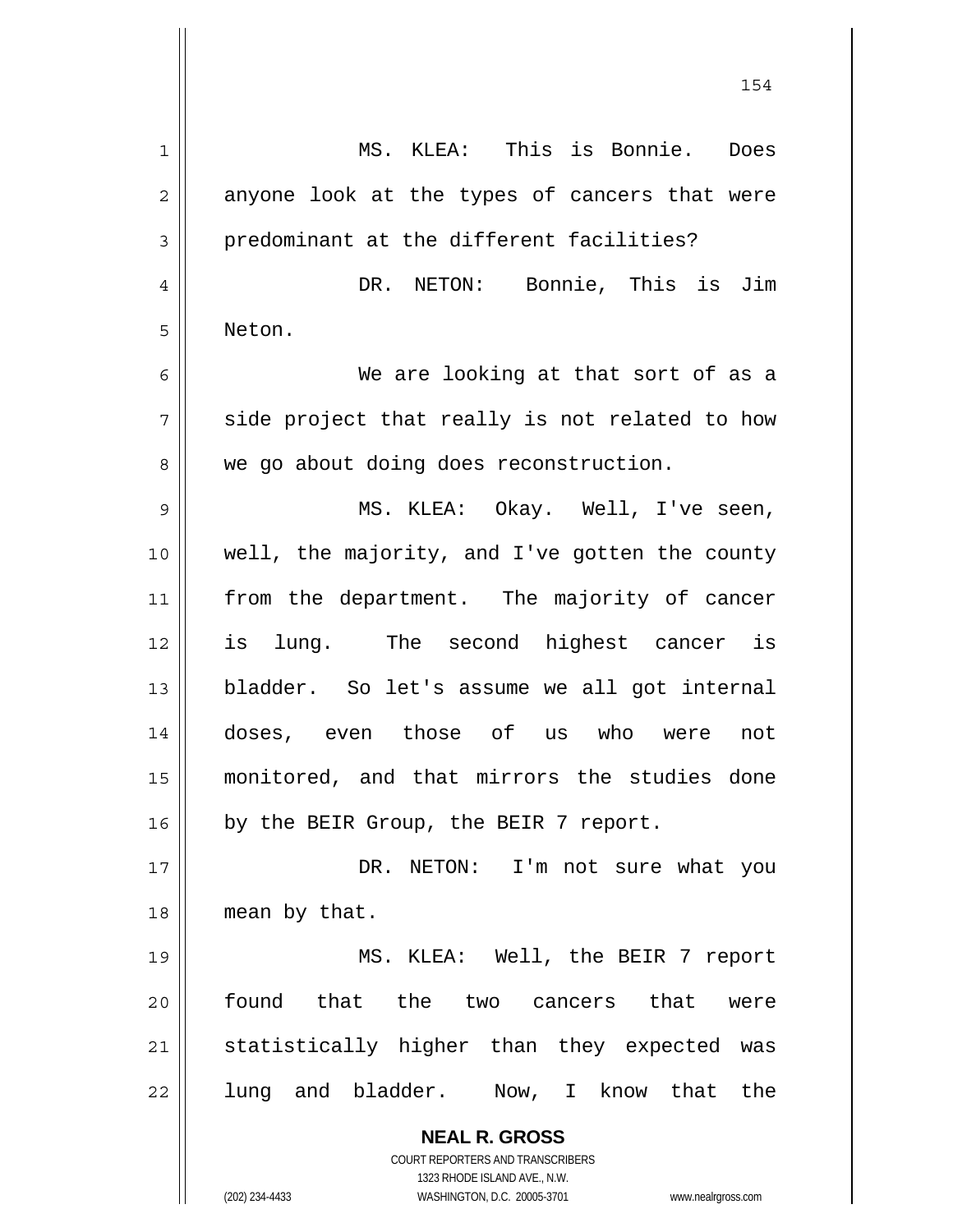bladder cancers are only being compensated at three percent in the United States. So you're obviously using old data. NIOSH is obviously using old data that says that the bladder is not very radiosensitive, and obviously it is.

6 7 8 9 10 11 DR. NETON: I'm not sure that that's a correct characterization of that the BEIR 7 report is saying, but that's a separate issue which is related to our risk modeling and not necessarily related to the ability to do dose reconstruction.

12 13 14 MS. KLEA: Okay. Do you look at the statistics on what kinds of cancers are predominant?

15 16 17 18 19 20 21 DR. NETON: We are looking at that, but remember these exposures are multifaceted, and there are many chemicals at these facilities as well, and there's radionuclides. So an association in and of itself would not necessarily point to the radiation being the causative agent. You just can't --

MS. KLEA: Okay. Well, that's what

**NEAL R. GROSS** COURT REPORTERS AND TRANSCRIBERS 1323 RHODE ISLAND AVE., N.W. (202) 234-4433 WASHINGTON, D.C. 20005-3701 www.nealrgross.com

22

1

2

3

4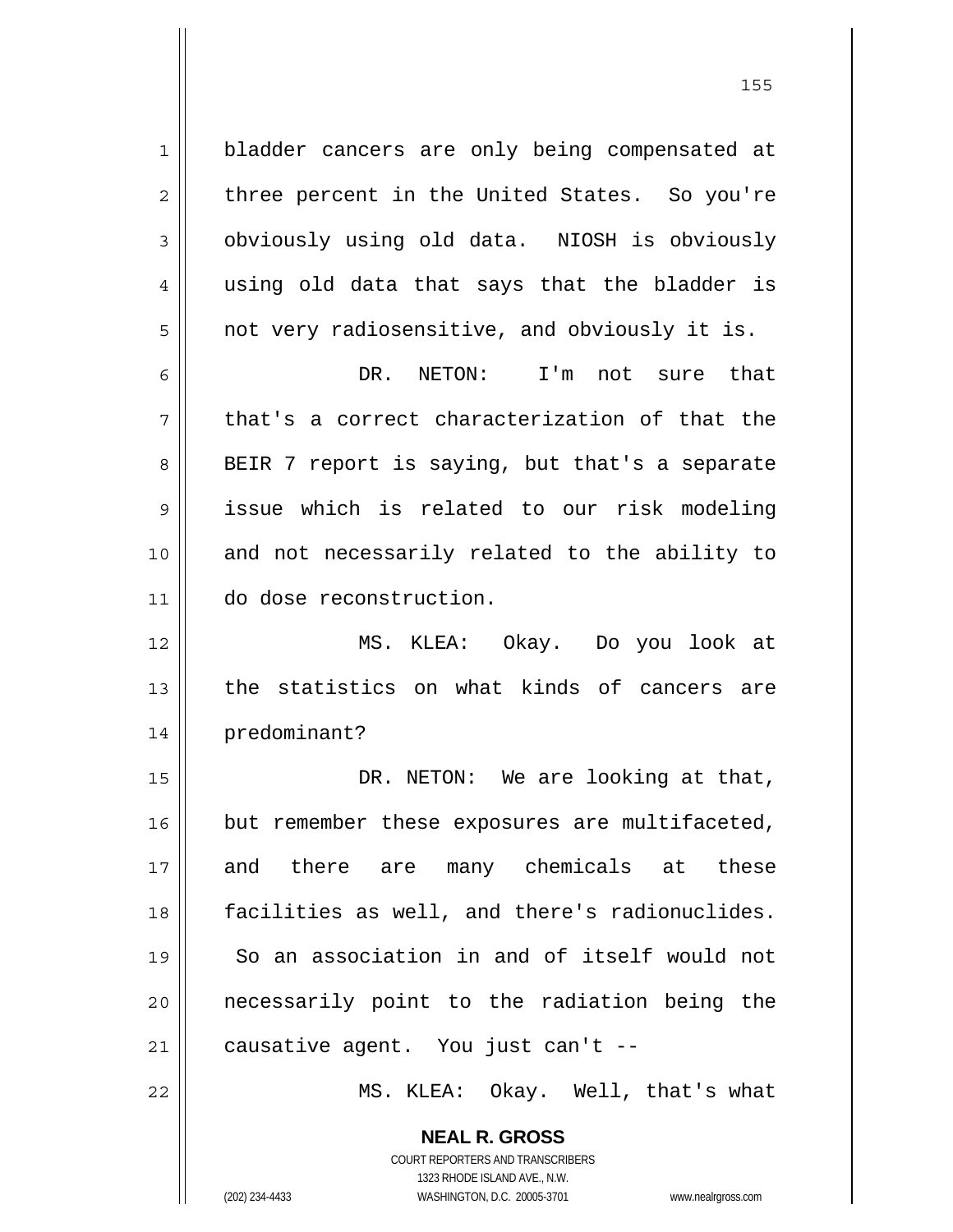1 the BEIR study found, and they studied the radiation exposures of the Japanese, and they found that bladder and lung rose statistically higher than they had expected.

5 6 7 8 9 10 11 12 13 DR. NETON: Well, we are very engaged in looking at the BEIR 7 report and have draft models for risk assessments using those parameters, and we're carefully evaluating them, and at such time as, you know, we can validate them properly, we are considering updating the version of IREP, but there are a lot of other issues behind the scenes.

14 15 16 17 18 19 20 In some cases the risk goes up. In some cases it goes down depending on what population you're looking at. Some of those data were based on looking at mortality data instead of incidence data, which is what we use in this program. So there's a lot of things to consider in doing this.

21 22 But the bottom line is we are looking at BEIR 7, and if we believe there's

> **NEAL R. GROSS** COURT REPORTERS AND TRANSCRIBERS 1323 RHODE ISLAND AVE., N.W. (202) 234-4433 WASHINGTON, D.C. 20005-3701 www.nealrgross.com

2

3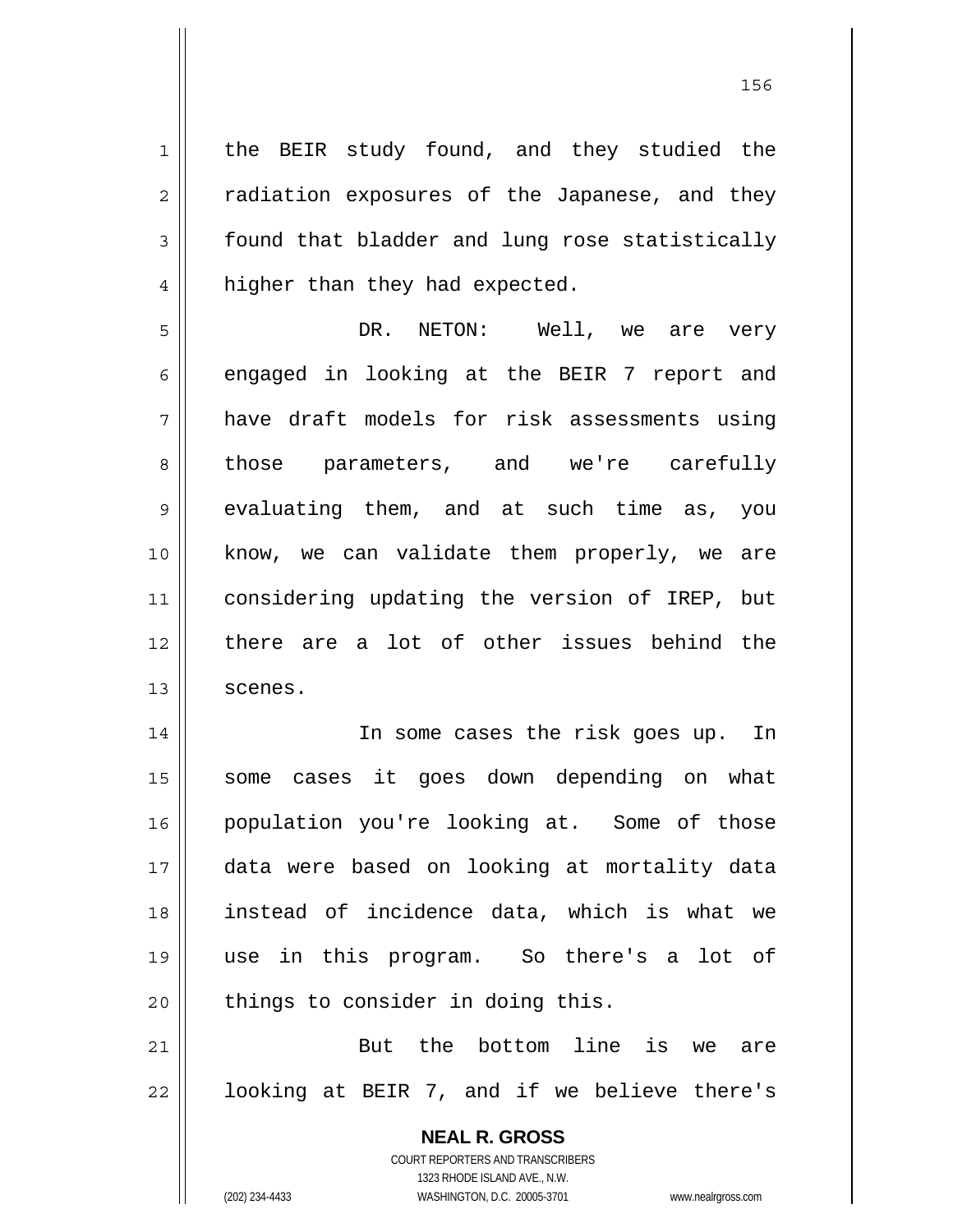1 2 3 4 5 6 7 appropriate parameters to adopt in our risk models we would, and as usual with this program, any time we make a change, we would go back and reevaluate all the cases that had been previously denied to see what effect they might have on their outcome.

157

MS. KLEA: Thank you.

8 9 10 11 12 And I just wanted to make you aware that I'm a survivor of bladder cancer, and all the new cancers are being diagnosed even with the reactor operators. Everyone had bladder cancer, all of the survivors.

13 14 DR. NETON: Thank you for that comment.

15 16 17 18 19 20 MR. BERONJA: Well, you know what? I guess the only thing I'd say, we might be able to finish this up in the next half an hour unless there's a lot of other issues that people want to keep going and try and do that. I'll leave it up to you all.

21 22 MEMBER MUNN: We have to go through our little exercise with what next and then

> **NEAL R. GROSS** COURT REPORTERS AND TRANSCRIBERS 1323 RHODE ISLAND AVE., N.W. (202) 234-4433 WASHINGTON, D.C. 20005-3701 www.nealrgross.com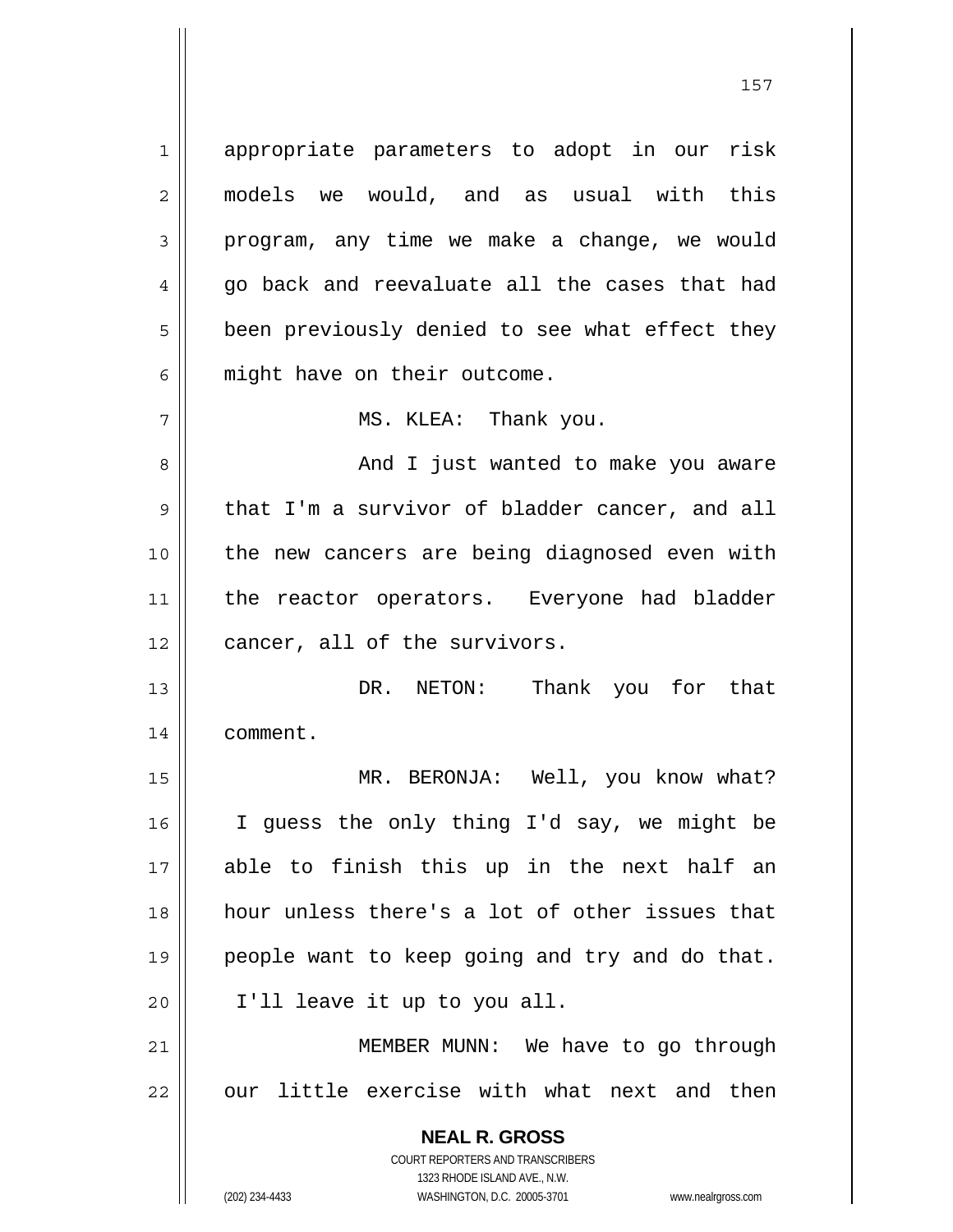**NEAL R. GROSS** COURT REPORTERS AND TRANSCRIBERS 1323 RHODE ISLAND AVE., N.W. (202) 234-4433 WASHINGTON, D.C. 20005-3701 www.nealrgross.com 158 1 2 3 4 5 6 7 8 9 10 11 12 13 14 15 16 17 18 19 20 21 22 next. MR. BERONJA: Okay, okay. MEMBER MUNN: And we have housekeeping issues to deal with. MR. BERONJA: Okay. MR. KATZ: And we'll need to come up with recommendations for the class that can be recommended to the full Board at the next meeting. MR. BERONJA: Okay. MEMBER MUNN: Lunch. (Laughter.) MS. KLEA: And when did you say the telephone participants would be able to ask questions? MR. KATZ: There is no public comment session, although as you note you've been free to comment all along and you'll be free to comment some more when we reconvene, Bonnie. MS. KLEA: Okay. MR. KATZ: But so it's 12:30 now,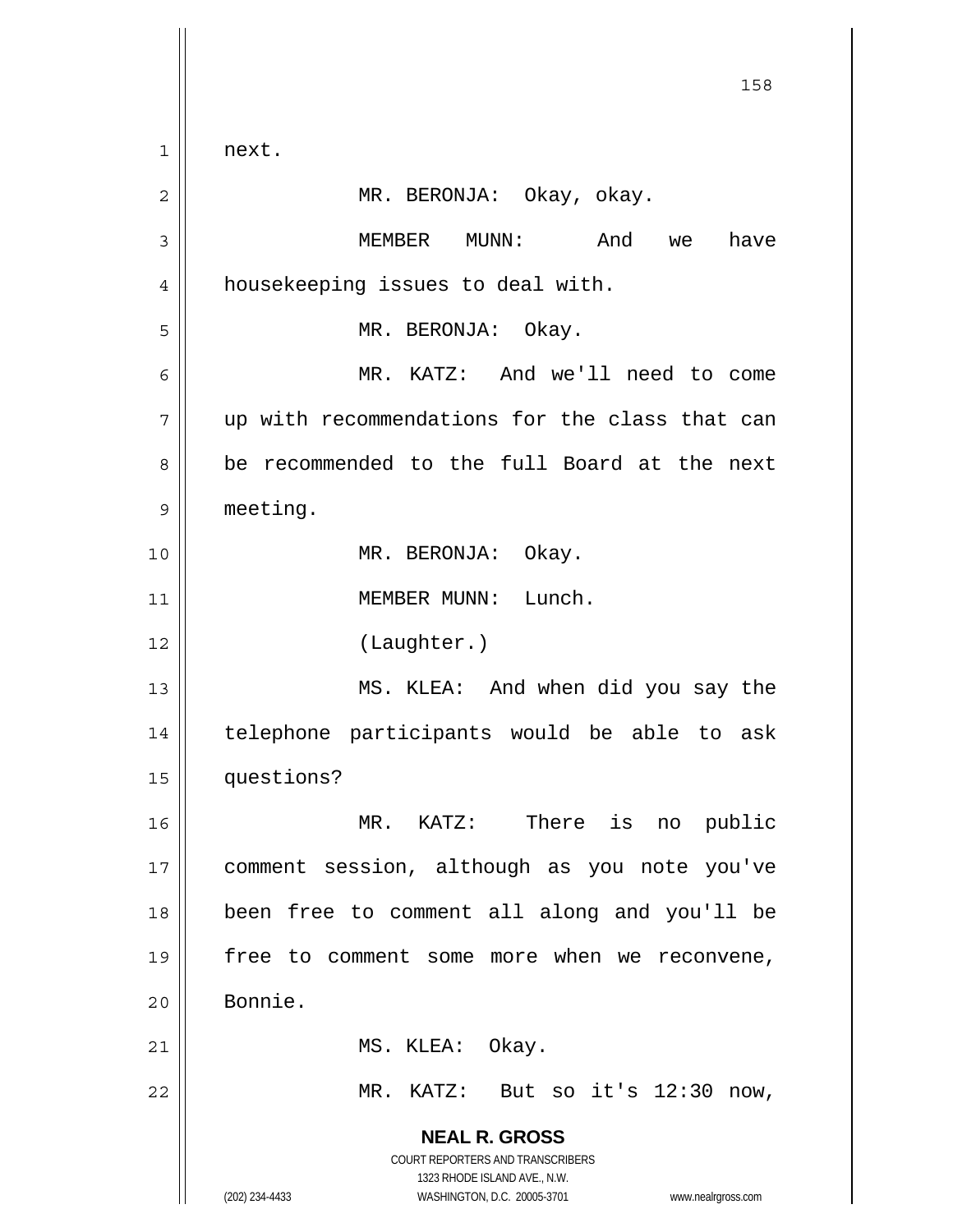| 1              | and it will probably be at least 45 minutes                                                         |
|----------------|-----------------------------------------------------------------------------------------------------|
| $\mathbf 2$    | for lunch. Is that good? Maybe an hour. So                                                          |
| 3              | in any event, probably 45, 50 minutes we'll                                                         |
| $\overline{4}$ | reconnect the phone, okay, for everyone on the                                                      |
| 5              | phone.                                                                                              |
| 6              | MS. KLEA: Thank you.                                                                                |
| 7              | MR. KATZ: And thanks for                                                                            |
| 8              | attending. We'll hear you after lunch.                                                              |
| $\mathsf 9$    | MS. KLEA: Have a nice lunch.                                                                        |
| 10             | MR. KATZ: Thank you. Bye-bye.                                                                       |
| 11             | (Whereupon, the above-entitled                                                                      |
| 12             | matter went off the record at 12:30 p.m. and                                                        |
| 13             | resumed at $1:30$ p.m.)                                                                             |
| 14             |                                                                                                     |
| 15             |                                                                                                     |
| 16             |                                                                                                     |
| 17             |                                                                                                     |
| 18             |                                                                                                     |
| 19             |                                                                                                     |
| 20             |                                                                                                     |
| 21             |                                                                                                     |
| 22             |                                                                                                     |
|                | <b>NEAL R. GROSS</b><br><b>COURT REPORTERS AND TRANSCRIBERS</b>                                     |
|                | 1323 RHODE ISLAND AVE., N.W.<br>WASHINGTON, D.C. 20005-3701<br>(202) 234-4433<br>www.nealrgross.com |

Ш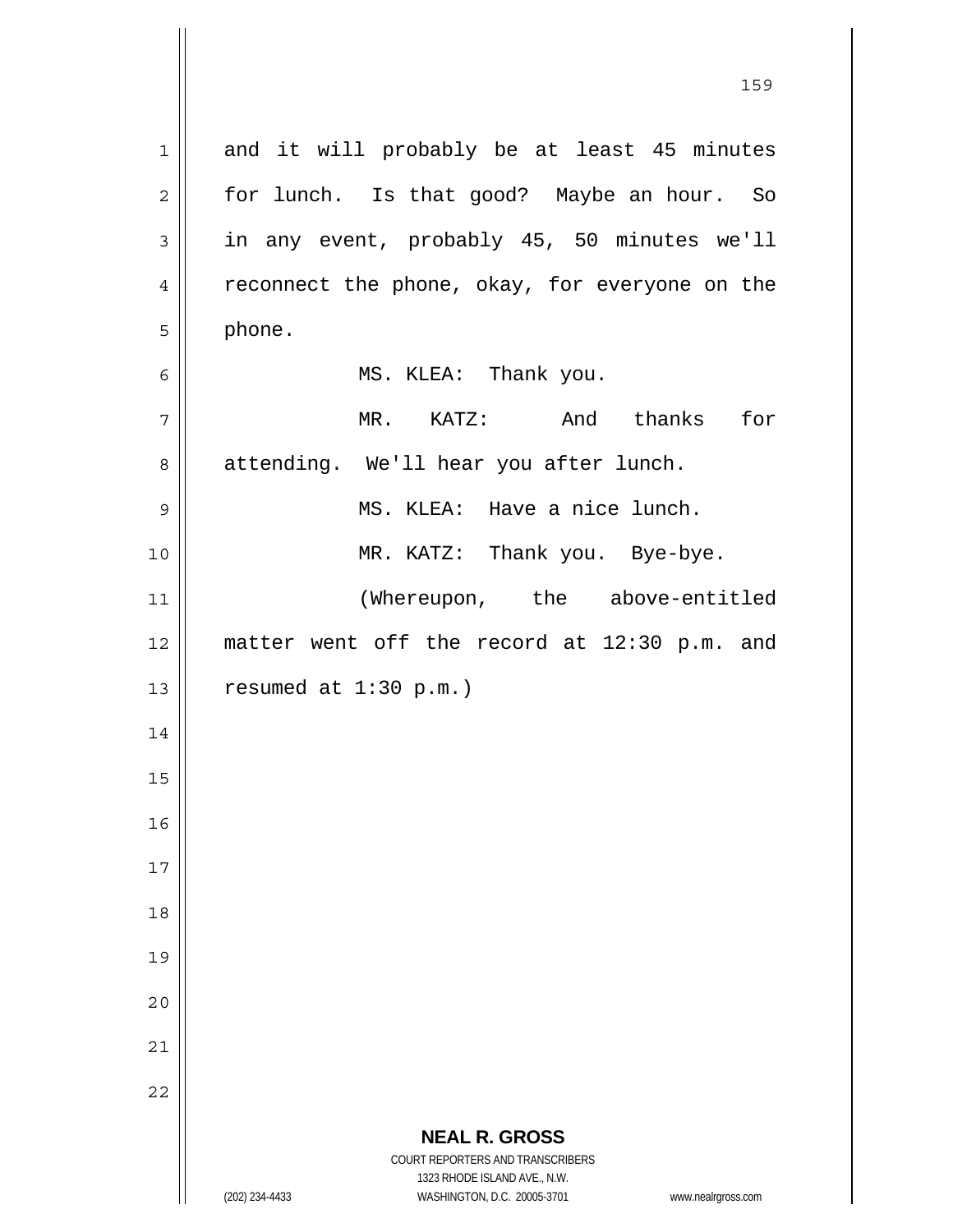1

## 2

## **NEAL R. GROSS**

COURT REPORTERS AND TRANSCRIBERS 1323 RHODE ISLAND AVE., N.W. (202) 234-4433 WASHINGTON, D.C. 20005-3701 www.nealrgross.com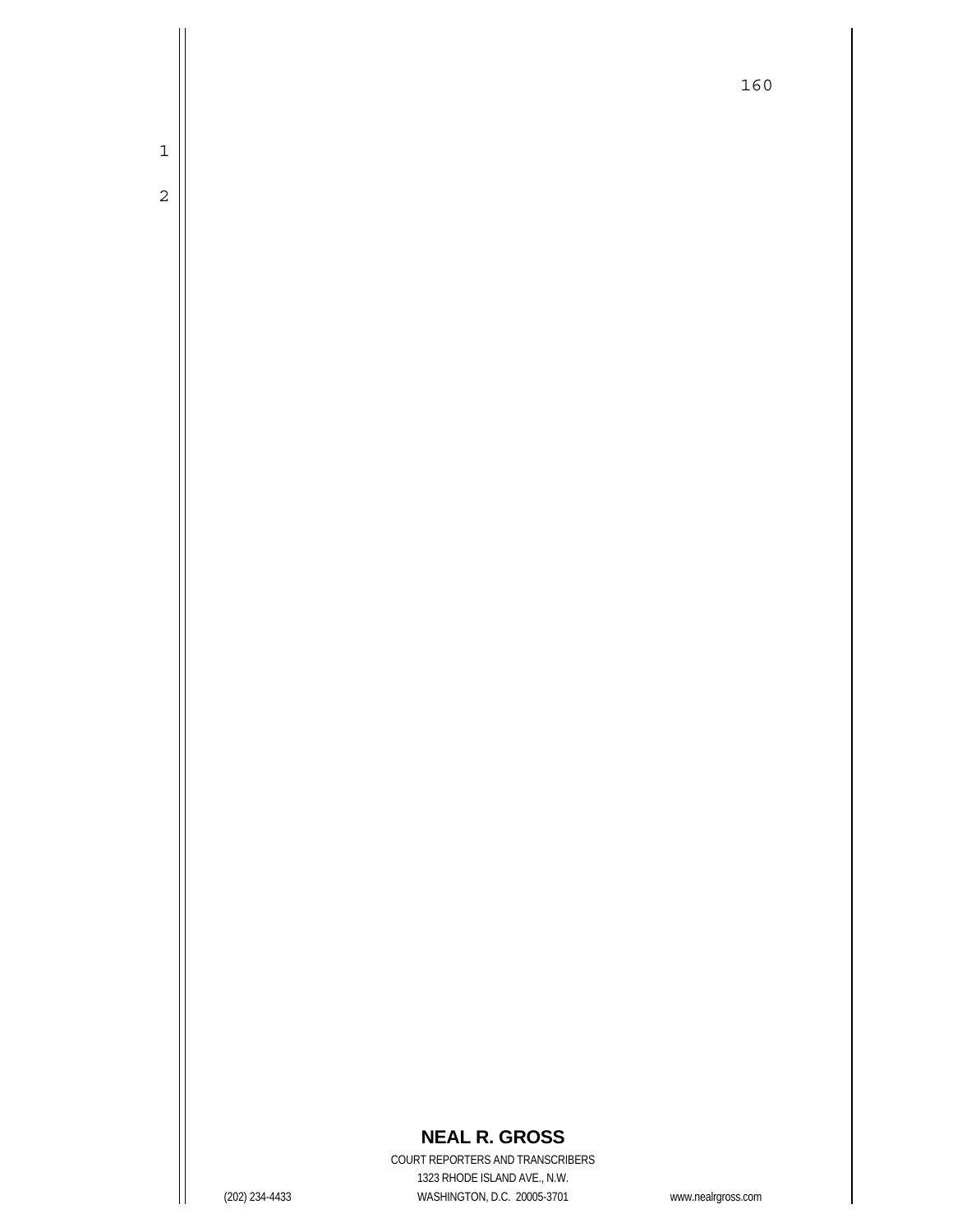**NEAL R. GROSS** COURT REPORTERS AND TRANSCRIBERS 1323 RHODE ISLAND AVE., N.W. (202) 234-4433 WASHINGTON, D.C. 20005-3701 www.nealrgross.com 161 1 AFTERNOON SESSION 2 3 4 5 6 7 8 9 10 11 12 13 14 15 16 17 18 19 20 21 22 (1:37 p.m.) MR. KATZ: Good afternoon. This is Ted Katz with the Santa Susana Work Group of the Advisory Board on Radiation and Worker Health, and we are reconvening after a lunch break. And let me just check the phone lines to see if we have some people with us. Bonnie Klea, are you back with us? MS. KLEA: Yes, I am. Bonnie Klea, petitioner. MR. KATZ: That's great. Do we need to check on anyone else? I think that's really -- we're okay. MEMBER BEACH: You might see if Mark is on there. MR. KATZ: Mark, well, I wasn't really expecting him, but Mark Griffin? MEMBER BEACH: Oh, I thought you were. MR. KATZ: Okay. No Board members?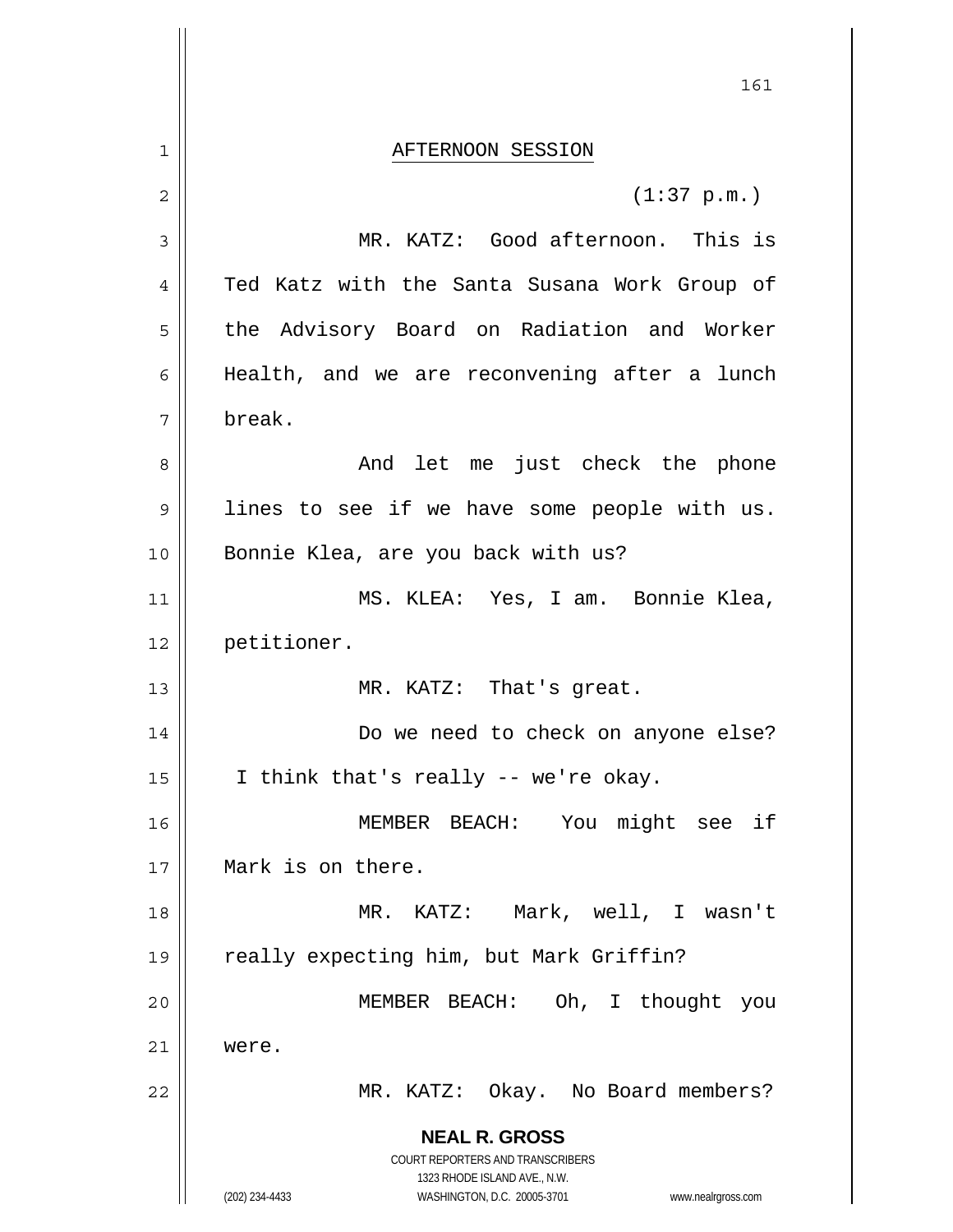|                | 162                                                      |
|----------------|----------------------------------------------------------|
| $1\,$          | MS. ADAMS: Ted, Mark hasn't been                         |
| $\overline{2}$ | on the call at all today.                                |
| $\mathsf 3$    | MR. KATZ: No, I know that. He                            |
| $\overline{4}$ | thought he might possibly join us for a couple           |
| 5              | hours, but that's why I was asking.                      |
| 6              | MS. ADAMS: Okay.                                         |
| 7              | MR. KATZ: Okay. Mike.                                    |
| 8              | CHAIRMAN GIBSON: Okay. Greg, do                          |
| 9              | you want to pick back up where we left off?              |
| 10             | MR. BERONJA: I am. I think we're                         |
| 11             | really on the final issues that SC&A had                 |
| 12             | related to the SEC petition, and the first one           |
| 13             | is actually involving external doses, and I              |
| 14             | guess two issues to discuss, maybe an external           |
| 15             | co-worker model, as well as just a discussion            |
| 16             | on the neutron dose. I don't know if you guys            |
| 17             | want to talk about those.                                |
| 18             | DR. HUGHES: With regards to the                          |
| 19             | external co-worker model, it has actually been           |
| 20             | completed, and it is currently being reviewed.           |
| 21             | It has not been issued yet, but it should be             |
| 22             | issued within the next month, I think.                   |
|                | <b>NEAL R. GROSS</b><br>COURT REPORTERS AND TRANSCRIBERS |

1323 RHODE ISLAND AVE., N.W.

 $\prod$ 

(202) 234-4433 WASHINGTON, D.C. 20005-3701 www.nealrgross.com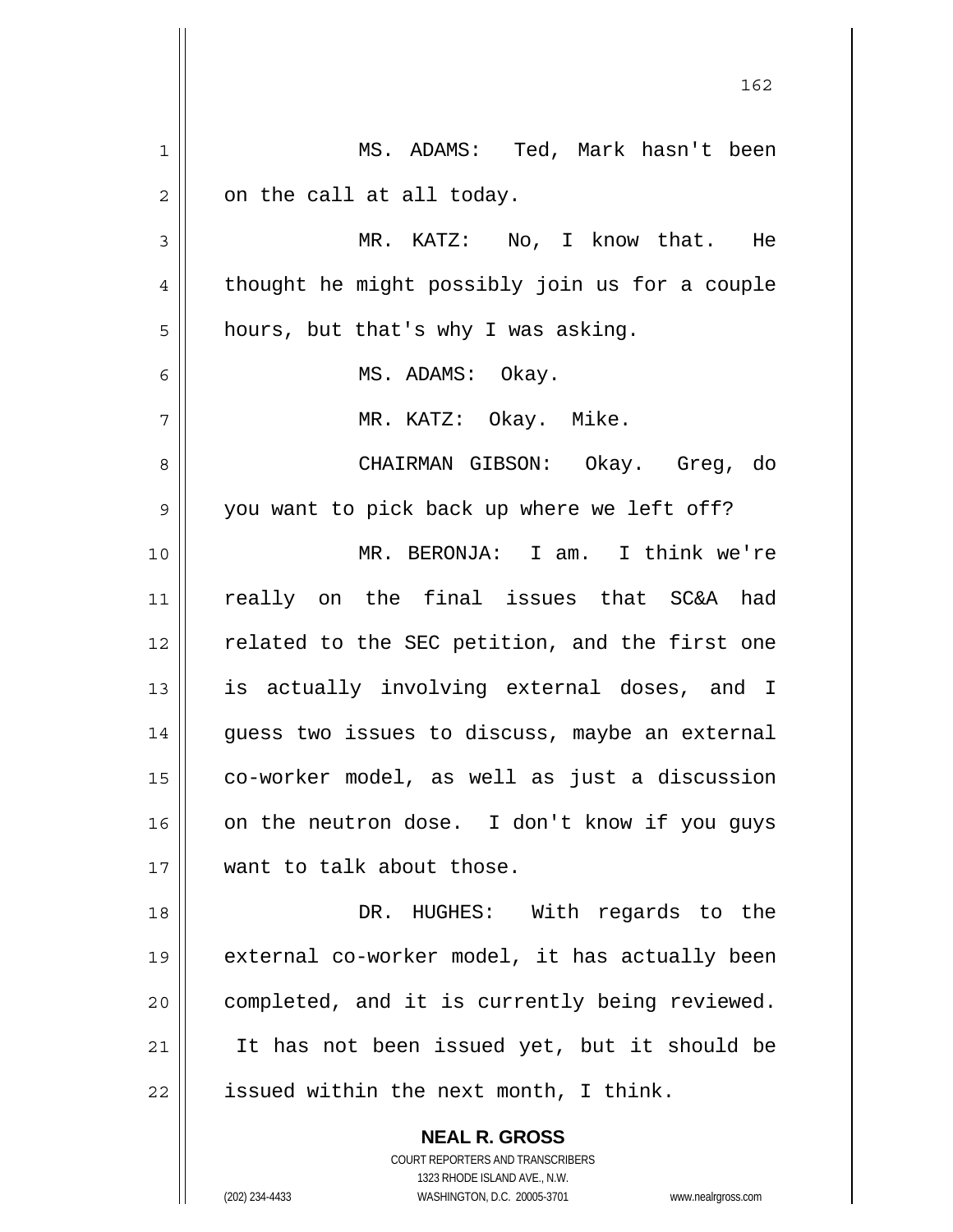**NEAL R. GROSS** COURT REPORTERS AND TRANSCRIBERS 1323 RHODE ISLAND AVE., N.W. (202) 234-4433 WASHINGTON, D.C. 20005-3701 www.nealrgross.com 1 2 3 4 5 6 7 8 9 10 11 12 13 14 15 16 17 18 19 20 21 22 In order to develop the external co-worker model what was analyzed is over 40,000 data points, and the date range is from the beginning of the covered period through 1999, and it was determined that there were over 5,000 individuals that were monitored for external radiation exposure over the operational period. MEMBER BEACH: What year did that start? I missed it. DR. HUGHES: The co-worker model is actually based on the epidemiological study data that actually starts in 1948, but it's for all of the four sites. MEMBER BEACH: Okay. DR. HUGHES: So we have '49 to 1999 that we have actually co-worker data on for external exposure. MEMBER BEACH: Thanks. MS. KLEA: Is that to worker death study? DR. HUGHES: It's the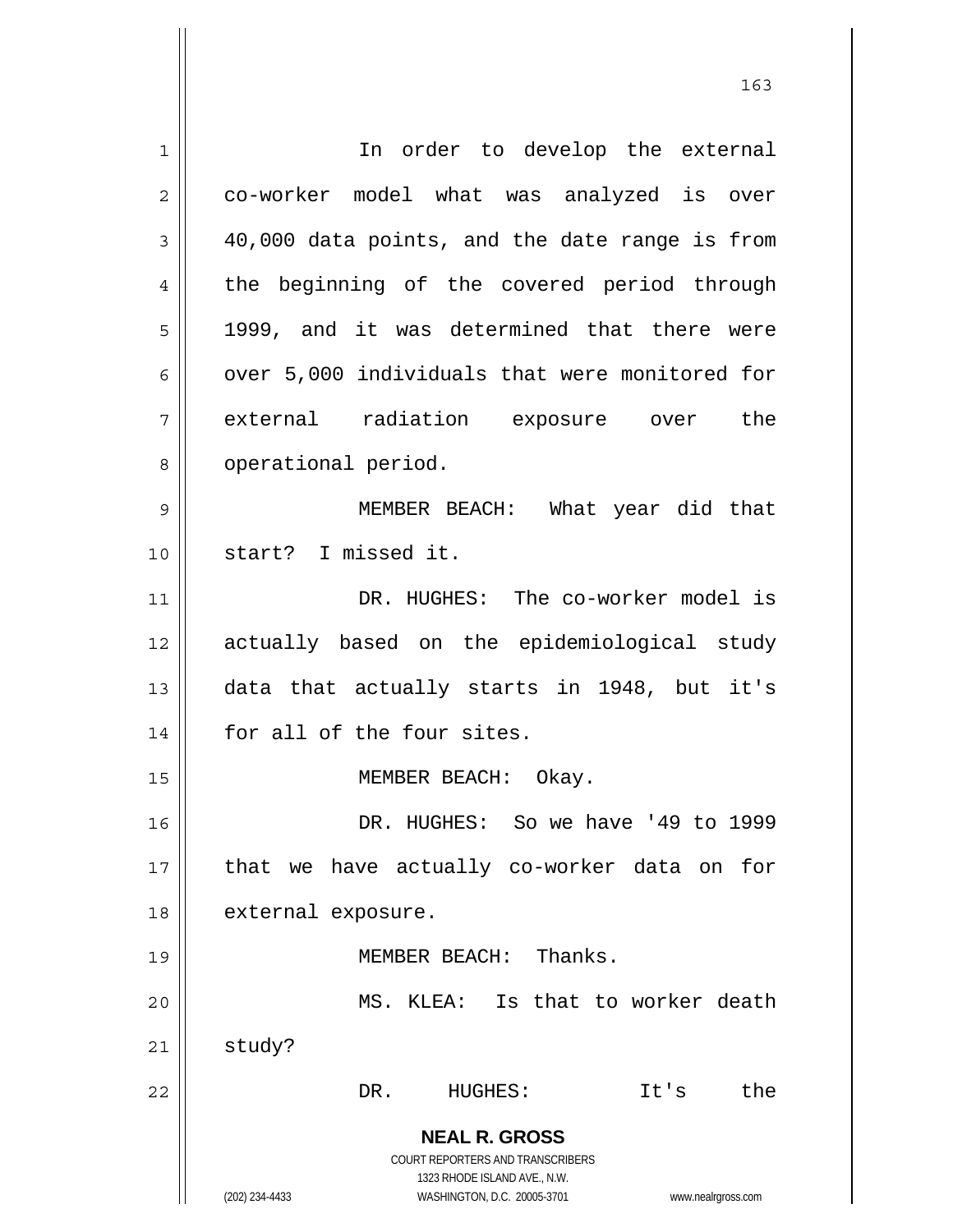$1 \parallel$ 

epidemiological study by Boice, yes.

| $\overline{c}$ | MS. KLEA: Well, of course, you                           |
|----------------|----------------------------------------------------------|
| 3              | know that I've objected to using that study              |
| $\overline{4}$ | when we had the UCLA study.                              |
| 5              | DR. HUGHES: Well, the data that                          |
| 6              | both studies are based on is essentially the             |
| 7              | same. The only difference is that Boice                  |
| 8              | scanned all of the data into a database, and             |
| 9              | that is what we used because we don't have to            |
| 10             | -- we didn't want to go back and scan every              |
| 11             | record again just because it would take a very           |
| 12             | long time.                                               |
| 13             | MS. KLEA: Okay.                                          |
| 14             | MEMBER MUNN: So to clarify, you're                       |
| 15             | using the data, not the Boice study itself.              |
| 16             | DR. HUGHES: No, we're using the                          |
| 17             | data. That's correct.                                    |
| 18             | Yes.<br>MEMBER MUNN:                                     |
| 19             | DR. HUGHES: We don't rely on any                         |
| 20             | conclusions they might have drawn or anything.           |
| 21             | It's just the data that was scanned from the             |
| 22             | worker files.                                            |
|                | <b>NEAL R. GROSS</b><br>COURT REPORTERS AND TRANSCRIBERS |

1323 RHODE ISLAND AVE., N.W.

 $\mathop{\text{||}}$ 

(202) 234-4433 WASHINGTON, D.C. 20005-3701 www.nealrgross.com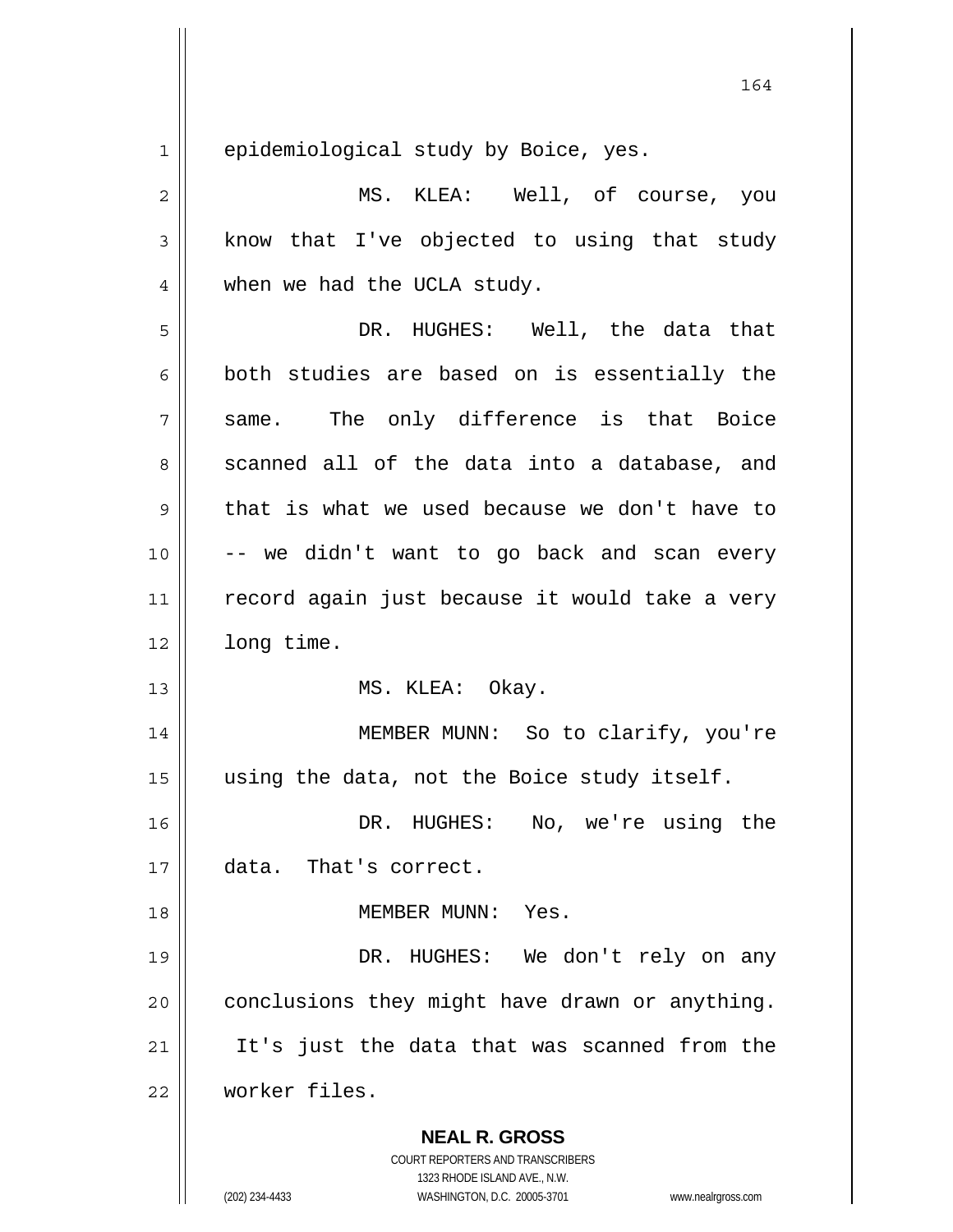|    | 165                                                                                                 |
|----|-----------------------------------------------------------------------------------------------------|
| 1  | MEMBER MUNN: Thank you.                                                                             |
| 2  | MR. BERONJA: Anything else on the                                                                   |
| 3  | neutron dose that you want to do?                                                                   |
| 4  | DR. HUGHES: It's still being                                                                        |
| 5  | reassessed. We don't have anything else to                                                          |
| 6  | report at the moment, and it will be                                                                |
| 7  | reassessed during the TBD revision.                                                                 |
| 8  | MR. BERONJA: John, is there                                                                         |
| 9  | anything that you have to add related to that                                                       |
| 10 | issue?                                                                                              |
| 11 | DR. MAURO: Oh, no.                                                                                  |
| 12 | MR. BERONJA: I mean just on that.                                                                   |
| 13 | DR. MAURO: With regard to neutron,                                                                  |
| 14 | just for my own information, are you leaning                                                        |
| 15 | toward utilizing neutron-photon ratios or do                                                        |
| 16 | you have some kind of calibration of knowing                                                        |
| 17 | what the neutron energy flux was<br>and,                                                            |
| 18 | therefore, you can use the NTA film and then                                                        |
| 19 | make adjustment factors to it based on                                                              |
| 20 | knowledge of the energy distribution? Which                                                         |
| 21 | strategy looks like it's unfolding?                                                                 |
| 22 | DR. HUGHES: I don't think we've                                                                     |
|    | <b>NEAL R. GROSS</b>                                                                                |
|    | COURT REPORTERS AND TRANSCRIBERS                                                                    |
|    | 1323 RHODE ISLAND AVE., N.W.<br>(202) 234-4433<br>WASHINGTON, D.C. 20005-3701<br>www.nealrgross.com |

 $\mathsf{I}$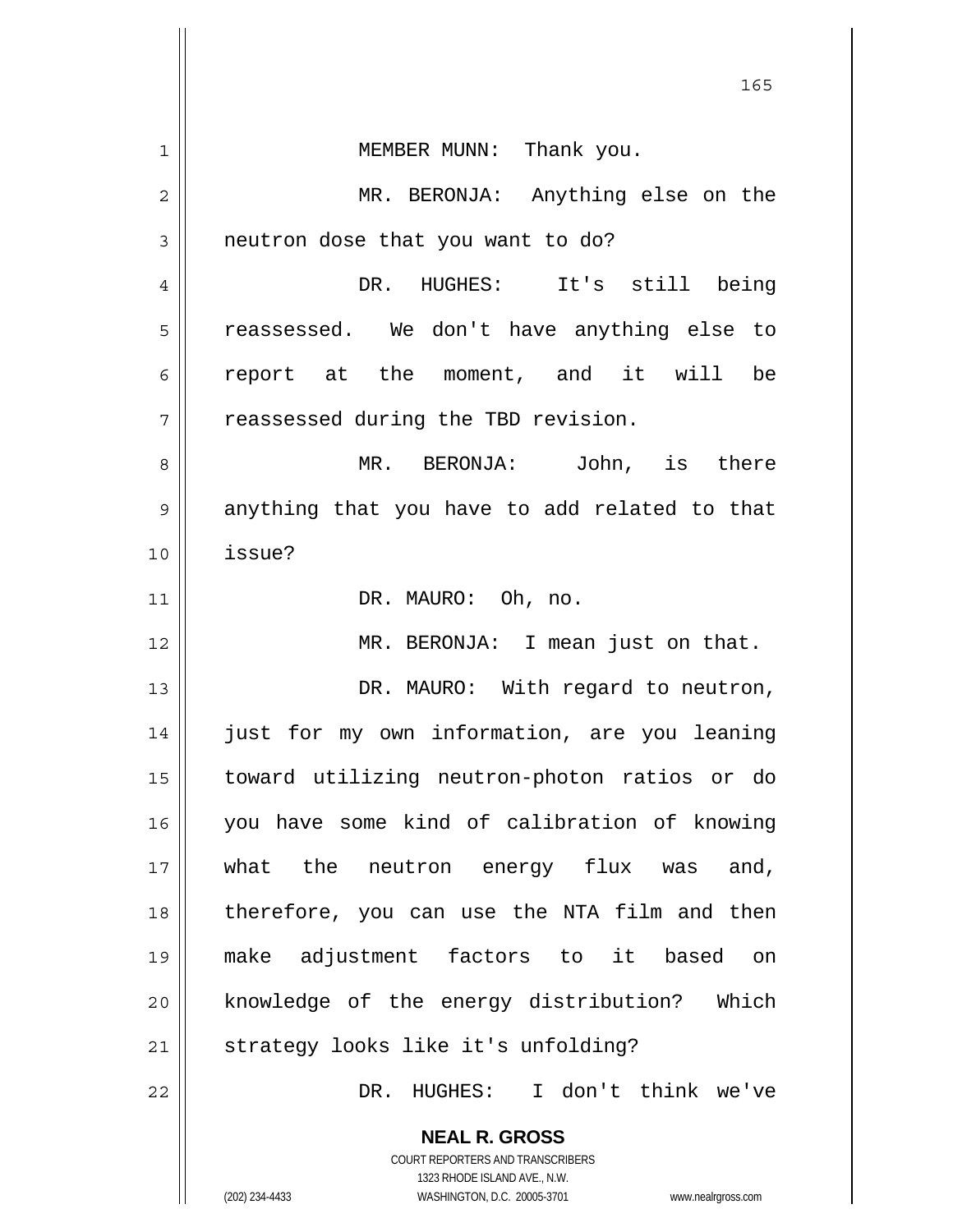**NEAL R. GROSS** COURT REPORTERS AND TRANSCRIBERS 1323 RHODE ISLAND AVE., N.W. 1 2 3 4 5 6 7 8 9 10 11 12 13 14 15 16 17 18 19 20 21 22 gotten to the point where we can say. We brought it up in this evaluation report that we could look into the photon-neutron ratio, but I'm afraid I would have to get back to you on that. DR. MAURO: I just was curious. DR. HUGHES: Yes. DR. NETON: It's an option. It's definitely an option that we have available. DR. BEHLING: This is Hans. I guess one of the things that was raised in one of the findings was the issue of thermal neutrons because the TBD states that people were monitored for both fast and thermal neutrons. Has that been resolved? Because it's my understanding based on the evidence that I've seen that the ability to monitor for thermal neutrons didn't exist. MEMBER MUNN: I think that's what we're discussing right now, Hans. I had thought that's what we were discussing.

<u>166</u>

(202) 234-4433 WASHINGTON, D.C. 20005-3701 www.nealrgross.com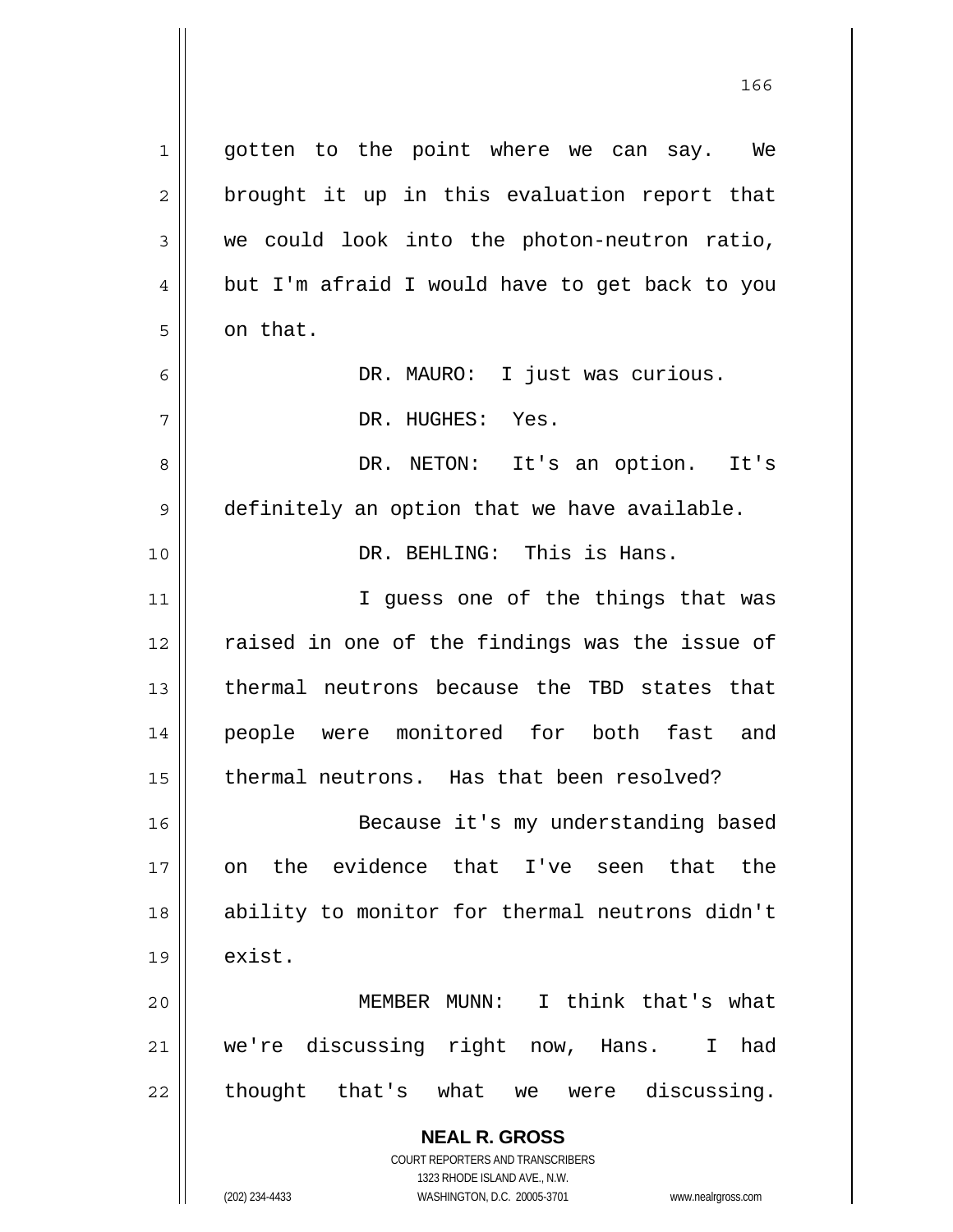1 2 3 4 5 6 7 8 9 10 11 12 13 14 15 16 17 18 19 20 21 22 Specifically, the workers were unlikely to have been monitored for thermal neutrons was the wording that I think we were addressing, right? MR. BERONJA: Okay. Actually that really covers the issues that we have. I guess maybe just to summarize some of the things, and this might not be a complete list. I'm going to go through this again. As far as action items or things that I think we're going to see coming from NIOSH, kind of to follow up, I have, you know, a re-look at the years 1953 and 1954 to determine if there are any nuclear activities or there could have been some exposure. There's a study that they've actually selected a contractor, are in negotiations on the sodium reactor experiment, and there's going to be an independent study done there. An internal co-worker model is being developed where the sodium burn pit has also been addressed or at least a method of addressing

167

**NEAL R. GROSS** COURT REPORTERS AND TRANSCRIBERS

1323 RHODE ISLAND AVE., N.W. (202) 234-4433 WASHINGTON, D.C. 20005-3701 www.nealrgross.com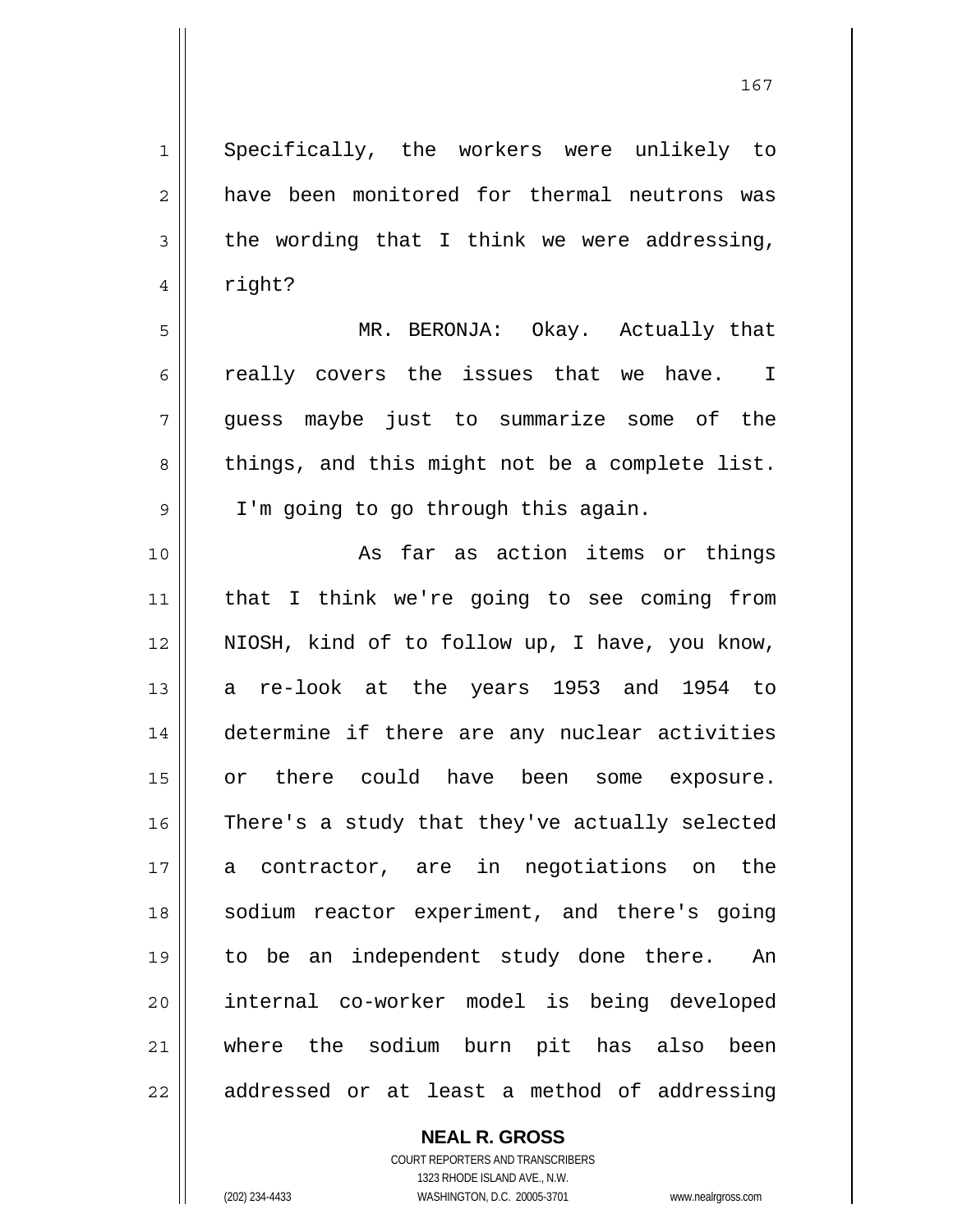1 that.

| $\overline{2}$ | A tritium report is being prepared               |
|----------------|--------------------------------------------------|
| 3              | to just, I think, demonstrate or document the    |
| 4              | likely exposure there. I think Jim mentioned     |
| 5              | take<br>relook at the environmental<br>to<br>a a |
| 6              | exposures, the applications since 1971 through   |
| 7              | later to earlier periods to determine if         |
| 8              | that's still the way that they want to go        |
| 9              | there.                                           |
| 10             | And the last thing we have heard is              |
| 11             | this<br>-- well, a couple of things. The         |
| 12             | external co-worker model is done, and it is      |
| 13             | going to be released in about a month, and       |
| 14             | then also relooking at the neutron dose is       |
| 15             | being evaluated again.                           |
| 16             | So<br>think those are the<br>main<br>$\mathbf I$ |
| 17             | things that I have as far as potential action    |
| 18             | items on things that we'll say. Again, I         |
| 19             | think maybe just in conclusion, you know, from   |
| 20             | our perspective, you know, I think we concur     |
| 21             | with NIOSH's thoughts as far as the 1958 and     |
| 22             | before period, and you know, we think things     |

**NEAL R. GROSS** COURT REPORTERS AND TRANSCRIBERS 1323 RHODE ISLAND AVE., N.W. (202) 234-4433 WASHINGTON, D.C. 20005-3701 www.nealrgross.com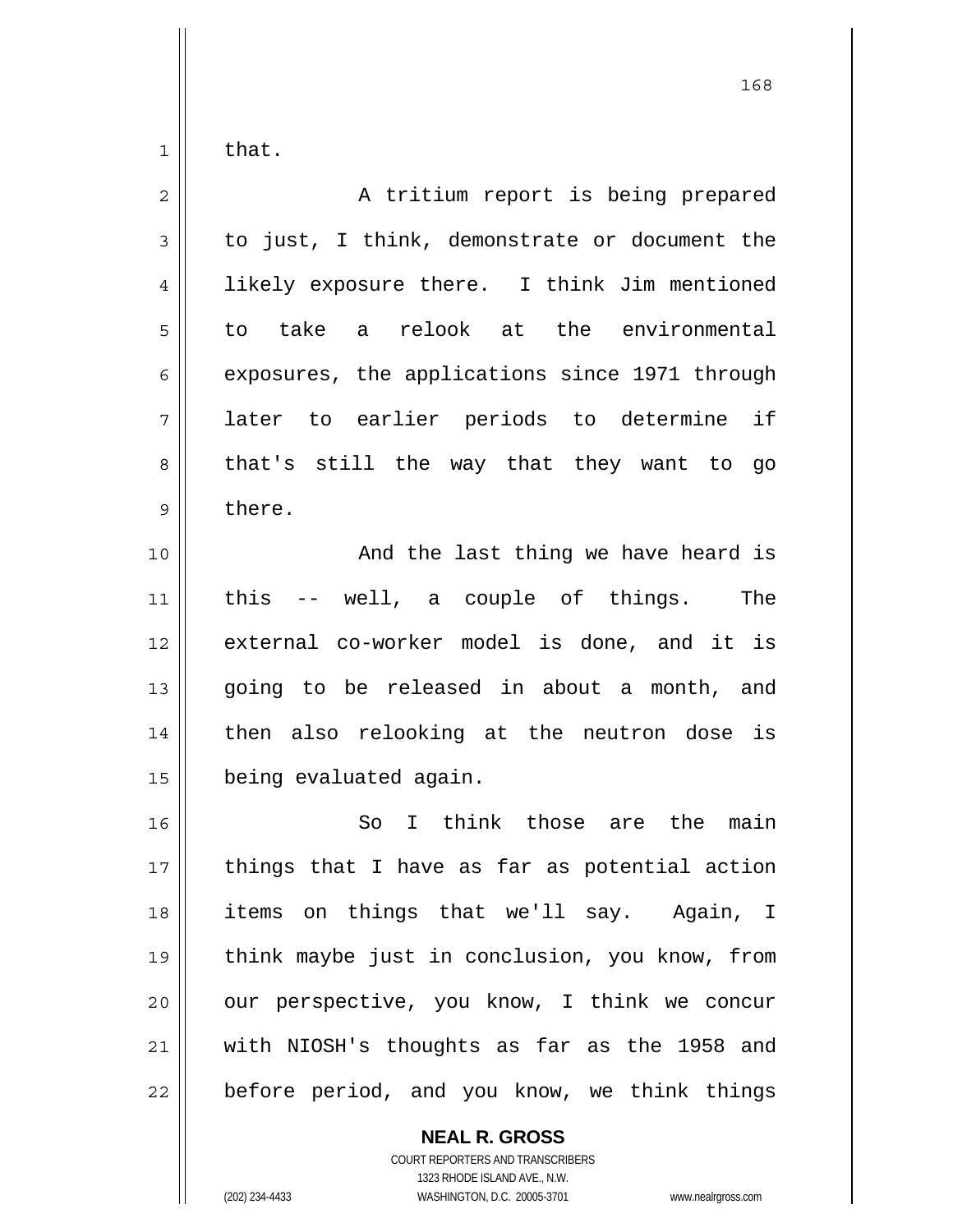**NEAL R. GROSS** COURT REPORTERS AND TRANSCRIBERS 1 2 3 4 5 6 7 8 9 10 11 12 13 14 15 16 17 18 19 20 21 22 are still a little bit soft, and you're welcome to look at other data in '59 and the early '60s. And then I think you are just welcome to look at any other information that's being generated. DR. MAURO: I'm operating under the assumption that we don't have any action items right now. We will wait to hear from the work group and then Ted to confirm when such action items are triggered. MR. BERONJA: Sure. DR. MAURO: But right now we sit and wait. MR. BERONJA: Right. CHAIRMAN GIBSON: Jim, when do you think you guys will have a final decision on whether you're going to modify the definition of co-workers? DR. NETON: That's a good question. I think we can resolve that issue in the next week or so.

169

1323 RHODE ISLAND AVE., N.W.

(202) 234-4433 WASHINGTON, D.C. 20005-3701 www.nealrgross.com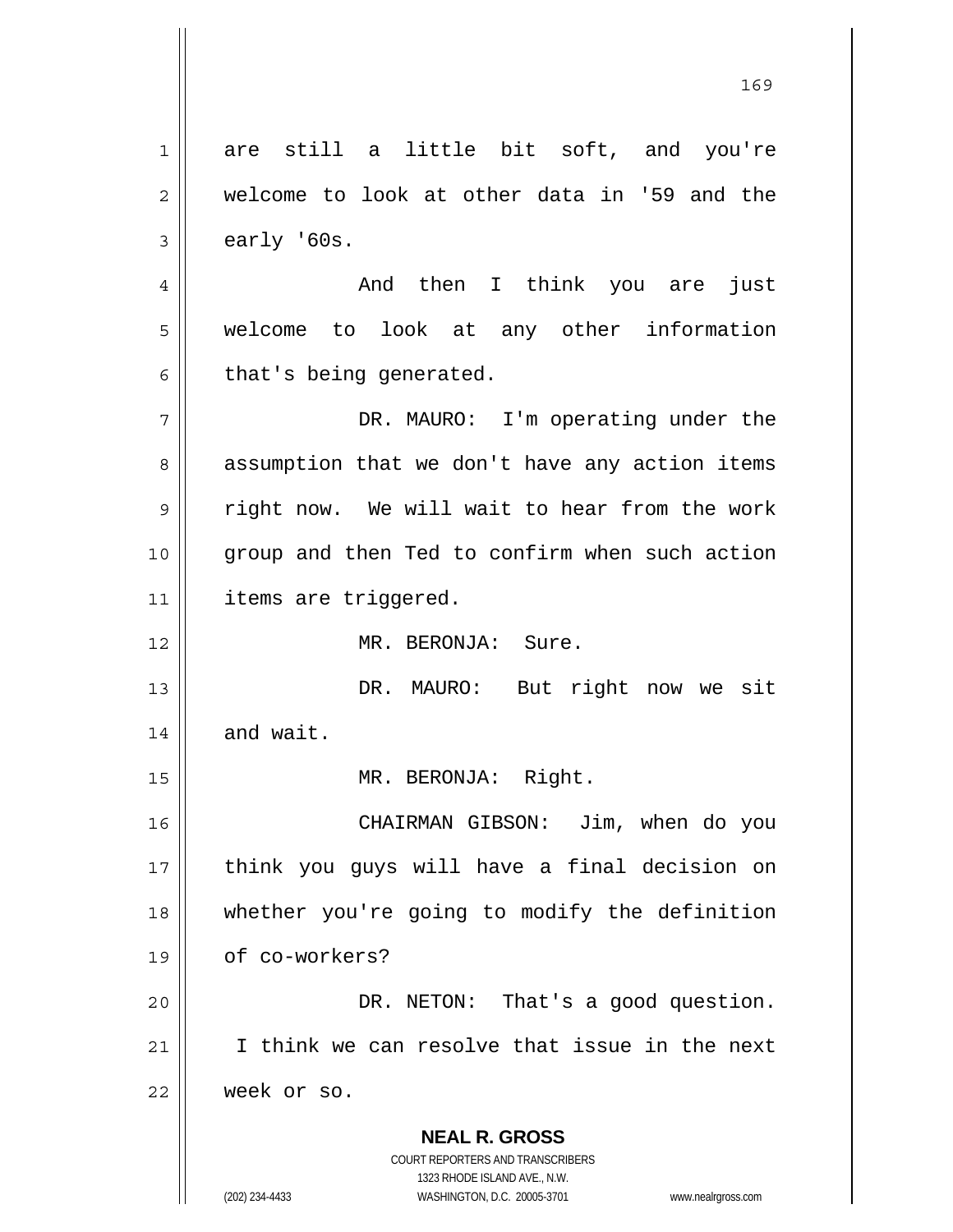1 2 3 4 5 6 7 8 9 10 11 12 13 14 15 16 17 18 19 20 21 22 CHAIRMAN GIBSON: Because I think as far as me personally -- and it's up to the rest of the work group. I could be outnumbered here -- but at least until we get that I don't think I would recommend anything as far as this SEC as it sits. DR. NETON: I guess what I'd be willing to commit to is that once we do decide, we certainly would let you know and the rest of the working group that that's a change in our position if that's the case. CHAIRMAN GIBSON: I mean, I'm not trying to say that's the only issue that we're concerned about. Obviously potentially -- MR. KATZ: If you can draw -- I mean, that's just a question of where the start date begins for that, but you can draw up your recommendations to the full Board without knowing for a week or two what the start date is. I mean, it's not going to change any of the facts on the ground in terms  $of$   $-$ 

> **NEAL R. GROSS** COURT REPORTERS AND TRANSCRIBERS 1323 RHODE ISLAND AVE., N.W.

(202) 234-4433 WASHINGTON, D.C. 20005-3701 www.nealrgross.com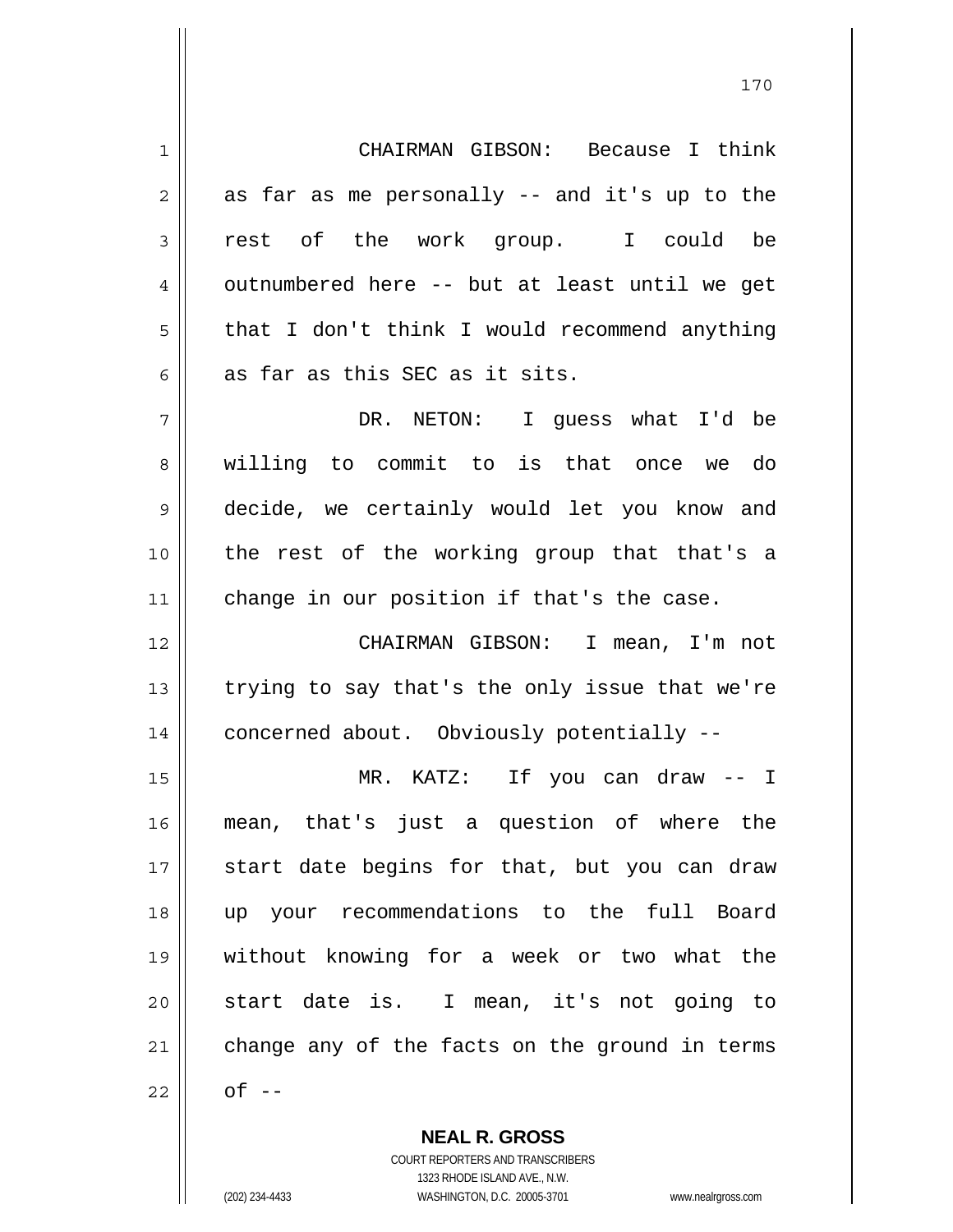| $\mathbf 1$    | CHAIRMAN GIBSON: Well, see, that's                                                                  |
|----------------|-----------------------------------------------------------------------------------------------------|
| $\overline{2}$ | one thing that would at least keep me from                                                          |
| 3              | making a recommendation, based on what                                                              |
| $\overline{4}$ | everyone else things, but --                                                                        |
| 5              | MR. BERONJA: I'm sorry. I missed                                                                    |
| 6              | it. When you said date, are you talking about                                                       |
| 7              | the all workers or are you talking about the                                                        |
| 8              | date?                                                                                               |
| 9              | CHAIRMAN GIBSON: Well, number one,                                                                  |
| 10             | the all workers. That's what I was asking Jim                                                       |
| 11             | about, and then I clarified that to say that's                                                      |
| 12             | not the only issue.                                                                                 |
| 13             | DR. NETON: I'm just trying to                                                                       |
| 14             | figure out in my mind like let's say that we                                                        |
| 15             | did decide that it was going to be all worker                                                       |
| 16             | position. What's the mechanism then forward?                                                        |
| 17             | How are we entertained to get this thing                                                            |
| 18             | moving, to get the SEC?                                                                             |
| 19             | I guess we would have to issue an                                                                   |
| 20             | advised addendum to the evaluation. That's                                                          |
| 21             | what we would do, issue to you, and then the                                                        |
| 22             | Board through the working group could take it                                                       |
|                | <b>NEAL R. GROSS</b>                                                                                |
|                | COURT REPORTERS AND TRANSCRIBERS                                                                    |
|                | 1323 RHODE ISLAND AVE., N.W.<br>WASHINGTON, D.C. 20005-3701<br>(202) 234-4433<br>www.nealrgross.com |
|                |                                                                                                     |

 $\mathsf{I}$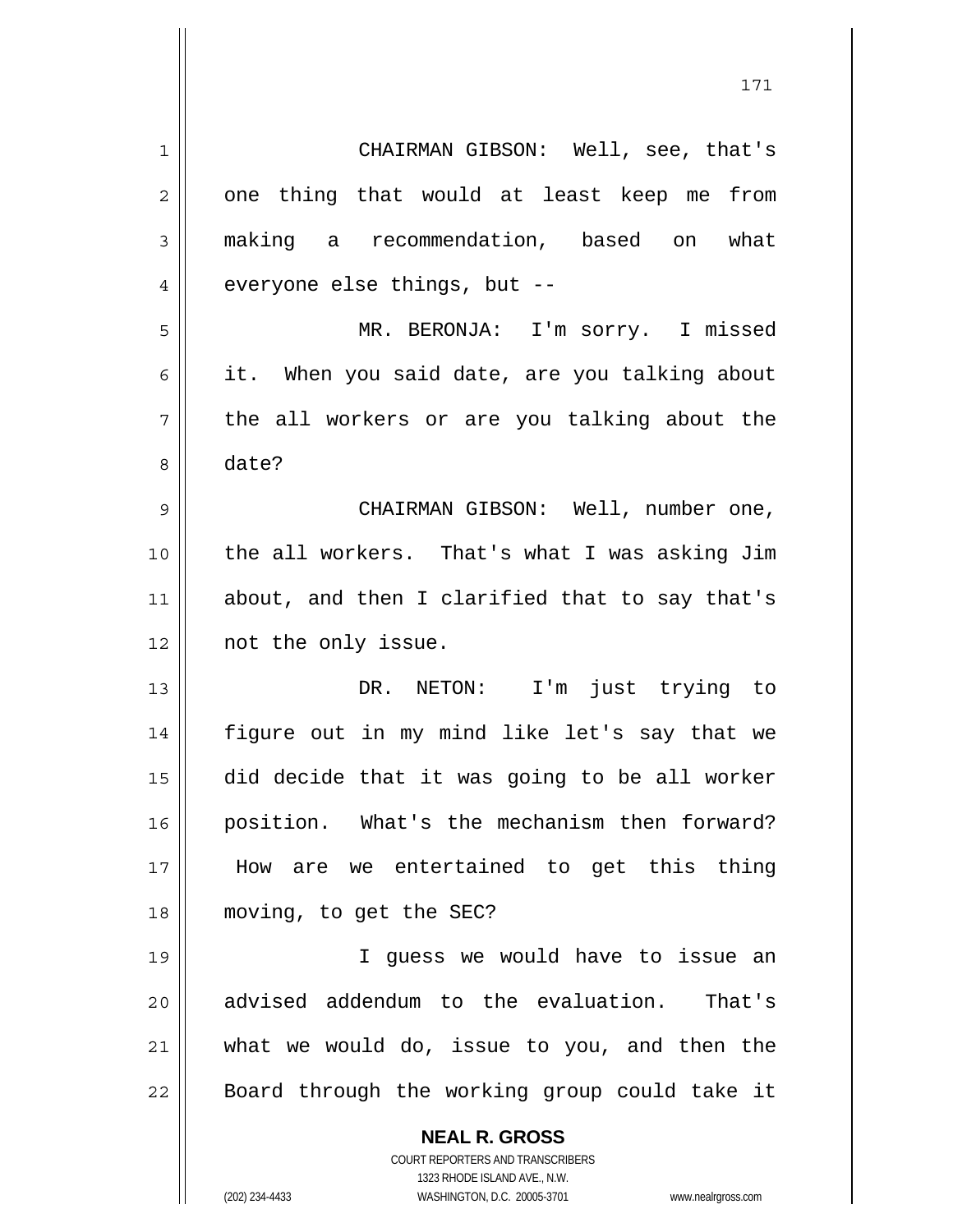**NEAL R. GROSS** COURT REPORTERS AND TRANSCRIBERS 1323 RHODE ISLAND AVE., N.W. (202) 234-4433 WASHINGTON, D.C. 20005-3701 www.nealrgross.com 1 2 3 4 5 6 7 8 9 10 11 12 13 14 15 16 17 18 19 20 21 22 up at their discretion. Because we have already presented the evaluation before. We did the addendum. I don't want to presume what the Board would do with that. I mean, it would be nice to get this class moving forward if everyone was in agreement that was the case. MEMBER MUNN: It seems a logical approach. The question is one of timing. Is that going to be possible between now and, say, the full Board's meeting in Cincinnati? DR. NETON: Oh, in Cincinnati? I would think so, yes. I thought you were going to say in Amarillo. That would be pretty -- MEMBER MUNN: I can't imagine that you could do it between now and Amarillo. DR. NETON: It's possible. MR. BERONJA: Is that the end of May? MEMBER MUNN: That's only three and a half weeks away. DR. NETON: It depends on how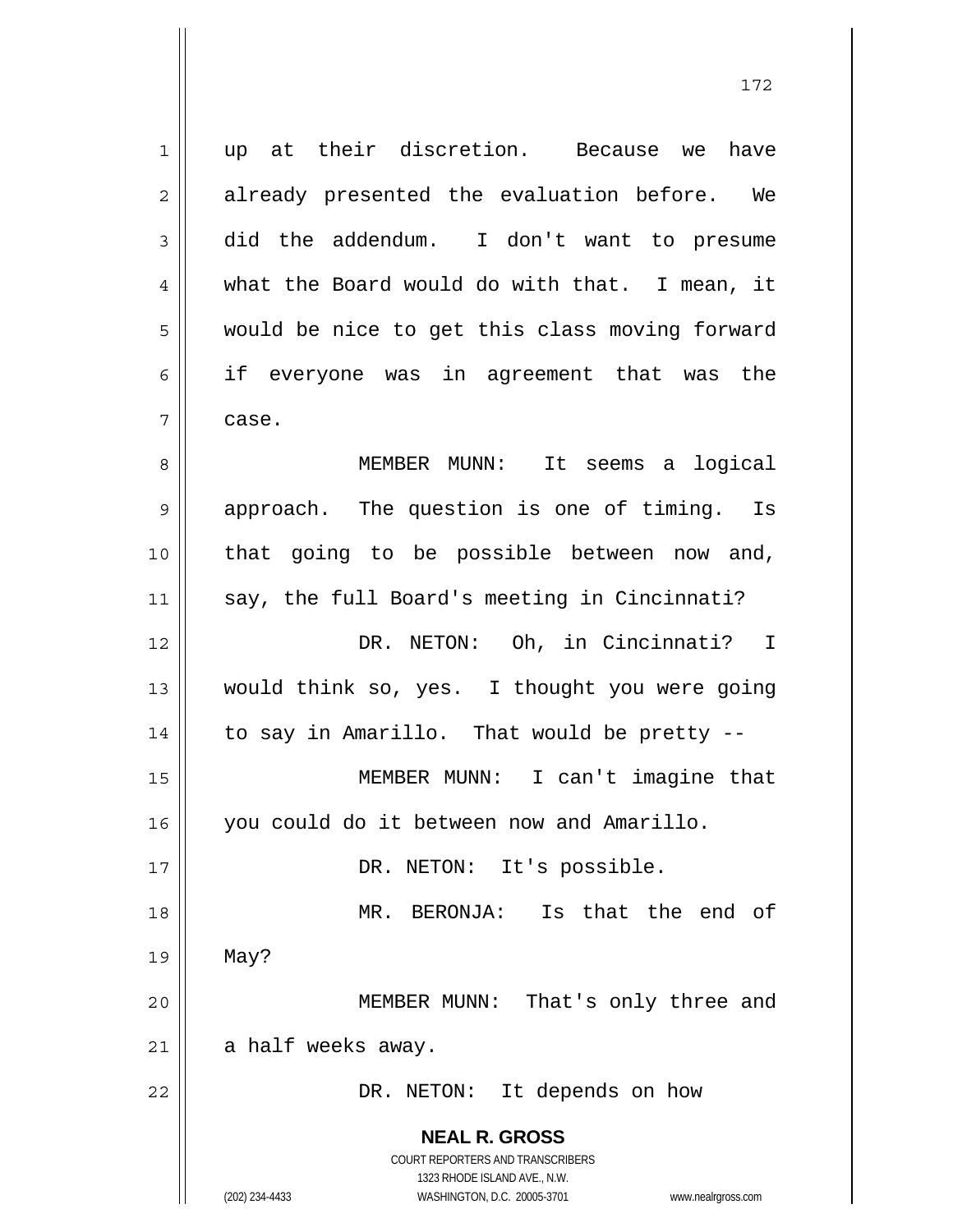**NEAL R. GROSS** 1 2 3 4 5 6 7 8 9 10 11 12 13 14 15 16 17 18 19 20 21 22 quickly we make this decision, I guess. If we can get this out next week some time, I don't want to speak for others that have to make some decisions in light of what all the other things are going on and prepare for the next Board meeting. I don't want to prejudge, but certainly I think by the Cincinnati meeting. If not, maybe a Board working group call, although I don't think SEC has been really dealt with in a final vote on a Board call. MEMBER MUNN: It's hard to do on a Board call. MR. KATZ: Well, I mean, I think generally they're done face to face unless it's just a complete non-issue. DR. NETON: One of the messier issues, this is a little messier than some of the ones where we've said we want to add this class and are reserving the rest of the period. This would be sort of a carving out of a current evaluation. I'm not sure how we've ever dealt

> COURT REPORTERS AND TRANSCRIBERS 1323 RHODE ISLAND AVE., N.W.

(202) 234-4433 WASHINGTON, D.C. 20005-3701 www.nealrgross.com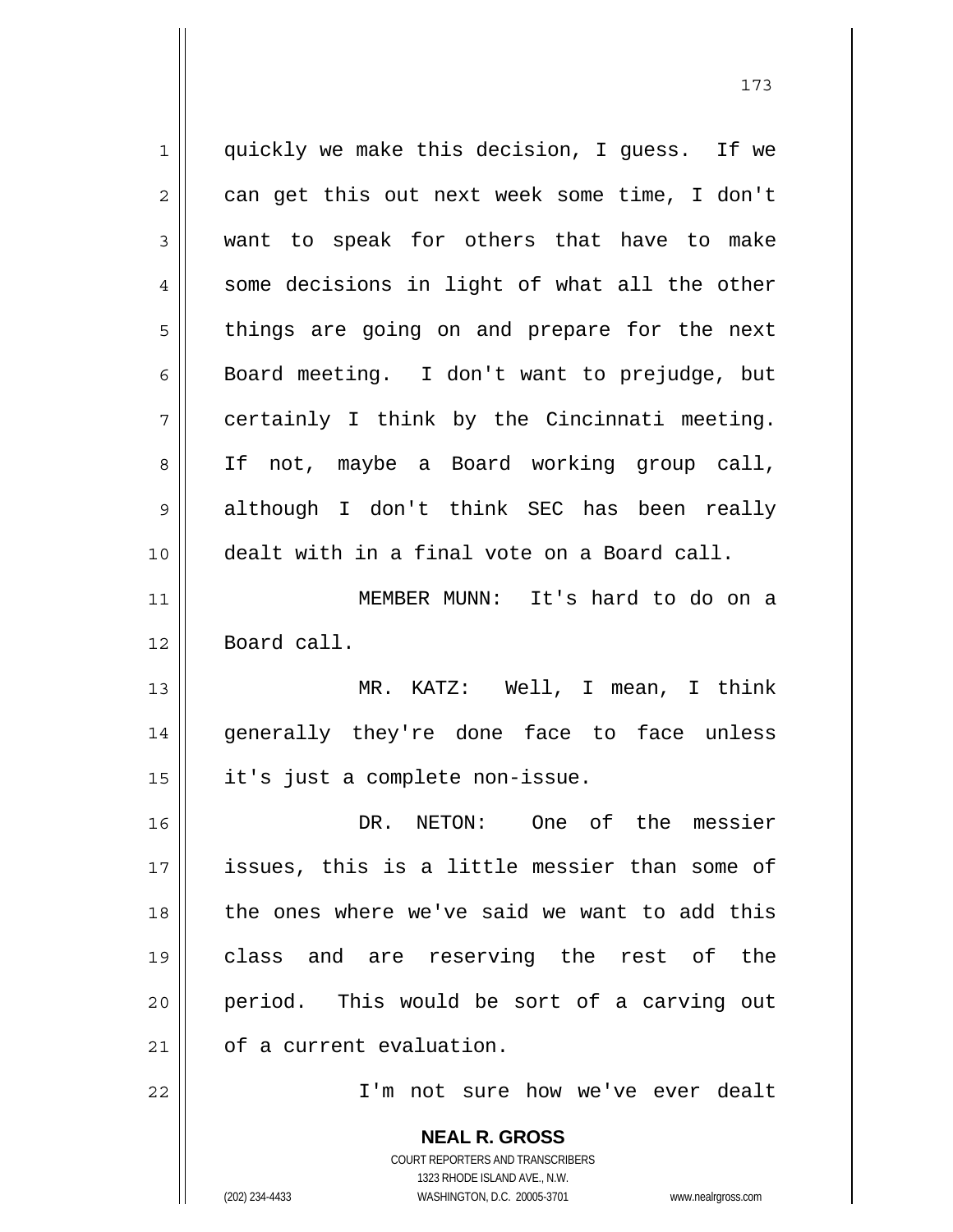| $\mathbf 1$    | with that. We must have dealt with it.           |
|----------------|--------------------------------------------------|
| $\sqrt{2}$     | MR. KATZ: It's not a problem at                  |
| 3              | all for the Board to go forward with a class     |
| $\overline{4}$ | that's covered. It's done it a number of         |
| 5              | times where it has gone forward with a           |
| 6              | recommendation for a portion of the SEC          |
| 7              | evaluation. It's not a problem at all.           |
| 8              | I guess I would just suggest that                |
| $\mathsf 9$    | this working group -- I mean, you can sort of    |
| 10             | -- you understand what the contingency is.       |
| 11             | OCAS may not get through with this work in       |
| 12             | time for the Board meeting, but anticipating     |
| 13             | that it's possible they would, I mean, you       |
| 14             | could come to a conclusion as to say OCAS        |
| 15             | comes through with a conclusion that it really   |
| 16             | should be all workers, but it's for the period   |
| 17             | up to '58 is a definite go.                      |
| 18             | I mean, this work group could come               |
| 19             | up with a decision that, well, we support the    |
| 20             | recommendation up to '58 for all workers.<br>You |
| 21             | could come up with that conclusion now for       |
| 22             | that contingency, and then if this does go       |
|                | <b>NEAL R. GROSS</b>                             |

COURT REPORTERS AND TRANSCRIBERS 1323 RHODE ISLAND AVE., N.W.

 $\mathsf{l}\mathsf{l}$ 

(202) 234-4433 WASHINGTON, D.C. 20005-3701 www.nealrgross.com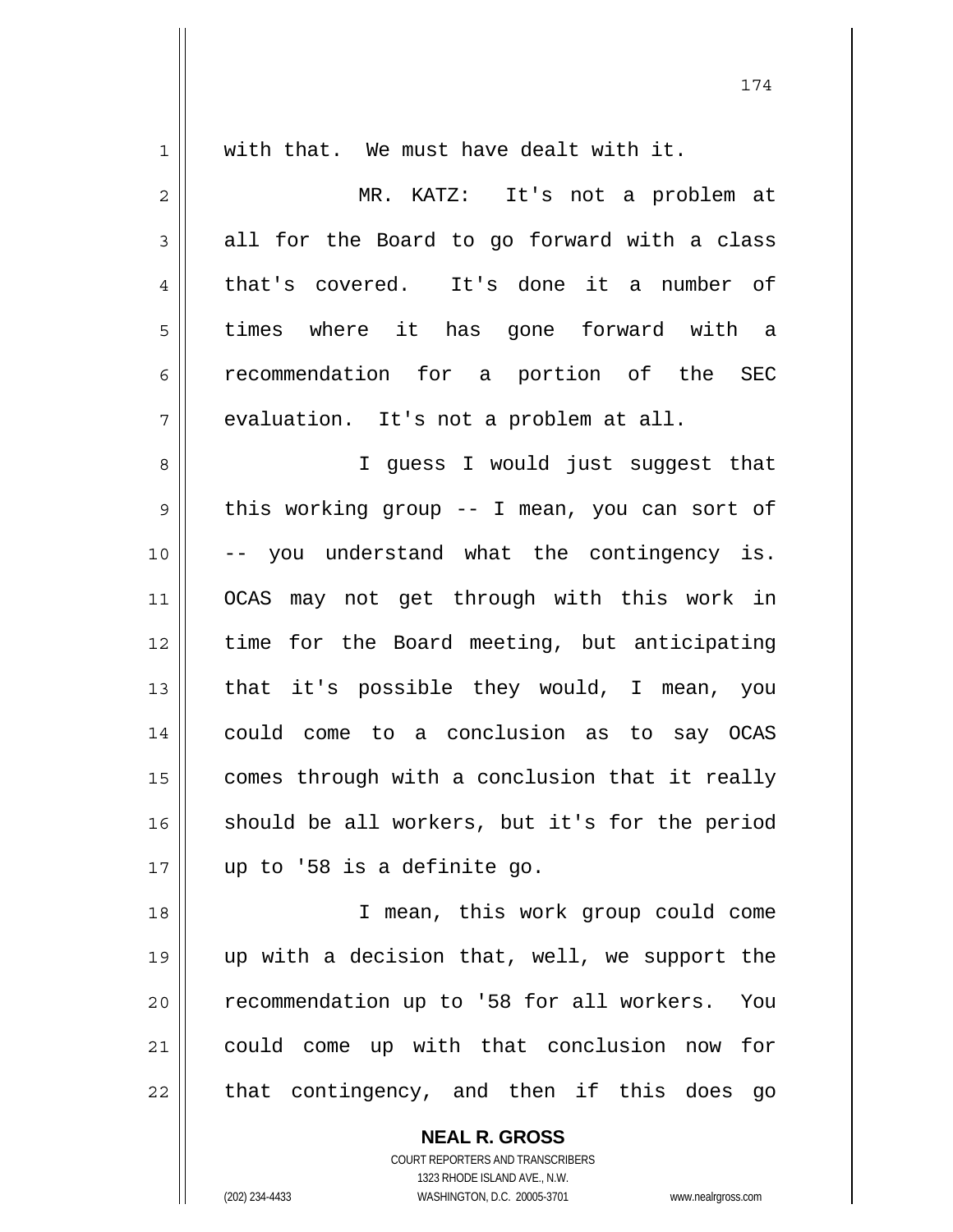**NEAL R. GROSS** COURT REPORTERS AND TRANSCRIBERS 1323 RHODE ISLAND AVE., N.W. 1 2 3 4 5 6 7 8 9 10 11 12 13 14 15 16 17 18 19 20 21 22 through, you know, like a greased pig and it's there, then when the Board meets in Amarillo, the Board could actually make a decision and at least some of these claimants could get paid, I mean, as opposed to waiting. MS. KLEA: Does anyone know the number we're talking about of claimants? DR. NETON: No. Well, maybe Lara does. I don't know. DR. HUGHES: The current proposed class that we limit it to monitored workers, we're talking about ten claims, and the numbers of claims if we included all workers, we're talking about 37 claims. That would be people with SEC cancers and required work period. DR. NETON: Between '53 and '58, yes. DR. HUGHES: Yes. MR. KATZ: I would just make the point that whether it's ten or 37, it's ten or 37 people that get compensated months sooner

(202) 234-4433 WASHINGTON, D.C. 20005-3701 www.nealrgross.com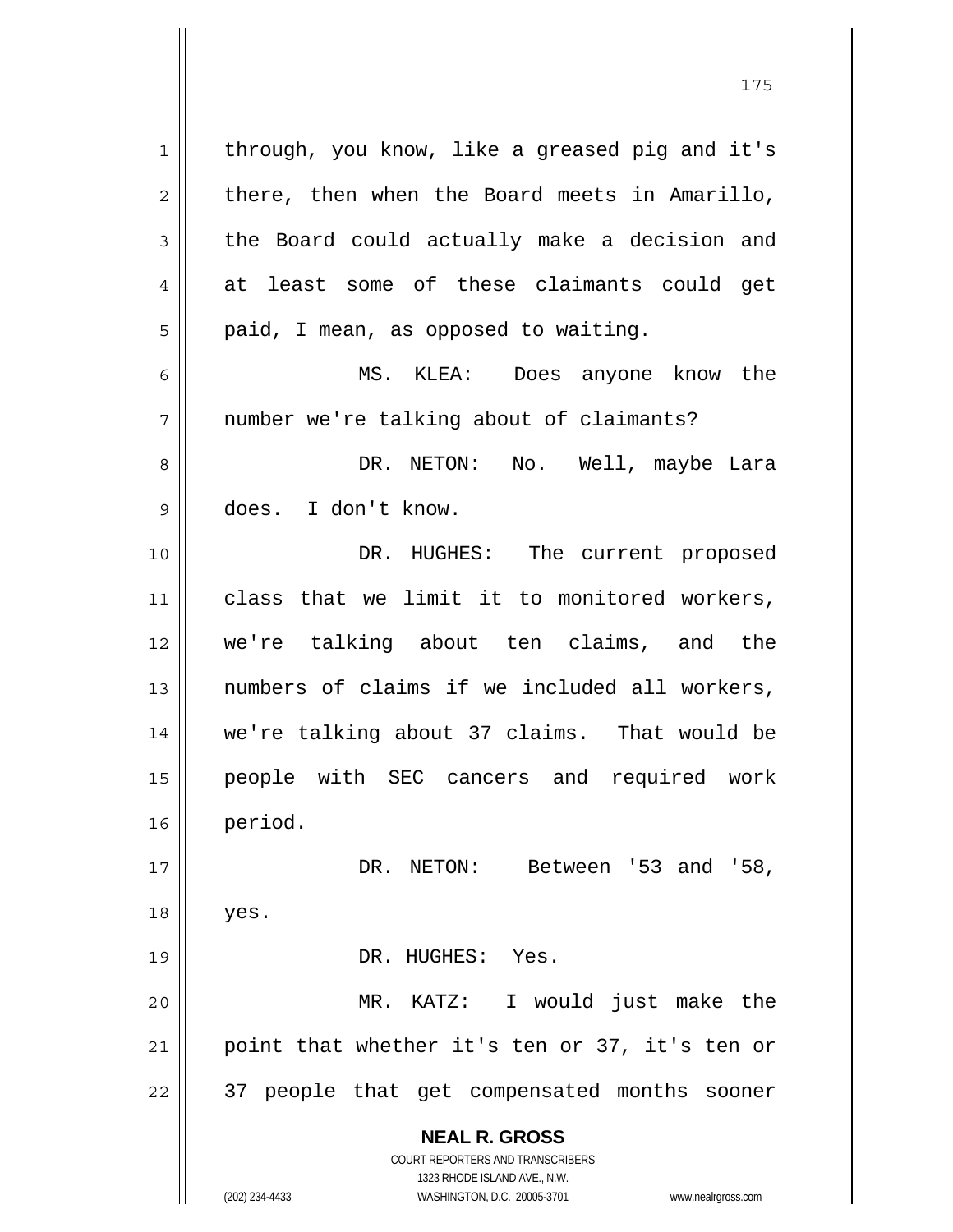$\begin{array}{c|c|c|c} 1 & 1 \end{array}$ if there's Board action.

| $\overline{c}$ | MR. BERONJA: So you're saying I                                                                                                                                 |
|----------------|-----------------------------------------------------------------------------------------------------------------------------------------------------------------|
| 3              | could go ahead and do this proposal even no                                                                                                                     |
| $\overline{4}$ | matter what NIOSH does as far as --                                                                                                                             |
| 5              | MR. KATZ: I mean this would be                                                                                                                                  |
| 6              | a contingent recommendation. If NIOSH<br>just                                                                                                                   |
| 7              | determines that it's all workers, then this                                                                                                                     |
| 8              | working group supports that recommendation.                                                                                                                     |
| $\mathcal{G}$  | DR. MAURO: And would make a move                                                                                                                                |
| 10             | on the front end and then the back would catch                                                                                                                  |
| 11             | up later.                                                                                                                                                       |
| 12             | MR. KATZ: Right. That's just an                                                                                                                                 |
| 13             | option. I'm saying that's an option.                                                                                                                            |
| 14             | CHAIRMAN GIBSON: Some of the rest                                                                                                                               |
| 15             | study, Wanda, Phil, Josie?                                                                                                                                      |
| 16             | MEMBER MUNN: This is difficult                                                                                                                                  |
| 17             | because SEC is limited in area more than                                                                                                                        |
| 18             | anything else, and it seems to be impossible                                                                                                                    |
| 19             | to limit workers who were assigned to this                                                                                                                      |
| 20             | area as opposed to workers who were present in                                                                                                                  |
| 21             | the area at one time or another.                                                                                                                                |
| 22             | So if you say all workers and                                                                                                                                   |
|                | <b>NEAL R. GROSS</b><br>COURT REPORTERS AND TRANSCRIBERS<br>1323 RHODE ISLAND AVE., N.W.<br>(202) 234-4433<br>WASHINGTON, D.C. 20005-3701<br>www.nealrgross.com |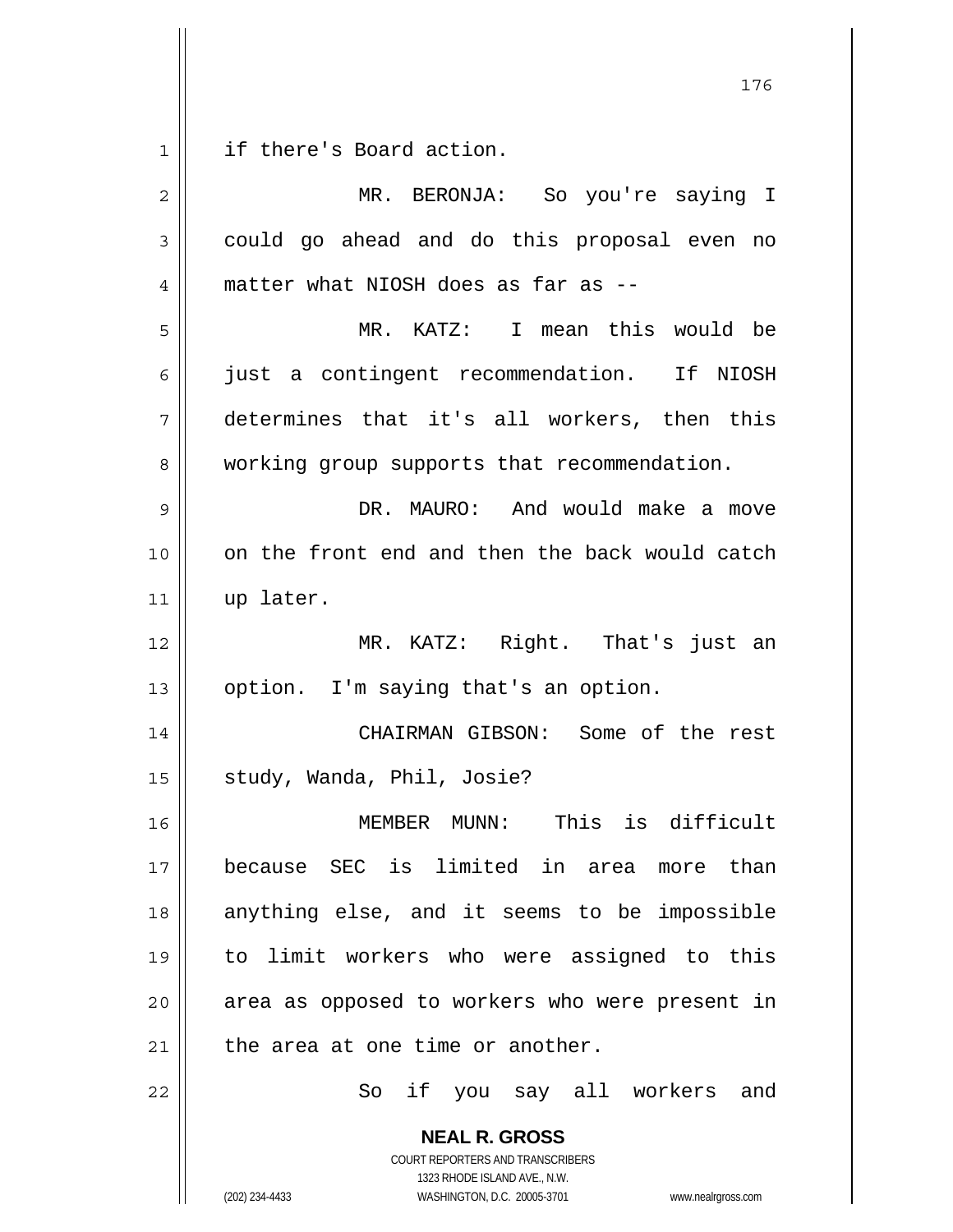**NEAL R. GROSS** COURT REPORTERS AND TRANSCRIBERS you're talking about all workers encompassing only those whose work site was Area 4, then that's an easy task for us to debate here and deliberate. If you're saying all workers with the assertion that that means all workers who had access or who were likely to have been for brief periods of time in Area 4, then you have another issue entirely. So I'd want to be very clear about exactly what you mean when you say "all workers." DR. NETON: This would have the same caveat or proviso as almost all of our other definitions, which is the requirement for a 250 day work duration in Area 4. MEMBER MUNN: Specifically at Area 4. So it -- DR. NETON: Or an aggregate with other SECs, but yes. MEMBER MUNN: So anyone who worked in one of the adjacent facilities, even though

1323 RHODE ISLAND AVE., N.W.

1

2

3

4

5

6

7

8

9

10

11

12

13

14

15

16

17

18

19

20

21

22

(202) 234-4433 WASHINGTON, D.C. 20005-3701 www.nealrgross.com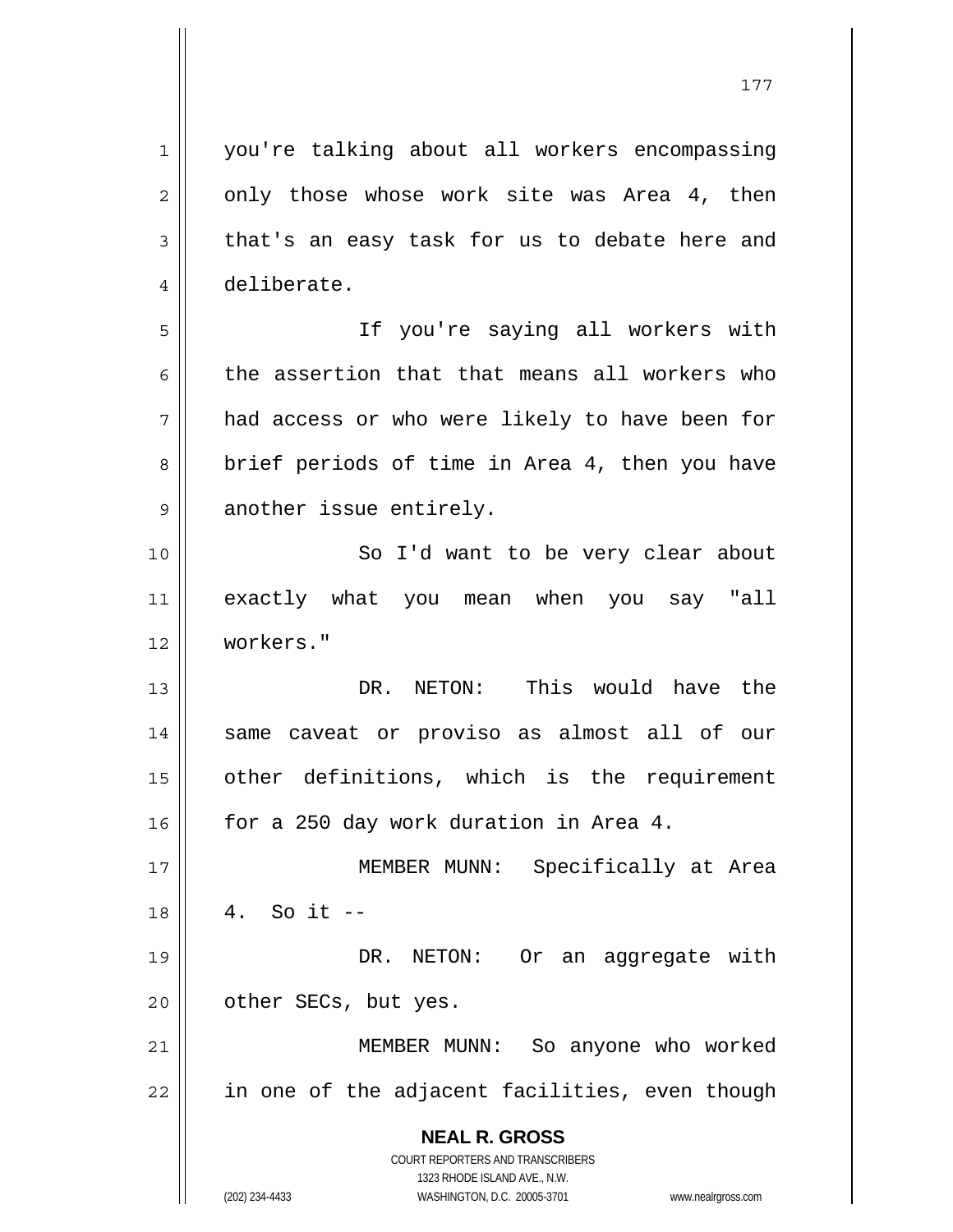**NEAL R. GROSS** COURT REPORTERS AND TRANSCRIBERS 1 2 3 4 5 6 7 8 9 10 11 12 13 14 15 16 17 18 19 20 21 22 they may have far more than 250 work days in the aggregate, if they were not assigned in Area 4, they would not be compensated under this particular SEC. DR. NETON: That's correct. MEMBER MUNN: Correct? CHAIRMAN GIBSON: And are their employment records sufficient enough to document workers who may have had a home base outside Area 4 and was assigned to Area 4? DR. NETON: Well, all I can say there is that we vet these class definitions through the Department of Labor, and they were comfortable with the way we worded it here saying all workers who were monitored for Area 4. So somehow they must have felt they were capable to segregate or delineate the area for workers. MEMBER MUNN: However, they were talking about people who were monitored in Area 4. If we're going to say all workers in Area 4, then that's a different question,

178

1323 RHODE ISLAND AVE., N.W.

(202) 234-4433 WASHINGTON, D.C. 20005-3701 www.nealrgross.com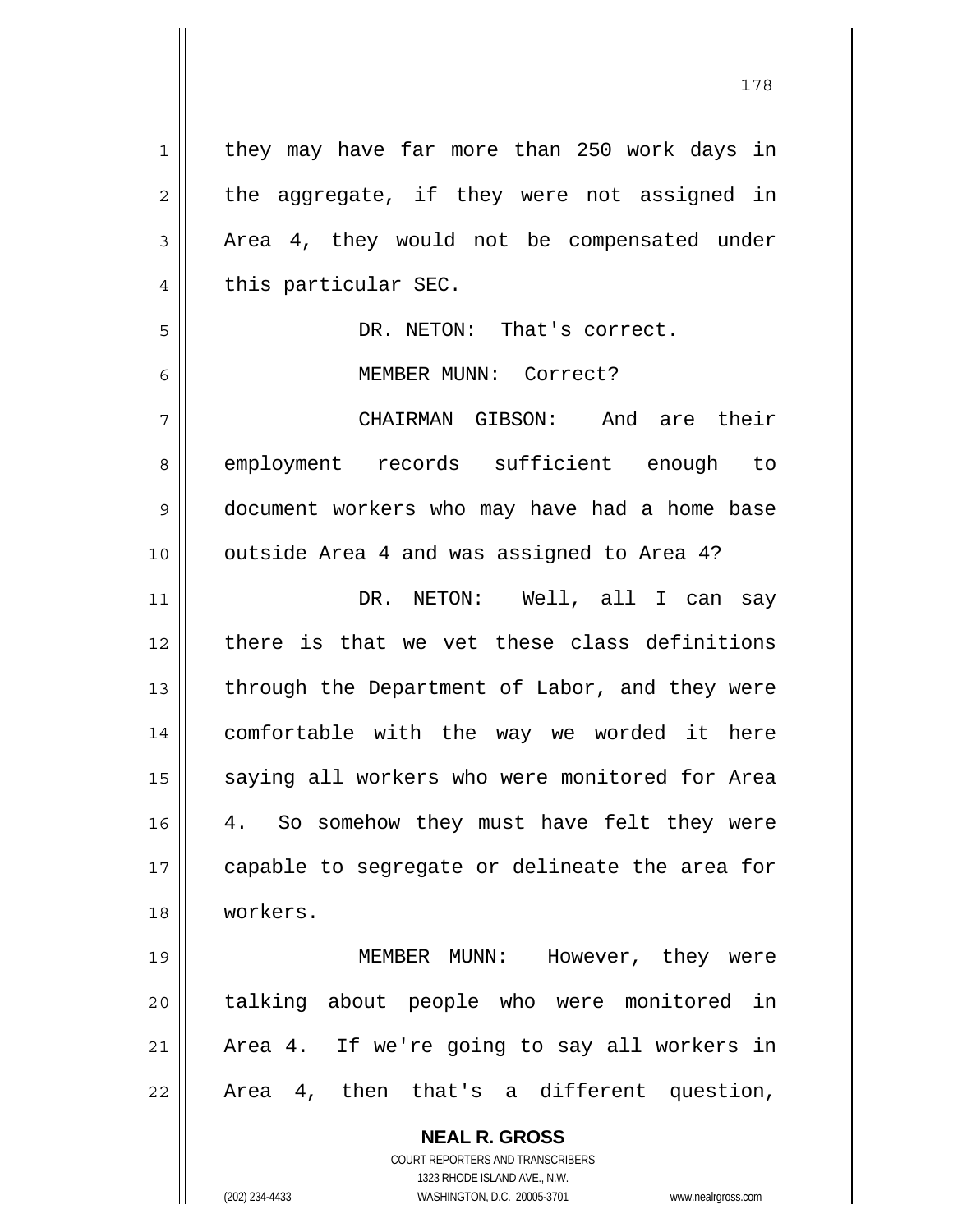$1$ right, Mike?

| $\overline{2}$ | DR. NETON: Well, but it still it                                    |
|----------------|---------------------------------------------------------------------|
| 3              | seems to me to be the same evaluation process.                      |
| 4              | I mean, it's a two step. It has got to be                           |
| 5              | monitored and be an Area 4. Now we're just                          |
| 6              | saying forget the monitoring. You've just got                       |
| 7              | to work in Area 4.                                                  |
| 8              | MEMBER MUNN: Yes.                                                   |
| 9              | MEMBER BEACH: Yes, and have proof                                   |
| 10             | of working in Area 4.                                               |
| 11             | DR. NETON: Well, they had to do                                     |
| 12             | that anyway under the original definition.                          |
| 13             | They also had to have proof that they were                          |
| 14             | monitored. So it's a little less restrictive                        |
| 15             | or is less restrictive.                                             |
| 16             | MEMBER MUNN: Our terminology was                                    |
| 17             | always monitored or should have been                                |
| 18             | monitored.                                                          |
| 19             | Should have been,<br>MEMBER BEACH:                                  |
| 20             | right.                                                              |
| 21             | And so I guess<br>MEMBER MUNN:<br>my                                |
| 22             | real question is whether the Department<br>оf                       |
|                | <b>NEAL R. GROSS</b>                                                |
|                | COURT REPORTERS AND TRANSCRIBERS                                    |
|                | 1323 RHODE ISLAND AVE., N.W.                                        |
|                | (202) 234-4433<br>WASHINGTON, D.C. 20005-3701<br>www.nealrgross.com |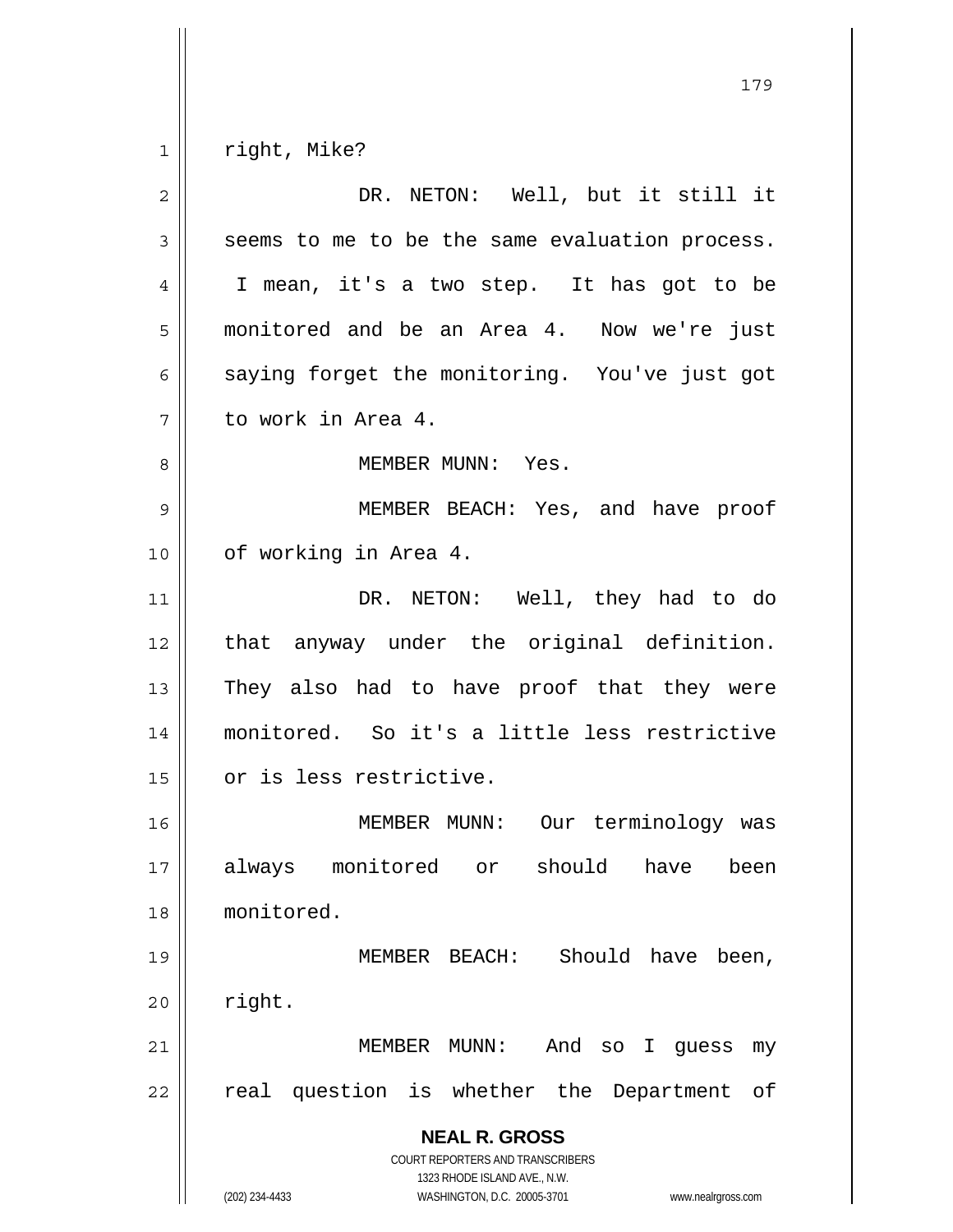180

1 2 3 4 Labor definition is specific enough to be able to make the Board's usual recommendation in the same way. DR. NETON: Well, we have gone away

5 6 7 8 9 10 11 12 13 from monitored or should have been monitored for several SECs now. In fact, it was too difficult for the Department of Labor to determine who was monitored or should have been monitored even with our advice, and so to work around that issue we have decided for most SECs now to drop that designation and just say all workers. It's much more readily implemented by the Department of Labor.

14 15 16 MS. KLEA: And who's speaking? DR. NETON: This is Jim Neton. MS. KLEA: Okay. Thank you, Jim.

17 18 19 20 21 22 DR. NETON: So I suspect that they would be quite okay with this definition if it were to become -- it's the easiest class for them to administer when they have already decided who is an Area 4 worker because they sent cases to us, and so, in fact, it really

> **NEAL R. GROSS** COURT REPORTERS AND TRANSCRIBERS

1323 RHODE ISLAND AVE., N.W. (202) 234-4433 WASHINGTON, D.C. 20005-3701 www.nealrgross.com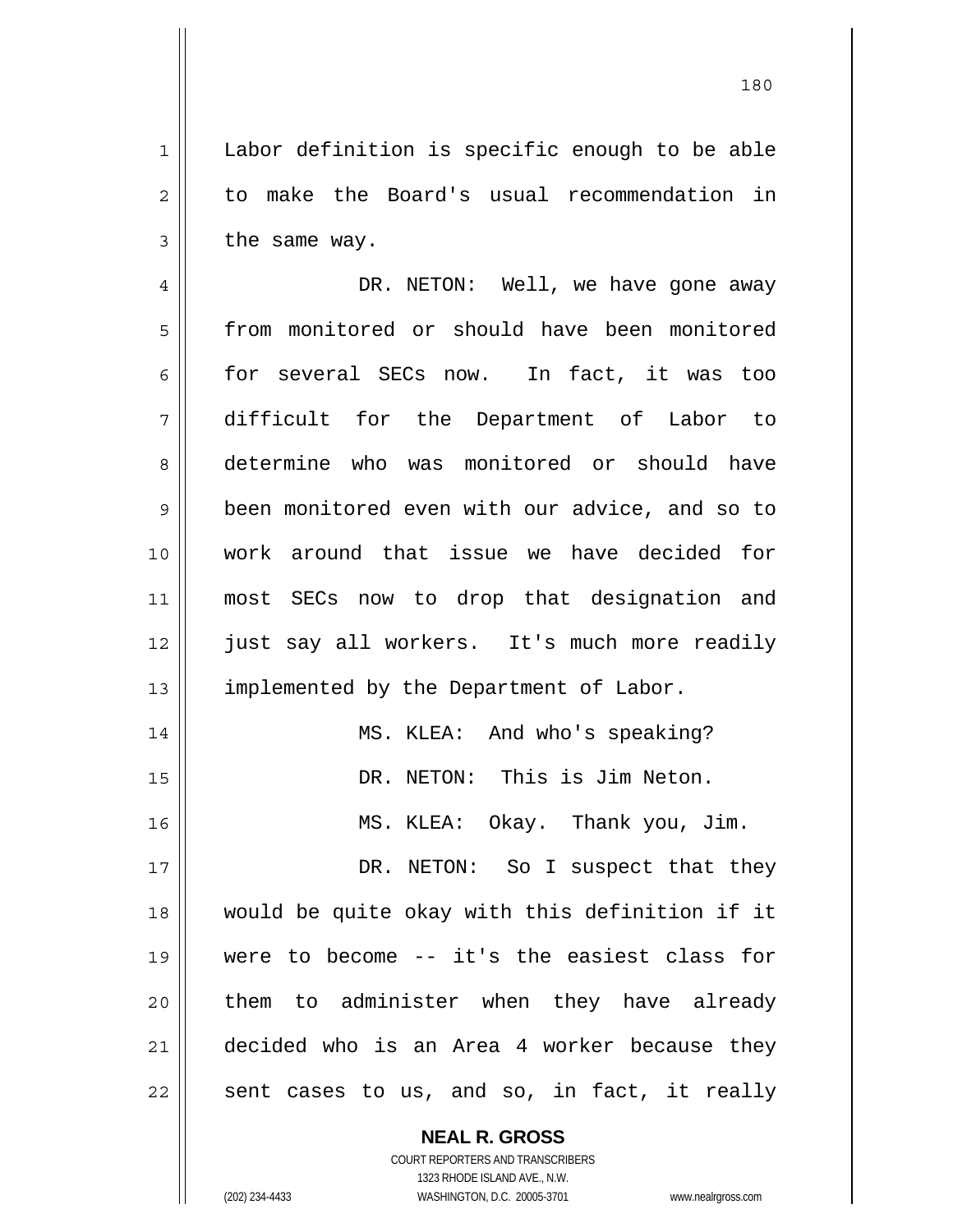**NEAL R. GROSS** COURT REPORTERS AND TRANSCRIBERS 1 2 3 4 5 6 7 8 9 10 11 12 13 14 15 16 17 18 19 20 21 22 would be just the cases that we have in our possession that are listed as Area 4 claimants. It has already been essentially decided now that I think about it. I mean, we have those cases in our possession. We have a pick list in our computer programs on which site did you come from. It's checked. MR. BERONJA: Jim, just to clarify, I think you've did say '53 and '54, but I don't think you really meant that. Did you really mean '55 through '58? DR. NETON: Yes, yes. MR. BERONJA: I just wanted to clarify that. MEMBER MUNN: Yes, that was the other clarification I was looking at. MR. BERONJA: Okay, yes. MEMBER MUNN: As long as we're very specific about what workers are covered when we say "all workers" and as long as we're specific about the time frame that we're going

181

1323 RHODE ISLAND AVE., N.W. (202) 234-4433 WASHINGTON, D.C. 20005-3701 www.nealrgross.com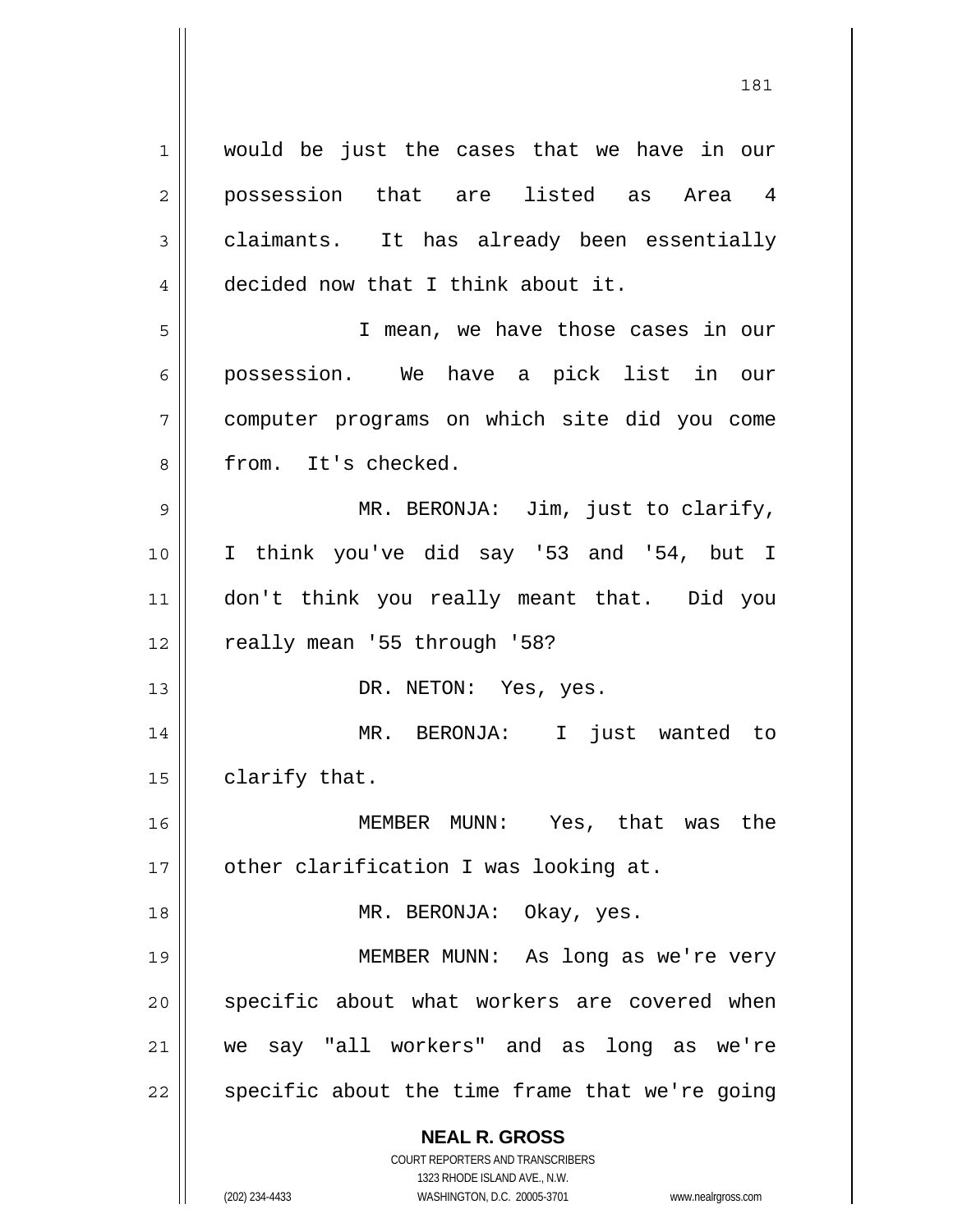**NEAL R. GROSS** COURT REPORTERS AND TRANSCRIBERS 1323 RHODE ISLAND AVE., N.W. (202) 234-4433 WASHINGTON, D.C. 20005-3701 www.nealrgross.com 1 2 3 4 5 6 7 8 9 10 11 12 13 14 15 16 17 18 19 20 21 22 to place before the Board, I have no objection to our doing it with the caveat that NIOSH will complete the study that's being done, and we're assuming that there will be no unexpected consequences from that that would cause us to change our mind. I have no objection to offering that to the Board. CHAIRMAN GIBSON: Phil? Jim? MEMBER BEACH: I am more comfortable with the definition changing and also bringing that to the Board once we know that the definition has changed. I hesitate to wait because I don't know how long it's going to take to clarify those additional years after '58 till '52 I think is what we were talking about. MR. BERONJA: '53, '54? DR. NETON: Yes. That would take some time because we would -- MEMBER BEACH: And I hate to wait. DR. NETON: I mean, we may be able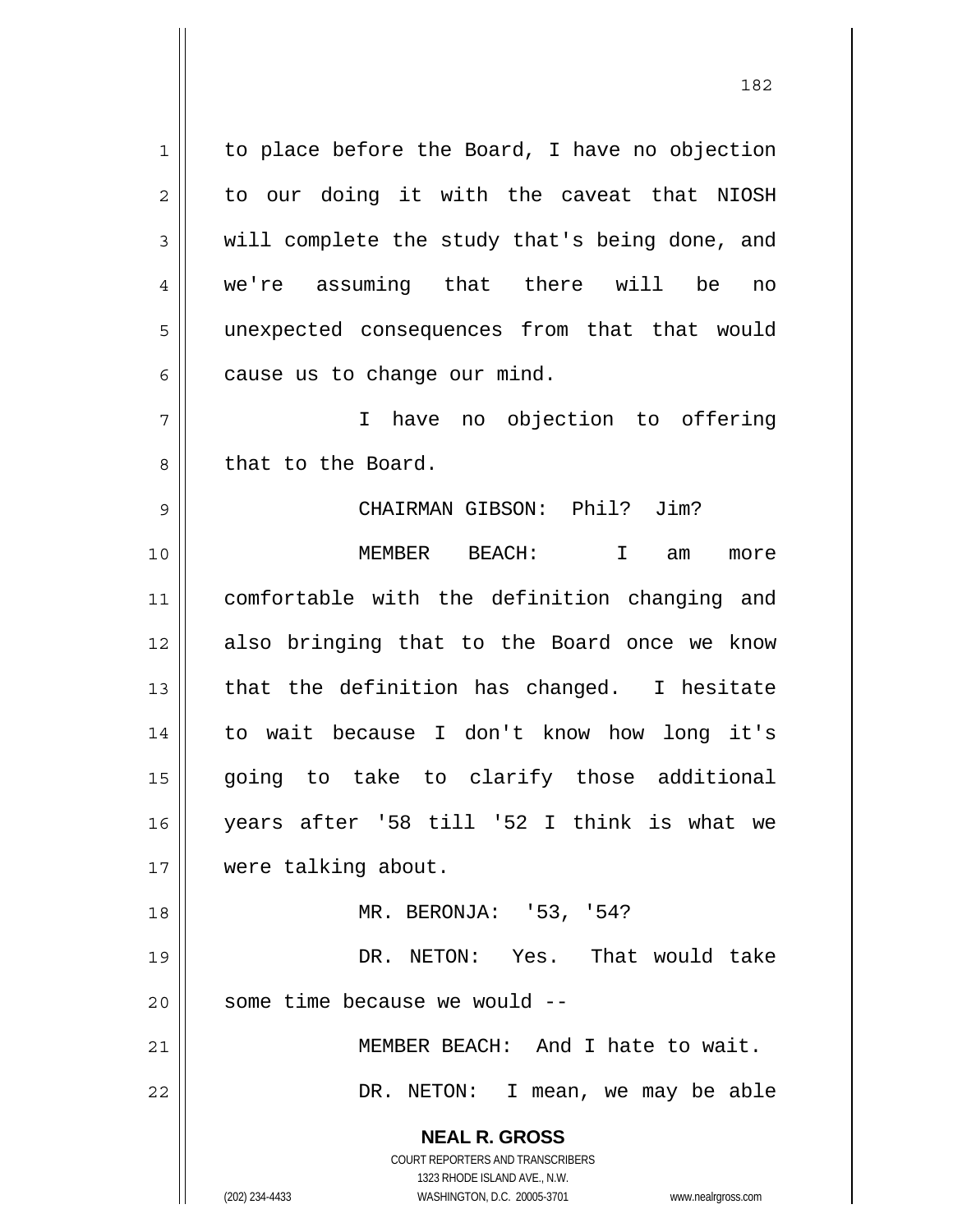to decide if we did find additional information. We would have to send that on to the Department of Energy, and they would have to review it and they typically don't just turn it around quickly. They'll do their own investigation.

7 8 9 10 11 12 13 14 15 16 17 On top of that, also I think it seems to me after our discussions today the exposures after '58 through '59, it's going to take some time for us to flesh out the rest of these technical issues based on what we talked about today, developing a co-worker model where internal is not going to be short term. So I'd be happy to say let's just bump it all together if I felt we could get this done in a month or two, but I suspect that's not going to happen.

18 19 20 21 MEMBER SCHOFIELD: I agree with that Josie said, but once that definition changes, they may. I think that comports with that recommendation.

DR. MAURO: Is there agreement that

**NEAL R. GROSS** COURT REPORTERS AND TRANSCRIBERS 1323 RHODE ISLAND AVE., N.W. (202) 234-4433 WASHINGTON, D.C. 20005-3701 www.nealrgross.com

22

1

2

3

4

5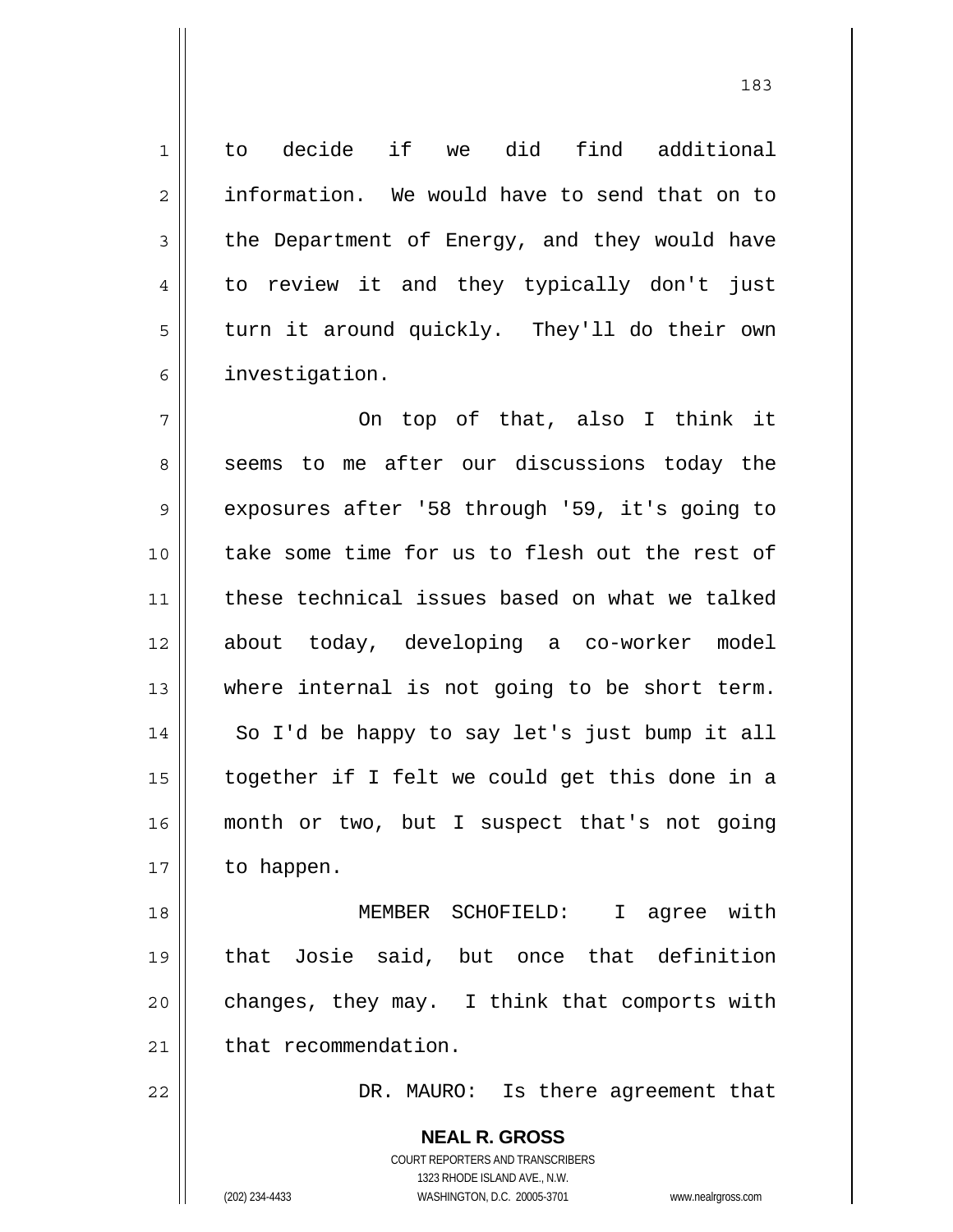| $\mathbf 1$<br>if that doesn't happen, even the definition<br>from, you know, monitoring, should be<br>$\overline{2}$<br>3<br>monitored, right on the way it's worded, it<br>sounds like that, correct, that you agree<br>$\overline{4}$<br>that's certainly at a minimum what would be<br>5<br>recommended by the working group but may even<br>6<br>be expanded beyond that if between that time<br>7<br>8<br>period you're able to modify the evaluation<br>$\mathsf 9$<br>report and its recommendations to use the<br>language "all workers"? Then, of course, that<br>10<br>would expand the definition of the class.<br>11 |      |
|-----------------------------------------------------------------------------------------------------------------------------------------------------------------------------------------------------------------------------------------------------------------------------------------------------------------------------------------------------------------------------------------------------------------------------------------------------------------------------------------------------------------------------------------------------------------------------------------------------------------------------------|------|
|                                                                                                                                                                                                                                                                                                                                                                                                                                                                                                                                                                                                                                   |      |
|                                                                                                                                                                                                                                                                                                                                                                                                                                                                                                                                                                                                                                   |      |
|                                                                                                                                                                                                                                                                                                                                                                                                                                                                                                                                                                                                                                   |      |
|                                                                                                                                                                                                                                                                                                                                                                                                                                                                                                                                                                                                                                   |      |
|                                                                                                                                                                                                                                                                                                                                                                                                                                                                                                                                                                                                                                   |      |
|                                                                                                                                                                                                                                                                                                                                                                                                                                                                                                                                                                                                                                   |      |
|                                                                                                                                                                                                                                                                                                                                                                                                                                                                                                                                                                                                                                   |      |
|                                                                                                                                                                                                                                                                                                                                                                                                                                                                                                                                                                                                                                   |      |
|                                                                                                                                                                                                                                                                                                                                                                                                                                                                                                                                                                                                                                   |      |
|                                                                                                                                                                                                                                                                                                                                                                                                                                                                                                                                                                                                                                   |      |
|                                                                                                                                                                                                                                                                                                                                                                                                                                                                                                                                                                                                                                   |      |
| But right now at a minimum am I<br>12                                                                                                                                                                                                                                                                                                                                                                                                                                                                                                                                                                                             |      |
| correct there's agreement that at a minimum<br>13                                                                                                                                                                                                                                                                                                                                                                                                                                                                                                                                                                                 |      |
| the recommendation would be for the definition<br>14                                                                                                                                                                                                                                                                                                                                                                                                                                                                                                                                                                              |      |
| 15<br>f classes that you have right now.                                                                                                                                                                                                                                                                                                                                                                                                                                                                                                                                                                                          |      |
| CHAIRMAN GIBSON: One question I --<br>16                                                                                                                                                                                                                                                                                                                                                                                                                                                                                                                                                                                          |      |
| DR. MAURO: I don't know if I heard<br>17                                                                                                                                                                                                                                                                                                                                                                                                                                                                                                                                                                                          |      |
| that.<br>18                                                                                                                                                                                                                                                                                                                                                                                                                                                                                                                                                                                                                       |      |
| CHAIRMAN GIBSON: What I'm saying<br>19                                                                                                                                                                                                                                                                                                                                                                                                                                                                                                                                                                                            |      |
| right now is personally -- and it's just my<br>20                                                                                                                                                                                                                                                                                                                                                                                                                                                                                                                                                                                 |      |
| -- I would not make<br>opinion<br>21                                                                                                                                                                                                                                                                                                                                                                                                                                                                                                                                                                                              | that |
| 22<br>recommendation.                                                                                                                                                                                                                                                                                                                                                                                                                                                                                                                                                                                                             |      |
|                                                                                                                                                                                                                                                                                                                                                                                                                                                                                                                                                                                                                                   |      |
| <b>NEAL R. GROSS</b><br>COURT REPORTERS AND TRANSCRIBERS                                                                                                                                                                                                                                                                                                                                                                                                                                                                                                                                                                          |      |
| 1323 RHODE ISLAND AVE., N.W.                                                                                                                                                                                                                                                                                                                                                                                                                                                                                                                                                                                                      |      |
| (202) 234-4433<br>WASHINGTON, D.C. 20005-3701<br>www.nealrgross.com                                                                                                                                                                                                                                                                                                                                                                                                                                                                                                                                                               |      |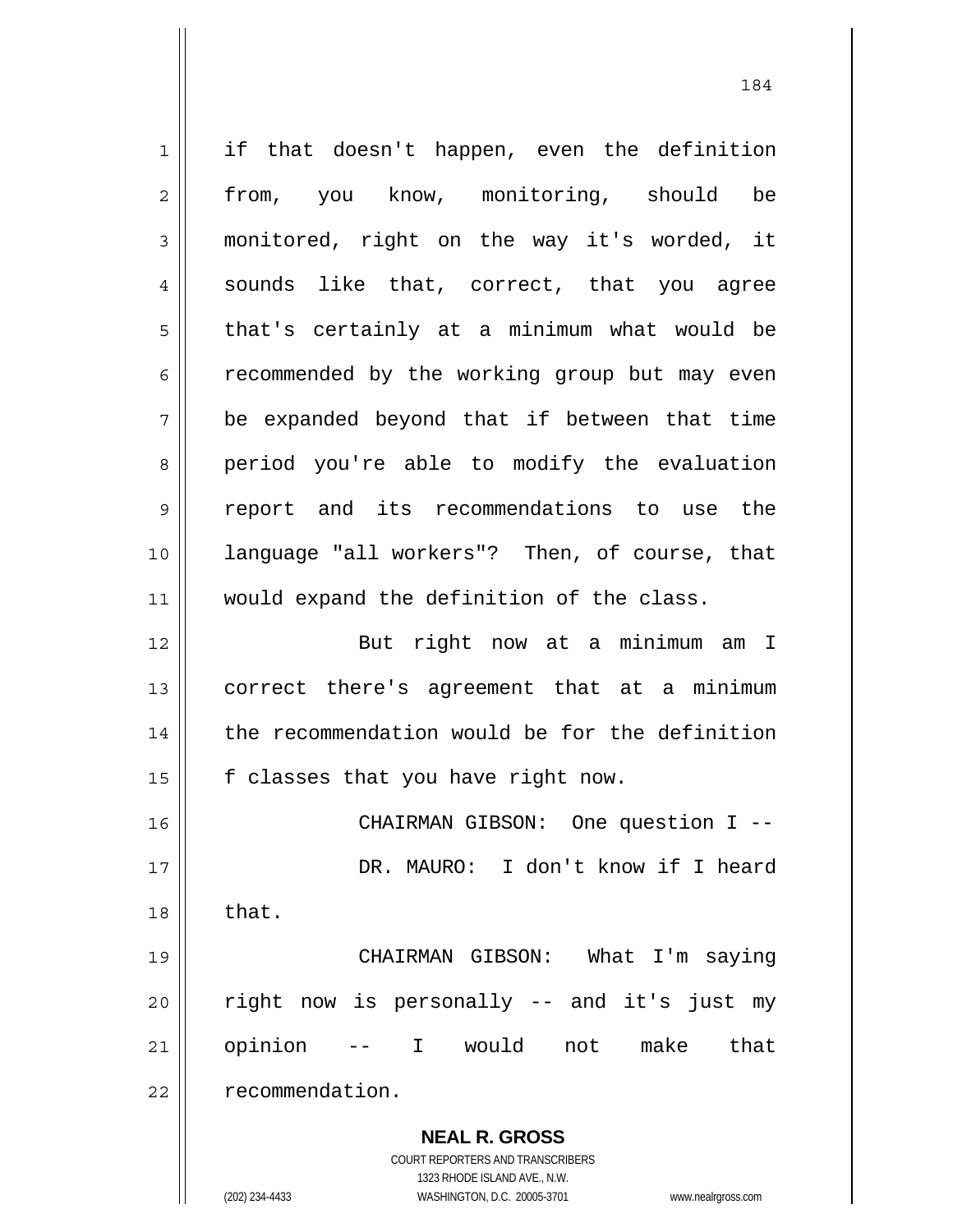**NEAL R. GROSS** COURT REPORTERS AND TRANSCRIBERS 1 2 3 4 5 6 7 8 9 10 11 12 13 14 15 16 17 18 19 20 21 22 DR. MAURO: You would not. See, I wasn't sure. I was following the conversation, and I wasn't exactly sure what was decided on. CHAIRMAN GIBSON: That's one area that can be fixed it seems like fairly easily if NIOSH decides to do that, and that's one area that's not going to muddy up the water. MR. BERONJA: One question that I have, and I haven't been through these like you guys have, but can the Board go through and say we want it to be all workers no matter what NIOSH has put in the evaluation report? I mean, so you can go forward with that and then if Jim disagrees, you know, after a full Board meeting, I don't know how that works. DR. NETON: It's NIOSH's preference, at least my preference, that we sort of agree on these. If we are in agreement it's much easier, I think. The process is much smoother.

1323 RHODE ISLAND AVE., N.W.

(202) 234-4433 WASHINGTON, D.C. 20005-3701 www.nealrgross.com

<u>185</u>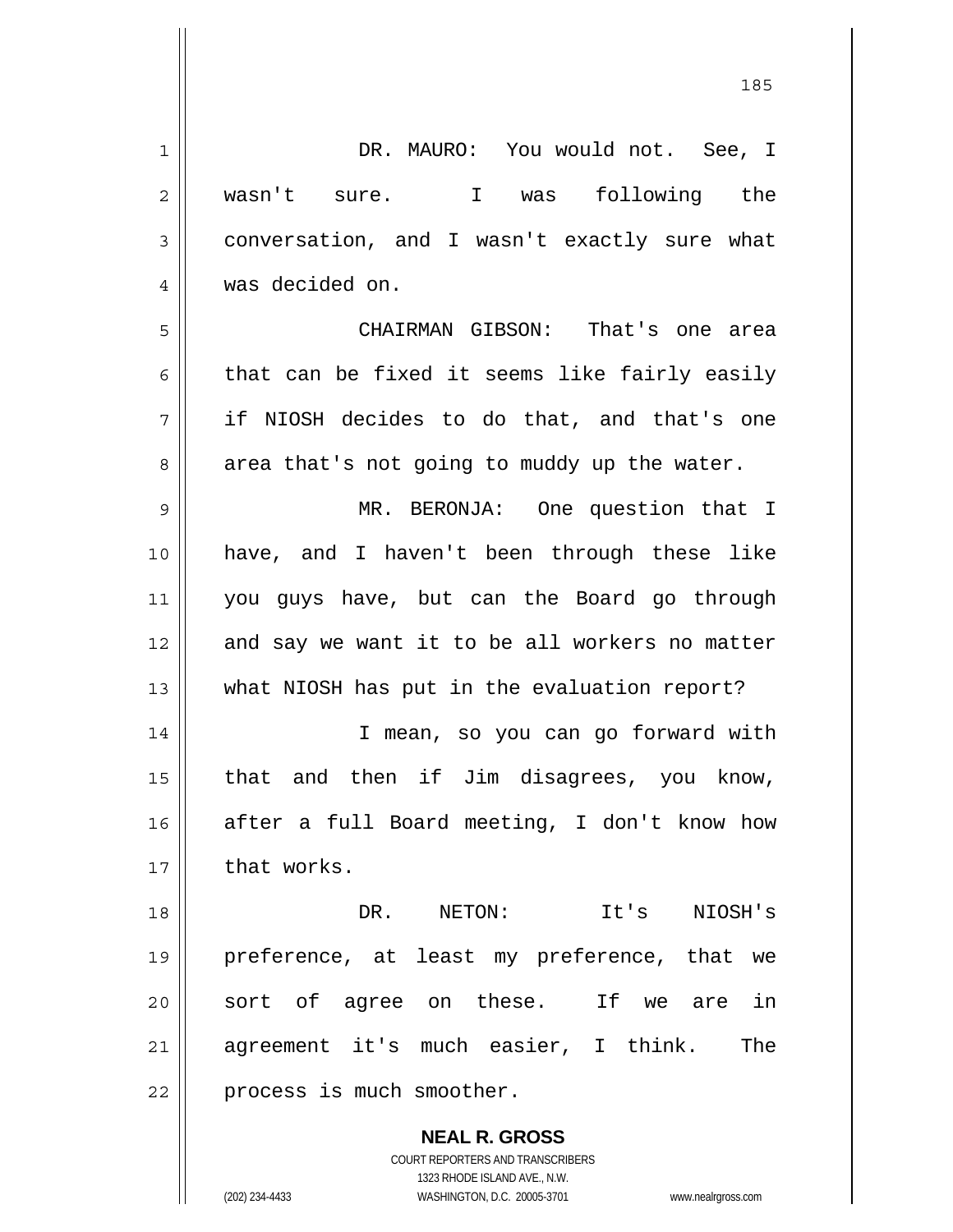1 2 3 4 5 6 7 8 9 10 11 12 13 14 15 16 17 18 19 20 21 22 MEMBER MUNN: So clarifying again, one more time, all workers, Area 4, years '55 through '58, calendar years '55 through '58, correct? And the caveat will be worded how? MEMBER BEACH: Were monitored or should have been. MEMBER MUNN: No, that's not the caveat. No, the caveat has to do with cleaning up the additional information that NIOSH is putting together. If anything comes out of that. DR. NETON: No, I don't expect that by this Board meeting we would have -- we don't control the time frame for when the additional years might be added. MEMBER MUNN: I understand, but that's what I'm trying to identify. We started off talking about the caveat is if everything that you finish up whenever you finish up does not cause any disagreement with what we've discussed here today and talking making the change, then our recommendation is

> COURT REPORTERS AND TRANSCRIBERS 1323 RHODE ISLAND AVE., N.W. (202) 234-4433 WASHINGTON, D.C. 20005-3701 www.nealrgross.com

**NEAL R. GROSS**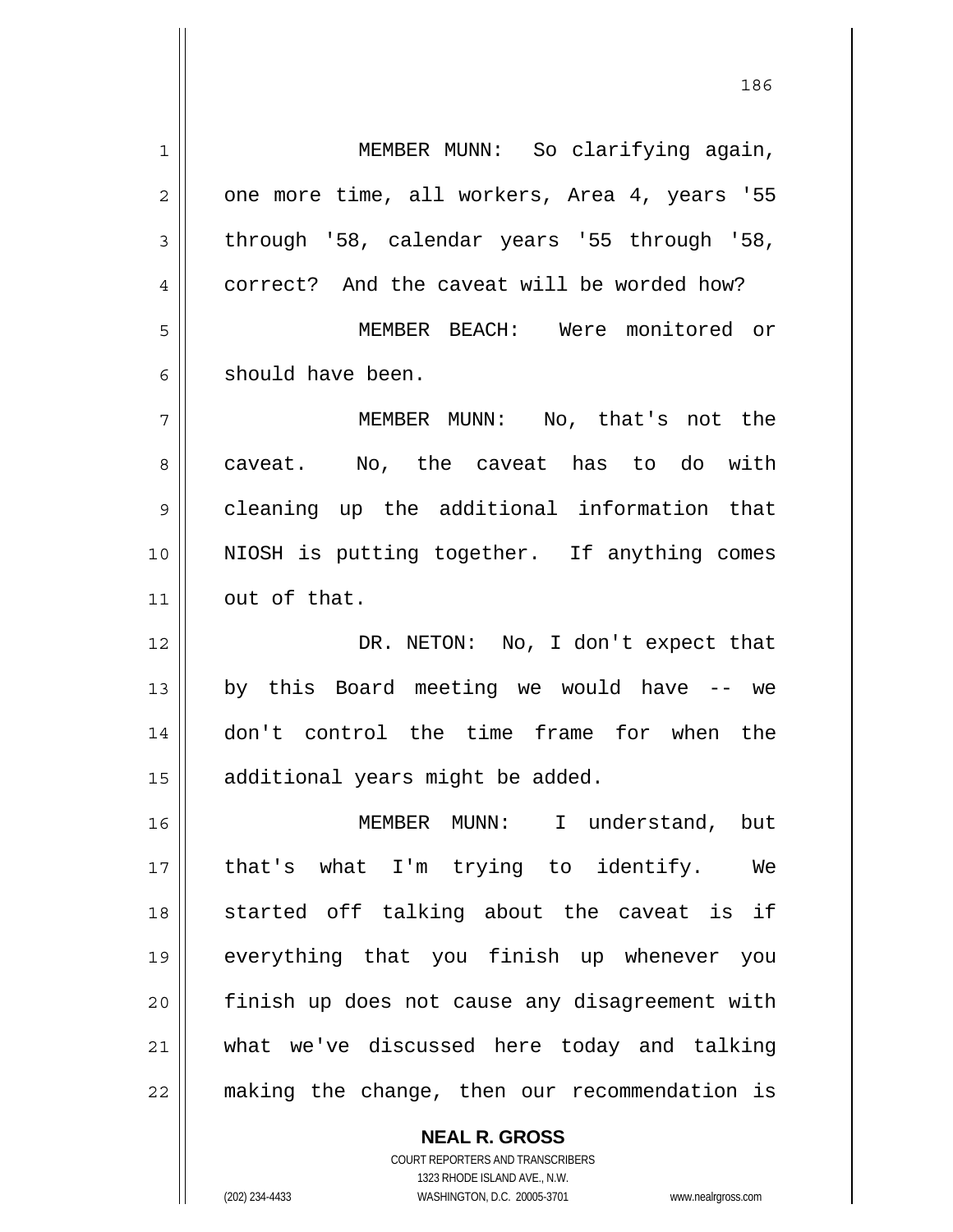1 go for it.

| $\overline{c}$ | MR.<br>KATZ: Just let me clarify.                                                                                                                               |
|----------------|-----------------------------------------------------------------------------------------------------------------------------------------------------------------|
| 3              | The contingency that's being talked about here                                                                                                                  |
| 4              | is whether or not it's all workers or just                                                                                                                      |
| 5              | monitored workers. That's the only contingency                                                                                                                  |
| 6              | that Jim is saying possibly could get involved                                                                                                                  |
| 7              | in time for the next Board meeting. The                                                                                                                         |
| 8              | question of whether it's all workers or just                                                                                                                    |
| 9              | monitored workers within the scope of their                                                                                                                     |
| 10             | add recommendation.                                                                                                                                             |
| 11             | MEMBER MUNN: Because the current                                                                                                                                |
| 12             | SEC says monitored.                                                                                                                                             |
| 13             | MR. KATZ: Because the current, as                                                                                                                               |
| 14             | it's written now, it says monitored, but Jim                                                                                                                    |
| 15             | is indicating that it is possible that would                                                                                                                    |
| 16             | switched to all workers before this<br>be                                                                                                                       |
| 17             | upcoming Board meeting. That's the only thing                                                                                                                   |
| 18             | on the table as a contingency for the upcoming                                                                                                                  |
| 19             | Board meeting.                                                                                                                                                  |
| 20             | The<br>reports and<br>CHAIRMAN GIBSON:                                                                                                                          |
| 21             | stuff, we just need to know about them<br>in                                                                                                                    |
| 22             | order to schedule our next meeting. Okay.<br>So                                                                                                                 |
|                | <b>NEAL R. GROSS</b><br>COURT REPORTERS AND TRANSCRIBERS<br>1323 RHODE ISLAND AVE., N.W.<br>(202) 234-4433<br>WASHINGTON, D.C. 20005-3701<br>www.nealrgross.com |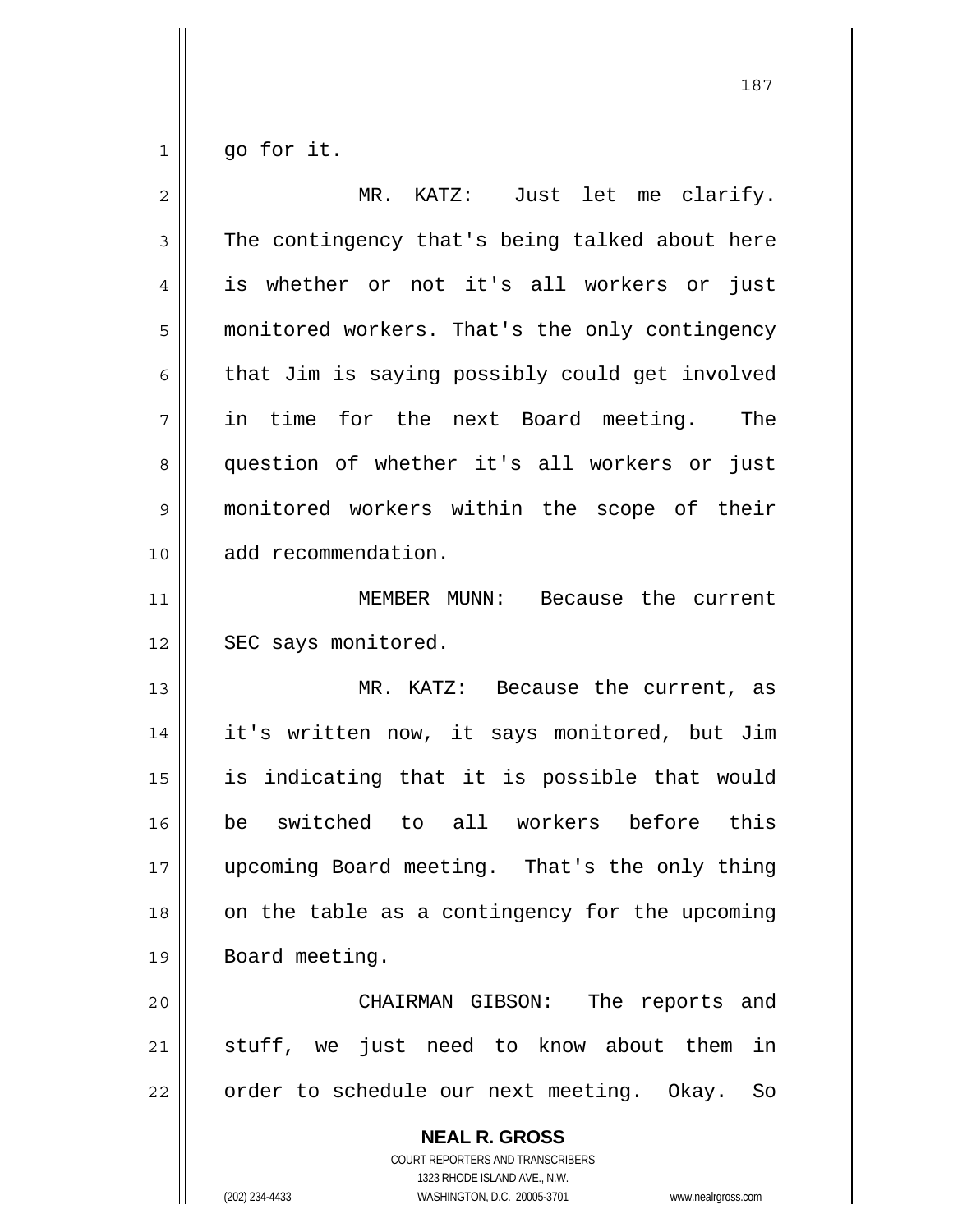**NEAL R. GROSS** COURT REPORTERS AND TRANSCRIBERS 1323 RHODE ISLAND AVE., N.W. (202) 234-4433 WASHINGTON, D.C. 20005-3701 www.nealrgross.com 188 1 2 3 4 5 6 7 8 9 10 11 12 13 14 15 16 17 18 19 20 21 22 that's settled. Glad to see that happen. MR. KATZ: So the settled is then that there is not a recommendation from the work group at this point. CHAIRMAN GIBSON: At this point, correct. MR. KATZ: Okay. Well, then there will not be a work group meeting before the Board meeting. CHAIRMAN GIBSON: No, I understand that, but even through a call between the subcorporate members, if this language comes out prior to Amarillo, they may have a recommendation for the Board. MR. KATZ: I mean, you have to have a work group meeting to come up with a recommendation. CHAIRMAN GIBSON: Can't you get on the phone? MR. KATZ: Well, if you had a schedule work group meeting, but I mean, given the amount of time that's left, that's --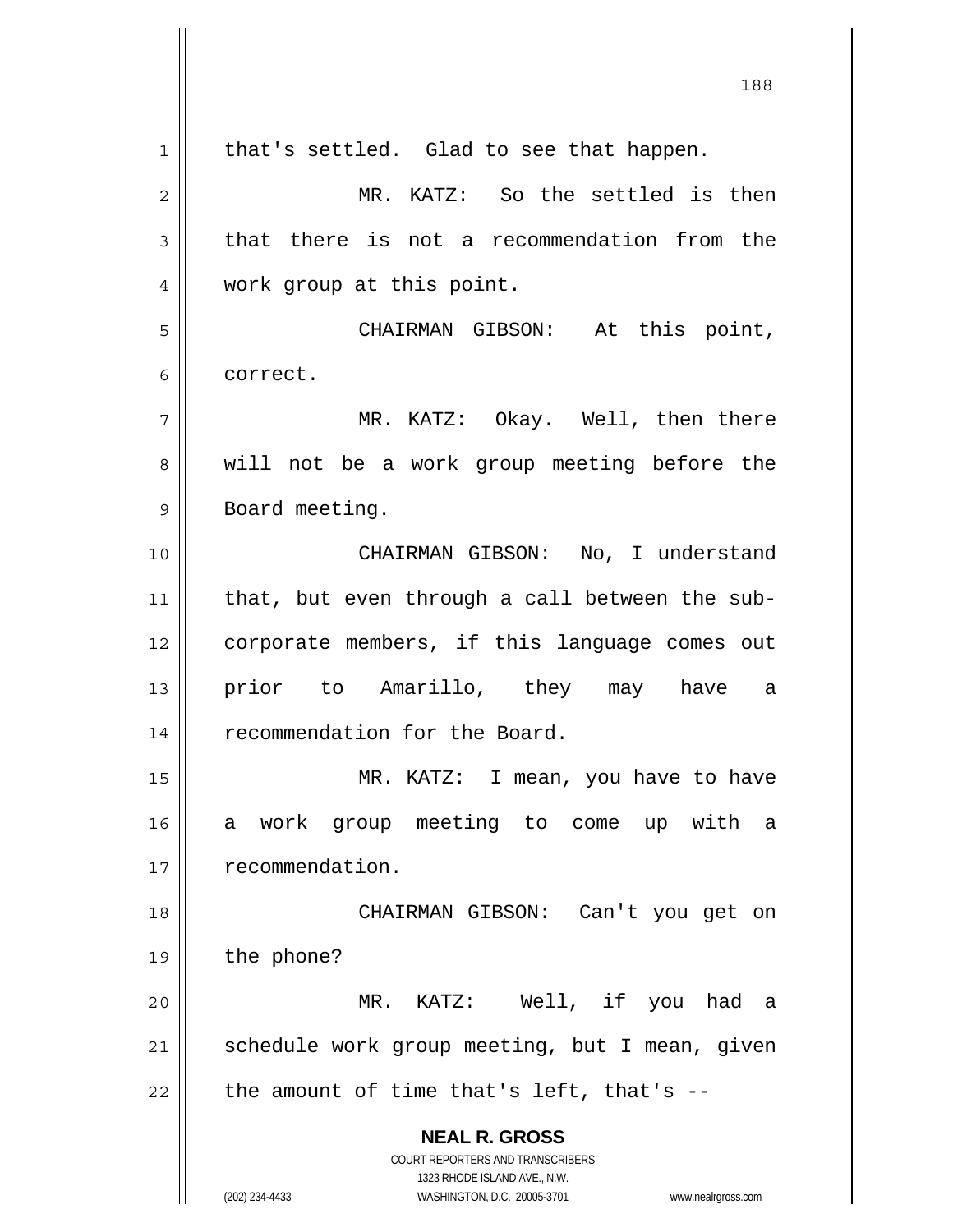|                | 189                                                                                                 |
|----------------|-----------------------------------------------------------------------------------------------------|
| $\mathbf 1$    | MEMBER MUNN: We essentially can't                                                                   |
| $\overline{c}$ | do it.                                                                                              |
| 3              | MR. KATZ: It will be hard to do.                                                                    |
| 4              | I mean, I guess if you're talking about, you                                                        |
| 5              | know, a 30 minute call, I guess, or 15 minute                                                       |
| 6              | call, I guess it's possible.                                                                        |
| 7              | CHAIRMAN GIBSON: Well, yes, that's                                                                  |
| 8              | all I'm talking about, yes.                                                                         |
| 9              | MEMBER MUNN: My understanding was                                                                   |
| 10             | that what Ted had suggested and what I thought                                                      |
| 11             | we were agreed to as we went around the table                                                       |
| 12             | was what I was just clarifying, that we would                                                       |
| 13             | recommend, that our group would recommend to                                                        |
| 14             | the Board at the Amarillo meeting that the SEC                                                      |
| 15             | covering all workers at Area 4 from the years                                                       |
| 16             | 1955 through 1958 would be accepted as a                                                            |
| 17             | special exposure cohort. That's what I                                                              |
| 18             | thought we were going to say.                                                                       |
| 19             | Given the fact that NIOSH is still                                                                  |
| 20             | looking at other years as possibilities, but                                                        |
| 21             | our recommendation for those years will be --                                                       |
| 22             | MR. BERONJA: Well, I think it's                                                                     |
|                | <b>NEAL R. GROSS</b>                                                                                |
|                | COURT REPORTERS AND TRANSCRIBERS                                                                    |
|                | 1323 RHODE ISLAND AVE., N.W.<br>(202) 234-4433<br>WASHINGTON, D.C. 20005-3701<br>www.nealrgross.com |

 $\mathsf{I}$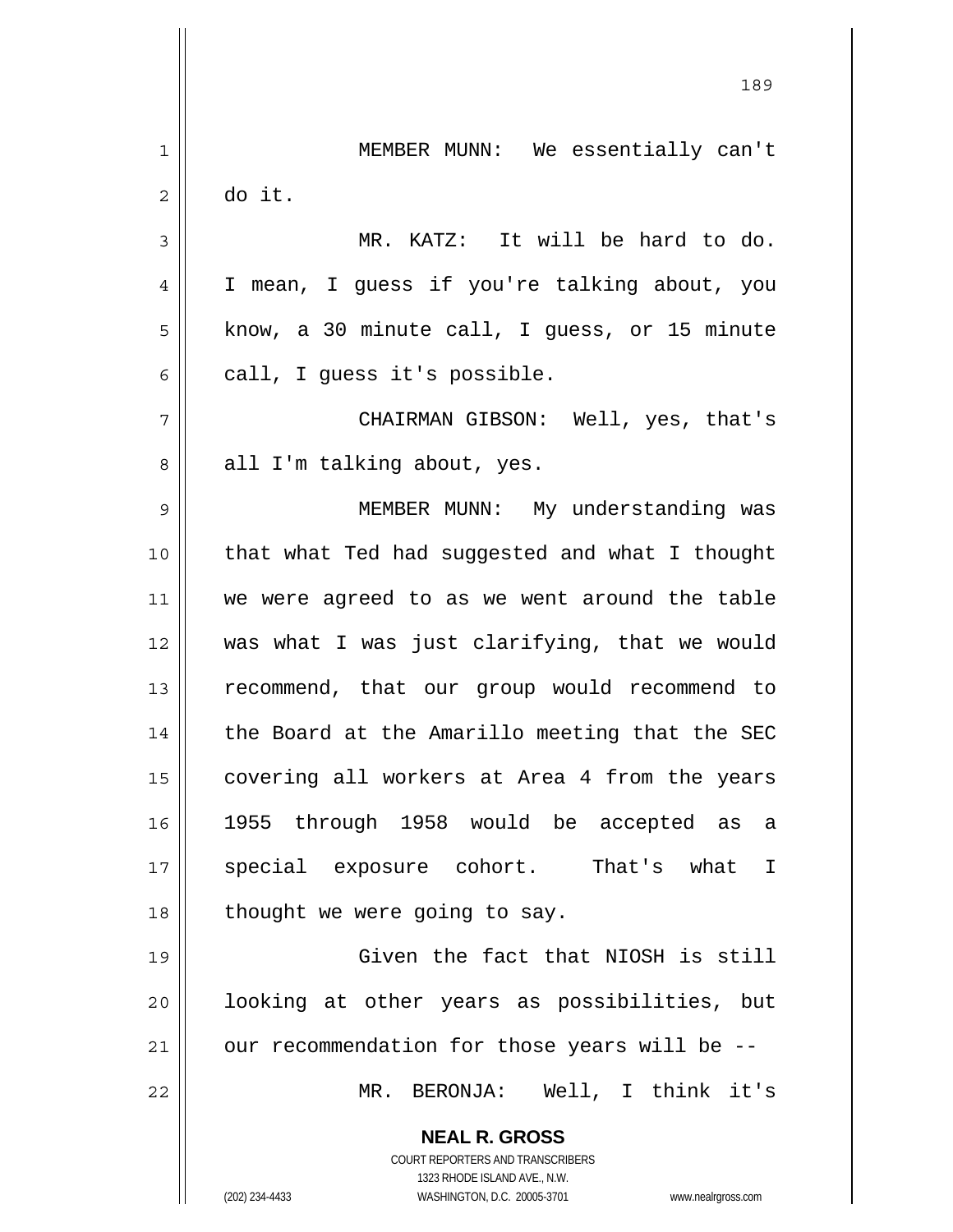**NEAL R. GROSS** COURT REPORTERS AND TRANSCRIBERS 1323 RHODE ISLAND AVE., N.W. (202) 234-4433 WASHINGTON, D.C. 20005-3701 www.nealrgross.com 1 2 3 4 5 6 7 8 9 10 11 12 13 14 15 16 17 18 19 20 21 22 based on Jim relooking at the all workers issue, is the only thing that -- DR. NETON: If NIOSH issues a report, I think Ted is suggesting maybe the working group could pre-agree that if that report came out, it would be the recommendation at this meeting. CHAIRMAN GIBSON: Just the change on monitored workers to all workers. MEMBER MUNN: Yes, but if we can agree to that here today, then we can make that recommendation to the Board, and the only thing then that would hold the final completion of that particular SEC would be the release of the NIOSH report. The date the NIOSH report is released, unless it says something contrary to all workers, then it's done. DR. MAURO: One problem we're going to continue to see a recommendation -- and that's what I'm here; it's conditional -- is what does the Board do. If they can't act on

<u>190</u>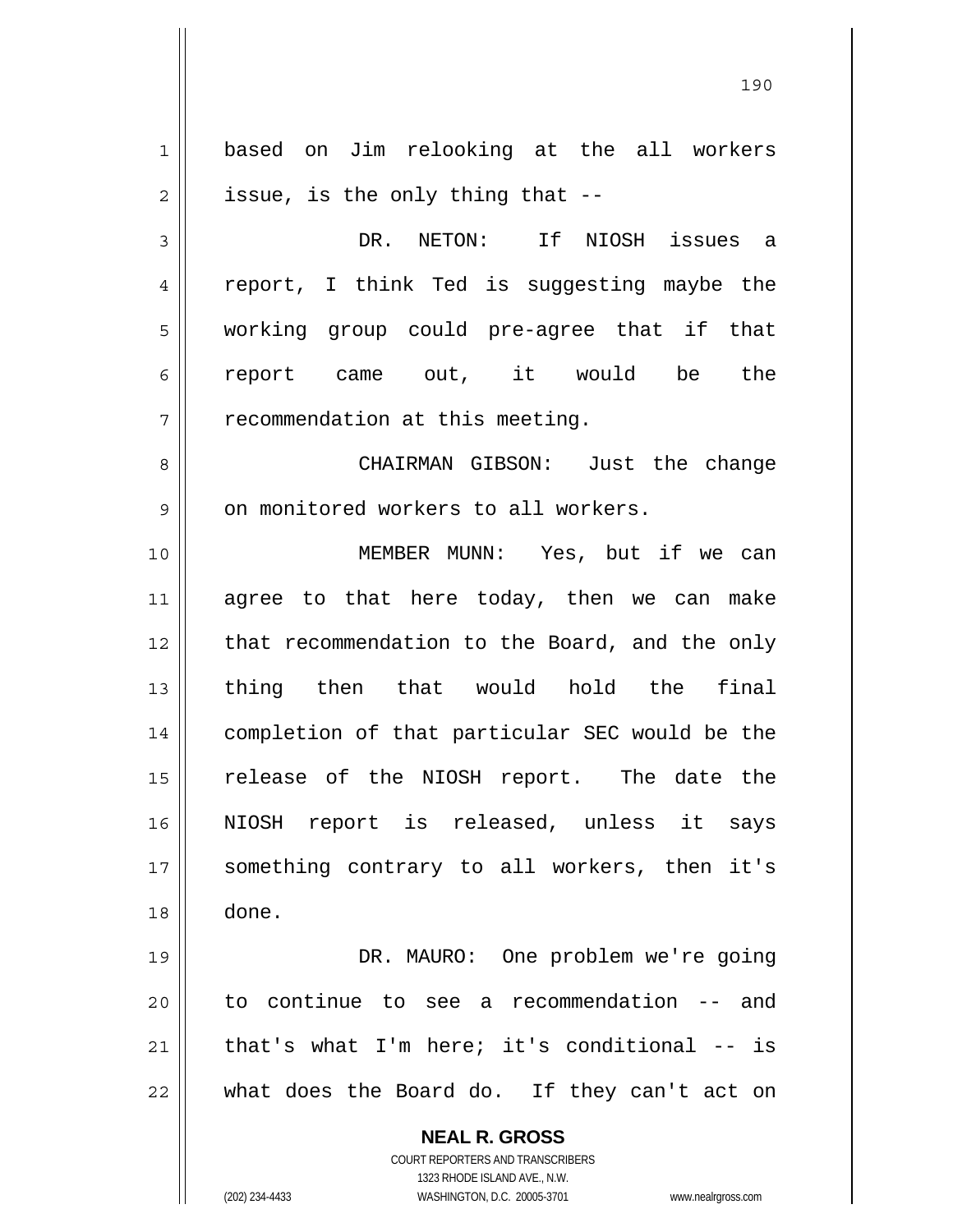**NEAL R. GROSS** COURT REPORTERS AND TRANSCRIBERS 1323 RHODE ISLAND AVE., N.W. (202) 234-4433 WASHINGTON, D.C. 20005-3701 www.nealrgross.com 1 2 3 4 5 6 7 8 9 10 11 12 13 14 15 16 17 18 19 20 21 22 it, then we can say we were granted -- DR. NETON: No. If the report comes out, then the working group would have the authority to say -- DR. MAURO: Oh, I see. I thought it might come out after the -- DR. NETON: No, no. MR. KATZ: It would be a conditional recommendation. DR. MAURO: Got it. Now it works. MR. KATZ: And the one thing I would just say about the idea of having another conference call for 15 minutes or what it would be to wait for this report, it's going to cost us \$5,000 in the transcription fee for that five minute call to say, "Okay. It's out. We agree." I mean, if you make the recommendation conditionally now, it's no different, but it's free because we're already here. Now, I would hate to spend \$5,000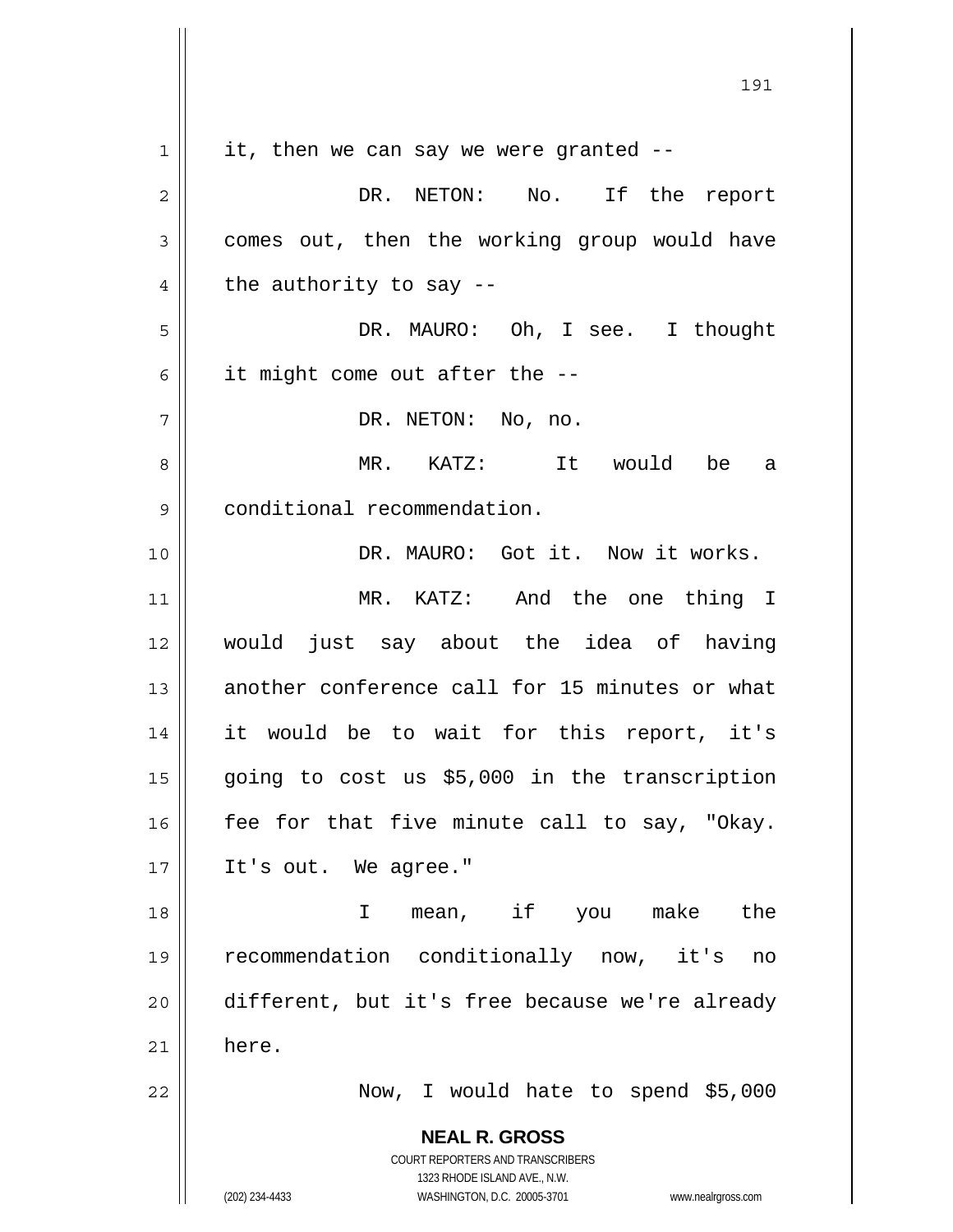just to wait and see it when there's no new information. I mean, you have all of the information in front of you now to make this judgment, understanding it's conditional, and the record is very clear at this point that it's conditional.

7 11 MEMBER MUNN: And if the stars align so that that report can, in fact, be available at Amarillo, then it's a moot point. DR. MAURO: Is that what we've got here?

12 13 14 15 16 17 18 19 20 MR. KATZ: If the report is available, then your conditional recommendation goes into effect, and the Board has a new report from NIOSH, and it has a recommendation from this working group, and then the Board can take it up and add that small piece of this petition to the cohort if it decides there's a hole, that that's what it should do.

21 22 DR. NETON: And if it doesn't come out before the Board meeting, then you need no

> **NEAL R. GROSS** COURT REPORTERS AND TRANSCRIBERS 1323 RHODE ISLAND AVE., N.W. (202) 234-4433 WASHINGTON, D.C. 20005-3701 www.nealrgross.com

1

2

3

4

5

6

8

9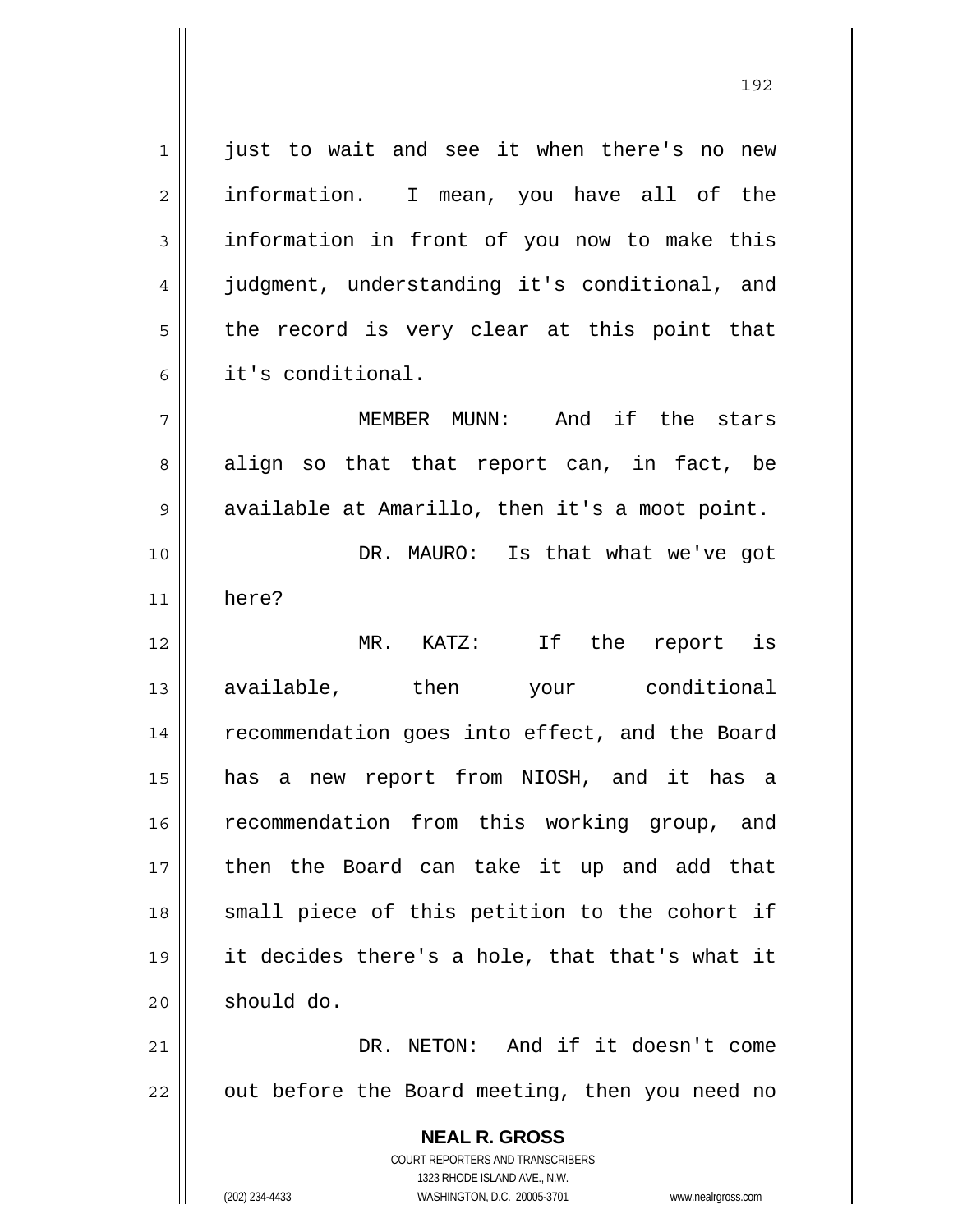**NEAL R. GROSS** COURT REPORTERS AND TRANSCRIBERS 1323 RHODE ISLAND AVE., N.W. (202) 234-4433 WASHINGTON, D.C. 20005-3701 www.nealrgross.com 193 1 2 3 4 5 6 7 8 9 10 11 12 13 14 15 16 17 18 19 20 21 22 action. MR. KATZ: It just waits, just as it would now. It would just wait till the next Board meeting. MEMBER MUNN: We are waiting. MR. KATZ: So it just needs confirmation of this work group as to what you want to do. MEMBER MUNN: I would suggest we do that. CHAIRMAN GIBSON: It's done. MEMBER BEACH: I agree. MEMBER SCHOFIELD: I agree. MR. KATZ: Let the record show it's unanimous. DR. NETON: And we'll do our best to get this report out as soon as possible. I can't speak for the people who have to revise it. It seems simple on the surface, which it probably is, but there's a queue for these things to go through. MEMBER MUNN: There's always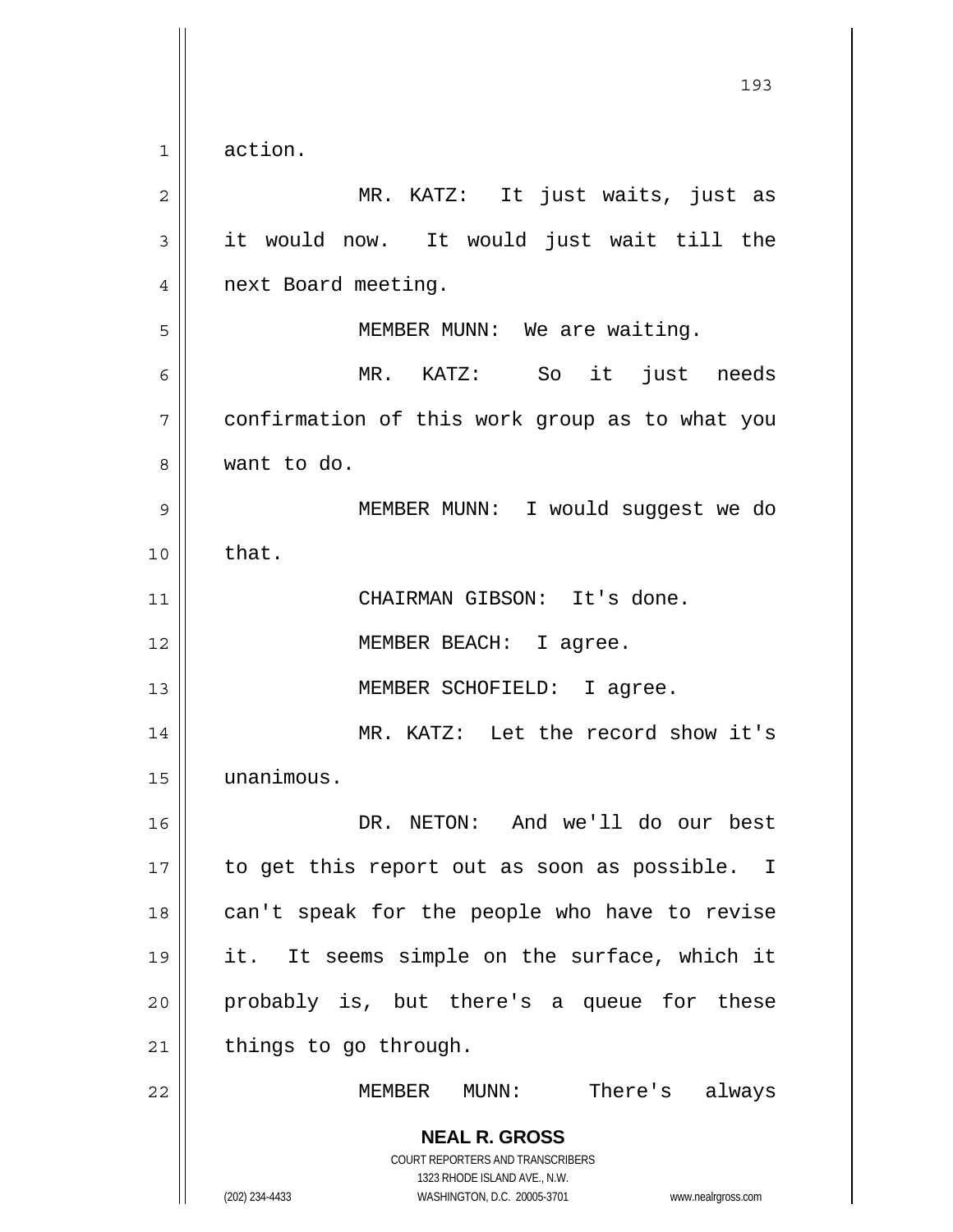**NEAL R. GROSS** COURT REPORTERS AND TRANSCRIBERS 1323 RHODE ISLAND AVE., N.W. (202) 234-4433 WASHINGTON, D.C. 20005-3701 www.nealrgross.com 1 2 3 4 5 6 7 8 9 10 11 12 13 14 15 16 17 18 19 20 21 22 somebody in the details. MR. KATZ: Bonnie? MS. KLEA: Yes. MR. KATZ: I just want this to be - - I imagine this is all clear to you at this point. Yes? MS. KLEA: Yes, it is clear to me, and I've seen many other SECs that have the early years passed and then there was continuing work to include, you know, more years. Now, my petition has been approved through 1965, and I would like to see the work go forward on those years also because really from '58 to '59, what really changed? You didn't have records and then you did have records. So I would like to see the early year get passed until Mike knows a reason why it shouldn't, but only if all workers are going to be covered. MR. KATZ: So that is the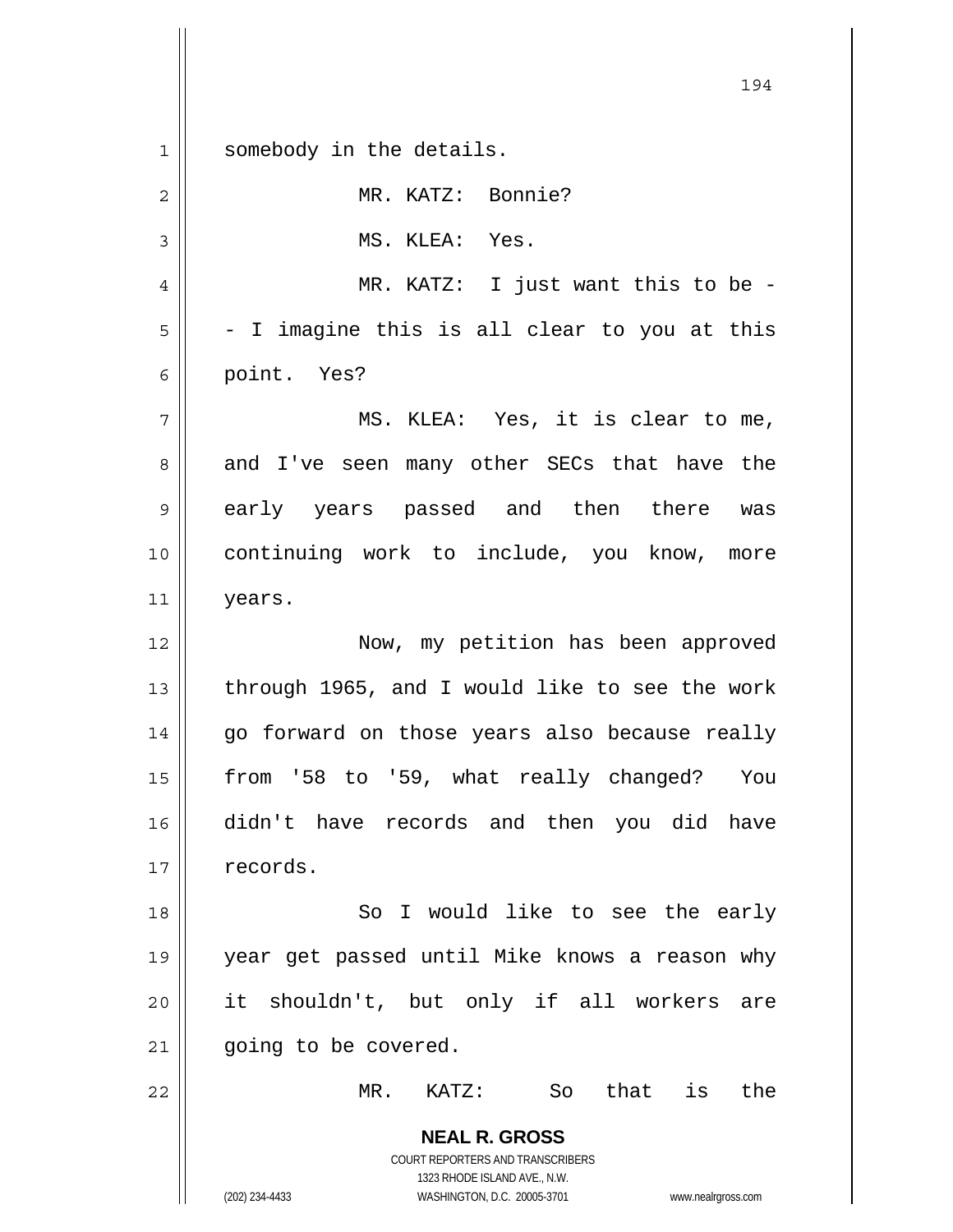**NEAL R. GROSS** COURT REPORTERS AND TRANSCRIBERS 1323 RHODE ISLAND AVE., N.W. 1 2 3 4 5 6 7 8 9 10 11 12 13 14 15 16 17 18 19 20 21 22 recommendation of this work group. It's for all workers, Bonnie, and I just want to make certain this is clear for you because this petition is not actually on the agenda for this upcoming Board meeting. So it's particularly important that you're aware that this could come up at this Board meeting. MS. KLEA: Okay. So are we going to wait until May to have a final decision on this? MR. KATZ: So the Board, yes, the full Board is meeting in May, the 12th and the 13th, and you know, I can't tell you where on the agenda this would fall, whether it's on the 12th or the 13th, but it would fall on one of those days. It will only be taken up though if NIOSH gets this report out, this addendum out, and we would certainly get you notification of that as well. MS. KLEA: Okay. MR. KATZ: So you would know. MS. KLEA: All right. So I'll let

<u>195</u>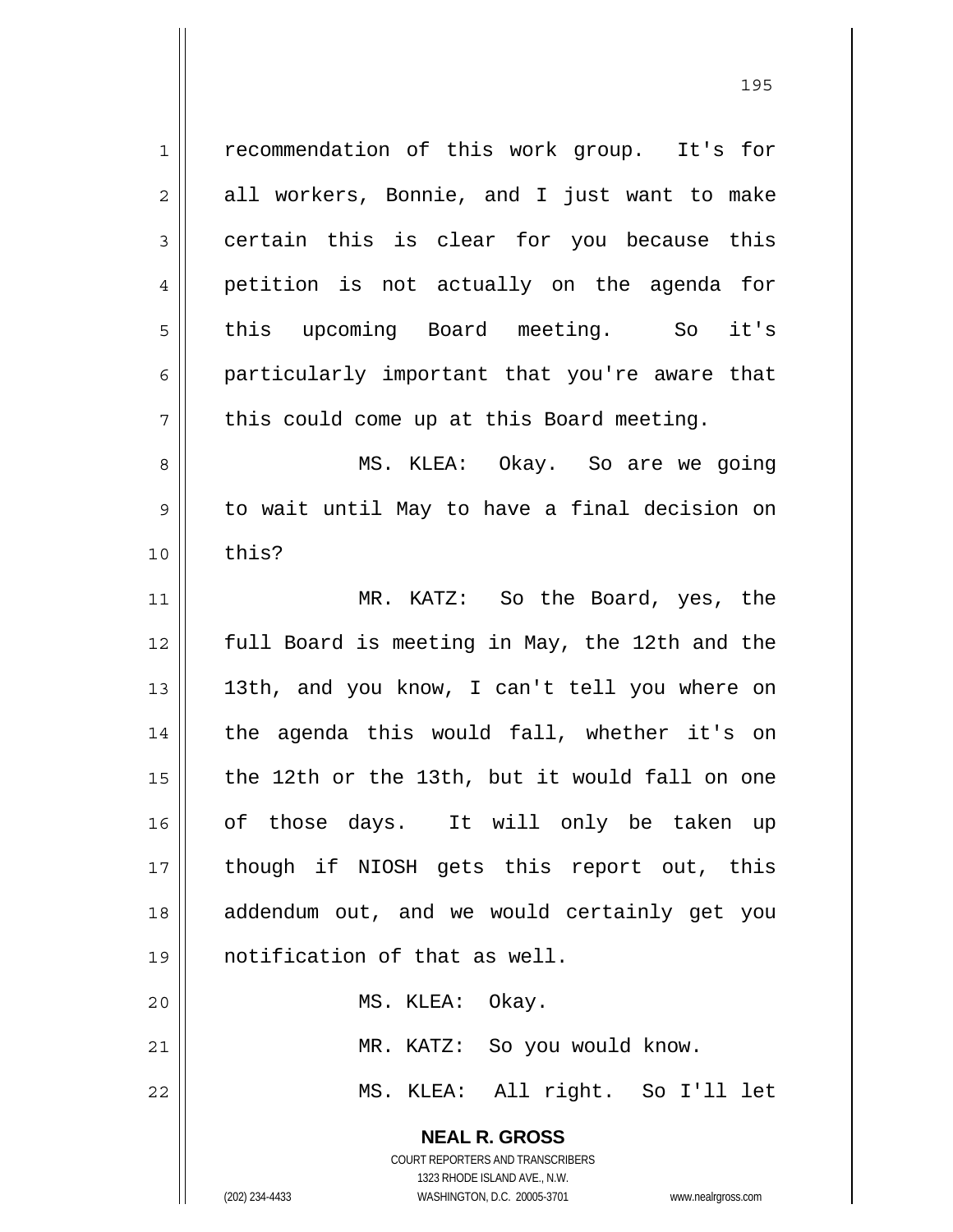**NEAL R. GROSS** COURT REPORTERS AND TRANSCRIBERS 1323 RHODE ISLAND AVE., N.W. (202) 234-4433 WASHINGTON, D.C. 20005-3701 www.nealrgross.com <u>1962 - Johann Stein, Amerikaansk politiker (</u>† 196 1 2 3 4 5 6 7 8 9 10 11 12 13 14 15 16 17 18 19 20 21 22 Mike, since he's the head of the work group, you know, make the final decision. MR. KATZ: The work group has voted already -- MS. KLEA: Oh, okay. MR. KATZ: -- to make this recommendation. So they want to go forward if they can. MS. KLEA: All right. Well, it's something. MR. KATZ: Yes. I think that's good. MR. BERONJA: I imagine there's other SECs being discussed. MR. KATZ: It's dwindling. MR. BERONJA: Oh, is that right? MR. KATZ: There's definitely room on the agenda for this. That's a good thing. MS. KLEA: Okay. As long as you don't forget the rest of the years, you know. MR. KATZ: Absolutely, Bonnie. Everybody here recognizes that there's a lot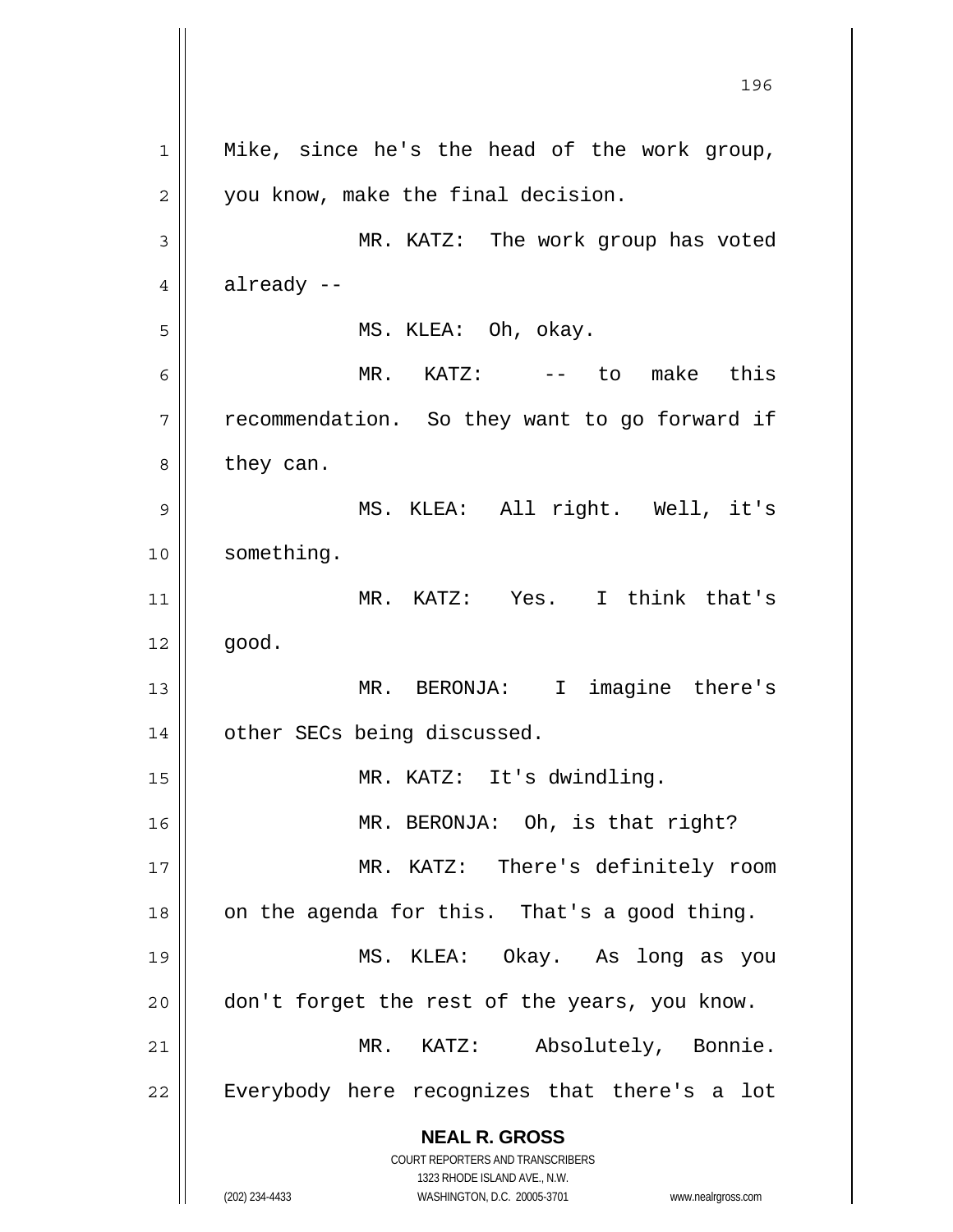| 1            | of work left to do for the rest of the years.                       |
|--------------|---------------------------------------------------------------------|
| $\mathbf{2}$ | MS. KLEA: And like I said, I have                                   |
| 3            | new witnesses here, and I hope that SC&A gets                       |
| 4            | back out here. I have witnesses from the SRE,                       |
| 5            | lots of witnesses. I also have a witness from                       |
| 6            | the Owensmouth facility at Canoga. Now, I                           |
| 7            | know we're working on Area 4, but I submitted                       |
| 8            | evidence to SC&A of a huge nuclear accident                         |
| $\mathsf 9$  | there in July of 1958, and all of the workers,                      |
| 10           | 45 of them, were put under lifetime secrecy.                        |
| 11           | So that's something else I want to bring up.                        |
| 12           | At the same time we lost a reactor.                                 |
| 13           | Okay? They were running a L-47 reactor, and                         |
|              |                                                                     |
| 14           | at that same time period when we had this                           |
| 15           | recorded accident, L-47 reactor was never                           |
| 16           | heard of again, and when the NRC came out to                        |
| 17           | find out what happened to it, no one knew                           |
| 18           | where it was or what happened to it.                                |
| 19           | So you know, we have the lifetime                                   |
| 20           | secrecy problem of not having data.                                 |
| 21           | MEMBER MUNN: It's pretty hard to                                    |
| 22           | lose a reactor.                                                     |
|              | <b>NEAL R. GROSS</b>                                                |
|              | COURT REPORTERS AND TRANSCRIBERS                                    |
|              | 1323 RHODE ISLAND AVE., N.W.                                        |
|              | (202) 234-4433<br>WASHINGTON, D.C. 20005-3701<br>www.nealrgross.com |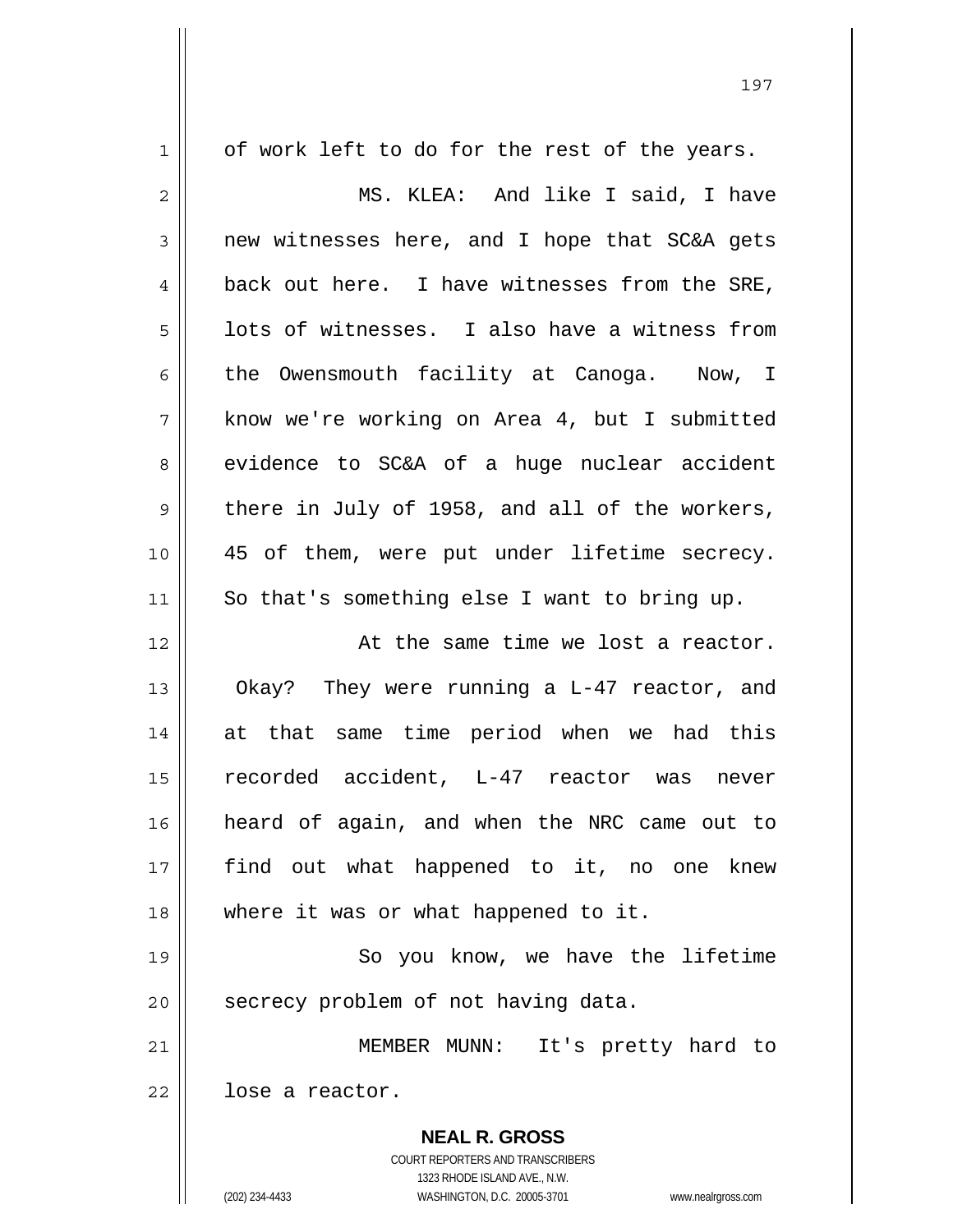| 1              | MS. KLEA: Well, this was a small                         |
|----------------|----------------------------------------------------------|
| $\overline{2}$ | one. It was actually very small, and it's was            |
| 3              | -- it's gone.                                            |
| 4              | MEMBER MUNN: Yes, but whenever a                         |
| 5              | reactor goes away, it's like an old song. The            |
| 6              | memory remains and so does a very definite               |
| 7              | signature in terms of radiological leavings,             |
| 8              | that it's pretty hard to just move a reactor             |
| $\mathsf 9$    | and have it disappear.                                   |
| 10             | MS. KLEA: Well, this one was                             |
| 11             | small. It was like a great big, huge popcorn             |
| 12             | maker. It was a small training reactor, L-47,            |
| 13             | and when the accident happened at Canoga, the            |
| 14             | AEC ran in screaming, you know, "We're all               |
| 15             | crapped up," which was a slang for                       |
| 16             | contaminated, and when they tested the roof of           |
| 17             | the building and outside in the roads and the            |
| 18             | dirt, everything was hot, and then the workers           |
| 19             | were all forced to sign lifetime secrecy.<br>So          |
| 20             | don't know what happened there.                          |
| 21             | MEMBER MUNN:<br>NRC<br>had them<br>sign                  |
| 22             | secrecy --                                               |
|                | <b>NEAL R. GROSS</b><br>COURT REPORTERS AND TRANSCRIBERS |

198

1323 RHODE ISLAND AVE., N.W.

 $\prod$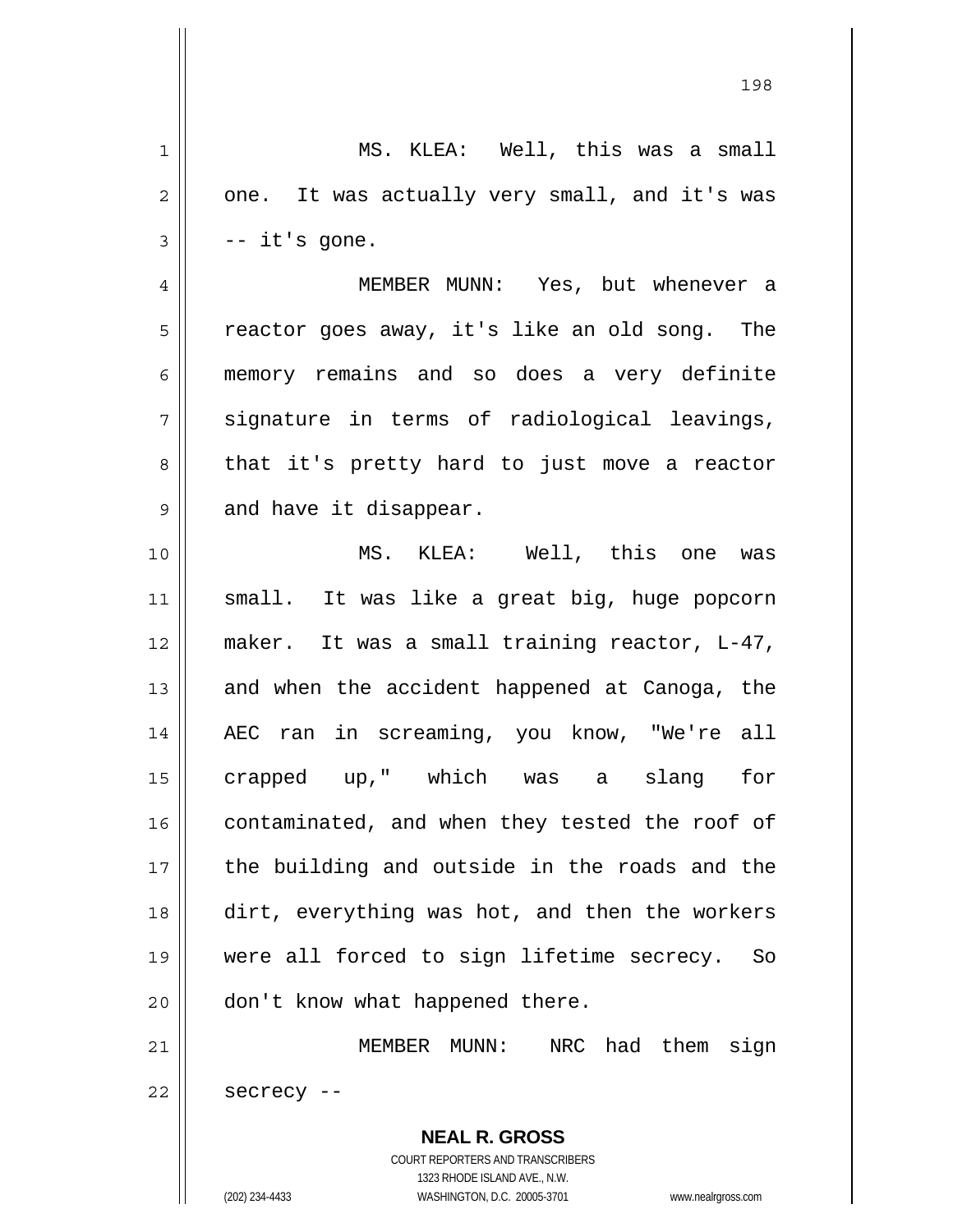|              | 199                                                                 |
|--------------|---------------------------------------------------------------------|
| $\mathbf{1}$ | MS. KLEA: It was the AEC.                                           |
| 2            | MEMBER MUNN: AEC.                                                   |
| 3            | MS. KLEA: Required lifetime                                         |
| 4            | secrecy, and then the NRC came out to find out                      |
| 5            | what happened to the reactor and they could                         |
| 6            | find no records, and the U.S. Army Corps of                         |
| 7            | Engineers found high levels of radiation in                         |
| 8            | the groundwater underneath that Vanowen                             |
| 9            | Building.                                                           |
| 10           | So, you know, woman's instinct just                                 |
| 11           | tells me that there might have been a                               |
| 12           | correlation between that lost small reactor                         |
| 13           | and a large accident at Vanowen in July of                          |
| 14           | 1958.                                                               |
| 15           | MR. KATZ: Bonnie, you know, if you                                  |
| 16           | have new information, any new information,                          |
| 17           | interviews, et cetera, that you want to submit                      |
| 18           | the door is always open on that.                                    |
| 19           | MS. KLEA:<br>No, I've already                                       |
| 20           | submitted the notebook. I have a worker who                         |
| 21           | was at Vanowen when this happened, and he put                       |
| 22           | together a huge notebook, and I copied it all                       |
|              | <b>NEAL R. GROSS</b><br>COURT REPORTERS AND TRANSCRIBERS            |
|              | 1323 RHODE ISLAND AVE., N.W.                                        |
|              | (202) 234-4433<br>WASHINGTON, D.C. 20005-3701<br>www.nealrgross.com |

 $\mathsf{l}$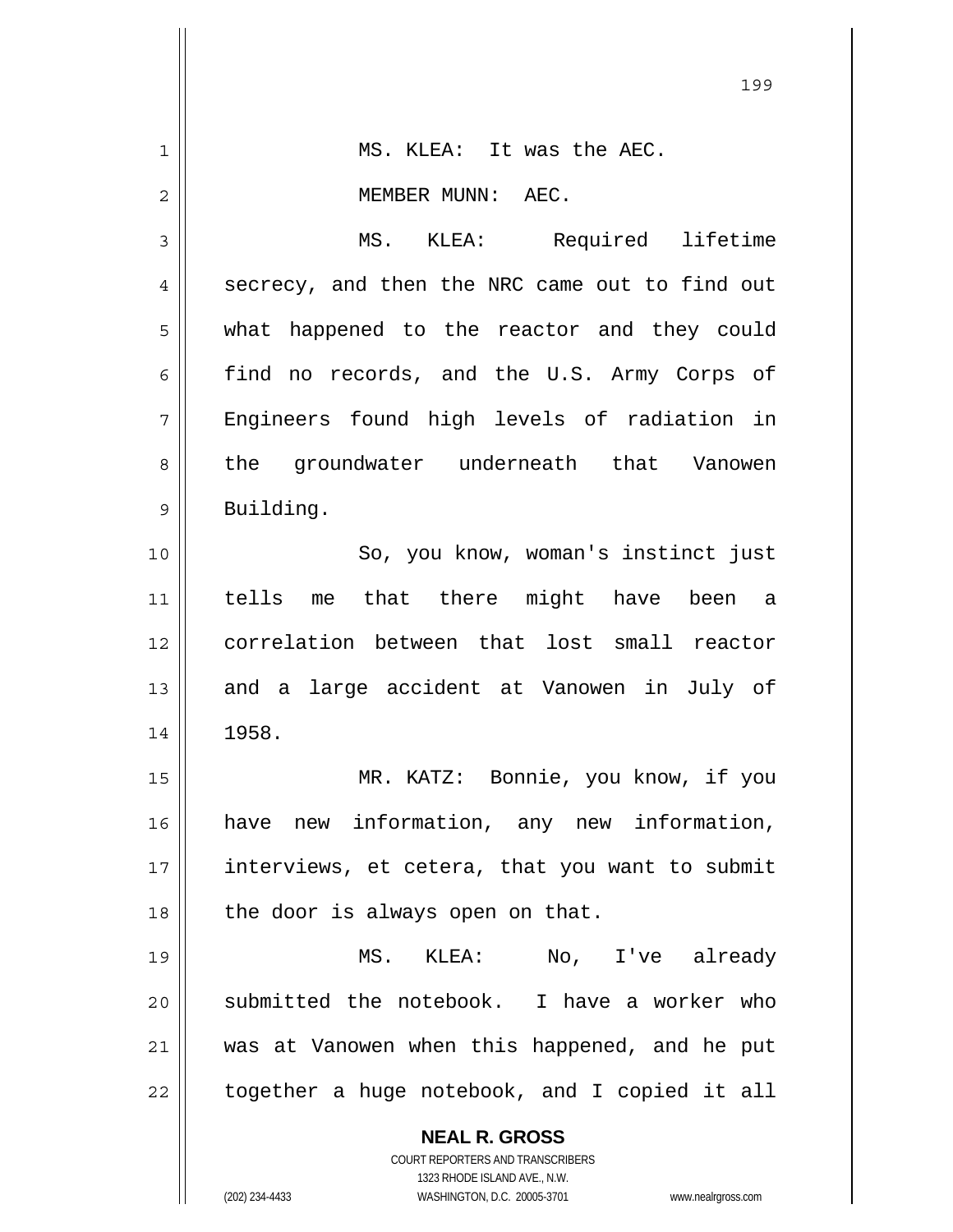**NEAL R. GROSS** COURT REPORTERS AND TRANSCRIBERS 1323 RHODE ISLAND AVE., N.W. 200 1 2 3 4 5 6 7 8 9 10 11 12 13 14 15 16 17 18 19 20 21 22 and I sent it to SC&A. So that's already in your possession. But I have new workers that I've found, and I wish you could come back out and interview them. MR. KATZ: And information that's submitted to SC&A typically gets shared then with OCAS. DR. MAURO: Yes, we would have it. MS. KLEA: Okay. Well, that's the [Identifying Information Redacted] case, and I was on a conference call yesterday with a worker who was in Vanowen at that time, and he died in 1963 of Hodgkin's. So I told that interviewer about that accident, and that was new information, and my question on this interview is why is NIOSH processing claims for cancers that are not covered. Hodgkin's is not a covered cancer. Yet it has gone through the processing. It has gone through dose reconstruction. DR. NETON: Bonnie, this is Jim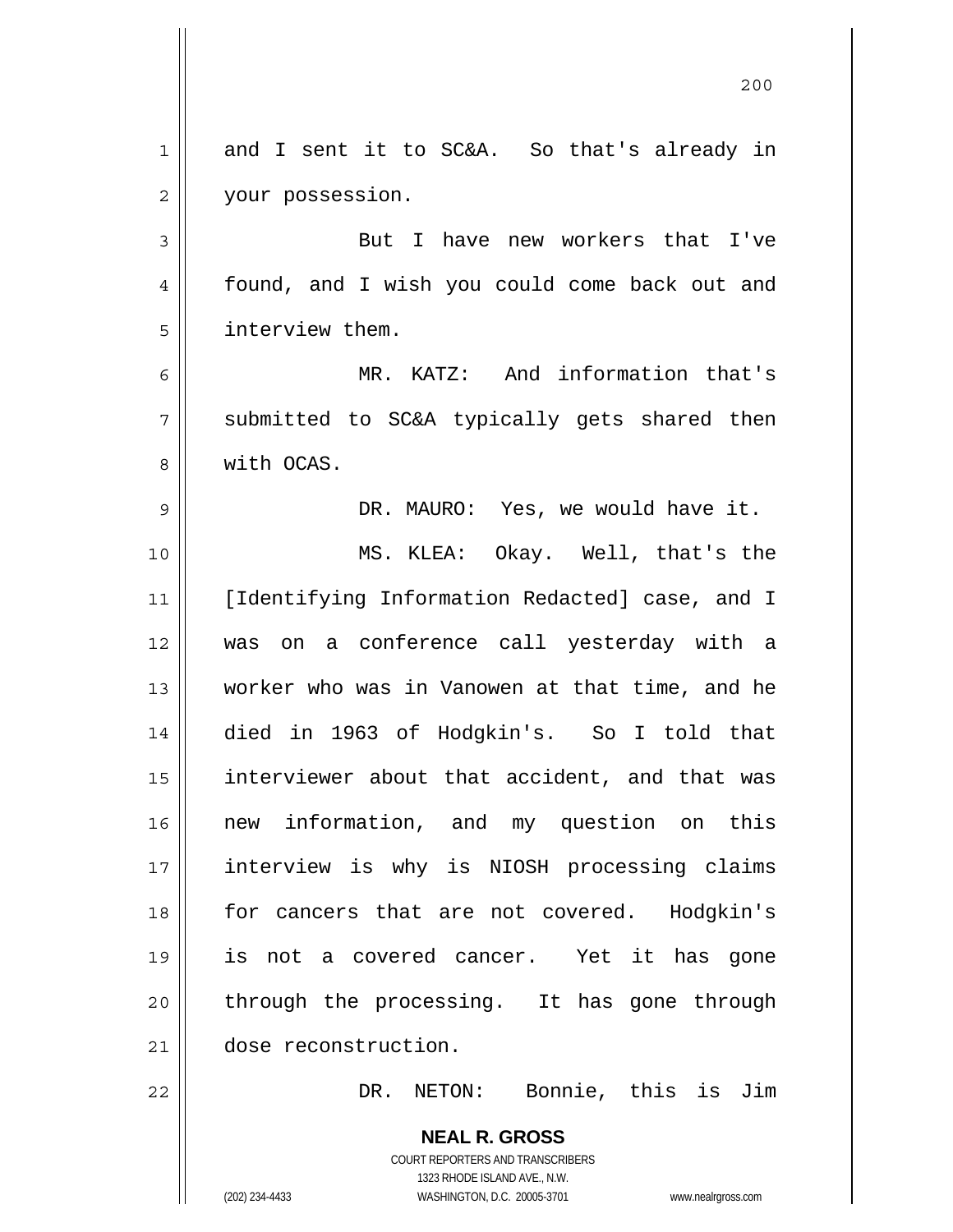1 Neton.

| $\overline{2}$ | Hodgkin's lymphoma is a covered --             |
|----------------|------------------------------------------------|
| 3              | all cancers are covered under this program for |
| 4              | dose reconstruction with the exception of      |
| 5              | chronic lymphocytic leukemia. What you might   |
| 6              | be thinking of is the presumptive cancer list, |
| 7              | which Hodgkin's lymphoma is not one of the     |
| 8              | presumptive cancers.                           |
| 9              | MS. KLEA: So as far as you know,               |
| 10             | would Hodgkin's disease be covered?            |
| 11             | DR. NETON: Hodgkin's lymphoma is a             |
| 12             | covered condition, a covered cancer that we    |
| 13             | would reconstruct a dose for to develop a      |
| 14             | probability of causation for the Department of |
| 15             | Labor.                                         |
| 16             | MR. KATZ: Bonnie, it's covered if              |
| 17             | a dose reconstruction for that<br>have<br>you  |
| 18             | individual. It's not covered if the            |
| 19             | individual is in the special exposure cohort   |
| 20             | and it would be compensated that way. They     |
| 21             | would not be compensated as a member of the    |
| 22             | special exposure cohort with that cancer.      |

**NEAL R. GROSS** COURT REPORTERS AND TRANSCRIBERS

1323 RHODE ISLAND AVE., N.W.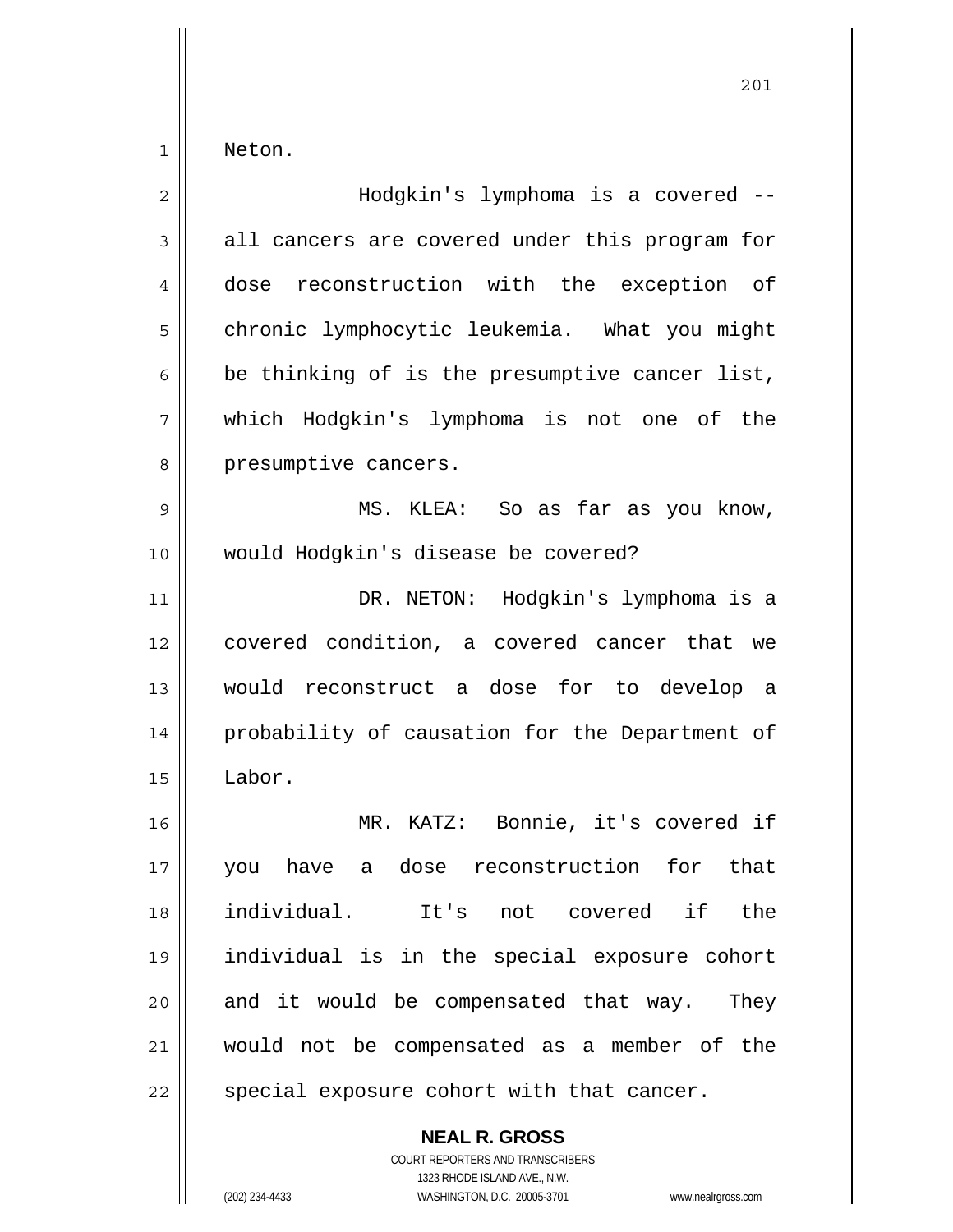**NEAL R. GROSS** COURT REPORTERS AND TRANSCRIBERS 202 1 2 3 4 5 6 7 8 9 10 11 12 13 14 15 16 17 18 19 20 21 22 MS. KLEA: Okay. Well, now this claim doesn't show Hodgkin's lymphoma. It says Hodgkin's disease. DR. NETON: Well, that's the same thing. MS. KLEA: Okay. So good. That's good for the family. So you're saying Hodgkin's is covered. DR. NETON: Yes. MR. KATZ: Covered for dose reconstructions. MS. KLEA: Okay, and so he was there at Vanowen when they had that large accident, and I just met with the family last weekend and told them about and showed them the notebook of information I have. So that was new data. MEMBER MUNN: That information needs to be a part of his claim, correct? MS. KLEA: Well, that's exactly what I did on the conference call yesterday, and I told him, I told the interviewer who is

1323 RHODE ISLAND AVE., N.W.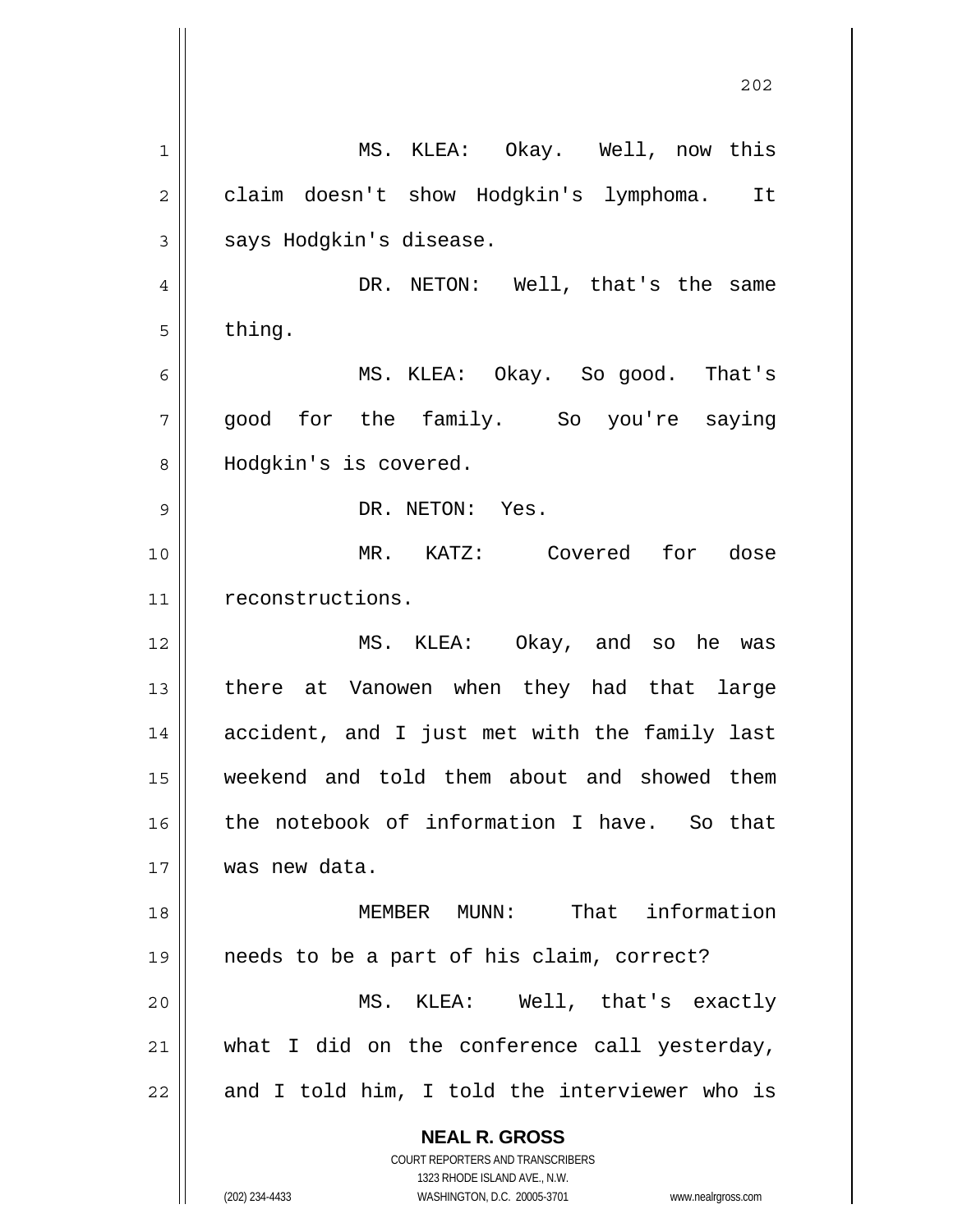**NEAL R. GROSS** COURT REPORTERS AND TRANSCRIBERS 1323 RHODE ISLAND AVE., N.W. (202) 234-4433 WASHINGTON, D.C. 20005-3701 www.nealrgross.com 1 2 3 4 5 6 7 8 9 10 11 12 13 14 15 16 17 18 19 20 21 22 from Cincinnati. I said I've already sent in a witness testimony to SC&A. This man is [Identifying Information Redacted] now, but he put everything in writing. He had names and addresses and phone numbers of all the 45 people who had to sign lifetime secrecy, and before he died it was his goal in life that these families should get compensated if their husbands died of cancer. MR. KATZ: Can I just say something at this point about this conversation? MS. KLEA: Excuse me? MR. KATZ: This is Ted again. MS. KLEA: Okay. MR. KATZ: We should be careful. I mean, I know people from the public can say what they want on these calls, but this, you're giving a lot of details. You're getting into more details now about individuals, and we try to protect the privacy of individuals. MS. KLEA: Oh, okay. Exactly. I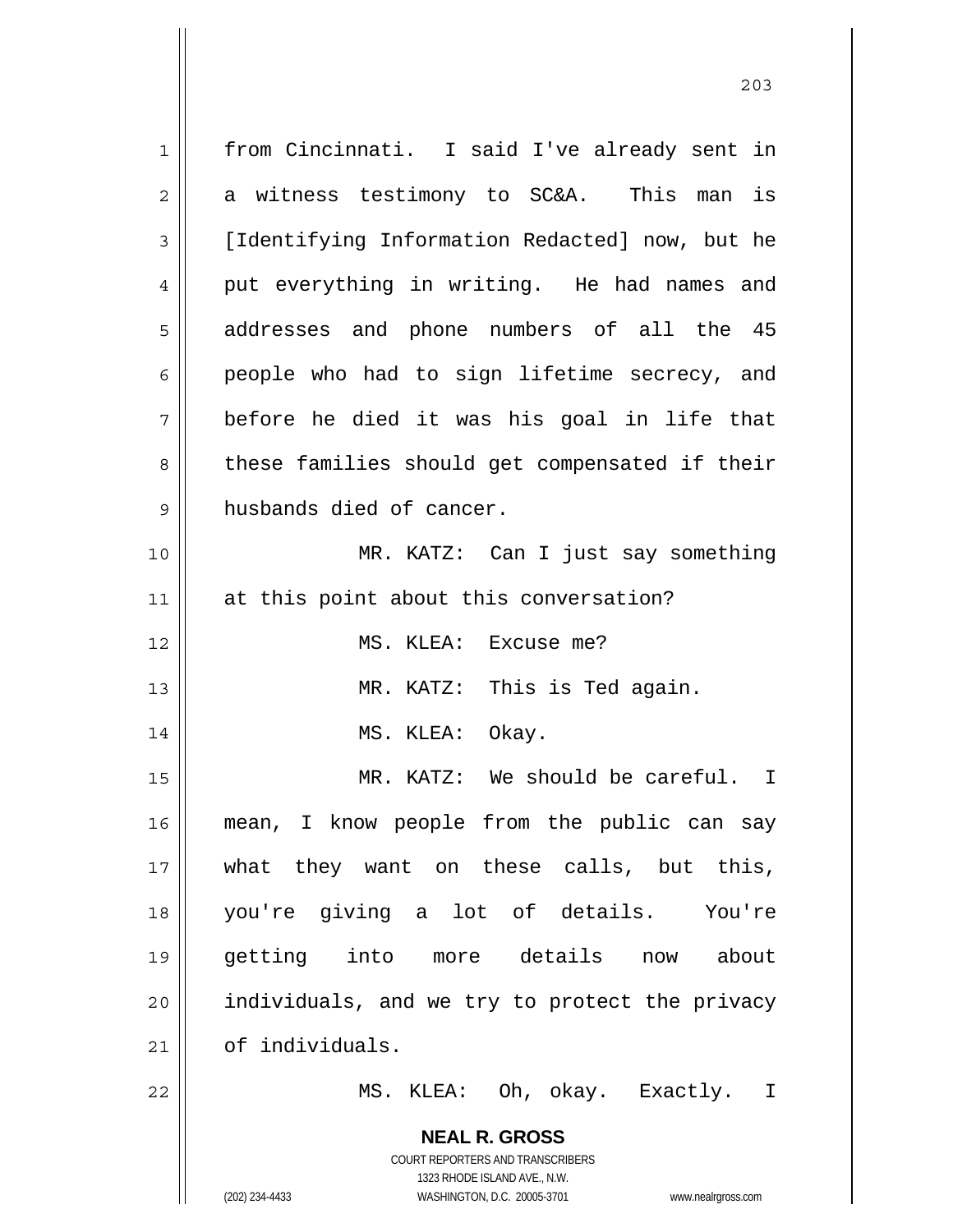**NEAL R. GROSS** 204 1 2 3 4 5 6 7 8 9 10 11 12 13 14 15 16 17 18 19 20 21 22 shouldn't say any names. Okay. MR. KATZ: So it's fine to talk about the general situation, but -- MS. KLEA: Okay. Is this going to be recorded and be on the Internet later? MR. KATZ: Yes, there will be a transcript, yes, of this working group meeting. MS. KLEA: Oh, okay. So you'll probably take that out. MR. KATZ: Yes, we'll certainly redact anything that might lead somebody to identifying an individual, yes. MS. KLEA: Okay. Great. DR. MAURO: Question. The matter of interviews, records of interviews that did not make it into a work product. That's still something that's going through the clearance process. So I think by setting the landscape of the situation, it is that whatever material has been compiled usually is in years, and that always lags behind our work products.

> COURT REPORTERS AND TRANSCRIBERS 1323 RHODE ISLAND AVE., N.W.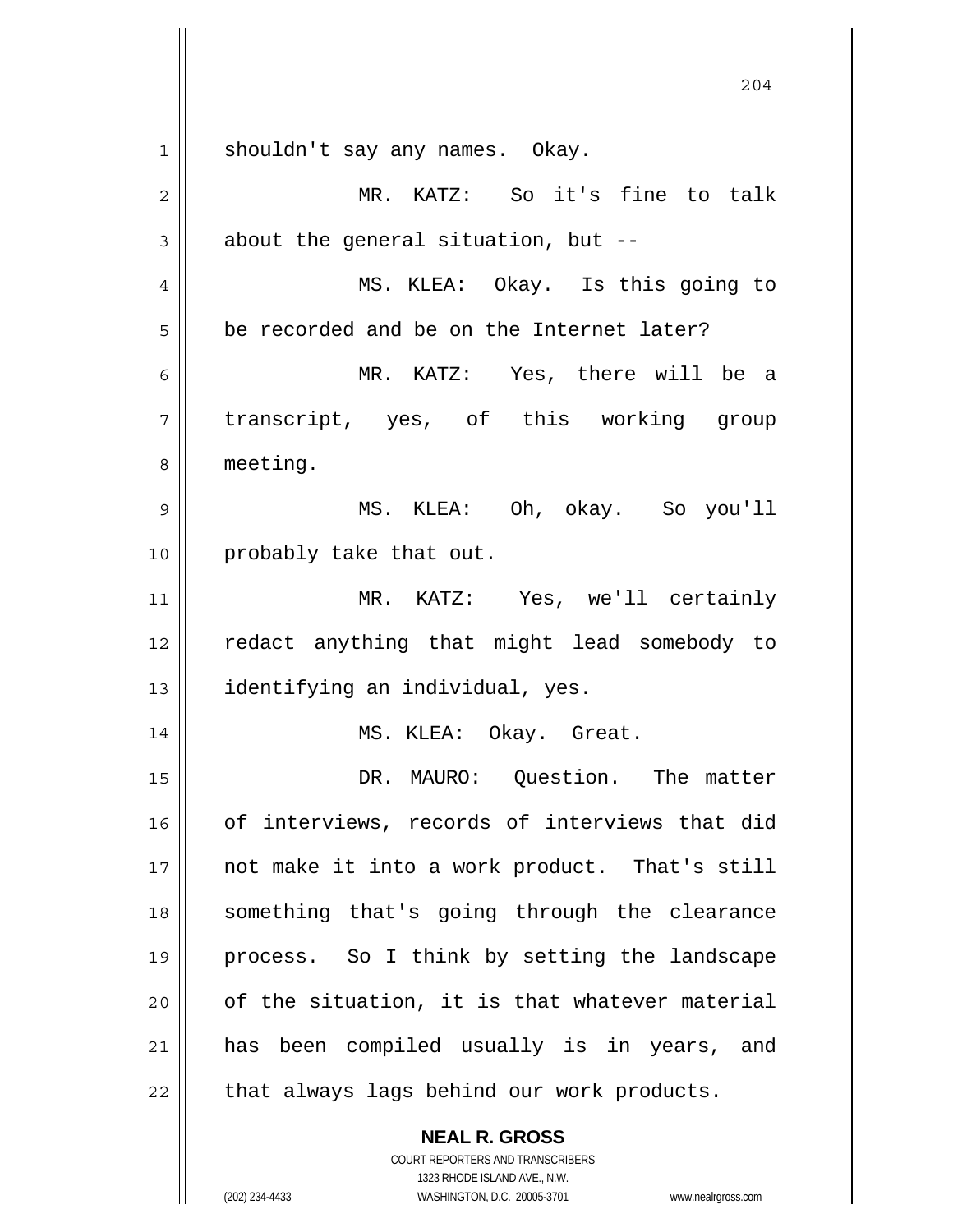**NEAL R. GROSS** 1 2 3 4 5 6 7 8 9 10 11 12 13 14 15 16 17 18 19 20 21 22 Right now our plan is to continue to finish that up, get it cleared, get a computer clearance, get it into the full Board and NIOSH as the rest of our deliverable as these always lag behind. They just have to. The degree to which the notebook that reference was made to is part of that, I can't speak to that right now. MR. BERONJA: I don't know if it went to Kathy or where it went. MS. KLEA: It went to Kathy. DR. MAURO: It went to Kathy. So then it will be captured there, but right now other than putting out that word product and making an addendum to our report as an attachment, which those are, there is no other action item in this statement. MR. BERONJA: I think that's right. I think my priority would be to wait and see the information that comes from NIOSH for all of this information that we've talked about. If we determine based on any additional stuff

<u>205</u>

1323 RHODE ISLAND AVE., N.W. (202) 234-4433 WASHINGTON, D.C. 20005-3701 www.nealrgross.com

COURT REPORTERS AND TRANSCRIBERS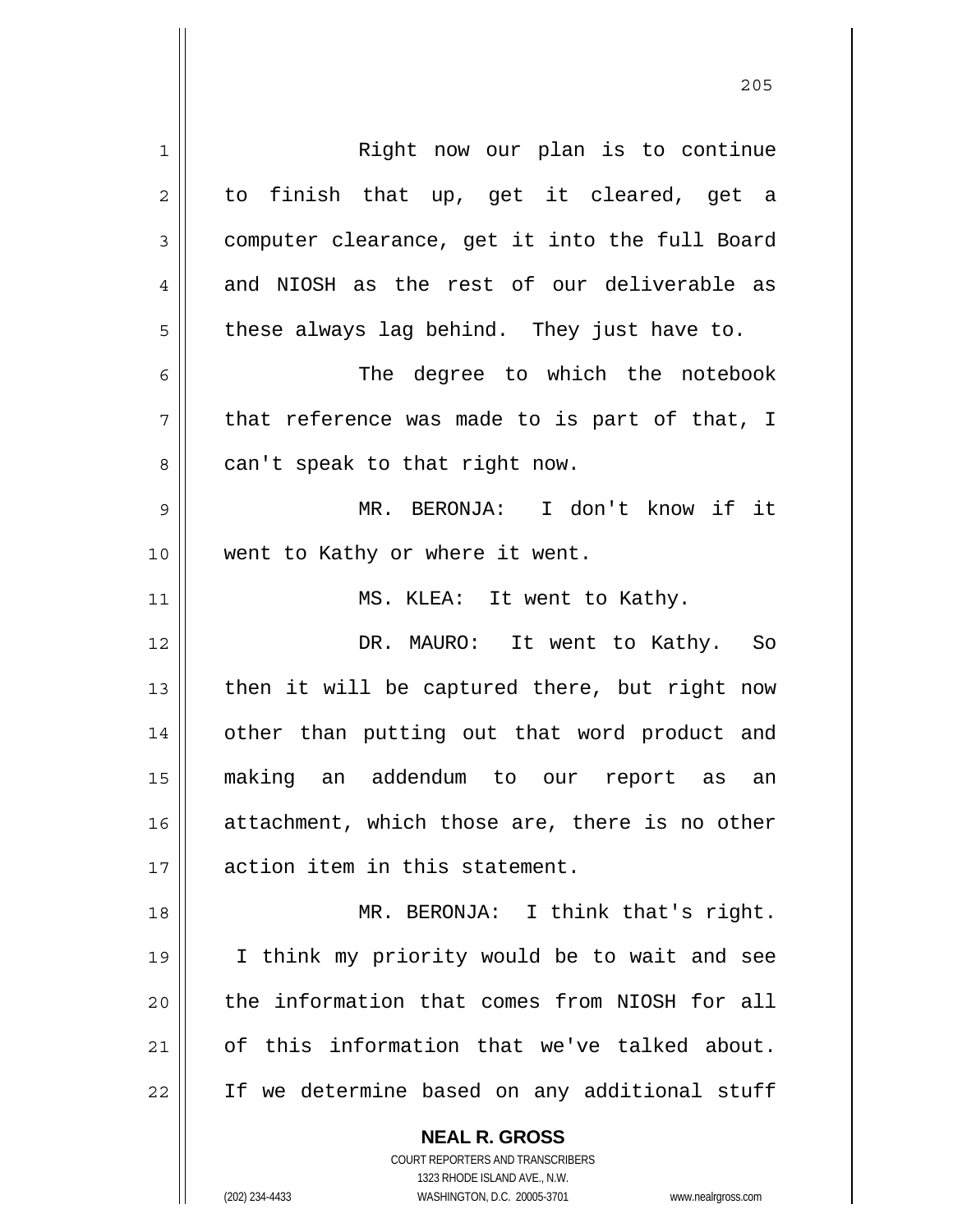**NEAL R. GROSS** COURT REPORTERS AND TRANSCRIBERS 1323 RHODE ISLAND AVE., N.W. 1 2 3 4 5 6 7 8 9 10 11 12 13 14 15 16 17 18 19 20 21 22 Kathy gets and it makes sense to go out and do interviews to help us come to that, we would, but otherwise we may not just if we have sufficient information. DR. MAURO: But the sequence though is that we do have to finish up the attachment that has to do with interviews. MR. BERONJA: Yes. DR. MAURO: That's moving through. We're doing that without any direction. Anything else over and above that, that might be appropriate and needed, we don't have until we're given direction by the work group. MR. KATZ: Right, but if something new comes to light from the information that Kathy is pulling together -- DR. MAURO: Yes. MR. KATZ: -- you would, of course, report that out. DR. MAURO: Oh, sure. We'll report it out, but we won't act on it until we're directed to do so.

206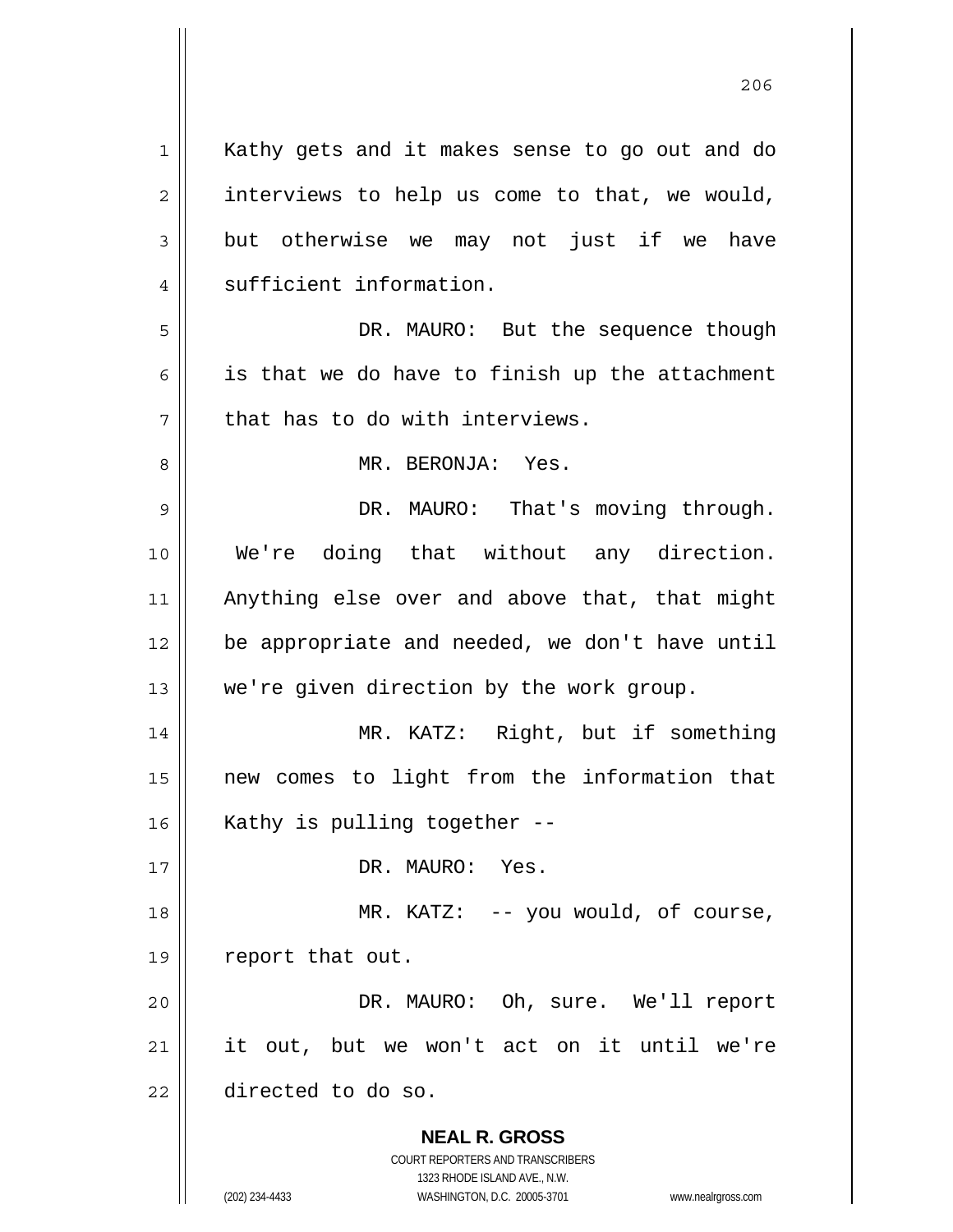**NEAL R. GROSS** COURT REPORTERS AND TRANSCRIBERS 1323 RHODE ISLAND AVE., N.W. (202) 234-4433 WASHINGTON, D.C. 20005-3701 www.nealrgross.com 1 2 3 4 5 6 7 8 9 10 11 12 13 14 15 16 17 18 19 20 21 22 MS. KLEA: Do you have a paper review of the SEC that I could get a copy of? MR. BERONJA: What we call a paper study actually is on the Web, the January version of the paper study, Bonnie. MS. KLEA: How many pages is that? MR. BERONJA: It's about 50 pages. MS. KLEA: Oh, dear. Could somebody send me out a hard copy? MR. KATZ: Yes, absolutely, Bonnie. Ordinarily these get sent out automatically to the petitioners, don't they? Or maybe not. Okay. Well, we will certainly get that out to you. I think the final report is in Privacy Act review. MR. BERONJA: That's right. Yes, that's right. DR. MAURO: This is on the paper study. MR. KATZ: Well, I understand. I understand the paper study was already done and it's Privacy Act reviewed. So, Bonnie, we

<u>207</u>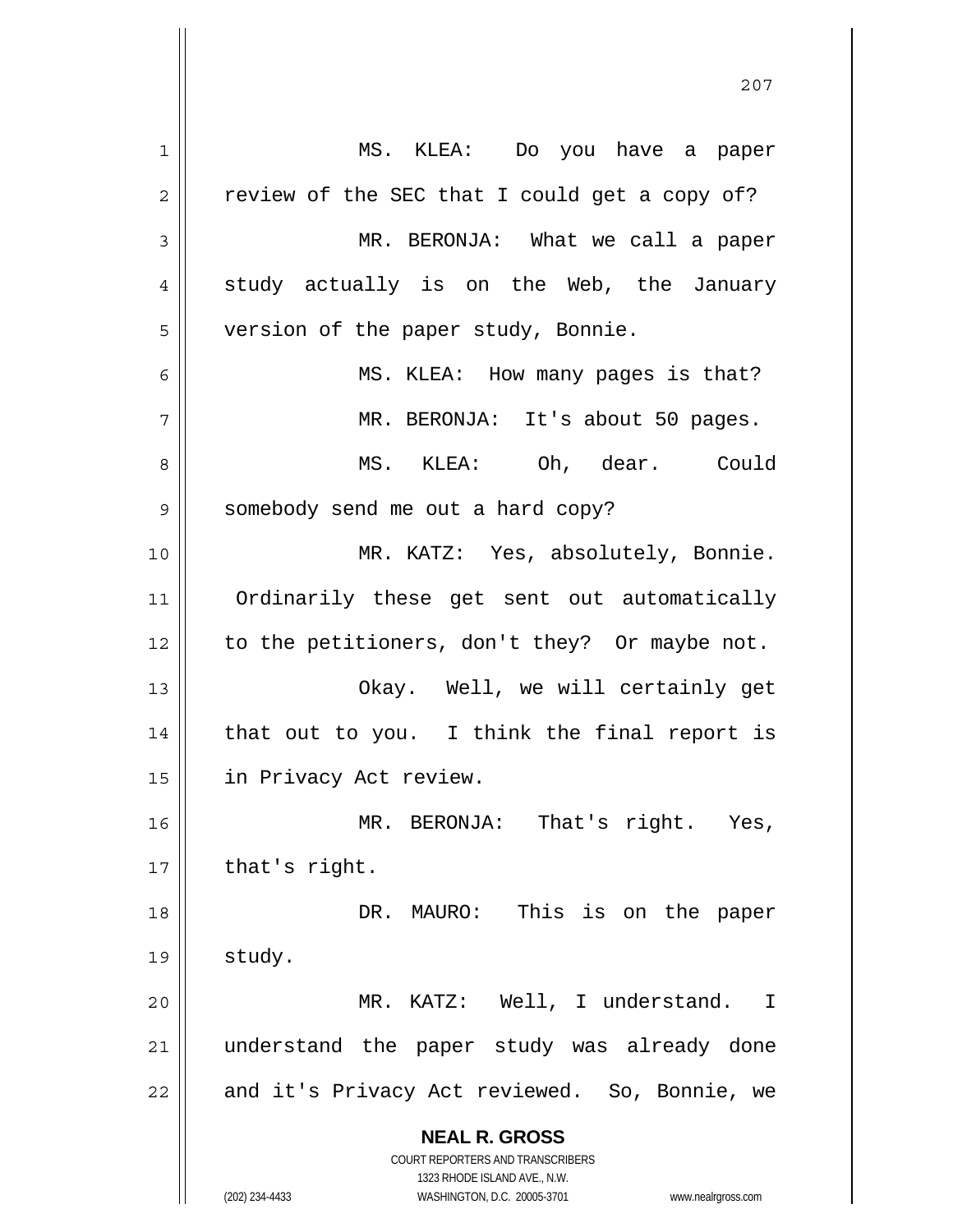**NEAL R. GROSS** COURT REPORTERS AND TRANSCRIBERS 1323 RHODE ISLAND AVE., N.W. 1 2 3 4 5 6 7 8 9 10 11 12 13 14 15 16 17 18 19 20 21 22 have the final report that's the sort of fullblown report that SC&A has done. It is going through Privacy Act review, and we can get that to you, which would have everything in it as soon as the Privacy Act review is completed, if that makes sense for you. MS. KLEA: Okay. Well, whatever I don't have I want, and -- MR. KATZ: Okay. We'll get you both. MS. KLEA: -- matrix. MR. KATZ: We'll get you both, and I don't know if the matrix is Privacy Act cleared or not. It's not. MS. KLEA: Okay. Well, as soon as anything is available, I'd appreciate it coming in the mail and you don't have to send it overnight or anything like that. MR. KATZ: Okay. We'll get those to you. MS. KLEA: I'd appreciate it. DR. NETON: I have a question about

(202) 234-4433 WASHINGTON, D.C. 20005-3701 www.nealrgross.com

<u>208</u>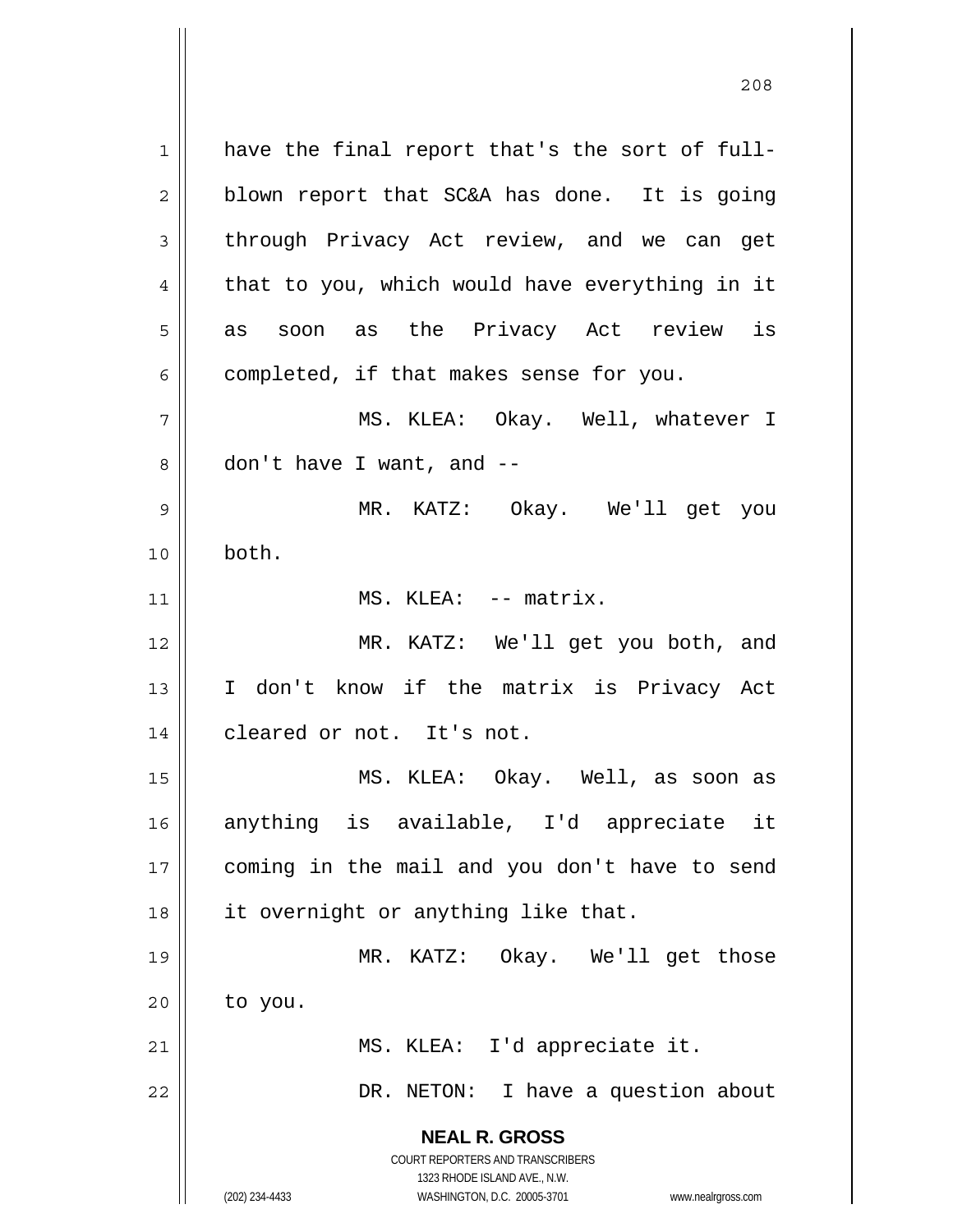**NEAL R. GROSS** COURT REPORTERS AND TRANSCRIBERS 1 2 3 4 5 6 7 8 9 10 11 12 13 14 15 16 17 18 19 20 21 22 the material that was sent to SC&A that we might not have. Did I miss something? MEMBER BEACH: The notebook? DR. NETON: No, not the notebook. There was some  $-$ DR. HUGHES: The incident -- it's not really related to -- DR. NETON: Something about the interview with the claimant that was sent to you. Did I miss something, Bonnie? I thought there was something that SC&A received from you that we might not have a copy of. DR. MAURO: Is that the notebook? MR. BERONJA: Either the notebook or the incident in '58 that -- MEMBER BEACH: Yes. MS. KLEA: There was a very large incident at the Vanowen Building in July of 1958. I've been unable to get anything from DOE on that, but there were 45 men in the sealed development processing group who were in a conference room, and the AEC from the

<u>209</u>

1323 RHODE ISLAND AVE., N.W.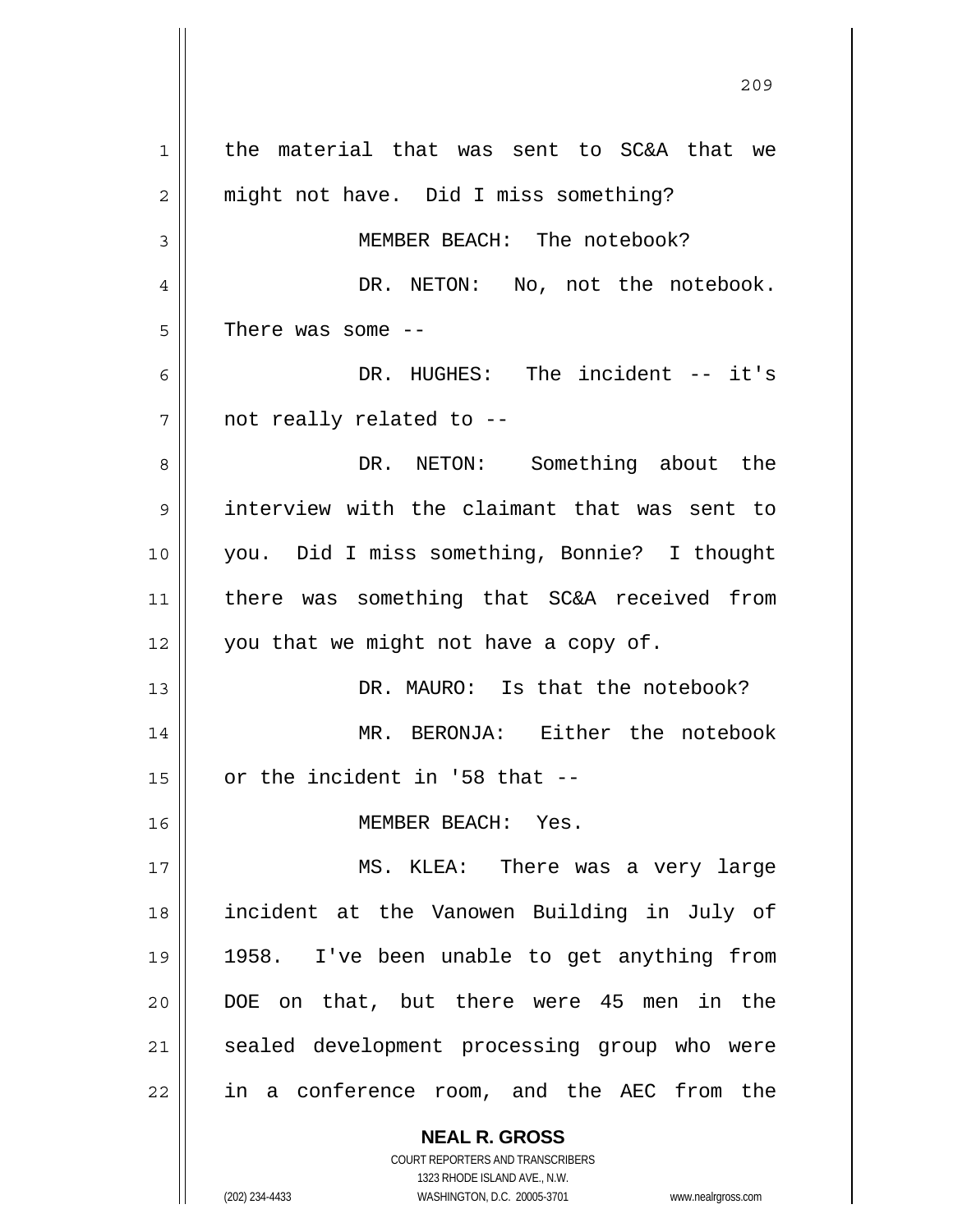1 2 3 4 5 6 7 8 Wilshire Division came running in down the hallway screaming that we're all crapped up, and tests were ordered of the roof of the building, outside on the road, across the street on the sidewalk, in the pool, and everything was hot, and the AEC made every single worker sign a lifetime secrecy, and I submitted every one of those names.

9 10 11 12 13 14 15 The person who gave me the notebook is very concerned, that he thinks every one of these workers should automatically be an SEC without going through dose reconstruction, and the person that made the notebook, now, he has been compensated, and he has a dozen different cancers.

16 17 18 19 20 21 But I have three witnesses that are still alive that testified to the same thing, the same large accident, and like I say, at that same time, this small training reactor disappeared and was never ever found again. So you can draw your own conclusions.

And also, I have eyewitness

**NEAL R. GROSS** COURT REPORTERS AND TRANSCRIBERS 1323 RHODE ISLAND AVE., N.W. (202) 234-4433 WASHINGTON, D.C. 20005-3701 www.nealrgross.com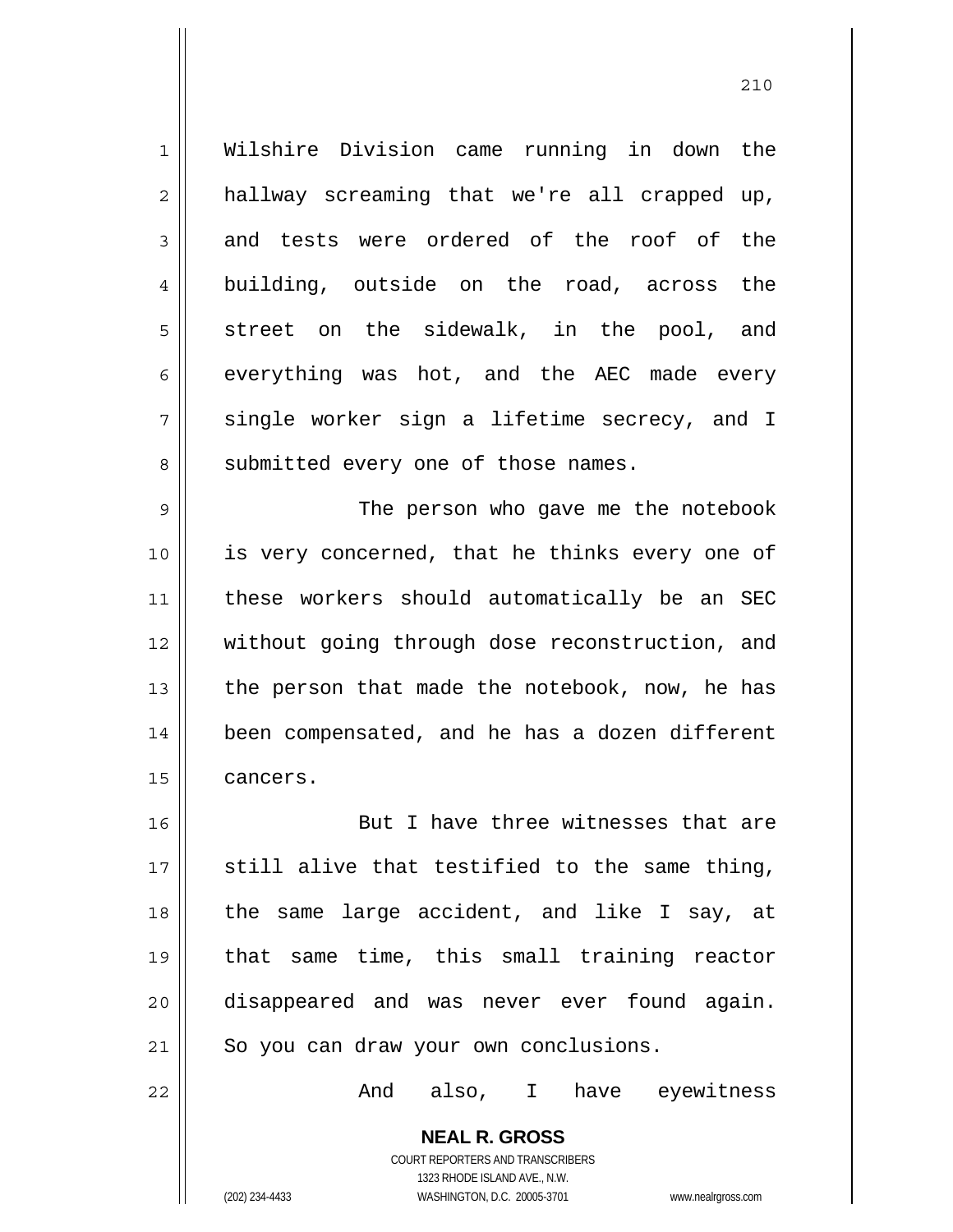**NEAL R. GROSS** COURT REPORTERS AND TRANSCRIBERS 1323 RHODE ISLAND AVE., N.W. 1 2 3 4 5 6 7 8 9 10 11 12 13 14 15 16 17 18 19 20 21 22 testimony that in their fuel laboratory at Vanowen they had accidents that were so terrible that the workers broke through the walls. The walls were drywall and they broke through the drywall just to get out of the laboratory. DR. NETON: Okay. I guess my question is does NIOSH have this workbook or whatever. MS. KLEA: I sent it to SC&A. DR. NETON: Right. MS. KLEA: To Kathy DeMers. DR. MAURO: I do see an action item on our file. We've got to get a status report of where our attachment, the interview attachment, and any other supplemental material that was provided to Kathy, where it is right now in the system, and give you folks an update on where that is and make sure, of course -- it has been our standard. Everything we get you get. DR. NETON: No, I understand.

211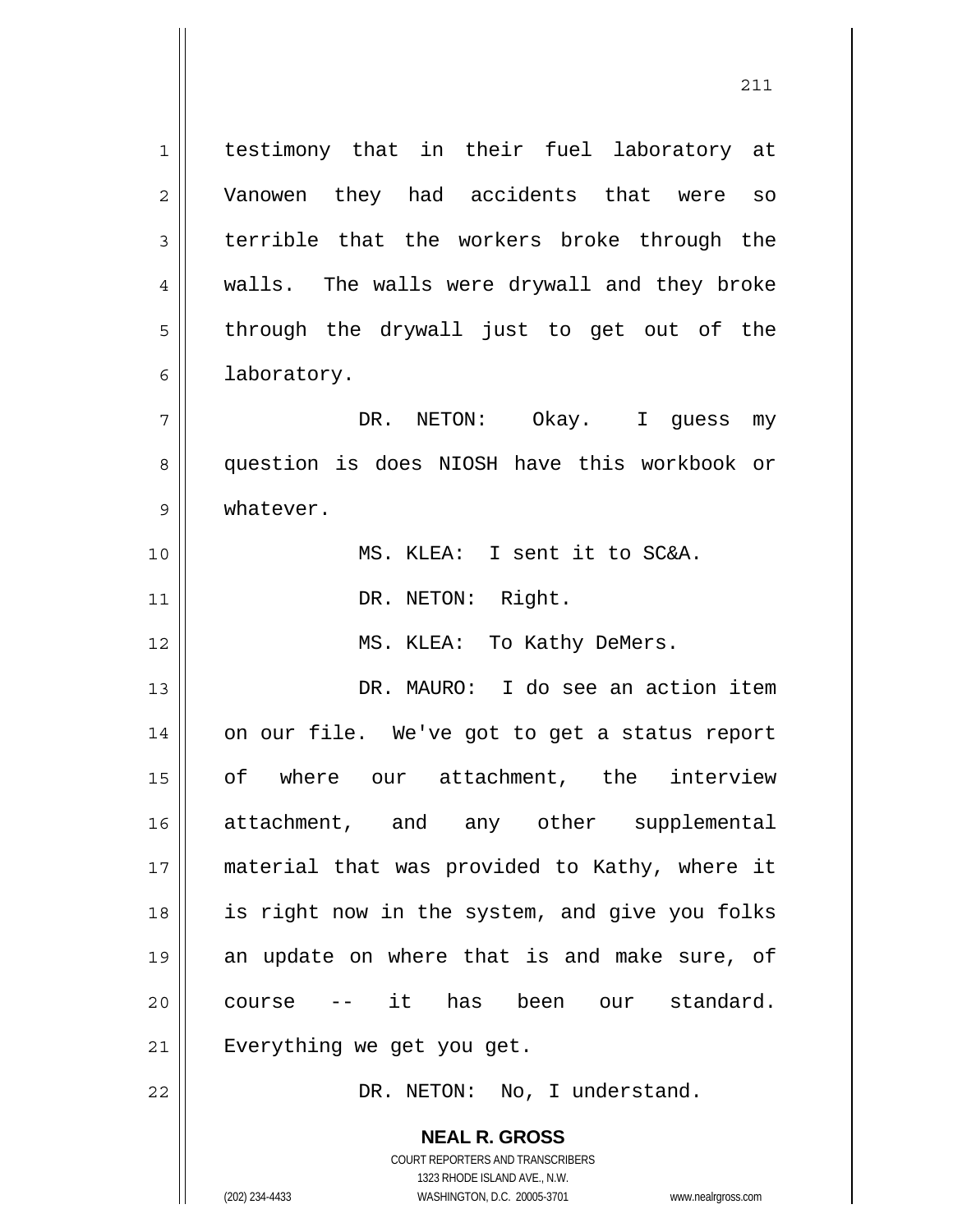**NEAL R. GROSS** COURT REPORTERS AND TRANSCRIBERS 1323 RHODE ISLAND AVE., N.W. 1 2 3 4 5 6 7 8 9 10 11 12 13 14 15 16 17 18 19 20 21 22 DR. MAURO: The only reason we have something you don't have, we will get it to you. DR. NETON: That's fine. I just want to make sure. It sounds like it's something we don't have right now. MS. KLEA: I also have a question of missed sites. What about the Atomics International Science Center? I see they're not even listed, you know, as a covered facility, and then we also had Atomics International in Van Nuys in the late '50s. DR. NETON: Well, some of those sites have changed names. I'm not sure. Again, that's a Department of Energy call, not ours, but if you have information that you believe supports the fact that they should be on the list, if you send it to us, we'd be happy to forward it on to the Department of Energy. MS. KLEA: Okay. What would I do, write you a letter?

<u>212</u>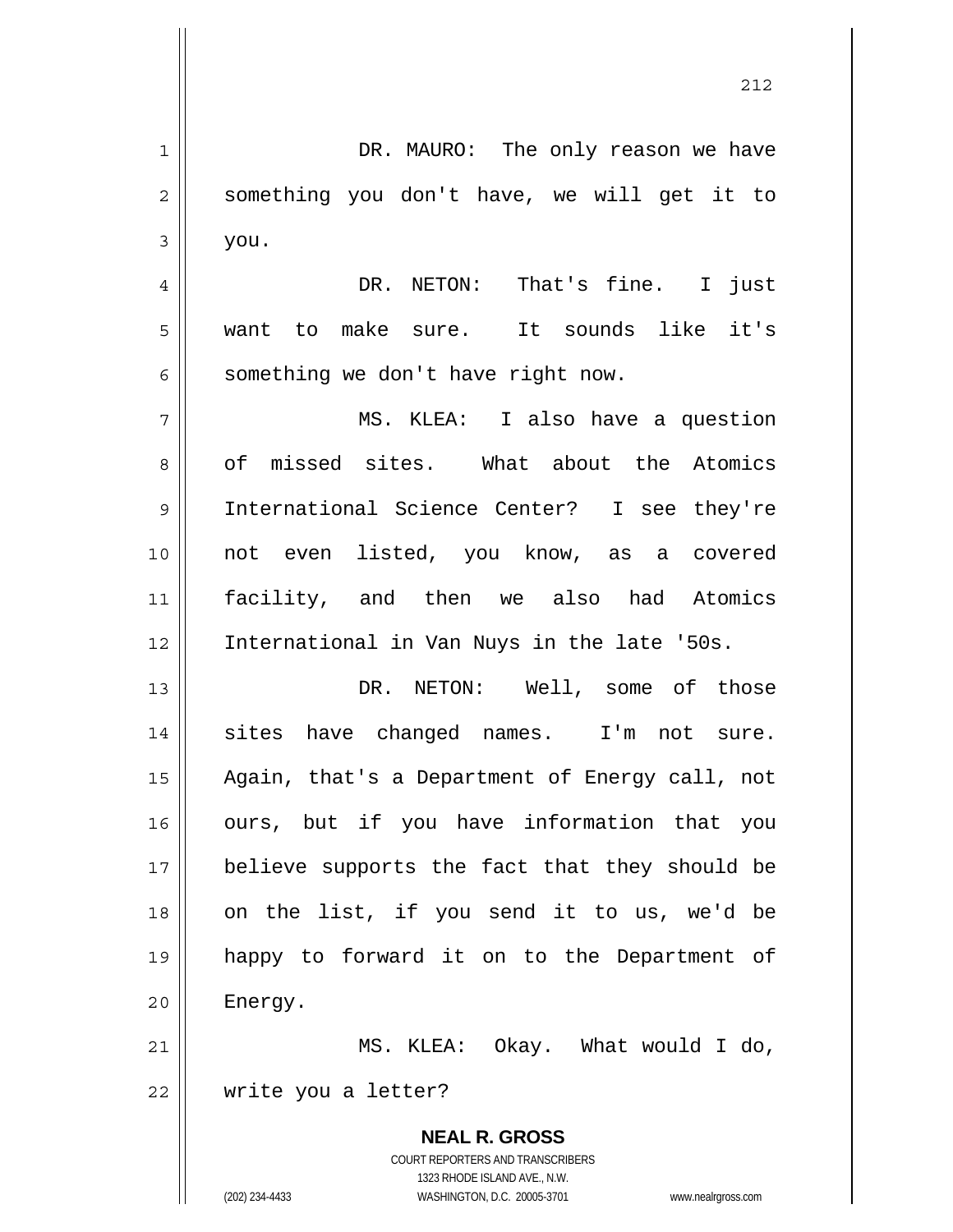|             | 213                                                                                                 |
|-------------|-----------------------------------------------------------------------------------------------------|
| 1           | DR. NETON: Yes, that would be                                                                       |
| $\mathbf 2$ | fine.                                                                                               |
| 3           | MS. KLEA: And who would I send it                                                                   |
| 4           | to?                                                                                                 |
| 5           | DR. NETON: You can send it to me.                                                                   |
| 6           | MS. KLEA: And who are you?                                                                          |
| 7           | DR. NETON: Jim Neton.                                                                               |
| 8           | MS. KLEA: Jim Neton.                                                                                |
| 9           | DR. NETON: Yes, N-e-t-o-n.                                                                          |
| 10          | MS. KLEA: Okay. Jim, could you                                                                      |
| 11          | send me an E-mail? Do you have my E-mail?                                                           |
| 12          | Maybe you could send me the address to send                                                         |
| 13          | the letter to.                                                                                      |
| 14          | DR. NETON: Yes, I can do that,                                                                      |
| 15          | sure.                                                                                               |
| 16          | MS. KLEA: Okay. Do you have my E-                                                                   |
| 17          | main?                                                                                               |
| 18          | DR. NETON: I'll get it.                                                                             |
| 19          | MS. KLEA: Okay. Thank you. I'd                                                                      |
| 20          | appreciate that. That way I know exactly                                                            |
| 21          | where I'm mailing it.                                                                               |
| 22          | have two other facilities that<br>T.                                                                |
|             | <b>NEAL R. GROSS</b><br>COURT REPORTERS AND TRANSCRIBERS                                            |
|             | 1323 RHODE ISLAND AVE., N.W.<br>(202) 234-4433<br>WASHINGTON, D.C. 20005-3701<br>www.nealrgross.com |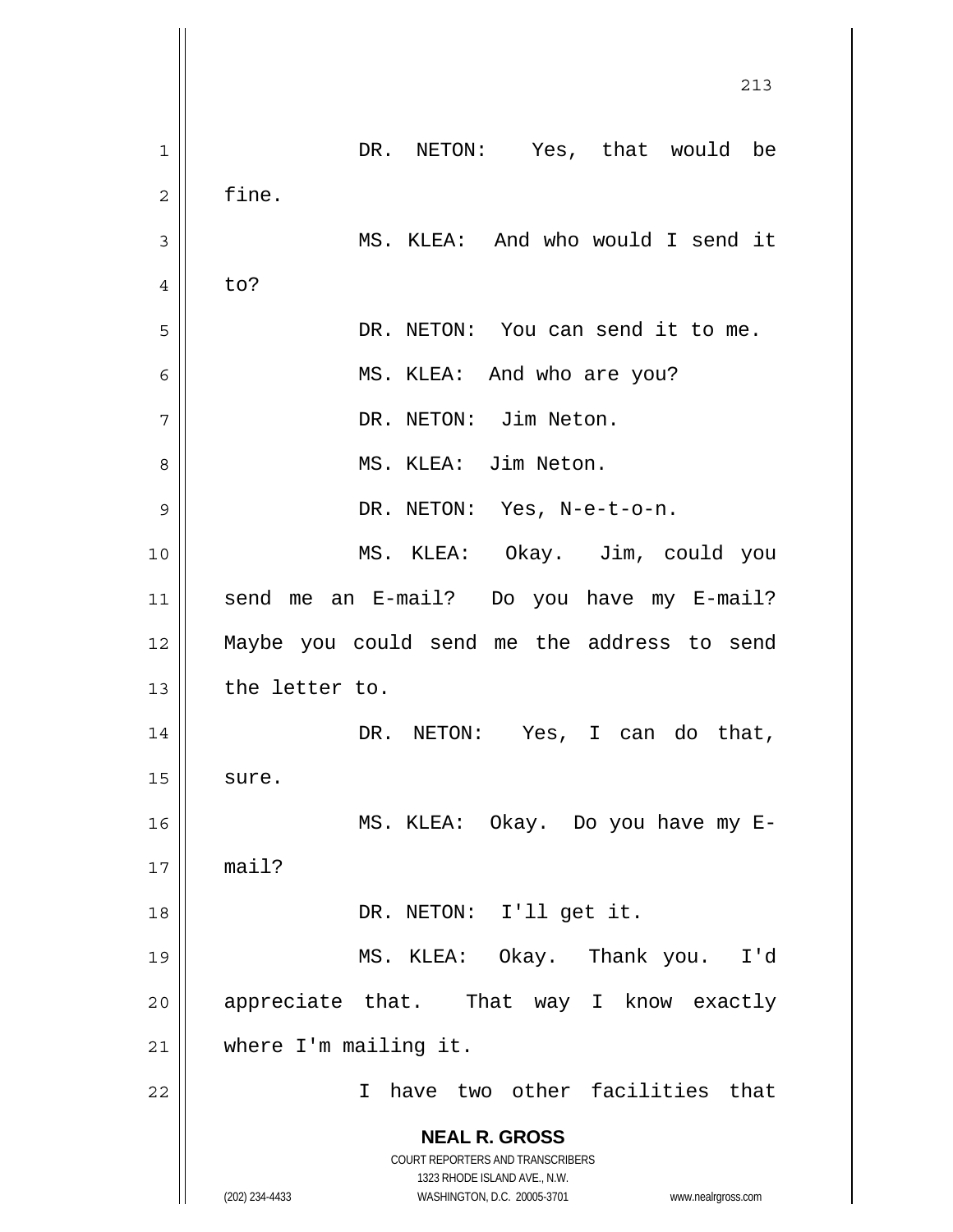**NEAL R. GROSS** COURT REPORTERS AND TRANSCRIBERS 1323 RHODE ISLAND AVE., N.W. (202) 234-4433 WASHINGTON, D.C. 20005-3701 www.nealrgross.com 1 2 3 4 5 6 7 8 9 10 11 12 13 14 15 16 17 18 19 20 21 22 were not even ever mentioned. Well, the Science Center, the Atomics International Science Center, operated out of the De Soto facility until they got too big, and then they came over here and rented space from Thompson Ramo Wooldridge actually two blocks from my house, and they operated there for four years, and that site is now -- has their own groundwater, and the whole property is radioactively contaminated. I've never read any mention of the Science Center. MEMBER MUNN: That may have something to do with their private side of their operations. DR. NETON: Well, Bonnie, I'm looking at the DOE Website here, and Atomics International is listed as a covered facility, which includes both Los Angeles and Ventura Counties. MS. KLEA: Oh, well, Ventura County would be the Science Center. Now, it would be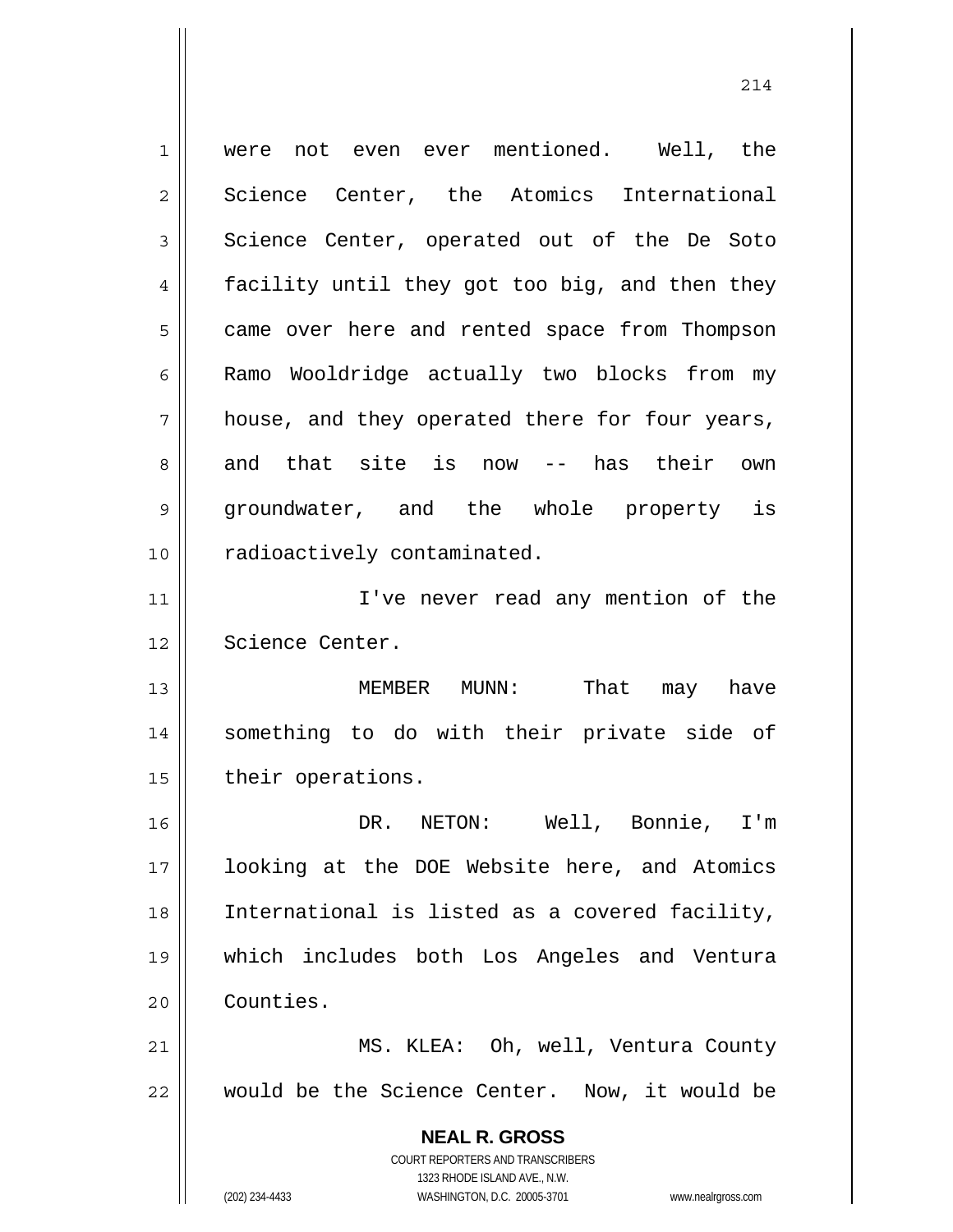|              | 215                                                                                                 |
|--------------|-----------------------------------------------------------------------------------------------------|
|              |                                                                                                     |
| 1            | Thousands Oaks. Is that $--?$                                                                       |
| $\mathbf{2}$ | DR. NETON: Oh, I'm sorry. For                                                                       |
| 3            | some reason it only covers a beryllium vendor                                                       |
| 4            | facility.                                                                                           |
| 5            | MS. KLEA: Okay. Well, that's not                                                                    |
| 6            | good enough.                                                                                        |
| 7            | DR. NETON: Okay. You believe that                                                                   |
| 8            | there was other material. See, they give                                                            |
| 9            | workers with radioactive materials.                                                                 |
| 10           | MS. KLEA: Yes, the Science Center                                                                   |
| 11           | was at De Soto. Then they came over here in                                                         |
| 12           | Canoga Park. That would have been on                                                                |
| 13           | Fallbrook Avenue, and then in 1964, they                                                            |
| 14           | relocated and built a new facility in Thousand                                                      |
| 15           | Oaks.                                                                                               |
| 16           | DR. NETON: Canoga is listed here                                                                    |
| 17           | for sure. Well, if you send the information,                                                        |
| 18           | that would be very helpful, if you sent the                                                         |
| 19           | work with radioactive materials you believe                                                         |
| 20           | would qualify as a covered facility.                                                                |
| 21           | MS. KLEA: Well, I wouldn't know.                                                                    |
| 22           | I wouldn't know what they did because we can                                                        |
|              | <b>NEAL R. GROSS</b>                                                                                |
|              | COURT REPORTERS AND TRANSCRIBERS                                                                    |
|              | 1323 RHODE ISLAND AVE., N.W.<br>(202) 234-4433<br>WASHINGTON, D.C. 20005-3701<br>www.nealrgross.com |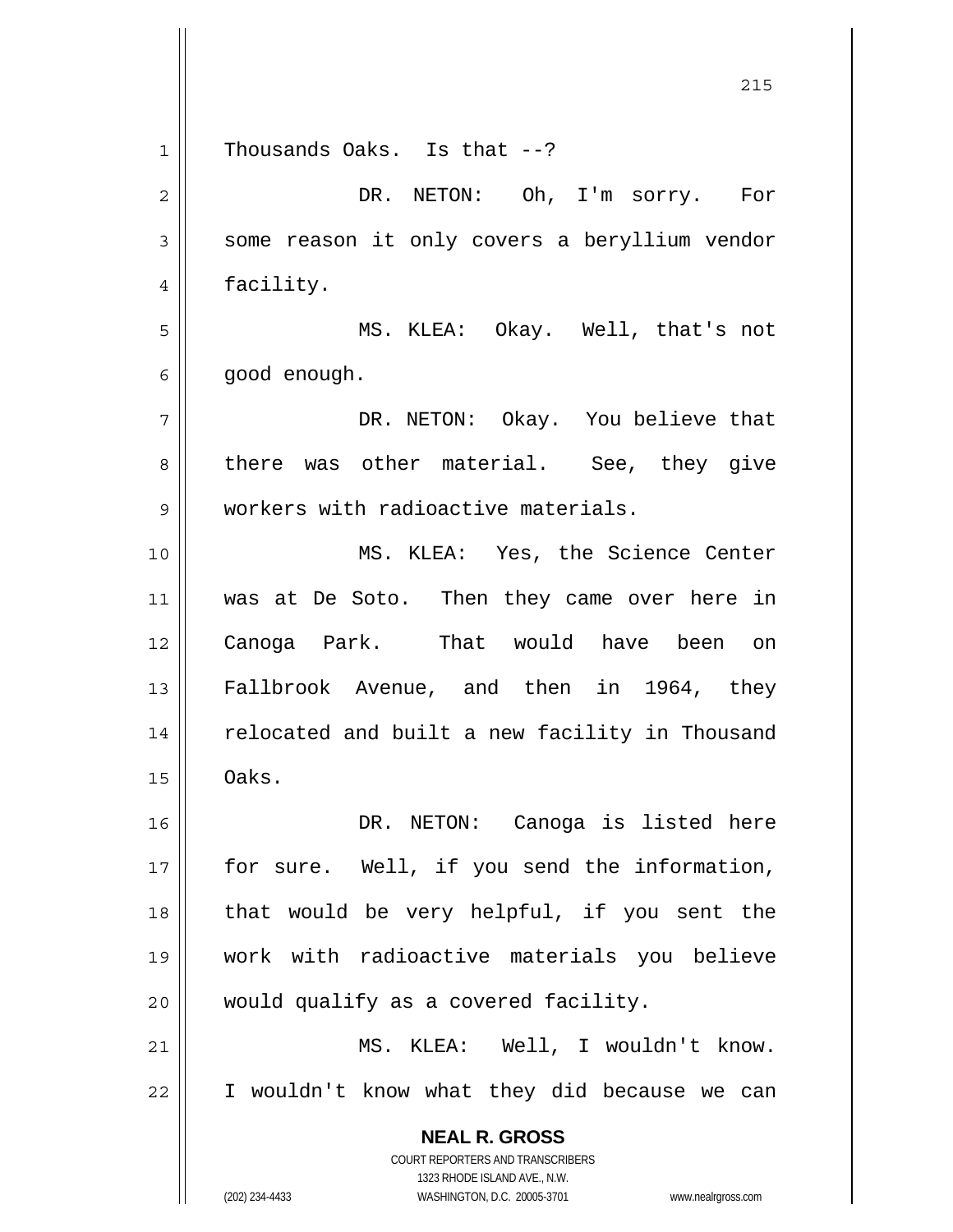| 1  | get no information whatsoever.                                                                      |
|----|-----------------------------------------------------------------------------------------------------|
| 2  | DR. NETON: So that's not going to                                                                   |
| 3  | be very helpful then.                                                                               |
| 4  | MS. KLEA: No.                                                                                       |
| 5  | DR. NETON: If I can't provide them                                                                  |
| 6  | any additional information, it would just be                                                        |
| 7  | me sending out a recommendation should be                                                           |
| 8  | added without any substantiating                                                                    |
| 9  | documentation.                                                                                      |
| 10 | MS. KLEA: Well, I don't have it.                                                                    |
| 11 | You can't get substantiating documentation                                                          |
| 12 | because every workers there also when they                                                          |
| 13 | left had to sign lifetime secrecy.                                                                  |
| 14 | DR. NETON: Okay. Again, anything                                                                    |
| 15 | that you would have I'd be more than happy to                                                       |
| 16 | send down, but --                                                                                   |
| 17 | MS. KLEA: Okay.                                                                                     |
| 18 | DR. NETON: -- it does need to be                                                                    |
| 19 | something that indicates that there was<br>some                                                     |
| 20 | type of covered activity there under the AEC.                                                       |
| 21 | MS. KLEA: Okay.<br>Anyway, we'll                                                                    |
| 22 | work on my petition for now.                                                                        |
|    | <b>NEAL R. GROSS</b>                                                                                |
|    | <b>COURT REPORTERS AND TRANSCRIBERS</b>                                                             |
|    | 1323 RHODE ISLAND AVE., N.W.<br>(202) 234-4433<br>WASHINGTON, D.C. 20005-3701<br>www.nealrgross.com |
|    |                                                                                                     |

<u>216</u>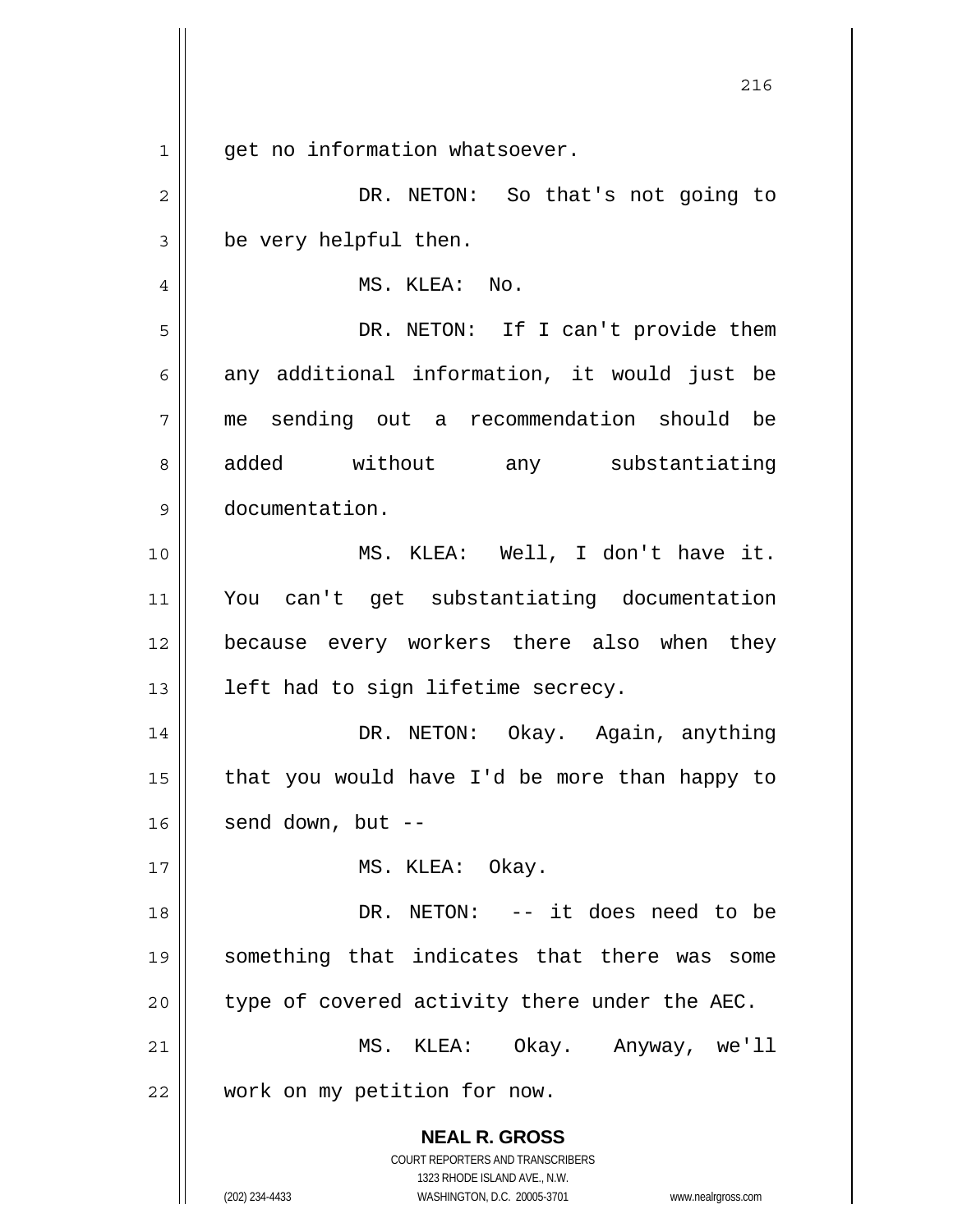|                | 217                                                                                                 |
|----------------|-----------------------------------------------------------------------------------------------------|
| 1              | DR. NETON: Okay.                                                                                    |
| $\overline{2}$ | MS. KLEA: You know, it's a step at                                                                  |
| 3              | a time.                                                                                             |
| 4              | MR. KATZ: Thank you, Bonnie.                                                                        |
| 5              | MS. KLEA: You're welcome.                                                                           |
| 6              | CHAIRMAN GIBSON: So is there                                                                        |
| 7              | anything else? I don't think right now we're                                                        |
| 8              | in a position to schedule a future meeting.                                                         |
| 9              | MR. KATZ: We probably need to get                                                                   |
| 10             | a sense of when all of these co-worker --                                                           |
| 11             | MS.<br>KLEA: I have one<br>more                                                                     |
| 12             | question. It was mentioned that Boeing                                                              |
| 13             | doesn't have a budget to produce data.<br>Is                                                        |
| 14             | this data on worker claims?                                                                         |
| 15             | MS.<br>KLEA:<br>$\mathbf I$<br>have<br>one<br>more                                                  |
| 16             | It was mentioned that<br>question.<br>Boeing                                                        |
| 17             | doesn't have a budget to produce data.<br>Is                                                        |
| 18             | this data on worker claims or is this on site                                                       |
| 19             | description?                                                                                        |
| 20             | This<br>DR.<br>NETON:<br>is<br>providing                                                            |
| 21             | employee monitoring information.                                                                    |
| 22             | KLEA:<br>Oh, my gosh, how<br>MS.<br>can                                                             |
|                | <b>NEAL R. GROSS</b>                                                                                |
|                | COURT REPORTERS AND TRANSCRIBERS                                                                    |
|                | 1323 RHODE ISLAND AVE., N.W.<br>(202) 234-4433<br>WASHINGTON, D.C. 20005-3701<br>www.nealrgross.com |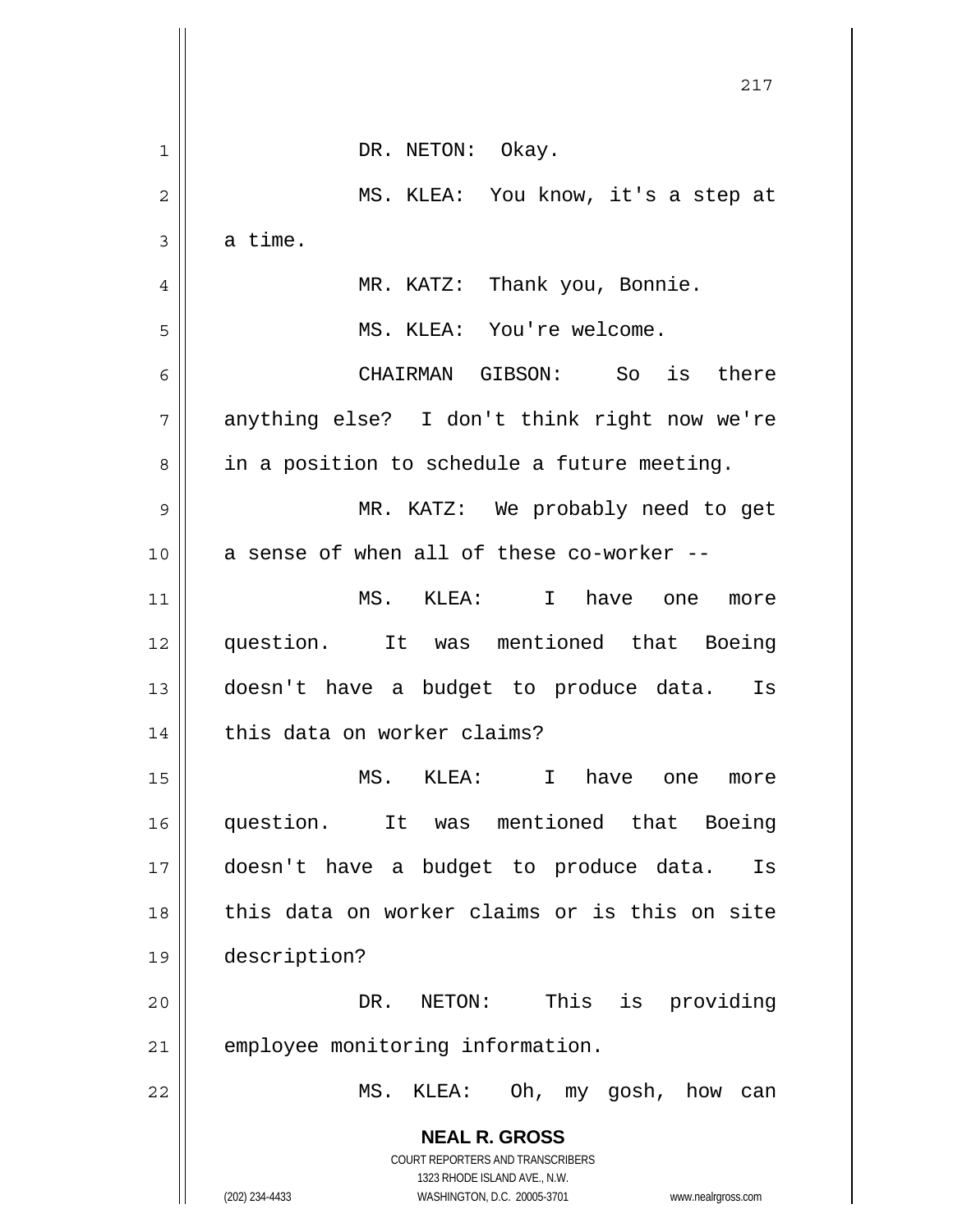|              | 218                                                                                                 |
|--------------|-----------------------------------------------------------------------------------------------------|
| 1            | they do that?                                                                                       |
| $\mathbf{2}$ | DR. NETON: Well, they don't work                                                                    |
| 3            | for free --                                                                                         |
| 4            | MS. KLEA: Wow.                                                                                      |
| 5            | DR. NETON: -- like most people.                                                                     |
| 6            | MS. KLEA: Okay. What's happening                                                                    |
| 7            | in the other sites? Is DOE paying for the                                                           |
| 8            | facilities to --?                                                                                   |
| 9            | DR. NETON: Well, the DOE pays for                                                                   |
| 10           | DOE facilities to provide information to us,                                                        |
| 11           | and there has been a sort of sporadic missing                                                       |
| 12           | funds for a while because of various budgetary                                                      |
| 13           | issues.                                                                                             |
| 14           | There's also an issue most recently                                                                 |
| 15           | personally identified information,<br>with                                                          |
| 16           | whether DOE has put a hold on<br>sending                                                            |
| 17           | information until they can get encrypted                                                            |
| 18           | electronic drives to these sites so that the                                                        |
| 19           | data are adequately protected for the Privacy                                                       |
| 20           | Act and such. So there's a number of --                                                             |
| 21           | MS. KLEA: Okay. Because I have                                                                      |
| 22           | met and been in touch with several old                                                              |
|              | <b>NEAL R. GROSS</b>                                                                                |
|              | COURT REPORTERS AND TRANSCRIBERS                                                                    |
|              | 1323 RHODE ISLAND AVE., N.W.<br>(202) 234-4433<br>WASHINGTON, D.C. 20005-3701<br>www.nealrgross.com |

Ħ  $\overline{\phantom{a}}$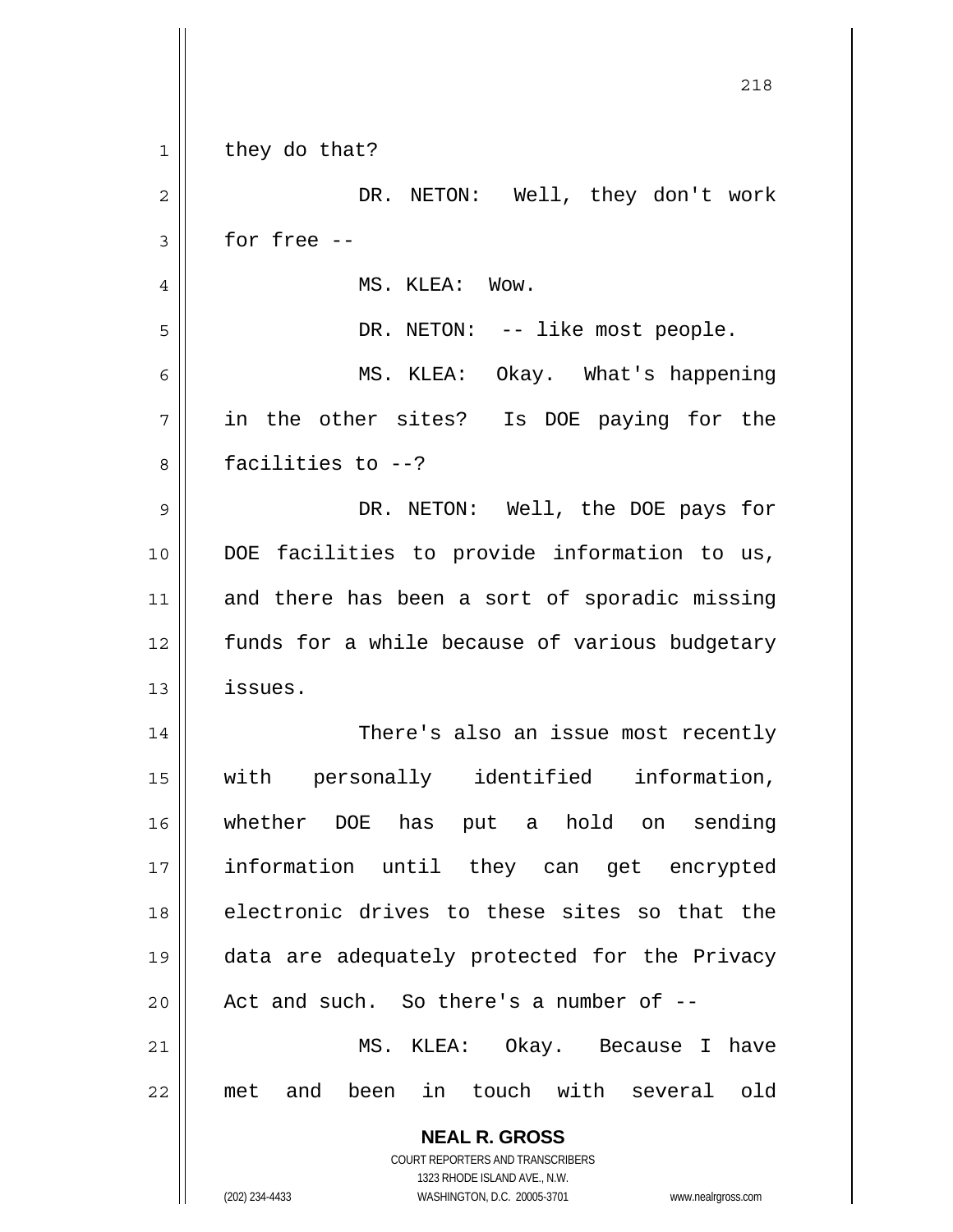**NEAL R. GROSS** COURT REPORTERS AND TRANSCRIBERS 1323 RHODE ISLAND AVE., N.W. (202) 234-4433 WASHINGTON, D.C. 20005-3701 www.nealrgross.com 1 2 3 4 5 6 7 8 9 10 11 12 13 14 15 16 17 18 19 20 21 22 employees who had cancer maybe, oh, ten years ago, and they're just now filing claims, and so that means that they won't be able to get the records. DR. NETON: Well, I expect this to lift fairly soon. This is not going to be a continuing problem in my estimation. MS. KLEA: Okay. CHAIRMAN GIBSON: Okay. Is there anything else from anyone? If not, I think we're ready to adjourn. MR. KATZ: Thank everybody for all the hard work. MS. KLEA: Thanks, everybody. Bonnie signing off. MR. KATZ: Goodbye, Bonnie. Thanks to everyone else on the line. (Whereupon, the above-entitled matter went off the record at 2:29 p.m.)

<u>219</u>